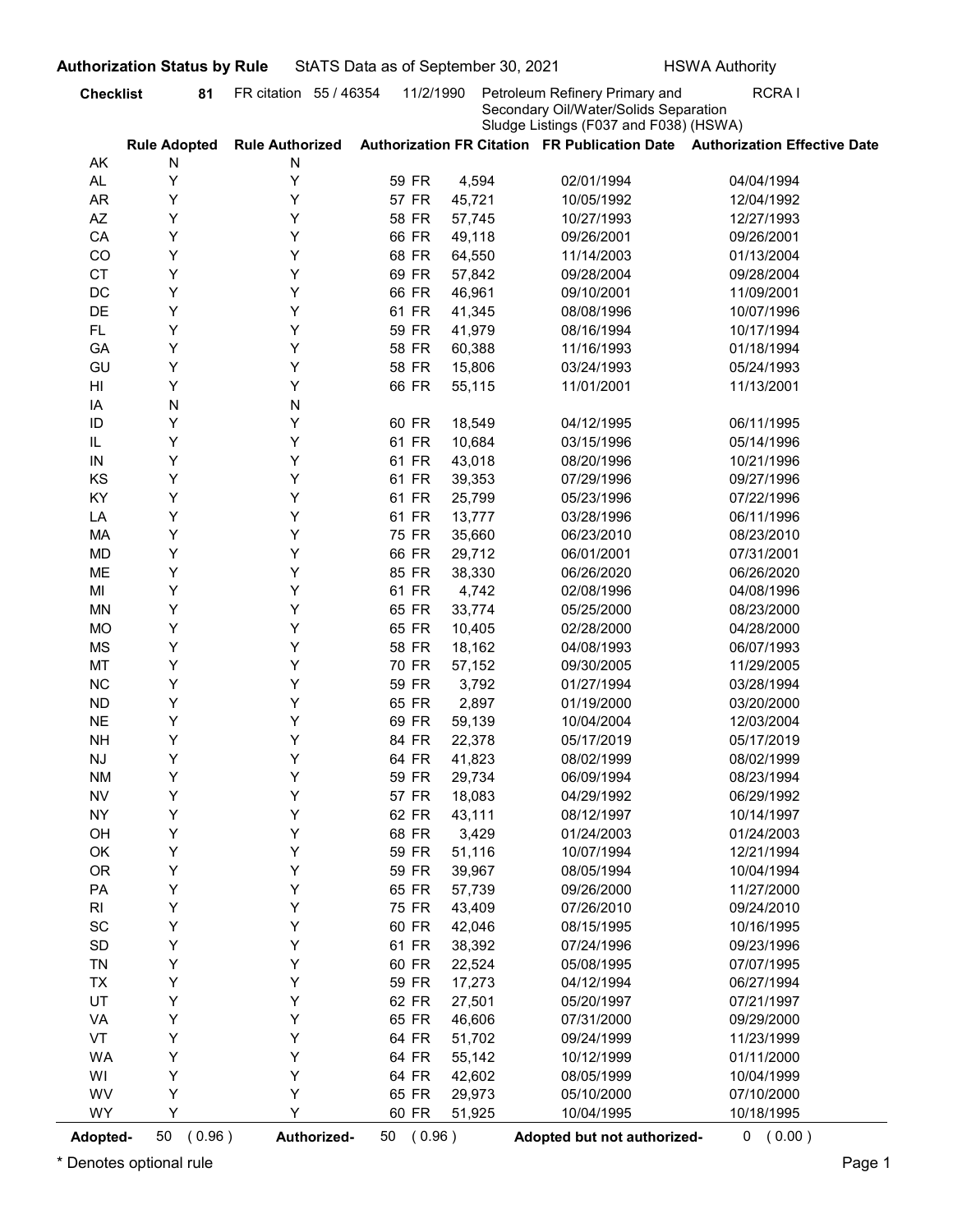|                  | <b>Authorization Status by Rule</b> |                        | StATS Data as of September 30, 2021 |                  |                                     | Both HSWA/Non-HSWA                                                                         |
|------------------|-------------------------------------|------------------------|-------------------------------------|------------------|-------------------------------------|--------------------------------------------------------------------------------------------|
| <b>Checklist</b> | 82                                  | FR citation 55 / 50450 | 12/6/1990                           | HSWA)            | Wood Preserving Listings (HSWA/Non- | RCRA I                                                                                     |
|                  | <b>Rule Adopted</b>                 |                        |                                     |                  |                                     | Rule Authorized Authorization FR Citation FR Publication Date Authorization Effective Date |
| AK               | N                                   | N                      |                                     |                  |                                     |                                                                                            |
| <b>AL</b>        | Υ                                   | Υ                      | 59 FR                               | 4,594            | 02/01/1994                          | 04/04/1994                                                                                 |
| <b>AR</b><br>AZ  | Υ<br>Υ                              | Υ<br>Υ                 | 57 FR<br>58 FR                      | 45,721<br>57,745 | 10/05/1992<br>10/27/1993            | 12/04/1992<br>12/27/1993                                                                   |
| CA               | Υ                                   | Υ                      | 66 FR                               | 49,118           | 09/26/2001                          | 09/26/2001                                                                                 |
| CO               | Υ                                   | Υ                      | 68 FR                               | 64,550           | 11/14/2003                          | 01/13/2004                                                                                 |
| <b>CT</b>        | Υ                                   | Υ                      | 69 FR                               | 57,842           | 09/28/2004                          | 09/28/2004                                                                                 |
| DC               | Υ                                   | Υ                      | 66 FR                               | 46,961           | 09/10/2001                          | 11/09/2001                                                                                 |
| DE               | Υ                                   | Υ                      | 63 FR                               | 44,152           | 08/18/1998                          | 10/19/1998                                                                                 |
| FL.              | Y                                   | Υ                      | 59 FR                               | 41,979           | 08/16/1994                          | 10/17/1994                                                                                 |
| GA               | Υ                                   | Υ                      | 58 FR                               | 60,388           | 11/16/1993                          | 01/18/1994                                                                                 |
| GU               | Y                                   | Υ                      | 58 FR                               | 15,806           | 03/24/1993                          | 05/24/1993                                                                                 |
| HI               | Y                                   | Υ                      | 66 FR                               | 55,115           | 11/01/2001                          | 11/13/2001                                                                                 |
| ΙA               | N                                   | N                      |                                     |                  |                                     |                                                                                            |
| ID<br>IL         | Y<br>Y                              | Y<br>Y                 | 60 FR<br>61 FR                      | 18,549<br>10,684 | 04/12/1995<br>03/15/1996            | 06/11/1995<br>05/14/1996                                                                   |
| IN               | Y                                   | Y                      | 61 FR                               | 43,018           | 08/20/1996                          | 10/21/1996                                                                                 |
| KS               | Υ                                   | Y                      | 61 FR                               | 39,353           | 07/29/1996                          | 09/27/1996                                                                                 |
| KY               | Υ                                   | Y                      | 84 FR                               | 12,937           | 04/03/2019                          | 04/03/2019                                                                                 |
| LA               | Υ                                   | Y                      | 61 FR                               | 13,777           | 03/28/1996                          | 06/11/1996                                                                                 |
| MA               | Υ                                   | N                      |                                     |                  |                                     |                                                                                            |
| <b>MD</b>        | Υ                                   | Υ                      | 69 FR                               | 44,463           | 07/26/2004                          | 09/24/2004                                                                                 |
| ME               | N                                   | N                      |                                     |                  |                                     |                                                                                            |
| MI               | Υ                                   | Υ                      | 61 FR                               | 4,742            | 02/08/1996                          | 04/08/1996                                                                                 |
| MN               | Υ                                   | Υ                      | 65 FR                               | 33,774           | 05/25/2000                          | 08/23/2000                                                                                 |
| <b>MO</b><br>MS  | N<br>Υ                              | N<br>Υ                 | 60 FR                               | 28,539           | 06/01/1995                          | 07/31/1995                                                                                 |
| MT               | Υ                                   | Y                      | 70 FR                               | 57,152           | 09/30/2005                          | 11/29/2005                                                                                 |
| $\sf NC$         | Υ                                   | Y                      | 59 FR                               | 3,792            | 01/27/1994                          | 03/28/1994                                                                                 |
| <b>ND</b>        | Υ                                   | Y                      | 65 FR                               | 2,897            | 01/19/2000                          | 03/20/2000                                                                                 |
| <b>NE</b>        | Υ                                   | Y                      | 69 FR                               | 59,139           | 10/04/2004                          | 12/03/2004                                                                                 |
| <b>NH</b>        | Υ                                   | Y                      | 84 FR                               | 22,378           | 05/17/2019                          | 05/17/2019                                                                                 |
| <b>NJ</b>        | Υ                                   | Y                      | 64 FR                               | 41,823           | 08/02/1999                          | 08/02/1999                                                                                 |
| <b>NM</b>        | Υ                                   | Y                      | 59 FR                               | 29,734           | 06/09/1994                          | 08/23/1994                                                                                 |
| <b>NV</b>        | Υ                                   | Y                      | 57 FR                               | 18,083           | 04/29/1992                          | 06/29/1992                                                                                 |
| <b>NY</b>        | Υ                                   | Y                      | 62 FR                               | 43,111           | 08/12/1997                          | 10/14/1997                                                                                 |
| OH               | Υ                                   | Υ                      | 71 FR                               | 3,220            | 01/20/2006                          | 01/20/2006                                                                                 |
| OK               | Y                                   | Υ                      | 59 FR                               | 51,116           | 10/07/1994                          | 12/21/1994                                                                                 |
| OR               | Υ<br>Y                              | Υ                      | 59 FR                               | 39,967           | 08/05/1994<br>09/26/2000            | 10/04/1994<br>11/27/2000                                                                   |
| PA<br>RI         | Υ                                   | Υ<br>Υ                 | 65 FR<br>75 FR                      | 57,739<br>43,409 | 07/26/2010                          | 09/24/2010                                                                                 |
| SC               | Υ                                   | Υ                      | 60 FR                               | 42,046           | 08/15/1995                          | 10/16/1995                                                                                 |
| SD               | Y                                   | Υ                      | 65 FR                               | 26,755           | 05/09/2000                          | 06/08/2000                                                                                 |
| TN               | Υ                                   | Υ                      | 60 FR                               | 22,524           | 05/08/1995                          | 07/07/1995                                                                                 |
| <b>TX</b>        | Υ                                   | Υ                      | 59 FR                               | 17,273           | 04/12/1994                          | 06/27/1994                                                                                 |
| UT               | Y                                   | Υ                      | 62 FR                               | 27,501           | 05/20/1997                          | 07/21/1997                                                                                 |
| VA               | Υ                                   | Υ                      | 65 FR                               | 46,606           | 07/31/2000                          | 09/29/2000                                                                                 |
| VT               | Υ                                   | Υ                      | 64 FR                               | 51,702           | 09/24/1999                          | 11/23/1999                                                                                 |
| <b>WA</b>        | Υ                                   | Υ                      | 64 FR                               | 55,142           | 10/12/1999                          | 01/11/2000                                                                                 |
| WI               | Υ                                   | Υ                      | 64 FR                               | 42,602           | 08/05/1999                          | 10/04/1999                                                                                 |
| WV               | Υ                                   | Υ                      | 65 FR                               | 29,973           | 05/10/2000                          | 07/10/2000                                                                                 |
| WY               | Y                                   | Y                      | 60 FR                               | 51,925           | 10/04/1995                          | 10/18/1995                                                                                 |
| Adopted-         | 48 (0.92)                           | Authorized-            | 47 (0.90)                           |                  | Adopted but not authorized-         | 1(0.02)                                                                                    |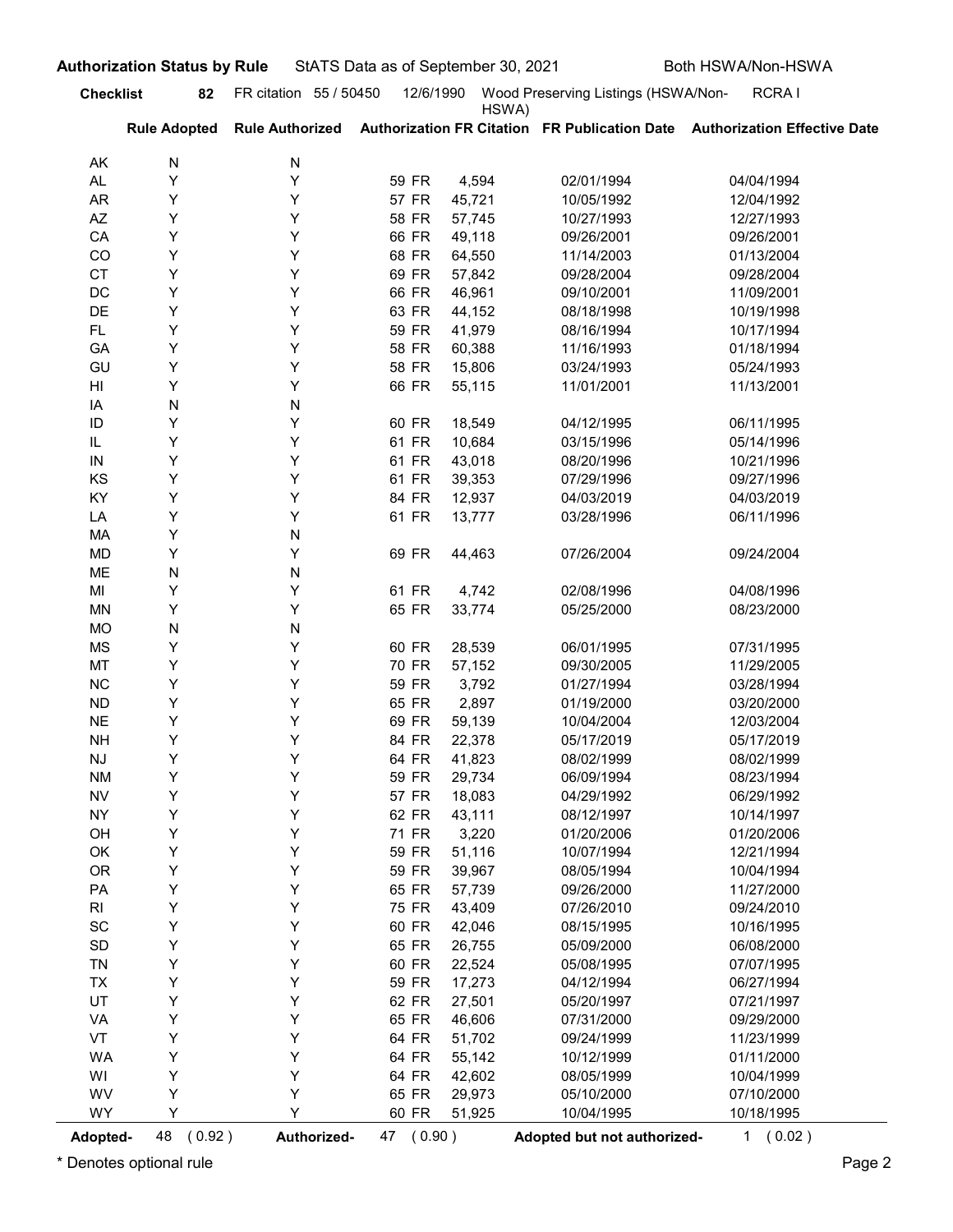| <b>Checklist</b>             | 85                       | FR citation 56 / 7134       | 2/21/1991 |        | Burning of Hazardous Waste in Boilers | RCRA I                                                                     |
|------------------------------|--------------------------|-----------------------------|-----------|--------|---------------------------------------|----------------------------------------------------------------------------|
|                              |                          |                             |           | HSWA)  | and Industrial Furnaces (HSWA/Non-    |                                                                            |
| AK                           | <b>Rule Adopted</b><br>N | <b>Rule Authorized</b><br>N |           |        |                                       | Authorization FR Citation FR Publication Date Authorization Effective Date |
| AL.                          | Υ                        | Υ                           | 60 FR     | 41,818 | 08/14/1995                            | 10/13/1995                                                                 |
| <b>AR</b>                    | Y                        | Υ                           | 57 FR     | 45,721 | 10/05/1992                            | 12/04/1992                                                                 |
| AZ                           | Υ                        | Υ                           | 58 FR     | 57,745 | 10/27/1993                            | 12/27/1993                                                                 |
| CA                           | Υ                        | Υ                           | 66 FR     | 49,118 | 09/26/2001                            | 09/26/2001                                                                 |
| CO                           | Y                        | N                           |           |        |                                       |                                                                            |
| <b>CT</b>                    | Y                        | Υ                           | 69 FR     | 57,842 | 09/28/2004                            | 09/28/2004                                                                 |
| DC                           | Υ                        | Υ                           | 66 FR     | 46,961 | 09/10/2001                            | 11/09/2001                                                                 |
| DE                           | Y                        | Y                           | 63 FR     | 44,152 | 08/18/1998                            | 10/19/1998                                                                 |
| <b>FL</b>                    | Y                        | Y                           | 67 FR     | 53,886 | 08/20/2002                            | 10/21/2002                                                                 |
| GA                           | Y                        | Y                           | 60 FR     | 45,069 | 08/30/1995                            | 10/30/1995                                                                 |
| GU                           | Y                        | Υ                           | 58 FR     | 15,806 | 03/24/1993                            | 05/24/1993                                                                 |
| HI                           | Y<br>N                   | Υ<br>N                      | 66 FR     | 55,115 | 11/01/2001                            | 11/13/2001                                                                 |
| IA<br>ID                     | Υ                        | Υ                           | 60 FR     | 18,549 | 04/12/1995                            | 06/11/1995                                                                 |
| IL                           | Υ                        | Y                           | 61 FR     | 10,684 | 03/15/1996                            | 05/14/1996                                                                 |
| ${\sf IN}$                   | Y                        | Υ                           | 78 FR     | 33,986 | 06/06/2013                            | 06/06/2013                                                                 |
| KS                           | Υ                        | Υ                           | 78 FR     | 43,810 | 07/22/2013                            | 09/20/2013                                                                 |
| KY                           | Υ                        | Υ                           | 84 FR     | 12,937 | 04/03/2019                            | 04/03/2019                                                                 |
| LA                           | Υ                        | Υ                           | 62 FR     | 67,572 | 12/29/1997                            | 03/16/1998                                                                 |
| MA                           | ${\sf N}$                | N                           |           |        |                                       |                                                                            |
| <b>MD</b>                    | ${\sf N}$                | N                           |           |        |                                       |                                                                            |
| ME                           | ${\sf N}$                | N                           |           |        |                                       |                                                                            |
| MI                           | Υ                        | Υ                           | 64 FR     | 10,111 | 03/02/1999                            | 06/01/1999                                                                 |
| <b>MN</b>                    | ${\sf N}$                | N                           |           |        |                                       |                                                                            |
| <b>MO</b>                    | Υ                        | N                           |           |        |                                       |                                                                            |
| <b>MS</b>                    | Υ                        | N                           |           |        |                                       |                                                                            |
| MT                           | Υ                        | Υ                           | 70 FR     | 57,152 | 09/30/2005                            | 11/29/2005                                                                 |
| NC                           | Υ                        | Υ                           | 59 FR     | 32,377 | 06/23/1994                            | 08/22/1994                                                                 |
| ${\sf ND}$                   | Υ                        | Υ                           | 70 FR     | 56,132 | 09/26/2005                            | 11/25/2005                                                                 |
| <b>NE</b>                    | Υ                        | Υ                           | 69 FR     | 59,139 | 10/04/2004                            | 12/03/2004                                                                 |
| <b>NH</b>                    | ${\sf N}$                | N                           |           |        |                                       |                                                                            |
| $\mathsf{N}\mathsf{J}$       | Y                        | Υ                           | 64 FR     | 41,823 | 08/02/1999                            | 08/02/1999                                                                 |
| <b>NM</b>                    | Υ                        | Υ                           | 59 FR     | 29,734 | 06/09/1994                            | 08/23/1994                                                                 |
| ${\sf NV}$                   | Υ                        | Υ                           | 57 FR     | 18,083 | 04/29/1992                            | 06/29/1992                                                                 |
| <b>NY</b>                    | Υ                        | Υ                           | 62 FR     | 43,111 | 08/12/1997                            | 10/14/1997                                                                 |
| OH                           | Υ                        | Υ                           | 72 FR     | 61,063 | 10/29/2007                            | 10/29/2007                                                                 |
| OK                           | Υ                        | Υ                           | 59 FR     | 51,116 | 10/07/1994                            | 12/21/1994                                                                 |
| <b>OR</b>                    | Υ<br>Υ                   | Υ                           | 59 FR     | 39,967 | 08/05/1994                            | 10/04/1994                                                                 |
| PA<br>R <sub>l</sub>         |                          | Υ                           | 65 FR     | 57,739 | 09/26/2000                            | 11/27/2000                                                                 |
| $\operatorname{\textsf{SC}}$ | ${\sf N}$<br>Υ           | N<br>N                      |           |        |                                       |                                                                            |
| $\mathsf{SD}$                | Υ                        | Υ                           | 61 FR     | 38,392 | 07/24/1996                            | 09/23/1996                                                                 |
| TN                           | Υ                        | Υ                           | 61 FR     | 25,794 | 05/23/1996                            | 07/22/1996                                                                 |
| TX                           | Υ                        | Υ                           | 59 FR     | 17,273 | 04/12/1994                            | 06/27/1994                                                                 |
| UT                           | Υ                        | Υ                           | 62 FR     | 27,501 | 05/20/1997                            | 07/21/1997                                                                 |
| VA                           | Υ                        | Υ                           | 65 FR     | 46,606 | 07/31/2000                            | 09/29/2000                                                                 |
| VT                           | Υ                        | Υ                           | 64 FR     | 51,702 | 09/24/1999                            | 11/23/1999                                                                 |
| <b>WA</b>                    | ${\sf N}$                | N                           |           |        |                                       |                                                                            |
| WI                           | Υ                        | Υ                           | 74 FR     | 17,785 | 04/17/2009                            | 04/17/2009                                                                 |
| WV                           | Υ                        | Υ                           | 65 FR     | 29,973 | 05/10/2000                            | 07/10/2000                                                                 |
| <b>WY</b>                    | Υ                        | Y                           | 60 FR     | 51,925 | 10/04/1995                            | 10/18/1995                                                                 |
| <b>Adopted-</b>              | 43<br>(0.83)             | Authorized-                 | 39 (0.75) |        | Adopted but not authorized-           | 4(0.08)                                                                    |
|                              | Denotes optional rule    |                             |           |        |                                       |                                                                            |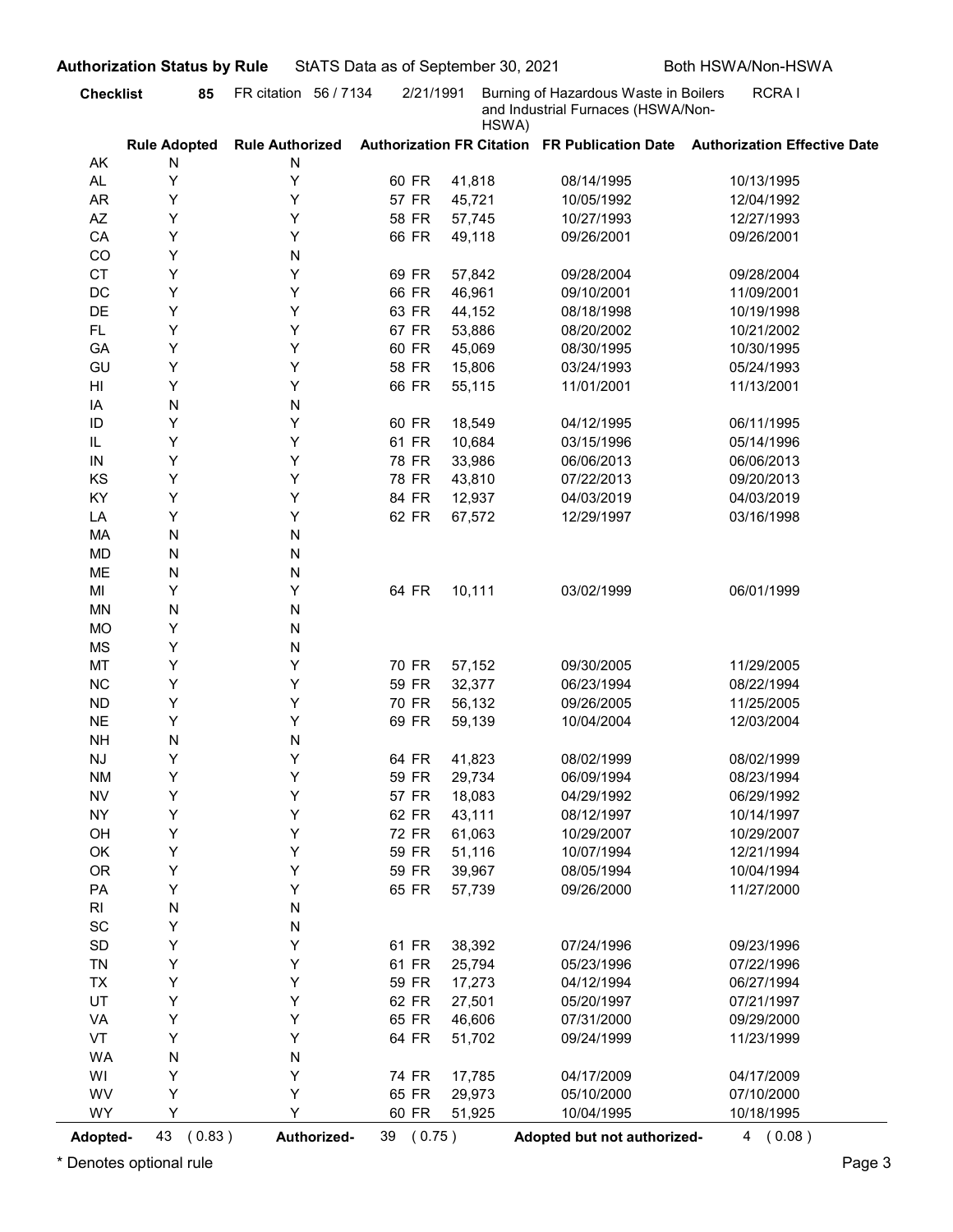| Land Disposal Restrictions for Electric<br>FR citation 56 / 41164<br>8/19/1991<br>95<br>Arc Furnace Dust (K061) (HSWA)<br>Authorization FR Citation FR Publication Date Authorization Effective Date<br><b>Rule Adopted</b><br><b>Rule Authorized</b><br>N<br>N<br>AK<br>Υ<br>Υ<br>AL.<br>59 FR<br>56,407<br>11/14/1994<br>01/13/1995<br>Υ<br>Y<br>59 FR<br><b>AR</b><br>51,115<br>10/07/1994<br>12/21/1994<br>Y<br>Y<br>60 FR<br>AZ<br>18,356<br>04/11/1995<br>06/12/1995<br>Y<br>Y<br>66 FR<br>CA<br>49,118<br>09/26/2001<br>09/26/2001<br>Υ<br>Υ<br>59 FR<br>CO<br>16,568<br>04/07/1994<br>06/06/1994<br><b>CT</b><br>Y<br>Y<br>69 FR<br>57,842<br>09/28/2004<br>09/28/2004<br>Y<br>Y<br>66 FR<br>DC<br>46,961<br>09/10/2001<br>11/09/2001<br>Υ<br>DE<br>Υ<br>63 FR<br>44,152<br>08/18/1998<br>10/19/1998<br>Y<br>Y<br>59 FR<br>FL.<br>41,979<br>08/16/1994<br>10/17/1994<br>Y<br>Y<br>GA<br>59 FR<br>21,664<br>04/26/1994<br>06/27/1994<br>N<br>GU<br>N<br>Y<br>Y<br>66 FR<br>HI<br>55,115<br>11/01/2001<br>11/13/2001<br>N<br>N<br>IA<br>Y<br>Y<br>ID<br>60 FR<br>18,549<br>04/12/1995<br>06/11/1995<br>Y<br>Y<br>61 FR<br>40,520<br>10/04/1996<br>IL<br>08/05/1996<br>43,018<br>08/20/1996<br>10/21/1996<br>Y<br>61 FR<br>IN<br>Y<br>KS<br>Υ<br>Y<br>61 FR<br>39,353<br>09/27/1996<br>07/29/1996<br>KY<br>Υ<br>Y<br>84 FR<br>12,937<br>04/03/2019<br>04/03/2019<br>Υ<br>Υ<br>64 FR<br>46,302<br>LA<br>08/25/1999<br>10/25/1999<br>Υ<br>Y<br>75 FR<br>35,660<br>MA<br>06/23/2010<br>08/23/2010<br>${\sf N}$<br><b>MD</b><br>N<br>Υ<br>Υ<br>85 FR<br>38,330<br>ME<br>06/26/2020<br>06/26/2020<br>Υ<br>Υ<br>61 FR<br>4,742<br>MI<br>02/08/1996<br>04/08/1996<br>Υ<br>Υ<br>76 FR<br>36,879<br><b>MN</b><br>06/23/2011<br>06/23/2011<br>Υ<br>Υ<br>65 FR<br>10,405<br>04/28/2000<br>MO<br>02/28/2000<br>Υ<br>Υ<br>60 FR<br>28,539<br>MS<br>06/01/1995<br>07/31/1995<br>Υ<br>Υ<br>MT<br>70 FR<br>57,152<br>09/30/2005<br>11/29/2005<br>Υ<br>Υ<br>$NC$<br>59 FR<br>15,633<br>06/03/1994<br>04/04/1994<br>Υ<br>Υ<br>${\sf ND}$<br>65 FR<br>2,897<br>01/19/2000<br>03/20/2000<br>Υ<br>$N\mathsf{E}$<br>Υ<br>69 FR<br>59,139<br>10/04/2004<br>12/03/2004<br>Υ<br>Υ<br><b>NH</b><br>84 FR<br>22,378<br>05/17/2019<br>05/17/2019<br>Υ<br>Υ<br>64 FR<br>41,823<br>08/02/1999<br>NJ<br>08/02/1999<br>Υ<br>Υ<br>59 FR<br>51,122<br><b>NM</b><br>10/07/1994<br>12/21/1994<br>Υ<br>Υ<br>${\sf NV}$<br>59 FR<br>27,472<br>07/26/1994<br>05/27/1994<br>Υ<br>Υ<br>62 FR<br>43,111<br><b>NY</b><br>08/12/1997<br>10/14/1997<br>Υ<br>Υ<br>71 FR<br>3,220<br>OH<br>01/20/2006<br>01/20/2006<br>Υ<br>Y<br>59 FR<br>51,116<br>12/21/1994<br>OK<br>10/07/1994<br>Υ<br>OR<br>Y<br>59 FR<br>39,967<br>10/04/1994<br>08/05/1994<br>Υ<br>Υ<br>PA<br>65 FR<br>57,739<br>11/27/2000<br>09/26/2000<br>N<br>R <sub>l</sub><br>N<br>Υ<br>$\operatorname{\textsf{SC}}$<br>Y<br>65 FR<br>59,135<br>10/04/2000<br>12/04/2000<br>Υ<br>SD<br>Y<br>65 FR<br>26,755<br>05/09/2000<br>06/08/2000<br>Υ<br>TN<br>Y<br>60 FR<br>22,524<br>07/07/1995<br>05/08/1995<br>Υ<br>TX<br>Y<br>62 FR<br>47,947<br>11/26/1997<br>09/12/1997<br>Υ<br>UT<br>Y<br>62 FR<br>27,501<br>07/21/1997<br>05/20/1997<br>Υ<br>Y<br>65 FR<br>46,606<br>07/31/2000<br>09/29/2000<br>VA<br>Υ<br>VT<br>Y<br>64 FR<br>51,702<br>11/23/1999<br>09/24/1999<br>Υ<br>Y<br>64 FR<br>55,142<br>01/11/2000<br>WA<br>10/12/1999<br>Υ<br>Υ<br>64 FR<br>42,602<br>10/04/1999<br>WI<br>08/05/1999<br>WV<br>Υ<br>Y<br>65 FR<br>29,973<br>07/10/2000<br>05/10/2000<br>Υ<br>Y<br>WY<br>60 FR<br>10/04/1995<br>10/18/1995<br>51,925 |                  | <b>Authorization Status by Rule</b> |             | StATS Data as of September 30, 2021 |                             | <b>HSWA Authority</b> |
|---------------------------------------------------------------------------------------------------------------------------------------------------------------------------------------------------------------------------------------------------------------------------------------------------------------------------------------------------------------------------------------------------------------------------------------------------------------------------------------------------------------------------------------------------------------------------------------------------------------------------------------------------------------------------------------------------------------------------------------------------------------------------------------------------------------------------------------------------------------------------------------------------------------------------------------------------------------------------------------------------------------------------------------------------------------------------------------------------------------------------------------------------------------------------------------------------------------------------------------------------------------------------------------------------------------------------------------------------------------------------------------------------------------------------------------------------------------------------------------------------------------------------------------------------------------------------------------------------------------------------------------------------------------------------------------------------------------------------------------------------------------------------------------------------------------------------------------------------------------------------------------------------------------------------------------------------------------------------------------------------------------------------------------------------------------------------------------------------------------------------------------------------------------------------------------------------------------------------------------------------------------------------------------------------------------------------------------------------------------------------------------------------------------------------------------------------------------------------------------------------------------------------------------------------------------------------------------------------------------------------------------------------------------------------------------------------------------------------------------------------------------------------------------------------------------------------------------------------------------------------------------------------------------------------------------------------------------------------------------------------------------------------------------------------------------------------------------------------------------------------------------------------------------------------------------------------------------------------------------------------------------------------------------------------------------------------------------------------------------------------------------------------------------------------------------------------------------------------------------------------------------------------------------------------|------------------|-------------------------------------|-------------|-------------------------------------|-----------------------------|-----------------------|
|                                                                                                                                                                                                                                                                                                                                                                                                                                                                                                                                                                                                                                                                                                                                                                                                                                                                                                                                                                                                                                                                                                                                                                                                                                                                                                                                                                                                                                                                                                                                                                                                                                                                                                                                                                                                                                                                                                                                                                                                                                                                                                                                                                                                                                                                                                                                                                                                                                                                                                                                                                                                                                                                                                                                                                                                                                                                                                                                                                                                                                                                                                                                                                                                                                                                                                                                                                                                                                                                                                                                                   | <b>Checklist</b> |                                     |             |                                     |                             | <b>RCRAII</b>         |
|                                                                                                                                                                                                                                                                                                                                                                                                                                                                                                                                                                                                                                                                                                                                                                                                                                                                                                                                                                                                                                                                                                                                                                                                                                                                                                                                                                                                                                                                                                                                                                                                                                                                                                                                                                                                                                                                                                                                                                                                                                                                                                                                                                                                                                                                                                                                                                                                                                                                                                                                                                                                                                                                                                                                                                                                                                                                                                                                                                                                                                                                                                                                                                                                                                                                                                                                                                                                                                                                                                                                                   |                  |                                     |             |                                     |                             |                       |
|                                                                                                                                                                                                                                                                                                                                                                                                                                                                                                                                                                                                                                                                                                                                                                                                                                                                                                                                                                                                                                                                                                                                                                                                                                                                                                                                                                                                                                                                                                                                                                                                                                                                                                                                                                                                                                                                                                                                                                                                                                                                                                                                                                                                                                                                                                                                                                                                                                                                                                                                                                                                                                                                                                                                                                                                                                                                                                                                                                                                                                                                                                                                                                                                                                                                                                                                                                                                                                                                                                                                                   |                  |                                     |             |                                     |                             |                       |
|                                                                                                                                                                                                                                                                                                                                                                                                                                                                                                                                                                                                                                                                                                                                                                                                                                                                                                                                                                                                                                                                                                                                                                                                                                                                                                                                                                                                                                                                                                                                                                                                                                                                                                                                                                                                                                                                                                                                                                                                                                                                                                                                                                                                                                                                                                                                                                                                                                                                                                                                                                                                                                                                                                                                                                                                                                                                                                                                                                                                                                                                                                                                                                                                                                                                                                                                                                                                                                                                                                                                                   |                  |                                     |             |                                     |                             |                       |
|                                                                                                                                                                                                                                                                                                                                                                                                                                                                                                                                                                                                                                                                                                                                                                                                                                                                                                                                                                                                                                                                                                                                                                                                                                                                                                                                                                                                                                                                                                                                                                                                                                                                                                                                                                                                                                                                                                                                                                                                                                                                                                                                                                                                                                                                                                                                                                                                                                                                                                                                                                                                                                                                                                                                                                                                                                                                                                                                                                                                                                                                                                                                                                                                                                                                                                                                                                                                                                                                                                                                                   |                  |                                     |             |                                     |                             |                       |
|                                                                                                                                                                                                                                                                                                                                                                                                                                                                                                                                                                                                                                                                                                                                                                                                                                                                                                                                                                                                                                                                                                                                                                                                                                                                                                                                                                                                                                                                                                                                                                                                                                                                                                                                                                                                                                                                                                                                                                                                                                                                                                                                                                                                                                                                                                                                                                                                                                                                                                                                                                                                                                                                                                                                                                                                                                                                                                                                                                                                                                                                                                                                                                                                                                                                                                                                                                                                                                                                                                                                                   |                  |                                     |             |                                     |                             |                       |
|                                                                                                                                                                                                                                                                                                                                                                                                                                                                                                                                                                                                                                                                                                                                                                                                                                                                                                                                                                                                                                                                                                                                                                                                                                                                                                                                                                                                                                                                                                                                                                                                                                                                                                                                                                                                                                                                                                                                                                                                                                                                                                                                                                                                                                                                                                                                                                                                                                                                                                                                                                                                                                                                                                                                                                                                                                                                                                                                                                                                                                                                                                                                                                                                                                                                                                                                                                                                                                                                                                                                                   |                  |                                     |             |                                     |                             |                       |
|                                                                                                                                                                                                                                                                                                                                                                                                                                                                                                                                                                                                                                                                                                                                                                                                                                                                                                                                                                                                                                                                                                                                                                                                                                                                                                                                                                                                                                                                                                                                                                                                                                                                                                                                                                                                                                                                                                                                                                                                                                                                                                                                                                                                                                                                                                                                                                                                                                                                                                                                                                                                                                                                                                                                                                                                                                                                                                                                                                                                                                                                                                                                                                                                                                                                                                                                                                                                                                                                                                                                                   |                  |                                     |             |                                     |                             |                       |
|                                                                                                                                                                                                                                                                                                                                                                                                                                                                                                                                                                                                                                                                                                                                                                                                                                                                                                                                                                                                                                                                                                                                                                                                                                                                                                                                                                                                                                                                                                                                                                                                                                                                                                                                                                                                                                                                                                                                                                                                                                                                                                                                                                                                                                                                                                                                                                                                                                                                                                                                                                                                                                                                                                                                                                                                                                                                                                                                                                                                                                                                                                                                                                                                                                                                                                                                                                                                                                                                                                                                                   |                  |                                     |             |                                     |                             |                       |
|                                                                                                                                                                                                                                                                                                                                                                                                                                                                                                                                                                                                                                                                                                                                                                                                                                                                                                                                                                                                                                                                                                                                                                                                                                                                                                                                                                                                                                                                                                                                                                                                                                                                                                                                                                                                                                                                                                                                                                                                                                                                                                                                                                                                                                                                                                                                                                                                                                                                                                                                                                                                                                                                                                                                                                                                                                                                                                                                                                                                                                                                                                                                                                                                                                                                                                                                                                                                                                                                                                                                                   |                  |                                     |             |                                     |                             |                       |
|                                                                                                                                                                                                                                                                                                                                                                                                                                                                                                                                                                                                                                                                                                                                                                                                                                                                                                                                                                                                                                                                                                                                                                                                                                                                                                                                                                                                                                                                                                                                                                                                                                                                                                                                                                                                                                                                                                                                                                                                                                                                                                                                                                                                                                                                                                                                                                                                                                                                                                                                                                                                                                                                                                                                                                                                                                                                                                                                                                                                                                                                                                                                                                                                                                                                                                                                                                                                                                                                                                                                                   |                  |                                     |             |                                     |                             |                       |
|                                                                                                                                                                                                                                                                                                                                                                                                                                                                                                                                                                                                                                                                                                                                                                                                                                                                                                                                                                                                                                                                                                                                                                                                                                                                                                                                                                                                                                                                                                                                                                                                                                                                                                                                                                                                                                                                                                                                                                                                                                                                                                                                                                                                                                                                                                                                                                                                                                                                                                                                                                                                                                                                                                                                                                                                                                                                                                                                                                                                                                                                                                                                                                                                                                                                                                                                                                                                                                                                                                                                                   |                  |                                     |             |                                     |                             |                       |
|                                                                                                                                                                                                                                                                                                                                                                                                                                                                                                                                                                                                                                                                                                                                                                                                                                                                                                                                                                                                                                                                                                                                                                                                                                                                                                                                                                                                                                                                                                                                                                                                                                                                                                                                                                                                                                                                                                                                                                                                                                                                                                                                                                                                                                                                                                                                                                                                                                                                                                                                                                                                                                                                                                                                                                                                                                                                                                                                                                                                                                                                                                                                                                                                                                                                                                                                                                                                                                                                                                                                                   |                  |                                     |             |                                     |                             |                       |
|                                                                                                                                                                                                                                                                                                                                                                                                                                                                                                                                                                                                                                                                                                                                                                                                                                                                                                                                                                                                                                                                                                                                                                                                                                                                                                                                                                                                                                                                                                                                                                                                                                                                                                                                                                                                                                                                                                                                                                                                                                                                                                                                                                                                                                                                                                                                                                                                                                                                                                                                                                                                                                                                                                                                                                                                                                                                                                                                                                                                                                                                                                                                                                                                                                                                                                                                                                                                                                                                                                                                                   |                  |                                     |             |                                     |                             |                       |
|                                                                                                                                                                                                                                                                                                                                                                                                                                                                                                                                                                                                                                                                                                                                                                                                                                                                                                                                                                                                                                                                                                                                                                                                                                                                                                                                                                                                                                                                                                                                                                                                                                                                                                                                                                                                                                                                                                                                                                                                                                                                                                                                                                                                                                                                                                                                                                                                                                                                                                                                                                                                                                                                                                                                                                                                                                                                                                                                                                                                                                                                                                                                                                                                                                                                                                                                                                                                                                                                                                                                                   |                  |                                     |             |                                     |                             |                       |
|                                                                                                                                                                                                                                                                                                                                                                                                                                                                                                                                                                                                                                                                                                                                                                                                                                                                                                                                                                                                                                                                                                                                                                                                                                                                                                                                                                                                                                                                                                                                                                                                                                                                                                                                                                                                                                                                                                                                                                                                                                                                                                                                                                                                                                                                                                                                                                                                                                                                                                                                                                                                                                                                                                                                                                                                                                                                                                                                                                                                                                                                                                                                                                                                                                                                                                                                                                                                                                                                                                                                                   |                  |                                     |             |                                     |                             |                       |
|                                                                                                                                                                                                                                                                                                                                                                                                                                                                                                                                                                                                                                                                                                                                                                                                                                                                                                                                                                                                                                                                                                                                                                                                                                                                                                                                                                                                                                                                                                                                                                                                                                                                                                                                                                                                                                                                                                                                                                                                                                                                                                                                                                                                                                                                                                                                                                                                                                                                                                                                                                                                                                                                                                                                                                                                                                                                                                                                                                                                                                                                                                                                                                                                                                                                                                                                                                                                                                                                                                                                                   |                  |                                     |             |                                     |                             |                       |
|                                                                                                                                                                                                                                                                                                                                                                                                                                                                                                                                                                                                                                                                                                                                                                                                                                                                                                                                                                                                                                                                                                                                                                                                                                                                                                                                                                                                                                                                                                                                                                                                                                                                                                                                                                                                                                                                                                                                                                                                                                                                                                                                                                                                                                                                                                                                                                                                                                                                                                                                                                                                                                                                                                                                                                                                                                                                                                                                                                                                                                                                                                                                                                                                                                                                                                                                                                                                                                                                                                                                                   |                  |                                     |             |                                     |                             |                       |
|                                                                                                                                                                                                                                                                                                                                                                                                                                                                                                                                                                                                                                                                                                                                                                                                                                                                                                                                                                                                                                                                                                                                                                                                                                                                                                                                                                                                                                                                                                                                                                                                                                                                                                                                                                                                                                                                                                                                                                                                                                                                                                                                                                                                                                                                                                                                                                                                                                                                                                                                                                                                                                                                                                                                                                                                                                                                                                                                                                                                                                                                                                                                                                                                                                                                                                                                                                                                                                                                                                                                                   |                  |                                     |             |                                     |                             |                       |
|                                                                                                                                                                                                                                                                                                                                                                                                                                                                                                                                                                                                                                                                                                                                                                                                                                                                                                                                                                                                                                                                                                                                                                                                                                                                                                                                                                                                                                                                                                                                                                                                                                                                                                                                                                                                                                                                                                                                                                                                                                                                                                                                                                                                                                                                                                                                                                                                                                                                                                                                                                                                                                                                                                                                                                                                                                                                                                                                                                                                                                                                                                                                                                                                                                                                                                                                                                                                                                                                                                                                                   |                  |                                     |             |                                     |                             |                       |
|                                                                                                                                                                                                                                                                                                                                                                                                                                                                                                                                                                                                                                                                                                                                                                                                                                                                                                                                                                                                                                                                                                                                                                                                                                                                                                                                                                                                                                                                                                                                                                                                                                                                                                                                                                                                                                                                                                                                                                                                                                                                                                                                                                                                                                                                                                                                                                                                                                                                                                                                                                                                                                                                                                                                                                                                                                                                                                                                                                                                                                                                                                                                                                                                                                                                                                                                                                                                                                                                                                                                                   |                  |                                     |             |                                     |                             |                       |
|                                                                                                                                                                                                                                                                                                                                                                                                                                                                                                                                                                                                                                                                                                                                                                                                                                                                                                                                                                                                                                                                                                                                                                                                                                                                                                                                                                                                                                                                                                                                                                                                                                                                                                                                                                                                                                                                                                                                                                                                                                                                                                                                                                                                                                                                                                                                                                                                                                                                                                                                                                                                                                                                                                                                                                                                                                                                                                                                                                                                                                                                                                                                                                                                                                                                                                                                                                                                                                                                                                                                                   |                  |                                     |             |                                     |                             |                       |
|                                                                                                                                                                                                                                                                                                                                                                                                                                                                                                                                                                                                                                                                                                                                                                                                                                                                                                                                                                                                                                                                                                                                                                                                                                                                                                                                                                                                                                                                                                                                                                                                                                                                                                                                                                                                                                                                                                                                                                                                                                                                                                                                                                                                                                                                                                                                                                                                                                                                                                                                                                                                                                                                                                                                                                                                                                                                                                                                                                                                                                                                                                                                                                                                                                                                                                                                                                                                                                                                                                                                                   |                  |                                     |             |                                     |                             |                       |
|                                                                                                                                                                                                                                                                                                                                                                                                                                                                                                                                                                                                                                                                                                                                                                                                                                                                                                                                                                                                                                                                                                                                                                                                                                                                                                                                                                                                                                                                                                                                                                                                                                                                                                                                                                                                                                                                                                                                                                                                                                                                                                                                                                                                                                                                                                                                                                                                                                                                                                                                                                                                                                                                                                                                                                                                                                                                                                                                                                                                                                                                                                                                                                                                                                                                                                                                                                                                                                                                                                                                                   |                  |                                     |             |                                     |                             |                       |
|                                                                                                                                                                                                                                                                                                                                                                                                                                                                                                                                                                                                                                                                                                                                                                                                                                                                                                                                                                                                                                                                                                                                                                                                                                                                                                                                                                                                                                                                                                                                                                                                                                                                                                                                                                                                                                                                                                                                                                                                                                                                                                                                                                                                                                                                                                                                                                                                                                                                                                                                                                                                                                                                                                                                                                                                                                                                                                                                                                                                                                                                                                                                                                                                                                                                                                                                                                                                                                                                                                                                                   |                  |                                     |             |                                     |                             |                       |
|                                                                                                                                                                                                                                                                                                                                                                                                                                                                                                                                                                                                                                                                                                                                                                                                                                                                                                                                                                                                                                                                                                                                                                                                                                                                                                                                                                                                                                                                                                                                                                                                                                                                                                                                                                                                                                                                                                                                                                                                                                                                                                                                                                                                                                                                                                                                                                                                                                                                                                                                                                                                                                                                                                                                                                                                                                                                                                                                                                                                                                                                                                                                                                                                                                                                                                                                                                                                                                                                                                                                                   |                  |                                     |             |                                     |                             |                       |
|                                                                                                                                                                                                                                                                                                                                                                                                                                                                                                                                                                                                                                                                                                                                                                                                                                                                                                                                                                                                                                                                                                                                                                                                                                                                                                                                                                                                                                                                                                                                                                                                                                                                                                                                                                                                                                                                                                                                                                                                                                                                                                                                                                                                                                                                                                                                                                                                                                                                                                                                                                                                                                                                                                                                                                                                                                                                                                                                                                                                                                                                                                                                                                                                                                                                                                                                                                                                                                                                                                                                                   |                  |                                     |             |                                     |                             |                       |
|                                                                                                                                                                                                                                                                                                                                                                                                                                                                                                                                                                                                                                                                                                                                                                                                                                                                                                                                                                                                                                                                                                                                                                                                                                                                                                                                                                                                                                                                                                                                                                                                                                                                                                                                                                                                                                                                                                                                                                                                                                                                                                                                                                                                                                                                                                                                                                                                                                                                                                                                                                                                                                                                                                                                                                                                                                                                                                                                                                                                                                                                                                                                                                                                                                                                                                                                                                                                                                                                                                                                                   |                  |                                     |             |                                     |                             |                       |
|                                                                                                                                                                                                                                                                                                                                                                                                                                                                                                                                                                                                                                                                                                                                                                                                                                                                                                                                                                                                                                                                                                                                                                                                                                                                                                                                                                                                                                                                                                                                                                                                                                                                                                                                                                                                                                                                                                                                                                                                                                                                                                                                                                                                                                                                                                                                                                                                                                                                                                                                                                                                                                                                                                                                                                                                                                                                                                                                                                                                                                                                                                                                                                                                                                                                                                                                                                                                                                                                                                                                                   |                  |                                     |             |                                     |                             |                       |
|                                                                                                                                                                                                                                                                                                                                                                                                                                                                                                                                                                                                                                                                                                                                                                                                                                                                                                                                                                                                                                                                                                                                                                                                                                                                                                                                                                                                                                                                                                                                                                                                                                                                                                                                                                                                                                                                                                                                                                                                                                                                                                                                                                                                                                                                                                                                                                                                                                                                                                                                                                                                                                                                                                                                                                                                                                                                                                                                                                                                                                                                                                                                                                                                                                                                                                                                                                                                                                                                                                                                                   |                  |                                     |             |                                     |                             |                       |
|                                                                                                                                                                                                                                                                                                                                                                                                                                                                                                                                                                                                                                                                                                                                                                                                                                                                                                                                                                                                                                                                                                                                                                                                                                                                                                                                                                                                                                                                                                                                                                                                                                                                                                                                                                                                                                                                                                                                                                                                                                                                                                                                                                                                                                                                                                                                                                                                                                                                                                                                                                                                                                                                                                                                                                                                                                                                                                                                                                                                                                                                                                                                                                                                                                                                                                                                                                                                                                                                                                                                                   |                  |                                     |             |                                     |                             |                       |
|                                                                                                                                                                                                                                                                                                                                                                                                                                                                                                                                                                                                                                                                                                                                                                                                                                                                                                                                                                                                                                                                                                                                                                                                                                                                                                                                                                                                                                                                                                                                                                                                                                                                                                                                                                                                                                                                                                                                                                                                                                                                                                                                                                                                                                                                                                                                                                                                                                                                                                                                                                                                                                                                                                                                                                                                                                                                                                                                                                                                                                                                                                                                                                                                                                                                                                                                                                                                                                                                                                                                                   |                  |                                     |             |                                     |                             |                       |
|                                                                                                                                                                                                                                                                                                                                                                                                                                                                                                                                                                                                                                                                                                                                                                                                                                                                                                                                                                                                                                                                                                                                                                                                                                                                                                                                                                                                                                                                                                                                                                                                                                                                                                                                                                                                                                                                                                                                                                                                                                                                                                                                                                                                                                                                                                                                                                                                                                                                                                                                                                                                                                                                                                                                                                                                                                                                                                                                                                                                                                                                                                                                                                                                                                                                                                                                                                                                                                                                                                                                                   |                  |                                     |             |                                     |                             |                       |
|                                                                                                                                                                                                                                                                                                                                                                                                                                                                                                                                                                                                                                                                                                                                                                                                                                                                                                                                                                                                                                                                                                                                                                                                                                                                                                                                                                                                                                                                                                                                                                                                                                                                                                                                                                                                                                                                                                                                                                                                                                                                                                                                                                                                                                                                                                                                                                                                                                                                                                                                                                                                                                                                                                                                                                                                                                                                                                                                                                                                                                                                                                                                                                                                                                                                                                                                                                                                                                                                                                                                                   |                  |                                     |             |                                     |                             |                       |
|                                                                                                                                                                                                                                                                                                                                                                                                                                                                                                                                                                                                                                                                                                                                                                                                                                                                                                                                                                                                                                                                                                                                                                                                                                                                                                                                                                                                                                                                                                                                                                                                                                                                                                                                                                                                                                                                                                                                                                                                                                                                                                                                                                                                                                                                                                                                                                                                                                                                                                                                                                                                                                                                                                                                                                                                                                                                                                                                                                                                                                                                                                                                                                                                                                                                                                                                                                                                                                                                                                                                                   |                  |                                     |             |                                     |                             |                       |
|                                                                                                                                                                                                                                                                                                                                                                                                                                                                                                                                                                                                                                                                                                                                                                                                                                                                                                                                                                                                                                                                                                                                                                                                                                                                                                                                                                                                                                                                                                                                                                                                                                                                                                                                                                                                                                                                                                                                                                                                                                                                                                                                                                                                                                                                                                                                                                                                                                                                                                                                                                                                                                                                                                                                                                                                                                                                                                                                                                                                                                                                                                                                                                                                                                                                                                                                                                                                                                                                                                                                                   |                  |                                     |             |                                     |                             |                       |
|                                                                                                                                                                                                                                                                                                                                                                                                                                                                                                                                                                                                                                                                                                                                                                                                                                                                                                                                                                                                                                                                                                                                                                                                                                                                                                                                                                                                                                                                                                                                                                                                                                                                                                                                                                                                                                                                                                                                                                                                                                                                                                                                                                                                                                                                                                                                                                                                                                                                                                                                                                                                                                                                                                                                                                                                                                                                                                                                                                                                                                                                                                                                                                                                                                                                                                                                                                                                                                                                                                                                                   |                  |                                     |             |                                     |                             |                       |
|                                                                                                                                                                                                                                                                                                                                                                                                                                                                                                                                                                                                                                                                                                                                                                                                                                                                                                                                                                                                                                                                                                                                                                                                                                                                                                                                                                                                                                                                                                                                                                                                                                                                                                                                                                                                                                                                                                                                                                                                                                                                                                                                                                                                                                                                                                                                                                                                                                                                                                                                                                                                                                                                                                                                                                                                                                                                                                                                                                                                                                                                                                                                                                                                                                                                                                                                                                                                                                                                                                                                                   |                  |                                     |             |                                     |                             |                       |
|                                                                                                                                                                                                                                                                                                                                                                                                                                                                                                                                                                                                                                                                                                                                                                                                                                                                                                                                                                                                                                                                                                                                                                                                                                                                                                                                                                                                                                                                                                                                                                                                                                                                                                                                                                                                                                                                                                                                                                                                                                                                                                                                                                                                                                                                                                                                                                                                                                                                                                                                                                                                                                                                                                                                                                                                                                                                                                                                                                                                                                                                                                                                                                                                                                                                                                                                                                                                                                                                                                                                                   |                  |                                     |             |                                     |                             |                       |
|                                                                                                                                                                                                                                                                                                                                                                                                                                                                                                                                                                                                                                                                                                                                                                                                                                                                                                                                                                                                                                                                                                                                                                                                                                                                                                                                                                                                                                                                                                                                                                                                                                                                                                                                                                                                                                                                                                                                                                                                                                                                                                                                                                                                                                                                                                                                                                                                                                                                                                                                                                                                                                                                                                                                                                                                                                                                                                                                                                                                                                                                                                                                                                                                                                                                                                                                                                                                                                                                                                                                                   |                  |                                     |             |                                     |                             |                       |
|                                                                                                                                                                                                                                                                                                                                                                                                                                                                                                                                                                                                                                                                                                                                                                                                                                                                                                                                                                                                                                                                                                                                                                                                                                                                                                                                                                                                                                                                                                                                                                                                                                                                                                                                                                                                                                                                                                                                                                                                                                                                                                                                                                                                                                                                                                                                                                                                                                                                                                                                                                                                                                                                                                                                                                                                                                                                                                                                                                                                                                                                                                                                                                                                                                                                                                                                                                                                                                                                                                                                                   |                  |                                     |             |                                     |                             |                       |
|                                                                                                                                                                                                                                                                                                                                                                                                                                                                                                                                                                                                                                                                                                                                                                                                                                                                                                                                                                                                                                                                                                                                                                                                                                                                                                                                                                                                                                                                                                                                                                                                                                                                                                                                                                                                                                                                                                                                                                                                                                                                                                                                                                                                                                                                                                                                                                                                                                                                                                                                                                                                                                                                                                                                                                                                                                                                                                                                                                                                                                                                                                                                                                                                                                                                                                                                                                                                                                                                                                                                                   |                  |                                     |             |                                     |                             |                       |
|                                                                                                                                                                                                                                                                                                                                                                                                                                                                                                                                                                                                                                                                                                                                                                                                                                                                                                                                                                                                                                                                                                                                                                                                                                                                                                                                                                                                                                                                                                                                                                                                                                                                                                                                                                                                                                                                                                                                                                                                                                                                                                                                                                                                                                                                                                                                                                                                                                                                                                                                                                                                                                                                                                                                                                                                                                                                                                                                                                                                                                                                                                                                                                                                                                                                                                                                                                                                                                                                                                                                                   |                  |                                     |             |                                     |                             |                       |
|                                                                                                                                                                                                                                                                                                                                                                                                                                                                                                                                                                                                                                                                                                                                                                                                                                                                                                                                                                                                                                                                                                                                                                                                                                                                                                                                                                                                                                                                                                                                                                                                                                                                                                                                                                                                                                                                                                                                                                                                                                                                                                                                                                                                                                                                                                                                                                                                                                                                                                                                                                                                                                                                                                                                                                                                                                                                                                                                                                                                                                                                                                                                                                                                                                                                                                                                                                                                                                                                                                                                                   |                  |                                     |             |                                     |                             |                       |
|                                                                                                                                                                                                                                                                                                                                                                                                                                                                                                                                                                                                                                                                                                                                                                                                                                                                                                                                                                                                                                                                                                                                                                                                                                                                                                                                                                                                                                                                                                                                                                                                                                                                                                                                                                                                                                                                                                                                                                                                                                                                                                                                                                                                                                                                                                                                                                                                                                                                                                                                                                                                                                                                                                                                                                                                                                                                                                                                                                                                                                                                                                                                                                                                                                                                                                                                                                                                                                                                                                                                                   |                  |                                     |             |                                     |                             |                       |
|                                                                                                                                                                                                                                                                                                                                                                                                                                                                                                                                                                                                                                                                                                                                                                                                                                                                                                                                                                                                                                                                                                                                                                                                                                                                                                                                                                                                                                                                                                                                                                                                                                                                                                                                                                                                                                                                                                                                                                                                                                                                                                                                                                                                                                                                                                                                                                                                                                                                                                                                                                                                                                                                                                                                                                                                                                                                                                                                                                                                                                                                                                                                                                                                                                                                                                                                                                                                                                                                                                                                                   |                  |                                     |             |                                     |                             |                       |
|                                                                                                                                                                                                                                                                                                                                                                                                                                                                                                                                                                                                                                                                                                                                                                                                                                                                                                                                                                                                                                                                                                                                                                                                                                                                                                                                                                                                                                                                                                                                                                                                                                                                                                                                                                                                                                                                                                                                                                                                                                                                                                                                                                                                                                                                                                                                                                                                                                                                                                                                                                                                                                                                                                                                                                                                                                                                                                                                                                                                                                                                                                                                                                                                                                                                                                                                                                                                                                                                                                                                                   |                  |                                     |             |                                     |                             |                       |
|                                                                                                                                                                                                                                                                                                                                                                                                                                                                                                                                                                                                                                                                                                                                                                                                                                                                                                                                                                                                                                                                                                                                                                                                                                                                                                                                                                                                                                                                                                                                                                                                                                                                                                                                                                                                                                                                                                                                                                                                                                                                                                                                                                                                                                                                                                                                                                                                                                                                                                                                                                                                                                                                                                                                                                                                                                                                                                                                                                                                                                                                                                                                                                                                                                                                                                                                                                                                                                                                                                                                                   |                  |                                     |             |                                     |                             |                       |
|                                                                                                                                                                                                                                                                                                                                                                                                                                                                                                                                                                                                                                                                                                                                                                                                                                                                                                                                                                                                                                                                                                                                                                                                                                                                                                                                                                                                                                                                                                                                                                                                                                                                                                                                                                                                                                                                                                                                                                                                                                                                                                                                                                                                                                                                                                                                                                                                                                                                                                                                                                                                                                                                                                                                                                                                                                                                                                                                                                                                                                                                                                                                                                                                                                                                                                                                                                                                                                                                                                                                                   |                  |                                     |             |                                     |                             |                       |
|                                                                                                                                                                                                                                                                                                                                                                                                                                                                                                                                                                                                                                                                                                                                                                                                                                                                                                                                                                                                                                                                                                                                                                                                                                                                                                                                                                                                                                                                                                                                                                                                                                                                                                                                                                                                                                                                                                                                                                                                                                                                                                                                                                                                                                                                                                                                                                                                                                                                                                                                                                                                                                                                                                                                                                                                                                                                                                                                                                                                                                                                                                                                                                                                                                                                                                                                                                                                                                                                                                                                                   | Adopted-         | 47 (0.90)                           | Authorized- | 47 (0.90)                           | Adopted but not authorized- | 0 (0.00)              |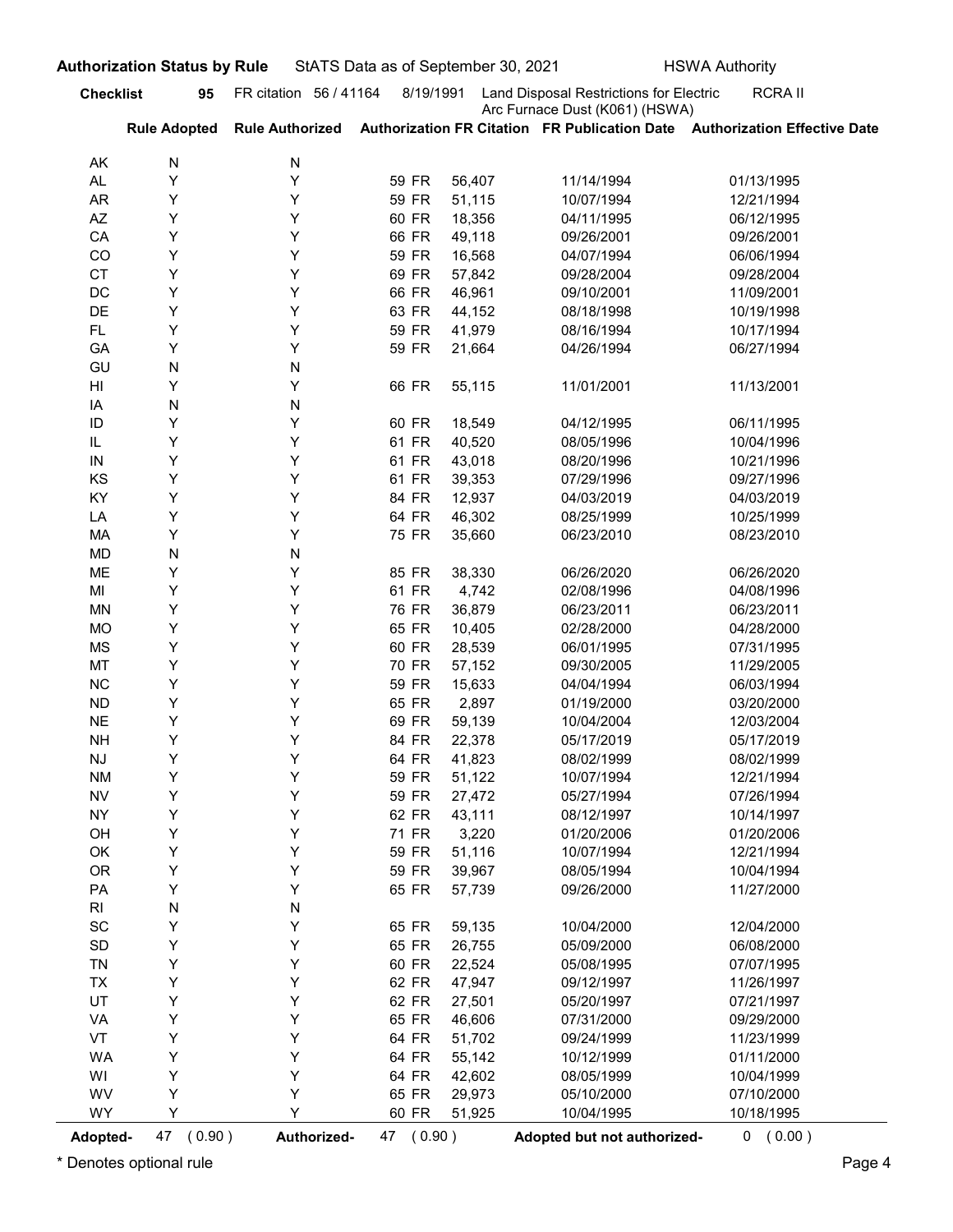|                            | <b>Authorization Status by Rule</b> |                        | StATS Data as of September 30, 2021 |                  |                                                                              | Both HSWA/Non-HSWA                                                         |
|----------------------------|-------------------------------------|------------------------|-------------------------------------|------------------|------------------------------------------------------------------------------|----------------------------------------------------------------------------|
| <b>Checklist</b>           | 100                                 | FR citation 57 / 3462  | 1/29/1992                           |                  | Liners and Leak Detection Systems for<br>Hazardous Waste Land Disposal Units | <b>RCRAII</b>                                                              |
|                            | <b>Rule Adopted</b>                 | <b>Rule Authorized</b> |                                     |                  |                                                                              | Authorization FR Citation FR Publication Date Authorization Effective Date |
| AK<br>AL                   | N<br>Υ                              | N<br>Υ                 | 59 FR                               | 56,407           | 11/14/1994                                                                   | 01/13/1995                                                                 |
| AR                         | Y                                   | Y                      | 59 FR                               | 51,115           | 10/07/1994                                                                   | 12/21/1994                                                                 |
| AZ                         | Y                                   | Y                      | 60 FR                               | 18,356           | 04/11/1995                                                                   | 06/12/1995                                                                 |
| CA                         | Y                                   | Y                      | 66 FR                               | 49,118           | 09/26/2001                                                                   | 09/26/2001                                                                 |
| CO                         | Y                                   | Y                      | 68 FR                               | 64,550           | 11/14/2003                                                                   | 01/13/2004                                                                 |
| <b>CT</b>                  | Y                                   | Υ                      | 69 FR                               | 57,842           | 09/28/2004                                                                   | 09/28/2004                                                                 |
| DC<br>DE                   | Y<br>Y                              | Y<br>Y                 | 66 FR<br>65 FR                      | 46,961<br>42,871 | 09/10/2001<br>07/12/2000                                                     | 11/09/2001<br>09/11/2000                                                   |
| FL.                        | Y                                   | Y                      | 59 FR                               | 41,979           | 08/16/1994                                                                   | 10/17/1994                                                                 |
| GA                         | Y                                   | Y                      | 59 FR                               | 21,664           | 04/26/1994                                                                   | 06/27/1994                                                                 |
| GU                         | N                                   | N                      |                                     |                  |                                                                              |                                                                            |
| HI                         | Y                                   | Y                      | 66 FR                               | 55,115           | 11/01/2001                                                                   | 11/13/2001                                                                 |
| ΙA                         | N                                   | N                      |                                     |                  |                                                                              |                                                                            |
| ID<br>IL                   | Y<br>Y                              | Y<br>Y                 | 60 FR<br>61 FR                      | 18,549<br>40,520 | 04/12/1995<br>08/05/1996                                                     | 06/11/1995<br>10/04/1996                                                   |
| IN                         | Y                                   | Y                      | 61 FR                               | 43,018           | 08/20/1996                                                                   | 10/21/1996                                                                 |
| KS                         | Υ                                   | Υ                      | 61 FR                               | 39,353           | 07/29/1996                                                                   | 09/27/1996                                                                 |
| KY                         | Υ                                   | Υ                      | 84 FR                               | 12,937           | 04/03/2019                                                                   | 04/03/2019                                                                 |
| LA                         | Υ                                   | Υ                      | 61 FR                               | 13,777           | 03/28/1996                                                                   | 06/11/1996                                                                 |
| MA                         | N                                   | N                      |                                     |                  |                                                                              |                                                                            |
| MD                         | N                                   | N                      |                                     |                  |                                                                              |                                                                            |
| ME<br>MI                   | N<br>Υ                              | N<br>Υ                 | 64 FR                               | 10,111           | 03/02/1999                                                                   | 06/01/1999                                                                 |
| MN                         | Υ                                   | Υ                      | 76 FR                               | 36,879           | 06/23/2011                                                                   | 06/23/2011                                                                 |
| MO                         | Υ                                   | Y                      | 65 FR                               | 10,405           | 02/28/2000                                                                   | 04/28/2000                                                                 |
| MS                         | Υ                                   | Y                      | 60 FR                               | 28,539           | 06/01/1995                                                                   | 07/31/1995                                                                 |
| MT                         | Υ                                   | Y                      | 70 FR                               | 57,152           | 09/30/2005                                                                   | 11/29/2005                                                                 |
| NC                         | Υ                                   | Y                      | 59 FR                               | 15,633           | 04/04/1994                                                                   | 06/03/1994                                                                 |
| <b>ND</b>                  | Υ                                   | Y                      | 65 FR                               | 2,897            | 01/19/2000                                                                   | 03/20/2000                                                                 |
| $N\mathsf{E}$              | Υ                                   | Y                      | 69 FR                               | 59,139           | 10/04/2004                                                                   | 12/03/2004                                                                 |
| <b>NH</b>                  | Υ<br>Υ                              | Y<br>Y                 | 71 FR                               | 9,727            | 02/27/2006                                                                   | 04/28/2006                                                                 |
| NJ<br><b>NM</b>            | Υ                                   | Y                      | 64 FR<br>59 FR                      | 41,823<br>51,122 | 08/02/1999<br>10/07/1994                                                     | 08/02/1999<br>12/21/1994                                                   |
| <b>NV</b>                  | Υ                                   | Y                      | 59 FR                               | 27,472           | 05/27/1994                                                                   | 07/26/1994                                                                 |
| <b>NY</b>                  | Υ                                   | Y                      | 62 FR                               | 43,111           | 08/12/1997                                                                   | 10/14/1997                                                                 |
| OH                         | Υ                                   | Υ                      | <b>72 FR</b>                        | 61,063           | 10/29/2007                                                                   | 10/29/2007                                                                 |
| OK                         | Υ                                   | Y                      | 59 FR                               | 51,116           | 10/07/1994                                                                   | 12/21/1994                                                                 |
| OR                         | Υ                                   | Υ                      | 59 FR                               | 39,967           | 08/05/1994                                                                   | 10/04/1994                                                                 |
| PA                         | Υ                                   | Υ                      | 65 FR                               | 57,739           | 09/26/2000                                                                   | 11/27/2000                                                                 |
| R <sub>l</sub>             | Υ                                   | Υ                      | 75 FR                               | 43,409           | 07/26/2010                                                                   | 09/24/2010                                                                 |
| SC                         | Υ                                   | Υ                      | 65 FR                               | 59,135           | 10/04/2000                                                                   | 12/04/2000                                                                 |
| $\mathsf{SD}$<br><b>TN</b> | Υ<br>Υ                              | Υ<br>Υ                 | 65 FR<br>60 FR                      | 26,755<br>22,524 | 05/09/2000<br>05/08/1995                                                     | 06/08/2000<br>07/07/1995                                                   |
| <b>TX</b>                  | Υ                                   | Υ                      | 62 FR                               | 47,947           | 09/12/1997                                                                   | 11/26/1997                                                                 |
| UT                         | Υ                                   | Υ                      | 62 FR                               | 27,501           | 05/20/1997                                                                   | 07/21/1997                                                                 |
| VA                         | Υ                                   | Υ                      | 65 FR                               | 46,606           | 07/31/2000                                                                   | 09/29/2000                                                                 |
| VT                         | Υ                                   | Y                      | 64 FR                               | 51,702           | 09/24/1999                                                                   | 11/23/1999                                                                 |
| WA                         | Υ                                   | Υ                      | 64 FR                               | 55,142           | 10/12/1999                                                                   | 01/11/2000                                                                 |
| WI                         | Υ                                   | Υ                      | 64 FR                               | 42,602           | 08/05/1999                                                                   | 10/04/1999                                                                 |
| WV                         | Υ<br>Y                              | Υ<br>Y                 | 65 FR                               | 29,973           | 05/10/2000                                                                   | 07/10/2000                                                                 |
| WY                         |                                     |                        | 60 FR                               | 51,925           | 10/04/1995                                                                   | 10/18/1995                                                                 |
| Adopted-                   | 46 (0.88)                           | Authorized-            | 46 (0.88)                           |                  | Adopted but not authorized-                                                  | 0 (0.00)                                                                   |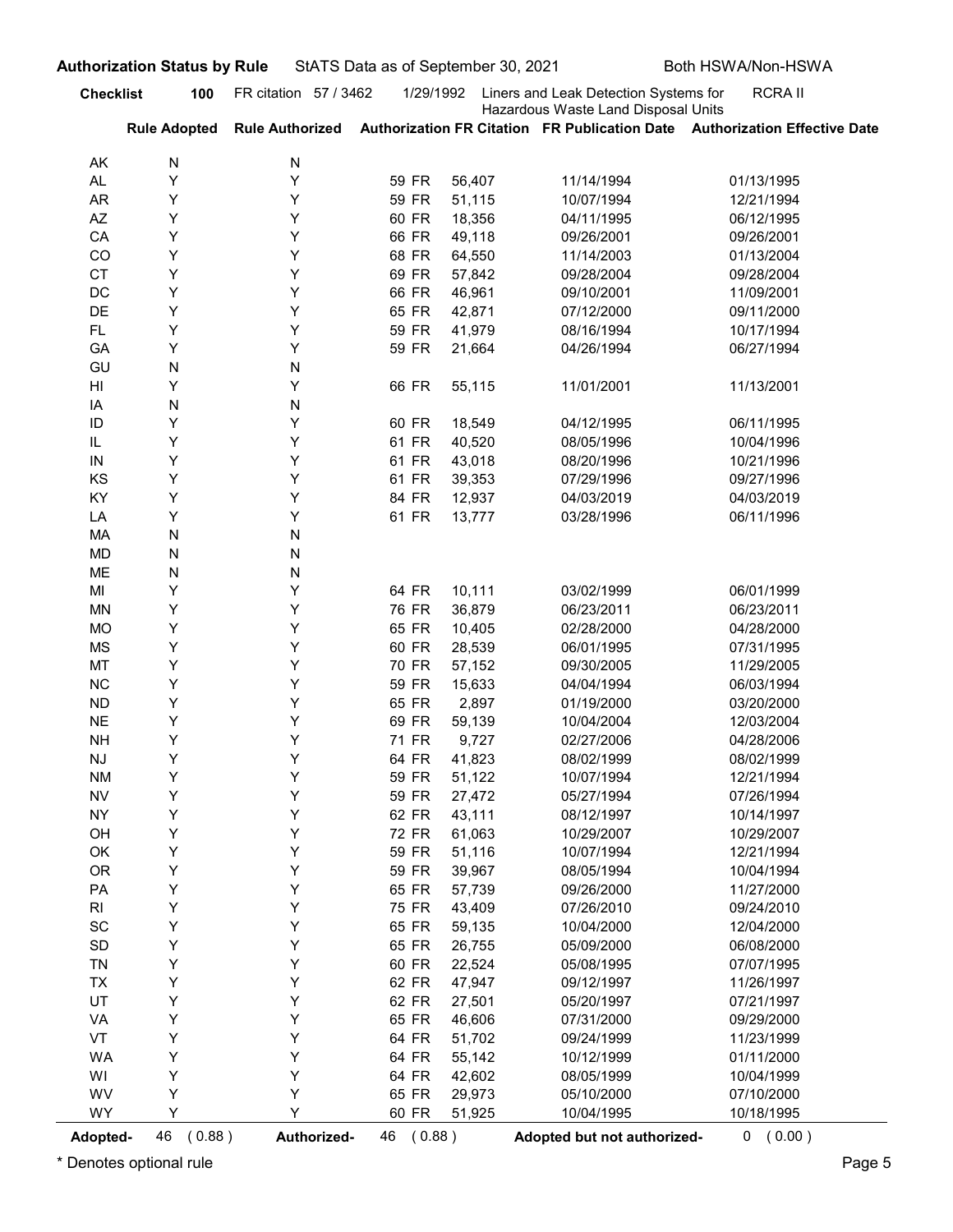| <b>RCRA III</b><br><b>Checklist</b><br>FR citation 57 / 37194<br>8/18/1992<br>Land Disposal Restrictions for Newly<br>109<br>Listed Wastes and Hazardous Debris<br>Authorization FR Citation FR Publication Date Authorization Effective Date<br><b>Rule Adopted</b><br><b>Rule Authorized</b><br>N<br>N<br>AK<br>Υ<br>Y<br>60 FR<br>41,818<br>AL.<br>08/14/1995<br>10/13/1995<br>Y<br>Y<br>67 FR<br><b>AR</b><br>20,038<br>04/24/2002<br>06/24/2002<br>Υ<br>Y<br>60 FR<br>AZ<br>18,356<br>04/11/1995<br>06/12/1995<br>Υ<br>Y<br>66 FR<br>CA<br>49,118<br>09/26/2001<br>09/26/2001<br>Y<br>Y<br>CO<br>73 FR<br>13,141<br>03/12/2008<br>05/12/2008<br>Υ<br>Y<br><b>CT</b><br>69 FR<br>57,842<br>09/28/2004<br>09/28/2004<br>Y<br>Y<br>66 FR<br>DC<br>46,961<br>09/10/2001<br>11/09/2001<br>Υ<br>Y<br>DE<br>63 FR<br>44,152<br>08/18/1998<br>10/19/1998<br>Υ<br>Y<br>62 FR<br>FL.<br>15,407<br>06/02/1997<br>04/01/1997<br>Y<br>Y<br>60 FR<br>GA<br>24,790<br>05/10/1995<br>07/10/1995<br>N<br>GU<br>N<br>Y<br>Y<br>66 FR<br>55,115<br>11/01/2001<br>11/13/2001<br>HI<br>N<br>N<br>ΙA<br>Υ<br>Y<br>ID<br>60 FR<br>18,549<br>04/12/1995<br>06/11/1995<br>Y<br>Y<br>IL<br>61 FR<br>40,520<br>08/05/1996<br>10/04/1996<br>64 FR<br>47,692<br>09/01/1999<br>11/30/1999<br>Y<br>IN<br>Y<br>KS<br>Υ<br>Υ<br>78 FR<br>43,810<br>07/22/2013<br>09/20/2013<br>Υ<br>84 FR<br>KY<br>Υ<br>12,937<br>04/03/2019<br>04/03/2019<br>Υ<br>Υ<br>64 FR<br>46,302<br>LA<br>08/25/1999<br>10/25/1999<br>Υ<br><b>75 FR</b><br>Υ<br>35,660<br>06/23/2010<br>08/23/2010<br>MA<br>Υ<br>81 FR<br>Υ<br>59,503<br>10/31/2016<br>MD<br>08/30/2016<br>Υ<br>Υ<br>85 FR<br>38,330<br>06/26/2020<br>ME<br>06/26/2020<br>Υ<br>Υ<br>64 FR<br>10,111<br>06/01/1999<br>MI<br>03/02/1999<br>Υ<br>Y<br>76 FR<br>36,879<br>06/23/2011<br>06/23/2011<br><b>MN</b><br>Υ<br>Y<br>71 FR<br>25,079<br>06/27/2006<br><b>MO</b><br>04/28/2006<br>Υ<br>60 FR<br>Υ<br>45,071<br><b>MS</b><br>08/30/1995<br>10/30/1995<br>Υ<br>Υ<br>70 FR<br>57,152<br>11/29/2005<br>MT<br>09/30/2005<br>Υ<br>Y<br>60 FR<br>NC<br>49,800<br>11/27/1995<br>09/27/1995<br>Υ<br>Y<br>65 FR<br>2,897<br>03/20/2000<br><b>ND</b><br>01/19/2000<br>Υ<br>Y<br>81 FR<br><b>NE</b><br>81,007<br>01/17/2017<br>11/17/2016<br>Υ<br>84 FR<br>Υ<br>22,378<br>05/17/2019<br>05/17/2019<br><b>NH</b><br>Υ<br>Υ<br>64 FR<br>41,823<br>08/02/1999<br><b>NJ</b><br>08/02/1999<br>Υ<br>Y<br>60 FR<br>20,238<br>07/10/1995<br><b>NM</b><br>04/25/1995<br>Υ<br>Υ<br>59 FR<br>27,472<br><b>NV</b><br>05/27/1994<br>07/26/1994<br>Υ<br>Υ<br>62 FR<br>43,111<br>10/14/1997<br><b>NY</b><br>08/12/1997<br>Υ<br>Υ<br>71 FR<br>3,220<br>01/20/2006<br>OH<br>01/20/2006<br>Υ<br>2,699<br>Υ<br>60 FR<br>04/27/1995<br>OK<br>01/11/1995<br>Υ<br>OR<br>Y<br>59 FR<br>39,967<br>10/04/1994<br>08/05/1994<br>Υ<br>Y<br>65 FR<br>57,739<br>11/27/2000<br>PA<br>09/26/2000<br>N<br>R <sub>l</sub><br>N<br>SC<br>Υ<br>Y<br>65 FR<br>59,135<br>10/04/2000<br>12/04/2000<br>Υ<br>SD<br>Υ<br>65 FR<br>26,755<br>05/09/2000<br>06/08/2000<br>Υ<br>Y<br>60 FR<br>22,524<br>07/07/1995<br><b>TN</b><br>05/08/1995<br>Υ<br>TX<br>Υ<br>62 FR<br>47,947<br>09/12/1997<br>11/26/1997<br>Υ<br>UT<br>Y<br>64 FR<br>2,144<br>03/15/1999<br>01/13/1999<br>Υ<br>Y<br>65 FR<br>46,606<br>07/31/2000<br>09/29/2000<br>VA<br>Υ<br>VT<br>Υ<br>64 FR<br>51,702<br>11/23/1999<br>09/24/1999<br>Υ<br>Y<br>64 FR<br>55,142<br>01/11/2000<br>WA<br>10/12/1999<br>Υ<br>Y<br>64 FR<br>42,602<br>WI<br>08/05/1999<br>10/04/1999<br>WV<br>Υ<br>Υ<br>65 FR<br>29,973<br>07/10/2000<br>05/10/2000<br>Υ<br>WY<br>Υ<br>60 FR<br>10/04/1995<br>10/18/1995<br>51,925 |          | <b>Authorization Status by Rule</b> |             |           | StATS Data as of September 30, 2021 |                             | <b>HSWA Authority</b> |
|----------------------------------------------------------------------------------------------------------------------------------------------------------------------------------------------------------------------------------------------------------------------------------------------------------------------------------------------------------------------------------------------------------------------------------------------------------------------------------------------------------------------------------------------------------------------------------------------------------------------------------------------------------------------------------------------------------------------------------------------------------------------------------------------------------------------------------------------------------------------------------------------------------------------------------------------------------------------------------------------------------------------------------------------------------------------------------------------------------------------------------------------------------------------------------------------------------------------------------------------------------------------------------------------------------------------------------------------------------------------------------------------------------------------------------------------------------------------------------------------------------------------------------------------------------------------------------------------------------------------------------------------------------------------------------------------------------------------------------------------------------------------------------------------------------------------------------------------------------------------------------------------------------------------------------------------------------------------------------------------------------------------------------------------------------------------------------------------------------------------------------------------------------------------------------------------------------------------------------------------------------------------------------------------------------------------------------------------------------------------------------------------------------------------------------------------------------------------------------------------------------------------------------------------------------------------------------------------------------------------------------------------------------------------------------------------------------------------------------------------------------------------------------------------------------------------------------------------------------------------------------------------------------------------------------------------------------------------------------------------------------------------------------------------------------------------------------------------------------------------------------------------------------------------------------------------------------------------------------------------------------------------------------------------------------------------------------------------------------------------------------------------------------------------------------------------------------------------------------------------------------------------------------------------------------------------------------------------------------------------------|----------|-------------------------------------|-------------|-----------|-------------------------------------|-----------------------------|-----------------------|
|                                                                                                                                                                                                                                                                                                                                                                                                                                                                                                                                                                                                                                                                                                                                                                                                                                                                                                                                                                                                                                                                                                                                                                                                                                                                                                                                                                                                                                                                                                                                                                                                                                                                                                                                                                                                                                                                                                                                                                                                                                                                                                                                                                                                                                                                                                                                                                                                                                                                                                                                                                                                                                                                                                                                                                                                                                                                                                                                                                                                                                                                                                                                                                                                                                                                                                                                                                                                                                                                                                                                                                                                                            |          |                                     |             |           |                                     |                             |                       |
|                                                                                                                                                                                                                                                                                                                                                                                                                                                                                                                                                                                                                                                                                                                                                                                                                                                                                                                                                                                                                                                                                                                                                                                                                                                                                                                                                                                                                                                                                                                                                                                                                                                                                                                                                                                                                                                                                                                                                                                                                                                                                                                                                                                                                                                                                                                                                                                                                                                                                                                                                                                                                                                                                                                                                                                                                                                                                                                                                                                                                                                                                                                                                                                                                                                                                                                                                                                                                                                                                                                                                                                                                            |          |                                     |             |           |                                     |                             |                       |
|                                                                                                                                                                                                                                                                                                                                                                                                                                                                                                                                                                                                                                                                                                                                                                                                                                                                                                                                                                                                                                                                                                                                                                                                                                                                                                                                                                                                                                                                                                                                                                                                                                                                                                                                                                                                                                                                                                                                                                                                                                                                                                                                                                                                                                                                                                                                                                                                                                                                                                                                                                                                                                                                                                                                                                                                                                                                                                                                                                                                                                                                                                                                                                                                                                                                                                                                                                                                                                                                                                                                                                                                                            |          |                                     |             |           |                                     |                             |                       |
|                                                                                                                                                                                                                                                                                                                                                                                                                                                                                                                                                                                                                                                                                                                                                                                                                                                                                                                                                                                                                                                                                                                                                                                                                                                                                                                                                                                                                                                                                                                                                                                                                                                                                                                                                                                                                                                                                                                                                                                                                                                                                                                                                                                                                                                                                                                                                                                                                                                                                                                                                                                                                                                                                                                                                                                                                                                                                                                                                                                                                                                                                                                                                                                                                                                                                                                                                                                                                                                                                                                                                                                                                            |          |                                     |             |           |                                     |                             |                       |
|                                                                                                                                                                                                                                                                                                                                                                                                                                                                                                                                                                                                                                                                                                                                                                                                                                                                                                                                                                                                                                                                                                                                                                                                                                                                                                                                                                                                                                                                                                                                                                                                                                                                                                                                                                                                                                                                                                                                                                                                                                                                                                                                                                                                                                                                                                                                                                                                                                                                                                                                                                                                                                                                                                                                                                                                                                                                                                                                                                                                                                                                                                                                                                                                                                                                                                                                                                                                                                                                                                                                                                                                                            |          |                                     |             |           |                                     |                             |                       |
|                                                                                                                                                                                                                                                                                                                                                                                                                                                                                                                                                                                                                                                                                                                                                                                                                                                                                                                                                                                                                                                                                                                                                                                                                                                                                                                                                                                                                                                                                                                                                                                                                                                                                                                                                                                                                                                                                                                                                                                                                                                                                                                                                                                                                                                                                                                                                                                                                                                                                                                                                                                                                                                                                                                                                                                                                                                                                                                                                                                                                                                                                                                                                                                                                                                                                                                                                                                                                                                                                                                                                                                                                            |          |                                     |             |           |                                     |                             |                       |
|                                                                                                                                                                                                                                                                                                                                                                                                                                                                                                                                                                                                                                                                                                                                                                                                                                                                                                                                                                                                                                                                                                                                                                                                                                                                                                                                                                                                                                                                                                                                                                                                                                                                                                                                                                                                                                                                                                                                                                                                                                                                                                                                                                                                                                                                                                                                                                                                                                                                                                                                                                                                                                                                                                                                                                                                                                                                                                                                                                                                                                                                                                                                                                                                                                                                                                                                                                                                                                                                                                                                                                                                                            |          |                                     |             |           |                                     |                             |                       |
|                                                                                                                                                                                                                                                                                                                                                                                                                                                                                                                                                                                                                                                                                                                                                                                                                                                                                                                                                                                                                                                                                                                                                                                                                                                                                                                                                                                                                                                                                                                                                                                                                                                                                                                                                                                                                                                                                                                                                                                                                                                                                                                                                                                                                                                                                                                                                                                                                                                                                                                                                                                                                                                                                                                                                                                                                                                                                                                                                                                                                                                                                                                                                                                                                                                                                                                                                                                                                                                                                                                                                                                                                            |          |                                     |             |           |                                     |                             |                       |
|                                                                                                                                                                                                                                                                                                                                                                                                                                                                                                                                                                                                                                                                                                                                                                                                                                                                                                                                                                                                                                                                                                                                                                                                                                                                                                                                                                                                                                                                                                                                                                                                                                                                                                                                                                                                                                                                                                                                                                                                                                                                                                                                                                                                                                                                                                                                                                                                                                                                                                                                                                                                                                                                                                                                                                                                                                                                                                                                                                                                                                                                                                                                                                                                                                                                                                                                                                                                                                                                                                                                                                                                                            |          |                                     |             |           |                                     |                             |                       |
|                                                                                                                                                                                                                                                                                                                                                                                                                                                                                                                                                                                                                                                                                                                                                                                                                                                                                                                                                                                                                                                                                                                                                                                                                                                                                                                                                                                                                                                                                                                                                                                                                                                                                                                                                                                                                                                                                                                                                                                                                                                                                                                                                                                                                                                                                                                                                                                                                                                                                                                                                                                                                                                                                                                                                                                                                                                                                                                                                                                                                                                                                                                                                                                                                                                                                                                                                                                                                                                                                                                                                                                                                            |          |                                     |             |           |                                     |                             |                       |
|                                                                                                                                                                                                                                                                                                                                                                                                                                                                                                                                                                                                                                                                                                                                                                                                                                                                                                                                                                                                                                                                                                                                                                                                                                                                                                                                                                                                                                                                                                                                                                                                                                                                                                                                                                                                                                                                                                                                                                                                                                                                                                                                                                                                                                                                                                                                                                                                                                                                                                                                                                                                                                                                                                                                                                                                                                                                                                                                                                                                                                                                                                                                                                                                                                                                                                                                                                                                                                                                                                                                                                                                                            |          |                                     |             |           |                                     |                             |                       |
|                                                                                                                                                                                                                                                                                                                                                                                                                                                                                                                                                                                                                                                                                                                                                                                                                                                                                                                                                                                                                                                                                                                                                                                                                                                                                                                                                                                                                                                                                                                                                                                                                                                                                                                                                                                                                                                                                                                                                                                                                                                                                                                                                                                                                                                                                                                                                                                                                                                                                                                                                                                                                                                                                                                                                                                                                                                                                                                                                                                                                                                                                                                                                                                                                                                                                                                                                                                                                                                                                                                                                                                                                            |          |                                     |             |           |                                     |                             |                       |
|                                                                                                                                                                                                                                                                                                                                                                                                                                                                                                                                                                                                                                                                                                                                                                                                                                                                                                                                                                                                                                                                                                                                                                                                                                                                                                                                                                                                                                                                                                                                                                                                                                                                                                                                                                                                                                                                                                                                                                                                                                                                                                                                                                                                                                                                                                                                                                                                                                                                                                                                                                                                                                                                                                                                                                                                                                                                                                                                                                                                                                                                                                                                                                                                                                                                                                                                                                                                                                                                                                                                                                                                                            |          |                                     |             |           |                                     |                             |                       |
|                                                                                                                                                                                                                                                                                                                                                                                                                                                                                                                                                                                                                                                                                                                                                                                                                                                                                                                                                                                                                                                                                                                                                                                                                                                                                                                                                                                                                                                                                                                                                                                                                                                                                                                                                                                                                                                                                                                                                                                                                                                                                                                                                                                                                                                                                                                                                                                                                                                                                                                                                                                                                                                                                                                                                                                                                                                                                                                                                                                                                                                                                                                                                                                                                                                                                                                                                                                                                                                                                                                                                                                                                            |          |                                     |             |           |                                     |                             |                       |
|                                                                                                                                                                                                                                                                                                                                                                                                                                                                                                                                                                                                                                                                                                                                                                                                                                                                                                                                                                                                                                                                                                                                                                                                                                                                                                                                                                                                                                                                                                                                                                                                                                                                                                                                                                                                                                                                                                                                                                                                                                                                                                                                                                                                                                                                                                                                                                                                                                                                                                                                                                                                                                                                                                                                                                                                                                                                                                                                                                                                                                                                                                                                                                                                                                                                                                                                                                                                                                                                                                                                                                                                                            |          |                                     |             |           |                                     |                             |                       |
|                                                                                                                                                                                                                                                                                                                                                                                                                                                                                                                                                                                                                                                                                                                                                                                                                                                                                                                                                                                                                                                                                                                                                                                                                                                                                                                                                                                                                                                                                                                                                                                                                                                                                                                                                                                                                                                                                                                                                                                                                                                                                                                                                                                                                                                                                                                                                                                                                                                                                                                                                                                                                                                                                                                                                                                                                                                                                                                                                                                                                                                                                                                                                                                                                                                                                                                                                                                                                                                                                                                                                                                                                            |          |                                     |             |           |                                     |                             |                       |
|                                                                                                                                                                                                                                                                                                                                                                                                                                                                                                                                                                                                                                                                                                                                                                                                                                                                                                                                                                                                                                                                                                                                                                                                                                                                                                                                                                                                                                                                                                                                                                                                                                                                                                                                                                                                                                                                                                                                                                                                                                                                                                                                                                                                                                                                                                                                                                                                                                                                                                                                                                                                                                                                                                                                                                                                                                                                                                                                                                                                                                                                                                                                                                                                                                                                                                                                                                                                                                                                                                                                                                                                                            |          |                                     |             |           |                                     |                             |                       |
|                                                                                                                                                                                                                                                                                                                                                                                                                                                                                                                                                                                                                                                                                                                                                                                                                                                                                                                                                                                                                                                                                                                                                                                                                                                                                                                                                                                                                                                                                                                                                                                                                                                                                                                                                                                                                                                                                                                                                                                                                                                                                                                                                                                                                                                                                                                                                                                                                                                                                                                                                                                                                                                                                                                                                                                                                                                                                                                                                                                                                                                                                                                                                                                                                                                                                                                                                                                                                                                                                                                                                                                                                            |          |                                     |             |           |                                     |                             |                       |
|                                                                                                                                                                                                                                                                                                                                                                                                                                                                                                                                                                                                                                                                                                                                                                                                                                                                                                                                                                                                                                                                                                                                                                                                                                                                                                                                                                                                                                                                                                                                                                                                                                                                                                                                                                                                                                                                                                                                                                                                                                                                                                                                                                                                                                                                                                                                                                                                                                                                                                                                                                                                                                                                                                                                                                                                                                                                                                                                                                                                                                                                                                                                                                                                                                                                                                                                                                                                                                                                                                                                                                                                                            |          |                                     |             |           |                                     |                             |                       |
|                                                                                                                                                                                                                                                                                                                                                                                                                                                                                                                                                                                                                                                                                                                                                                                                                                                                                                                                                                                                                                                                                                                                                                                                                                                                                                                                                                                                                                                                                                                                                                                                                                                                                                                                                                                                                                                                                                                                                                                                                                                                                                                                                                                                                                                                                                                                                                                                                                                                                                                                                                                                                                                                                                                                                                                                                                                                                                                                                                                                                                                                                                                                                                                                                                                                                                                                                                                                                                                                                                                                                                                                                            |          |                                     |             |           |                                     |                             |                       |
|                                                                                                                                                                                                                                                                                                                                                                                                                                                                                                                                                                                                                                                                                                                                                                                                                                                                                                                                                                                                                                                                                                                                                                                                                                                                                                                                                                                                                                                                                                                                                                                                                                                                                                                                                                                                                                                                                                                                                                                                                                                                                                                                                                                                                                                                                                                                                                                                                                                                                                                                                                                                                                                                                                                                                                                                                                                                                                                                                                                                                                                                                                                                                                                                                                                                                                                                                                                                                                                                                                                                                                                                                            |          |                                     |             |           |                                     |                             |                       |
|                                                                                                                                                                                                                                                                                                                                                                                                                                                                                                                                                                                                                                                                                                                                                                                                                                                                                                                                                                                                                                                                                                                                                                                                                                                                                                                                                                                                                                                                                                                                                                                                                                                                                                                                                                                                                                                                                                                                                                                                                                                                                                                                                                                                                                                                                                                                                                                                                                                                                                                                                                                                                                                                                                                                                                                                                                                                                                                                                                                                                                                                                                                                                                                                                                                                                                                                                                                                                                                                                                                                                                                                                            |          |                                     |             |           |                                     |                             |                       |
|                                                                                                                                                                                                                                                                                                                                                                                                                                                                                                                                                                                                                                                                                                                                                                                                                                                                                                                                                                                                                                                                                                                                                                                                                                                                                                                                                                                                                                                                                                                                                                                                                                                                                                                                                                                                                                                                                                                                                                                                                                                                                                                                                                                                                                                                                                                                                                                                                                                                                                                                                                                                                                                                                                                                                                                                                                                                                                                                                                                                                                                                                                                                                                                                                                                                                                                                                                                                                                                                                                                                                                                                                            |          |                                     |             |           |                                     |                             |                       |
|                                                                                                                                                                                                                                                                                                                                                                                                                                                                                                                                                                                                                                                                                                                                                                                                                                                                                                                                                                                                                                                                                                                                                                                                                                                                                                                                                                                                                                                                                                                                                                                                                                                                                                                                                                                                                                                                                                                                                                                                                                                                                                                                                                                                                                                                                                                                                                                                                                                                                                                                                                                                                                                                                                                                                                                                                                                                                                                                                                                                                                                                                                                                                                                                                                                                                                                                                                                                                                                                                                                                                                                                                            |          |                                     |             |           |                                     |                             |                       |
|                                                                                                                                                                                                                                                                                                                                                                                                                                                                                                                                                                                                                                                                                                                                                                                                                                                                                                                                                                                                                                                                                                                                                                                                                                                                                                                                                                                                                                                                                                                                                                                                                                                                                                                                                                                                                                                                                                                                                                                                                                                                                                                                                                                                                                                                                                                                                                                                                                                                                                                                                                                                                                                                                                                                                                                                                                                                                                                                                                                                                                                                                                                                                                                                                                                                                                                                                                                                                                                                                                                                                                                                                            |          |                                     |             |           |                                     |                             |                       |
|                                                                                                                                                                                                                                                                                                                                                                                                                                                                                                                                                                                                                                                                                                                                                                                                                                                                                                                                                                                                                                                                                                                                                                                                                                                                                                                                                                                                                                                                                                                                                                                                                                                                                                                                                                                                                                                                                                                                                                                                                                                                                                                                                                                                                                                                                                                                                                                                                                                                                                                                                                                                                                                                                                                                                                                                                                                                                                                                                                                                                                                                                                                                                                                                                                                                                                                                                                                                                                                                                                                                                                                                                            |          |                                     |             |           |                                     |                             |                       |
|                                                                                                                                                                                                                                                                                                                                                                                                                                                                                                                                                                                                                                                                                                                                                                                                                                                                                                                                                                                                                                                                                                                                                                                                                                                                                                                                                                                                                                                                                                                                                                                                                                                                                                                                                                                                                                                                                                                                                                                                                                                                                                                                                                                                                                                                                                                                                                                                                                                                                                                                                                                                                                                                                                                                                                                                                                                                                                                                                                                                                                                                                                                                                                                                                                                                                                                                                                                                                                                                                                                                                                                                                            |          |                                     |             |           |                                     |                             |                       |
|                                                                                                                                                                                                                                                                                                                                                                                                                                                                                                                                                                                                                                                                                                                                                                                                                                                                                                                                                                                                                                                                                                                                                                                                                                                                                                                                                                                                                                                                                                                                                                                                                                                                                                                                                                                                                                                                                                                                                                                                                                                                                                                                                                                                                                                                                                                                                                                                                                                                                                                                                                                                                                                                                                                                                                                                                                                                                                                                                                                                                                                                                                                                                                                                                                                                                                                                                                                                                                                                                                                                                                                                                            |          |                                     |             |           |                                     |                             |                       |
|                                                                                                                                                                                                                                                                                                                                                                                                                                                                                                                                                                                                                                                                                                                                                                                                                                                                                                                                                                                                                                                                                                                                                                                                                                                                                                                                                                                                                                                                                                                                                                                                                                                                                                                                                                                                                                                                                                                                                                                                                                                                                                                                                                                                                                                                                                                                                                                                                                                                                                                                                                                                                                                                                                                                                                                                                                                                                                                                                                                                                                                                                                                                                                                                                                                                                                                                                                                                                                                                                                                                                                                                                            |          |                                     |             |           |                                     |                             |                       |
|                                                                                                                                                                                                                                                                                                                                                                                                                                                                                                                                                                                                                                                                                                                                                                                                                                                                                                                                                                                                                                                                                                                                                                                                                                                                                                                                                                                                                                                                                                                                                                                                                                                                                                                                                                                                                                                                                                                                                                                                                                                                                                                                                                                                                                                                                                                                                                                                                                                                                                                                                                                                                                                                                                                                                                                                                                                                                                                                                                                                                                                                                                                                                                                                                                                                                                                                                                                                                                                                                                                                                                                                                            |          |                                     |             |           |                                     |                             |                       |
|                                                                                                                                                                                                                                                                                                                                                                                                                                                                                                                                                                                                                                                                                                                                                                                                                                                                                                                                                                                                                                                                                                                                                                                                                                                                                                                                                                                                                                                                                                                                                                                                                                                                                                                                                                                                                                                                                                                                                                                                                                                                                                                                                                                                                                                                                                                                                                                                                                                                                                                                                                                                                                                                                                                                                                                                                                                                                                                                                                                                                                                                                                                                                                                                                                                                                                                                                                                                                                                                                                                                                                                                                            |          |                                     |             |           |                                     |                             |                       |
|                                                                                                                                                                                                                                                                                                                                                                                                                                                                                                                                                                                                                                                                                                                                                                                                                                                                                                                                                                                                                                                                                                                                                                                                                                                                                                                                                                                                                                                                                                                                                                                                                                                                                                                                                                                                                                                                                                                                                                                                                                                                                                                                                                                                                                                                                                                                                                                                                                                                                                                                                                                                                                                                                                                                                                                                                                                                                                                                                                                                                                                                                                                                                                                                                                                                                                                                                                                                                                                                                                                                                                                                                            |          |                                     |             |           |                                     |                             |                       |
|                                                                                                                                                                                                                                                                                                                                                                                                                                                                                                                                                                                                                                                                                                                                                                                                                                                                                                                                                                                                                                                                                                                                                                                                                                                                                                                                                                                                                                                                                                                                                                                                                                                                                                                                                                                                                                                                                                                                                                                                                                                                                                                                                                                                                                                                                                                                                                                                                                                                                                                                                                                                                                                                                                                                                                                                                                                                                                                                                                                                                                                                                                                                                                                                                                                                                                                                                                                                                                                                                                                                                                                                                            |          |                                     |             |           |                                     |                             |                       |
|                                                                                                                                                                                                                                                                                                                                                                                                                                                                                                                                                                                                                                                                                                                                                                                                                                                                                                                                                                                                                                                                                                                                                                                                                                                                                                                                                                                                                                                                                                                                                                                                                                                                                                                                                                                                                                                                                                                                                                                                                                                                                                                                                                                                                                                                                                                                                                                                                                                                                                                                                                                                                                                                                                                                                                                                                                                                                                                                                                                                                                                                                                                                                                                                                                                                                                                                                                                                                                                                                                                                                                                                                            |          |                                     |             |           |                                     |                             |                       |
|                                                                                                                                                                                                                                                                                                                                                                                                                                                                                                                                                                                                                                                                                                                                                                                                                                                                                                                                                                                                                                                                                                                                                                                                                                                                                                                                                                                                                                                                                                                                                                                                                                                                                                                                                                                                                                                                                                                                                                                                                                                                                                                                                                                                                                                                                                                                                                                                                                                                                                                                                                                                                                                                                                                                                                                                                                                                                                                                                                                                                                                                                                                                                                                                                                                                                                                                                                                                                                                                                                                                                                                                                            |          |                                     |             |           |                                     |                             |                       |
|                                                                                                                                                                                                                                                                                                                                                                                                                                                                                                                                                                                                                                                                                                                                                                                                                                                                                                                                                                                                                                                                                                                                                                                                                                                                                                                                                                                                                                                                                                                                                                                                                                                                                                                                                                                                                                                                                                                                                                                                                                                                                                                                                                                                                                                                                                                                                                                                                                                                                                                                                                                                                                                                                                                                                                                                                                                                                                                                                                                                                                                                                                                                                                                                                                                                                                                                                                                                                                                                                                                                                                                                                            |          |                                     |             |           |                                     |                             |                       |
|                                                                                                                                                                                                                                                                                                                                                                                                                                                                                                                                                                                                                                                                                                                                                                                                                                                                                                                                                                                                                                                                                                                                                                                                                                                                                                                                                                                                                                                                                                                                                                                                                                                                                                                                                                                                                                                                                                                                                                                                                                                                                                                                                                                                                                                                                                                                                                                                                                                                                                                                                                                                                                                                                                                                                                                                                                                                                                                                                                                                                                                                                                                                                                                                                                                                                                                                                                                                                                                                                                                                                                                                                            |          |                                     |             |           |                                     |                             |                       |
|                                                                                                                                                                                                                                                                                                                                                                                                                                                                                                                                                                                                                                                                                                                                                                                                                                                                                                                                                                                                                                                                                                                                                                                                                                                                                                                                                                                                                                                                                                                                                                                                                                                                                                                                                                                                                                                                                                                                                                                                                                                                                                                                                                                                                                                                                                                                                                                                                                                                                                                                                                                                                                                                                                                                                                                                                                                                                                                                                                                                                                                                                                                                                                                                                                                                                                                                                                                                                                                                                                                                                                                                                            |          |                                     |             |           |                                     |                             |                       |
|                                                                                                                                                                                                                                                                                                                                                                                                                                                                                                                                                                                                                                                                                                                                                                                                                                                                                                                                                                                                                                                                                                                                                                                                                                                                                                                                                                                                                                                                                                                                                                                                                                                                                                                                                                                                                                                                                                                                                                                                                                                                                                                                                                                                                                                                                                                                                                                                                                                                                                                                                                                                                                                                                                                                                                                                                                                                                                                                                                                                                                                                                                                                                                                                                                                                                                                                                                                                                                                                                                                                                                                                                            |          |                                     |             |           |                                     |                             |                       |
|                                                                                                                                                                                                                                                                                                                                                                                                                                                                                                                                                                                                                                                                                                                                                                                                                                                                                                                                                                                                                                                                                                                                                                                                                                                                                                                                                                                                                                                                                                                                                                                                                                                                                                                                                                                                                                                                                                                                                                                                                                                                                                                                                                                                                                                                                                                                                                                                                                                                                                                                                                                                                                                                                                                                                                                                                                                                                                                                                                                                                                                                                                                                                                                                                                                                                                                                                                                                                                                                                                                                                                                                                            |          |                                     |             |           |                                     |                             |                       |
|                                                                                                                                                                                                                                                                                                                                                                                                                                                                                                                                                                                                                                                                                                                                                                                                                                                                                                                                                                                                                                                                                                                                                                                                                                                                                                                                                                                                                                                                                                                                                                                                                                                                                                                                                                                                                                                                                                                                                                                                                                                                                                                                                                                                                                                                                                                                                                                                                                                                                                                                                                                                                                                                                                                                                                                                                                                                                                                                                                                                                                                                                                                                                                                                                                                                                                                                                                                                                                                                                                                                                                                                                            |          |                                     |             |           |                                     |                             |                       |
|                                                                                                                                                                                                                                                                                                                                                                                                                                                                                                                                                                                                                                                                                                                                                                                                                                                                                                                                                                                                                                                                                                                                                                                                                                                                                                                                                                                                                                                                                                                                                                                                                                                                                                                                                                                                                                                                                                                                                                                                                                                                                                                                                                                                                                                                                                                                                                                                                                                                                                                                                                                                                                                                                                                                                                                                                                                                                                                                                                                                                                                                                                                                                                                                                                                                                                                                                                                                                                                                                                                                                                                                                            |          |                                     |             |           |                                     |                             |                       |
|                                                                                                                                                                                                                                                                                                                                                                                                                                                                                                                                                                                                                                                                                                                                                                                                                                                                                                                                                                                                                                                                                                                                                                                                                                                                                                                                                                                                                                                                                                                                                                                                                                                                                                                                                                                                                                                                                                                                                                                                                                                                                                                                                                                                                                                                                                                                                                                                                                                                                                                                                                                                                                                                                                                                                                                                                                                                                                                                                                                                                                                                                                                                                                                                                                                                                                                                                                                                                                                                                                                                                                                                                            |          |                                     |             |           |                                     |                             |                       |
|                                                                                                                                                                                                                                                                                                                                                                                                                                                                                                                                                                                                                                                                                                                                                                                                                                                                                                                                                                                                                                                                                                                                                                                                                                                                                                                                                                                                                                                                                                                                                                                                                                                                                                                                                                                                                                                                                                                                                                                                                                                                                                                                                                                                                                                                                                                                                                                                                                                                                                                                                                                                                                                                                                                                                                                                                                                                                                                                                                                                                                                                                                                                                                                                                                                                                                                                                                                                                                                                                                                                                                                                                            |          |                                     |             |           |                                     |                             |                       |
|                                                                                                                                                                                                                                                                                                                                                                                                                                                                                                                                                                                                                                                                                                                                                                                                                                                                                                                                                                                                                                                                                                                                                                                                                                                                                                                                                                                                                                                                                                                                                                                                                                                                                                                                                                                                                                                                                                                                                                                                                                                                                                                                                                                                                                                                                                                                                                                                                                                                                                                                                                                                                                                                                                                                                                                                                                                                                                                                                                                                                                                                                                                                                                                                                                                                                                                                                                                                                                                                                                                                                                                                                            |          |                                     |             |           |                                     |                             |                       |
|                                                                                                                                                                                                                                                                                                                                                                                                                                                                                                                                                                                                                                                                                                                                                                                                                                                                                                                                                                                                                                                                                                                                                                                                                                                                                                                                                                                                                                                                                                                                                                                                                                                                                                                                                                                                                                                                                                                                                                                                                                                                                                                                                                                                                                                                                                                                                                                                                                                                                                                                                                                                                                                                                                                                                                                                                                                                                                                                                                                                                                                                                                                                                                                                                                                                                                                                                                                                                                                                                                                                                                                                                            |          |                                     |             |           |                                     |                             |                       |
|                                                                                                                                                                                                                                                                                                                                                                                                                                                                                                                                                                                                                                                                                                                                                                                                                                                                                                                                                                                                                                                                                                                                                                                                                                                                                                                                                                                                                                                                                                                                                                                                                                                                                                                                                                                                                                                                                                                                                                                                                                                                                                                                                                                                                                                                                                                                                                                                                                                                                                                                                                                                                                                                                                                                                                                                                                                                                                                                                                                                                                                                                                                                                                                                                                                                                                                                                                                                                                                                                                                                                                                                                            |          |                                     |             |           |                                     |                             |                       |
|                                                                                                                                                                                                                                                                                                                                                                                                                                                                                                                                                                                                                                                                                                                                                                                                                                                                                                                                                                                                                                                                                                                                                                                                                                                                                                                                                                                                                                                                                                                                                                                                                                                                                                                                                                                                                                                                                                                                                                                                                                                                                                                                                                                                                                                                                                                                                                                                                                                                                                                                                                                                                                                                                                                                                                                                                                                                                                                                                                                                                                                                                                                                                                                                                                                                                                                                                                                                                                                                                                                                                                                                                            |          |                                     |             |           |                                     |                             |                       |
|                                                                                                                                                                                                                                                                                                                                                                                                                                                                                                                                                                                                                                                                                                                                                                                                                                                                                                                                                                                                                                                                                                                                                                                                                                                                                                                                                                                                                                                                                                                                                                                                                                                                                                                                                                                                                                                                                                                                                                                                                                                                                                                                                                                                                                                                                                                                                                                                                                                                                                                                                                                                                                                                                                                                                                                                                                                                                                                                                                                                                                                                                                                                                                                                                                                                                                                                                                                                                                                                                                                                                                                                                            |          |                                     |             |           |                                     |                             |                       |
|                                                                                                                                                                                                                                                                                                                                                                                                                                                                                                                                                                                                                                                                                                                                                                                                                                                                                                                                                                                                                                                                                                                                                                                                                                                                                                                                                                                                                                                                                                                                                                                                                                                                                                                                                                                                                                                                                                                                                                                                                                                                                                                                                                                                                                                                                                                                                                                                                                                                                                                                                                                                                                                                                                                                                                                                                                                                                                                                                                                                                                                                                                                                                                                                                                                                                                                                                                                                                                                                                                                                                                                                                            |          |                                     |             |           |                                     |                             |                       |
|                                                                                                                                                                                                                                                                                                                                                                                                                                                                                                                                                                                                                                                                                                                                                                                                                                                                                                                                                                                                                                                                                                                                                                                                                                                                                                                                                                                                                                                                                                                                                                                                                                                                                                                                                                                                                                                                                                                                                                                                                                                                                                                                                                                                                                                                                                                                                                                                                                                                                                                                                                                                                                                                                                                                                                                                                                                                                                                                                                                                                                                                                                                                                                                                                                                                                                                                                                                                                                                                                                                                                                                                                            |          |                                     |             |           |                                     |                             |                       |
|                                                                                                                                                                                                                                                                                                                                                                                                                                                                                                                                                                                                                                                                                                                                                                                                                                                                                                                                                                                                                                                                                                                                                                                                                                                                                                                                                                                                                                                                                                                                                                                                                                                                                                                                                                                                                                                                                                                                                                                                                                                                                                                                                                                                                                                                                                                                                                                                                                                                                                                                                                                                                                                                                                                                                                                                                                                                                                                                                                                                                                                                                                                                                                                                                                                                                                                                                                                                                                                                                                                                                                                                                            |          |                                     |             |           |                                     |                             |                       |
|                                                                                                                                                                                                                                                                                                                                                                                                                                                                                                                                                                                                                                                                                                                                                                                                                                                                                                                                                                                                                                                                                                                                                                                                                                                                                                                                                                                                                                                                                                                                                                                                                                                                                                                                                                                                                                                                                                                                                                                                                                                                                                                                                                                                                                                                                                                                                                                                                                                                                                                                                                                                                                                                                                                                                                                                                                                                                                                                                                                                                                                                                                                                                                                                                                                                                                                                                                                                                                                                                                                                                                                                                            | Adopted- | 48 (0.92)                           | Authorized- | 48 (0.92) |                                     | Adopted but not authorized- | 0 (0.00)              |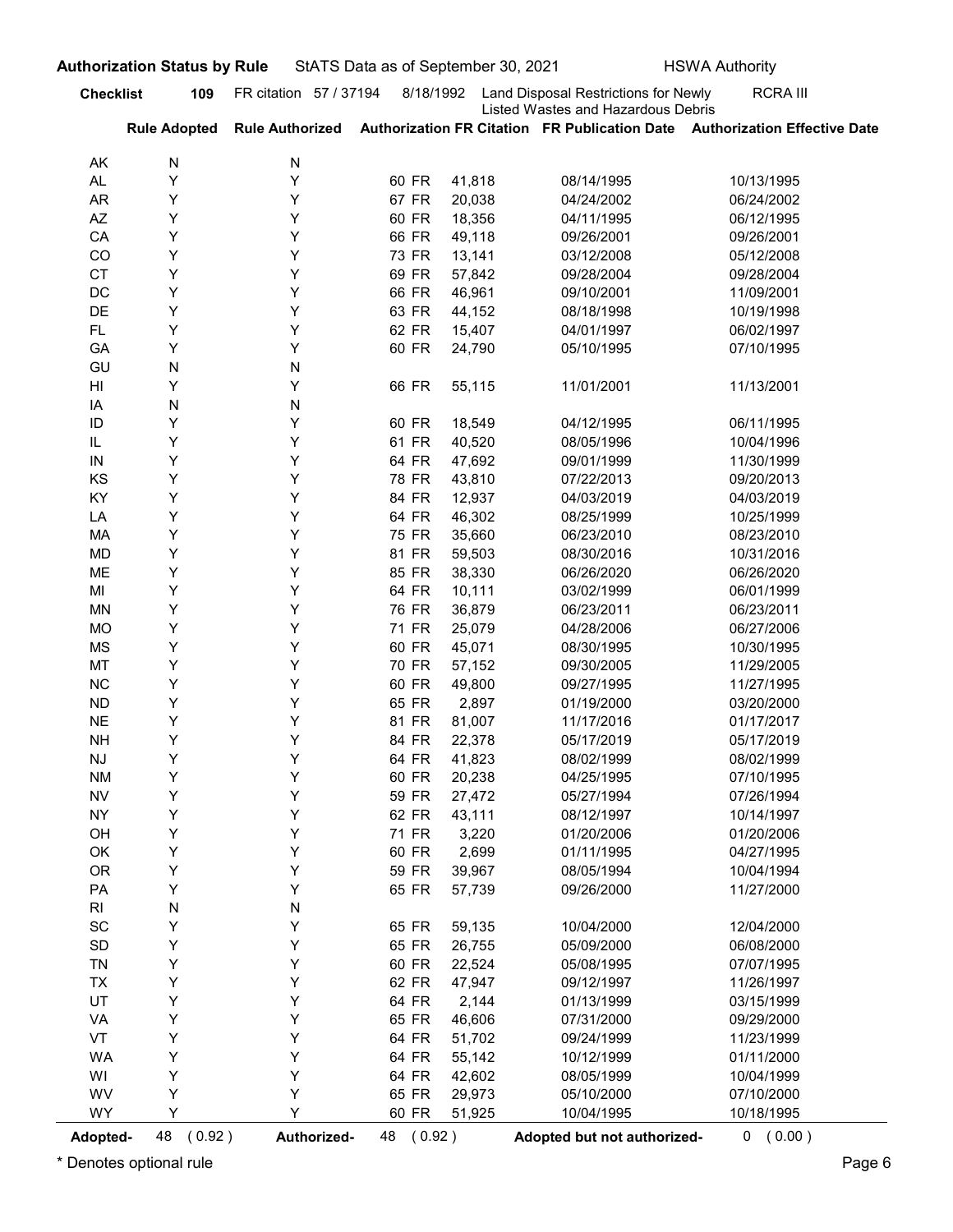|                        | <b>Authorization Status by Rule</b> |                        |                | StATS Data as of September 30, 2021 |                                    | <b>HSWA Authority</b>                                                                      |
|------------------------|-------------------------------------|------------------------|----------------|-------------------------------------|------------------------------------|--------------------------------------------------------------------------------------------|
| <b>Checklist</b>       | 110                                 | FR citation 57 / 37284 |                |                                     | 8/18/1992 Coke By-Product Listings | <b>RCRA III</b>                                                                            |
|                        | <b>Rule Adopted</b>                 |                        |                |                                     |                                    | Rule Authorized Authorization FR Citation FR Publication Date Authorization Effective Date |
|                        |                                     |                        |                |                                     |                                    |                                                                                            |
| AK<br>AL               | N<br>Υ                              | N<br>Y                 | 60 FR          | 41,818                              | 08/14/1995                         | 10/13/1995                                                                                 |
| <b>AR</b>              | Υ                                   | Y                      | 67 FR          | 20,038                              | 04/24/2002                         | 06/24/2002                                                                                 |
| $\mathsf{A}\mathsf{Z}$ | Υ                                   | Y                      | 60 FR          | 18,356                              | 04/11/1995                         | 06/12/1995                                                                                 |
| CA                     | Υ                                   | Y                      | 66 FR          | 49,118                              | 09/26/2001                         | 09/26/2001                                                                                 |
| CO<br><b>CT</b>        | Υ<br>Υ                              | Y<br>Y                 | 68 FR<br>69 FR | 64,550                              | 11/14/2003                         | 01/13/2004                                                                                 |
| DC                     | Υ                                   | Υ                      | 66 FR          | 57,842<br>46,961                    | 09/28/2004<br>09/10/2001           | 09/28/2004<br>11/09/2001                                                                   |
| DE                     | Υ                                   | Y                      | 63 FR          | 44,152                              | 08/18/1998                         | 10/19/1998                                                                                 |
| FL.                    | Υ                                   | Y                      | 67 FR          | 53,886                              | 08/20/2002                         | 10/21/2002                                                                                 |
| GA                     | Υ                                   | Υ                      | 60 FR          | 24,790                              | 05/10/1995                         | 07/10/1995                                                                                 |
| GU<br>$\mathsf{HI}$    | N<br>Y                              | N                      | 66 FR          | 55,115                              | 11/01/2001                         | 11/13/2001                                                                                 |
| IA                     | N                                   | N                      |                |                                     |                                    |                                                                                            |
| $\sf ID$               | Υ                                   | Υ                      | 60 FR          | 18,549                              | 04/12/1995                         | 06/11/1995                                                                                 |
| IL.                    | Υ                                   | Υ                      | 61 FR          | 40,520                              | 08/05/1996                         | 10/04/1996                                                                                 |
| ${\sf IN}$<br>KS       | Υ<br>Υ                              | Υ<br>Υ                 | 64 FR<br>78 FR | 47,692<br>43,810                    | 09/01/1999<br>07/22/2013           | 11/30/1999<br>09/20/2013                                                                   |
| KY                     | Υ                                   | Υ                      | 84 FR          | 12,937                              | 04/03/2019                         | 04/03/2019                                                                                 |
| LA                     | Υ                                   | Υ                      | 61 FR          | 13,777                              | 03/28/1996                         | 06/11/1996                                                                                 |
| МA                     | Υ                                   | N                      |                |                                     |                                    |                                                                                            |
| MD                     | Υ                                   | Υ                      | 66 FR          | 29,712                              | 06/01/2001                         | 07/31/2001                                                                                 |
| ME<br>MI               | Υ<br>Υ                              | Υ<br>Υ                 | 85 FR<br>64 FR | 38,330<br>10,111                    | 06/26/2020<br>03/02/1999           | 06/26/2020<br>06/01/1999                                                                   |
| <b>MN</b>              | Υ                                   | Υ                      | 76 FR          | 36,879                              | 06/23/2011                         | 06/23/2011                                                                                 |
| <b>MO</b>              | Υ                                   | Υ                      | 71 FR          | 25,079                              | 04/28/2006                         | 06/27/2006                                                                                 |
| MS                     | Υ                                   | Υ                      | 60 FR          | 45,071                              | 08/30/1995                         | 10/30/1995                                                                                 |
| MT                     | Υ                                   | Υ                      | 70 FR          | 57,152                              | 09/30/2005                         | 11/29/2005                                                                                 |
| NC<br><b>ND</b>        | Υ<br>Υ                              | Υ<br>Υ                 | 60 FR<br>70 FR | 49,800<br>56,132                    | 09/27/1995<br>09/26/2005           | 11/27/1995<br>11/25/2005                                                                   |
| <b>NE</b>              | Υ                                   | Υ                      | 69 FR          | 59,139                              | 10/04/2004                         | 12/03/2004                                                                                 |
| <b>NH</b>              | Υ                                   | Υ                      | 71 FR          | 9,727                               | 02/27/2006                         | 04/28/2006                                                                                 |
| <b>NJ</b>              | Υ                                   | Υ                      | 64 FR          | 41,823                              | 08/02/1999                         | 08/02/1999                                                                                 |
| <b>NM</b>              | Υ<br>Υ                              | Υ                      | 60 FR          | 20,238                              | 04/25/1995                         | 07/10/1995                                                                                 |
| <b>NV</b><br><b>NY</b> | Υ                                   | Υ<br>Υ                 | 59 FR<br>62 FR | 27,472<br>43,111                    | 05/27/1994<br>08/12/1997           | 07/26/1994<br>10/14/1997                                                                   |
| OH                     | Υ                                   | Υ                      | 68 FR          | 3,429                               | 01/24/2003                         | 01/24/2003                                                                                 |
| OK                     | Υ                                   | Υ                      | 60 FR          | 2,699                               | 01/11/1995                         | 04/27/1995                                                                                 |
| OR                     | Υ                                   | Υ                      | 59 FR          | 39,967                              | 08/05/1994                         | 10/04/1994                                                                                 |
| PA                     | Υ                                   | Υ                      | 65 FR          | 57,739                              | 09/26/2000                         | 11/27/2000                                                                                 |
| R <sub>l</sub><br>SC   | Υ<br>Υ                              | Υ<br>Υ                 | 75 FR<br>65 FR | 43,409<br>59,135                    | 07/26/2010<br>10/04/2000           | 09/24/2010<br>12/04/2000                                                                   |
| SD                     | Υ                                   | Υ                      | 65 FR          | 26,755                              | 05/09/2000                         | 06/08/2000                                                                                 |
| <b>TN</b>              | Υ                                   | Υ                      | 60 FR          | 22,524                              | 05/08/1995                         | 07/07/1995                                                                                 |
| <b>TX</b>              | Υ                                   | Υ                      | 62 FR          | 47,947                              | 09/12/1997                         | 11/26/1997                                                                                 |
| UT                     | Υ                                   | Υ                      | 64 FR          | 2,144                               | 01/13/1999                         | 03/15/1999                                                                                 |
| VA<br>VT               | Υ<br>Υ                              | Υ<br>Υ                 | 65 FR<br>64 FR | 46,606<br>51,702                    | 07/31/2000<br>09/24/1999           | 09/29/2000<br>11/23/1999                                                                   |
| WA                     | Υ                                   | Υ                      | 64 FR          | 55,142                              | 10/12/1999                         | 01/11/2000                                                                                 |
| WI                     | Y                                   | Υ                      | 64 FR          | 42,602                              | 08/05/1999                         | 10/04/1999                                                                                 |
| WV                     | Υ                                   | Υ                      | 65 FR          | 29,973                              | 05/10/2000                         | 07/10/2000                                                                                 |
| WY                     | Y                                   | Υ                      | 60 FR          | 51,925                              | 10/04/1995                         | 10/18/1995                                                                                 |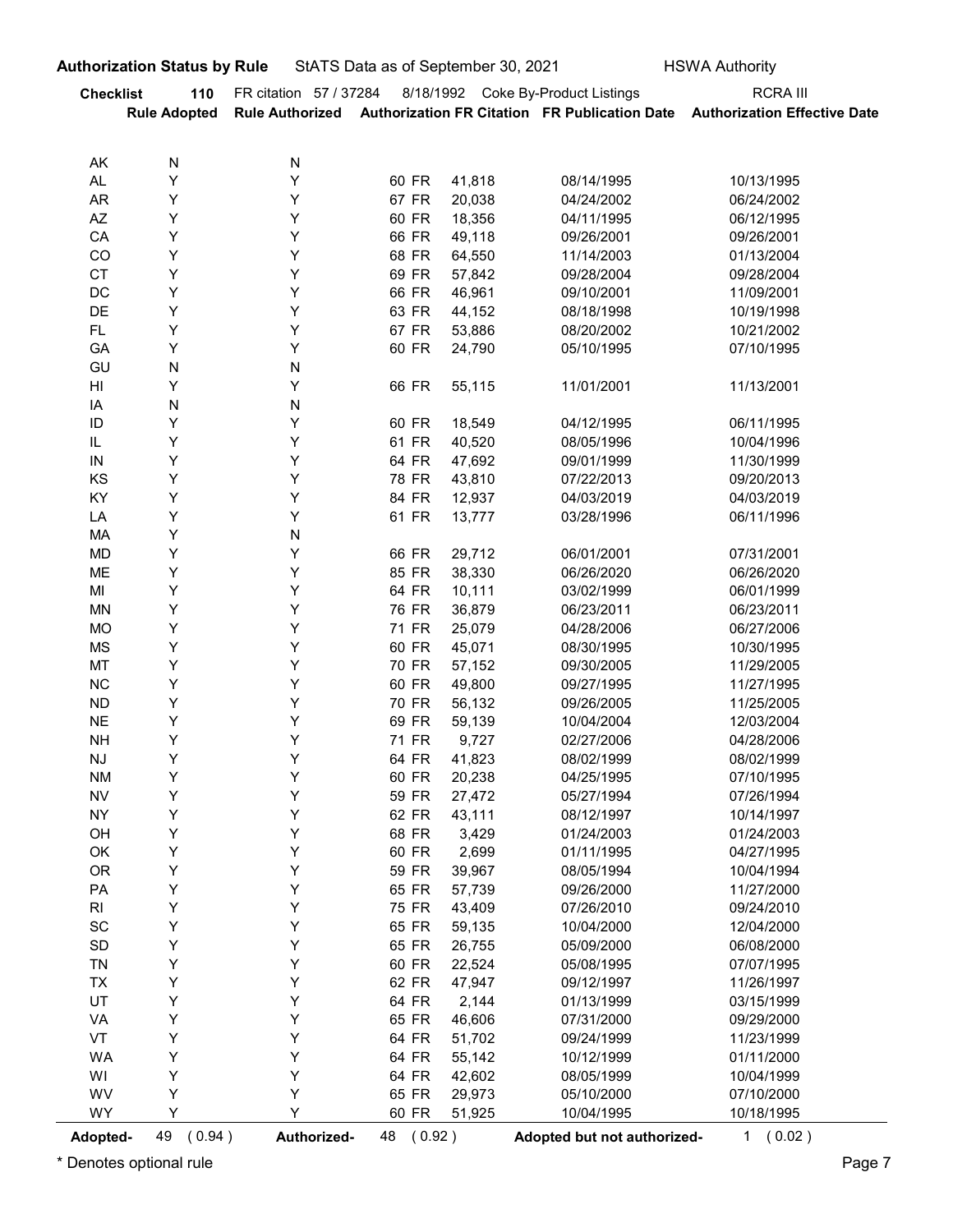| <b>Checklist</b><br>AK<br><b>AL</b><br><b>AR</b><br>AZ<br>CA | <b>Authorization Status by Rule</b><br><b>Rule Adopted</b> | 112 FR citation 57 / 41566 | StATS Data as of September 30, 2021 |                  |                                           |                                                                                            |
|--------------------------------------------------------------|------------------------------------------------------------|----------------------------|-------------------------------------|------------------|-------------------------------------------|--------------------------------------------------------------------------------------------|
|                                                              |                                                            |                            |                                     |                  |                                           | Both HSWA/Non-HSWA                                                                         |
|                                                              |                                                            |                            | 9/10/1992                           | Standards        | Recycled Used Oil Management              | <b>RCRA III</b>                                                                            |
|                                                              |                                                            |                            |                                     |                  |                                           | Rule Authorized Authorization FR Citation FR Publication Date Authorization Effective Date |
|                                                              | N                                                          | N                          |                                     |                  |                                           |                                                                                            |
|                                                              | Υ<br>Υ                                                     | Υ<br>Υ                     | 62 FR<br>67 FR                      | 62,262<br>20,038 | 11/21/1997<br>04/24/2002                  | 02/10/1998<br>06/24/2002                                                                   |
|                                                              | N                                                          | N                          |                                     |                  |                                           |                                                                                            |
|                                                              | Υ                                                          | N                          |                                     |                  |                                           |                                                                                            |
| CO                                                           | Υ                                                          | Υ                          | 68 FR                               | 64,550           | 11/14/2003                                | 01/13/2004                                                                                 |
| <b>CT</b><br>DC                                              | Υ<br>Υ                                                     | Υ<br>Υ                     | 69 FR<br>66 FR                      | 57,842<br>46,961 | 09/28/2004<br>09/10/2001                  | 09/28/2004<br>11/09/2001                                                                   |
| DE                                                           | Υ                                                          | Υ                          | 63 FR                               | 44,152           | 08/18/1998                                | 10/19/1998                                                                                 |
| FL.                                                          | Υ                                                          | Υ                          | 66 FR                               | 44,307           | 08/23/2001                                | 10/22/2001                                                                                 |
| GA                                                           | Y                                                          | Υ                          | 60 FR                               | 24,790           | 05/10/1995                                | 07/10/1995                                                                                 |
| GU                                                           | N                                                          | N                          |                                     |                  |                                           |                                                                                            |
| HI<br>ΙA                                                     | Y<br>N                                                     | Υ<br>N                     | 66 FR                               | 55,115           | 11/01/2001                                | 11/13/2001                                                                                 |
| ID                                                           | Υ                                                          | Υ                          | 60 FR                               | 18,549           | 04/12/1995                                | 06/11/1995                                                                                 |
| IL                                                           | Υ                                                          | Y                          | 61 FR                               | 40,520           | 08/05/1996                                | 10/04/1996                                                                                 |
| IN                                                           | Y                                                          | Υ                          | 66 FR                               | 733              | 01/04/2001                                | 01/04/2001                                                                                 |
| KS                                                           | Υ                                                          | Υ                          | 78 FR                               | 43,810           | 07/22/2013                                | 09/20/2013                                                                                 |
| KY<br>LA                                                     | Υ<br>Υ                                                     | Υ<br>Υ                     | 84 FR<br>61 FR                      | 12,937<br>13,777 | 04/03/2019<br>03/28/1996                  | 04/03/2019<br>06/11/1996                                                                   |
| MA                                                           | N                                                          | N                          |                                     |                  |                                           |                                                                                            |
| MD                                                           | N                                                          | N                          |                                     |                  |                                           |                                                                                            |
| ME                                                           | N                                                          | N                          |                                     |                  |                                           |                                                                                            |
| MI                                                           | Υ                                                          | Υ                          | 64 FR                               | 10,111           | 03/02/1999                                | 06/01/1999                                                                                 |
| MN<br><b>MO</b>                                              | Υ<br>Υ                                                     | N<br>N                     |                                     |                  |                                           |                                                                                            |
| MS                                                           | Υ                                                          | Υ                          | 60 FR                               | 45,071           | 08/30/1995                                | 10/30/1995                                                                                 |
| MT                                                           | Υ                                                          | Υ                          | 70 FR                               | 57,152           | 09/30/2005                                | 11/29/2005                                                                                 |
| ${\sf NC}$                                                   | Υ                                                          | Υ                          | 60 FR                               | 49,800           | 09/27/1995                                | 11/27/1995                                                                                 |
| <b>ND</b>                                                    | Υ                                                          | Υ                          | 70 FR                               | 56,132           | 09/26/2005                                | 11/25/2005                                                                                 |
| $N\mathsf{E}$                                                | ${\sf N}$                                                  | N                          |                                     |                  |                                           |                                                                                            |
| <b>NH</b><br>$\mathsf{N}\mathsf{J}$                          | N<br>Υ                                                     | N<br>N                     |                                     |                  |                                           |                                                                                            |
| <b>NM</b>                                                    | Υ                                                          | Υ                          | 73 FR                               | 12,625           | 03/25/2009                                | 05/26/2009                                                                                 |
| <b>NV</b>                                                    | Υ                                                          | Υ                          | 59 FR                               | 27,472           | 05/27/1994                                | 07/26/1994                                                                                 |
| <b>NY</b>                                                    | Υ                                                          | Υ                          | 78 FR                               | 15,299           | 03/11/2013                                | 05/10/2013                                                                                 |
| OH                                                           | Υ                                                          | Υ                          | 71 FR                               | 3,220            | 01/20/2006                                | 01/20/2006                                                                                 |
| OK                                                           | Υ                                                          | Υ<br>Υ                     | 60 FR                               | 2,699            | 01/11/1995                                | 04/27/1995                                                                                 |
| OR<br>PA                                                     | Υ<br>${\sf N}$                                             | N                          | 59 FR                               | 39,967           | 08/05/1994                                | 10/04/1994                                                                                 |
| RI                                                           | Υ                                                          | Υ                          | 72 FR                               | 70,229           | 12/11/2007                                | 02/11/2008                                                                                 |
| SC                                                           | Υ                                                          | N                          | $0$ FR                              | $\pmb{0}$        |                                           |                                                                                            |
| SD                                                           | Υ                                                          | Υ                          | 65 FR                               | 26,755           | 05/09/2000                                | 06/08/2000                                                                                 |
| TN                                                           | Υ                                                          | Υ                          | 60 FR                               | 22,524           | 05/08/1995                                | 07/07/1995                                                                                 |
| <b>TX</b>                                                    | Υ                                                          | Υ                          | 62 FR                               | 47,947           | 09/12/1997                                | 11/26/1997                                                                                 |
| UT<br>VA                                                     | Υ<br>Υ                                                     | Υ<br>N                     | 64 FR                               | 2,144            | 01/13/1999                                | 03/15/1999                                                                                 |
| VT                                                           | Υ                                                          | Υ                          | 64 FR                               | 51,702           | 09/24/1999                                | 11/23/1999                                                                                 |
| WA                                                           | Υ                                                          | Υ                          | 67 FR                               | 17,636           | 04/11/2002                                | 04/11/2002                                                                                 |
| WI                                                           | Υ                                                          | Υ                          | 64 FR                               | 42,602           | 08/05/1999                                | 10/04/1999                                                                                 |
| WV                                                           | Y                                                          | Υ                          | 65 FR                               | 29,973           | 05/10/2000                                | 07/10/2000                                                                                 |
| WY<br>Adopted-                                               | Υ<br>42 (0.81)                                             | Y<br>Authorized-           | 60 FR<br>36 (0.69)                  | 51,925           | 10/04/1995<br>Adopted but not authorized- | 10/18/1995<br>6(0.12)                                                                      |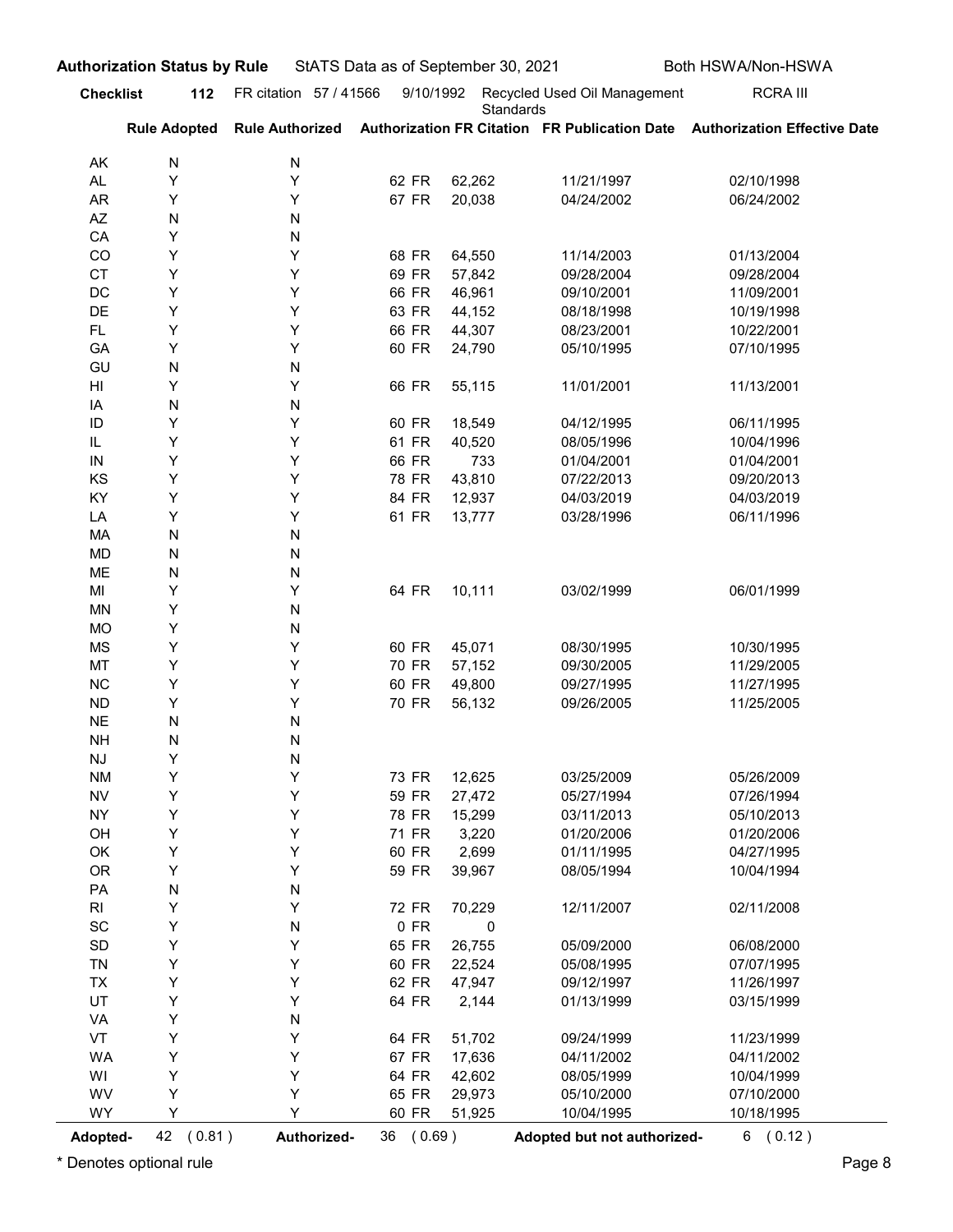| AK<br><b>AL</b><br><b>AR</b> | <b>Rule Adopted</b> |                        |                |                  |                             |                                                                            |
|------------------------------|---------------------|------------------------|----------------|------------------|-----------------------------|----------------------------------------------------------------------------|
|                              |                     | <b>Rule Authorized</b> |                | Listing          |                             | Authorization FR Citation FR Publication Date Authorization Effective Date |
|                              | N                   | N                      |                |                  |                             |                                                                            |
|                              | Y                   | Υ                      | 60 FR          | 41,818           | 08/14/1995                  | 10/13/1995                                                                 |
|                              | Υ                   | Y                      | 67 FR          | 20,038           | 04/24/2002                  | 06/24/2002                                                                 |
| AZ                           | Υ                   | Y                      | 60 FR          | 18,356           | 04/11/1995                  | 06/12/1995                                                                 |
| CA                           | Υ                   | Y                      | 66 FR          | 49,118           | 09/26/2001                  | 09/26/2001                                                                 |
| CO                           | Υ                   | Y                      | 68 FR          | 64,550           | 11/14/2003                  | 01/13/2004                                                                 |
| <b>CT</b>                    | Υ                   | Y                      | 69 FR          | 57,842           | 09/28/2004                  | 09/28/2004                                                                 |
| DC<br>DE                     | Y<br>Υ              | Y<br>Y                 | 66 FR<br>63 FR | 46,961<br>44,152 | 09/10/2001<br>08/18/1998    | 11/09/2001<br>10/19/1998                                                   |
| FL.                          | Υ                   | Y                      | 62 FR          | 15,407           | 04/01/1997                  | 06/02/1997                                                                 |
| GA                           | Y                   | Y                      | 60 FR          | 24,790           | 05/10/1995                  | 07/10/1995                                                                 |
| GU                           | N                   | N                      |                |                  |                             |                                                                            |
| HI                           | Y                   | Y                      | 66 FR          | 55,115           | 11/01/2001                  | 11/13/2001                                                                 |
| IA                           | N                   | N                      |                |                  |                             |                                                                            |
| ID                           | Y                   | Y                      | 60 FR          | 18,549           | 04/12/1995                  | 06/11/1995                                                                 |
| IL                           | Y                   | Y                      | 61 FR          | 40,520           | 08/05/1996                  | 10/04/1996                                                                 |
| IN                           | Y                   | Y                      | 64 FR          | 47,692           | 09/01/1999                  | 11/30/1999                                                                 |
| KS                           | Υ                   | Υ                      | 78 FR          | 43,810           | 07/22/2013                  | 09/20/2013                                                                 |
| KY                           | Υ                   | Υ                      | 84 FR          | 12,937           | 04/03/2019                  | 04/03/2019                                                                 |
| LA<br>MA                     | Υ<br>Υ              | Υ<br>Υ                 | 61 FR<br>75 FR | 13,777<br>35,660 | 03/28/1996<br>06/23/2010    | 06/11/1996<br>08/23/2010                                                   |
| MD                           | Υ                   | Υ                      | 66 FR          | 29,712           | 06/01/2001                  | 07/31/2001                                                                 |
| ME                           | Υ                   | Υ                      | 85 FR          | 38,330           | 06/26/2020                  | 06/26/2020                                                                 |
| MI                           | Υ                   | Υ                      | 64 FR          | 10,111           | 03/02/1999                  | 06/01/1999                                                                 |
| MN                           | Υ                   | Υ                      | 76 FR          | 36,879           | 06/23/2011                  | 06/23/2011                                                                 |
| <b>MO</b>                    | Υ                   | Υ                      | 65 FR          | 10,405           | 02/28/2000                  | 04/28/2000                                                                 |
| MS                           | Υ                   | Υ                      | 60 FR          | 45,071           | 08/30/1995                  | 10/30/1995                                                                 |
| MT                           | Υ                   | Υ                      | 70 FR          | 57,152           | 09/30/2005                  | 11/29/2005                                                                 |
| $\sf NC$                     | Υ                   | Υ                      | 60 FR          | 49,800           | 09/27/1995                  | 11/27/1995                                                                 |
| <b>ND</b>                    | Υ                   | Υ                      | 65 FR          | 2,897            | 01/19/2000                  | 03/20/2000                                                                 |
| <b>NE</b>                    | Υ                   | Υ                      | 69 FR          | 59,139           | 10/04/2004                  | 12/03/2004                                                                 |
| <b>NH</b>                    | Υ                   | Υ                      | 71 FR          | 9,727            | 02/27/2006                  | 04/28/2006                                                                 |
| NJ                           | Υ<br>Υ              | Υ<br>Υ                 | 64 FR<br>60 FR | 41,823           | 08/02/1999                  | 08/02/1999                                                                 |
| <b>NM</b><br>${\sf NV}$      | Υ                   | Υ                      | 59 FR          | 20,238<br>27,472 | 04/25/1995<br>05/27/1994    | 07/10/1995<br>07/26/1994                                                   |
| <b>NY</b>                    | Υ                   | Υ                      | 62 FR          | 43,111           | 08/12/1997                  | 10/14/1997                                                                 |
| OH                           | Υ                   | Υ                      | 68 FR          | 3,429            | 01/24/2003                  | 01/24/2003                                                                 |
| OK                           | Υ                   | Υ                      | 60 FR          | 2,699            | 01/11/1995                  | 04/27/1995                                                                 |
| <b>OR</b>                    | Υ                   | Υ                      | 59 FR          | 39,967           | 08/05/1994                  | 10/04/1994                                                                 |
| PA                           | Υ                   | Υ                      | 65 FR          | 57,739           | 09/26/2000                  | 11/27/2000                                                                 |
| RI                           | Υ                   | Υ                      | 75 FR          | 43,409           | 07/26/2010                  | 09/24/2010                                                                 |
| $\operatorname{\textsf{SC}}$ | Υ                   | Υ                      | 65 FR          | 59,135           | 10/04/2000                  | 12/04/2000                                                                 |
| SD                           | Υ                   | Υ                      | 65 FR          | 26,755           | 05/09/2000                  | 06/08/2000                                                                 |
| <b>TN</b>                    | Υ                   | Υ                      | 60 FR          | 22,524           | 05/08/1995                  | 07/07/1995                                                                 |
| <b>TX</b>                    | Υ<br>Υ              | Υ<br>Υ                 | 62 FR          | 47,947           | 09/12/1997                  | 11/26/1997                                                                 |
| UT<br>VA                     | Υ                   | Υ                      | 64 FR<br>65 FR | 2,144<br>46,606  | 01/13/1999<br>07/31/2000    | 03/15/1999<br>09/29/2000                                                   |
| VT                           | Υ                   | Υ                      | 64 FR          | 51,702           | 09/24/1999                  | 11/23/1999                                                                 |
| WA                           | Υ                   | Υ                      | 64 FR          | 55,142           | 10/12/1999                  | 01/11/2000                                                                 |
| WI                           | Υ                   | Υ                      | 64 FR          | 42,602           | 08/05/1999                  | 10/04/1999                                                                 |
| WV                           | Υ                   | Y                      | 65 FR          | 29,973           | 05/10/2000                  | 07/10/2000                                                                 |
| WY                           | Y                   |                        | 60 FR          | 51,925           | 10/04/1995                  | 10/18/1995                                                                 |
| Adopted-                     | 49 (0.94)           | Authorized-            | 49 (0.94)      |                  | Adopted but not authorized- | 0 (0.00)                                                                   |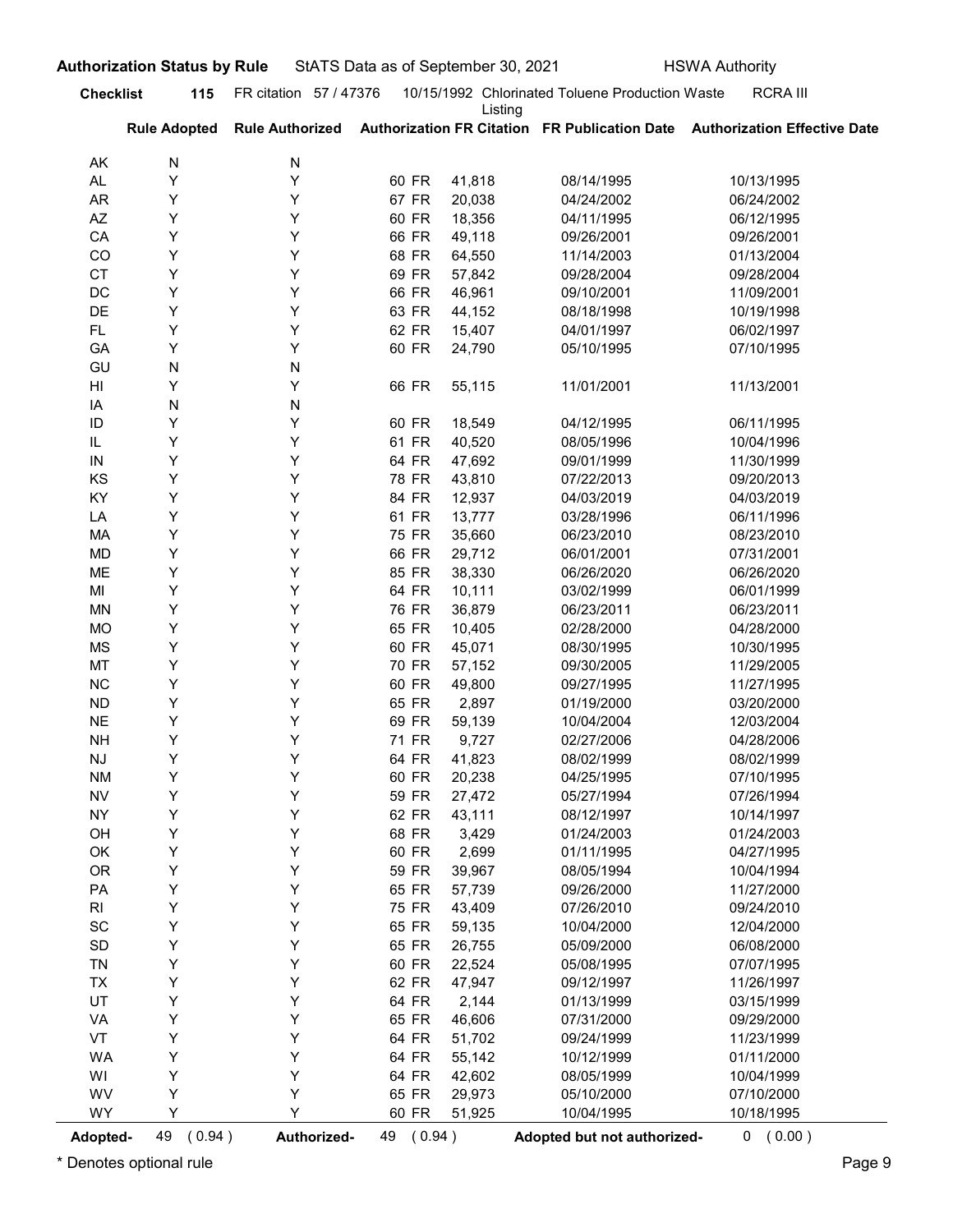|                              | <b>Authorization Status by Rule</b> |                        | StATS Data as of September 30, 2021 |                                    |                          | <b>HSWA Authority</b>                                                                      |
|------------------------------|-------------------------------------|------------------------|-------------------------------------|------------------------------------|--------------------------|--------------------------------------------------------------------------------------------|
| <b>Checklist</b>             | 118                                 | FR citation 57 / 54452 |                                     | 11/18/1992 Liquids in Landfills II |                          | <b>RCRA III</b>                                                                            |
|                              | <b>Rule Adopted</b>                 |                        |                                     |                                    |                          | Rule Authorized Authorization FR Citation FR Publication Date Authorization Effective Date |
|                              |                                     |                        |                                     |                                    |                          |                                                                                            |
| AK<br><b>AL</b>              | ${\sf N}$<br>Υ                      | N<br>Y                 | 60 FR                               | 41,818                             | 08/14/1995               | 10/13/1995                                                                                 |
| <b>AR</b>                    | Υ                                   | Υ                      | 67 FR                               | 20,038                             | 04/24/2002               | 06/24/2002                                                                                 |
| AZ                           | Υ                                   | Υ                      | 60 FR                               | 18,356                             | 04/11/1995               | 06/12/1995                                                                                 |
| CA                           | Υ                                   | Υ                      | 66 FR                               | 49,118                             | 09/26/2001               | 09/26/2001                                                                                 |
| CO                           | Υ                                   | Υ                      | 68 FR                               | 64,550                             | 11/14/2003               | 01/13/2004                                                                                 |
| CT                           | Υ                                   | Υ                      | 69 FR                               | 57,842                             | 09/28/2004               | 09/28/2004                                                                                 |
| DC<br>DE                     | Υ<br>Υ                              | Υ<br>Υ                 | 66 FR<br>63 FR                      | 46,961<br>44,152                   | 09/10/2001               | 11/09/2001                                                                                 |
| FL.                          | Υ                                   | Υ                      | 62 FR                               | 15,407                             | 08/18/1998<br>04/01/1997 | 10/19/1998<br>06/02/1997                                                                   |
| GA                           | Υ                                   | Υ                      | 60 FR                               | 24,790                             | 05/10/1995               | 07/10/1995                                                                                 |
| GU                           | ${\sf N}$                           | N                      |                                     |                                    |                          |                                                                                            |
| H                            | Υ                                   | Υ                      | 66 FR                               | 55,115                             | 11/01/2001               | 11/13/2001                                                                                 |
| IA                           | ${\sf N}$                           | N                      |                                     |                                    |                          |                                                                                            |
| $\sf ID$<br>IL               | Υ<br>Υ                              | Υ<br>Υ                 | 60 FR<br>61 FR                      | 18,549<br>40,520                   | 04/12/1995<br>08/05/1996 | 06/11/1995<br>10/04/1996                                                                   |
| ${\sf IN}$                   | Υ                                   | Υ                      | 64 FR                               | 47,692                             | 09/01/1999               | 11/30/1999                                                                                 |
| KS                           | Υ                                   | Υ                      | 78 FR                               | 43,810                             | 07/22/2013               | 09/20/2013                                                                                 |
| KY                           | Υ                                   | Υ                      | 84 FR                               | 12,937                             | 04/03/2019               | 04/03/2019                                                                                 |
| LA                           | Υ                                   | Υ                      | 61 FR                               | 13,777                             | 03/28/1996               | 06/11/1996                                                                                 |
| MA                           | ${\sf N}$<br>Υ                      | ${\sf N}$<br>Υ         |                                     |                                    |                          |                                                                                            |
| <b>MD</b><br>ME              | ${\sf N}$                           | ${\sf N}$              | 69 FR                               | 44,463                             | 07/26/2004               | 09/24/2004                                                                                 |
| MI                           | Υ                                   | Υ                      | 64 FR                               | 10,111                             | 03/02/1999               | 06/01/1999                                                                                 |
| <b>MN</b>                    | Υ                                   | Υ                      | 76 FR                               | 36,879                             | 06/23/2011               | 06/23/2011                                                                                 |
| <b>MO</b>                    | Υ                                   | Υ                      | 65 FR                               | 10,405                             | 02/28/2000               | 04/28/2000                                                                                 |
| <b>MS</b>                    | Υ                                   | Υ                      | 60 FR                               | 45,071                             | 08/30/1995               | 10/30/1995                                                                                 |
| MT                           | Υ                                   | Υ                      | 70 FR                               | 57,152                             | 09/30/2005               | 11/29/2005                                                                                 |
| $NC$<br><b>ND</b>            | Υ<br>Υ                              | Υ<br>Υ                 | 60 FR<br>65 FR                      | 49,800<br>2,897                    | 09/27/1995<br>01/19/2000 | 11/27/1995<br>03/20/2000                                                                   |
| <b>NE</b>                    | Υ                                   | Υ                      | 69 FR                               | 59,139                             | 10/04/2004               | 12/03/2004                                                                                 |
| <b>NH</b>                    | Υ                                   | Υ                      | 71 FR                               | 9,727                              | 02/27/2006               | 04/28/2006                                                                                 |
| $\mathsf{N}\mathsf{J}$       | Υ                                   | Υ                      | 64 FR                               | 41,823                             | 08/02/1999               | 08/02/1999                                                                                 |
| <b>NM</b>                    | Υ                                   | Υ                      | 60 FR                               | 20,238                             | 04/25/1995               | 07/10/1995                                                                                 |
| <b>NV</b>                    | Υ                                   | Υ                      | 59 FR                               | 27,472                             | 05/27/1994               | 07/26/1994                                                                                 |
| <b>NY</b>                    | Υ                                   | Υ                      | 62 FR                               | 43,111                             | 08/12/1997               | 10/14/1997                                                                                 |
| OH<br>OK                     | Υ<br>Υ                              | Υ<br>Υ                 | 68 FR<br>60 FR                      | 3,429<br>2,699                     | 01/24/2003<br>01/11/1995 | 01/24/2003<br>04/27/1995                                                                   |
| OR                           | Υ                                   | Υ                      | 59 FR                               | 39,967                             | 08/05/1994               | 10/04/1994                                                                                 |
| PA                           | Υ                                   | Υ                      | 65 FR                               | 57,739                             | 09/26/2000               | 11/27/2000                                                                                 |
| $\mathsf{RI}$                | Υ                                   | Υ                      | 75 FR                               | 43,409                             | 07/26/2010               | 09/24/2010                                                                                 |
| $\operatorname{\textsf{SC}}$ | Υ                                   | Υ                      | 65 FR                               | 59,135                             | 10/04/2000               | 12/04/2000                                                                                 |
| $\mathsf{SD}$                | Υ                                   | Υ                      | 65 FR                               | 26,755                             | 05/09/2000               | 06/08/2000                                                                                 |
| <b>TN</b>                    | Υ                                   | Υ                      | 60 FR                               | 22,524                             | 05/08/1995               | 07/07/1995                                                                                 |
| TX<br>UT                     | Υ<br>Υ                              | Υ<br>Υ                 | 62 FR<br>64 FR                      | 47,947<br>2,144                    | 09/12/1997<br>01/13/1999 | 11/26/1997<br>03/15/1999                                                                   |
| VA                           | Υ                                   | Υ                      | 65 FR                               | 46,606                             | 07/31/2000               | 09/29/2000                                                                                 |
| VT                           | Υ                                   | Υ                      | 64 FR                               | 51,702                             | 09/24/1999               | 11/23/1999                                                                                 |
| WA                           | Υ                                   | Υ                      | 64 FR                               | 55,142                             | 10/12/1999               | 01/11/2000                                                                                 |
| WI                           | Y                                   | Υ                      | 64 FR                               | 42,602                             | 08/05/1999               | 10/04/1999                                                                                 |
|                              | Υ                                   | Υ                      | 65 FR                               | 29,973                             | 05/10/2000               | 07/10/2000                                                                                 |
| WV<br>WY                     | Y                                   | Y                      | 60 FR                               | 51,925                             | 10/04/1995               | 10/18/1995                                                                                 |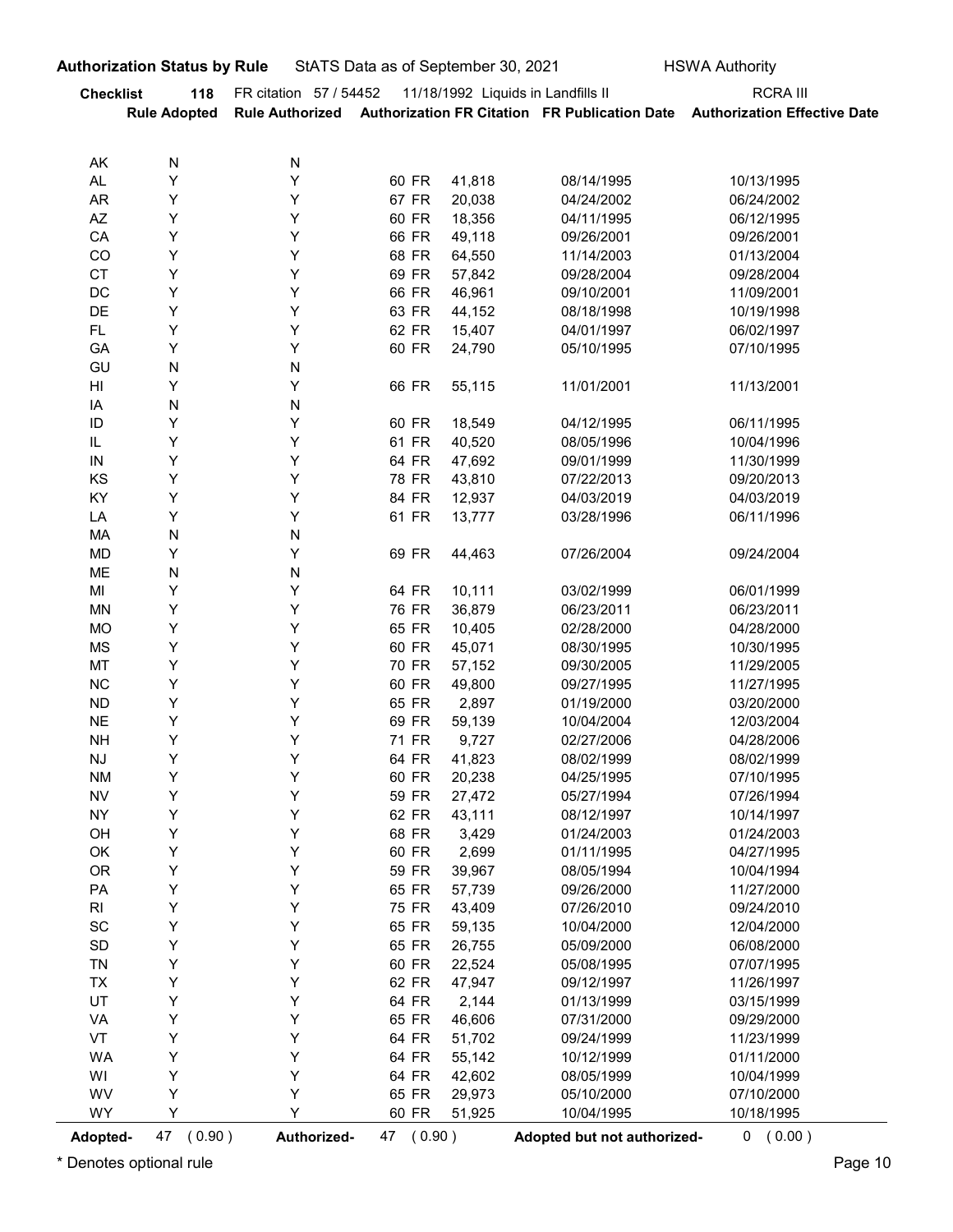| <b>Checklist</b><br>12/24/1992 Wood Preserving; Amendments to<br><b>RCRA III</b><br>FR citation 57 / 61492<br>120<br><b>Listings and Technical Requirements</b><br>Authorization FR Citation FR Publication Date Authorization Effective Date<br><b>Rule Authorized</b><br><b>Rule Adopted</b><br>N<br>N<br>AK<br>Y<br>Y<br>60 FR<br>41,818<br>08/14/1995<br>10/13/1995<br>AL<br>Y<br>Y<br>67 FR<br>20,038<br><b>AR</b><br>04/24/2002<br>06/24/2002<br>Y<br>Y<br>AZ<br>60 FR<br>18,356<br>04/11/1995<br>06/12/1995<br>Y<br>Y<br>49,118<br>CA<br>66 FR<br>09/26/2001<br>09/26/2001<br>Y<br>Y<br>CO<br>68 FR<br>64,550<br>11/14/2003<br>01/13/2004<br>Y<br>Y<br><b>CT</b><br>69 FR<br>57,842<br>09/28/2004<br>09/28/2004<br>Y<br>Y<br>DC<br>66 FR<br>46,961<br>09/10/2001<br>11/09/2001<br>Y<br>Y<br>DE<br>63 FR<br>44,152<br>08/18/1998<br>10/19/1998<br>Υ<br>Y<br>FL.<br>59 FR<br>41,979<br>08/16/1994<br>10/17/1994<br>Y<br>Y<br>60 FR<br>24,790<br>05/10/1995<br>07/10/1995<br>GA<br>N<br>GU<br>N<br>Y<br>Y<br>66 FR<br>HI<br>55,115<br>11/01/2001<br>11/13/2001<br>N<br>N<br>IA<br>Y<br>Y<br>ID<br>60 FR<br>18,549<br>04/12/1995<br>06/11/1995<br>Y<br>Y<br>IL<br>61 FR<br>10,684<br>03/15/1996<br>05/14/1996<br>47,692<br>09/01/1999<br>11/30/1999<br>64 FR<br>IN<br>Y<br>Y<br>KS<br>Υ<br>Υ<br>78 FR<br>43,810<br>09/20/2013<br>07/22/2013<br>Υ<br>KY<br>Υ<br>84 FR<br>12,937<br>04/03/2019<br>04/03/2019<br>Υ<br>Υ<br>61 FR<br>13,777<br>LA<br>03/28/1996<br>06/11/1996<br>Υ<br>MA<br>N<br>Υ<br>Y<br>69 FR<br>44,463<br>09/24/2004<br>MD<br>07/26/2004<br>ME<br>${\sf N}$<br>${\sf N}$<br>Υ<br>Y<br>61 FR<br>4,742<br>MI<br>02/08/1996<br>04/08/1996<br>Υ<br>33,774<br>Y<br>65 FR<br>MN<br>05/25/2000<br>08/23/2000<br><b>MO</b><br>${\sf N}$<br>N<br>Υ<br>Y<br>60 FR<br>45,071<br>MS<br>08/30/1995<br>10/30/1995<br>Υ<br>MT<br>Υ<br>70 FR<br>57,152<br>09/30/2005<br>11/29/2005<br>Υ<br>Y<br>60 FR<br>49,800<br>11/27/1995<br><b>NC</b><br>09/27/1995<br>Υ<br>Y<br>65 FR<br>2,897<br>03/20/2000<br><b>ND</b><br>01/19/2000<br>Υ<br>Y<br>69 FR<br>59,139<br>10/04/2004<br>12/03/2004<br><b>NE</b><br>Υ<br>Y<br>84 FR<br>22,378<br>05/17/2019<br><b>NH</b><br>05/17/2019<br>Υ<br>Υ<br>64 FR<br>41,823<br>08/02/1999<br><b>NJ</b><br>08/02/1999<br>Υ<br>Y<br>60 FR<br>20,238<br>07/10/1995<br><b>NM</b><br>04/25/1995<br>Υ<br>${\sf NV}$<br>Y<br>59 FR<br>27,472<br>07/26/1994<br>05/27/1994<br>Υ<br>Y<br>62 FR<br>43,111<br><b>NY</b><br>08/12/1997<br>10/14/1997<br>Υ<br>Y<br>71 FR<br>3,220<br>01/20/2006<br>OH<br>01/20/2006<br>Υ<br>OK<br>Υ<br>60 FR<br>2,699<br>04/27/1995<br>01/11/1995<br>Υ<br><b>OR</b><br>Υ<br>59 FR<br>39,967<br>08/05/1994<br>10/04/1994<br>Υ<br>Y<br>65 FR<br>57,739<br>09/26/2000<br>11/27/2000<br>PA<br>Υ<br>Υ<br>75 FR<br>43,409<br>07/26/2010<br>09/24/2010<br>RI<br>Υ<br>SC<br>Y<br>65 FR<br>59,135<br>10/04/2000<br>12/04/2000<br>Υ<br>SD<br>Υ<br>65 FR<br>26,755<br>05/09/2000<br>06/08/2000<br>Υ<br>Υ<br>60 FR<br>22,524<br>05/08/1995<br>07/07/1995<br>TN<br>Υ<br>Y<br>62 FR<br>47,947<br>09/12/1997<br>11/26/1997<br><b>TX</b><br>Υ<br>UT<br>Y<br>64 FR<br>2,144<br>01/13/1999<br>03/15/1999<br>Υ<br>Y<br>65 FR<br>46,606<br>07/31/2000<br>09/29/2000<br>VA<br>Υ<br>VT<br>Υ<br>64 FR<br>51,702<br>09/24/1999<br>11/23/1999<br>Υ<br>Y<br>64 FR<br>55,142<br>10/12/1999<br>01/11/2000<br>WA<br>Υ<br>Υ<br>64 FR<br>42,602<br>WI<br>08/05/1999<br>10/04/1999<br>WV<br>Υ<br>65 FR<br>29,973<br>07/10/2000<br>Y<br>05/10/2000<br>WY<br>Y<br>Y<br>60 FR<br>10/04/1995<br>10/18/1995<br>51,925<br>47 (0.90)<br>Authorized-<br>46 (0.88)<br>1 (0.02)<br>Adopted but not authorized-<br>Adopted- | <b>Authorization Status by Rule</b> | StATS Data as of September 30, 2021 |  | Both HSWA/Non-HSWA |
|----------------------------------------------------------------------------------------------------------------------------------------------------------------------------------------------------------------------------------------------------------------------------------------------------------------------------------------------------------------------------------------------------------------------------------------------------------------------------------------------------------------------------------------------------------------------------------------------------------------------------------------------------------------------------------------------------------------------------------------------------------------------------------------------------------------------------------------------------------------------------------------------------------------------------------------------------------------------------------------------------------------------------------------------------------------------------------------------------------------------------------------------------------------------------------------------------------------------------------------------------------------------------------------------------------------------------------------------------------------------------------------------------------------------------------------------------------------------------------------------------------------------------------------------------------------------------------------------------------------------------------------------------------------------------------------------------------------------------------------------------------------------------------------------------------------------------------------------------------------------------------------------------------------------------------------------------------------------------------------------------------------------------------------------------------------------------------------------------------------------------------------------------------------------------------------------------------------------------------------------------------------------------------------------------------------------------------------------------------------------------------------------------------------------------------------------------------------------------------------------------------------------------------------------------------------------------------------------------------------------------------------------------------------------------------------------------------------------------------------------------------------------------------------------------------------------------------------------------------------------------------------------------------------------------------------------------------------------------------------------------------------------------------------------------------------------------------------------------------------------------------------------------------------------------------------------------------------------------------------------------------------------------------------------------------------------------------------------------------------------------------------------------------------------------------------------------------------------------------------------------------------------------------------------------------------------------------------------------------------------------------|-------------------------------------|-------------------------------------|--|--------------------|
|                                                                                                                                                                                                                                                                                                                                                                                                                                                                                                                                                                                                                                                                                                                                                                                                                                                                                                                                                                                                                                                                                                                                                                                                                                                                                                                                                                                                                                                                                                                                                                                                                                                                                                                                                                                                                                                                                                                                                                                                                                                                                                                                                                                                                                                                                                                                                                                                                                                                                                                                                                                                                                                                                                                                                                                                                                                                                                                                                                                                                                                                                                                                                                                                                                                                                                                                                                                                                                                                                                                                                                                                                                  |                                     |                                     |  |                    |
|                                                                                                                                                                                                                                                                                                                                                                                                                                                                                                                                                                                                                                                                                                                                                                                                                                                                                                                                                                                                                                                                                                                                                                                                                                                                                                                                                                                                                                                                                                                                                                                                                                                                                                                                                                                                                                                                                                                                                                                                                                                                                                                                                                                                                                                                                                                                                                                                                                                                                                                                                                                                                                                                                                                                                                                                                                                                                                                                                                                                                                                                                                                                                                                                                                                                                                                                                                                                                                                                                                                                                                                                                                  |                                     |                                     |  |                    |
|                                                                                                                                                                                                                                                                                                                                                                                                                                                                                                                                                                                                                                                                                                                                                                                                                                                                                                                                                                                                                                                                                                                                                                                                                                                                                                                                                                                                                                                                                                                                                                                                                                                                                                                                                                                                                                                                                                                                                                                                                                                                                                                                                                                                                                                                                                                                                                                                                                                                                                                                                                                                                                                                                                                                                                                                                                                                                                                                                                                                                                                                                                                                                                                                                                                                                                                                                                                                                                                                                                                                                                                                                                  |                                     |                                     |  |                    |
|                                                                                                                                                                                                                                                                                                                                                                                                                                                                                                                                                                                                                                                                                                                                                                                                                                                                                                                                                                                                                                                                                                                                                                                                                                                                                                                                                                                                                                                                                                                                                                                                                                                                                                                                                                                                                                                                                                                                                                                                                                                                                                                                                                                                                                                                                                                                                                                                                                                                                                                                                                                                                                                                                                                                                                                                                                                                                                                                                                                                                                                                                                                                                                                                                                                                                                                                                                                                                                                                                                                                                                                                                                  |                                     |                                     |  |                    |
|                                                                                                                                                                                                                                                                                                                                                                                                                                                                                                                                                                                                                                                                                                                                                                                                                                                                                                                                                                                                                                                                                                                                                                                                                                                                                                                                                                                                                                                                                                                                                                                                                                                                                                                                                                                                                                                                                                                                                                                                                                                                                                                                                                                                                                                                                                                                                                                                                                                                                                                                                                                                                                                                                                                                                                                                                                                                                                                                                                                                                                                                                                                                                                                                                                                                                                                                                                                                                                                                                                                                                                                                                                  |                                     |                                     |  |                    |
|                                                                                                                                                                                                                                                                                                                                                                                                                                                                                                                                                                                                                                                                                                                                                                                                                                                                                                                                                                                                                                                                                                                                                                                                                                                                                                                                                                                                                                                                                                                                                                                                                                                                                                                                                                                                                                                                                                                                                                                                                                                                                                                                                                                                                                                                                                                                                                                                                                                                                                                                                                                                                                                                                                                                                                                                                                                                                                                                                                                                                                                                                                                                                                                                                                                                                                                                                                                                                                                                                                                                                                                                                                  |                                     |                                     |  |                    |
|                                                                                                                                                                                                                                                                                                                                                                                                                                                                                                                                                                                                                                                                                                                                                                                                                                                                                                                                                                                                                                                                                                                                                                                                                                                                                                                                                                                                                                                                                                                                                                                                                                                                                                                                                                                                                                                                                                                                                                                                                                                                                                                                                                                                                                                                                                                                                                                                                                                                                                                                                                                                                                                                                                                                                                                                                                                                                                                                                                                                                                                                                                                                                                                                                                                                                                                                                                                                                                                                                                                                                                                                                                  |                                     |                                     |  |                    |
|                                                                                                                                                                                                                                                                                                                                                                                                                                                                                                                                                                                                                                                                                                                                                                                                                                                                                                                                                                                                                                                                                                                                                                                                                                                                                                                                                                                                                                                                                                                                                                                                                                                                                                                                                                                                                                                                                                                                                                                                                                                                                                                                                                                                                                                                                                                                                                                                                                                                                                                                                                                                                                                                                                                                                                                                                                                                                                                                                                                                                                                                                                                                                                                                                                                                                                                                                                                                                                                                                                                                                                                                                                  |                                     |                                     |  |                    |
|                                                                                                                                                                                                                                                                                                                                                                                                                                                                                                                                                                                                                                                                                                                                                                                                                                                                                                                                                                                                                                                                                                                                                                                                                                                                                                                                                                                                                                                                                                                                                                                                                                                                                                                                                                                                                                                                                                                                                                                                                                                                                                                                                                                                                                                                                                                                                                                                                                                                                                                                                                                                                                                                                                                                                                                                                                                                                                                                                                                                                                                                                                                                                                                                                                                                                                                                                                                                                                                                                                                                                                                                                                  |                                     |                                     |  |                    |
|                                                                                                                                                                                                                                                                                                                                                                                                                                                                                                                                                                                                                                                                                                                                                                                                                                                                                                                                                                                                                                                                                                                                                                                                                                                                                                                                                                                                                                                                                                                                                                                                                                                                                                                                                                                                                                                                                                                                                                                                                                                                                                                                                                                                                                                                                                                                                                                                                                                                                                                                                                                                                                                                                                                                                                                                                                                                                                                                                                                                                                                                                                                                                                                                                                                                                                                                                                                                                                                                                                                                                                                                                                  |                                     |                                     |  |                    |
|                                                                                                                                                                                                                                                                                                                                                                                                                                                                                                                                                                                                                                                                                                                                                                                                                                                                                                                                                                                                                                                                                                                                                                                                                                                                                                                                                                                                                                                                                                                                                                                                                                                                                                                                                                                                                                                                                                                                                                                                                                                                                                                                                                                                                                                                                                                                                                                                                                                                                                                                                                                                                                                                                                                                                                                                                                                                                                                                                                                                                                                                                                                                                                                                                                                                                                                                                                                                                                                                                                                                                                                                                                  |                                     |                                     |  |                    |
|                                                                                                                                                                                                                                                                                                                                                                                                                                                                                                                                                                                                                                                                                                                                                                                                                                                                                                                                                                                                                                                                                                                                                                                                                                                                                                                                                                                                                                                                                                                                                                                                                                                                                                                                                                                                                                                                                                                                                                                                                                                                                                                                                                                                                                                                                                                                                                                                                                                                                                                                                                                                                                                                                                                                                                                                                                                                                                                                                                                                                                                                                                                                                                                                                                                                                                                                                                                                                                                                                                                                                                                                                                  |                                     |                                     |  |                    |
|                                                                                                                                                                                                                                                                                                                                                                                                                                                                                                                                                                                                                                                                                                                                                                                                                                                                                                                                                                                                                                                                                                                                                                                                                                                                                                                                                                                                                                                                                                                                                                                                                                                                                                                                                                                                                                                                                                                                                                                                                                                                                                                                                                                                                                                                                                                                                                                                                                                                                                                                                                                                                                                                                                                                                                                                                                                                                                                                                                                                                                                                                                                                                                                                                                                                                                                                                                                                                                                                                                                                                                                                                                  |                                     |                                     |  |                    |
|                                                                                                                                                                                                                                                                                                                                                                                                                                                                                                                                                                                                                                                                                                                                                                                                                                                                                                                                                                                                                                                                                                                                                                                                                                                                                                                                                                                                                                                                                                                                                                                                                                                                                                                                                                                                                                                                                                                                                                                                                                                                                                                                                                                                                                                                                                                                                                                                                                                                                                                                                                                                                                                                                                                                                                                                                                                                                                                                                                                                                                                                                                                                                                                                                                                                                                                                                                                                                                                                                                                                                                                                                                  |                                     |                                     |  |                    |
|                                                                                                                                                                                                                                                                                                                                                                                                                                                                                                                                                                                                                                                                                                                                                                                                                                                                                                                                                                                                                                                                                                                                                                                                                                                                                                                                                                                                                                                                                                                                                                                                                                                                                                                                                                                                                                                                                                                                                                                                                                                                                                                                                                                                                                                                                                                                                                                                                                                                                                                                                                                                                                                                                                                                                                                                                                                                                                                                                                                                                                                                                                                                                                                                                                                                                                                                                                                                                                                                                                                                                                                                                                  |                                     |                                     |  |                    |
|                                                                                                                                                                                                                                                                                                                                                                                                                                                                                                                                                                                                                                                                                                                                                                                                                                                                                                                                                                                                                                                                                                                                                                                                                                                                                                                                                                                                                                                                                                                                                                                                                                                                                                                                                                                                                                                                                                                                                                                                                                                                                                                                                                                                                                                                                                                                                                                                                                                                                                                                                                                                                                                                                                                                                                                                                                                                                                                                                                                                                                                                                                                                                                                                                                                                                                                                                                                                                                                                                                                                                                                                                                  |                                     |                                     |  |                    |
|                                                                                                                                                                                                                                                                                                                                                                                                                                                                                                                                                                                                                                                                                                                                                                                                                                                                                                                                                                                                                                                                                                                                                                                                                                                                                                                                                                                                                                                                                                                                                                                                                                                                                                                                                                                                                                                                                                                                                                                                                                                                                                                                                                                                                                                                                                                                                                                                                                                                                                                                                                                                                                                                                                                                                                                                                                                                                                                                                                                                                                                                                                                                                                                                                                                                                                                                                                                                                                                                                                                                                                                                                                  |                                     |                                     |  |                    |
|                                                                                                                                                                                                                                                                                                                                                                                                                                                                                                                                                                                                                                                                                                                                                                                                                                                                                                                                                                                                                                                                                                                                                                                                                                                                                                                                                                                                                                                                                                                                                                                                                                                                                                                                                                                                                                                                                                                                                                                                                                                                                                                                                                                                                                                                                                                                                                                                                                                                                                                                                                                                                                                                                                                                                                                                                                                                                                                                                                                                                                                                                                                                                                                                                                                                                                                                                                                                                                                                                                                                                                                                                                  |                                     |                                     |  |                    |
|                                                                                                                                                                                                                                                                                                                                                                                                                                                                                                                                                                                                                                                                                                                                                                                                                                                                                                                                                                                                                                                                                                                                                                                                                                                                                                                                                                                                                                                                                                                                                                                                                                                                                                                                                                                                                                                                                                                                                                                                                                                                                                                                                                                                                                                                                                                                                                                                                                                                                                                                                                                                                                                                                                                                                                                                                                                                                                                                                                                                                                                                                                                                                                                                                                                                                                                                                                                                                                                                                                                                                                                                                                  |                                     |                                     |  |                    |
|                                                                                                                                                                                                                                                                                                                                                                                                                                                                                                                                                                                                                                                                                                                                                                                                                                                                                                                                                                                                                                                                                                                                                                                                                                                                                                                                                                                                                                                                                                                                                                                                                                                                                                                                                                                                                                                                                                                                                                                                                                                                                                                                                                                                                                                                                                                                                                                                                                                                                                                                                                                                                                                                                                                                                                                                                                                                                                                                                                                                                                                                                                                                                                                                                                                                                                                                                                                                                                                                                                                                                                                                                                  |                                     |                                     |  |                    |
|                                                                                                                                                                                                                                                                                                                                                                                                                                                                                                                                                                                                                                                                                                                                                                                                                                                                                                                                                                                                                                                                                                                                                                                                                                                                                                                                                                                                                                                                                                                                                                                                                                                                                                                                                                                                                                                                                                                                                                                                                                                                                                                                                                                                                                                                                                                                                                                                                                                                                                                                                                                                                                                                                                                                                                                                                                                                                                                                                                                                                                                                                                                                                                                                                                                                                                                                                                                                                                                                                                                                                                                                                                  |                                     |                                     |  |                    |
|                                                                                                                                                                                                                                                                                                                                                                                                                                                                                                                                                                                                                                                                                                                                                                                                                                                                                                                                                                                                                                                                                                                                                                                                                                                                                                                                                                                                                                                                                                                                                                                                                                                                                                                                                                                                                                                                                                                                                                                                                                                                                                                                                                                                                                                                                                                                                                                                                                                                                                                                                                                                                                                                                                                                                                                                                                                                                                                                                                                                                                                                                                                                                                                                                                                                                                                                                                                                                                                                                                                                                                                                                                  |                                     |                                     |  |                    |
|                                                                                                                                                                                                                                                                                                                                                                                                                                                                                                                                                                                                                                                                                                                                                                                                                                                                                                                                                                                                                                                                                                                                                                                                                                                                                                                                                                                                                                                                                                                                                                                                                                                                                                                                                                                                                                                                                                                                                                                                                                                                                                                                                                                                                                                                                                                                                                                                                                                                                                                                                                                                                                                                                                                                                                                                                                                                                                                                                                                                                                                                                                                                                                                                                                                                                                                                                                                                                                                                                                                                                                                                                                  |                                     |                                     |  |                    |
|                                                                                                                                                                                                                                                                                                                                                                                                                                                                                                                                                                                                                                                                                                                                                                                                                                                                                                                                                                                                                                                                                                                                                                                                                                                                                                                                                                                                                                                                                                                                                                                                                                                                                                                                                                                                                                                                                                                                                                                                                                                                                                                                                                                                                                                                                                                                                                                                                                                                                                                                                                                                                                                                                                                                                                                                                                                                                                                                                                                                                                                                                                                                                                                                                                                                                                                                                                                                                                                                                                                                                                                                                                  |                                     |                                     |  |                    |
|                                                                                                                                                                                                                                                                                                                                                                                                                                                                                                                                                                                                                                                                                                                                                                                                                                                                                                                                                                                                                                                                                                                                                                                                                                                                                                                                                                                                                                                                                                                                                                                                                                                                                                                                                                                                                                                                                                                                                                                                                                                                                                                                                                                                                                                                                                                                                                                                                                                                                                                                                                                                                                                                                                                                                                                                                                                                                                                                                                                                                                                                                                                                                                                                                                                                                                                                                                                                                                                                                                                                                                                                                                  |                                     |                                     |  |                    |
|                                                                                                                                                                                                                                                                                                                                                                                                                                                                                                                                                                                                                                                                                                                                                                                                                                                                                                                                                                                                                                                                                                                                                                                                                                                                                                                                                                                                                                                                                                                                                                                                                                                                                                                                                                                                                                                                                                                                                                                                                                                                                                                                                                                                                                                                                                                                                                                                                                                                                                                                                                                                                                                                                                                                                                                                                                                                                                                                                                                                                                                                                                                                                                                                                                                                                                                                                                                                                                                                                                                                                                                                                                  |                                     |                                     |  |                    |
|                                                                                                                                                                                                                                                                                                                                                                                                                                                                                                                                                                                                                                                                                                                                                                                                                                                                                                                                                                                                                                                                                                                                                                                                                                                                                                                                                                                                                                                                                                                                                                                                                                                                                                                                                                                                                                                                                                                                                                                                                                                                                                                                                                                                                                                                                                                                                                                                                                                                                                                                                                                                                                                                                                                                                                                                                                                                                                                                                                                                                                                                                                                                                                                                                                                                                                                                                                                                                                                                                                                                                                                                                                  |                                     |                                     |  |                    |
|                                                                                                                                                                                                                                                                                                                                                                                                                                                                                                                                                                                                                                                                                                                                                                                                                                                                                                                                                                                                                                                                                                                                                                                                                                                                                                                                                                                                                                                                                                                                                                                                                                                                                                                                                                                                                                                                                                                                                                                                                                                                                                                                                                                                                                                                                                                                                                                                                                                                                                                                                                                                                                                                                                                                                                                                                                                                                                                                                                                                                                                                                                                                                                                                                                                                                                                                                                                                                                                                                                                                                                                                                                  |                                     |                                     |  |                    |
|                                                                                                                                                                                                                                                                                                                                                                                                                                                                                                                                                                                                                                                                                                                                                                                                                                                                                                                                                                                                                                                                                                                                                                                                                                                                                                                                                                                                                                                                                                                                                                                                                                                                                                                                                                                                                                                                                                                                                                                                                                                                                                                                                                                                                                                                                                                                                                                                                                                                                                                                                                                                                                                                                                                                                                                                                                                                                                                                                                                                                                                                                                                                                                                                                                                                                                                                                                                                                                                                                                                                                                                                                                  |                                     |                                     |  |                    |
|                                                                                                                                                                                                                                                                                                                                                                                                                                                                                                                                                                                                                                                                                                                                                                                                                                                                                                                                                                                                                                                                                                                                                                                                                                                                                                                                                                                                                                                                                                                                                                                                                                                                                                                                                                                                                                                                                                                                                                                                                                                                                                                                                                                                                                                                                                                                                                                                                                                                                                                                                                                                                                                                                                                                                                                                                                                                                                                                                                                                                                                                                                                                                                                                                                                                                                                                                                                                                                                                                                                                                                                                                                  |                                     |                                     |  |                    |
|                                                                                                                                                                                                                                                                                                                                                                                                                                                                                                                                                                                                                                                                                                                                                                                                                                                                                                                                                                                                                                                                                                                                                                                                                                                                                                                                                                                                                                                                                                                                                                                                                                                                                                                                                                                                                                                                                                                                                                                                                                                                                                                                                                                                                                                                                                                                                                                                                                                                                                                                                                                                                                                                                                                                                                                                                                                                                                                                                                                                                                                                                                                                                                                                                                                                                                                                                                                                                                                                                                                                                                                                                                  |                                     |                                     |  |                    |
|                                                                                                                                                                                                                                                                                                                                                                                                                                                                                                                                                                                                                                                                                                                                                                                                                                                                                                                                                                                                                                                                                                                                                                                                                                                                                                                                                                                                                                                                                                                                                                                                                                                                                                                                                                                                                                                                                                                                                                                                                                                                                                                                                                                                                                                                                                                                                                                                                                                                                                                                                                                                                                                                                                                                                                                                                                                                                                                                                                                                                                                                                                                                                                                                                                                                                                                                                                                                                                                                                                                                                                                                                                  |                                     |                                     |  |                    |
|                                                                                                                                                                                                                                                                                                                                                                                                                                                                                                                                                                                                                                                                                                                                                                                                                                                                                                                                                                                                                                                                                                                                                                                                                                                                                                                                                                                                                                                                                                                                                                                                                                                                                                                                                                                                                                                                                                                                                                                                                                                                                                                                                                                                                                                                                                                                                                                                                                                                                                                                                                                                                                                                                                                                                                                                                                                                                                                                                                                                                                                                                                                                                                                                                                                                                                                                                                                                                                                                                                                                                                                                                                  |                                     |                                     |  |                    |
|                                                                                                                                                                                                                                                                                                                                                                                                                                                                                                                                                                                                                                                                                                                                                                                                                                                                                                                                                                                                                                                                                                                                                                                                                                                                                                                                                                                                                                                                                                                                                                                                                                                                                                                                                                                                                                                                                                                                                                                                                                                                                                                                                                                                                                                                                                                                                                                                                                                                                                                                                                                                                                                                                                                                                                                                                                                                                                                                                                                                                                                                                                                                                                                                                                                                                                                                                                                                                                                                                                                                                                                                                                  |                                     |                                     |  |                    |
|                                                                                                                                                                                                                                                                                                                                                                                                                                                                                                                                                                                                                                                                                                                                                                                                                                                                                                                                                                                                                                                                                                                                                                                                                                                                                                                                                                                                                                                                                                                                                                                                                                                                                                                                                                                                                                                                                                                                                                                                                                                                                                                                                                                                                                                                                                                                                                                                                                                                                                                                                                                                                                                                                                                                                                                                                                                                                                                                                                                                                                                                                                                                                                                                                                                                                                                                                                                                                                                                                                                                                                                                                                  |                                     |                                     |  |                    |
|                                                                                                                                                                                                                                                                                                                                                                                                                                                                                                                                                                                                                                                                                                                                                                                                                                                                                                                                                                                                                                                                                                                                                                                                                                                                                                                                                                                                                                                                                                                                                                                                                                                                                                                                                                                                                                                                                                                                                                                                                                                                                                                                                                                                                                                                                                                                                                                                                                                                                                                                                                                                                                                                                                                                                                                                                                                                                                                                                                                                                                                                                                                                                                                                                                                                                                                                                                                                                                                                                                                                                                                                                                  |                                     |                                     |  |                    |
|                                                                                                                                                                                                                                                                                                                                                                                                                                                                                                                                                                                                                                                                                                                                                                                                                                                                                                                                                                                                                                                                                                                                                                                                                                                                                                                                                                                                                                                                                                                                                                                                                                                                                                                                                                                                                                                                                                                                                                                                                                                                                                                                                                                                                                                                                                                                                                                                                                                                                                                                                                                                                                                                                                                                                                                                                                                                                                                                                                                                                                                                                                                                                                                                                                                                                                                                                                                                                                                                                                                                                                                                                                  |                                     |                                     |  |                    |
|                                                                                                                                                                                                                                                                                                                                                                                                                                                                                                                                                                                                                                                                                                                                                                                                                                                                                                                                                                                                                                                                                                                                                                                                                                                                                                                                                                                                                                                                                                                                                                                                                                                                                                                                                                                                                                                                                                                                                                                                                                                                                                                                                                                                                                                                                                                                                                                                                                                                                                                                                                                                                                                                                                                                                                                                                                                                                                                                                                                                                                                                                                                                                                                                                                                                                                                                                                                                                                                                                                                                                                                                                                  |                                     |                                     |  |                    |
|                                                                                                                                                                                                                                                                                                                                                                                                                                                                                                                                                                                                                                                                                                                                                                                                                                                                                                                                                                                                                                                                                                                                                                                                                                                                                                                                                                                                                                                                                                                                                                                                                                                                                                                                                                                                                                                                                                                                                                                                                                                                                                                                                                                                                                                                                                                                                                                                                                                                                                                                                                                                                                                                                                                                                                                                                                                                                                                                                                                                                                                                                                                                                                                                                                                                                                                                                                                                                                                                                                                                                                                                                                  |                                     |                                     |  |                    |
|                                                                                                                                                                                                                                                                                                                                                                                                                                                                                                                                                                                                                                                                                                                                                                                                                                                                                                                                                                                                                                                                                                                                                                                                                                                                                                                                                                                                                                                                                                                                                                                                                                                                                                                                                                                                                                                                                                                                                                                                                                                                                                                                                                                                                                                                                                                                                                                                                                                                                                                                                                                                                                                                                                                                                                                                                                                                                                                                                                                                                                                                                                                                                                                                                                                                                                                                                                                                                                                                                                                                                                                                                                  |                                     |                                     |  |                    |
|                                                                                                                                                                                                                                                                                                                                                                                                                                                                                                                                                                                                                                                                                                                                                                                                                                                                                                                                                                                                                                                                                                                                                                                                                                                                                                                                                                                                                                                                                                                                                                                                                                                                                                                                                                                                                                                                                                                                                                                                                                                                                                                                                                                                                                                                                                                                                                                                                                                                                                                                                                                                                                                                                                                                                                                                                                                                                                                                                                                                                                                                                                                                                                                                                                                                                                                                                                                                                                                                                                                                                                                                                                  |                                     |                                     |  |                    |
|                                                                                                                                                                                                                                                                                                                                                                                                                                                                                                                                                                                                                                                                                                                                                                                                                                                                                                                                                                                                                                                                                                                                                                                                                                                                                                                                                                                                                                                                                                                                                                                                                                                                                                                                                                                                                                                                                                                                                                                                                                                                                                                                                                                                                                                                                                                                                                                                                                                                                                                                                                                                                                                                                                                                                                                                                                                                                                                                                                                                                                                                                                                                                                                                                                                                                                                                                                                                                                                                                                                                                                                                                                  |                                     |                                     |  |                    |
|                                                                                                                                                                                                                                                                                                                                                                                                                                                                                                                                                                                                                                                                                                                                                                                                                                                                                                                                                                                                                                                                                                                                                                                                                                                                                                                                                                                                                                                                                                                                                                                                                                                                                                                                                                                                                                                                                                                                                                                                                                                                                                                                                                                                                                                                                                                                                                                                                                                                                                                                                                                                                                                                                                                                                                                                                                                                                                                                                                                                                                                                                                                                                                                                                                                                                                                                                                                                                                                                                                                                                                                                                                  |                                     |                                     |  |                    |
|                                                                                                                                                                                                                                                                                                                                                                                                                                                                                                                                                                                                                                                                                                                                                                                                                                                                                                                                                                                                                                                                                                                                                                                                                                                                                                                                                                                                                                                                                                                                                                                                                                                                                                                                                                                                                                                                                                                                                                                                                                                                                                                                                                                                                                                                                                                                                                                                                                                                                                                                                                                                                                                                                                                                                                                                                                                                                                                                                                                                                                                                                                                                                                                                                                                                                                                                                                                                                                                                                                                                                                                                                                  |                                     |                                     |  |                    |
|                                                                                                                                                                                                                                                                                                                                                                                                                                                                                                                                                                                                                                                                                                                                                                                                                                                                                                                                                                                                                                                                                                                                                                                                                                                                                                                                                                                                                                                                                                                                                                                                                                                                                                                                                                                                                                                                                                                                                                                                                                                                                                                                                                                                                                                                                                                                                                                                                                                                                                                                                                                                                                                                                                                                                                                                                                                                                                                                                                                                                                                                                                                                                                                                                                                                                                                                                                                                                                                                                                                                                                                                                                  |                                     |                                     |  |                    |
|                                                                                                                                                                                                                                                                                                                                                                                                                                                                                                                                                                                                                                                                                                                                                                                                                                                                                                                                                                                                                                                                                                                                                                                                                                                                                                                                                                                                                                                                                                                                                                                                                                                                                                                                                                                                                                                                                                                                                                                                                                                                                                                                                                                                                                                                                                                                                                                                                                                                                                                                                                                                                                                                                                                                                                                                                                                                                                                                                                                                                                                                                                                                                                                                                                                                                                                                                                                                                                                                                                                                                                                                                                  |                                     |                                     |  |                    |
|                                                                                                                                                                                                                                                                                                                                                                                                                                                                                                                                                                                                                                                                                                                                                                                                                                                                                                                                                                                                                                                                                                                                                                                                                                                                                                                                                                                                                                                                                                                                                                                                                                                                                                                                                                                                                                                                                                                                                                                                                                                                                                                                                                                                                                                                                                                                                                                                                                                                                                                                                                                                                                                                                                                                                                                                                                                                                                                                                                                                                                                                                                                                                                                                                                                                                                                                                                                                                                                                                                                                                                                                                                  |                                     |                                     |  |                    |
|                                                                                                                                                                                                                                                                                                                                                                                                                                                                                                                                                                                                                                                                                                                                                                                                                                                                                                                                                                                                                                                                                                                                                                                                                                                                                                                                                                                                                                                                                                                                                                                                                                                                                                                                                                                                                                                                                                                                                                                                                                                                                                                                                                                                                                                                                                                                                                                                                                                                                                                                                                                                                                                                                                                                                                                                                                                                                                                                                                                                                                                                                                                                                                                                                                                                                                                                                                                                                                                                                                                                                                                                                                  |                                     |                                     |  |                    |
|                                                                                                                                                                                                                                                                                                                                                                                                                                                                                                                                                                                                                                                                                                                                                                                                                                                                                                                                                                                                                                                                                                                                                                                                                                                                                                                                                                                                                                                                                                                                                                                                                                                                                                                                                                                                                                                                                                                                                                                                                                                                                                                                                                                                                                                                                                                                                                                                                                                                                                                                                                                                                                                                                                                                                                                                                                                                                                                                                                                                                                                                                                                                                                                                                                                                                                                                                                                                                                                                                                                                                                                                                                  |                                     |                                     |  |                    |
|                                                                                                                                                                                                                                                                                                                                                                                                                                                                                                                                                                                                                                                                                                                                                                                                                                                                                                                                                                                                                                                                                                                                                                                                                                                                                                                                                                                                                                                                                                                                                                                                                                                                                                                                                                                                                                                                                                                                                                                                                                                                                                                                                                                                                                                                                                                                                                                                                                                                                                                                                                                                                                                                                                                                                                                                                                                                                                                                                                                                                                                                                                                                                                                                                                                                                                                                                                                                                                                                                                                                                                                                                                  |                                     |                                     |  |                    |
|                                                                                                                                                                                                                                                                                                                                                                                                                                                                                                                                                                                                                                                                                                                                                                                                                                                                                                                                                                                                                                                                                                                                                                                                                                                                                                                                                                                                                                                                                                                                                                                                                                                                                                                                                                                                                                                                                                                                                                                                                                                                                                                                                                                                                                                                                                                                                                                                                                                                                                                                                                                                                                                                                                                                                                                                                                                                                                                                                                                                                                                                                                                                                                                                                                                                                                                                                                                                                                                                                                                                                                                                                                  |                                     |                                     |  |                    |
|                                                                                                                                                                                                                                                                                                                                                                                                                                                                                                                                                                                                                                                                                                                                                                                                                                                                                                                                                                                                                                                                                                                                                                                                                                                                                                                                                                                                                                                                                                                                                                                                                                                                                                                                                                                                                                                                                                                                                                                                                                                                                                                                                                                                                                                                                                                                                                                                                                                                                                                                                                                                                                                                                                                                                                                                                                                                                                                                                                                                                                                                                                                                                                                                                                                                                                                                                                                                                                                                                                                                                                                                                                  |                                     |                                     |  |                    |
|                                                                                                                                                                                                                                                                                                                                                                                                                                                                                                                                                                                                                                                                                                                                                                                                                                                                                                                                                                                                                                                                                                                                                                                                                                                                                                                                                                                                                                                                                                                                                                                                                                                                                                                                                                                                                                                                                                                                                                                                                                                                                                                                                                                                                                                                                                                                                                                                                                                                                                                                                                                                                                                                                                                                                                                                                                                                                                                                                                                                                                                                                                                                                                                                                                                                                                                                                                                                                                                                                                                                                                                                                                  |                                     |                                     |  |                    |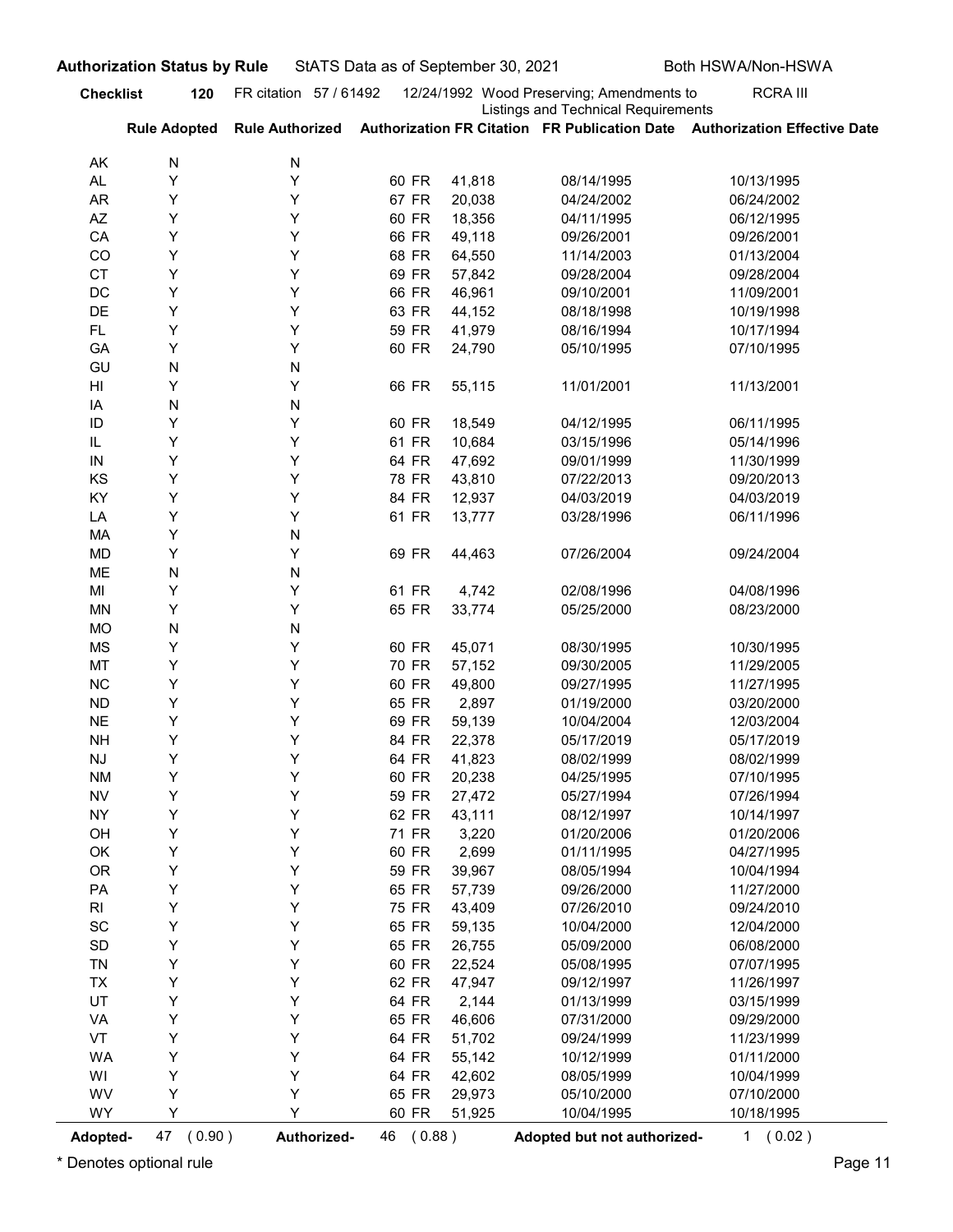|                              | <b>Checklist</b><br>124            | FR citation 58 / 29860 | 5/24/1993      |                 | Land Disposal Restrictions for Ignitable                              | <b>RCRA III</b>                                                            |
|------------------------------|------------------------------------|------------------------|----------------|-----------------|-----------------------------------------------------------------------|----------------------------------------------------------------------------|
|                              |                                    | <b>Rule Authorized</b> |                |                 | and Corrosive Characteristic Wastes<br>Whose Treatment Standards Were | Authorization FR Citation FR Publication Date Authorization Effective Date |
| AK                           | <b>Rule Adopted</b><br>N           | N                      |                |                 |                                                                       |                                                                            |
| AL.                          | Υ                                  | Υ                      | 60 FR          | 41,818          | 08/14/1995                                                            | 10/13/1995                                                                 |
| <b>AR</b>                    | Y                                  | Υ                      | 67 FR          | 20,038          | 04/24/2002                                                            | 06/24/2002                                                                 |
| AZ                           | Y                                  | Υ                      | 60 FR          | 18,356          | 04/11/1995                                                            | 06/12/1995                                                                 |
| CA                           | Υ                                  | Υ                      | 66 FR          | 49,118          | 09/26/2001                                                            | 09/26/2001                                                                 |
| CO                           | Υ                                  | Υ                      | 68 FR          | 64,550          | 11/14/2003                                                            | 01/13/2004                                                                 |
| <b>CT</b>                    | Υ                                  | Υ                      | 69 FR          | 57,842          | 09/28/2004                                                            | 09/28/2004                                                                 |
| DC                           | Y                                  | Υ                      | 66 FR          | 46,961          | 09/10/2001                                                            | 11/09/2001                                                                 |
| DE                           | Y                                  | Υ                      | 63 FR          | 44,152          | 08/18/1998                                                            | 10/19/1998                                                                 |
| <b>FL</b>                    | Y                                  | Υ                      | 62 FR          | 15,407          | 04/01/1997                                                            | 06/02/1997                                                                 |
| GA                           | Y                                  | Υ                      | 60 FR          | 24,790          | 05/10/1995                                                            | 07/10/1995                                                                 |
| GU                           | N                                  | N                      |                |                 |                                                                       |                                                                            |
| HI                           | Y                                  | Υ                      | 66 FR          | 55,115          | 11/01/2001                                                            | 11/13/2001                                                                 |
| IA                           | N                                  | N                      |                |                 |                                                                       |                                                                            |
| ID                           | Y                                  | Y                      | 60 FR          | 18,549          | 04/12/1995                                                            | 06/11/1995                                                                 |
| IL                           | Υ                                  | Υ                      | 61 FR          | 40,520          | 08/05/1996                                                            | 10/04/1996                                                                 |
| IN                           | Y                                  | Υ                      | 64 FR          | 47,692          | 09/01/1999                                                            | 11/30/1999                                                                 |
| KS                           | Υ                                  | Υ                      | 78 FR          | 43,810          | 07/22/2013                                                            | 09/20/2013                                                                 |
| KY                           | Υ                                  | Υ                      | 84 FR          | 12,937          | 04/03/2019                                                            | 04/03/2019                                                                 |
| LA                           | Υ                                  | Υ                      | 64 FR          | 46,302          | 08/25/1999                                                            | 10/25/1999                                                                 |
| MA                           | Υ                                  | Υ                      | 75 FR          | 35,660          | 06/23/2010                                                            | 08/23/2010                                                                 |
| <b>MD</b>                    | ${\sf N}$                          | N                      |                |                 |                                                                       |                                                                            |
| ME                           | Υ                                  | Υ                      | 85 FR          | 38,330          | 06/26/2020                                                            | 06/26/2020                                                                 |
| MI                           | Υ                                  | Υ                      | 64 FR          | 10,111          | 03/02/1999                                                            | 06/01/1999                                                                 |
| <b>MN</b>                    | Υ                                  | Υ                      | 76 FR          | 36,879          | 06/23/2011                                                            | 06/23/2011                                                                 |
| <b>MO</b>                    | Υ                                  | Υ                      | 65 FR          | 10,405          | 02/28/2000                                                            | 04/28/2000                                                                 |
| <b>MS</b>                    | Υ                                  | Υ                      | 60 FR          | 45,071          | 08/30/1995                                                            | 10/30/1995                                                                 |
| MT                           | Υ                                  | Y                      | 70 FR          | 57,152          | 09/30/2005                                                            | 11/29/2005                                                                 |
| $NC$                         | Υ                                  | Y                      | 60 FR          | 49,800          | 09/27/1995                                                            | 11/27/1995                                                                 |
| ${\sf ND}$                   | Υ                                  | Y                      | 65 FR          | 2,897           | 01/19/2000                                                            | 03/20/2000                                                                 |
| $N\mathsf{E}$                | Υ                                  | Y                      | 81 FR          | 81,007          | 11/17/2016                                                            | 01/17/2017                                                                 |
| <b>NH</b>                    | Υ                                  | Y                      | 84 FR          | 22,378          | 05/17/2019                                                            | 05/17/2019                                                                 |
| $\mathsf{N}\mathsf{J}$       | Υ                                  | Y<br>Y                 | 64 FR          | 41,823          | 08/02/1999                                                            | 08/02/1999                                                                 |
| <b>NM</b>                    | Υ<br>Υ                             | Y                      | 60 FR          | 20,238          | 04/25/1995                                                            | 07/10/1995                                                                 |
| ${\sf NV}$<br><b>NY</b>      | Υ                                  | Y                      | 59 FR          | 27,472          | 05/27/1994                                                            | 07/26/1994                                                                 |
|                              | Υ                                  | Y                      | 66 FR<br>71 FR | 57,679<br>3,220 | 11/16/2001                                                            | 01/15/2002                                                                 |
| OH<br>OK                     | Υ                                  | Υ                      | 60 FR          | 2,699           | 01/20/2006<br>01/11/1995                                              | 01/20/2006<br>04/27/1995                                                   |
| <b>OR</b>                    | Υ                                  | Υ                      | 59 FR          | 39,967          | 08/05/1994                                                            | 10/04/1994                                                                 |
| PA                           | Υ                                  | Υ                      | 65 FR          | 57,739          | 09/26/2000                                                            | 11/27/2000                                                                 |
| R <sub>l</sub>               | ${\sf N}$                          | N                      |                |                 |                                                                       |                                                                            |
| $\operatorname{\textsf{SC}}$ | Υ                                  | Υ                      | 65 FR          | 59,135          | 10/04/2000                                                            | 12/04/2000                                                                 |
| $\mathsf{SD}$                | Υ                                  | Y                      | 65 FR          | 26,755          | 05/09/2000                                                            | 06/08/2000                                                                 |
| TN                           | Υ                                  | Υ                      | 60 FR          | 22,524          | 05/08/1995                                                            | 07/07/1995                                                                 |
| <b>TX</b>                    | Υ                                  | Υ                      | 62 FR          | 47,947          | 09/12/1997                                                            | 11/26/1997                                                                 |
| UT                           | Υ                                  | Υ                      | 64 FR          | 2,144           | 01/13/1999                                                            | 03/15/1999                                                                 |
| VA                           | Υ                                  | Υ                      | 65 FR          | 46,606          | 07/31/2000                                                            | 09/29/2000                                                                 |
| VT                           | Υ                                  | Υ                      | 64 FR          | 51,702          | 09/24/1999                                                            | 11/23/1999                                                                 |
| <b>WA</b>                    | Υ                                  | Y                      | 64 FR          | 55,142          | 10/12/1999                                                            | 01/11/2000                                                                 |
| WI                           | Υ                                  | Y                      | 74 FR          | 17,785          | 04/17/2009                                                            | 04/17/2009                                                                 |
| WV                           | Υ                                  | Υ                      | 65 FR          | 29,973          | 05/10/2000                                                            | 07/10/2000                                                                 |
| <b>WY</b>                    | Y                                  | Y                      | 60 FR          | 51,925          | 10/04/1995                                                            | 10/18/1995                                                                 |
|                              |                                    |                        |                |                 |                                                                       |                                                                            |
| Adopted-                     | 47 (0.90)<br>Denotes optional rule | Authorized-            | 47 (0.90)      |                 | Adopted but not authorized-                                           | 0 (0.00)                                                                   |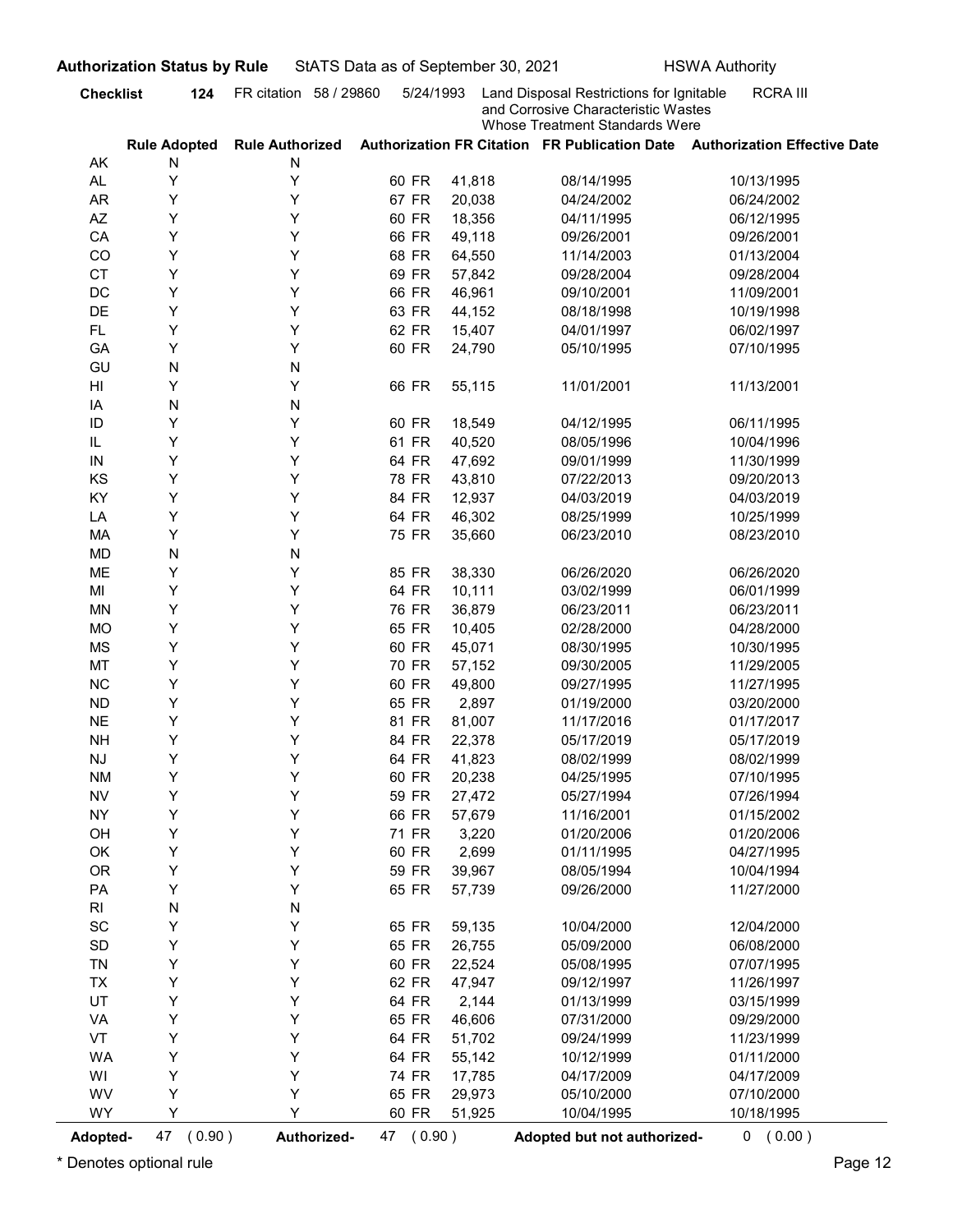| FR citation 59 / 458<br><b>Checklist</b><br>1/4/1994<br>Hazardous Waste Management System;<br>128<br>Identification and Listing of Hazardous<br>Waste; Wastes from Wood Surface<br>Authorization FR Citation FR Publication Date Authorization Effective Date<br><b>Rule Adopted</b><br><b>Rule Authorized</b><br>N<br>N<br>AK<br>Y<br>AL.<br>Y<br>62 FR<br>62,262<br>11/21/1997<br>Y<br>67 FR<br>20,038<br><b>AR</b><br>Y<br>04/24/2002<br>Y<br>Y<br>AZ<br>62 FR<br>13,540<br>03/21/1997<br>Y<br>Y<br>66 FR<br>CA<br>49,118<br>09/26/2001<br>Υ<br>Y<br>68 FR<br>CO<br>64,550<br>11/14/2003<br>Υ<br>Y<br><b>CT</b><br>69 FR<br>57,842<br>09/28/2004<br>Υ<br>Y<br>DC<br>66 FR<br>46,961<br>09/10/2001<br>Υ<br>DE<br>Y<br>65 FR<br>42,871<br>07/12/2000<br>Υ<br>Y<br>FL.<br>62 FR<br>15,407<br>04/01/1997<br>Υ<br>Y<br>61 FR<br>GA<br>9,108<br>03/07/1996<br>N<br>GU<br>N<br>Y<br>HI<br>Y<br>66 FR<br>55,115<br>11/01/2001<br>N<br>N<br>IA<br>Y<br>Y<br>ID<br>63 FR<br>56,086<br>10/21/1998<br>Y<br>Y<br>IL<br>86 FR<br>8,713<br>02/09/2021<br>47,692<br>09/01/1999<br>Y<br>64 FR<br>IN<br>Y<br>KS<br>Υ<br>Y<br>78 FR<br>43,810<br>07/22/2013<br>Υ<br>KY<br>Y<br>84 FR<br>12,937<br>04/03/2019<br>Υ<br>Y<br>62 FR<br>67,572<br>LA<br>12/29/1997<br>Υ<br>MA<br>N<br>Υ<br>Υ<br>29,712<br><b>MD</b><br>66 FR<br>06/01/2001<br>Υ<br>Y<br>85 FR<br>38,330<br>ME<br>06/26/2020<br>Υ<br>Υ<br>64 FR<br>10,111<br>MI<br>03/02/1999<br>Υ<br>Υ<br>76 FR<br>36,879<br>MN<br>06/23/2011<br>N<br><b>MO</b><br>N<br>Υ<br>Υ<br>MS<br>70 FR<br>8,731<br>02/23/2005<br>Υ<br>Y<br>70 FR<br>57,152<br>MT<br>09/30/2005 | <b>RCRAIV</b><br>02/10/1998<br>06/24/2002<br>05/20/1997<br>09/26/2001<br>01/13/2004<br>09/28/2004<br>11/09/2001<br>09/11/2000<br>06/02/1997<br>05/06/1996<br>11/13/2001<br>01/19/1999<br>02/09/2021<br>11/30/1999 |
|--------------------------------------------------------------------------------------------------------------------------------------------------------------------------------------------------------------------------------------------------------------------------------------------------------------------------------------------------------------------------------------------------------------------------------------------------------------------------------------------------------------------------------------------------------------------------------------------------------------------------------------------------------------------------------------------------------------------------------------------------------------------------------------------------------------------------------------------------------------------------------------------------------------------------------------------------------------------------------------------------------------------------------------------------------------------------------------------------------------------------------------------------------------------------------------------------------------------------------------------------------------------------------------------------------------------------------------------------------------------------------------------------------------------------------------------------------------------------------------------------------------------------------------------------------------------------------------------------|-------------------------------------------------------------------------------------------------------------------------------------------------------------------------------------------------------------------|
|                                                                                                                                                                                                                                                                                                                                                                                                                                                                                                                                                                                                                                                                                                                                                                                                                                                                                                                                                                                                                                                                                                                                                                                                                                                                                                                                                                                                                                                                                                                                                                                                  |                                                                                                                                                                                                                   |
|                                                                                                                                                                                                                                                                                                                                                                                                                                                                                                                                                                                                                                                                                                                                                                                                                                                                                                                                                                                                                                                                                                                                                                                                                                                                                                                                                                                                                                                                                                                                                                                                  |                                                                                                                                                                                                                   |
|                                                                                                                                                                                                                                                                                                                                                                                                                                                                                                                                                                                                                                                                                                                                                                                                                                                                                                                                                                                                                                                                                                                                                                                                                                                                                                                                                                                                                                                                                                                                                                                                  |                                                                                                                                                                                                                   |
|                                                                                                                                                                                                                                                                                                                                                                                                                                                                                                                                                                                                                                                                                                                                                                                                                                                                                                                                                                                                                                                                                                                                                                                                                                                                                                                                                                                                                                                                                                                                                                                                  |                                                                                                                                                                                                                   |
|                                                                                                                                                                                                                                                                                                                                                                                                                                                                                                                                                                                                                                                                                                                                                                                                                                                                                                                                                                                                                                                                                                                                                                                                                                                                                                                                                                                                                                                                                                                                                                                                  |                                                                                                                                                                                                                   |
|                                                                                                                                                                                                                                                                                                                                                                                                                                                                                                                                                                                                                                                                                                                                                                                                                                                                                                                                                                                                                                                                                                                                                                                                                                                                                                                                                                                                                                                                                                                                                                                                  |                                                                                                                                                                                                                   |
|                                                                                                                                                                                                                                                                                                                                                                                                                                                                                                                                                                                                                                                                                                                                                                                                                                                                                                                                                                                                                                                                                                                                                                                                                                                                                                                                                                                                                                                                                                                                                                                                  |                                                                                                                                                                                                                   |
|                                                                                                                                                                                                                                                                                                                                                                                                                                                                                                                                                                                                                                                                                                                                                                                                                                                                                                                                                                                                                                                                                                                                                                                                                                                                                                                                                                                                                                                                                                                                                                                                  |                                                                                                                                                                                                                   |
|                                                                                                                                                                                                                                                                                                                                                                                                                                                                                                                                                                                                                                                                                                                                                                                                                                                                                                                                                                                                                                                                                                                                                                                                                                                                                                                                                                                                                                                                                                                                                                                                  |                                                                                                                                                                                                                   |
|                                                                                                                                                                                                                                                                                                                                                                                                                                                                                                                                                                                                                                                                                                                                                                                                                                                                                                                                                                                                                                                                                                                                                                                                                                                                                                                                                                                                                                                                                                                                                                                                  |                                                                                                                                                                                                                   |
|                                                                                                                                                                                                                                                                                                                                                                                                                                                                                                                                                                                                                                                                                                                                                                                                                                                                                                                                                                                                                                                                                                                                                                                                                                                                                                                                                                                                                                                                                                                                                                                                  |                                                                                                                                                                                                                   |
|                                                                                                                                                                                                                                                                                                                                                                                                                                                                                                                                                                                                                                                                                                                                                                                                                                                                                                                                                                                                                                                                                                                                                                                                                                                                                                                                                                                                                                                                                                                                                                                                  |                                                                                                                                                                                                                   |
|                                                                                                                                                                                                                                                                                                                                                                                                                                                                                                                                                                                                                                                                                                                                                                                                                                                                                                                                                                                                                                                                                                                                                                                                                                                                                                                                                                                                                                                                                                                                                                                                  |                                                                                                                                                                                                                   |
|                                                                                                                                                                                                                                                                                                                                                                                                                                                                                                                                                                                                                                                                                                                                                                                                                                                                                                                                                                                                                                                                                                                                                                                                                                                                                                                                                                                                                                                                                                                                                                                                  |                                                                                                                                                                                                                   |
|                                                                                                                                                                                                                                                                                                                                                                                                                                                                                                                                                                                                                                                                                                                                                                                                                                                                                                                                                                                                                                                                                                                                                                                                                                                                                                                                                                                                                                                                                                                                                                                                  |                                                                                                                                                                                                                   |
|                                                                                                                                                                                                                                                                                                                                                                                                                                                                                                                                                                                                                                                                                                                                                                                                                                                                                                                                                                                                                                                                                                                                                                                                                                                                                                                                                                                                                                                                                                                                                                                                  |                                                                                                                                                                                                                   |
|                                                                                                                                                                                                                                                                                                                                                                                                                                                                                                                                                                                                                                                                                                                                                                                                                                                                                                                                                                                                                                                                                                                                                                                                                                                                                                                                                                                                                                                                                                                                                                                                  |                                                                                                                                                                                                                   |
|                                                                                                                                                                                                                                                                                                                                                                                                                                                                                                                                                                                                                                                                                                                                                                                                                                                                                                                                                                                                                                                                                                                                                                                                                                                                                                                                                                                                                                                                                                                                                                                                  | 09/20/2013                                                                                                                                                                                                        |
|                                                                                                                                                                                                                                                                                                                                                                                                                                                                                                                                                                                                                                                                                                                                                                                                                                                                                                                                                                                                                                                                                                                                                                                                                                                                                                                                                                                                                                                                                                                                                                                                  | 04/03/2019                                                                                                                                                                                                        |
|                                                                                                                                                                                                                                                                                                                                                                                                                                                                                                                                                                                                                                                                                                                                                                                                                                                                                                                                                                                                                                                                                                                                                                                                                                                                                                                                                                                                                                                                                                                                                                                                  | 03/16/1998                                                                                                                                                                                                        |
|                                                                                                                                                                                                                                                                                                                                                                                                                                                                                                                                                                                                                                                                                                                                                                                                                                                                                                                                                                                                                                                                                                                                                                                                                                                                                                                                                                                                                                                                                                                                                                                                  |                                                                                                                                                                                                                   |
|                                                                                                                                                                                                                                                                                                                                                                                                                                                                                                                                                                                                                                                                                                                                                                                                                                                                                                                                                                                                                                                                                                                                                                                                                                                                                                                                                                                                                                                                                                                                                                                                  | 07/31/2001                                                                                                                                                                                                        |
|                                                                                                                                                                                                                                                                                                                                                                                                                                                                                                                                                                                                                                                                                                                                                                                                                                                                                                                                                                                                                                                                                                                                                                                                                                                                                                                                                                                                                                                                                                                                                                                                  | 06/26/2020                                                                                                                                                                                                        |
|                                                                                                                                                                                                                                                                                                                                                                                                                                                                                                                                                                                                                                                                                                                                                                                                                                                                                                                                                                                                                                                                                                                                                                                                                                                                                                                                                                                                                                                                                                                                                                                                  | 06/01/1999                                                                                                                                                                                                        |
|                                                                                                                                                                                                                                                                                                                                                                                                                                                                                                                                                                                                                                                                                                                                                                                                                                                                                                                                                                                                                                                                                                                                                                                                                                                                                                                                                                                                                                                                                                                                                                                                  | 06/23/2011                                                                                                                                                                                                        |
|                                                                                                                                                                                                                                                                                                                                                                                                                                                                                                                                                                                                                                                                                                                                                                                                                                                                                                                                                                                                                                                                                                                                                                                                                                                                                                                                                                                                                                                                                                                                                                                                  |                                                                                                                                                                                                                   |
|                                                                                                                                                                                                                                                                                                                                                                                                                                                                                                                                                                                                                                                                                                                                                                                                                                                                                                                                                                                                                                                                                                                                                                                                                                                                                                                                                                                                                                                                                                                                                                                                  | 04/25/2005                                                                                                                                                                                                        |
|                                                                                                                                                                                                                                                                                                                                                                                                                                                                                                                                                                                                                                                                                                                                                                                                                                                                                                                                                                                                                                                                                                                                                                                                                                                                                                                                                                                                                                                                                                                                                                                                  | 11/29/2005                                                                                                                                                                                                        |
| Υ<br>$\sf NC$<br>Y<br>61 FR<br>18,284<br>04/25/1996                                                                                                                                                                                                                                                                                                                                                                                                                                                                                                                                                                                                                                                                                                                                                                                                                                                                                                                                                                                                                                                                                                                                                                                                                                                                                                                                                                                                                                                                                                                                              | 06/24/1996                                                                                                                                                                                                        |
| Υ<br>Y<br>70 FR<br>56,132<br><b>ND</b><br>09/26/2005                                                                                                                                                                                                                                                                                                                                                                                                                                                                                                                                                                                                                                                                                                                                                                                                                                                                                                                                                                                                                                                                                                                                                                                                                                                                                                                                                                                                                                                                                                                                             | 11/25/2005                                                                                                                                                                                                        |
| Υ<br>Y<br>69 FR<br>59,139<br><b>NE</b><br>10/04/2004                                                                                                                                                                                                                                                                                                                                                                                                                                                                                                                                                                                                                                                                                                                                                                                                                                                                                                                                                                                                                                                                                                                                                                                                                                                                                                                                                                                                                                                                                                                                             | 12/03/2004                                                                                                                                                                                                        |
| Υ<br>Y<br>71 FR<br>9,727<br><b>NH</b><br>02/27/2006                                                                                                                                                                                                                                                                                                                                                                                                                                                                                                                                                                                                                                                                                                                                                                                                                                                                                                                                                                                                                                                                                                                                                                                                                                                                                                                                                                                                                                                                                                                                              | 04/28/2006                                                                                                                                                                                                        |
| Υ<br>Y<br>67 FR<br>76,995<br><b>NJ</b><br>12/16/2002                                                                                                                                                                                                                                                                                                                                                                                                                                                                                                                                                                                                                                                                                                                                                                                                                                                                                                                                                                                                                                                                                                                                                                                                                                                                                                                                                                                                                                                                                                                                             | 02/14/2003                                                                                                                                                                                                        |
| Υ<br>Y<br>61 FR<br>67,474<br><b>NM</b><br>12/23/1996<br>Υ<br><b>NV</b><br>Y<br>60 FR<br>18,358                                                                                                                                                                                                                                                                                                                                                                                                                                                                                                                                                                                                                                                                                                                                                                                                                                                                                                                                                                                                                                                                                                                                                                                                                                                                                                                                                                                                                                                                                                   | 03/10/1997<br>06/12/1995                                                                                                                                                                                          |
| 04/11/1995<br>Υ<br>Y<br>66 FR<br>57,679<br><b>NY</b><br>11/16/2001                                                                                                                                                                                                                                                                                                                                                                                                                                                                                                                                                                                                                                                                                                                                                                                                                                                                                                                                                                                                                                                                                                                                                                                                                                                                                                                                                                                                                                                                                                                               | 01/15/2002                                                                                                                                                                                                        |
| Υ<br>Υ<br>68 FR<br>3,429<br>OH<br>01/24/2003                                                                                                                                                                                                                                                                                                                                                                                                                                                                                                                                                                                                                                                                                                                                                                                                                                                                                                                                                                                                                                                                                                                                                                                                                                                                                                                                                                                                                                                                                                                                                     | 01/24/2003                                                                                                                                                                                                        |
| Υ<br>Υ<br>62 FR<br>12,100<br>OK<br>03/14/1997                                                                                                                                                                                                                                                                                                                                                                                                                                                                                                                                                                                                                                                                                                                                                                                                                                                                                                                                                                                                                                                                                                                                                                                                                                                                                                                                                                                                                                                                                                                                                    | 03/14/1997                                                                                                                                                                                                        |
| Υ<br>OR<br>Υ<br>67 FR<br>57,337<br>09/10/2002                                                                                                                                                                                                                                                                                                                                                                                                                                                                                                                                                                                                                                                                                                                                                                                                                                                                                                                                                                                                                                                                                                                                                                                                                                                                                                                                                                                                                                                                                                                                                    | 09/10/2002                                                                                                                                                                                                        |
| Υ<br>PA<br>Υ<br>65 FR<br>57,739<br>09/26/2000                                                                                                                                                                                                                                                                                                                                                                                                                                                                                                                                                                                                                                                                                                                                                                                                                                                                                                                                                                                                                                                                                                                                                                                                                                                                                                                                                                                                                                                                                                                                                    | 11/27/2000                                                                                                                                                                                                        |
| Υ<br>Υ<br>75 FR<br>43,409<br>07/26/2010<br>RI                                                                                                                                                                                                                                                                                                                                                                                                                                                                                                                                                                                                                                                                                                                                                                                                                                                                                                                                                                                                                                                                                                                                                                                                                                                                                                                                                                                                                                                                                                                                                    | 09/24/2010                                                                                                                                                                                                        |
| Υ<br>Υ<br>SC<br>65 FR<br>59,135<br>10/04/2000                                                                                                                                                                                                                                                                                                                                                                                                                                                                                                                                                                                                                                                                                                                                                                                                                                                                                                                                                                                                                                                                                                                                                                                                                                                                                                                                                                                                                                                                                                                                                    | 12/04/2000                                                                                                                                                                                                        |
| Υ<br>SD<br>Υ<br>65 FR<br>26,755<br>05/09/2000                                                                                                                                                                                                                                                                                                                                                                                                                                                                                                                                                                                                                                                                                                                                                                                                                                                                                                                                                                                                                                                                                                                                                                                                                                                                                                                                                                                                                                                                                                                                                    | 06/08/2000                                                                                                                                                                                                        |
| Υ<br>TN<br>Υ<br>63 FR<br>4,587<br>01/30/1998                                                                                                                                                                                                                                                                                                                                                                                                                                                                                                                                                                                                                                                                                                                                                                                                                                                                                                                                                                                                                                                                                                                                                                                                                                                                                                                                                                                                                                                                                                                                                     | 03/31/1998                                                                                                                                                                                                        |
| Υ<br>TX<br>Y<br>62 FR<br>47,947<br>09/12/1997                                                                                                                                                                                                                                                                                                                                                                                                                                                                                                                                                                                                                                                                                                                                                                                                                                                                                                                                                                                                                                                                                                                                                                                                                                                                                                                                                                                                                                                                                                                                                    | 11/26/1997                                                                                                                                                                                                        |
| Υ<br>UT<br>Υ<br>64 FR<br>2,144<br>01/13/1999                                                                                                                                                                                                                                                                                                                                                                                                                                                                                                                                                                                                                                                                                                                                                                                                                                                                                                                                                                                                                                                                                                                                                                                                                                                                                                                                                                                                                                                                                                                                                     | 03/15/1999                                                                                                                                                                                                        |
| Υ<br>Υ<br>65 FR<br>46,606<br>07/31/2000<br>VA                                                                                                                                                                                                                                                                                                                                                                                                                                                                                                                                                                                                                                                                                                                                                                                                                                                                                                                                                                                                                                                                                                                                                                                                                                                                                                                                                                                                                                                                                                                                                    | 09/29/2000                                                                                                                                                                                                        |
| Υ<br>VT<br>Υ<br>64 FR<br>51,702<br>09/24/1999                                                                                                                                                                                                                                                                                                                                                                                                                                                                                                                                                                                                                                                                                                                                                                                                                                                                                                                                                                                                                                                                                                                                                                                                                                                                                                                                                                                                                                                                                                                                                    | 11/23/1999                                                                                                                                                                                                        |
| Υ<br><b>WA</b><br>Υ<br>64 FR<br>55,142<br>10/12/1999                                                                                                                                                                                                                                                                                                                                                                                                                                                                                                                                                                                                                                                                                                                                                                                                                                                                                                                                                                                                                                                                                                                                                                                                                                                                                                                                                                                                                                                                                                                                             | 01/11/2000                                                                                                                                                                                                        |
| Υ<br>Υ<br>67 FR<br>43,027<br>06/26/2002<br>WI                                                                                                                                                                                                                                                                                                                                                                                                                                                                                                                                                                                                                                                                                                                                                                                                                                                                                                                                                                                                                                                                                                                                                                                                                                                                                                                                                                                                                                                                                                                                                    | 06/26/2002                                                                                                                                                                                                        |
| WV<br>Υ<br>Υ<br>65 FR<br>29,973<br>05/10/2000                                                                                                                                                                                                                                                                                                                                                                                                                                                                                                                                                                                                                                                                                                                                                                                                                                                                                                                                                                                                                                                                                                                                                                                                                                                                                                                                                                                                                                                                                                                                                    | 07/10/2000                                                                                                                                                                                                        |
| Υ<br>Y<br>WY<br>60 FR<br>10/04/1995<br>51,925                                                                                                                                                                                                                                                                                                                                                                                                                                                                                                                                                                                                                                                                                                                                                                                                                                                                                                                                                                                                                                                                                                                                                                                                                                                                                                                                                                                                                                                                                                                                                    | 10/18/1995                                                                                                                                                                                                        |
| 48 (0.92)<br>47 (0.90)<br>Adopted-<br>Authorized-<br>Adopted but not authorized-                                                                                                                                                                                                                                                                                                                                                                                                                                                                                                                                                                                                                                                                                                                                                                                                                                                                                                                                                                                                                                                                                                                                                                                                                                                                                                                                                                                                                                                                                                                 | 1(0.02)                                                                                                                                                                                                           |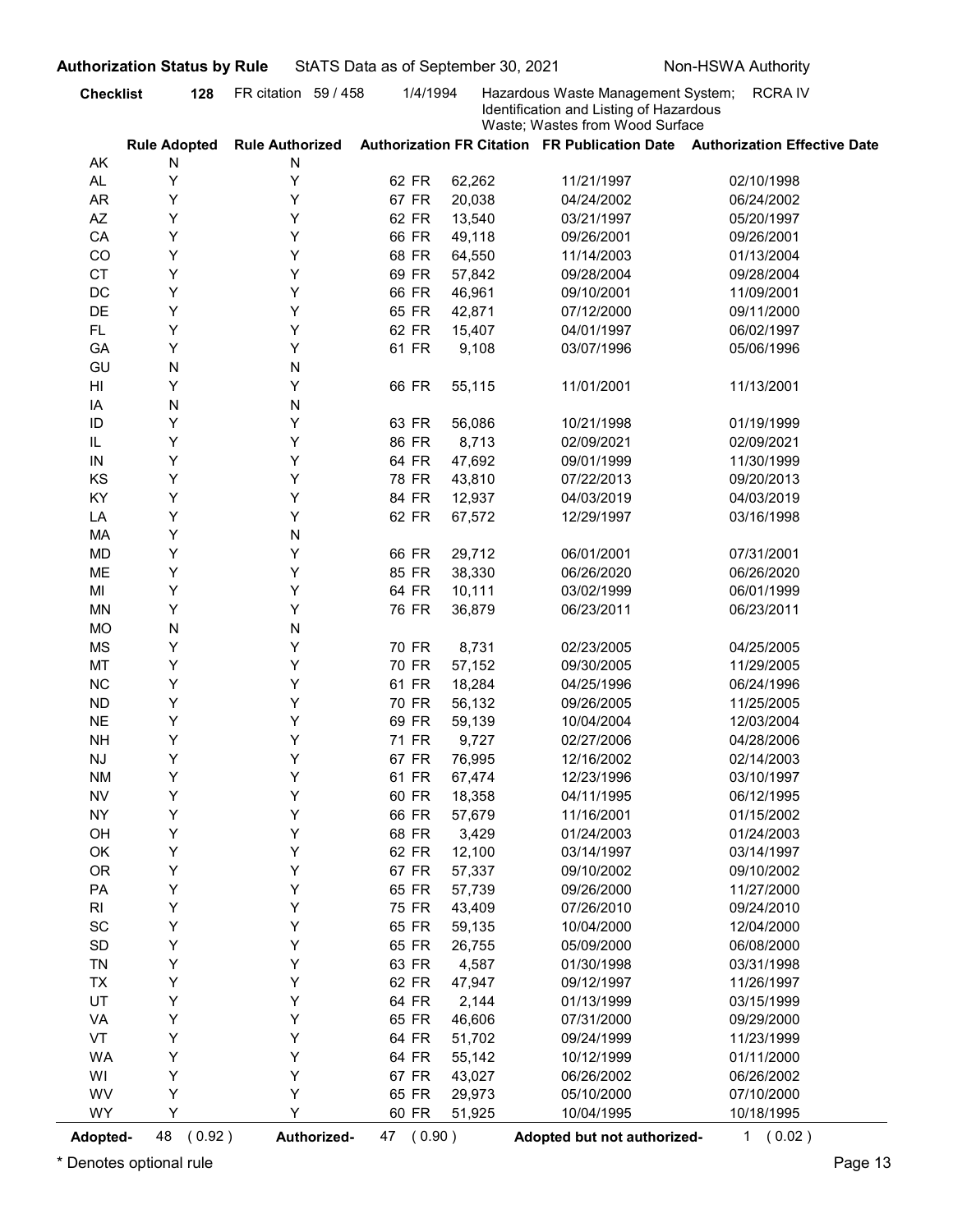| Used Oil Management Standards |  |
|-------------------------------|--|
|-------------------------------|--|

|                              | <b>Checklist</b><br>130         | FR citation 59 / 10550      | 3/4/1994       |                  | Hazardous Waste Identification and                                    | <b>RCRAIV</b>                                                              |
|------------------------------|---------------------------------|-----------------------------|----------------|------------------|-----------------------------------------------------------------------|----------------------------------------------------------------------------|
|                              |                                 |                             |                |                  | Listing of Hazardous Waste; Recycled<br>Used Oil Management Standards |                                                                            |
| AK                           | <b>Rule Adopted</b><br>N        | <b>Rule Authorized</b><br>N |                |                  |                                                                       | Authorization FR Citation FR Publication Date Authorization Effective Date |
| AL.                          | Υ                               | Υ                           | 62 FR          | 62,262           | 11/21/1997                                                            | 02/10/1998                                                                 |
| <b>AR</b>                    | Y                               | Υ                           | 67 FR          | 20,038           | 04/24/2002                                                            | 06/24/2002                                                                 |
| AZ                           | N                               | N                           |                |                  |                                                                       |                                                                            |
| CA                           | Y                               | N                           |                |                  |                                                                       |                                                                            |
| CO                           | Y                               | Υ                           | 68 FR          | 64,550           | 11/14/2003                                                            | 01/13/2004                                                                 |
| <b>CT</b>                    | Υ                               | Υ                           | 69 FR          | 57,842           | 09/28/2004                                                            | 09/28/2004                                                                 |
| DC                           | Y                               | Υ                           | 66 FR          | 46,961           | 09/10/2001                                                            | 11/09/2001                                                                 |
| DE<br><b>FL</b>              | Y<br>Y                          | Υ<br>Υ                      | 63 FR<br>66 FR | 44,152<br>44,307 | 08/18/1998<br>08/23/2001                                              | 10/19/1998<br>10/22/2001                                                   |
| GA                           | Y                               | Υ                           | 61 FR          | 9,108            | 03/07/1996                                                            | 05/06/1996                                                                 |
| GU                           | N                               | N                           |                |                  |                                                                       |                                                                            |
| HI                           | Y                               | Υ                           | 66 FR          | 55,115           | 11/01/2001                                                            | 11/13/2001                                                                 |
| IA                           | N                               | N                           |                |                  |                                                                       |                                                                            |
| ID                           | Y                               | Y                           | 63 FR          | 56,086           | 10/21/1998                                                            | 01/19/1999                                                                 |
| IL                           | Y                               | Y                           | 86 FR          | 8,713            | 02/09/2021                                                            | 02/09/2021                                                                 |
| ${\sf IN}$                   | Y                               | Υ                           | 66 FR          | 733              | 01/04/2001                                                            | 01/04/2001                                                                 |
| KS                           | Υ                               | Υ                           | 78 FR          | 43,810           | 07/22/2013                                                            | 09/20/2013                                                                 |
| KY                           | Υ                               | Υ                           | 84 FR          | 12,937           | 04/03/2019                                                            | 04/03/2019                                                                 |
| LA                           | Υ                               | Υ                           | 62 FR          | 67,572           | 12/29/1997                                                            | 03/16/1998                                                                 |
| MA                           | ${\sf N}$                       | N                           |                |                  |                                                                       |                                                                            |
| <b>MD</b>                    | ${\sf N}$                       | N                           |                |                  |                                                                       |                                                                            |
| ME<br>MI                     | ${\sf N}$<br>Υ                  | N<br>Υ                      | 64 FR          | 10,111           | 03/02/1999                                                            | 06/01/1999                                                                 |
| <b>MN</b>                    | Υ                               | N                           |                |                  |                                                                       |                                                                            |
| <b>MO</b>                    | Υ                               | N                           |                |                  |                                                                       |                                                                            |
| <b>MS</b>                    | Υ                               | Υ                           | 70 FR          | 8,731            | 02/23/2005                                                            | 04/25/2005                                                                 |
| MT                           | Υ                               | Υ                           | 70 FR          | 57,152           | 09/30/2005                                                            | 11/29/2005                                                                 |
| $NC$                         | Υ                               | Υ                           | 61 FR          | 18,284           | 04/25/1996                                                            | 06/24/1996                                                                 |
| ${\sf ND}$                   | Υ                               | Υ                           | 70 FR          | 56,132           | 09/26/2005                                                            | 11/25/2005                                                                 |
| <b>NE</b>                    | ${\sf N}$                       | N                           |                |                  |                                                                       |                                                                            |
| <b>NH</b>                    | ${\sf N}$                       | N                           |                |                  |                                                                       |                                                                            |
| $\mathsf{N}\mathsf{J}$       | ${\sf N}$                       | N                           |                |                  |                                                                       |                                                                            |
| <b>NM</b>                    | Υ                               | Υ                           | 73 FR          | 12,625           | 03/25/2009                                                            | 05/26/2009                                                                 |
| ${\sf NV}$                   | Υ                               | Υ                           | 60 FR          | 18,358           | 04/11/1995                                                            | 06/12/1995                                                                 |
| <b>NY</b><br>OH              | Υ<br>Υ                          | Υ<br>Υ                      | 78 FR<br>71 FR | 15,299<br>3,220  | 03/11/2013<br>01/20/2006                                              | 05/10/2013<br>01/20/2006                                                   |
| OK                           | Υ                               | Υ                           | 62 FR          | 12,100           | 03/14/1997                                                            | 03/14/1997                                                                 |
| <b>OR</b>                    | Υ                               | Υ                           | 67 FR          | 57,337           | 09/10/2002                                                            | 09/10/2002                                                                 |
| PA                           | ${\sf N}$                       | N                           |                |                  |                                                                       |                                                                            |
| R <sub>l</sub>               | Υ                               | Υ                           | <b>72 FR</b>   | 70,229           | 12/11/2007                                                            | 02/11/2008                                                                 |
| $\operatorname{\textsf{SC}}$ | Υ                               | ${\sf N}$                   | $0$ FR         | 0                |                                                                       |                                                                            |
| $\mathsf{SD}$                | Υ                               | Υ                           | 65 FR          | 26,755           | 05/09/2000                                                            | 06/08/2000                                                                 |
| TN                           | Υ                               | Υ                           | 63 FR          | 4,587            | 01/30/1998                                                            | 03/31/1998                                                                 |
| TX                           | Υ                               | Υ                           | 62 FR          | 47,947           | 09/12/1997                                                            | 11/26/1997                                                                 |
| UT                           | Υ                               | Υ                           | 64 FR          | 2,144            | 01/13/1999                                                            | 03/15/1999                                                                 |
| VA                           | Υ                               | N                           |                |                  |                                                                       |                                                                            |
| VT<br><b>WA</b>              | Υ<br>Υ                          | Υ<br>Υ                      | 64 FR          | 51,702           | 09/24/1999<br>04/11/2002                                              | 11/23/1999<br>04/11/2002                                                   |
| WI                           | Υ                               | Υ                           | 67 FR<br>67 FR | 17,636<br>43,027 | 06/26/2002                                                            | 06/26/2002                                                                 |
| WV                           | Υ                               | Υ                           | 65 FR          | 29,973           | 05/10/2000                                                            | 07/10/2000                                                                 |
| WY                           | Υ                               | Y                           | 60 FR          | 51,925           | 10/04/1995                                                            | 10/18/1995                                                                 |
| <b>Adopted-</b>              | 41                              |                             |                |                  |                                                                       | 5(0.10)                                                                    |
|                              | (0.79)<br>Denotes optional rule | Authorized-                 | 36 (0.69)      |                  | Adopted but not authorized-                                           |                                                                            |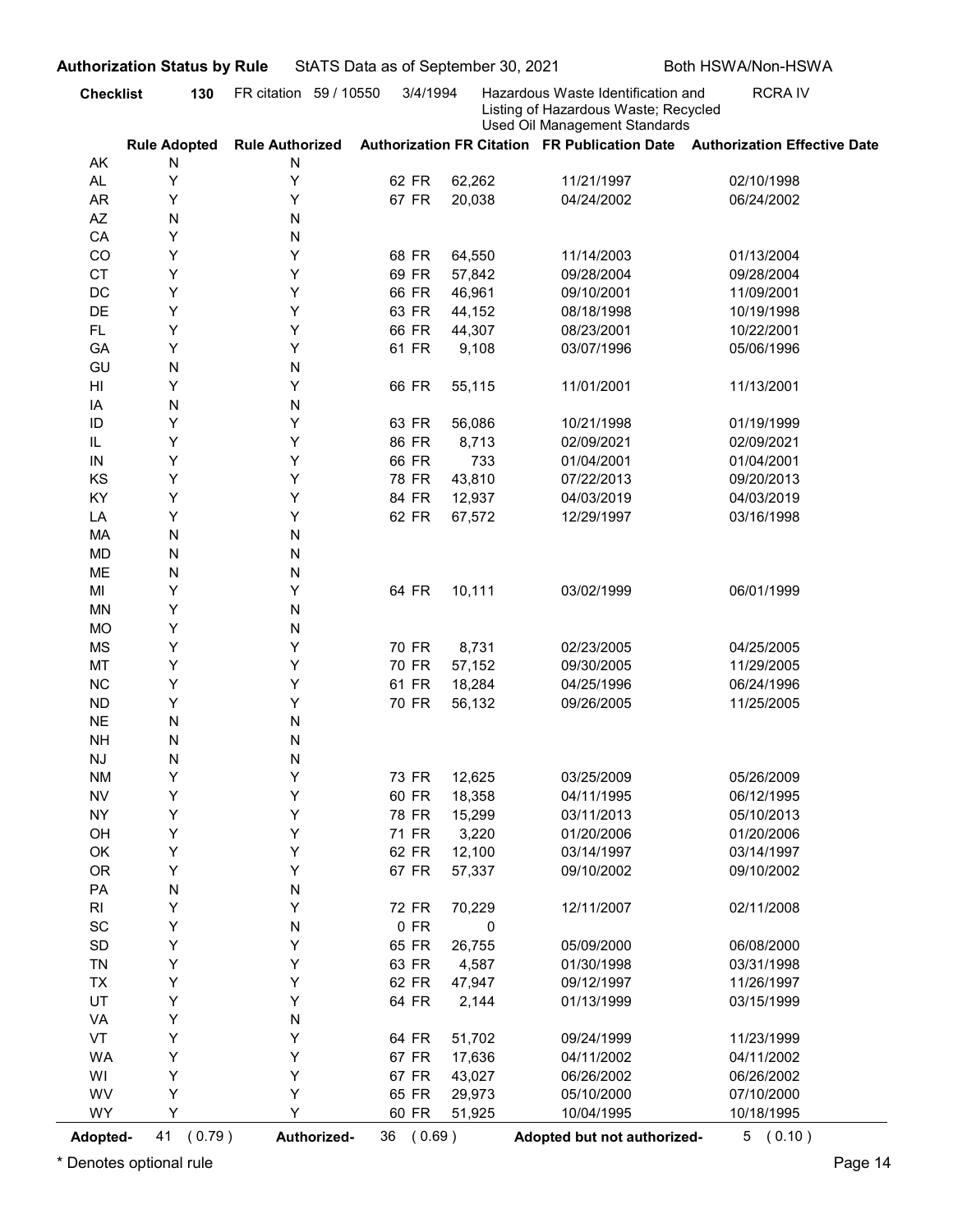|                              |                                       | FR citation 59 / 43496      | 8/24/1994      |                  | Standards for the Management of                                                 | <b>RCRAV</b>                                                               |
|------------------------------|---------------------------------------|-----------------------------|----------------|------------------|---------------------------------------------------------------------------------|----------------------------------------------------------------------------|
|                              |                                       |                             |                |                  | Specific Hazardous Wastes; Amendment<br>to Subpart C--Recyclable Materials Used |                                                                            |
| AK                           | <b>Rule Adopted</b><br>N              | <b>Rule Authorized</b><br>N |                |                  |                                                                                 | Authorization FR Citation FR Publication Date Authorization Effective Date |
| AL.                          | Υ                                     | Υ                           | 62 FR          | 62,262           | 11/21/1997                                                                      | 02/10/1998                                                                 |
| <b>AR</b>                    | Υ                                     | Υ                           | 67 FR          | 20,038           | 04/24/2002                                                                      | 06/24/2002                                                                 |
| AZ                           | Y                                     | Υ                           | 62 FR          | 13,540           | 03/21/1997                                                                      | 05/20/1997                                                                 |
| CA                           | Y                                     | Υ                           | 66 FR          | 49,118           | 09/26/2001                                                                      | 09/26/2001                                                                 |
| CO                           | Y                                     | Υ                           | 73 FR          | 13,141           | 03/12/2008                                                                      | 05/12/2008                                                                 |
| <b>CT</b>                    | Y                                     | Υ                           | 69 FR          | 57,842           | 09/28/2004                                                                      | 09/28/2004                                                                 |
| DC                           | Y                                     | Υ                           | 66 FR          | 46,961           | 09/10/2001                                                                      | 11/09/2001                                                                 |
| DE                           | Y                                     | Υ                           | 65 FR          | 42,871           | 07/12/2000                                                                      | 09/11/2000                                                                 |
| <b>FL</b>                    | Y                                     | Υ                           | 66 FR          | 44,307           | 08/23/2001                                                                      | 10/22/2001                                                                 |
| GA                           | Y                                     | Υ                           | 62 FR          | 62,521           | 11/24/1997                                                                      | 01/23/1998                                                                 |
| GU                           | N                                     | N                           |                |                  |                                                                                 |                                                                            |
| HI                           | Y                                     | Υ                           | 66 FR          | 55,115           | 11/01/2001                                                                      | 11/13/2001                                                                 |
| IA                           | N                                     | N                           |                |                  |                                                                                 |                                                                            |
| ID                           | Y                                     | Y                           | 63 FR          | 56,086           | 10/21/1998                                                                      | 01/19/1999                                                                 |
| IL                           | Y                                     | Y                           | 86 FR          | 8,713            | 02/09/2021                                                                      | 02/09/2021                                                                 |
| IN                           | Y<br>Υ                                | Υ<br>Υ                      | 64 FR          | 47,692           | 09/01/1999                                                                      | 11/30/1999                                                                 |
| KS<br>KY                     | Υ                                     | Υ                           | 78 FR<br>84 FR | 43,810<br>12,937 | 07/22/2013<br>04/03/2019                                                        | 09/20/2013<br>04/03/2019                                                   |
| LA                           | Υ                                     | Υ                           | 63 FR          | 56,830           | 10/23/1998                                                                      | 12/22/1998                                                                 |
| MA                           | Υ                                     | Y                           | 75 FR          | 35,660           | 06/23/2010                                                                      | 08/23/2010                                                                 |
| <b>MD</b>                    | Υ                                     | Y                           | 81 FR          | 59,503           | 08/30/2016                                                                      | 10/31/2016                                                                 |
| ME                           | Υ                                     | Y                           | 85 FR          | 38,330           | 06/26/2020                                                                      | 06/26/2020                                                                 |
| MI                           | Υ                                     | Y                           | 64 FR          | 10,111           | 03/02/1999                                                                      | 06/01/1999                                                                 |
| <b>MN</b>                    | Υ                                     | Y                           | 76 FR          | 36,879           | 06/23/2011                                                                      | 06/23/2011                                                                 |
| <b>MO</b>                    | Υ                                     | Y                           | 65 FR          | 10,405           | 02/28/2000                                                                      | 04/28/2000                                                                 |
| <b>MS</b>                    | Υ                                     | Y                           | 70 FR          | 8,731            | 02/23/2005                                                                      | 04/25/2005                                                                 |
| MT                           | Υ                                     | Y                           | 70 FR          | 57,152           | 09/30/2005                                                                      | 11/29/2005                                                                 |
| $NC$                         | Υ                                     | Υ                           | 63 FR          | 56,834           | 10/23/1998                                                                      | 12/22/1998                                                                 |
| ${\sf ND}$                   | Υ                                     | Υ                           | 70 FR          | 56,132           | 09/26/2005                                                                      | 11/25/2005                                                                 |
| $N\mathsf{E}$                | Υ                                     | N                           |                |                  |                                                                                 |                                                                            |
| <b>NH</b>                    | Υ                                     | Υ                           | 84 FR          | 22,378           | 05/17/2019                                                                      | 05/17/2019                                                                 |
| $\mathsf{N}\mathsf{J}$       | Υ                                     | N                           |                |                  |                                                                                 |                                                                            |
| <b>NM</b>                    | Υ                                     | Υ                           | 66 FR          | 42,140           | 08/10/2001                                                                      | 10/09/2001                                                                 |
| ${\sf NV}$                   | Υ                                     | Y                           | 61 FR          | 32,345           | 06/24/1996                                                                      | 08/23/1996                                                                 |
| <b>NY</b>                    | Υ                                     | Y                           | 66 FR          | 57,679           | 11/16/2001                                                                      | 01/15/2002                                                                 |
| OH                           | Y                                     | Y                           | 71 FR          | 3,220            | 01/20/2006                                                                      | 01/20/2006                                                                 |
| OK                           | Υ                                     | Υ                           | 63 FR          | 50,528           | 09/22/1998                                                                      | 11/23/1998                                                                 |
| <b>OR</b>                    | Υ                                     | Y                           | 67 FR          | 57,337           | 09/10/2002                                                                      | 09/10/2002                                                                 |
| PA                           | Υ                                     | Y                           | 65 FR          | 57,739           | 09/26/2000                                                                      | 11/27/2000                                                                 |
| R <sub>l</sub>               | Υ                                     | Y                           | 75 FR          | 43,409           | 07/26/2010                                                                      | 09/24/2010                                                                 |
| $\operatorname{\textsf{SC}}$ | Υ                                     | Y                           | 66 FR          | 43,798           | 08/21/2001                                                                      | 10/22/2001                                                                 |
| $\mathsf{SD}$                | Υ                                     | Y                           | 65 FR          | 26,755           | 05/09/2000                                                                      | 06/08/2000                                                                 |
| TN                           | Υ                                     | Υ                           | 64 FR          | 49,998           | 09/15/1999                                                                      | 11/15/1999                                                                 |
| <b>TX</b>                    | Υ                                     | Υ                           | 64 FR          | 44,836           | 08/18/1999                                                                      | 10/18/1999                                                                 |
| UT                           | Υ                                     | Υ                           | 64 FR          | 2,144            | 01/13/1999                                                                      | 03/15/1999                                                                 |
| VA                           | Υ                                     | Υ                           | 65 FR          | 46,606           | 07/31/2000                                                                      | 09/29/2000                                                                 |
| VT                           | Υ<br>Υ                                | Υ<br>Υ                      | 64 FR          | 51,702           | 09/24/1999                                                                      | 11/23/1999                                                                 |
| <b>WA</b>                    | Υ                                     | Y                           | 64 FR          | 55,142           | 10/12/1999                                                                      | 01/11/2000                                                                 |
| WI                           | Υ                                     | Υ                           | 67 FR          | 43,027           | 06/26/2002                                                                      | 06/26/2002                                                                 |
| WV<br><b>WY</b>              | Y                                     | Y                           | 65 FR<br>60 FR | 29,973           | 05/10/2000                                                                      | 07/10/2000                                                                 |
|                              |                                       |                             |                | 51,925           | 10/04/1995                                                                      | 10/18/1995                                                                 |
| <b>Adopted-</b>              | 49<br>(0.94)<br>Denotes optional rule | Authorized-                 | 47 (0.90)      |                  | Adopted but not authorized-                                                     | 2(0.04)                                                                    |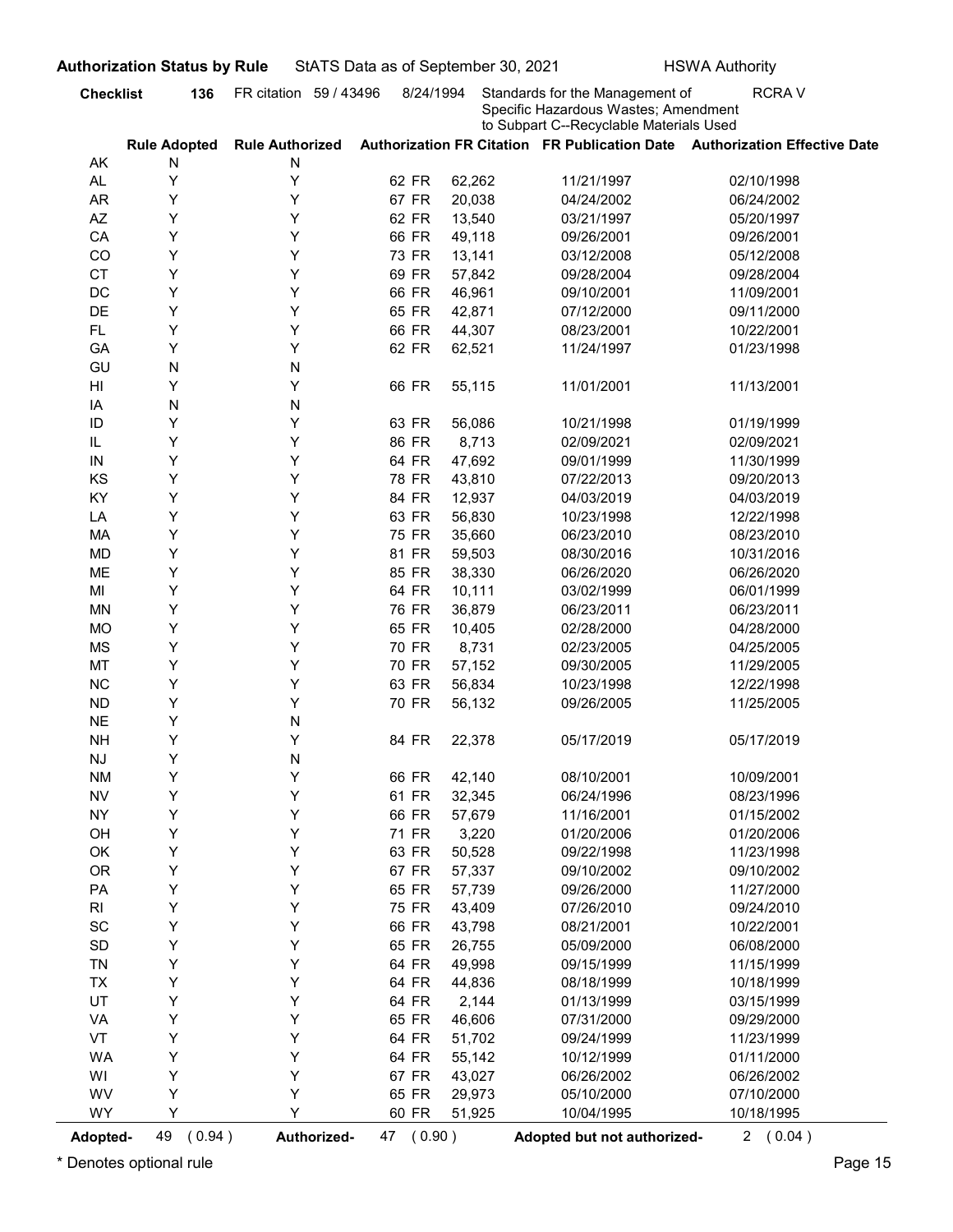|                              | <b>Checklist</b>                   | FR citation 59 / 47982      | 9/19/1994      |                  | Land Disposal Restrictions Phase II--                                                 | <b>RCRAV</b>                                                               |
|------------------------------|------------------------------------|-----------------------------|----------------|------------------|---------------------------------------------------------------------------------------|----------------------------------------------------------------------------|
|                              |                                    |                             |                |                  | Universal Treatment Standards, and<br><b>Treatment Standards for Organic Toxicity</b> |                                                                            |
| AK                           | <b>Rule Adopted</b><br>N           | <b>Rule Authorized</b><br>N |                |                  |                                                                                       | Authorization FR Citation FR Publication Date Authorization Effective Date |
| AL.                          | Υ                                  | Υ                           | 62 FR          | 62,262           | 11/21/1997                                                                            | 01/20/1998                                                                 |
| <b>AR</b>                    | Y                                  | Υ                           | 67 FR          | 20,038           | 04/24/2002                                                                            | 06/24/2002                                                                 |
| AZ                           | Υ                                  | Υ                           | 62 FR          | 13,540           | 03/21/1997                                                                            | 05/20/1997                                                                 |
| CA                           | Υ                                  | Υ                           | 66 FR          | 49,118           | 09/26/2001                                                                            | 09/26/2001                                                                 |
| CO                           | Υ                                  | Υ                           | 68 FR          | 64,550           | 11/14/2003                                                                            | 01/13/2004                                                                 |
| <b>CT</b>                    | Υ                                  | Υ                           | 69 FR          | 57,842           | 09/28/2004                                                                            | 09/28/2004                                                                 |
| DC                           | Y                                  | Υ                           | 66 FR          | 46,961           | 09/10/2001                                                                            | 11/09/2001                                                                 |
| DE                           | Y                                  | Υ                           | 63 FR          | 44,152           | 08/18/1998                                                                            | 10/19/1998                                                                 |
| <b>FL</b>                    | Y                                  | Y                           | 66 FR          | 44,307           | 08/23/2001                                                                            | 10/22/2001                                                                 |
| GA                           | Y                                  | Υ                           | 62 FR          | 62,521           | 11/24/1997                                                                            | 01/23/1998                                                                 |
| GU                           | N                                  | N                           |                |                  |                                                                                       |                                                                            |
| HI                           | Y                                  | Υ                           | 66 FR          | 55,115           | 11/01/2001                                                                            | 11/13/2001                                                                 |
| IA                           | N                                  | N                           |                |                  |                                                                                       |                                                                            |
| ID                           | Y<br>Y                             | Y<br>Y                      | 63 FR          | 56,086           | 10/21/1998                                                                            | 01/19/1999                                                                 |
| IL<br>IN                     | Y                                  | Υ                           | 86 FR<br>64 FR | 8,713<br>47,692  | 02/09/2021<br>09/01/1999                                                              | 02/09/2021<br>11/30/1999                                                   |
| KS                           | Υ                                  | Υ                           | 78 FR          | 43,810           | 07/22/2013                                                                            | 09/20/2013                                                                 |
| KY                           | Υ                                  | Υ                           | 84 FR          | 12,937           | 04/03/2019                                                                            | 04/03/2019                                                                 |
| LA                           | Υ                                  | Υ                           | 63 FR          | 56,830           | 10/23/1998                                                                            | 12/22/1998                                                                 |
| MA                           | Υ                                  | Υ                           | 75 FR          | 35,660           | 06/23/2010                                                                            | 08/23/2010                                                                 |
| <b>MD</b>                    | ${\sf N}$                          | N                           |                |                  |                                                                                       |                                                                            |
| ME                           | Υ                                  | Υ                           | 85 FR          | 38,330           | 06/26/2020                                                                            | 06/26/2020                                                                 |
| MI                           | Υ                                  | Υ                           | 64 FR          | 10,111           | 03/02/1999                                                                            | 06/01/1999                                                                 |
| <b>MN</b>                    | Υ                                  | Υ                           | 76 FR          | 36,879           | 06/23/2011                                                                            | 06/23/2011                                                                 |
| <b>MO</b>                    | Υ                                  | Υ                           | 65 FR          | 10,405           | 02/28/2000                                                                            | 04/28/2000                                                                 |
| <b>MS</b>                    | Υ                                  | Υ                           | 70 FR          | 8,731            | 02/23/2005                                                                            | 04/25/2005                                                                 |
| MT                           | Υ                                  | Y                           | 70 FR          | 57,152           | 09/30/2005                                                                            | 11/29/2005                                                                 |
| $NC$                         | Υ                                  | Y                           | 63 FR          | 56,834           | 10/23/1998                                                                            | 12/22/1998                                                                 |
| ${\sf ND}$                   | Υ                                  | Y                           | 73 FR          | 8,610            | 02/14/2008                                                                            | 04/14/2008                                                                 |
| $N\mathsf{E}$                | Υ                                  | Υ                           | 81 FR          | 81,007           | 11/17/2016                                                                            | 01/17/2017                                                                 |
| <b>NH</b>                    | Υ                                  | Υ                           | 84 FR          | 22,378           | 05/17/2019                                                                            | 05/17/2019                                                                 |
| $\mathsf{N}\mathsf{J}$       | Υ                                  | N                           |                |                  |                                                                                       |                                                                            |
| <b>NM</b>                    | Υ                                  | Υ                           | 66 FR          | 42,140           | 08/10/2001                                                                            | 10/09/2001                                                                 |
| ${\sf NV}$                   | Υ                                  | Υ                           | 61 FR          | 32,345           | 06/24/1996                                                                            | 08/23/1996                                                                 |
| <b>NY</b>                    | Υ                                  | Y                           | 66 FR          | 57,679           | 11/16/2001                                                                            | 01/15/2002                                                                 |
| OH                           | Υ                                  | Y                           | 71 FR          | 3,220            | 01/20/2006                                                                            | 01/20/2006                                                                 |
| OK                           | Υ                                  | Υ                           | 63 FR          | 50,528           | 09/22/1998                                                                            | 11/23/1998                                                                 |
| <b>OR</b>                    | Υ                                  | Υ                           | 60 FR          | 31,642           | 06/16/1995                                                                            | 08/15/1995                                                                 |
| PA                           | Υ                                  | Υ                           | 65 FR          | 57,739           | 09/26/2000                                                                            | 11/27/2000                                                                 |
| R <sub>l</sub>               | ${\sf N}$                          | N                           |                |                  |                                                                                       |                                                                            |
| $\operatorname{\textsf{SC}}$ | Υ                                  | Υ                           | 66 FR          | 43,798           | 08/21/2001                                                                            | 10/22/2001                                                                 |
| $\mathsf{SD}$                | Υ                                  | Υ                           | 65 FR          | 26,755           | 05/09/2000                                                                            | 06/08/2000                                                                 |
| TN                           | Υ                                  | Υ                           | 64 FR          | 49,998           | 09/15/1999                                                                            | 11/15/1999                                                                 |
| <b>TX</b>                    | Υ                                  | Υ                           | 64 FR          | 44,836           | 08/18/1999                                                                            | 10/18/1999                                                                 |
| UT                           | Υ                                  | Υ<br>Υ                      | 64 FR          | 2,144            | 01/13/1999                                                                            | 03/15/1999<br>09/29/2000                                                   |
| VA<br>VT                     | Υ<br>Υ                             | Υ                           | 65 FR<br>64 FR | 46,606           | 07/31/2000                                                                            |                                                                            |
| <b>WA</b>                    | Υ                                  | Υ                           | 64 FR          | 56,174<br>55,142 | 10/18/1999<br>10/12/1999                                                              | 11/23/1999<br>01/11/2000                                                   |
| WI                           | Υ                                  | Y                           | 67 FR          | 43,027           | 06/26/2002                                                                            | 06/26/2002                                                                 |
| WV                           | Υ                                  | Υ                           | 65 FR          | 29,973           | 05/10/2000                                                                            | 07/10/2000                                                                 |
| <b>WY</b>                    | Y                                  | Y                           | 60 FR          | 51,925           | 10/04/1995                                                                            | 10/18/1995                                                                 |
|                              |                                    |                             |                |                  |                                                                                       |                                                                            |
| Adopted-                     | 47 (0.90)<br>Denotes optional rule | Authorized-                 | 46 (0.88)      |                  | Adopted but not authorized-                                                           | 1(0.02)                                                                    |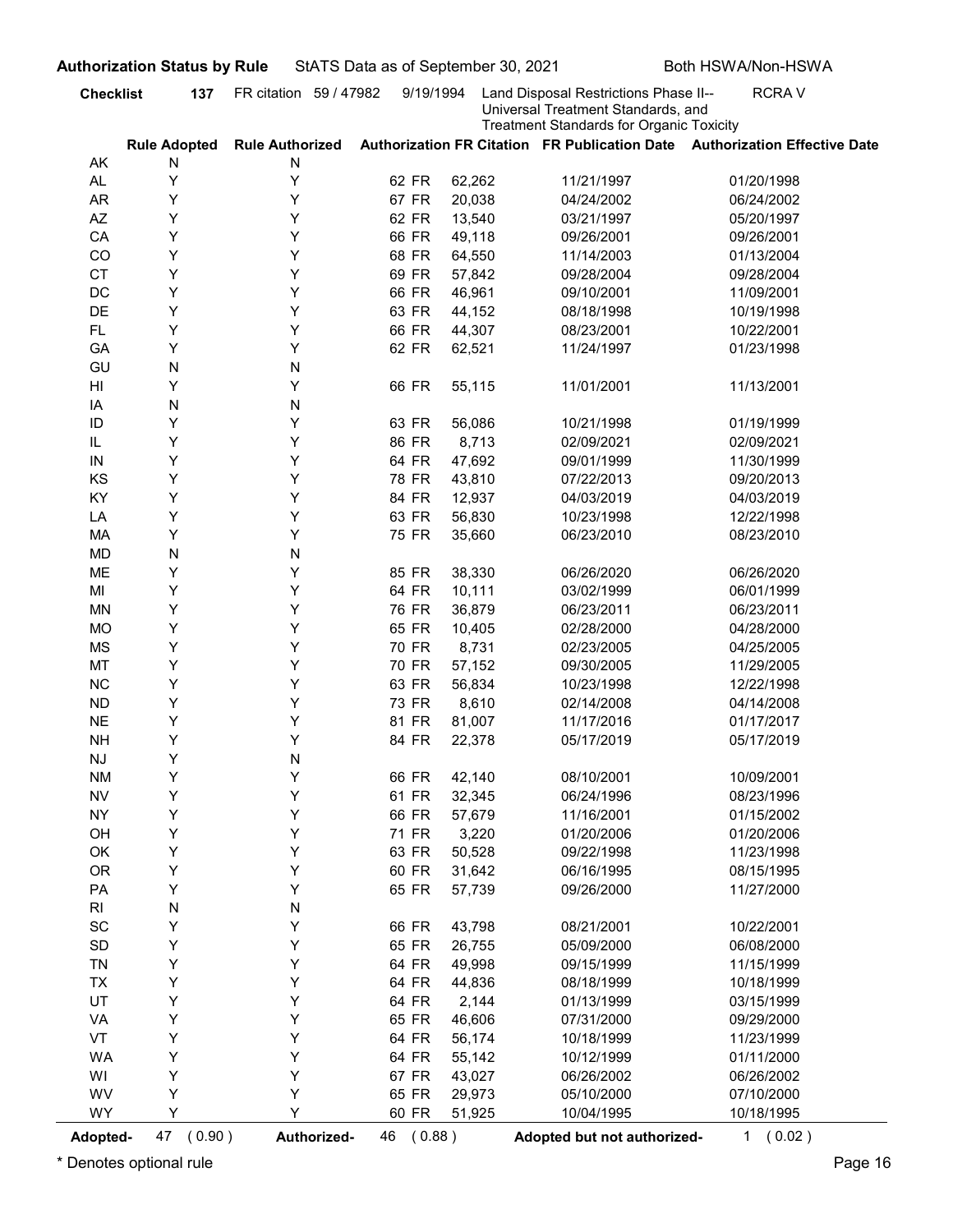|                              | <b>Checklist</b><br>140            | FR citation 60 / 7824       | 2/9/1995       |                  | Hazardous Waste Management System;                                         | <b>RCRAV</b>                                                               |
|------------------------------|------------------------------------|-----------------------------|----------------|------------------|----------------------------------------------------------------------------|----------------------------------------------------------------------------|
|                              |                                    |                             |                |                  | Carbamate Production Identification and<br>Listing of Hazardous Waste; and |                                                                            |
| AK                           | <b>Rule Adopted</b><br>N           | <b>Rule Authorized</b><br>N |                |                  |                                                                            | Authorization FR Citation FR Publication Date Authorization Effective Date |
| AL.                          | Υ                                  | Υ                           | 62 FR          | 62,262           | 11/21/1997                                                                 | 02/10/1998                                                                 |
| <b>AR</b>                    | Υ                                  | Υ                           | 67 FR          | 20,038           | 04/24/2002                                                                 | 06/24/2002                                                                 |
| AZ                           | Y                                  | Υ                           | 62 FR          | 13,540           | 03/21/1997                                                                 | 05/20/1997                                                                 |
| CA                           | Υ                                  | Υ                           | 66 FR          | 49,118           | 09/26/2001                                                                 | 09/26/2001                                                                 |
| CO                           | Υ                                  | Υ                           | 68 FR          | 64,550           | 11/14/2003                                                                 | 01/13/2004                                                                 |
| <b>CT</b>                    | Υ                                  | Υ                           | 69 FR          | 57,842           | 09/28/2004                                                                 | 09/28/2004                                                                 |
| DC                           | Y                                  | Υ                           | 66 FR          | 46,961           | 09/10/2001                                                                 | 11/09/2001                                                                 |
| DE                           | Y                                  | Υ                           | 65 FR          | 42,871           | 07/12/2000                                                                 | 09/11/2000                                                                 |
| <b>FL</b>                    | Y                                  | Υ                           | 66 FR          | 44,307           | 08/23/2001                                                                 | 10/22/2001                                                                 |
| GA                           | Y                                  | Υ                           | 62 FR          | 62,521           | 11/24/1997                                                                 | 01/23/1998                                                                 |
| GU                           | N                                  | N                           |                |                  |                                                                            |                                                                            |
| HI                           | Y                                  | Υ                           | 66 FR          | 55,115           | 11/01/2001                                                                 | 11/13/2001                                                                 |
| IA                           | N                                  | N                           |                |                  |                                                                            |                                                                            |
| ID                           | Y                                  | Y                           | 63 FR          | 56,086           | 10/21/1998                                                                 | 01/19/1999                                                                 |
| IL                           | Υ                                  | Υ                           | 86 FR          | 8,713            | 02/09/2021                                                                 | 02/09/2021                                                                 |
| IN                           | Y                                  | Υ                           | 64 FR          | 47,692           | 09/01/1999                                                                 | 11/30/1999                                                                 |
| KS                           | Υ                                  | Υ                           | 78 FR          | 43,810           | 07/22/2013                                                                 | 09/20/2013                                                                 |
| KY                           | Υ                                  | Υ                           | 84 FR          | 12,937           | 04/03/2019                                                                 | 04/03/2019                                                                 |
| LA                           | Υ                                  | Υ                           | 63 FR          | 56,830           | 10/23/1998                                                                 | 12/22/1998                                                                 |
| MA                           | Υ                                  | Υ                           | 75 FR          | 35,660           | 06/23/2010                                                                 | 08/23/2010                                                                 |
| <b>MD</b>                    | Υ                                  | Υ                           | 81 FR          | 59,503           | 08/30/2016                                                                 | 10/31/2016                                                                 |
| ME                           | ${\sf N}$                          | N                           |                |                  |                                                                            |                                                                            |
| MI                           | Υ                                  | Υ                           | 64 FR          | 10,111           | 03/02/1999                                                                 | 06/01/1999                                                                 |
| <b>MN</b>                    | ${\sf N}$                          | N                           |                |                  |                                                                            |                                                                            |
| <b>MO</b>                    | Υ                                  | Υ                           | 65 FR          | 10,405           | 02/28/2000                                                                 | 04/28/2000                                                                 |
| <b>MS</b>                    | Υ                                  | Υ                           | 70 FR          | 8,731            | 02/23/2005                                                                 | 04/25/2005                                                                 |
| MT                           | Υ                                  | Y                           | 70 FR          | 57,152           | 09/30/2005                                                                 | 11/29/2005                                                                 |
| $NC$                         | Υ                                  | Y                           | 63 FR          | 56,834           | 10/23/1998                                                                 | 12/22/1998                                                                 |
| ${\sf ND}$                   | Υ                                  | Υ                           | 70 FR          | 56,132           | 09/26/2005                                                                 | 11/25/2005                                                                 |
| $N\mathsf{E}$                | Υ                                  | Υ                           | 69 FR          | 59,139           | 10/04/2004                                                                 | 12/03/2004                                                                 |
| <b>NH</b>                    | Υ                                  | Υ                           | 84 FR          | 22,378           | 05/17/2019                                                                 | 05/17/2019                                                                 |
| $\mathsf{N}\mathsf{J}$       | Υ                                  | N                           |                |                  |                                                                            |                                                                            |
| <b>NM</b>                    | Υ                                  | Υ                           | 66 FR          | 42,140           | 08/10/2001                                                                 | 10/09/2001                                                                 |
| ${\sf NV}$                   | Υ                                  | Y                           | 61 FR          | 32,345           | 06/24/1996                                                                 | 08/23/1996                                                                 |
| <b>NY</b>                    | Υ                                  | Y                           | 66 FR          | 57,679           | 11/16/2001                                                                 | 01/15/2002                                                                 |
| OH                           | Υ                                  | Y                           | 68 FR          | 3,429            | 01/24/2003                                                                 | 01/24/2003                                                                 |
| OK                           | Υ                                  | Υ                           | 63 FR          | 50,528           | 09/22/1998                                                                 | 11/23/1998                                                                 |
| <b>OR</b>                    | Υ                                  | Υ                           | 67 FR          | 57,337           | 09/10/2002                                                                 | 09/10/2002                                                                 |
| PA                           | Υ                                  | Υ<br>Υ                      | 65 FR          | 57,739           | 09/26/2000                                                                 | 11/27/2000                                                                 |
| R <sub>l</sub>               | Υ                                  | Y                           | 75 FR          | 43,409           | 07/26/2010                                                                 | 09/24/2010                                                                 |
| $\operatorname{\textsf{SC}}$ | Υ                                  | Y                           | 66 FR          | 43,798           | 08/21/2001                                                                 | 10/22/2001                                                                 |
| $\mathsf{SD}$<br>TN          | Υ<br>Υ                             | Y                           | 69 FR<br>64 FR | 21,962<br>49,998 | 04/23/2004<br>09/15/1999                                                   | 05/24/2004<br>11/15/1999                                                   |
|                              | Υ                                  | Υ                           | 64 FR          | 44,836           |                                                                            | 10/18/1999                                                                 |
| <b>TX</b><br>UT              | Υ                                  | Υ                           | 64 FR          | 2,144            | 08/18/1999<br>01/13/1999                                                   | 03/15/1999                                                                 |
| VA                           | Υ                                  | Υ                           | 68 FR          | 36,925           | 06/20/2003                                                                 | 06/20/2003                                                                 |
| VT                           | Υ                                  | Υ                           | 70 FR          | 36,350           | 06/23/2005                                                                 | 08/22/2005                                                                 |
| <b>WA</b>                    | Υ                                  | Υ                           | 64 FR          | 55,142           | 10/12/1999                                                                 | 01/11/2000                                                                 |
| WI                           | Υ                                  | Y                           | 67 FR          | 43,027           | 06/26/2002                                                                 | 06/26/2002                                                                 |
| WV                           | Υ                                  | Υ                           | 65 FR          | 29,973           | 05/10/2000                                                                 | 07/10/2000                                                                 |
| <b>WY</b>                    | Y                                  | Y                           | 81 FR          | 41,222           | 06/24/2016                                                                 | 08/23/2016                                                                 |
|                              |                                    |                             |                |                  |                                                                            |                                                                            |
| Adopted-                     | 47 (0.90)<br>Denotes optional rule | Authorized-                 | 46 (0.88)      |                  | Adopted but not authorized-                                                | 1 (0.02)                                                                   |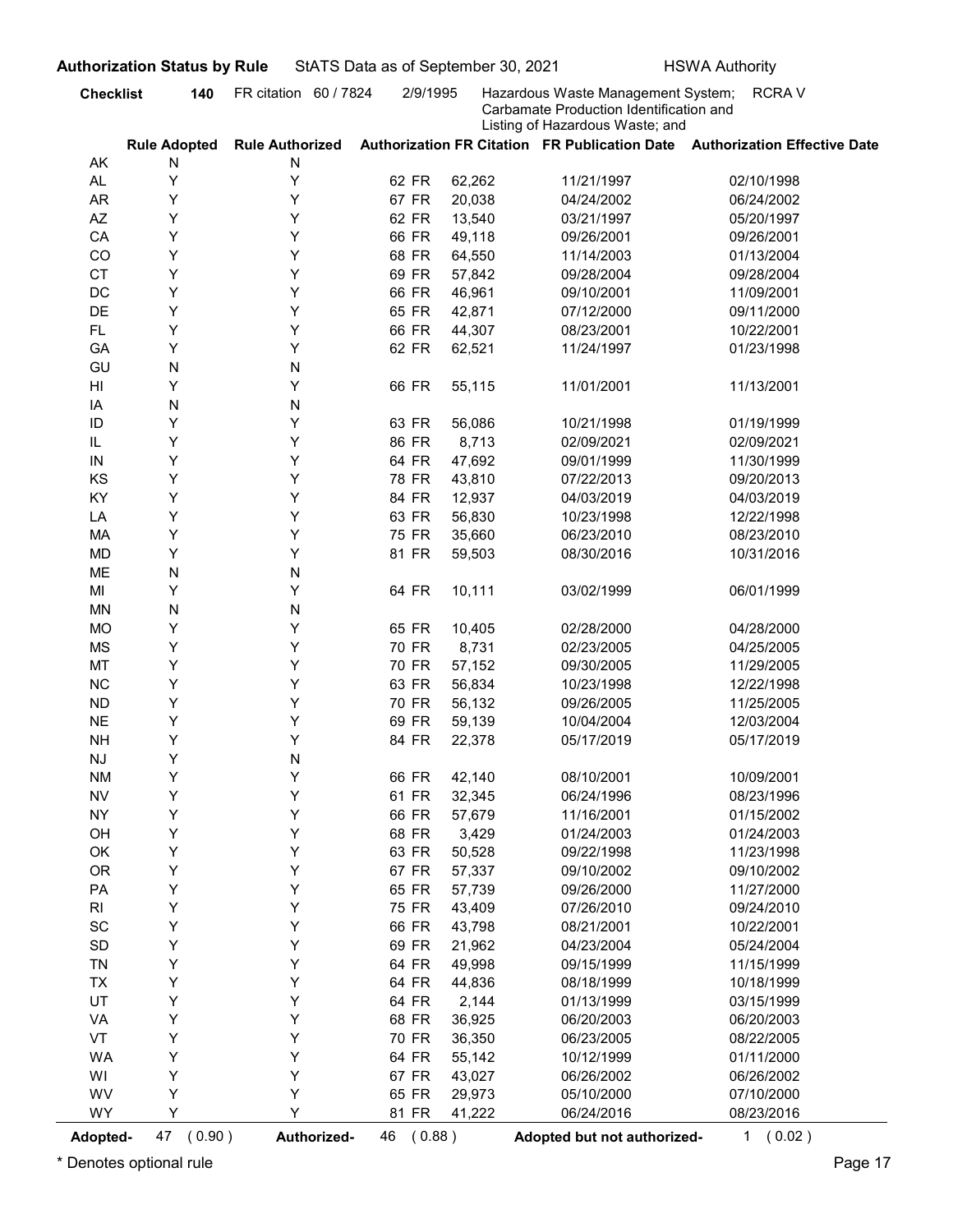| StATS Data as of September 30, 2021<br>Non-HSWA Authority<br><b>Authorization Status by Rule</b><br>FR citation 60 / 63417 12/11/1995 RCRA Expanded Public Participation<br><b>Checklist</b><br><b>RCRAVI</b><br>148<br>Rule Authorized Authorization FR Citation FR Publication Date Authorization Effective Date<br><b>Rule Adopted</b><br>N<br>AK<br>N<br>AL<br>Y<br>Υ<br>65 FR<br>79,769<br>12/30/2000<br>02/20/2001<br>67 FR<br>AR<br>Υ<br>Y<br>20,038<br>04/24/2002<br>06/24/2002<br>AZ<br>Υ<br>Y<br>63 FR<br>57,605<br>10/28/1998<br>12/28/1998<br>Y<br>66 FR<br>CA<br>Υ<br>49,118<br>09/26/2001<br>09/26/2001<br>CO<br>Υ<br>Y<br>73 FR<br>13,141<br>03/12/2008<br>05/12/2008<br>CT<br>69 FR<br>Υ<br>Y<br>57,842<br>09/28/2004<br>09/28/2004<br>DC<br>Υ<br>Υ<br>66 FR<br>46,961<br>09/10/2001<br>11/09/2001<br>65 FR<br>DE<br>Υ<br>Y<br>42,871<br>07/12/2000<br>09/11/2000<br>Υ<br>Υ<br>66 FR<br>FL.<br>44,307<br>08/23/2001<br>10/22/2001<br>GA<br>Y<br>Υ<br>63 FR<br>49,852<br>11/17/1998<br>09/18/1998<br>${\sf N}$<br>GU<br>N<br>H<br>Y<br>Y<br>11/01/2001<br>11/13/2001<br>66 FR<br>55,115<br>IA<br>N<br>${\sf N}$<br>Υ<br>Υ<br>63 FR<br>$\sf ID$<br>56,086<br>01/19/1999<br>10/21/1998<br>Υ<br>Υ<br>82 FR<br>IL<br>13,256<br>03/10/2017<br>03/10/2017<br>Υ<br>Υ<br>66 FR<br>733<br>${\sf IN}$<br>01/04/2001<br>01/04/2001<br>Υ<br>Υ<br>78 FR<br>43,810<br>KS<br>07/22/2013<br>09/20/2013<br>KY<br>Υ<br>Υ<br>84 FR<br>12,937<br>04/03/2019<br>04/03/2019<br>Υ<br>Υ<br>63 FR<br>LA<br>56,830<br>10/23/1998<br>12/22/1998<br>${\sf N}$<br>N<br>MA<br>Υ<br>Υ<br>MD<br>81 FR<br>59,503<br>08/30/2016<br>10/31/2016<br>N<br>ME<br>N<br>Υ<br>Υ<br>MI<br>67 FR<br>49,617<br>07/31/2002<br>07/31/2002<br>${\sf N}$<br>N<br>MN<br>Υ<br><b>MO</b><br>N<br>Υ<br>Υ<br>MS<br>70 FR<br>8,731<br>02/23/2005<br>04/25/2005<br>Υ<br>Υ<br>70 FR<br>57,152<br>MT<br>09/30/2005<br>11/29/2005<br>Υ<br>Υ<br>64 FR<br>NC<br>46,298<br>08/25/1999<br>10/25/1999<br>Υ<br>Υ<br>70 FR<br><b>ND</b><br>56,132<br>09/26/2005<br>11/25/2005<br>Υ<br>Υ<br>81 FR<br><b>NE</b><br>81,007<br>11/17/2016<br>01/17/2017<br>${\sf N}$<br><b>NH</b><br>N<br>Υ<br>Υ<br>$\mathsf{N}\mathsf{J}$<br>67 FR<br>76,995<br>12/16/2002<br>02/14/2003<br>Υ<br>Υ<br>66 FR<br>42,140<br><b>NM</b><br>08/10/2001<br>10/09/2001<br>Υ<br>Υ<br>64 FR<br><b>NV</b><br>4,596<br>01/29/1999<br>03/30/1999<br>Υ<br>Υ<br>66 FR<br><b>NY</b><br>57,679<br>11/16/2001<br>01/15/2002<br>Υ<br>Υ<br>72 FR<br>OH<br>61,063<br>10/29/2007<br>10/29/2007<br>Υ<br>Υ<br>63 FR<br>OK<br>67,800<br>12/09/1998<br>02/08/1999<br>Υ<br>Υ<br>67 FR<br><b>OR</b><br>57,337<br>09/10/2002<br>09/10/2002<br>${\sf N}$<br>PA<br>${\sf N}$<br>Υ<br>Υ<br>R <sub>l</sub><br>75 FR<br>43,409<br>07/26/2010<br>09/24/2010<br>$\operatorname{\textsf{SC}}$<br>Υ<br>Υ<br>66 FR<br>43,798<br>08/21/2001<br>10/22/2001<br>Υ<br>$\mathsf{SD}$<br>Υ<br>71 FR<br>11,533<br>03/08/2006<br>03/08/2006<br>Υ<br>Υ<br>TN<br>64 FR<br>49,998<br>09/15/1999<br>11/15/1999<br>Υ<br>Υ<br>TX<br>65 FR<br>43,246<br>07/13/2000<br>09/11/2000<br>Υ<br>Υ<br>UT<br>65 FR<br>61,109<br>10/16/2000<br>01/16/2001<br>Υ<br>Υ<br>VA<br>68 FR<br>36,925<br>06/20/2003<br>06/20/2003<br>Υ<br>Υ<br>VT<br>70 FR<br>36,350<br>06/23/2005<br>08/22/2005<br>Υ<br>Υ<br>WA<br>67 FR<br>17,636<br>04/11/2002<br>04/11/2002<br>Y<br>Υ<br>WI<br>67 FR<br>43,027<br>06/26/2002<br>06/26/2002<br>Υ<br>WV<br>Y<br>65 FR<br>29,973<br>07/10/2000<br>05/10/2000<br>Υ<br>Y<br>WY<br>66 FR<br>40,911<br>08/06/2001<br>08/06/2001 |  |  |  |  |
|--------------------------------------------------------------------------------------------------------------------------------------------------------------------------------------------------------------------------------------------------------------------------------------------------------------------------------------------------------------------------------------------------------------------------------------------------------------------------------------------------------------------------------------------------------------------------------------------------------------------------------------------------------------------------------------------------------------------------------------------------------------------------------------------------------------------------------------------------------------------------------------------------------------------------------------------------------------------------------------------------------------------------------------------------------------------------------------------------------------------------------------------------------------------------------------------------------------------------------------------------------------------------------------------------------------------------------------------------------------------------------------------------------------------------------------------------------------------------------------------------------------------------------------------------------------------------------------------------------------------------------------------------------------------------------------------------------------------------------------------------------------------------------------------------------------------------------------------------------------------------------------------------------------------------------------------------------------------------------------------------------------------------------------------------------------------------------------------------------------------------------------------------------------------------------------------------------------------------------------------------------------------------------------------------------------------------------------------------------------------------------------------------------------------------------------------------------------------------------------------------------------------------------------------------------------------------------------------------------------------------------------------------------------------------------------------------------------------------------------------------------------------------------------------------------------------------------------------------------------------------------------------------------------------------------------------------------------------------------------------------------------------------------------------------------------------------------------------------------------------------------------------------------------------------------------------------------------------------------------------------------------------------------------------------------------------------------------------------------------------------------------------------------------------------------------------------------------------------------------------------------------|--|--|--|--|
|                                                                                                                                                                                                                                                                                                                                                                                                                                                                                                                                                                                                                                                                                                                                                                                                                                                                                                                                                                                                                                                                                                                                                                                                                                                                                                                                                                                                                                                                                                                                                                                                                                                                                                                                                                                                                                                                                                                                                                                                                                                                                                                                                                                                                                                                                                                                                                                                                                                                                                                                                                                                                                                                                                                                                                                                                                                                                                                                                                                                                                                                                                                                                                                                                                                                                                                                                                                                                                                                                                              |  |  |  |  |
|                                                                                                                                                                                                                                                                                                                                                                                                                                                                                                                                                                                                                                                                                                                                                                                                                                                                                                                                                                                                                                                                                                                                                                                                                                                                                                                                                                                                                                                                                                                                                                                                                                                                                                                                                                                                                                                                                                                                                                                                                                                                                                                                                                                                                                                                                                                                                                                                                                                                                                                                                                                                                                                                                                                                                                                                                                                                                                                                                                                                                                                                                                                                                                                                                                                                                                                                                                                                                                                                                                              |  |  |  |  |
|                                                                                                                                                                                                                                                                                                                                                                                                                                                                                                                                                                                                                                                                                                                                                                                                                                                                                                                                                                                                                                                                                                                                                                                                                                                                                                                                                                                                                                                                                                                                                                                                                                                                                                                                                                                                                                                                                                                                                                                                                                                                                                                                                                                                                                                                                                                                                                                                                                                                                                                                                                                                                                                                                                                                                                                                                                                                                                                                                                                                                                                                                                                                                                                                                                                                                                                                                                                                                                                                                                              |  |  |  |  |
|                                                                                                                                                                                                                                                                                                                                                                                                                                                                                                                                                                                                                                                                                                                                                                                                                                                                                                                                                                                                                                                                                                                                                                                                                                                                                                                                                                                                                                                                                                                                                                                                                                                                                                                                                                                                                                                                                                                                                                                                                                                                                                                                                                                                                                                                                                                                                                                                                                                                                                                                                                                                                                                                                                                                                                                                                                                                                                                                                                                                                                                                                                                                                                                                                                                                                                                                                                                                                                                                                                              |  |  |  |  |
|                                                                                                                                                                                                                                                                                                                                                                                                                                                                                                                                                                                                                                                                                                                                                                                                                                                                                                                                                                                                                                                                                                                                                                                                                                                                                                                                                                                                                                                                                                                                                                                                                                                                                                                                                                                                                                                                                                                                                                                                                                                                                                                                                                                                                                                                                                                                                                                                                                                                                                                                                                                                                                                                                                                                                                                                                                                                                                                                                                                                                                                                                                                                                                                                                                                                                                                                                                                                                                                                                                              |  |  |  |  |
|                                                                                                                                                                                                                                                                                                                                                                                                                                                                                                                                                                                                                                                                                                                                                                                                                                                                                                                                                                                                                                                                                                                                                                                                                                                                                                                                                                                                                                                                                                                                                                                                                                                                                                                                                                                                                                                                                                                                                                                                                                                                                                                                                                                                                                                                                                                                                                                                                                                                                                                                                                                                                                                                                                                                                                                                                                                                                                                                                                                                                                                                                                                                                                                                                                                                                                                                                                                                                                                                                                              |  |  |  |  |
|                                                                                                                                                                                                                                                                                                                                                                                                                                                                                                                                                                                                                                                                                                                                                                                                                                                                                                                                                                                                                                                                                                                                                                                                                                                                                                                                                                                                                                                                                                                                                                                                                                                                                                                                                                                                                                                                                                                                                                                                                                                                                                                                                                                                                                                                                                                                                                                                                                                                                                                                                                                                                                                                                                                                                                                                                                                                                                                                                                                                                                                                                                                                                                                                                                                                                                                                                                                                                                                                                                              |  |  |  |  |
|                                                                                                                                                                                                                                                                                                                                                                                                                                                                                                                                                                                                                                                                                                                                                                                                                                                                                                                                                                                                                                                                                                                                                                                                                                                                                                                                                                                                                                                                                                                                                                                                                                                                                                                                                                                                                                                                                                                                                                                                                                                                                                                                                                                                                                                                                                                                                                                                                                                                                                                                                                                                                                                                                                                                                                                                                                                                                                                                                                                                                                                                                                                                                                                                                                                                                                                                                                                                                                                                                                              |  |  |  |  |
|                                                                                                                                                                                                                                                                                                                                                                                                                                                                                                                                                                                                                                                                                                                                                                                                                                                                                                                                                                                                                                                                                                                                                                                                                                                                                                                                                                                                                                                                                                                                                                                                                                                                                                                                                                                                                                                                                                                                                                                                                                                                                                                                                                                                                                                                                                                                                                                                                                                                                                                                                                                                                                                                                                                                                                                                                                                                                                                                                                                                                                                                                                                                                                                                                                                                                                                                                                                                                                                                                                              |  |  |  |  |
|                                                                                                                                                                                                                                                                                                                                                                                                                                                                                                                                                                                                                                                                                                                                                                                                                                                                                                                                                                                                                                                                                                                                                                                                                                                                                                                                                                                                                                                                                                                                                                                                                                                                                                                                                                                                                                                                                                                                                                                                                                                                                                                                                                                                                                                                                                                                                                                                                                                                                                                                                                                                                                                                                                                                                                                                                                                                                                                                                                                                                                                                                                                                                                                                                                                                                                                                                                                                                                                                                                              |  |  |  |  |
|                                                                                                                                                                                                                                                                                                                                                                                                                                                                                                                                                                                                                                                                                                                                                                                                                                                                                                                                                                                                                                                                                                                                                                                                                                                                                                                                                                                                                                                                                                                                                                                                                                                                                                                                                                                                                                                                                                                                                                                                                                                                                                                                                                                                                                                                                                                                                                                                                                                                                                                                                                                                                                                                                                                                                                                                                                                                                                                                                                                                                                                                                                                                                                                                                                                                                                                                                                                                                                                                                                              |  |  |  |  |
|                                                                                                                                                                                                                                                                                                                                                                                                                                                                                                                                                                                                                                                                                                                                                                                                                                                                                                                                                                                                                                                                                                                                                                                                                                                                                                                                                                                                                                                                                                                                                                                                                                                                                                                                                                                                                                                                                                                                                                                                                                                                                                                                                                                                                                                                                                                                                                                                                                                                                                                                                                                                                                                                                                                                                                                                                                                                                                                                                                                                                                                                                                                                                                                                                                                                                                                                                                                                                                                                                                              |  |  |  |  |
|                                                                                                                                                                                                                                                                                                                                                                                                                                                                                                                                                                                                                                                                                                                                                                                                                                                                                                                                                                                                                                                                                                                                                                                                                                                                                                                                                                                                                                                                                                                                                                                                                                                                                                                                                                                                                                                                                                                                                                                                                                                                                                                                                                                                                                                                                                                                                                                                                                                                                                                                                                                                                                                                                                                                                                                                                                                                                                                                                                                                                                                                                                                                                                                                                                                                                                                                                                                                                                                                                                              |  |  |  |  |
|                                                                                                                                                                                                                                                                                                                                                                                                                                                                                                                                                                                                                                                                                                                                                                                                                                                                                                                                                                                                                                                                                                                                                                                                                                                                                                                                                                                                                                                                                                                                                                                                                                                                                                                                                                                                                                                                                                                                                                                                                                                                                                                                                                                                                                                                                                                                                                                                                                                                                                                                                                                                                                                                                                                                                                                                                                                                                                                                                                                                                                                                                                                                                                                                                                                                                                                                                                                                                                                                                                              |  |  |  |  |
|                                                                                                                                                                                                                                                                                                                                                                                                                                                                                                                                                                                                                                                                                                                                                                                                                                                                                                                                                                                                                                                                                                                                                                                                                                                                                                                                                                                                                                                                                                                                                                                                                                                                                                                                                                                                                                                                                                                                                                                                                                                                                                                                                                                                                                                                                                                                                                                                                                                                                                                                                                                                                                                                                                                                                                                                                                                                                                                                                                                                                                                                                                                                                                                                                                                                                                                                                                                                                                                                                                              |  |  |  |  |
|                                                                                                                                                                                                                                                                                                                                                                                                                                                                                                                                                                                                                                                                                                                                                                                                                                                                                                                                                                                                                                                                                                                                                                                                                                                                                                                                                                                                                                                                                                                                                                                                                                                                                                                                                                                                                                                                                                                                                                                                                                                                                                                                                                                                                                                                                                                                                                                                                                                                                                                                                                                                                                                                                                                                                                                                                                                                                                                                                                                                                                                                                                                                                                                                                                                                                                                                                                                                                                                                                                              |  |  |  |  |
|                                                                                                                                                                                                                                                                                                                                                                                                                                                                                                                                                                                                                                                                                                                                                                                                                                                                                                                                                                                                                                                                                                                                                                                                                                                                                                                                                                                                                                                                                                                                                                                                                                                                                                                                                                                                                                                                                                                                                                                                                                                                                                                                                                                                                                                                                                                                                                                                                                                                                                                                                                                                                                                                                                                                                                                                                                                                                                                                                                                                                                                                                                                                                                                                                                                                                                                                                                                                                                                                                                              |  |  |  |  |
|                                                                                                                                                                                                                                                                                                                                                                                                                                                                                                                                                                                                                                                                                                                                                                                                                                                                                                                                                                                                                                                                                                                                                                                                                                                                                                                                                                                                                                                                                                                                                                                                                                                                                                                                                                                                                                                                                                                                                                                                                                                                                                                                                                                                                                                                                                                                                                                                                                                                                                                                                                                                                                                                                                                                                                                                                                                                                                                                                                                                                                                                                                                                                                                                                                                                                                                                                                                                                                                                                                              |  |  |  |  |
|                                                                                                                                                                                                                                                                                                                                                                                                                                                                                                                                                                                                                                                                                                                                                                                                                                                                                                                                                                                                                                                                                                                                                                                                                                                                                                                                                                                                                                                                                                                                                                                                                                                                                                                                                                                                                                                                                                                                                                                                                                                                                                                                                                                                                                                                                                                                                                                                                                                                                                                                                                                                                                                                                                                                                                                                                                                                                                                                                                                                                                                                                                                                                                                                                                                                                                                                                                                                                                                                                                              |  |  |  |  |
|                                                                                                                                                                                                                                                                                                                                                                                                                                                                                                                                                                                                                                                                                                                                                                                                                                                                                                                                                                                                                                                                                                                                                                                                                                                                                                                                                                                                                                                                                                                                                                                                                                                                                                                                                                                                                                                                                                                                                                                                                                                                                                                                                                                                                                                                                                                                                                                                                                                                                                                                                                                                                                                                                                                                                                                                                                                                                                                                                                                                                                                                                                                                                                                                                                                                                                                                                                                                                                                                                                              |  |  |  |  |
|                                                                                                                                                                                                                                                                                                                                                                                                                                                                                                                                                                                                                                                                                                                                                                                                                                                                                                                                                                                                                                                                                                                                                                                                                                                                                                                                                                                                                                                                                                                                                                                                                                                                                                                                                                                                                                                                                                                                                                                                                                                                                                                                                                                                                                                                                                                                                                                                                                                                                                                                                                                                                                                                                                                                                                                                                                                                                                                                                                                                                                                                                                                                                                                                                                                                                                                                                                                                                                                                                                              |  |  |  |  |
|                                                                                                                                                                                                                                                                                                                                                                                                                                                                                                                                                                                                                                                                                                                                                                                                                                                                                                                                                                                                                                                                                                                                                                                                                                                                                                                                                                                                                                                                                                                                                                                                                                                                                                                                                                                                                                                                                                                                                                                                                                                                                                                                                                                                                                                                                                                                                                                                                                                                                                                                                                                                                                                                                                                                                                                                                                                                                                                                                                                                                                                                                                                                                                                                                                                                                                                                                                                                                                                                                                              |  |  |  |  |
|                                                                                                                                                                                                                                                                                                                                                                                                                                                                                                                                                                                                                                                                                                                                                                                                                                                                                                                                                                                                                                                                                                                                                                                                                                                                                                                                                                                                                                                                                                                                                                                                                                                                                                                                                                                                                                                                                                                                                                                                                                                                                                                                                                                                                                                                                                                                                                                                                                                                                                                                                                                                                                                                                                                                                                                                                                                                                                                                                                                                                                                                                                                                                                                                                                                                                                                                                                                                                                                                                                              |  |  |  |  |
|                                                                                                                                                                                                                                                                                                                                                                                                                                                                                                                                                                                                                                                                                                                                                                                                                                                                                                                                                                                                                                                                                                                                                                                                                                                                                                                                                                                                                                                                                                                                                                                                                                                                                                                                                                                                                                                                                                                                                                                                                                                                                                                                                                                                                                                                                                                                                                                                                                                                                                                                                                                                                                                                                                                                                                                                                                                                                                                                                                                                                                                                                                                                                                                                                                                                                                                                                                                                                                                                                                              |  |  |  |  |
|                                                                                                                                                                                                                                                                                                                                                                                                                                                                                                                                                                                                                                                                                                                                                                                                                                                                                                                                                                                                                                                                                                                                                                                                                                                                                                                                                                                                                                                                                                                                                                                                                                                                                                                                                                                                                                                                                                                                                                                                                                                                                                                                                                                                                                                                                                                                                                                                                                                                                                                                                                                                                                                                                                                                                                                                                                                                                                                                                                                                                                                                                                                                                                                                                                                                                                                                                                                                                                                                                                              |  |  |  |  |
|                                                                                                                                                                                                                                                                                                                                                                                                                                                                                                                                                                                                                                                                                                                                                                                                                                                                                                                                                                                                                                                                                                                                                                                                                                                                                                                                                                                                                                                                                                                                                                                                                                                                                                                                                                                                                                                                                                                                                                                                                                                                                                                                                                                                                                                                                                                                                                                                                                                                                                                                                                                                                                                                                                                                                                                                                                                                                                                                                                                                                                                                                                                                                                                                                                                                                                                                                                                                                                                                                                              |  |  |  |  |
|                                                                                                                                                                                                                                                                                                                                                                                                                                                                                                                                                                                                                                                                                                                                                                                                                                                                                                                                                                                                                                                                                                                                                                                                                                                                                                                                                                                                                                                                                                                                                                                                                                                                                                                                                                                                                                                                                                                                                                                                                                                                                                                                                                                                                                                                                                                                                                                                                                                                                                                                                                                                                                                                                                                                                                                                                                                                                                                                                                                                                                                                                                                                                                                                                                                                                                                                                                                                                                                                                                              |  |  |  |  |
|                                                                                                                                                                                                                                                                                                                                                                                                                                                                                                                                                                                                                                                                                                                                                                                                                                                                                                                                                                                                                                                                                                                                                                                                                                                                                                                                                                                                                                                                                                                                                                                                                                                                                                                                                                                                                                                                                                                                                                                                                                                                                                                                                                                                                                                                                                                                                                                                                                                                                                                                                                                                                                                                                                                                                                                                                                                                                                                                                                                                                                                                                                                                                                                                                                                                                                                                                                                                                                                                                                              |  |  |  |  |
|                                                                                                                                                                                                                                                                                                                                                                                                                                                                                                                                                                                                                                                                                                                                                                                                                                                                                                                                                                                                                                                                                                                                                                                                                                                                                                                                                                                                                                                                                                                                                                                                                                                                                                                                                                                                                                                                                                                                                                                                                                                                                                                                                                                                                                                                                                                                                                                                                                                                                                                                                                                                                                                                                                                                                                                                                                                                                                                                                                                                                                                                                                                                                                                                                                                                                                                                                                                                                                                                                                              |  |  |  |  |
|                                                                                                                                                                                                                                                                                                                                                                                                                                                                                                                                                                                                                                                                                                                                                                                                                                                                                                                                                                                                                                                                                                                                                                                                                                                                                                                                                                                                                                                                                                                                                                                                                                                                                                                                                                                                                                                                                                                                                                                                                                                                                                                                                                                                                                                                                                                                                                                                                                                                                                                                                                                                                                                                                                                                                                                                                                                                                                                                                                                                                                                                                                                                                                                                                                                                                                                                                                                                                                                                                                              |  |  |  |  |
|                                                                                                                                                                                                                                                                                                                                                                                                                                                                                                                                                                                                                                                                                                                                                                                                                                                                                                                                                                                                                                                                                                                                                                                                                                                                                                                                                                                                                                                                                                                                                                                                                                                                                                                                                                                                                                                                                                                                                                                                                                                                                                                                                                                                                                                                                                                                                                                                                                                                                                                                                                                                                                                                                                                                                                                                                                                                                                                                                                                                                                                                                                                                                                                                                                                                                                                                                                                                                                                                                                              |  |  |  |  |
|                                                                                                                                                                                                                                                                                                                                                                                                                                                                                                                                                                                                                                                                                                                                                                                                                                                                                                                                                                                                                                                                                                                                                                                                                                                                                                                                                                                                                                                                                                                                                                                                                                                                                                                                                                                                                                                                                                                                                                                                                                                                                                                                                                                                                                                                                                                                                                                                                                                                                                                                                                                                                                                                                                                                                                                                                                                                                                                                                                                                                                                                                                                                                                                                                                                                                                                                                                                                                                                                                                              |  |  |  |  |
|                                                                                                                                                                                                                                                                                                                                                                                                                                                                                                                                                                                                                                                                                                                                                                                                                                                                                                                                                                                                                                                                                                                                                                                                                                                                                                                                                                                                                                                                                                                                                                                                                                                                                                                                                                                                                                                                                                                                                                                                                                                                                                                                                                                                                                                                                                                                                                                                                                                                                                                                                                                                                                                                                                                                                                                                                                                                                                                                                                                                                                                                                                                                                                                                                                                                                                                                                                                                                                                                                                              |  |  |  |  |
|                                                                                                                                                                                                                                                                                                                                                                                                                                                                                                                                                                                                                                                                                                                                                                                                                                                                                                                                                                                                                                                                                                                                                                                                                                                                                                                                                                                                                                                                                                                                                                                                                                                                                                                                                                                                                                                                                                                                                                                                                                                                                                                                                                                                                                                                                                                                                                                                                                                                                                                                                                                                                                                                                                                                                                                                                                                                                                                                                                                                                                                                                                                                                                                                                                                                                                                                                                                                                                                                                                              |  |  |  |  |
|                                                                                                                                                                                                                                                                                                                                                                                                                                                                                                                                                                                                                                                                                                                                                                                                                                                                                                                                                                                                                                                                                                                                                                                                                                                                                                                                                                                                                                                                                                                                                                                                                                                                                                                                                                                                                                                                                                                                                                                                                                                                                                                                                                                                                                                                                                                                                                                                                                                                                                                                                                                                                                                                                                                                                                                                                                                                                                                                                                                                                                                                                                                                                                                                                                                                                                                                                                                                                                                                                                              |  |  |  |  |
|                                                                                                                                                                                                                                                                                                                                                                                                                                                                                                                                                                                                                                                                                                                                                                                                                                                                                                                                                                                                                                                                                                                                                                                                                                                                                                                                                                                                                                                                                                                                                                                                                                                                                                                                                                                                                                                                                                                                                                                                                                                                                                                                                                                                                                                                                                                                                                                                                                                                                                                                                                                                                                                                                                                                                                                                                                                                                                                                                                                                                                                                                                                                                                                                                                                                                                                                                                                                                                                                                                              |  |  |  |  |
|                                                                                                                                                                                                                                                                                                                                                                                                                                                                                                                                                                                                                                                                                                                                                                                                                                                                                                                                                                                                                                                                                                                                                                                                                                                                                                                                                                                                                                                                                                                                                                                                                                                                                                                                                                                                                                                                                                                                                                                                                                                                                                                                                                                                                                                                                                                                                                                                                                                                                                                                                                                                                                                                                                                                                                                                                                                                                                                                                                                                                                                                                                                                                                                                                                                                                                                                                                                                                                                                                                              |  |  |  |  |
|                                                                                                                                                                                                                                                                                                                                                                                                                                                                                                                                                                                                                                                                                                                                                                                                                                                                                                                                                                                                                                                                                                                                                                                                                                                                                                                                                                                                                                                                                                                                                                                                                                                                                                                                                                                                                                                                                                                                                                                                                                                                                                                                                                                                                                                                                                                                                                                                                                                                                                                                                                                                                                                                                                                                                                                                                                                                                                                                                                                                                                                                                                                                                                                                                                                                                                                                                                                                                                                                                                              |  |  |  |  |
|                                                                                                                                                                                                                                                                                                                                                                                                                                                                                                                                                                                                                                                                                                                                                                                                                                                                                                                                                                                                                                                                                                                                                                                                                                                                                                                                                                                                                                                                                                                                                                                                                                                                                                                                                                                                                                                                                                                                                                                                                                                                                                                                                                                                                                                                                                                                                                                                                                                                                                                                                                                                                                                                                                                                                                                                                                                                                                                                                                                                                                                                                                                                                                                                                                                                                                                                                                                                                                                                                                              |  |  |  |  |
|                                                                                                                                                                                                                                                                                                                                                                                                                                                                                                                                                                                                                                                                                                                                                                                                                                                                                                                                                                                                                                                                                                                                                                                                                                                                                                                                                                                                                                                                                                                                                                                                                                                                                                                                                                                                                                                                                                                                                                                                                                                                                                                                                                                                                                                                                                                                                                                                                                                                                                                                                                                                                                                                                                                                                                                                                                                                                                                                                                                                                                                                                                                                                                                                                                                                                                                                                                                                                                                                                                              |  |  |  |  |
|                                                                                                                                                                                                                                                                                                                                                                                                                                                                                                                                                                                                                                                                                                                                                                                                                                                                                                                                                                                                                                                                                                                                                                                                                                                                                                                                                                                                                                                                                                                                                                                                                                                                                                                                                                                                                                                                                                                                                                                                                                                                                                                                                                                                                                                                                                                                                                                                                                                                                                                                                                                                                                                                                                                                                                                                                                                                                                                                                                                                                                                                                                                                                                                                                                                                                                                                                                                                                                                                                                              |  |  |  |  |
|                                                                                                                                                                                                                                                                                                                                                                                                                                                                                                                                                                                                                                                                                                                                                                                                                                                                                                                                                                                                                                                                                                                                                                                                                                                                                                                                                                                                                                                                                                                                                                                                                                                                                                                                                                                                                                                                                                                                                                                                                                                                                                                                                                                                                                                                                                                                                                                                                                                                                                                                                                                                                                                                                                                                                                                                                                                                                                                                                                                                                                                                                                                                                                                                                                                                                                                                                                                                                                                                                                              |  |  |  |  |
|                                                                                                                                                                                                                                                                                                                                                                                                                                                                                                                                                                                                                                                                                                                                                                                                                                                                                                                                                                                                                                                                                                                                                                                                                                                                                                                                                                                                                                                                                                                                                                                                                                                                                                                                                                                                                                                                                                                                                                                                                                                                                                                                                                                                                                                                                                                                                                                                                                                                                                                                                                                                                                                                                                                                                                                                                                                                                                                                                                                                                                                                                                                                                                                                                                                                                                                                                                                                                                                                                                              |  |  |  |  |
|                                                                                                                                                                                                                                                                                                                                                                                                                                                                                                                                                                                                                                                                                                                                                                                                                                                                                                                                                                                                                                                                                                                                                                                                                                                                                                                                                                                                                                                                                                                                                                                                                                                                                                                                                                                                                                                                                                                                                                                                                                                                                                                                                                                                                                                                                                                                                                                                                                                                                                                                                                                                                                                                                                                                                                                                                                                                                                                                                                                                                                                                                                                                                                                                                                                                                                                                                                                                                                                                                                              |  |  |  |  |
|                                                                                                                                                                                                                                                                                                                                                                                                                                                                                                                                                                                                                                                                                                                                                                                                                                                                                                                                                                                                                                                                                                                                                                                                                                                                                                                                                                                                                                                                                                                                                                                                                                                                                                                                                                                                                                                                                                                                                                                                                                                                                                                                                                                                                                                                                                                                                                                                                                                                                                                                                                                                                                                                                                                                                                                                                                                                                                                                                                                                                                                                                                                                                                                                                                                                                                                                                                                                                                                                                                              |  |  |  |  |
|                                                                                                                                                                                                                                                                                                                                                                                                                                                                                                                                                                                                                                                                                                                                                                                                                                                                                                                                                                                                                                                                                                                                                                                                                                                                                                                                                                                                                                                                                                                                                                                                                                                                                                                                                                                                                                                                                                                                                                                                                                                                                                                                                                                                                                                                                                                                                                                                                                                                                                                                                                                                                                                                                                                                                                                                                                                                                                                                                                                                                                                                                                                                                                                                                                                                                                                                                                                                                                                                                                              |  |  |  |  |
|                                                                                                                                                                                                                                                                                                                                                                                                                                                                                                                                                                                                                                                                                                                                                                                                                                                                                                                                                                                                                                                                                                                                                                                                                                                                                                                                                                                                                                                                                                                                                                                                                                                                                                                                                                                                                                                                                                                                                                                                                                                                                                                                                                                                                                                                                                                                                                                                                                                                                                                                                                                                                                                                                                                                                                                                                                                                                                                                                                                                                                                                                                                                                                                                                                                                                                                                                                                                                                                                                                              |  |  |  |  |
|                                                                                                                                                                                                                                                                                                                                                                                                                                                                                                                                                                                                                                                                                                                                                                                                                                                                                                                                                                                                                                                                                                                                                                                                                                                                                                                                                                                                                                                                                                                                                                                                                                                                                                                                                                                                                                                                                                                                                                                                                                                                                                                                                                                                                                                                                                                                                                                                                                                                                                                                                                                                                                                                                                                                                                                                                                                                                                                                                                                                                                                                                                                                                                                                                                                                                                                                                                                                                                                                                                              |  |  |  |  |
|                                                                                                                                                                                                                                                                                                                                                                                                                                                                                                                                                                                                                                                                                                                                                                                                                                                                                                                                                                                                                                                                                                                                                                                                                                                                                                                                                                                                                                                                                                                                                                                                                                                                                                                                                                                                                                                                                                                                                                                                                                                                                                                                                                                                                                                                                                                                                                                                                                                                                                                                                                                                                                                                                                                                                                                                                                                                                                                                                                                                                                                                                                                                                                                                                                                                                                                                                                                                                                                                                                              |  |  |  |  |
| 44 (0.85)<br>Authorized-<br>43 (0.83)<br>Adopted but not authorized-<br>1 (0.02)<br>Adopted-                                                                                                                                                                                                                                                                                                                                                                                                                                                                                                                                                                                                                                                                                                                                                                                                                                                                                                                                                                                                                                                                                                                                                                                                                                                                                                                                                                                                                                                                                                                                                                                                                                                                                                                                                                                                                                                                                                                                                                                                                                                                                                                                                                                                                                                                                                                                                                                                                                                                                                                                                                                                                                                                                                                                                                                                                                                                                                                                                                                                                                                                                                                                                                                                                                                                                                                                                                                                                 |  |  |  |  |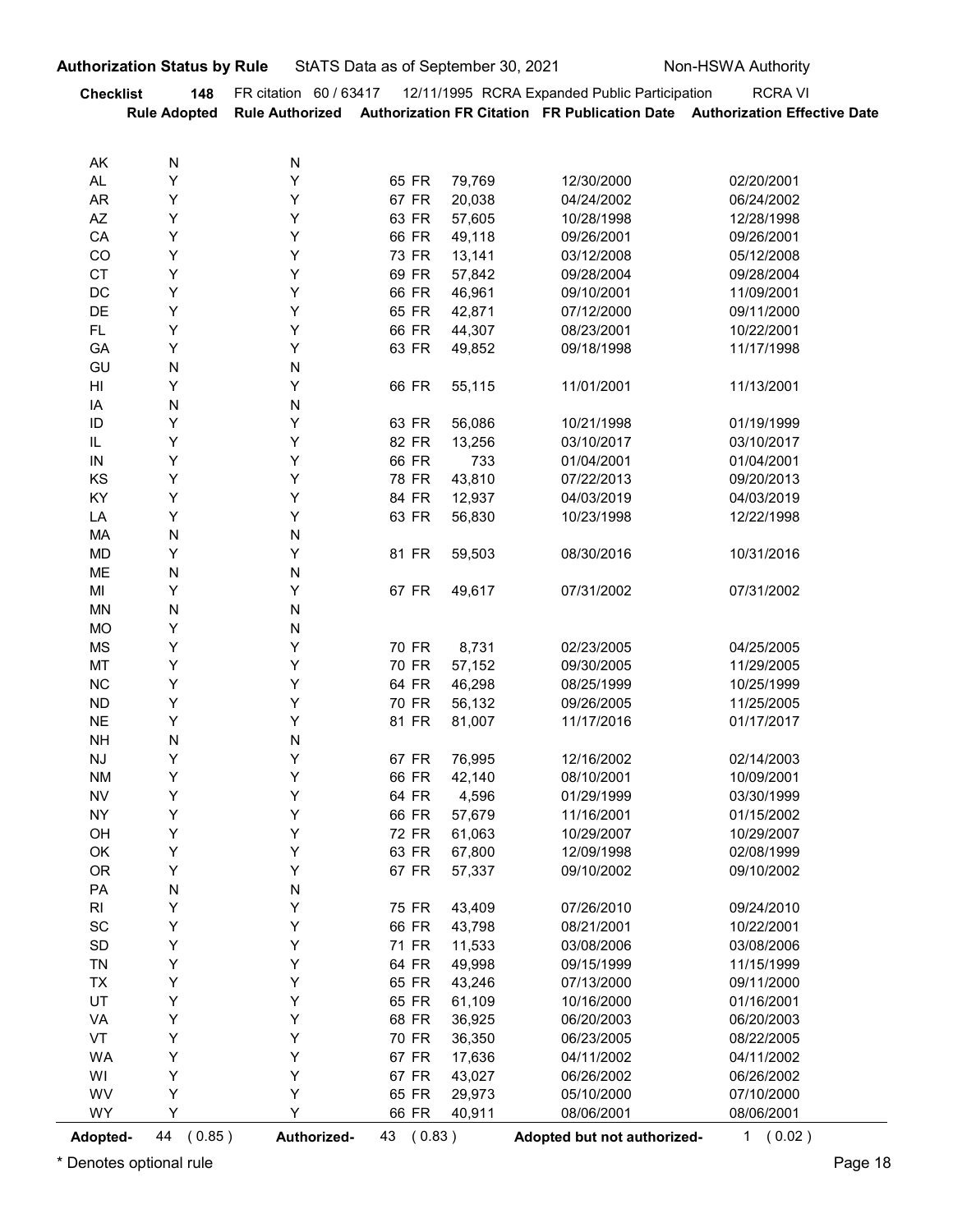|                              | <b>Authorization Status by Rule</b> |                        | StATS Data as of September 30, 2021 |                 |                                                                                                                 | <b>HSWA Authority</b>                                                      |
|------------------------------|-------------------------------------|------------------------|-------------------------------------|-----------------|-----------------------------------------------------------------------------------------------------------------|----------------------------------------------------------------------------|
| <b>Checklist</b>             | 151                                 | FR citation 61 / 15566 | 4/8/1996                            |                 | Land Disposal Restrictions Phase III--<br>Decharacterized Wastewaters,<br>Carbamate Wastes, and Spent Potliners | <b>RCRAVI</b>                                                              |
|                              | <b>Rule Adopted</b>                 | <b>Rule Authorized</b> |                                     |                 |                                                                                                                 | Authorization FR Citation FR Publication Date Authorization Effective Date |
| AK<br>AL.                    | N<br>Y                              | N<br>Y                 | 65 FR                               | 79,769          | 12/30/2000                                                                                                      | 02/20/2001                                                                 |
| AR                           | Y                                   | Y                      | 67 FR                               | 20,038          | 04/24/2002                                                                                                      | 06/24/2002                                                                 |
| AZ                           | Y                                   | Y                      | 63 FR                               | 57,605          | 10/28/1998                                                                                                      | 12/28/1998                                                                 |
| CA                           | Y                                   | Y                      | 76 FR                               | 62,303          | 10/07/2011                                                                                                      | 10/07/2011                                                                 |
| CO                           | Y                                   | Y                      | 77 FR                               | 69,765          | 11/21/2012                                                                                                      | 01/22/2013                                                                 |
| <b>CT</b>                    | Y                                   | Y                      | 69 FR                               | 57,842          | 09/28/2004                                                                                                      | 09/28/2004                                                                 |
| DC                           | Y                                   | Y                      | 66 FR                               | 46,961          | 09/10/2001                                                                                                      | 11/09/2001                                                                 |
| <b>DE</b>                    | Y                                   | Y                      | 65 FR                               | 42,871          | 07/12/2000                                                                                                      | 09/11/2000                                                                 |
| FL.                          | Y                                   | Y                      | 67 FR                               | 53,889          | 08/20/2002                                                                                                      | 10/21/2002                                                                 |
| GA                           | Y                                   | Y                      | 63 FR                               | 49,852          | 09/18/1998                                                                                                      | 11/17/1998                                                                 |
| GU                           | N                                   | N                      |                                     |                 |                                                                                                                 |                                                                            |
| HI                           | Y                                   | Y                      | 66 FR                               | 55,115          | 11/01/2001                                                                                                      | 11/13/2001                                                                 |
| IA                           | N                                   | N                      |                                     |                 |                                                                                                                 |                                                                            |
| ID                           | Y                                   | Y                      | 63 FR                               | 56,086          | 10/21/1998                                                                                                      | 01/19/1999                                                                 |
| IL                           | Y                                   | Y                      | 86 FR                               | 8,713           | 02/09/2021                                                                                                      | 02/09/2021                                                                 |
| IN                           | Υ                                   | Y                      | 66 FR                               | 733             | 01/04/2001                                                                                                      | 01/04/2001                                                                 |
| KS                           | Y                                   | Y                      | 78 FR                               | 43,810          | 07/22/2013                                                                                                      | 09/20/2013                                                                 |
| KY                           | Υ                                   | Y                      | 84 FR                               | 12,937          | 04/03/2019                                                                                                      | 04/03/2019                                                                 |
| LA                           | Y                                   | Y                      | 64 FR                               | 46,302          | 08/25/1999                                                                                                      | 10/25/1999                                                                 |
| MA                           | Υ                                   | Y                      | 75 FR                               | 35,660          | 06/23/2010                                                                                                      | 08/23/2010                                                                 |
| MD                           | N                                   | N                      |                                     |                 |                                                                                                                 |                                                                            |
| ME                           | Υ                                   | Υ                      | 85 FR                               | 38,330          | 06/26/2020                                                                                                      | 06/26/2020                                                                 |
| MI                           | Υ                                   | Y                      | 67 FR                               | 49,617          | 07/31/2002                                                                                                      | 07/31/2002                                                                 |
| <b>MN</b>                    | Y                                   | Y                      | 76 FR                               | 36,879          | 06/23/2011                                                                                                      | 06/23/2011                                                                 |
| <b>MO</b>                    | Υ                                   | Y                      | 71 FR                               | 25,079          | 04/28/2006                                                                                                      | 06/27/2006                                                                 |
| MS                           | Υ                                   | Y                      | 70 FR                               | 8,731           | 02/23/2005                                                                                                      | 04/25/2005                                                                 |
| MT                           | Υ                                   | Y                      | 70 FR                               | 57,152          | 09/30/2005                                                                                                      | 11/29/2005                                                                 |
| NC                           | Y                                   | Y                      | 64 FR                               | 46,298          | 08/25/1999                                                                                                      | 10/25/1999                                                                 |
| <b>ND</b>                    | Υ                                   | Y                      | 70 FR                               | 56,132          | 09/26/2005                                                                                                      | 11/25/2005                                                                 |
| <b>NE</b>                    | Υ                                   | Y                      | 81 FR                               | 81,007          | 11/17/2016                                                                                                      | 01/17/2017                                                                 |
| <b>NH</b>                    | Y                                   | Y                      | 84 FR                               | 22,378          | 05/17/2019                                                                                                      | 05/17/2019                                                                 |
| NJ                           | Y                                   | Y                      | 67 FR                               | 76,995          | 12/16/2002                                                                                                      | 02/14/2003                                                                 |
| <b>NM</b>                    | Y                                   | Y                      | 66 FR                               | 42,140          | 08/10/2001                                                                                                      | 10/09/2001                                                                 |
| <b>NV</b>                    | Υ                                   | Y                      | 64 FR                               | 4,596           | 01/29/1999                                                                                                      | 03/30/1999                                                                 |
| <b>NY</b>                    | Y                                   | Y                      | 66 FR                               | 57,679          | 11/16/2001                                                                                                      | 01/15/2002                                                                 |
| OH<br>OK                     | Υ<br>Υ                              | Y<br>Y                 | 71 FR<br>63 FR                      | 3,220<br>67,800 | 01/20/2006<br>12/09/1998                                                                                        | 01/20/2006<br>02/08/1999                                                   |
| OR                           | Υ                                   | Y                      | 67 FR                               | 57,337          | 09/10/2002                                                                                                      | 09/10/2002                                                                 |
| PA                           | Υ                                   | Y                      | 65 FR                               | 57,739          | 09/26/2000                                                                                                      | 11/27/2000                                                                 |
| RI                           |                                     |                        |                                     |                 |                                                                                                                 |                                                                            |
| $\operatorname{\textsf{SC}}$ | N<br>Υ                              | N<br>Y                 | 66 FR                               | 43,798          | 08/21/2001                                                                                                      | 10/22/2001                                                                 |
| SD                           | Υ                                   | Y                      | 65 FR                               | 26,755          | 05/09/2000                                                                                                      | 06/08/2000                                                                 |
| TN                           | Υ                                   | Y                      | 64 FR                               | 49,998          | 09/15/1999                                                                                                      | 11/15/1999                                                                 |
| TX                           | Υ                                   | Y                      | 65 FR                               | 43,246          | 07/13/2000                                                                                                      | 09/11/2000                                                                 |
| UT                           | Υ                                   | Y                      | 65 FR                               | 61,109          | 10/16/2000                                                                                                      | 01/16/2001                                                                 |
| VA                           | Υ                                   | Y                      | 68 FR                               | 36,925          | 06/20/2003                                                                                                      | 06/20/2003                                                                 |
| VT                           | Υ                                   | Y                      | 64 FR                               | 51,702          | 09/24/1999                                                                                                      | 11/23/1999                                                                 |
| WA                           | Υ                                   | Y                      | 67 FR                               | 17,636          | 04/11/2002                                                                                                      | 04/11/2002                                                                 |
| WI                           | Υ                                   | Y                      | 67 FR                               | 43,027          | 06/26/2002                                                                                                      | 06/26/2002                                                                 |
| WV                           | Υ                                   | Y                      | 65 FR                               | 29,973          | 05/10/2000                                                                                                      | 07/10/2000                                                                 |
| <b>WY</b>                    | Y                                   | Υ                      | 81 FR                               | 41,222          | 06/24/2016                                                                                                      | 08/23/2016                                                                 |
|                              |                                     |                        |                                     |                 |                                                                                                                 |                                                                            |
| Adopted-                     | 47 (0.90)                           | Authorized-            | 47 (0.90)                           |                 | Adopted but not authorized-                                                                                     | 0 (0.00)                                                                   |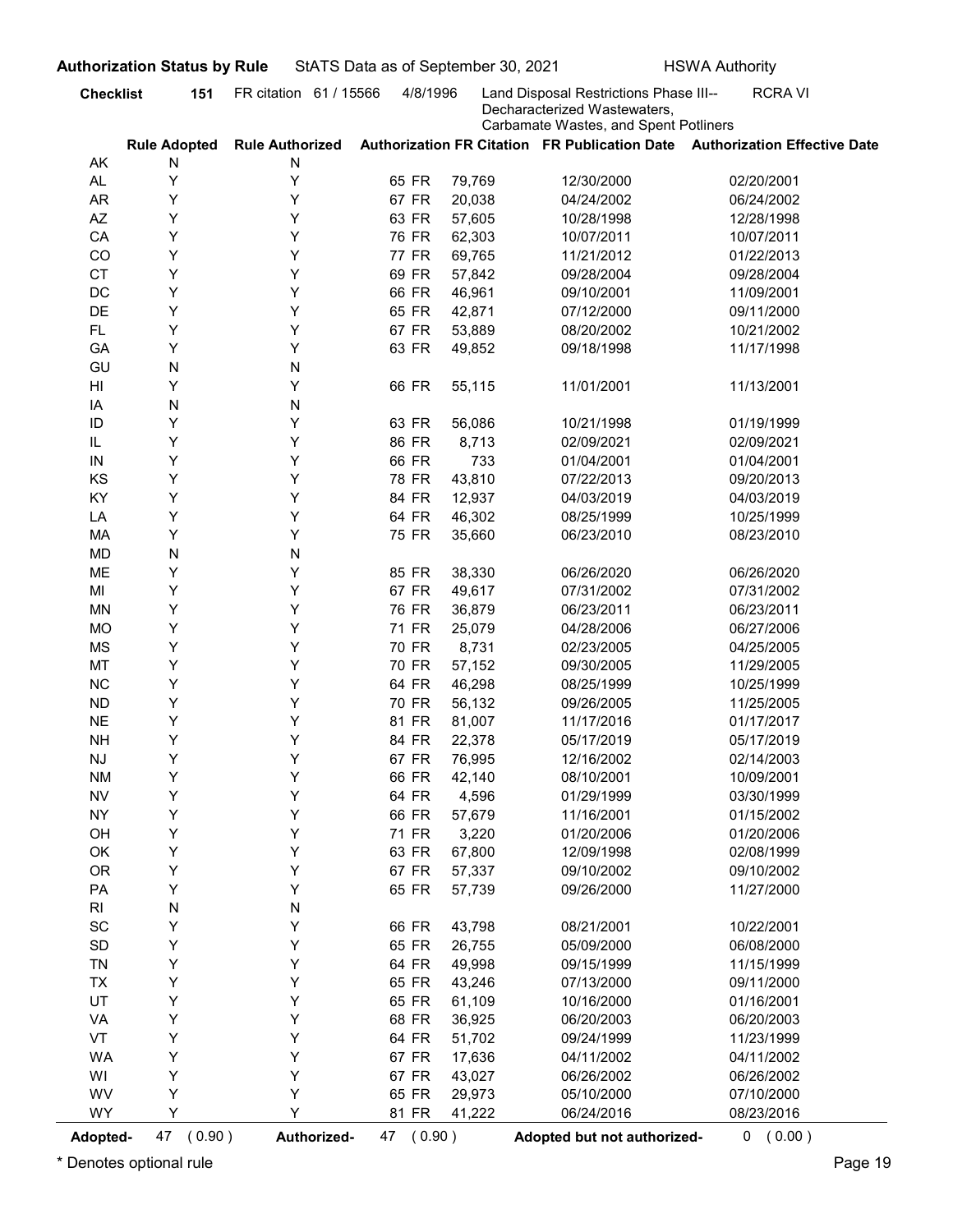| <b>Disposal Facilities and Practices;</b><br>Identification and Listing of Hazardous<br>Authorization FR Citation FR Publication Date Authorization Effective Date<br><b>Rule Adopted</b><br><b>Rule Authorized</b><br>AK<br>N<br>N<br>Υ<br>AL.<br>N<br>65 FR<br>79,769<br>12/30/2000<br>02/20/2001<br>Υ<br><b>AR</b><br>Υ<br>67 FR<br>20,038<br>04/24/2002<br>06/24/2002<br>Y<br>AZ<br>Y<br>63 FR<br>57,605<br>10/28/1998<br>12/28/1998<br>Y<br>Y<br>76 FR<br>CA<br>62,303<br>10/07/2011<br>10/07/2011<br>CO<br>N<br>N<br>Y<br><b>CT</b><br>Y<br>69 FR<br>57,842<br>09/28/2004<br>09/28/2004<br>Υ<br>DC<br>Y<br>66 FR<br>46,961<br>09/10/2001<br>11/09/2001<br>DE<br>Y<br>N<br>Y<br>Y<br>67 FR<br><b>FL</b><br>53,889<br>08/20/2002<br>10/21/2002<br>Υ<br>Y<br>64 FR<br>GA<br>55,629<br>10/14/1999<br>12/13/1999<br>N<br>GU<br>N<br>Υ<br>Y<br>66 FR<br>HI<br>55,115<br>11/01/2001<br>11/13/2001<br>N<br>N<br>IA<br>Υ<br>Y<br>ID<br>63 FR<br>07/01/2002<br>07/01/2002<br>44,069<br>Y<br>Y<br>IL<br>86 FR<br>8,713<br>02/09/2021<br>02/09/2021<br>Υ<br>64 FR<br>47,692<br>09/01/1999<br>11/30/1999<br>Y<br>IN<br>Υ<br>Υ<br>KS<br>78 FR<br>43,810<br>07/22/2013<br>09/20/2013<br>Υ<br>Υ<br>KY<br>84 FR<br>12,937<br>04/03/2019<br>04/03/2019<br>Υ<br>Υ<br>64 FR<br>48,099<br>LA<br>09/02/1999<br>11/01/1999<br>N<br>${\sf N}$<br>MA<br>Υ<br>Υ<br><b>MD</b><br>69 FR<br>44,463<br>07/26/2004<br>09/24/2004<br>N<br>ME<br>${\sf N}$<br>Υ<br>Y<br>67 FR<br>MI<br>49,617<br>07/31/2002<br>07/31/2002<br>Υ<br>Υ<br><b>MN</b><br>76 FR<br>36,879<br>06/23/2011<br>06/23/2011<br>Y<br>Υ<br><b>MO</b><br>65 FR<br>10,405<br>02/28/2000<br>04/28/2000<br>Y<br>Υ<br><b>MS</b><br>70 FR<br>8,731<br>02/23/2005<br>04/25/2005<br>Y<br>MT<br>Υ<br>70 FR<br>57,152<br>09/30/2005<br>11/29/2005<br>Y<br>$NC$<br>Υ<br>64 FR<br>46,298<br>08/25/1999<br>10/25/1999<br>Y<br>Υ<br>${\sf ND}$<br>70 FR<br>56,132<br>09/26/2005<br>11/25/2005<br>Y<br>$N\mathsf{E}$<br>Υ<br>69 FR<br>59,139<br>10/04/2004<br>12/03/2004<br>Y<br>Υ<br><b>NH</b><br>71 FR<br>9,727<br>02/27/2006<br>04/28/2006<br>Y<br>Υ<br>67 FR<br>$\mathsf{N}\mathsf{J}$<br>76,995<br>12/16/2002<br>02/14/2003<br>Y<br>Υ<br>66 FR<br><b>NM</b><br>42,140<br>08/10/2001<br>10/09/2001<br>Y<br>Υ<br>${\sf NV}$<br>64 FR<br>4,596<br>01/29/1999<br>03/30/1999<br>Y<br>Υ<br><b>NY</b><br>66 FR<br>57,679<br>11/16/2001<br>01/15/2002<br>Y<br>Υ<br>71 FR<br>3,220<br>OH<br>01/20/2006<br>01/20/2006<br>Υ<br>Υ<br>OK<br>65 FR<br>16,528<br>05/30/2000<br>03/29/2000<br>Y<br>Υ<br><b>OR</b><br>67 FR<br>57,337<br>09/10/2002<br>09/10/2002<br>Y<br>Υ<br>PA<br>65 FR<br>57,739<br>09/26/2000<br>11/27/2000<br>Y<br>Υ<br>67 FR<br>51,765<br>10/08/2002<br>R <sub>l</sub><br>08/09/2002<br>Y<br>Υ<br>$\operatorname{\textsf{SC}}$<br>66 FR<br>43,798<br>08/21/2001<br>10/22/2001<br>Y<br>Υ<br>$\mathsf{SD}$<br>69 FR<br>21,962<br>04/23/2004<br>05/24/2004<br>Y<br>Υ<br>TN<br>65 FR<br>57,307<br>11/21/2000<br>09/22/2000<br>Υ<br>Υ<br>70 FR<br>34,371<br>06/14/2005<br>06/14/2005<br><b>TX</b><br>Υ<br>UT<br>Υ<br>65 FR<br>61,109<br>01/16/2001<br>10/16/2000<br>Υ<br>Υ<br>VA<br>68 FR<br>36,925<br>06/20/2003<br>06/20/2003<br>Υ<br>Υ<br>VT<br>64 FR<br>51,702<br>09/24/1999<br>11/23/1999<br>Υ<br>Υ<br><b>WA</b><br>67 FR<br>17,636<br>04/11/2002<br>04/11/2002<br>Y<br>Υ<br>WI<br>74 FR<br>17,785<br>04/17/2009<br>04/17/2009<br>Υ<br>Υ<br>WV<br>65 FR<br>29,973<br>07/10/2000<br>05/10/2000<br>Y<br>Y<br><b>WY</b><br>81 FR<br>41,222<br>06/24/2016<br>08/23/2016 | <b>Checklist</b> | 153          | FR citation 61 / 34252 | 7/1/1996  | Criteria for Classification of Solid Waste | <b>RCRA VII</b> |
|--------------------------------------------------------------------------------------------------------------------------------------------------------------------------------------------------------------------------------------------------------------------------------------------------------------------------------------------------------------------------------------------------------------------------------------------------------------------------------------------------------------------------------------------------------------------------------------------------------------------------------------------------------------------------------------------------------------------------------------------------------------------------------------------------------------------------------------------------------------------------------------------------------------------------------------------------------------------------------------------------------------------------------------------------------------------------------------------------------------------------------------------------------------------------------------------------------------------------------------------------------------------------------------------------------------------------------------------------------------------------------------------------------------------------------------------------------------------------------------------------------------------------------------------------------------------------------------------------------------------------------------------------------------------------------------------------------------------------------------------------------------------------------------------------------------------------------------------------------------------------------------------------------------------------------------------------------------------------------------------------------------------------------------------------------------------------------------------------------------------------------------------------------------------------------------------------------------------------------------------------------------------------------------------------------------------------------------------------------------------------------------------------------------------------------------------------------------------------------------------------------------------------------------------------------------------------------------------------------------------------------------------------------------------------------------------------------------------------------------------------------------------------------------------------------------------------------------------------------------------------------------------------------------------------------------------------------------------------------------------------------------------------------------------------------------------------------------------------------------------------------------------------------------------------------------------------------------------------------------------------------------------------------------------------------------------------------------------------------------------------------------------------------------------------------------------------------------------------------------------------------|------------------|--------------|------------------------|-----------|--------------------------------------------|-----------------|
| <b>Adopted-</b>                                                                                                                                                                                                                                                                                                                                                                                                                                                                                                                                                                                                                                                                                                                                                                                                                                                                                                                                                                                                                                                                                                                                                                                                                                                                                                                                                                                                                                                                                                                                                                                                                                                                                                                                                                                                                                                                                                                                                                                                                                                                                                                                                                                                                                                                                                                                                                                                                                                                                                                                                                                                                                                                                                                                                                                                                                                                                                                                                                                                                                                                                                                                                                                                                                                                                                                                                                                                                                                                                        |                  |              |                        |           |                                            |                 |
|                                                                                                                                                                                                                                                                                                                                                                                                                                                                                                                                                                                                                                                                                                                                                                                                                                                                                                                                                                                                                                                                                                                                                                                                                                                                                                                                                                                                                                                                                                                                                                                                                                                                                                                                                                                                                                                                                                                                                                                                                                                                                                                                                                                                                                                                                                                                                                                                                                                                                                                                                                                                                                                                                                                                                                                                                                                                                                                                                                                                                                                                                                                                                                                                                                                                                                                                                                                                                                                                                                        |                  |              |                        |           |                                            |                 |
|                                                                                                                                                                                                                                                                                                                                                                                                                                                                                                                                                                                                                                                                                                                                                                                                                                                                                                                                                                                                                                                                                                                                                                                                                                                                                                                                                                                                                                                                                                                                                                                                                                                                                                                                                                                                                                                                                                                                                                                                                                                                                                                                                                                                                                                                                                                                                                                                                                                                                                                                                                                                                                                                                                                                                                                                                                                                                                                                                                                                                                                                                                                                                                                                                                                                                                                                                                                                                                                                                                        |                  |              |                        |           |                                            |                 |
|                                                                                                                                                                                                                                                                                                                                                                                                                                                                                                                                                                                                                                                                                                                                                                                                                                                                                                                                                                                                                                                                                                                                                                                                                                                                                                                                                                                                                                                                                                                                                                                                                                                                                                                                                                                                                                                                                                                                                                                                                                                                                                                                                                                                                                                                                                                                                                                                                                                                                                                                                                                                                                                                                                                                                                                                                                                                                                                                                                                                                                                                                                                                                                                                                                                                                                                                                                                                                                                                                                        |                  |              |                        |           |                                            |                 |
|                                                                                                                                                                                                                                                                                                                                                                                                                                                                                                                                                                                                                                                                                                                                                                                                                                                                                                                                                                                                                                                                                                                                                                                                                                                                                                                                                                                                                                                                                                                                                                                                                                                                                                                                                                                                                                                                                                                                                                                                                                                                                                                                                                                                                                                                                                                                                                                                                                                                                                                                                                                                                                                                                                                                                                                                                                                                                                                                                                                                                                                                                                                                                                                                                                                                                                                                                                                                                                                                                                        |                  |              |                        |           |                                            |                 |
|                                                                                                                                                                                                                                                                                                                                                                                                                                                                                                                                                                                                                                                                                                                                                                                                                                                                                                                                                                                                                                                                                                                                                                                                                                                                                                                                                                                                                                                                                                                                                                                                                                                                                                                                                                                                                                                                                                                                                                                                                                                                                                                                                                                                                                                                                                                                                                                                                                                                                                                                                                                                                                                                                                                                                                                                                                                                                                                                                                                                                                                                                                                                                                                                                                                                                                                                                                                                                                                                                                        |                  |              |                        |           |                                            |                 |
|                                                                                                                                                                                                                                                                                                                                                                                                                                                                                                                                                                                                                                                                                                                                                                                                                                                                                                                                                                                                                                                                                                                                                                                                                                                                                                                                                                                                                                                                                                                                                                                                                                                                                                                                                                                                                                                                                                                                                                                                                                                                                                                                                                                                                                                                                                                                                                                                                                                                                                                                                                                                                                                                                                                                                                                                                                                                                                                                                                                                                                                                                                                                                                                                                                                                                                                                                                                                                                                                                                        |                  |              |                        |           |                                            |                 |
|                                                                                                                                                                                                                                                                                                                                                                                                                                                                                                                                                                                                                                                                                                                                                                                                                                                                                                                                                                                                                                                                                                                                                                                                                                                                                                                                                                                                                                                                                                                                                                                                                                                                                                                                                                                                                                                                                                                                                                                                                                                                                                                                                                                                                                                                                                                                                                                                                                                                                                                                                                                                                                                                                                                                                                                                                                                                                                                                                                                                                                                                                                                                                                                                                                                                                                                                                                                                                                                                                                        |                  |              |                        |           |                                            |                 |
|                                                                                                                                                                                                                                                                                                                                                                                                                                                                                                                                                                                                                                                                                                                                                                                                                                                                                                                                                                                                                                                                                                                                                                                                                                                                                                                                                                                                                                                                                                                                                                                                                                                                                                                                                                                                                                                                                                                                                                                                                                                                                                                                                                                                                                                                                                                                                                                                                                                                                                                                                                                                                                                                                                                                                                                                                                                                                                                                                                                                                                                                                                                                                                                                                                                                                                                                                                                                                                                                                                        |                  |              |                        |           |                                            |                 |
|                                                                                                                                                                                                                                                                                                                                                                                                                                                                                                                                                                                                                                                                                                                                                                                                                                                                                                                                                                                                                                                                                                                                                                                                                                                                                                                                                                                                                                                                                                                                                                                                                                                                                                                                                                                                                                                                                                                                                                                                                                                                                                                                                                                                                                                                                                                                                                                                                                                                                                                                                                                                                                                                                                                                                                                                                                                                                                                                                                                                                                                                                                                                                                                                                                                                                                                                                                                                                                                                                                        |                  |              |                        |           |                                            |                 |
|                                                                                                                                                                                                                                                                                                                                                                                                                                                                                                                                                                                                                                                                                                                                                                                                                                                                                                                                                                                                                                                                                                                                                                                                                                                                                                                                                                                                                                                                                                                                                                                                                                                                                                                                                                                                                                                                                                                                                                                                                                                                                                                                                                                                                                                                                                                                                                                                                                                                                                                                                                                                                                                                                                                                                                                                                                                                                                                                                                                                                                                                                                                                                                                                                                                                                                                                                                                                                                                                                                        |                  |              |                        |           |                                            |                 |
|                                                                                                                                                                                                                                                                                                                                                                                                                                                                                                                                                                                                                                                                                                                                                                                                                                                                                                                                                                                                                                                                                                                                                                                                                                                                                                                                                                                                                                                                                                                                                                                                                                                                                                                                                                                                                                                                                                                                                                                                                                                                                                                                                                                                                                                                                                                                                                                                                                                                                                                                                                                                                                                                                                                                                                                                                                                                                                                                                                                                                                                                                                                                                                                                                                                                                                                                                                                                                                                                                                        |                  |              |                        |           |                                            |                 |
|                                                                                                                                                                                                                                                                                                                                                                                                                                                                                                                                                                                                                                                                                                                                                                                                                                                                                                                                                                                                                                                                                                                                                                                                                                                                                                                                                                                                                                                                                                                                                                                                                                                                                                                                                                                                                                                                                                                                                                                                                                                                                                                                                                                                                                                                                                                                                                                                                                                                                                                                                                                                                                                                                                                                                                                                                                                                                                                                                                                                                                                                                                                                                                                                                                                                                                                                                                                                                                                                                                        |                  |              |                        |           |                                            |                 |
|                                                                                                                                                                                                                                                                                                                                                                                                                                                                                                                                                                                                                                                                                                                                                                                                                                                                                                                                                                                                                                                                                                                                                                                                                                                                                                                                                                                                                                                                                                                                                                                                                                                                                                                                                                                                                                                                                                                                                                                                                                                                                                                                                                                                                                                                                                                                                                                                                                                                                                                                                                                                                                                                                                                                                                                                                                                                                                                                                                                                                                                                                                                                                                                                                                                                                                                                                                                                                                                                                                        |                  |              |                        |           |                                            |                 |
|                                                                                                                                                                                                                                                                                                                                                                                                                                                                                                                                                                                                                                                                                                                                                                                                                                                                                                                                                                                                                                                                                                                                                                                                                                                                                                                                                                                                                                                                                                                                                                                                                                                                                                                                                                                                                                                                                                                                                                                                                                                                                                                                                                                                                                                                                                                                                                                                                                                                                                                                                                                                                                                                                                                                                                                                                                                                                                                                                                                                                                                                                                                                                                                                                                                                                                                                                                                                                                                                                                        |                  |              |                        |           |                                            |                 |
|                                                                                                                                                                                                                                                                                                                                                                                                                                                                                                                                                                                                                                                                                                                                                                                                                                                                                                                                                                                                                                                                                                                                                                                                                                                                                                                                                                                                                                                                                                                                                                                                                                                                                                                                                                                                                                                                                                                                                                                                                                                                                                                                                                                                                                                                                                                                                                                                                                                                                                                                                                                                                                                                                                                                                                                                                                                                                                                                                                                                                                                                                                                                                                                                                                                                                                                                                                                                                                                                                                        |                  |              |                        |           |                                            |                 |
|                                                                                                                                                                                                                                                                                                                                                                                                                                                                                                                                                                                                                                                                                                                                                                                                                                                                                                                                                                                                                                                                                                                                                                                                                                                                                                                                                                                                                                                                                                                                                                                                                                                                                                                                                                                                                                                                                                                                                                                                                                                                                                                                                                                                                                                                                                                                                                                                                                                                                                                                                                                                                                                                                                                                                                                                                                                                                                                                                                                                                                                                                                                                                                                                                                                                                                                                                                                                                                                                                                        |                  |              |                        |           |                                            |                 |
|                                                                                                                                                                                                                                                                                                                                                                                                                                                                                                                                                                                                                                                                                                                                                                                                                                                                                                                                                                                                                                                                                                                                                                                                                                                                                                                                                                                                                                                                                                                                                                                                                                                                                                                                                                                                                                                                                                                                                                                                                                                                                                                                                                                                                                                                                                                                                                                                                                                                                                                                                                                                                                                                                                                                                                                                                                                                                                                                                                                                                                                                                                                                                                                                                                                                                                                                                                                                                                                                                                        |                  |              |                        |           |                                            |                 |
|                                                                                                                                                                                                                                                                                                                                                                                                                                                                                                                                                                                                                                                                                                                                                                                                                                                                                                                                                                                                                                                                                                                                                                                                                                                                                                                                                                                                                                                                                                                                                                                                                                                                                                                                                                                                                                                                                                                                                                                                                                                                                                                                                                                                                                                                                                                                                                                                                                                                                                                                                                                                                                                                                                                                                                                                                                                                                                                                                                                                                                                                                                                                                                                                                                                                                                                                                                                                                                                                                                        |                  |              |                        |           |                                            |                 |
|                                                                                                                                                                                                                                                                                                                                                                                                                                                                                                                                                                                                                                                                                                                                                                                                                                                                                                                                                                                                                                                                                                                                                                                                                                                                                                                                                                                                                                                                                                                                                                                                                                                                                                                                                                                                                                                                                                                                                                                                                                                                                                                                                                                                                                                                                                                                                                                                                                                                                                                                                                                                                                                                                                                                                                                                                                                                                                                                                                                                                                                                                                                                                                                                                                                                                                                                                                                                                                                                                                        |                  |              |                        |           |                                            |                 |
|                                                                                                                                                                                                                                                                                                                                                                                                                                                                                                                                                                                                                                                                                                                                                                                                                                                                                                                                                                                                                                                                                                                                                                                                                                                                                                                                                                                                                                                                                                                                                                                                                                                                                                                                                                                                                                                                                                                                                                                                                                                                                                                                                                                                                                                                                                                                                                                                                                                                                                                                                                                                                                                                                                                                                                                                                                                                                                                                                                                                                                                                                                                                                                                                                                                                                                                                                                                                                                                                                                        |                  |              |                        |           |                                            |                 |
|                                                                                                                                                                                                                                                                                                                                                                                                                                                                                                                                                                                                                                                                                                                                                                                                                                                                                                                                                                                                                                                                                                                                                                                                                                                                                                                                                                                                                                                                                                                                                                                                                                                                                                                                                                                                                                                                                                                                                                                                                                                                                                                                                                                                                                                                                                                                                                                                                                                                                                                                                                                                                                                                                                                                                                                                                                                                                                                                                                                                                                                                                                                                                                                                                                                                                                                                                                                                                                                                                                        |                  |              |                        |           |                                            |                 |
|                                                                                                                                                                                                                                                                                                                                                                                                                                                                                                                                                                                                                                                                                                                                                                                                                                                                                                                                                                                                                                                                                                                                                                                                                                                                                                                                                                                                                                                                                                                                                                                                                                                                                                                                                                                                                                                                                                                                                                                                                                                                                                                                                                                                                                                                                                                                                                                                                                                                                                                                                                                                                                                                                                                                                                                                                                                                                                                                                                                                                                                                                                                                                                                                                                                                                                                                                                                                                                                                                                        |                  |              |                        |           |                                            |                 |
|                                                                                                                                                                                                                                                                                                                                                                                                                                                                                                                                                                                                                                                                                                                                                                                                                                                                                                                                                                                                                                                                                                                                                                                                                                                                                                                                                                                                                                                                                                                                                                                                                                                                                                                                                                                                                                                                                                                                                                                                                                                                                                                                                                                                                                                                                                                                                                                                                                                                                                                                                                                                                                                                                                                                                                                                                                                                                                                                                                                                                                                                                                                                                                                                                                                                                                                                                                                                                                                                                                        |                  |              |                        |           |                                            |                 |
|                                                                                                                                                                                                                                                                                                                                                                                                                                                                                                                                                                                                                                                                                                                                                                                                                                                                                                                                                                                                                                                                                                                                                                                                                                                                                                                                                                                                                                                                                                                                                                                                                                                                                                                                                                                                                                                                                                                                                                                                                                                                                                                                                                                                                                                                                                                                                                                                                                                                                                                                                                                                                                                                                                                                                                                                                                                                                                                                                                                                                                                                                                                                                                                                                                                                                                                                                                                                                                                                                                        |                  |              |                        |           |                                            |                 |
|                                                                                                                                                                                                                                                                                                                                                                                                                                                                                                                                                                                                                                                                                                                                                                                                                                                                                                                                                                                                                                                                                                                                                                                                                                                                                                                                                                                                                                                                                                                                                                                                                                                                                                                                                                                                                                                                                                                                                                                                                                                                                                                                                                                                                                                                                                                                                                                                                                                                                                                                                                                                                                                                                                                                                                                                                                                                                                                                                                                                                                                                                                                                                                                                                                                                                                                                                                                                                                                                                                        |                  |              |                        |           |                                            |                 |
|                                                                                                                                                                                                                                                                                                                                                                                                                                                                                                                                                                                                                                                                                                                                                                                                                                                                                                                                                                                                                                                                                                                                                                                                                                                                                                                                                                                                                                                                                                                                                                                                                                                                                                                                                                                                                                                                                                                                                                                                                                                                                                                                                                                                                                                                                                                                                                                                                                                                                                                                                                                                                                                                                                                                                                                                                                                                                                                                                                                                                                                                                                                                                                                                                                                                                                                                                                                                                                                                                                        |                  |              |                        |           |                                            |                 |
|                                                                                                                                                                                                                                                                                                                                                                                                                                                                                                                                                                                                                                                                                                                                                                                                                                                                                                                                                                                                                                                                                                                                                                                                                                                                                                                                                                                                                                                                                                                                                                                                                                                                                                                                                                                                                                                                                                                                                                                                                                                                                                                                                                                                                                                                                                                                                                                                                                                                                                                                                                                                                                                                                                                                                                                                                                                                                                                                                                                                                                                                                                                                                                                                                                                                                                                                                                                                                                                                                                        |                  |              |                        |           |                                            |                 |
|                                                                                                                                                                                                                                                                                                                                                                                                                                                                                                                                                                                                                                                                                                                                                                                                                                                                                                                                                                                                                                                                                                                                                                                                                                                                                                                                                                                                                                                                                                                                                                                                                                                                                                                                                                                                                                                                                                                                                                                                                                                                                                                                                                                                                                                                                                                                                                                                                                                                                                                                                                                                                                                                                                                                                                                                                                                                                                                                                                                                                                                                                                                                                                                                                                                                                                                                                                                                                                                                                                        |                  |              |                        |           |                                            |                 |
|                                                                                                                                                                                                                                                                                                                                                                                                                                                                                                                                                                                                                                                                                                                                                                                                                                                                                                                                                                                                                                                                                                                                                                                                                                                                                                                                                                                                                                                                                                                                                                                                                                                                                                                                                                                                                                                                                                                                                                                                                                                                                                                                                                                                                                                                                                                                                                                                                                                                                                                                                                                                                                                                                                                                                                                                                                                                                                                                                                                                                                                                                                                                                                                                                                                                                                                                                                                                                                                                                                        |                  |              |                        |           |                                            |                 |
|                                                                                                                                                                                                                                                                                                                                                                                                                                                                                                                                                                                                                                                                                                                                                                                                                                                                                                                                                                                                                                                                                                                                                                                                                                                                                                                                                                                                                                                                                                                                                                                                                                                                                                                                                                                                                                                                                                                                                                                                                                                                                                                                                                                                                                                                                                                                                                                                                                                                                                                                                                                                                                                                                                                                                                                                                                                                                                                                                                                                                                                                                                                                                                                                                                                                                                                                                                                                                                                                                                        |                  |              |                        |           |                                            |                 |
|                                                                                                                                                                                                                                                                                                                                                                                                                                                                                                                                                                                                                                                                                                                                                                                                                                                                                                                                                                                                                                                                                                                                                                                                                                                                                                                                                                                                                                                                                                                                                                                                                                                                                                                                                                                                                                                                                                                                                                                                                                                                                                                                                                                                                                                                                                                                                                                                                                                                                                                                                                                                                                                                                                                                                                                                                                                                                                                                                                                                                                                                                                                                                                                                                                                                                                                                                                                                                                                                                                        |                  |              |                        |           |                                            |                 |
|                                                                                                                                                                                                                                                                                                                                                                                                                                                                                                                                                                                                                                                                                                                                                                                                                                                                                                                                                                                                                                                                                                                                                                                                                                                                                                                                                                                                                                                                                                                                                                                                                                                                                                                                                                                                                                                                                                                                                                                                                                                                                                                                                                                                                                                                                                                                                                                                                                                                                                                                                                                                                                                                                                                                                                                                                                                                                                                                                                                                                                                                                                                                                                                                                                                                                                                                                                                                                                                                                                        |                  |              |                        |           |                                            |                 |
|                                                                                                                                                                                                                                                                                                                                                                                                                                                                                                                                                                                                                                                                                                                                                                                                                                                                                                                                                                                                                                                                                                                                                                                                                                                                                                                                                                                                                                                                                                                                                                                                                                                                                                                                                                                                                                                                                                                                                                                                                                                                                                                                                                                                                                                                                                                                                                                                                                                                                                                                                                                                                                                                                                                                                                                                                                                                                                                                                                                                                                                                                                                                                                                                                                                                                                                                                                                                                                                                                                        |                  |              |                        |           |                                            |                 |
|                                                                                                                                                                                                                                                                                                                                                                                                                                                                                                                                                                                                                                                                                                                                                                                                                                                                                                                                                                                                                                                                                                                                                                                                                                                                                                                                                                                                                                                                                                                                                                                                                                                                                                                                                                                                                                                                                                                                                                                                                                                                                                                                                                                                                                                                                                                                                                                                                                                                                                                                                                                                                                                                                                                                                                                                                                                                                                                                                                                                                                                                                                                                                                                                                                                                                                                                                                                                                                                                                                        |                  |              |                        |           |                                            |                 |
|                                                                                                                                                                                                                                                                                                                                                                                                                                                                                                                                                                                                                                                                                                                                                                                                                                                                                                                                                                                                                                                                                                                                                                                                                                                                                                                                                                                                                                                                                                                                                                                                                                                                                                                                                                                                                                                                                                                                                                                                                                                                                                                                                                                                                                                                                                                                                                                                                                                                                                                                                                                                                                                                                                                                                                                                                                                                                                                                                                                                                                                                                                                                                                                                                                                                                                                                                                                                                                                                                                        |                  |              |                        |           |                                            |                 |
|                                                                                                                                                                                                                                                                                                                                                                                                                                                                                                                                                                                                                                                                                                                                                                                                                                                                                                                                                                                                                                                                                                                                                                                                                                                                                                                                                                                                                                                                                                                                                                                                                                                                                                                                                                                                                                                                                                                                                                                                                                                                                                                                                                                                                                                                                                                                                                                                                                                                                                                                                                                                                                                                                                                                                                                                                                                                                                                                                                                                                                                                                                                                                                                                                                                                                                                                                                                                                                                                                                        |                  |              |                        |           |                                            |                 |
|                                                                                                                                                                                                                                                                                                                                                                                                                                                                                                                                                                                                                                                                                                                                                                                                                                                                                                                                                                                                                                                                                                                                                                                                                                                                                                                                                                                                                                                                                                                                                                                                                                                                                                                                                                                                                                                                                                                                                                                                                                                                                                                                                                                                                                                                                                                                                                                                                                                                                                                                                                                                                                                                                                                                                                                                                                                                                                                                                                                                                                                                                                                                                                                                                                                                                                                                                                                                                                                                                                        |                  |              |                        |           |                                            |                 |
|                                                                                                                                                                                                                                                                                                                                                                                                                                                                                                                                                                                                                                                                                                                                                                                                                                                                                                                                                                                                                                                                                                                                                                                                                                                                                                                                                                                                                                                                                                                                                                                                                                                                                                                                                                                                                                                                                                                                                                                                                                                                                                                                                                                                                                                                                                                                                                                                                                                                                                                                                                                                                                                                                                                                                                                                                                                                                                                                                                                                                                                                                                                                                                                                                                                                                                                                                                                                                                                                                                        |                  |              |                        |           |                                            |                 |
|                                                                                                                                                                                                                                                                                                                                                                                                                                                                                                                                                                                                                                                                                                                                                                                                                                                                                                                                                                                                                                                                                                                                                                                                                                                                                                                                                                                                                                                                                                                                                                                                                                                                                                                                                                                                                                                                                                                                                                                                                                                                                                                                                                                                                                                                                                                                                                                                                                                                                                                                                                                                                                                                                                                                                                                                                                                                                                                                                                                                                                                                                                                                                                                                                                                                                                                                                                                                                                                                                                        |                  |              |                        |           |                                            |                 |
|                                                                                                                                                                                                                                                                                                                                                                                                                                                                                                                                                                                                                                                                                                                                                                                                                                                                                                                                                                                                                                                                                                                                                                                                                                                                                                                                                                                                                                                                                                                                                                                                                                                                                                                                                                                                                                                                                                                                                                                                                                                                                                                                                                                                                                                                                                                                                                                                                                                                                                                                                                                                                                                                                                                                                                                                                                                                                                                                                                                                                                                                                                                                                                                                                                                                                                                                                                                                                                                                                                        |                  |              |                        |           |                                            |                 |
|                                                                                                                                                                                                                                                                                                                                                                                                                                                                                                                                                                                                                                                                                                                                                                                                                                                                                                                                                                                                                                                                                                                                                                                                                                                                                                                                                                                                                                                                                                                                                                                                                                                                                                                                                                                                                                                                                                                                                                                                                                                                                                                                                                                                                                                                                                                                                                                                                                                                                                                                                                                                                                                                                                                                                                                                                                                                                                                                                                                                                                                                                                                                                                                                                                                                                                                                                                                                                                                                                                        |                  |              |                        |           |                                            |                 |
|                                                                                                                                                                                                                                                                                                                                                                                                                                                                                                                                                                                                                                                                                                                                                                                                                                                                                                                                                                                                                                                                                                                                                                                                                                                                                                                                                                                                                                                                                                                                                                                                                                                                                                                                                                                                                                                                                                                                                                                                                                                                                                                                                                                                                                                                                                                                                                                                                                                                                                                                                                                                                                                                                                                                                                                                                                                                                                                                                                                                                                                                                                                                                                                                                                                                                                                                                                                                                                                                                                        |                  |              |                        |           |                                            |                 |
|                                                                                                                                                                                                                                                                                                                                                                                                                                                                                                                                                                                                                                                                                                                                                                                                                                                                                                                                                                                                                                                                                                                                                                                                                                                                                                                                                                                                                                                                                                                                                                                                                                                                                                                                                                                                                                                                                                                                                                                                                                                                                                                                                                                                                                                                                                                                                                                                                                                                                                                                                                                                                                                                                                                                                                                                                                                                                                                                                                                                                                                                                                                                                                                                                                                                                                                                                                                                                                                                                                        |                  |              |                        |           |                                            |                 |
|                                                                                                                                                                                                                                                                                                                                                                                                                                                                                                                                                                                                                                                                                                                                                                                                                                                                                                                                                                                                                                                                                                                                                                                                                                                                                                                                                                                                                                                                                                                                                                                                                                                                                                                                                                                                                                                                                                                                                                                                                                                                                                                                                                                                                                                                                                                                                                                                                                                                                                                                                                                                                                                                                                                                                                                                                                                                                                                                                                                                                                                                                                                                                                                                                                                                                                                                                                                                                                                                                                        |                  |              |                        |           |                                            |                 |
|                                                                                                                                                                                                                                                                                                                                                                                                                                                                                                                                                                                                                                                                                                                                                                                                                                                                                                                                                                                                                                                                                                                                                                                                                                                                                                                                                                                                                                                                                                                                                                                                                                                                                                                                                                                                                                                                                                                                                                                                                                                                                                                                                                                                                                                                                                                                                                                                                                                                                                                                                                                                                                                                                                                                                                                                                                                                                                                                                                                                                                                                                                                                                                                                                                                                                                                                                                                                                                                                                                        |                  |              |                        |           |                                            |                 |
|                                                                                                                                                                                                                                                                                                                                                                                                                                                                                                                                                                                                                                                                                                                                                                                                                                                                                                                                                                                                                                                                                                                                                                                                                                                                                                                                                                                                                                                                                                                                                                                                                                                                                                                                                                                                                                                                                                                                                                                                                                                                                                                                                                                                                                                                                                                                                                                                                                                                                                                                                                                                                                                                                                                                                                                                                                                                                                                                                                                                                                                                                                                                                                                                                                                                                                                                                                                                                                                                                                        |                  |              |                        |           |                                            |                 |
|                                                                                                                                                                                                                                                                                                                                                                                                                                                                                                                                                                                                                                                                                                                                                                                                                                                                                                                                                                                                                                                                                                                                                                                                                                                                                                                                                                                                                                                                                                                                                                                                                                                                                                                                                                                                                                                                                                                                                                                                                                                                                                                                                                                                                                                                                                                                                                                                                                                                                                                                                                                                                                                                                                                                                                                                                                                                                                                                                                                                                                                                                                                                                                                                                                                                                                                                                                                                                                                                                                        |                  |              |                        |           |                                            |                 |
|                                                                                                                                                                                                                                                                                                                                                                                                                                                                                                                                                                                                                                                                                                                                                                                                                                                                                                                                                                                                                                                                                                                                                                                                                                                                                                                                                                                                                                                                                                                                                                                                                                                                                                                                                                                                                                                                                                                                                                                                                                                                                                                                                                                                                                                                                                                                                                                                                                                                                                                                                                                                                                                                                                                                                                                                                                                                                                                                                                                                                                                                                                                                                                                                                                                                                                                                                                                                                                                                                                        |                  |              |                        |           |                                            |                 |
|                                                                                                                                                                                                                                                                                                                                                                                                                                                                                                                                                                                                                                                                                                                                                                                                                                                                                                                                                                                                                                                                                                                                                                                                                                                                                                                                                                                                                                                                                                                                                                                                                                                                                                                                                                                                                                                                                                                                                                                                                                                                                                                                                                                                                                                                                                                                                                                                                                                                                                                                                                                                                                                                                                                                                                                                                                                                                                                                                                                                                                                                                                                                                                                                                                                                                                                                                                                                                                                                                                        |                  |              |                        |           |                                            |                 |
|                                                                                                                                                                                                                                                                                                                                                                                                                                                                                                                                                                                                                                                                                                                                                                                                                                                                                                                                                                                                                                                                                                                                                                                                                                                                                                                                                                                                                                                                                                                                                                                                                                                                                                                                                                                                                                                                                                                                                                                                                                                                                                                                                                                                                                                                                                                                                                                                                                                                                                                                                                                                                                                                                                                                                                                                                                                                                                                                                                                                                                                                                                                                                                                                                                                                                                                                                                                                                                                                                                        |                  | 45<br>(0.87) | Authorized-            | 45 (0.87) | Adopted but not authorized-                | 1 (0.02)        |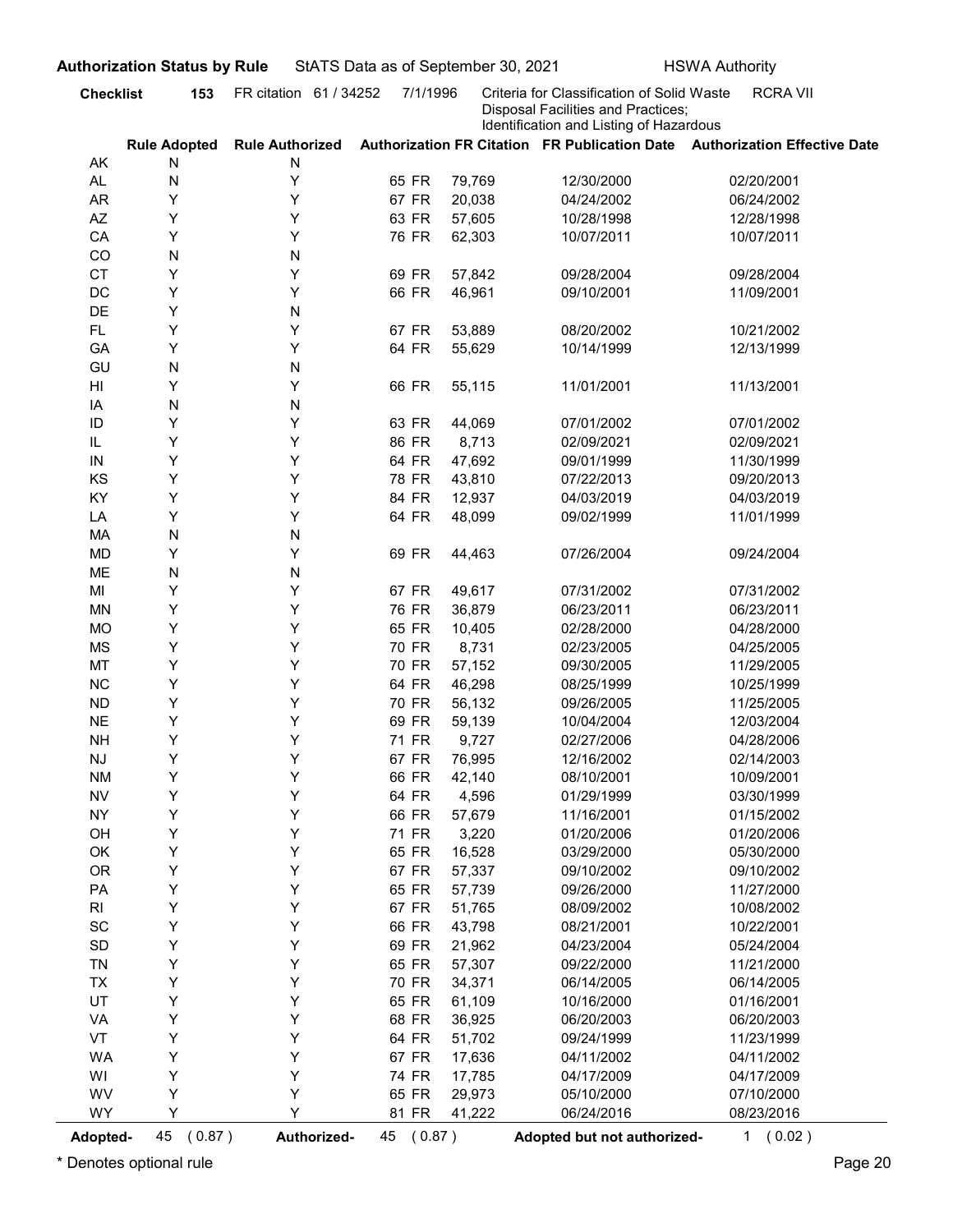| and Disposal Facilities and Hazardous<br>Waste Generators; Organic Air Emission<br>Authorization FR Citation FR Publication Date Authorization Effective Date<br><b>Rule Adopted</b><br><b>Rule Authorized</b><br>AK<br>N<br>N<br>Υ<br>AL.<br>N<br>65 FR<br>79,769<br>12/30/2000<br>02/20/2001<br>Υ<br><b>AR</b><br>Υ<br>67 FR<br>20,038<br>04/24/2002<br>06/24/2002<br>Υ<br>AZ<br>Y<br>63 FR<br>57,605<br>10/28/1998<br>12/28/1998<br>Υ<br>Υ<br>CA<br>66 FR<br>49,118<br>09/26/2001<br>09/26/2001<br>Υ<br>Υ<br>CO<br>68 FR<br>64,550<br>11/14/2003<br>01/13/2004<br>Y<br><b>CT</b><br>Y<br>69 FR<br>57,842<br>09/28/2004<br>09/28/2004<br>Y<br>DC<br>Y<br>66 FR<br>46,961<br>09/10/2001<br>11/09/2001<br>Y<br>DE<br>Y<br>65 FR<br>42,871<br>07/12/2000<br>09/11/2000<br>Y<br>Y<br><b>FL</b><br>65 FR<br>56,256<br>09/18/2000<br>11/17/2000<br>Y<br>Y<br>GA<br>64 FR<br>55,629<br>10/14/1999<br>12/13/1999<br>N<br>GU<br>N<br>Y<br>Y<br>66 FR<br>HI<br>55,115<br>11/01/2001<br>11/13/2001<br>N<br>N<br>IA<br>Y<br>Y<br>ID<br>67 FR<br>07/01/2002<br>07/01/2002<br>44,069<br>Υ<br>Y<br>82 FR<br>13,256<br>03/10/2017<br>IL<br>03/10/2017<br>Υ<br>66 FR<br>01/04/2001<br>01/04/2001<br>${\sf IN}$<br>Y<br>733<br>Υ<br>Υ<br>KS<br>78 FR<br>43,810<br>07/22/2013<br>09/20/2013<br>Υ<br>Υ<br>KY<br>84 FR<br>12,937<br>04/03/2019<br>04/03/2019<br>Υ<br>Υ<br>65 FR<br>10,411<br>LA<br>02/28/2000<br>04/28/2000<br>N<br>MA<br>${\sf N}$<br>N<br><b>MD</b><br>${\sf N}$<br>N<br>ME<br>${\sf N}$<br>Υ<br>Υ<br>67 FR<br>49,617<br>07/31/2002<br>MI<br>07/31/2002<br>Υ<br>Υ<br><b>MN</b><br>76 FR<br>36,879<br>06/23/2011<br>06/23/2011<br>Υ<br>Υ<br><b>MO</b><br>71 FR<br>25,079<br>04/28/2006<br>06/27/2006<br>Υ<br>Υ<br><b>MS</b><br>70 FR<br>8,731<br>02/23/2005<br>04/25/2005<br>Y<br>MT<br>Υ<br>70 FR<br>57,152<br>09/30/2005<br>11/29/2005<br>Y<br>NC<br>Υ<br>64 FR<br>46,298<br>08/25/1999<br>10/25/1999<br>Y<br>${\sf ND}$<br>Υ<br>70 FR<br>56,132<br>09/26/2005<br>11/25/2005<br>Υ<br><b>NE</b><br>Υ<br>81 FR<br>11/17/2016<br>01/17/2017<br>81,007<br>N<br><b>NH</b><br>${\sf N}$<br>Y<br>Υ<br>67 FR<br>$\mathsf{N}\mathsf{J}$<br>76,995<br>12/16/2002<br>02/14/2003<br>Υ<br>Υ<br>66 FR<br><b>NM</b><br>42,140<br>08/10/2001<br>10/09/2001<br>Υ<br>Υ<br><b>NV</b><br>64 FR<br>4,596<br>01/29/1999<br>03/30/1999<br>Υ<br>Υ<br><b>NY</b><br>66 FR<br>57,679<br>11/16/2001<br>01/15/2002<br>N<br>${\sf N}$<br>OH<br>Υ<br>Υ<br>OK<br>65 FR<br>16,528<br>03/29/2000<br>05/30/2000<br>Υ<br><b>OR</b><br>Υ<br>67 FR<br>57,337<br>09/10/2002<br>09/10/2002<br>Υ<br>Υ<br>PA<br>65 FR<br>57,739<br>11/27/2000<br>09/26/2000<br>N<br>$\mathsf{RI}$<br>${\sf N}$<br>Υ<br>$\operatorname{\textsf{SC}}$<br>Υ<br>66 FR<br>43,798<br>08/21/2001<br>10/22/2001<br>Υ<br>Υ<br>SD<br>71 FR<br>11,533<br>03/08/2006<br>03/08/2006<br>Υ<br>Υ<br>TN<br>65 FR<br>57,307<br>09/22/2000<br>11/21/2000<br>Υ<br>Υ<br>TX<br>70 FR<br>34,371<br>06/14/2005<br>06/14/2005<br>Υ<br>UT<br>Υ<br>65 FR<br>61,109<br>10/16/2000<br>01/16/2001<br>Υ<br>Υ<br>VA<br>68 FR<br>36,925<br>06/20/2003<br>06/20/2003<br>Υ<br>Υ<br>VT<br>64 FR<br>51,702<br>11/23/1999<br>09/24/1999<br>Υ<br>Υ<br><b>WA</b><br>67 FR<br>17,636<br>04/11/2002<br>04/11/2002<br>Y<br>Υ<br>WI<br>74 FR<br>17,785<br>04/17/2009<br>04/17/2009<br>Υ<br>Υ<br>WV<br>65 FR<br>29,973<br>07/10/2000<br>05/10/2000<br>Y<br>Y<br><b>WY</b><br>81 FR<br>41,222<br>06/24/2016<br>08/23/2016<br>(0.81)<br>Authorized-<br>43 (0.83)<br><b>Adopted-</b><br>Adopted but not authorized- | <b>Checklist</b><br>154 | FR citation 61 / 59931 |  | 11/25/1996 Hazardous Waste Treatment, Storage, | <b>RCRA VII</b> |
|-----------------------------------------------------------------------------------------------------------------------------------------------------------------------------------------------------------------------------------------------------------------------------------------------------------------------------------------------------------------------------------------------------------------------------------------------------------------------------------------------------------------------------------------------------------------------------------------------------------------------------------------------------------------------------------------------------------------------------------------------------------------------------------------------------------------------------------------------------------------------------------------------------------------------------------------------------------------------------------------------------------------------------------------------------------------------------------------------------------------------------------------------------------------------------------------------------------------------------------------------------------------------------------------------------------------------------------------------------------------------------------------------------------------------------------------------------------------------------------------------------------------------------------------------------------------------------------------------------------------------------------------------------------------------------------------------------------------------------------------------------------------------------------------------------------------------------------------------------------------------------------------------------------------------------------------------------------------------------------------------------------------------------------------------------------------------------------------------------------------------------------------------------------------------------------------------------------------------------------------------------------------------------------------------------------------------------------------------------------------------------------------------------------------------------------------------------------------------------------------------------------------------------------------------------------------------------------------------------------------------------------------------------------------------------------------------------------------------------------------------------------------------------------------------------------------------------------------------------------------------------------------------------------------------------------------------------------------------------------------------------------------------------------------------------------------------------------------------------------------------------------------------------------------------------------------------------------------------------------------------------------------------------------------------------------------------------------------------------------------------------------------------------------------------------------------------------------------------------------------------------------|-------------------------|------------------------|--|------------------------------------------------|-----------------|
|                                                                                                                                                                                                                                                                                                                                                                                                                                                                                                                                                                                                                                                                                                                                                                                                                                                                                                                                                                                                                                                                                                                                                                                                                                                                                                                                                                                                                                                                                                                                                                                                                                                                                                                                                                                                                                                                                                                                                                                                                                                                                                                                                                                                                                                                                                                                                                                                                                                                                                                                                                                                                                                                                                                                                                                                                                                                                                                                                                                                                                                                                                                                                                                                                                                                                                                                                                                                                                                                                                           |                         |                        |  |                                                |                 |
|                                                                                                                                                                                                                                                                                                                                                                                                                                                                                                                                                                                                                                                                                                                                                                                                                                                                                                                                                                                                                                                                                                                                                                                                                                                                                                                                                                                                                                                                                                                                                                                                                                                                                                                                                                                                                                                                                                                                                                                                                                                                                                                                                                                                                                                                                                                                                                                                                                                                                                                                                                                                                                                                                                                                                                                                                                                                                                                                                                                                                                                                                                                                                                                                                                                                                                                                                                                                                                                                                                           |                         |                        |  |                                                |                 |
|                                                                                                                                                                                                                                                                                                                                                                                                                                                                                                                                                                                                                                                                                                                                                                                                                                                                                                                                                                                                                                                                                                                                                                                                                                                                                                                                                                                                                                                                                                                                                                                                                                                                                                                                                                                                                                                                                                                                                                                                                                                                                                                                                                                                                                                                                                                                                                                                                                                                                                                                                                                                                                                                                                                                                                                                                                                                                                                                                                                                                                                                                                                                                                                                                                                                                                                                                                                                                                                                                                           |                         |                        |  |                                                |                 |
|                                                                                                                                                                                                                                                                                                                                                                                                                                                                                                                                                                                                                                                                                                                                                                                                                                                                                                                                                                                                                                                                                                                                                                                                                                                                                                                                                                                                                                                                                                                                                                                                                                                                                                                                                                                                                                                                                                                                                                                                                                                                                                                                                                                                                                                                                                                                                                                                                                                                                                                                                                                                                                                                                                                                                                                                                                                                                                                                                                                                                                                                                                                                                                                                                                                                                                                                                                                                                                                                                                           |                         |                        |  |                                                |                 |
|                                                                                                                                                                                                                                                                                                                                                                                                                                                                                                                                                                                                                                                                                                                                                                                                                                                                                                                                                                                                                                                                                                                                                                                                                                                                                                                                                                                                                                                                                                                                                                                                                                                                                                                                                                                                                                                                                                                                                                                                                                                                                                                                                                                                                                                                                                                                                                                                                                                                                                                                                                                                                                                                                                                                                                                                                                                                                                                                                                                                                                                                                                                                                                                                                                                                                                                                                                                                                                                                                                           |                         |                        |  |                                                |                 |
|                                                                                                                                                                                                                                                                                                                                                                                                                                                                                                                                                                                                                                                                                                                                                                                                                                                                                                                                                                                                                                                                                                                                                                                                                                                                                                                                                                                                                                                                                                                                                                                                                                                                                                                                                                                                                                                                                                                                                                                                                                                                                                                                                                                                                                                                                                                                                                                                                                                                                                                                                                                                                                                                                                                                                                                                                                                                                                                                                                                                                                                                                                                                                                                                                                                                                                                                                                                                                                                                                                           |                         |                        |  |                                                |                 |
|                                                                                                                                                                                                                                                                                                                                                                                                                                                                                                                                                                                                                                                                                                                                                                                                                                                                                                                                                                                                                                                                                                                                                                                                                                                                                                                                                                                                                                                                                                                                                                                                                                                                                                                                                                                                                                                                                                                                                                                                                                                                                                                                                                                                                                                                                                                                                                                                                                                                                                                                                                                                                                                                                                                                                                                                                                                                                                                                                                                                                                                                                                                                                                                                                                                                                                                                                                                                                                                                                                           |                         |                        |  |                                                |                 |
|                                                                                                                                                                                                                                                                                                                                                                                                                                                                                                                                                                                                                                                                                                                                                                                                                                                                                                                                                                                                                                                                                                                                                                                                                                                                                                                                                                                                                                                                                                                                                                                                                                                                                                                                                                                                                                                                                                                                                                                                                                                                                                                                                                                                                                                                                                                                                                                                                                                                                                                                                                                                                                                                                                                                                                                                                                                                                                                                                                                                                                                                                                                                                                                                                                                                                                                                                                                                                                                                                                           |                         |                        |  |                                                |                 |
|                                                                                                                                                                                                                                                                                                                                                                                                                                                                                                                                                                                                                                                                                                                                                                                                                                                                                                                                                                                                                                                                                                                                                                                                                                                                                                                                                                                                                                                                                                                                                                                                                                                                                                                                                                                                                                                                                                                                                                                                                                                                                                                                                                                                                                                                                                                                                                                                                                                                                                                                                                                                                                                                                                                                                                                                                                                                                                                                                                                                                                                                                                                                                                                                                                                                                                                                                                                                                                                                                                           |                         |                        |  |                                                |                 |
|                                                                                                                                                                                                                                                                                                                                                                                                                                                                                                                                                                                                                                                                                                                                                                                                                                                                                                                                                                                                                                                                                                                                                                                                                                                                                                                                                                                                                                                                                                                                                                                                                                                                                                                                                                                                                                                                                                                                                                                                                                                                                                                                                                                                                                                                                                                                                                                                                                                                                                                                                                                                                                                                                                                                                                                                                                                                                                                                                                                                                                                                                                                                                                                                                                                                                                                                                                                                                                                                                                           |                         |                        |  |                                                |                 |
|                                                                                                                                                                                                                                                                                                                                                                                                                                                                                                                                                                                                                                                                                                                                                                                                                                                                                                                                                                                                                                                                                                                                                                                                                                                                                                                                                                                                                                                                                                                                                                                                                                                                                                                                                                                                                                                                                                                                                                                                                                                                                                                                                                                                                                                                                                                                                                                                                                                                                                                                                                                                                                                                                                                                                                                                                                                                                                                                                                                                                                                                                                                                                                                                                                                                                                                                                                                                                                                                                                           |                         |                        |  |                                                |                 |
|                                                                                                                                                                                                                                                                                                                                                                                                                                                                                                                                                                                                                                                                                                                                                                                                                                                                                                                                                                                                                                                                                                                                                                                                                                                                                                                                                                                                                                                                                                                                                                                                                                                                                                                                                                                                                                                                                                                                                                                                                                                                                                                                                                                                                                                                                                                                                                                                                                                                                                                                                                                                                                                                                                                                                                                                                                                                                                                                                                                                                                                                                                                                                                                                                                                                                                                                                                                                                                                                                                           |                         |                        |  |                                                |                 |
|                                                                                                                                                                                                                                                                                                                                                                                                                                                                                                                                                                                                                                                                                                                                                                                                                                                                                                                                                                                                                                                                                                                                                                                                                                                                                                                                                                                                                                                                                                                                                                                                                                                                                                                                                                                                                                                                                                                                                                                                                                                                                                                                                                                                                                                                                                                                                                                                                                                                                                                                                                                                                                                                                                                                                                                                                                                                                                                                                                                                                                                                                                                                                                                                                                                                                                                                                                                                                                                                                                           |                         |                        |  |                                                |                 |
|                                                                                                                                                                                                                                                                                                                                                                                                                                                                                                                                                                                                                                                                                                                                                                                                                                                                                                                                                                                                                                                                                                                                                                                                                                                                                                                                                                                                                                                                                                                                                                                                                                                                                                                                                                                                                                                                                                                                                                                                                                                                                                                                                                                                                                                                                                                                                                                                                                                                                                                                                                                                                                                                                                                                                                                                                                                                                                                                                                                                                                                                                                                                                                                                                                                                                                                                                                                                                                                                                                           |                         |                        |  |                                                |                 |
|                                                                                                                                                                                                                                                                                                                                                                                                                                                                                                                                                                                                                                                                                                                                                                                                                                                                                                                                                                                                                                                                                                                                                                                                                                                                                                                                                                                                                                                                                                                                                                                                                                                                                                                                                                                                                                                                                                                                                                                                                                                                                                                                                                                                                                                                                                                                                                                                                                                                                                                                                                                                                                                                                                                                                                                                                                                                                                                                                                                                                                                                                                                                                                                                                                                                                                                                                                                                                                                                                                           |                         |                        |  |                                                |                 |
|                                                                                                                                                                                                                                                                                                                                                                                                                                                                                                                                                                                                                                                                                                                                                                                                                                                                                                                                                                                                                                                                                                                                                                                                                                                                                                                                                                                                                                                                                                                                                                                                                                                                                                                                                                                                                                                                                                                                                                                                                                                                                                                                                                                                                                                                                                                                                                                                                                                                                                                                                                                                                                                                                                                                                                                                                                                                                                                                                                                                                                                                                                                                                                                                                                                                                                                                                                                                                                                                                                           |                         |                        |  |                                                |                 |
|                                                                                                                                                                                                                                                                                                                                                                                                                                                                                                                                                                                                                                                                                                                                                                                                                                                                                                                                                                                                                                                                                                                                                                                                                                                                                                                                                                                                                                                                                                                                                                                                                                                                                                                                                                                                                                                                                                                                                                                                                                                                                                                                                                                                                                                                                                                                                                                                                                                                                                                                                                                                                                                                                                                                                                                                                                                                                                                                                                                                                                                                                                                                                                                                                                                                                                                                                                                                                                                                                                           |                         |                        |  |                                                |                 |
|                                                                                                                                                                                                                                                                                                                                                                                                                                                                                                                                                                                                                                                                                                                                                                                                                                                                                                                                                                                                                                                                                                                                                                                                                                                                                                                                                                                                                                                                                                                                                                                                                                                                                                                                                                                                                                                                                                                                                                                                                                                                                                                                                                                                                                                                                                                                                                                                                                                                                                                                                                                                                                                                                                                                                                                                                                                                                                                                                                                                                                                                                                                                                                                                                                                                                                                                                                                                                                                                                                           |                         |                        |  |                                                |                 |
|                                                                                                                                                                                                                                                                                                                                                                                                                                                                                                                                                                                                                                                                                                                                                                                                                                                                                                                                                                                                                                                                                                                                                                                                                                                                                                                                                                                                                                                                                                                                                                                                                                                                                                                                                                                                                                                                                                                                                                                                                                                                                                                                                                                                                                                                                                                                                                                                                                                                                                                                                                                                                                                                                                                                                                                                                                                                                                                                                                                                                                                                                                                                                                                                                                                                                                                                                                                                                                                                                                           |                         |                        |  |                                                |                 |
|                                                                                                                                                                                                                                                                                                                                                                                                                                                                                                                                                                                                                                                                                                                                                                                                                                                                                                                                                                                                                                                                                                                                                                                                                                                                                                                                                                                                                                                                                                                                                                                                                                                                                                                                                                                                                                                                                                                                                                                                                                                                                                                                                                                                                                                                                                                                                                                                                                                                                                                                                                                                                                                                                                                                                                                                                                                                                                                                                                                                                                                                                                                                                                                                                                                                                                                                                                                                                                                                                                           |                         |                        |  |                                                |                 |
|                                                                                                                                                                                                                                                                                                                                                                                                                                                                                                                                                                                                                                                                                                                                                                                                                                                                                                                                                                                                                                                                                                                                                                                                                                                                                                                                                                                                                                                                                                                                                                                                                                                                                                                                                                                                                                                                                                                                                                                                                                                                                                                                                                                                                                                                                                                                                                                                                                                                                                                                                                                                                                                                                                                                                                                                                                                                                                                                                                                                                                                                                                                                                                                                                                                                                                                                                                                                                                                                                                           |                         |                        |  |                                                |                 |
|                                                                                                                                                                                                                                                                                                                                                                                                                                                                                                                                                                                                                                                                                                                                                                                                                                                                                                                                                                                                                                                                                                                                                                                                                                                                                                                                                                                                                                                                                                                                                                                                                                                                                                                                                                                                                                                                                                                                                                                                                                                                                                                                                                                                                                                                                                                                                                                                                                                                                                                                                                                                                                                                                                                                                                                                                                                                                                                                                                                                                                                                                                                                                                                                                                                                                                                                                                                                                                                                                                           |                         |                        |  |                                                |                 |
|                                                                                                                                                                                                                                                                                                                                                                                                                                                                                                                                                                                                                                                                                                                                                                                                                                                                                                                                                                                                                                                                                                                                                                                                                                                                                                                                                                                                                                                                                                                                                                                                                                                                                                                                                                                                                                                                                                                                                                                                                                                                                                                                                                                                                                                                                                                                                                                                                                                                                                                                                                                                                                                                                                                                                                                                                                                                                                                                                                                                                                                                                                                                                                                                                                                                                                                                                                                                                                                                                                           |                         |                        |  |                                                |                 |
|                                                                                                                                                                                                                                                                                                                                                                                                                                                                                                                                                                                                                                                                                                                                                                                                                                                                                                                                                                                                                                                                                                                                                                                                                                                                                                                                                                                                                                                                                                                                                                                                                                                                                                                                                                                                                                                                                                                                                                                                                                                                                                                                                                                                                                                                                                                                                                                                                                                                                                                                                                                                                                                                                                                                                                                                                                                                                                                                                                                                                                                                                                                                                                                                                                                                                                                                                                                                                                                                                                           |                         |                        |  |                                                |                 |
|                                                                                                                                                                                                                                                                                                                                                                                                                                                                                                                                                                                                                                                                                                                                                                                                                                                                                                                                                                                                                                                                                                                                                                                                                                                                                                                                                                                                                                                                                                                                                                                                                                                                                                                                                                                                                                                                                                                                                                                                                                                                                                                                                                                                                                                                                                                                                                                                                                                                                                                                                                                                                                                                                                                                                                                                                                                                                                                                                                                                                                                                                                                                                                                                                                                                                                                                                                                                                                                                                                           |                         |                        |  |                                                |                 |
|                                                                                                                                                                                                                                                                                                                                                                                                                                                                                                                                                                                                                                                                                                                                                                                                                                                                                                                                                                                                                                                                                                                                                                                                                                                                                                                                                                                                                                                                                                                                                                                                                                                                                                                                                                                                                                                                                                                                                                                                                                                                                                                                                                                                                                                                                                                                                                                                                                                                                                                                                                                                                                                                                                                                                                                                                                                                                                                                                                                                                                                                                                                                                                                                                                                                                                                                                                                                                                                                                                           |                         |                        |  |                                                |                 |
|                                                                                                                                                                                                                                                                                                                                                                                                                                                                                                                                                                                                                                                                                                                                                                                                                                                                                                                                                                                                                                                                                                                                                                                                                                                                                                                                                                                                                                                                                                                                                                                                                                                                                                                                                                                                                                                                                                                                                                                                                                                                                                                                                                                                                                                                                                                                                                                                                                                                                                                                                                                                                                                                                                                                                                                                                                                                                                                                                                                                                                                                                                                                                                                                                                                                                                                                                                                                                                                                                                           |                         |                        |  |                                                |                 |
|                                                                                                                                                                                                                                                                                                                                                                                                                                                                                                                                                                                                                                                                                                                                                                                                                                                                                                                                                                                                                                                                                                                                                                                                                                                                                                                                                                                                                                                                                                                                                                                                                                                                                                                                                                                                                                                                                                                                                                                                                                                                                                                                                                                                                                                                                                                                                                                                                                                                                                                                                                                                                                                                                                                                                                                                                                                                                                                                                                                                                                                                                                                                                                                                                                                                                                                                                                                                                                                                                                           |                         |                        |  |                                                |                 |
|                                                                                                                                                                                                                                                                                                                                                                                                                                                                                                                                                                                                                                                                                                                                                                                                                                                                                                                                                                                                                                                                                                                                                                                                                                                                                                                                                                                                                                                                                                                                                                                                                                                                                                                                                                                                                                                                                                                                                                                                                                                                                                                                                                                                                                                                                                                                                                                                                                                                                                                                                                                                                                                                                                                                                                                                                                                                                                                                                                                                                                                                                                                                                                                                                                                                                                                                                                                                                                                                                                           |                         |                        |  |                                                |                 |
|                                                                                                                                                                                                                                                                                                                                                                                                                                                                                                                                                                                                                                                                                                                                                                                                                                                                                                                                                                                                                                                                                                                                                                                                                                                                                                                                                                                                                                                                                                                                                                                                                                                                                                                                                                                                                                                                                                                                                                                                                                                                                                                                                                                                                                                                                                                                                                                                                                                                                                                                                                                                                                                                                                                                                                                                                                                                                                                                                                                                                                                                                                                                                                                                                                                                                                                                                                                                                                                                                                           |                         |                        |  |                                                |                 |
|                                                                                                                                                                                                                                                                                                                                                                                                                                                                                                                                                                                                                                                                                                                                                                                                                                                                                                                                                                                                                                                                                                                                                                                                                                                                                                                                                                                                                                                                                                                                                                                                                                                                                                                                                                                                                                                                                                                                                                                                                                                                                                                                                                                                                                                                                                                                                                                                                                                                                                                                                                                                                                                                                                                                                                                                                                                                                                                                                                                                                                                                                                                                                                                                                                                                                                                                                                                                                                                                                                           |                         |                        |  |                                                |                 |
|                                                                                                                                                                                                                                                                                                                                                                                                                                                                                                                                                                                                                                                                                                                                                                                                                                                                                                                                                                                                                                                                                                                                                                                                                                                                                                                                                                                                                                                                                                                                                                                                                                                                                                                                                                                                                                                                                                                                                                                                                                                                                                                                                                                                                                                                                                                                                                                                                                                                                                                                                                                                                                                                                                                                                                                                                                                                                                                                                                                                                                                                                                                                                                                                                                                                                                                                                                                                                                                                                                           |                         |                        |  |                                                |                 |
|                                                                                                                                                                                                                                                                                                                                                                                                                                                                                                                                                                                                                                                                                                                                                                                                                                                                                                                                                                                                                                                                                                                                                                                                                                                                                                                                                                                                                                                                                                                                                                                                                                                                                                                                                                                                                                                                                                                                                                                                                                                                                                                                                                                                                                                                                                                                                                                                                                                                                                                                                                                                                                                                                                                                                                                                                                                                                                                                                                                                                                                                                                                                                                                                                                                                                                                                                                                                                                                                                                           |                         |                        |  |                                                |                 |
|                                                                                                                                                                                                                                                                                                                                                                                                                                                                                                                                                                                                                                                                                                                                                                                                                                                                                                                                                                                                                                                                                                                                                                                                                                                                                                                                                                                                                                                                                                                                                                                                                                                                                                                                                                                                                                                                                                                                                                                                                                                                                                                                                                                                                                                                                                                                                                                                                                                                                                                                                                                                                                                                                                                                                                                                                                                                                                                                                                                                                                                                                                                                                                                                                                                                                                                                                                                                                                                                                                           |                         |                        |  |                                                |                 |
|                                                                                                                                                                                                                                                                                                                                                                                                                                                                                                                                                                                                                                                                                                                                                                                                                                                                                                                                                                                                                                                                                                                                                                                                                                                                                                                                                                                                                                                                                                                                                                                                                                                                                                                                                                                                                                                                                                                                                                                                                                                                                                                                                                                                                                                                                                                                                                                                                                                                                                                                                                                                                                                                                                                                                                                                                                                                                                                                                                                                                                                                                                                                                                                                                                                                                                                                                                                                                                                                                                           |                         |                        |  |                                                |                 |
|                                                                                                                                                                                                                                                                                                                                                                                                                                                                                                                                                                                                                                                                                                                                                                                                                                                                                                                                                                                                                                                                                                                                                                                                                                                                                                                                                                                                                                                                                                                                                                                                                                                                                                                                                                                                                                                                                                                                                                                                                                                                                                                                                                                                                                                                                                                                                                                                                                                                                                                                                                                                                                                                                                                                                                                                                                                                                                                                                                                                                                                                                                                                                                                                                                                                                                                                                                                                                                                                                                           |                         |                        |  |                                                |                 |
|                                                                                                                                                                                                                                                                                                                                                                                                                                                                                                                                                                                                                                                                                                                                                                                                                                                                                                                                                                                                                                                                                                                                                                                                                                                                                                                                                                                                                                                                                                                                                                                                                                                                                                                                                                                                                                                                                                                                                                                                                                                                                                                                                                                                                                                                                                                                                                                                                                                                                                                                                                                                                                                                                                                                                                                                                                                                                                                                                                                                                                                                                                                                                                                                                                                                                                                                                                                                                                                                                                           |                         |                        |  |                                                |                 |
|                                                                                                                                                                                                                                                                                                                                                                                                                                                                                                                                                                                                                                                                                                                                                                                                                                                                                                                                                                                                                                                                                                                                                                                                                                                                                                                                                                                                                                                                                                                                                                                                                                                                                                                                                                                                                                                                                                                                                                                                                                                                                                                                                                                                                                                                                                                                                                                                                                                                                                                                                                                                                                                                                                                                                                                                                                                                                                                                                                                                                                                                                                                                                                                                                                                                                                                                                                                                                                                                                                           |                         |                        |  |                                                |                 |
|                                                                                                                                                                                                                                                                                                                                                                                                                                                                                                                                                                                                                                                                                                                                                                                                                                                                                                                                                                                                                                                                                                                                                                                                                                                                                                                                                                                                                                                                                                                                                                                                                                                                                                                                                                                                                                                                                                                                                                                                                                                                                                                                                                                                                                                                                                                                                                                                                                                                                                                                                                                                                                                                                                                                                                                                                                                                                                                                                                                                                                                                                                                                                                                                                                                                                                                                                                                                                                                                                                           |                         |                        |  |                                                |                 |
|                                                                                                                                                                                                                                                                                                                                                                                                                                                                                                                                                                                                                                                                                                                                                                                                                                                                                                                                                                                                                                                                                                                                                                                                                                                                                                                                                                                                                                                                                                                                                                                                                                                                                                                                                                                                                                                                                                                                                                                                                                                                                                                                                                                                                                                                                                                                                                                                                                                                                                                                                                                                                                                                                                                                                                                                                                                                                                                                                                                                                                                                                                                                                                                                                                                                                                                                                                                                                                                                                                           |                         |                        |  |                                                |                 |
|                                                                                                                                                                                                                                                                                                                                                                                                                                                                                                                                                                                                                                                                                                                                                                                                                                                                                                                                                                                                                                                                                                                                                                                                                                                                                                                                                                                                                                                                                                                                                                                                                                                                                                                                                                                                                                                                                                                                                                                                                                                                                                                                                                                                                                                                                                                                                                                                                                                                                                                                                                                                                                                                                                                                                                                                                                                                                                                                                                                                                                                                                                                                                                                                                                                                                                                                                                                                                                                                                                           |                         |                        |  |                                                |                 |
|                                                                                                                                                                                                                                                                                                                                                                                                                                                                                                                                                                                                                                                                                                                                                                                                                                                                                                                                                                                                                                                                                                                                                                                                                                                                                                                                                                                                                                                                                                                                                                                                                                                                                                                                                                                                                                                                                                                                                                                                                                                                                                                                                                                                                                                                                                                                                                                                                                                                                                                                                                                                                                                                                                                                                                                                                                                                                                                                                                                                                                                                                                                                                                                                                                                                                                                                                                                                                                                                                                           |                         |                        |  |                                                |                 |
|                                                                                                                                                                                                                                                                                                                                                                                                                                                                                                                                                                                                                                                                                                                                                                                                                                                                                                                                                                                                                                                                                                                                                                                                                                                                                                                                                                                                                                                                                                                                                                                                                                                                                                                                                                                                                                                                                                                                                                                                                                                                                                                                                                                                                                                                                                                                                                                                                                                                                                                                                                                                                                                                                                                                                                                                                                                                                                                                                                                                                                                                                                                                                                                                                                                                                                                                                                                                                                                                                                           |                         |                        |  |                                                |                 |
|                                                                                                                                                                                                                                                                                                                                                                                                                                                                                                                                                                                                                                                                                                                                                                                                                                                                                                                                                                                                                                                                                                                                                                                                                                                                                                                                                                                                                                                                                                                                                                                                                                                                                                                                                                                                                                                                                                                                                                                                                                                                                                                                                                                                                                                                                                                                                                                                                                                                                                                                                                                                                                                                                                                                                                                                                                                                                                                                                                                                                                                                                                                                                                                                                                                                                                                                                                                                                                                                                                           |                         |                        |  |                                                |                 |
|                                                                                                                                                                                                                                                                                                                                                                                                                                                                                                                                                                                                                                                                                                                                                                                                                                                                                                                                                                                                                                                                                                                                                                                                                                                                                                                                                                                                                                                                                                                                                                                                                                                                                                                                                                                                                                                                                                                                                                                                                                                                                                                                                                                                                                                                                                                                                                                                                                                                                                                                                                                                                                                                                                                                                                                                                                                                                                                                                                                                                                                                                                                                                                                                                                                                                                                                                                                                                                                                                                           |                         |                        |  |                                                |                 |
|                                                                                                                                                                                                                                                                                                                                                                                                                                                                                                                                                                                                                                                                                                                                                                                                                                                                                                                                                                                                                                                                                                                                                                                                                                                                                                                                                                                                                                                                                                                                                                                                                                                                                                                                                                                                                                                                                                                                                                                                                                                                                                                                                                                                                                                                                                                                                                                                                                                                                                                                                                                                                                                                                                                                                                                                                                                                                                                                                                                                                                                                                                                                                                                                                                                                                                                                                                                                                                                                                                           |                         |                        |  |                                                |                 |
|                                                                                                                                                                                                                                                                                                                                                                                                                                                                                                                                                                                                                                                                                                                                                                                                                                                                                                                                                                                                                                                                                                                                                                                                                                                                                                                                                                                                                                                                                                                                                                                                                                                                                                                                                                                                                                                                                                                                                                                                                                                                                                                                                                                                                                                                                                                                                                                                                                                                                                                                                                                                                                                                                                                                                                                                                                                                                                                                                                                                                                                                                                                                                                                                                                                                                                                                                                                                                                                                                                           |                         |                        |  |                                                |                 |
|                                                                                                                                                                                                                                                                                                                                                                                                                                                                                                                                                                                                                                                                                                                                                                                                                                                                                                                                                                                                                                                                                                                                                                                                                                                                                                                                                                                                                                                                                                                                                                                                                                                                                                                                                                                                                                                                                                                                                                                                                                                                                                                                                                                                                                                                                                                                                                                                                                                                                                                                                                                                                                                                                                                                                                                                                                                                                                                                                                                                                                                                                                                                                                                                                                                                                                                                                                                                                                                                                                           |                         |                        |  |                                                |                 |
|                                                                                                                                                                                                                                                                                                                                                                                                                                                                                                                                                                                                                                                                                                                                                                                                                                                                                                                                                                                                                                                                                                                                                                                                                                                                                                                                                                                                                                                                                                                                                                                                                                                                                                                                                                                                                                                                                                                                                                                                                                                                                                                                                                                                                                                                                                                                                                                                                                                                                                                                                                                                                                                                                                                                                                                                                                                                                                                                                                                                                                                                                                                                                                                                                                                                                                                                                                                                                                                                                                           |                         |                        |  |                                                |                 |
|                                                                                                                                                                                                                                                                                                                                                                                                                                                                                                                                                                                                                                                                                                                                                                                                                                                                                                                                                                                                                                                                                                                                                                                                                                                                                                                                                                                                                                                                                                                                                                                                                                                                                                                                                                                                                                                                                                                                                                                                                                                                                                                                                                                                                                                                                                                                                                                                                                                                                                                                                                                                                                                                                                                                                                                                                                                                                                                                                                                                                                                                                                                                                                                                                                                                                                                                                                                                                                                                                                           |                         |                        |  |                                                |                 |
|                                                                                                                                                                                                                                                                                                                                                                                                                                                                                                                                                                                                                                                                                                                                                                                                                                                                                                                                                                                                                                                                                                                                                                                                                                                                                                                                                                                                                                                                                                                                                                                                                                                                                                                                                                                                                                                                                                                                                                                                                                                                                                                                                                                                                                                                                                                                                                                                                                                                                                                                                                                                                                                                                                                                                                                                                                                                                                                                                                                                                                                                                                                                                                                                                                                                                                                                                                                                                                                                                                           |                         |                        |  |                                                |                 |
|                                                                                                                                                                                                                                                                                                                                                                                                                                                                                                                                                                                                                                                                                                                                                                                                                                                                                                                                                                                                                                                                                                                                                                                                                                                                                                                                                                                                                                                                                                                                                                                                                                                                                                                                                                                                                                                                                                                                                                                                                                                                                                                                                                                                                                                                                                                                                                                                                                                                                                                                                                                                                                                                                                                                                                                                                                                                                                                                                                                                                                                                                                                                                                                                                                                                                                                                                                                                                                                                                                           |                         |                        |  |                                                |                 |
|                                                                                                                                                                                                                                                                                                                                                                                                                                                                                                                                                                                                                                                                                                                                                                                                                                                                                                                                                                                                                                                                                                                                                                                                                                                                                                                                                                                                                                                                                                                                                                                                                                                                                                                                                                                                                                                                                                                                                                                                                                                                                                                                                                                                                                                                                                                                                                                                                                                                                                                                                                                                                                                                                                                                                                                                                                                                                                                                                                                                                                                                                                                                                                                                                                                                                                                                                                                                                                                                                                           | 42                      |                        |  |                                                | 0 (0.00)        |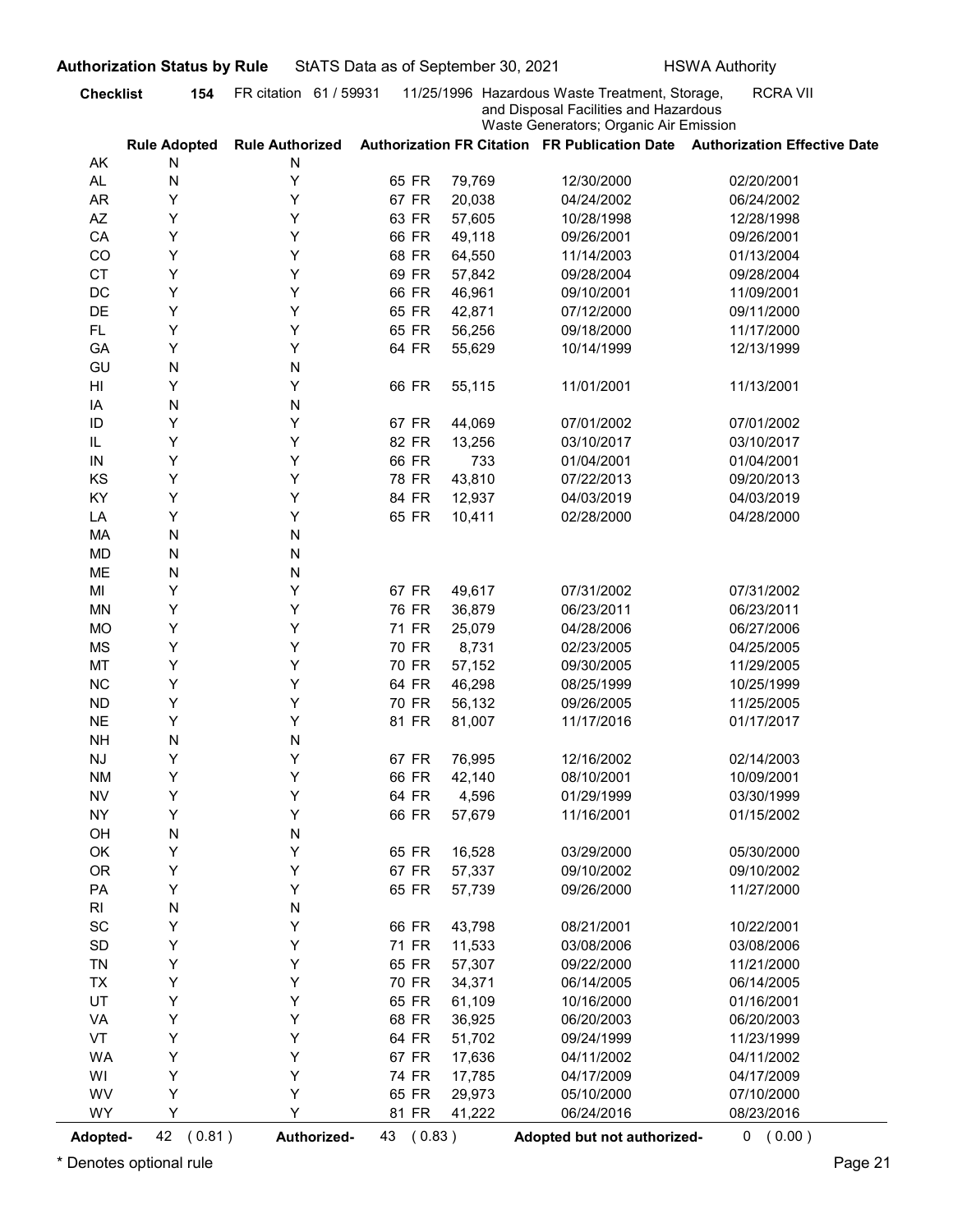| Waste Identification and Management;<br><b>Explosives Emergencies; Manifest</b><br>Authorization FR Citation FR Publication Date Authorization Effective Date<br><b>Rule Adopted</b><br><b>Rule Authorized</b><br>AK<br>N<br>N<br>Υ<br>Υ<br>AL.<br>65 FR<br>79,769<br>12/30/2000<br>02/20/2001<br>Υ<br><b>AR</b><br>Υ<br>67 FR<br>20,038<br>04/24/2002<br>06/24/2002<br>Υ<br>AZ<br>Y<br>69 FR<br>12,544<br>03/17/2004<br>03/17/2004<br>Υ<br>N<br>CA<br>Y<br>Υ<br>CO<br>73 FR<br>13,141<br>03/12/2008<br>05/12/2008<br>Y<br>Υ<br><b>CT</b><br>69 FR<br>57,842<br>09/28/2004<br>09/28/2004<br>Y<br>Υ<br>DC<br>66 FR<br>46,961<br>09/10/2001<br>11/09/2001<br>Υ<br>DE<br>Y<br>65 FR<br>42,871<br>07/12/2000<br>09/11/2000<br>Υ<br>Y<br>67 FR<br><b>FL</b><br>53,889<br>08/20/2002<br>10/21/2002<br>Υ<br>Y<br>64 FR<br>GA<br>55,629<br>10/14/1999<br>12/13/1999<br>N<br>GU<br>N<br>Υ<br>Y<br>66 FR<br>HI<br>55,115<br>11/01/2001<br>11/13/2001<br>N<br>N<br>IA<br>Y<br>Y<br>ID<br>67 FR<br>07/01/2002<br>07/01/2002<br>44,069<br>Y<br>Y<br>86 FR<br>IL<br>8,713<br>02/09/2021<br>02/09/2021<br>Υ<br>66 FR<br>01/04/2001<br>01/04/2001<br>Y<br>733<br>IN<br>Υ<br>Υ<br>KS<br>78 FR<br>43,810<br>07/22/2013<br>09/20/2013<br>Υ<br>Υ<br>KY<br>84 FR<br>12,937<br>04/03/2019<br>04/03/2019<br>Υ<br>Υ<br>64 FR<br>48,099<br>LA<br>09/02/1999<br>11/01/1999<br>N<br>${\sf N}$<br>MA<br>Υ<br>Υ<br><b>MD</b><br>81 FR<br>59,503<br>08/30/2016<br>10/31/2016<br>N<br>ME<br>${\sf N}$<br>Υ<br>Υ<br>67 FR<br>49,617<br>MI<br>07/31/2002<br>07/31/2002<br>N<br><b>MN</b><br>${\sf N}$<br>Υ<br>Υ<br><b>MO</b><br>71 FR<br>25,079<br>04/28/2006<br>06/27/2006<br>Υ<br>Υ<br><b>MS</b><br>70 FR<br>8,731<br>02/23/2005<br>04/25/2005<br>Y<br>MT<br>Υ<br>70 FR<br>57,152<br>09/30/2005<br>11/29/2005<br>Υ<br>$NC$<br>Υ<br>67 FR<br>9,218<br>02/28/2002<br>04/29/2002<br>Υ<br>${\sf ND}$<br>Υ<br>70 FR<br>56,132<br>09/26/2005<br>11/25/2005<br><b>NE</b><br>N<br>${\sf N}$<br>Υ<br>Υ<br>84 FR<br><b>NH</b><br>22,378<br>05/17/2019<br>05/17/2019<br>Υ<br>Υ<br>67 FR<br>$\mathsf{N}\mathsf{J}$<br>76,995<br>12/16/2002<br>02/14/2003<br>Υ<br>Υ<br>66 FR<br><b>NM</b><br>42,140<br>10/09/2001<br>08/10/2001<br>Υ<br>Υ<br>${\sf NV}$<br>64 FR<br>4,596<br>01/29/1999<br>03/30/1999<br>Υ<br>Υ<br><b>NY</b><br>66 FR<br>57,679<br>11/16/2001<br>01/15/2002<br>Υ<br>Υ<br>OH<br>72 FR<br>10/29/2007<br>61,063<br>10/29/2007<br>Υ<br>Υ<br>OK<br>65 FR<br>16,528<br>03/29/2000<br>05/30/2000<br>Υ<br><b>OR</b><br>Υ<br>67 FR<br>57,337<br>09/10/2002<br>09/10/2002<br>Υ<br>Υ<br>PA<br>65 FR<br>57,739<br>09/26/2000<br>11/27/2000<br>Υ<br>Υ<br>75 FR<br>43,409<br>07/26/2010<br>09/24/2010<br>RI<br>Υ<br>$\operatorname{\textsf{SC}}$<br>Υ<br>66 FR<br>43,798<br>08/21/2001<br>10/22/2001<br>Υ<br>Υ<br>$\mathsf{SD}$<br>69 FR<br>21,962<br>04/23/2004<br>05/24/2004<br>Υ<br>Υ<br>TN<br>65 FR<br>57,307<br>11/21/2000<br>09/22/2000<br>Υ<br>Υ<br>TX<br>70 FR<br>34,371<br>06/14/2005<br>06/14/2005<br>UT<br>Υ<br>N<br>Υ<br>Υ<br>VA<br>68 FR<br>36,925<br>06/20/2003<br>06/20/2003<br>Υ<br>Υ<br>VT<br>70 FR<br>36,350<br>08/22/2005<br>06/23/2005<br>Υ<br>Υ<br><b>WA</b><br>67 FR<br>17,636<br>04/11/2002<br>04/11/2002<br>Y<br>Υ<br>WI<br>74 FR<br>17,785<br>04/17/2009<br>04/17/2009<br>Υ<br>Υ<br>WV<br>65 FR<br>29,973<br>07/10/2000<br>05/10/2000<br>Y<br>Y<br>WY<br>81 FR<br>41,222<br>06/24/2016<br>08/23/2016<br>(0.87)<br>Authorized-<br>43 (0.83)<br><b>Adopted-</b><br>Adopted but not authorized- | <b>Checklist</b><br>156 | FR citation 62 / 6622 | 2/12/1997 | Military Munitions Rule: Hazardous | <b>RCRA VII</b> |
|-----------------------------------------------------------------------------------------------------------------------------------------------------------------------------------------------------------------------------------------------------------------------------------------------------------------------------------------------------------------------------------------------------------------------------------------------------------------------------------------------------------------------------------------------------------------------------------------------------------------------------------------------------------------------------------------------------------------------------------------------------------------------------------------------------------------------------------------------------------------------------------------------------------------------------------------------------------------------------------------------------------------------------------------------------------------------------------------------------------------------------------------------------------------------------------------------------------------------------------------------------------------------------------------------------------------------------------------------------------------------------------------------------------------------------------------------------------------------------------------------------------------------------------------------------------------------------------------------------------------------------------------------------------------------------------------------------------------------------------------------------------------------------------------------------------------------------------------------------------------------------------------------------------------------------------------------------------------------------------------------------------------------------------------------------------------------------------------------------------------------------------------------------------------------------------------------------------------------------------------------------------------------------------------------------------------------------------------------------------------------------------------------------------------------------------------------------------------------------------------------------------------------------------------------------------------------------------------------------------------------------------------------------------------------------------------------------------------------------------------------------------------------------------------------------------------------------------------------------------------------------------------------------------------------------------------------------------------------------------------------------------------------------------------------------------------------------------------------------------------------------------------------------------------------------------------------------------------------------------------------------------------------------------------------------------------------------------------------------------------------------------------------------------------------------------------------------------------------------|-------------------------|-----------------------|-----------|------------------------------------|-----------------|
|                                                                                                                                                                                                                                                                                                                                                                                                                                                                                                                                                                                                                                                                                                                                                                                                                                                                                                                                                                                                                                                                                                                                                                                                                                                                                                                                                                                                                                                                                                                                                                                                                                                                                                                                                                                                                                                                                                                                                                                                                                                                                                                                                                                                                                                                                                                                                                                                                                                                                                                                                                                                                                                                                                                                                                                                                                                                                                                                                                                                                                                                                                                                                                                                                                                                                                                                                                                                                                                                             |                         |                       |           |                                    |                 |
|                                                                                                                                                                                                                                                                                                                                                                                                                                                                                                                                                                                                                                                                                                                                                                                                                                                                                                                                                                                                                                                                                                                                                                                                                                                                                                                                                                                                                                                                                                                                                                                                                                                                                                                                                                                                                                                                                                                                                                                                                                                                                                                                                                                                                                                                                                                                                                                                                                                                                                                                                                                                                                                                                                                                                                                                                                                                                                                                                                                                                                                                                                                                                                                                                                                                                                                                                                                                                                                                             |                         |                       |           |                                    |                 |
|                                                                                                                                                                                                                                                                                                                                                                                                                                                                                                                                                                                                                                                                                                                                                                                                                                                                                                                                                                                                                                                                                                                                                                                                                                                                                                                                                                                                                                                                                                                                                                                                                                                                                                                                                                                                                                                                                                                                                                                                                                                                                                                                                                                                                                                                                                                                                                                                                                                                                                                                                                                                                                                                                                                                                                                                                                                                                                                                                                                                                                                                                                                                                                                                                                                                                                                                                                                                                                                                             |                         |                       |           |                                    |                 |
|                                                                                                                                                                                                                                                                                                                                                                                                                                                                                                                                                                                                                                                                                                                                                                                                                                                                                                                                                                                                                                                                                                                                                                                                                                                                                                                                                                                                                                                                                                                                                                                                                                                                                                                                                                                                                                                                                                                                                                                                                                                                                                                                                                                                                                                                                                                                                                                                                                                                                                                                                                                                                                                                                                                                                                                                                                                                                                                                                                                                                                                                                                                                                                                                                                                                                                                                                                                                                                                                             |                         |                       |           |                                    |                 |
|                                                                                                                                                                                                                                                                                                                                                                                                                                                                                                                                                                                                                                                                                                                                                                                                                                                                                                                                                                                                                                                                                                                                                                                                                                                                                                                                                                                                                                                                                                                                                                                                                                                                                                                                                                                                                                                                                                                                                                                                                                                                                                                                                                                                                                                                                                                                                                                                                                                                                                                                                                                                                                                                                                                                                                                                                                                                                                                                                                                                                                                                                                                                                                                                                                                                                                                                                                                                                                                                             |                         |                       |           |                                    |                 |
|                                                                                                                                                                                                                                                                                                                                                                                                                                                                                                                                                                                                                                                                                                                                                                                                                                                                                                                                                                                                                                                                                                                                                                                                                                                                                                                                                                                                                                                                                                                                                                                                                                                                                                                                                                                                                                                                                                                                                                                                                                                                                                                                                                                                                                                                                                                                                                                                                                                                                                                                                                                                                                                                                                                                                                                                                                                                                                                                                                                                                                                                                                                                                                                                                                                                                                                                                                                                                                                                             |                         |                       |           |                                    |                 |
|                                                                                                                                                                                                                                                                                                                                                                                                                                                                                                                                                                                                                                                                                                                                                                                                                                                                                                                                                                                                                                                                                                                                                                                                                                                                                                                                                                                                                                                                                                                                                                                                                                                                                                                                                                                                                                                                                                                                                                                                                                                                                                                                                                                                                                                                                                                                                                                                                                                                                                                                                                                                                                                                                                                                                                                                                                                                                                                                                                                                                                                                                                                                                                                                                                                                                                                                                                                                                                                                             |                         |                       |           |                                    |                 |
|                                                                                                                                                                                                                                                                                                                                                                                                                                                                                                                                                                                                                                                                                                                                                                                                                                                                                                                                                                                                                                                                                                                                                                                                                                                                                                                                                                                                                                                                                                                                                                                                                                                                                                                                                                                                                                                                                                                                                                                                                                                                                                                                                                                                                                                                                                                                                                                                                                                                                                                                                                                                                                                                                                                                                                                                                                                                                                                                                                                                                                                                                                                                                                                                                                                                                                                                                                                                                                                                             |                         |                       |           |                                    |                 |
|                                                                                                                                                                                                                                                                                                                                                                                                                                                                                                                                                                                                                                                                                                                                                                                                                                                                                                                                                                                                                                                                                                                                                                                                                                                                                                                                                                                                                                                                                                                                                                                                                                                                                                                                                                                                                                                                                                                                                                                                                                                                                                                                                                                                                                                                                                                                                                                                                                                                                                                                                                                                                                                                                                                                                                                                                                                                                                                                                                                                                                                                                                                                                                                                                                                                                                                                                                                                                                                                             |                         |                       |           |                                    |                 |
|                                                                                                                                                                                                                                                                                                                                                                                                                                                                                                                                                                                                                                                                                                                                                                                                                                                                                                                                                                                                                                                                                                                                                                                                                                                                                                                                                                                                                                                                                                                                                                                                                                                                                                                                                                                                                                                                                                                                                                                                                                                                                                                                                                                                                                                                                                                                                                                                                                                                                                                                                                                                                                                                                                                                                                                                                                                                                                                                                                                                                                                                                                                                                                                                                                                                                                                                                                                                                                                                             |                         |                       |           |                                    |                 |
|                                                                                                                                                                                                                                                                                                                                                                                                                                                                                                                                                                                                                                                                                                                                                                                                                                                                                                                                                                                                                                                                                                                                                                                                                                                                                                                                                                                                                                                                                                                                                                                                                                                                                                                                                                                                                                                                                                                                                                                                                                                                                                                                                                                                                                                                                                                                                                                                                                                                                                                                                                                                                                                                                                                                                                                                                                                                                                                                                                                                                                                                                                                                                                                                                                                                                                                                                                                                                                                                             |                         |                       |           |                                    |                 |
|                                                                                                                                                                                                                                                                                                                                                                                                                                                                                                                                                                                                                                                                                                                                                                                                                                                                                                                                                                                                                                                                                                                                                                                                                                                                                                                                                                                                                                                                                                                                                                                                                                                                                                                                                                                                                                                                                                                                                                                                                                                                                                                                                                                                                                                                                                                                                                                                                                                                                                                                                                                                                                                                                                                                                                                                                                                                                                                                                                                                                                                                                                                                                                                                                                                                                                                                                                                                                                                                             |                         |                       |           |                                    |                 |
|                                                                                                                                                                                                                                                                                                                                                                                                                                                                                                                                                                                                                                                                                                                                                                                                                                                                                                                                                                                                                                                                                                                                                                                                                                                                                                                                                                                                                                                                                                                                                                                                                                                                                                                                                                                                                                                                                                                                                                                                                                                                                                                                                                                                                                                                                                                                                                                                                                                                                                                                                                                                                                                                                                                                                                                                                                                                                                                                                                                                                                                                                                                                                                                                                                                                                                                                                                                                                                                                             |                         |                       |           |                                    |                 |
|                                                                                                                                                                                                                                                                                                                                                                                                                                                                                                                                                                                                                                                                                                                                                                                                                                                                                                                                                                                                                                                                                                                                                                                                                                                                                                                                                                                                                                                                                                                                                                                                                                                                                                                                                                                                                                                                                                                                                                                                                                                                                                                                                                                                                                                                                                                                                                                                                                                                                                                                                                                                                                                                                                                                                                                                                                                                                                                                                                                                                                                                                                                                                                                                                                                                                                                                                                                                                                                                             |                         |                       |           |                                    |                 |
|                                                                                                                                                                                                                                                                                                                                                                                                                                                                                                                                                                                                                                                                                                                                                                                                                                                                                                                                                                                                                                                                                                                                                                                                                                                                                                                                                                                                                                                                                                                                                                                                                                                                                                                                                                                                                                                                                                                                                                                                                                                                                                                                                                                                                                                                                                                                                                                                                                                                                                                                                                                                                                                                                                                                                                                                                                                                                                                                                                                                                                                                                                                                                                                                                                                                                                                                                                                                                                                                             |                         |                       |           |                                    |                 |
|                                                                                                                                                                                                                                                                                                                                                                                                                                                                                                                                                                                                                                                                                                                                                                                                                                                                                                                                                                                                                                                                                                                                                                                                                                                                                                                                                                                                                                                                                                                                                                                                                                                                                                                                                                                                                                                                                                                                                                                                                                                                                                                                                                                                                                                                                                                                                                                                                                                                                                                                                                                                                                                                                                                                                                                                                                                                                                                                                                                                                                                                                                                                                                                                                                                                                                                                                                                                                                                                             |                         |                       |           |                                    |                 |
|                                                                                                                                                                                                                                                                                                                                                                                                                                                                                                                                                                                                                                                                                                                                                                                                                                                                                                                                                                                                                                                                                                                                                                                                                                                                                                                                                                                                                                                                                                                                                                                                                                                                                                                                                                                                                                                                                                                                                                                                                                                                                                                                                                                                                                                                                                                                                                                                                                                                                                                                                                                                                                                                                                                                                                                                                                                                                                                                                                                                                                                                                                                                                                                                                                                                                                                                                                                                                                                                             |                         |                       |           |                                    |                 |
|                                                                                                                                                                                                                                                                                                                                                                                                                                                                                                                                                                                                                                                                                                                                                                                                                                                                                                                                                                                                                                                                                                                                                                                                                                                                                                                                                                                                                                                                                                                                                                                                                                                                                                                                                                                                                                                                                                                                                                                                                                                                                                                                                                                                                                                                                                                                                                                                                                                                                                                                                                                                                                                                                                                                                                                                                                                                                                                                                                                                                                                                                                                                                                                                                                                                                                                                                                                                                                                                             |                         |                       |           |                                    |                 |
|                                                                                                                                                                                                                                                                                                                                                                                                                                                                                                                                                                                                                                                                                                                                                                                                                                                                                                                                                                                                                                                                                                                                                                                                                                                                                                                                                                                                                                                                                                                                                                                                                                                                                                                                                                                                                                                                                                                                                                                                                                                                                                                                                                                                                                                                                                                                                                                                                                                                                                                                                                                                                                                                                                                                                                                                                                                                                                                                                                                                                                                                                                                                                                                                                                                                                                                                                                                                                                                                             |                         |                       |           |                                    |                 |
|                                                                                                                                                                                                                                                                                                                                                                                                                                                                                                                                                                                                                                                                                                                                                                                                                                                                                                                                                                                                                                                                                                                                                                                                                                                                                                                                                                                                                                                                                                                                                                                                                                                                                                                                                                                                                                                                                                                                                                                                                                                                                                                                                                                                                                                                                                                                                                                                                                                                                                                                                                                                                                                                                                                                                                                                                                                                                                                                                                                                                                                                                                                                                                                                                                                                                                                                                                                                                                                                             |                         |                       |           |                                    |                 |
|                                                                                                                                                                                                                                                                                                                                                                                                                                                                                                                                                                                                                                                                                                                                                                                                                                                                                                                                                                                                                                                                                                                                                                                                                                                                                                                                                                                                                                                                                                                                                                                                                                                                                                                                                                                                                                                                                                                                                                                                                                                                                                                                                                                                                                                                                                                                                                                                                                                                                                                                                                                                                                                                                                                                                                                                                                                                                                                                                                                                                                                                                                                                                                                                                                                                                                                                                                                                                                                                             |                         |                       |           |                                    |                 |
|                                                                                                                                                                                                                                                                                                                                                                                                                                                                                                                                                                                                                                                                                                                                                                                                                                                                                                                                                                                                                                                                                                                                                                                                                                                                                                                                                                                                                                                                                                                                                                                                                                                                                                                                                                                                                                                                                                                                                                                                                                                                                                                                                                                                                                                                                                                                                                                                                                                                                                                                                                                                                                                                                                                                                                                                                                                                                                                                                                                                                                                                                                                                                                                                                                                                                                                                                                                                                                                                             |                         |                       |           |                                    |                 |
|                                                                                                                                                                                                                                                                                                                                                                                                                                                                                                                                                                                                                                                                                                                                                                                                                                                                                                                                                                                                                                                                                                                                                                                                                                                                                                                                                                                                                                                                                                                                                                                                                                                                                                                                                                                                                                                                                                                                                                                                                                                                                                                                                                                                                                                                                                                                                                                                                                                                                                                                                                                                                                                                                                                                                                                                                                                                                                                                                                                                                                                                                                                                                                                                                                                                                                                                                                                                                                                                             |                         |                       |           |                                    |                 |
|                                                                                                                                                                                                                                                                                                                                                                                                                                                                                                                                                                                                                                                                                                                                                                                                                                                                                                                                                                                                                                                                                                                                                                                                                                                                                                                                                                                                                                                                                                                                                                                                                                                                                                                                                                                                                                                                                                                                                                                                                                                                                                                                                                                                                                                                                                                                                                                                                                                                                                                                                                                                                                                                                                                                                                                                                                                                                                                                                                                                                                                                                                                                                                                                                                                                                                                                                                                                                                                                             |                         |                       |           |                                    |                 |
|                                                                                                                                                                                                                                                                                                                                                                                                                                                                                                                                                                                                                                                                                                                                                                                                                                                                                                                                                                                                                                                                                                                                                                                                                                                                                                                                                                                                                                                                                                                                                                                                                                                                                                                                                                                                                                                                                                                                                                                                                                                                                                                                                                                                                                                                                                                                                                                                                                                                                                                                                                                                                                                                                                                                                                                                                                                                                                                                                                                                                                                                                                                                                                                                                                                                                                                                                                                                                                                                             |                         |                       |           |                                    |                 |
|                                                                                                                                                                                                                                                                                                                                                                                                                                                                                                                                                                                                                                                                                                                                                                                                                                                                                                                                                                                                                                                                                                                                                                                                                                                                                                                                                                                                                                                                                                                                                                                                                                                                                                                                                                                                                                                                                                                                                                                                                                                                                                                                                                                                                                                                                                                                                                                                                                                                                                                                                                                                                                                                                                                                                                                                                                                                                                                                                                                                                                                                                                                                                                                                                                                                                                                                                                                                                                                                             |                         |                       |           |                                    |                 |
|                                                                                                                                                                                                                                                                                                                                                                                                                                                                                                                                                                                                                                                                                                                                                                                                                                                                                                                                                                                                                                                                                                                                                                                                                                                                                                                                                                                                                                                                                                                                                                                                                                                                                                                                                                                                                                                                                                                                                                                                                                                                                                                                                                                                                                                                                                                                                                                                                                                                                                                                                                                                                                                                                                                                                                                                                                                                                                                                                                                                                                                                                                                                                                                                                                                                                                                                                                                                                                                                             |                         |                       |           |                                    |                 |
|                                                                                                                                                                                                                                                                                                                                                                                                                                                                                                                                                                                                                                                                                                                                                                                                                                                                                                                                                                                                                                                                                                                                                                                                                                                                                                                                                                                                                                                                                                                                                                                                                                                                                                                                                                                                                                                                                                                                                                                                                                                                                                                                                                                                                                                                                                                                                                                                                                                                                                                                                                                                                                                                                                                                                                                                                                                                                                                                                                                                                                                                                                                                                                                                                                                                                                                                                                                                                                                                             |                         |                       |           |                                    |                 |
|                                                                                                                                                                                                                                                                                                                                                                                                                                                                                                                                                                                                                                                                                                                                                                                                                                                                                                                                                                                                                                                                                                                                                                                                                                                                                                                                                                                                                                                                                                                                                                                                                                                                                                                                                                                                                                                                                                                                                                                                                                                                                                                                                                                                                                                                                                                                                                                                                                                                                                                                                                                                                                                                                                                                                                                                                                                                                                                                                                                                                                                                                                                                                                                                                                                                                                                                                                                                                                                                             |                         |                       |           |                                    |                 |
|                                                                                                                                                                                                                                                                                                                                                                                                                                                                                                                                                                                                                                                                                                                                                                                                                                                                                                                                                                                                                                                                                                                                                                                                                                                                                                                                                                                                                                                                                                                                                                                                                                                                                                                                                                                                                                                                                                                                                                                                                                                                                                                                                                                                                                                                                                                                                                                                                                                                                                                                                                                                                                                                                                                                                                                                                                                                                                                                                                                                                                                                                                                                                                                                                                                                                                                                                                                                                                                                             |                         |                       |           |                                    |                 |
|                                                                                                                                                                                                                                                                                                                                                                                                                                                                                                                                                                                                                                                                                                                                                                                                                                                                                                                                                                                                                                                                                                                                                                                                                                                                                                                                                                                                                                                                                                                                                                                                                                                                                                                                                                                                                                                                                                                                                                                                                                                                                                                                                                                                                                                                                                                                                                                                                                                                                                                                                                                                                                                                                                                                                                                                                                                                                                                                                                                                                                                                                                                                                                                                                                                                                                                                                                                                                                                                             |                         |                       |           |                                    |                 |
|                                                                                                                                                                                                                                                                                                                                                                                                                                                                                                                                                                                                                                                                                                                                                                                                                                                                                                                                                                                                                                                                                                                                                                                                                                                                                                                                                                                                                                                                                                                                                                                                                                                                                                                                                                                                                                                                                                                                                                                                                                                                                                                                                                                                                                                                                                                                                                                                                                                                                                                                                                                                                                                                                                                                                                                                                                                                                                                                                                                                                                                                                                                                                                                                                                                                                                                                                                                                                                                                             |                         |                       |           |                                    |                 |
|                                                                                                                                                                                                                                                                                                                                                                                                                                                                                                                                                                                                                                                                                                                                                                                                                                                                                                                                                                                                                                                                                                                                                                                                                                                                                                                                                                                                                                                                                                                                                                                                                                                                                                                                                                                                                                                                                                                                                                                                                                                                                                                                                                                                                                                                                                                                                                                                                                                                                                                                                                                                                                                                                                                                                                                                                                                                                                                                                                                                                                                                                                                                                                                                                                                                                                                                                                                                                                                                             |                         |                       |           |                                    |                 |
|                                                                                                                                                                                                                                                                                                                                                                                                                                                                                                                                                                                                                                                                                                                                                                                                                                                                                                                                                                                                                                                                                                                                                                                                                                                                                                                                                                                                                                                                                                                                                                                                                                                                                                                                                                                                                                                                                                                                                                                                                                                                                                                                                                                                                                                                                                                                                                                                                                                                                                                                                                                                                                                                                                                                                                                                                                                                                                                                                                                                                                                                                                                                                                                                                                                                                                                                                                                                                                                                             |                         |                       |           |                                    |                 |
|                                                                                                                                                                                                                                                                                                                                                                                                                                                                                                                                                                                                                                                                                                                                                                                                                                                                                                                                                                                                                                                                                                                                                                                                                                                                                                                                                                                                                                                                                                                                                                                                                                                                                                                                                                                                                                                                                                                                                                                                                                                                                                                                                                                                                                                                                                                                                                                                                                                                                                                                                                                                                                                                                                                                                                                                                                                                                                                                                                                                                                                                                                                                                                                                                                                                                                                                                                                                                                                                             |                         |                       |           |                                    |                 |
|                                                                                                                                                                                                                                                                                                                                                                                                                                                                                                                                                                                                                                                                                                                                                                                                                                                                                                                                                                                                                                                                                                                                                                                                                                                                                                                                                                                                                                                                                                                                                                                                                                                                                                                                                                                                                                                                                                                                                                                                                                                                                                                                                                                                                                                                                                                                                                                                                                                                                                                                                                                                                                                                                                                                                                                                                                                                                                                                                                                                                                                                                                                                                                                                                                                                                                                                                                                                                                                                             |                         |                       |           |                                    |                 |
|                                                                                                                                                                                                                                                                                                                                                                                                                                                                                                                                                                                                                                                                                                                                                                                                                                                                                                                                                                                                                                                                                                                                                                                                                                                                                                                                                                                                                                                                                                                                                                                                                                                                                                                                                                                                                                                                                                                                                                                                                                                                                                                                                                                                                                                                                                                                                                                                                                                                                                                                                                                                                                                                                                                                                                                                                                                                                                                                                                                                                                                                                                                                                                                                                                                                                                                                                                                                                                                                             |                         |                       |           |                                    |                 |
|                                                                                                                                                                                                                                                                                                                                                                                                                                                                                                                                                                                                                                                                                                                                                                                                                                                                                                                                                                                                                                                                                                                                                                                                                                                                                                                                                                                                                                                                                                                                                                                                                                                                                                                                                                                                                                                                                                                                                                                                                                                                                                                                                                                                                                                                                                                                                                                                                                                                                                                                                                                                                                                                                                                                                                                                                                                                                                                                                                                                                                                                                                                                                                                                                                                                                                                                                                                                                                                                             |                         |                       |           |                                    |                 |
|                                                                                                                                                                                                                                                                                                                                                                                                                                                                                                                                                                                                                                                                                                                                                                                                                                                                                                                                                                                                                                                                                                                                                                                                                                                                                                                                                                                                                                                                                                                                                                                                                                                                                                                                                                                                                                                                                                                                                                                                                                                                                                                                                                                                                                                                                                                                                                                                                                                                                                                                                                                                                                                                                                                                                                                                                                                                                                                                                                                                                                                                                                                                                                                                                                                                                                                                                                                                                                                                             |                         |                       |           |                                    |                 |
|                                                                                                                                                                                                                                                                                                                                                                                                                                                                                                                                                                                                                                                                                                                                                                                                                                                                                                                                                                                                                                                                                                                                                                                                                                                                                                                                                                                                                                                                                                                                                                                                                                                                                                                                                                                                                                                                                                                                                                                                                                                                                                                                                                                                                                                                                                                                                                                                                                                                                                                                                                                                                                                                                                                                                                                                                                                                                                                                                                                                                                                                                                                                                                                                                                                                                                                                                                                                                                                                             |                         |                       |           |                                    |                 |
|                                                                                                                                                                                                                                                                                                                                                                                                                                                                                                                                                                                                                                                                                                                                                                                                                                                                                                                                                                                                                                                                                                                                                                                                                                                                                                                                                                                                                                                                                                                                                                                                                                                                                                                                                                                                                                                                                                                                                                                                                                                                                                                                                                                                                                                                                                                                                                                                                                                                                                                                                                                                                                                                                                                                                                                                                                                                                                                                                                                                                                                                                                                                                                                                                                                                                                                                                                                                                                                                             |                         |                       |           |                                    |                 |
|                                                                                                                                                                                                                                                                                                                                                                                                                                                                                                                                                                                                                                                                                                                                                                                                                                                                                                                                                                                                                                                                                                                                                                                                                                                                                                                                                                                                                                                                                                                                                                                                                                                                                                                                                                                                                                                                                                                                                                                                                                                                                                                                                                                                                                                                                                                                                                                                                                                                                                                                                                                                                                                                                                                                                                                                                                                                                                                                                                                                                                                                                                                                                                                                                                                                                                                                                                                                                                                                             |                         |                       |           |                                    |                 |
|                                                                                                                                                                                                                                                                                                                                                                                                                                                                                                                                                                                                                                                                                                                                                                                                                                                                                                                                                                                                                                                                                                                                                                                                                                                                                                                                                                                                                                                                                                                                                                                                                                                                                                                                                                                                                                                                                                                                                                                                                                                                                                                                                                                                                                                                                                                                                                                                                                                                                                                                                                                                                                                                                                                                                                                                                                                                                                                                                                                                                                                                                                                                                                                                                                                                                                                                                                                                                                                                             |                         |                       |           |                                    |                 |
|                                                                                                                                                                                                                                                                                                                                                                                                                                                                                                                                                                                                                                                                                                                                                                                                                                                                                                                                                                                                                                                                                                                                                                                                                                                                                                                                                                                                                                                                                                                                                                                                                                                                                                                                                                                                                                                                                                                                                                                                                                                                                                                                                                                                                                                                                                                                                                                                                                                                                                                                                                                                                                                                                                                                                                                                                                                                                                                                                                                                                                                                                                                                                                                                                                                                                                                                                                                                                                                                             |                         |                       |           |                                    |                 |
|                                                                                                                                                                                                                                                                                                                                                                                                                                                                                                                                                                                                                                                                                                                                                                                                                                                                                                                                                                                                                                                                                                                                                                                                                                                                                                                                                                                                                                                                                                                                                                                                                                                                                                                                                                                                                                                                                                                                                                                                                                                                                                                                                                                                                                                                                                                                                                                                                                                                                                                                                                                                                                                                                                                                                                                                                                                                                                                                                                                                                                                                                                                                                                                                                                                                                                                                                                                                                                                                             |                         |                       |           |                                    |                 |
|                                                                                                                                                                                                                                                                                                                                                                                                                                                                                                                                                                                                                                                                                                                                                                                                                                                                                                                                                                                                                                                                                                                                                                                                                                                                                                                                                                                                                                                                                                                                                                                                                                                                                                                                                                                                                                                                                                                                                                                                                                                                                                                                                                                                                                                                                                                                                                                                                                                                                                                                                                                                                                                                                                                                                                                                                                                                                                                                                                                                                                                                                                                                                                                                                                                                                                                                                                                                                                                                             |                         |                       |           |                                    |                 |
|                                                                                                                                                                                                                                                                                                                                                                                                                                                                                                                                                                                                                                                                                                                                                                                                                                                                                                                                                                                                                                                                                                                                                                                                                                                                                                                                                                                                                                                                                                                                                                                                                                                                                                                                                                                                                                                                                                                                                                                                                                                                                                                                                                                                                                                                                                                                                                                                                                                                                                                                                                                                                                                                                                                                                                                                                                                                                                                                                                                                                                                                                                                                                                                                                                                                                                                                                                                                                                                                             |                         |                       |           |                                    |                 |
|                                                                                                                                                                                                                                                                                                                                                                                                                                                                                                                                                                                                                                                                                                                                                                                                                                                                                                                                                                                                                                                                                                                                                                                                                                                                                                                                                                                                                                                                                                                                                                                                                                                                                                                                                                                                                                                                                                                                                                                                                                                                                                                                                                                                                                                                                                                                                                                                                                                                                                                                                                                                                                                                                                                                                                                                                                                                                                                                                                                                                                                                                                                                                                                                                                                                                                                                                                                                                                                                             |                         |                       |           |                                    |                 |
|                                                                                                                                                                                                                                                                                                                                                                                                                                                                                                                                                                                                                                                                                                                                                                                                                                                                                                                                                                                                                                                                                                                                                                                                                                                                                                                                                                                                                                                                                                                                                                                                                                                                                                                                                                                                                                                                                                                                                                                                                                                                                                                                                                                                                                                                                                                                                                                                                                                                                                                                                                                                                                                                                                                                                                                                                                                                                                                                                                                                                                                                                                                                                                                                                                                                                                                                                                                                                                                                             |                         |                       |           |                                    |                 |
|                                                                                                                                                                                                                                                                                                                                                                                                                                                                                                                                                                                                                                                                                                                                                                                                                                                                                                                                                                                                                                                                                                                                                                                                                                                                                                                                                                                                                                                                                                                                                                                                                                                                                                                                                                                                                                                                                                                                                                                                                                                                                                                                                                                                                                                                                                                                                                                                                                                                                                                                                                                                                                                                                                                                                                                                                                                                                                                                                                                                                                                                                                                                                                                                                                                                                                                                                                                                                                                                             | 45                      |                       |           |                                    | 2(0.04)         |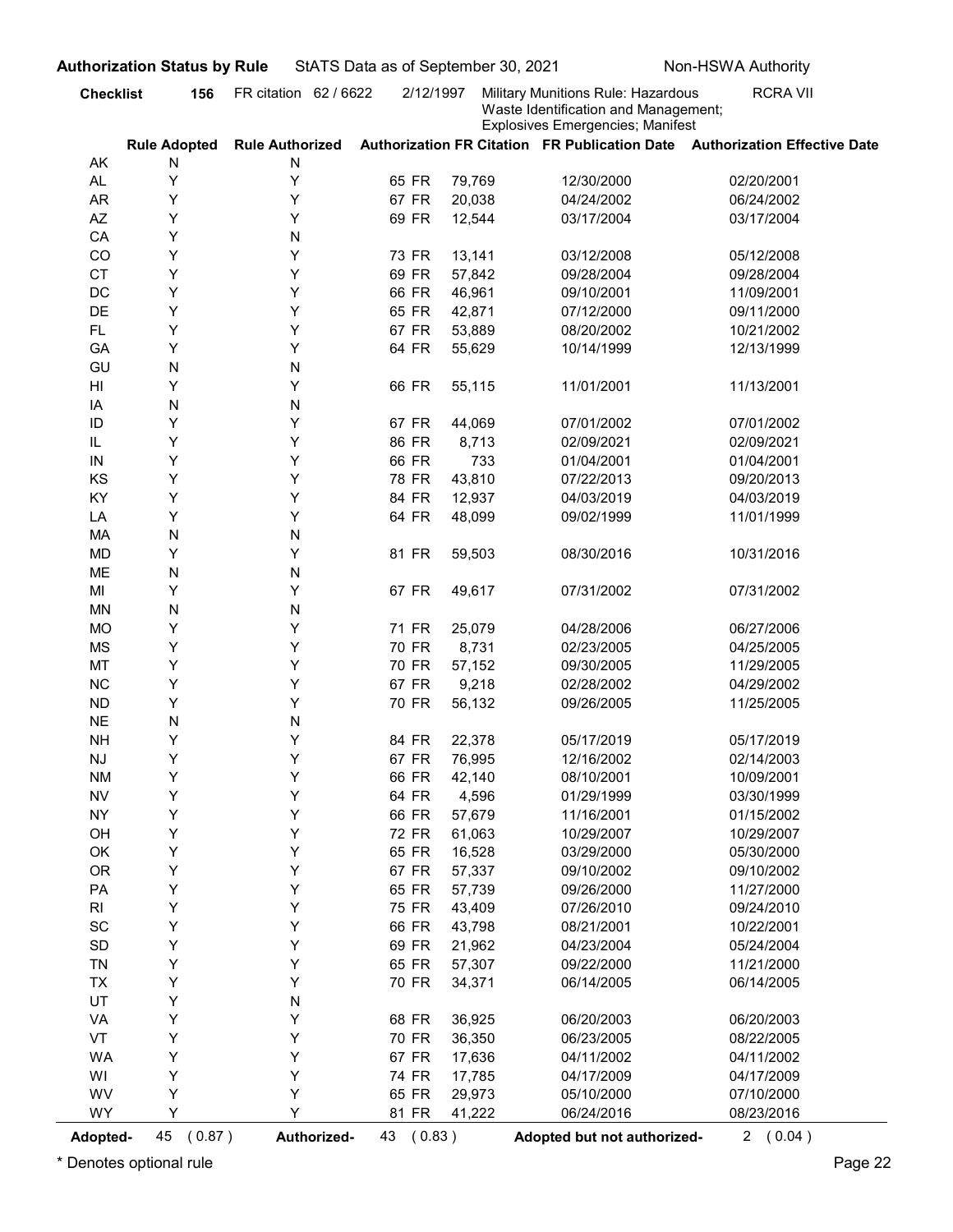| FR citation 62 / 25998<br>Land Disposal Restrictions - Phase IV:<br><b>Checklist</b><br>5/12/1997<br><b>Treatment Standards for Wood</b><br>Preserving Wastes, Paperwork<br>Authorization FR Citation FR Publication Date<br><b>Rule Adopted</b><br><b>Rule Authorized</b><br><b>Authorization Effective Date</b><br>AK<br>N<br>Ν<br>Υ<br>65 FR<br>AL<br>N<br>79,769<br>12/30/2000<br>02/20/2001<br>Y<br>Y<br>67 FR<br><b>AR</b><br>20,038<br>04/24/2002<br>06/24/2002<br>Y<br>Y<br>69 FR<br>AZ<br>12,544<br>03/17/2004<br>03/17/2004<br>Υ<br>Y<br>76 FR<br>CA<br>62,303<br>10/07/2011<br>10/07/2011<br>Y<br>Y<br>68 FR<br>64,550<br>CO<br>11/14/2003<br>01/13/2004<br><b>CT</b><br>Y<br>Y<br>69 FR<br>57,842<br>09/28/2004<br>09/28/2004<br>Υ<br>DC<br>Y<br>66 FR<br>46,961<br>09/10/2001<br>11/09/2001<br>DE<br>Y<br>Υ<br>65 FR<br>42,871<br>07/12/2000<br>09/11/2000<br>Y<br>Υ<br>67 FR<br>FL.<br>53,889<br>08/20/2002<br>10/21/2002<br>Y<br>Y<br>64 FR<br>GA<br>55,629<br>10/14/1999<br>12/13/1999<br>GU<br>N<br>N<br>Y<br>Y<br>66 FR<br>HI<br>55,115<br>11/01/2001<br>11/13/2001<br>N<br>N<br>IA<br>Y<br>Y<br>ID<br>67 FR<br>44,069<br>07/01/2002<br>07/01/2002<br>Y<br>Y<br>IL<br>82 FR<br>13,256<br>03/10/2017<br>03/10/2017<br>66 FR<br>733<br>01/04/2001<br>01/04/2001<br>IN<br>Y<br>Y<br>KS<br>Y<br>78 FR<br>43,810<br>07/22/2013<br>09/20/2013<br>Y<br>KY<br>Y<br>Y<br>84 FR<br>12,937<br>04/03/2019<br>04/03/2019<br>Υ<br>Y<br>64 FR<br>48,099<br>LA<br>09/02/1999<br>11/01/1999<br>Υ<br>Y<br>75 FR<br>MA<br>35,660<br>06/23/2010<br>08/23/2010<br>Υ<br>Y<br>81 FR<br>59,503<br>10/31/2016<br>MD<br>08/30/2016<br>Υ<br>Y<br>85 FR<br>38,330<br>ME<br>06/26/2020<br>06/26/2020<br>Υ<br>Y<br>67 FR<br>49,617<br>07/31/2002<br>MI<br>07/31/2002<br>Υ<br>Y<br>76 FR<br>MN<br>36,879<br>06/23/2011<br>06/23/2011<br>Υ<br>Y<br>71 FR<br>06/27/2006<br>MO<br>25,079<br>04/28/2006<br>Υ<br>Y<br>70 FR<br>8,731<br>MS<br>02/23/2005<br>04/25/2005<br>Υ<br>Y<br>70 FR<br>57,152<br>MT<br>09/30/2005<br>11/29/2005<br>Υ<br>Y<br>64 FR<br>46,298<br><b>NC</b><br>08/25/1999<br>10/25/1999<br>Υ<br>Y<br>70 FR<br>56,132<br><b>ND</b><br>09/26/2005<br>11/25/2005<br>Υ<br><b>NE</b><br>Y<br>81 FR<br>81,007<br>01/17/2017<br>11/17/2016<br>Υ<br>Y<br>84 FR<br>22,378<br><b>NH</b><br>05/17/2019<br>05/17/2019<br>Υ<br>Y<br>67 FR<br>76,995<br>02/14/2003<br><b>NJ</b><br>12/16/2002<br>Υ<br>Y<br>66 FR<br>42,140<br>10/09/2001<br><b>NM</b><br>08/10/2001<br>Υ<br>Y<br>64 FR<br>4,596<br><b>NV</b><br>01/29/1999<br>03/30/1999<br>Υ<br>Y<br>66 FR<br>57,679<br><b>NY</b><br>11/16/2001<br>01/15/2002<br>Υ<br>Y<br>71 FR<br>3,220<br>01/20/2006<br>OH<br>01/20/2006<br>Υ<br>Y<br>65 FR<br>16,528<br>05/30/2000<br>OK<br>03/29/2000<br>Υ<br>OR<br>Υ<br>67 FR<br>57,337<br>09/10/2002<br>09/10/2002<br>Υ<br>PA<br>Υ<br>65 FR<br>57,739<br>11/27/2000<br>09/26/2000<br>N<br>R <sub>l</sub><br>N<br>SC<br>Υ<br>Y<br>66 FR<br>43,798<br>08/21/2001<br>10/22/2001<br>SD<br>Υ<br>Υ<br>69 FR<br>21,962<br>04/23/2004<br>05/24/2004<br><b>TN</b><br>Υ<br>Y<br>65 FR<br>57,307<br>11/21/2000<br>09/22/2000<br>Υ<br>Υ<br>70 FR<br>34,371<br><b>TX</b><br>06/14/2005<br>06/14/2005<br>UT<br>Υ<br>Υ<br>65 FR<br>61,109<br>10/16/2000<br>01/16/2001<br>Υ<br>Y<br>68 FR<br>36,925<br>06/20/2003<br>VA<br>06/20/2003<br>VT<br>Υ<br>Υ<br>64 FR<br>51,702<br>11/23/1999<br>09/24/1999<br><b>WA</b><br>Υ<br>Υ<br>67 FR<br>17,636<br>04/11/2002<br>04/11/2002<br>Υ<br>Υ<br>74 FR<br>17,785<br>04/17/2009<br>WI<br>04/17/2009<br>WV<br>Y<br>65 FR<br>29,973<br>07/10/2000<br>Y<br>05/10/2000<br>WY<br>Y<br>Y<br>81 FR<br>41,222<br>06/24/2016<br>08/23/2016<br>47 (0.90)<br>Authorized-<br>48 (0.92)<br>Adopted but not authorized- | <b>Authorization Status by Rule</b> | StATS Data as of September 30, 2021 |  | <b>HSWA Authority</b> |
|-------------------------------------------------------------------------------------------------------------------------------------------------------------------------------------------------------------------------------------------------------------------------------------------------------------------------------------------------------------------------------------------------------------------------------------------------------------------------------------------------------------------------------------------------------------------------------------------------------------------------------------------------------------------------------------------------------------------------------------------------------------------------------------------------------------------------------------------------------------------------------------------------------------------------------------------------------------------------------------------------------------------------------------------------------------------------------------------------------------------------------------------------------------------------------------------------------------------------------------------------------------------------------------------------------------------------------------------------------------------------------------------------------------------------------------------------------------------------------------------------------------------------------------------------------------------------------------------------------------------------------------------------------------------------------------------------------------------------------------------------------------------------------------------------------------------------------------------------------------------------------------------------------------------------------------------------------------------------------------------------------------------------------------------------------------------------------------------------------------------------------------------------------------------------------------------------------------------------------------------------------------------------------------------------------------------------------------------------------------------------------------------------------------------------------------------------------------------------------------------------------------------------------------------------------------------------------------------------------------------------------------------------------------------------------------------------------------------------------------------------------------------------------------------------------------------------------------------------------------------------------------------------------------------------------------------------------------------------------------------------------------------------------------------------------------------------------------------------------------------------------------------------------------------------------------------------------------------------------------------------------------------------------------------------------------------------------------------------------------------------------------------------------------------------------------------------------------------------------------------------------------------------------------------------------------------------------------------------------------------------------------------------------------------------------------------------------------|-------------------------------------|-------------------------------------|--|-----------------------|
|                                                                                                                                                                                                                                                                                                                                                                                                                                                                                                                                                                                                                                                                                                                                                                                                                                                                                                                                                                                                                                                                                                                                                                                                                                                                                                                                                                                                                                                                                                                                                                                                                                                                                                                                                                                                                                                                                                                                                                                                                                                                                                                                                                                                                                                                                                                                                                                                                                                                                                                                                                                                                                                                                                                                                                                                                                                                                                                                                                                                                                                                                                                                                                                                                                                                                                                                                                                                                                                                                                                                                                                                                                                                                                             | 157                                 |                                     |  | <b>RCRA VII</b>       |
|                                                                                                                                                                                                                                                                                                                                                                                                                                                                                                                                                                                                                                                                                                                                                                                                                                                                                                                                                                                                                                                                                                                                                                                                                                                                                                                                                                                                                                                                                                                                                                                                                                                                                                                                                                                                                                                                                                                                                                                                                                                                                                                                                                                                                                                                                                                                                                                                                                                                                                                                                                                                                                                                                                                                                                                                                                                                                                                                                                                                                                                                                                                                                                                                                                                                                                                                                                                                                                                                                                                                                                                                                                                                                                             |                                     |                                     |  |                       |
|                                                                                                                                                                                                                                                                                                                                                                                                                                                                                                                                                                                                                                                                                                                                                                                                                                                                                                                                                                                                                                                                                                                                                                                                                                                                                                                                                                                                                                                                                                                                                                                                                                                                                                                                                                                                                                                                                                                                                                                                                                                                                                                                                                                                                                                                                                                                                                                                                                                                                                                                                                                                                                                                                                                                                                                                                                                                                                                                                                                                                                                                                                                                                                                                                                                                                                                                                                                                                                                                                                                                                                                                                                                                                                             |                                     |                                     |  |                       |
|                                                                                                                                                                                                                                                                                                                                                                                                                                                                                                                                                                                                                                                                                                                                                                                                                                                                                                                                                                                                                                                                                                                                                                                                                                                                                                                                                                                                                                                                                                                                                                                                                                                                                                                                                                                                                                                                                                                                                                                                                                                                                                                                                                                                                                                                                                                                                                                                                                                                                                                                                                                                                                                                                                                                                                                                                                                                                                                                                                                                                                                                                                                                                                                                                                                                                                                                                                                                                                                                                                                                                                                                                                                                                                             |                                     |                                     |  |                       |
|                                                                                                                                                                                                                                                                                                                                                                                                                                                                                                                                                                                                                                                                                                                                                                                                                                                                                                                                                                                                                                                                                                                                                                                                                                                                                                                                                                                                                                                                                                                                                                                                                                                                                                                                                                                                                                                                                                                                                                                                                                                                                                                                                                                                                                                                                                                                                                                                                                                                                                                                                                                                                                                                                                                                                                                                                                                                                                                                                                                                                                                                                                                                                                                                                                                                                                                                                                                                                                                                                                                                                                                                                                                                                                             |                                     |                                     |  |                       |
|                                                                                                                                                                                                                                                                                                                                                                                                                                                                                                                                                                                                                                                                                                                                                                                                                                                                                                                                                                                                                                                                                                                                                                                                                                                                                                                                                                                                                                                                                                                                                                                                                                                                                                                                                                                                                                                                                                                                                                                                                                                                                                                                                                                                                                                                                                                                                                                                                                                                                                                                                                                                                                                                                                                                                                                                                                                                                                                                                                                                                                                                                                                                                                                                                                                                                                                                                                                                                                                                                                                                                                                                                                                                                                             |                                     |                                     |  |                       |
|                                                                                                                                                                                                                                                                                                                                                                                                                                                                                                                                                                                                                                                                                                                                                                                                                                                                                                                                                                                                                                                                                                                                                                                                                                                                                                                                                                                                                                                                                                                                                                                                                                                                                                                                                                                                                                                                                                                                                                                                                                                                                                                                                                                                                                                                                                                                                                                                                                                                                                                                                                                                                                                                                                                                                                                                                                                                                                                                                                                                                                                                                                                                                                                                                                                                                                                                                                                                                                                                                                                                                                                                                                                                                                             |                                     |                                     |  |                       |
|                                                                                                                                                                                                                                                                                                                                                                                                                                                                                                                                                                                                                                                                                                                                                                                                                                                                                                                                                                                                                                                                                                                                                                                                                                                                                                                                                                                                                                                                                                                                                                                                                                                                                                                                                                                                                                                                                                                                                                                                                                                                                                                                                                                                                                                                                                                                                                                                                                                                                                                                                                                                                                                                                                                                                                                                                                                                                                                                                                                                                                                                                                                                                                                                                                                                                                                                                                                                                                                                                                                                                                                                                                                                                                             |                                     |                                     |  |                       |
|                                                                                                                                                                                                                                                                                                                                                                                                                                                                                                                                                                                                                                                                                                                                                                                                                                                                                                                                                                                                                                                                                                                                                                                                                                                                                                                                                                                                                                                                                                                                                                                                                                                                                                                                                                                                                                                                                                                                                                                                                                                                                                                                                                                                                                                                                                                                                                                                                                                                                                                                                                                                                                                                                                                                                                                                                                                                                                                                                                                                                                                                                                                                                                                                                                                                                                                                                                                                                                                                                                                                                                                                                                                                                                             |                                     |                                     |  |                       |
|                                                                                                                                                                                                                                                                                                                                                                                                                                                                                                                                                                                                                                                                                                                                                                                                                                                                                                                                                                                                                                                                                                                                                                                                                                                                                                                                                                                                                                                                                                                                                                                                                                                                                                                                                                                                                                                                                                                                                                                                                                                                                                                                                                                                                                                                                                                                                                                                                                                                                                                                                                                                                                                                                                                                                                                                                                                                                                                                                                                                                                                                                                                                                                                                                                                                                                                                                                                                                                                                                                                                                                                                                                                                                                             |                                     |                                     |  |                       |
|                                                                                                                                                                                                                                                                                                                                                                                                                                                                                                                                                                                                                                                                                                                                                                                                                                                                                                                                                                                                                                                                                                                                                                                                                                                                                                                                                                                                                                                                                                                                                                                                                                                                                                                                                                                                                                                                                                                                                                                                                                                                                                                                                                                                                                                                                                                                                                                                                                                                                                                                                                                                                                                                                                                                                                                                                                                                                                                                                                                                                                                                                                                                                                                                                                                                                                                                                                                                                                                                                                                                                                                                                                                                                                             |                                     |                                     |  |                       |
|                                                                                                                                                                                                                                                                                                                                                                                                                                                                                                                                                                                                                                                                                                                                                                                                                                                                                                                                                                                                                                                                                                                                                                                                                                                                                                                                                                                                                                                                                                                                                                                                                                                                                                                                                                                                                                                                                                                                                                                                                                                                                                                                                                                                                                                                                                                                                                                                                                                                                                                                                                                                                                                                                                                                                                                                                                                                                                                                                                                                                                                                                                                                                                                                                                                                                                                                                                                                                                                                                                                                                                                                                                                                                                             |                                     |                                     |  |                       |
|                                                                                                                                                                                                                                                                                                                                                                                                                                                                                                                                                                                                                                                                                                                                                                                                                                                                                                                                                                                                                                                                                                                                                                                                                                                                                                                                                                                                                                                                                                                                                                                                                                                                                                                                                                                                                                                                                                                                                                                                                                                                                                                                                                                                                                                                                                                                                                                                                                                                                                                                                                                                                                                                                                                                                                                                                                                                                                                                                                                                                                                                                                                                                                                                                                                                                                                                                                                                                                                                                                                                                                                                                                                                                                             |                                     |                                     |  |                       |
|                                                                                                                                                                                                                                                                                                                                                                                                                                                                                                                                                                                                                                                                                                                                                                                                                                                                                                                                                                                                                                                                                                                                                                                                                                                                                                                                                                                                                                                                                                                                                                                                                                                                                                                                                                                                                                                                                                                                                                                                                                                                                                                                                                                                                                                                                                                                                                                                                                                                                                                                                                                                                                                                                                                                                                                                                                                                                                                                                                                                                                                                                                                                                                                                                                                                                                                                                                                                                                                                                                                                                                                                                                                                                                             |                                     |                                     |  |                       |
|                                                                                                                                                                                                                                                                                                                                                                                                                                                                                                                                                                                                                                                                                                                                                                                                                                                                                                                                                                                                                                                                                                                                                                                                                                                                                                                                                                                                                                                                                                                                                                                                                                                                                                                                                                                                                                                                                                                                                                                                                                                                                                                                                                                                                                                                                                                                                                                                                                                                                                                                                                                                                                                                                                                                                                                                                                                                                                                                                                                                                                                                                                                                                                                                                                                                                                                                                                                                                                                                                                                                                                                                                                                                                                             |                                     |                                     |  |                       |
|                                                                                                                                                                                                                                                                                                                                                                                                                                                                                                                                                                                                                                                                                                                                                                                                                                                                                                                                                                                                                                                                                                                                                                                                                                                                                                                                                                                                                                                                                                                                                                                                                                                                                                                                                                                                                                                                                                                                                                                                                                                                                                                                                                                                                                                                                                                                                                                                                                                                                                                                                                                                                                                                                                                                                                                                                                                                                                                                                                                                                                                                                                                                                                                                                                                                                                                                                                                                                                                                                                                                                                                                                                                                                                             |                                     |                                     |  |                       |
|                                                                                                                                                                                                                                                                                                                                                                                                                                                                                                                                                                                                                                                                                                                                                                                                                                                                                                                                                                                                                                                                                                                                                                                                                                                                                                                                                                                                                                                                                                                                                                                                                                                                                                                                                                                                                                                                                                                                                                                                                                                                                                                                                                                                                                                                                                                                                                                                                                                                                                                                                                                                                                                                                                                                                                                                                                                                                                                                                                                                                                                                                                                                                                                                                                                                                                                                                                                                                                                                                                                                                                                                                                                                                                             |                                     |                                     |  |                       |
|                                                                                                                                                                                                                                                                                                                                                                                                                                                                                                                                                                                                                                                                                                                                                                                                                                                                                                                                                                                                                                                                                                                                                                                                                                                                                                                                                                                                                                                                                                                                                                                                                                                                                                                                                                                                                                                                                                                                                                                                                                                                                                                                                                                                                                                                                                                                                                                                                                                                                                                                                                                                                                                                                                                                                                                                                                                                                                                                                                                                                                                                                                                                                                                                                                                                                                                                                                                                                                                                                                                                                                                                                                                                                                             |                                     |                                     |  |                       |
|                                                                                                                                                                                                                                                                                                                                                                                                                                                                                                                                                                                                                                                                                                                                                                                                                                                                                                                                                                                                                                                                                                                                                                                                                                                                                                                                                                                                                                                                                                                                                                                                                                                                                                                                                                                                                                                                                                                                                                                                                                                                                                                                                                                                                                                                                                                                                                                                                                                                                                                                                                                                                                                                                                                                                                                                                                                                                                                                                                                                                                                                                                                                                                                                                                                                                                                                                                                                                                                                                                                                                                                                                                                                                                             |                                     |                                     |  |                       |
|                                                                                                                                                                                                                                                                                                                                                                                                                                                                                                                                                                                                                                                                                                                                                                                                                                                                                                                                                                                                                                                                                                                                                                                                                                                                                                                                                                                                                                                                                                                                                                                                                                                                                                                                                                                                                                                                                                                                                                                                                                                                                                                                                                                                                                                                                                                                                                                                                                                                                                                                                                                                                                                                                                                                                                                                                                                                                                                                                                                                                                                                                                                                                                                                                                                                                                                                                                                                                                                                                                                                                                                                                                                                                                             |                                     |                                     |  |                       |
|                                                                                                                                                                                                                                                                                                                                                                                                                                                                                                                                                                                                                                                                                                                                                                                                                                                                                                                                                                                                                                                                                                                                                                                                                                                                                                                                                                                                                                                                                                                                                                                                                                                                                                                                                                                                                                                                                                                                                                                                                                                                                                                                                                                                                                                                                                                                                                                                                                                                                                                                                                                                                                                                                                                                                                                                                                                                                                                                                                                                                                                                                                                                                                                                                                                                                                                                                                                                                                                                                                                                                                                                                                                                                                             |                                     |                                     |  |                       |
|                                                                                                                                                                                                                                                                                                                                                                                                                                                                                                                                                                                                                                                                                                                                                                                                                                                                                                                                                                                                                                                                                                                                                                                                                                                                                                                                                                                                                                                                                                                                                                                                                                                                                                                                                                                                                                                                                                                                                                                                                                                                                                                                                                                                                                                                                                                                                                                                                                                                                                                                                                                                                                                                                                                                                                                                                                                                                                                                                                                                                                                                                                                                                                                                                                                                                                                                                                                                                                                                                                                                                                                                                                                                                                             |                                     |                                     |  |                       |
|                                                                                                                                                                                                                                                                                                                                                                                                                                                                                                                                                                                                                                                                                                                                                                                                                                                                                                                                                                                                                                                                                                                                                                                                                                                                                                                                                                                                                                                                                                                                                                                                                                                                                                                                                                                                                                                                                                                                                                                                                                                                                                                                                                                                                                                                                                                                                                                                                                                                                                                                                                                                                                                                                                                                                                                                                                                                                                                                                                                                                                                                                                                                                                                                                                                                                                                                                                                                                                                                                                                                                                                                                                                                                                             |                                     |                                     |  |                       |
|                                                                                                                                                                                                                                                                                                                                                                                                                                                                                                                                                                                                                                                                                                                                                                                                                                                                                                                                                                                                                                                                                                                                                                                                                                                                                                                                                                                                                                                                                                                                                                                                                                                                                                                                                                                                                                                                                                                                                                                                                                                                                                                                                                                                                                                                                                                                                                                                                                                                                                                                                                                                                                                                                                                                                                                                                                                                                                                                                                                                                                                                                                                                                                                                                                                                                                                                                                                                                                                                                                                                                                                                                                                                                                             |                                     |                                     |  |                       |
|                                                                                                                                                                                                                                                                                                                                                                                                                                                                                                                                                                                                                                                                                                                                                                                                                                                                                                                                                                                                                                                                                                                                                                                                                                                                                                                                                                                                                                                                                                                                                                                                                                                                                                                                                                                                                                                                                                                                                                                                                                                                                                                                                                                                                                                                                                                                                                                                                                                                                                                                                                                                                                                                                                                                                                                                                                                                                                                                                                                                                                                                                                                                                                                                                                                                                                                                                                                                                                                                                                                                                                                                                                                                                                             |                                     |                                     |  |                       |
|                                                                                                                                                                                                                                                                                                                                                                                                                                                                                                                                                                                                                                                                                                                                                                                                                                                                                                                                                                                                                                                                                                                                                                                                                                                                                                                                                                                                                                                                                                                                                                                                                                                                                                                                                                                                                                                                                                                                                                                                                                                                                                                                                                                                                                                                                                                                                                                                                                                                                                                                                                                                                                                                                                                                                                                                                                                                                                                                                                                                                                                                                                                                                                                                                                                                                                                                                                                                                                                                                                                                                                                                                                                                                                             |                                     |                                     |  |                       |
|                                                                                                                                                                                                                                                                                                                                                                                                                                                                                                                                                                                                                                                                                                                                                                                                                                                                                                                                                                                                                                                                                                                                                                                                                                                                                                                                                                                                                                                                                                                                                                                                                                                                                                                                                                                                                                                                                                                                                                                                                                                                                                                                                                                                                                                                                                                                                                                                                                                                                                                                                                                                                                                                                                                                                                                                                                                                                                                                                                                                                                                                                                                                                                                                                                                                                                                                                                                                                                                                                                                                                                                                                                                                                                             |                                     |                                     |  |                       |
|                                                                                                                                                                                                                                                                                                                                                                                                                                                                                                                                                                                                                                                                                                                                                                                                                                                                                                                                                                                                                                                                                                                                                                                                                                                                                                                                                                                                                                                                                                                                                                                                                                                                                                                                                                                                                                                                                                                                                                                                                                                                                                                                                                                                                                                                                                                                                                                                                                                                                                                                                                                                                                                                                                                                                                                                                                                                                                                                                                                                                                                                                                                                                                                                                                                                                                                                                                                                                                                                                                                                                                                                                                                                                                             |                                     |                                     |  |                       |
|                                                                                                                                                                                                                                                                                                                                                                                                                                                                                                                                                                                                                                                                                                                                                                                                                                                                                                                                                                                                                                                                                                                                                                                                                                                                                                                                                                                                                                                                                                                                                                                                                                                                                                                                                                                                                                                                                                                                                                                                                                                                                                                                                                                                                                                                                                                                                                                                                                                                                                                                                                                                                                                                                                                                                                                                                                                                                                                                                                                                                                                                                                                                                                                                                                                                                                                                                                                                                                                                                                                                                                                                                                                                                                             |                                     |                                     |  |                       |
|                                                                                                                                                                                                                                                                                                                                                                                                                                                                                                                                                                                                                                                                                                                                                                                                                                                                                                                                                                                                                                                                                                                                                                                                                                                                                                                                                                                                                                                                                                                                                                                                                                                                                                                                                                                                                                                                                                                                                                                                                                                                                                                                                                                                                                                                                                                                                                                                                                                                                                                                                                                                                                                                                                                                                                                                                                                                                                                                                                                                                                                                                                                                                                                                                                                                                                                                                                                                                                                                                                                                                                                                                                                                                                             |                                     |                                     |  |                       |
|                                                                                                                                                                                                                                                                                                                                                                                                                                                                                                                                                                                                                                                                                                                                                                                                                                                                                                                                                                                                                                                                                                                                                                                                                                                                                                                                                                                                                                                                                                                                                                                                                                                                                                                                                                                                                                                                                                                                                                                                                                                                                                                                                                                                                                                                                                                                                                                                                                                                                                                                                                                                                                                                                                                                                                                                                                                                                                                                                                                                                                                                                                                                                                                                                                                                                                                                                                                                                                                                                                                                                                                                                                                                                                             |                                     |                                     |  |                       |
|                                                                                                                                                                                                                                                                                                                                                                                                                                                                                                                                                                                                                                                                                                                                                                                                                                                                                                                                                                                                                                                                                                                                                                                                                                                                                                                                                                                                                                                                                                                                                                                                                                                                                                                                                                                                                                                                                                                                                                                                                                                                                                                                                                                                                                                                                                                                                                                                                                                                                                                                                                                                                                                                                                                                                                                                                                                                                                                                                                                                                                                                                                                                                                                                                                                                                                                                                                                                                                                                                                                                                                                                                                                                                                             |                                     |                                     |  |                       |
|                                                                                                                                                                                                                                                                                                                                                                                                                                                                                                                                                                                                                                                                                                                                                                                                                                                                                                                                                                                                                                                                                                                                                                                                                                                                                                                                                                                                                                                                                                                                                                                                                                                                                                                                                                                                                                                                                                                                                                                                                                                                                                                                                                                                                                                                                                                                                                                                                                                                                                                                                                                                                                                                                                                                                                                                                                                                                                                                                                                                                                                                                                                                                                                                                                                                                                                                                                                                                                                                                                                                                                                                                                                                                                             |                                     |                                     |  |                       |
|                                                                                                                                                                                                                                                                                                                                                                                                                                                                                                                                                                                                                                                                                                                                                                                                                                                                                                                                                                                                                                                                                                                                                                                                                                                                                                                                                                                                                                                                                                                                                                                                                                                                                                                                                                                                                                                                                                                                                                                                                                                                                                                                                                                                                                                                                                                                                                                                                                                                                                                                                                                                                                                                                                                                                                                                                                                                                                                                                                                                                                                                                                                                                                                                                                                                                                                                                                                                                                                                                                                                                                                                                                                                                                             |                                     |                                     |  |                       |
|                                                                                                                                                                                                                                                                                                                                                                                                                                                                                                                                                                                                                                                                                                                                                                                                                                                                                                                                                                                                                                                                                                                                                                                                                                                                                                                                                                                                                                                                                                                                                                                                                                                                                                                                                                                                                                                                                                                                                                                                                                                                                                                                                                                                                                                                                                                                                                                                                                                                                                                                                                                                                                                                                                                                                                                                                                                                                                                                                                                                                                                                                                                                                                                                                                                                                                                                                                                                                                                                                                                                                                                                                                                                                                             |                                     |                                     |  |                       |
|                                                                                                                                                                                                                                                                                                                                                                                                                                                                                                                                                                                                                                                                                                                                                                                                                                                                                                                                                                                                                                                                                                                                                                                                                                                                                                                                                                                                                                                                                                                                                                                                                                                                                                                                                                                                                                                                                                                                                                                                                                                                                                                                                                                                                                                                                                                                                                                                                                                                                                                                                                                                                                                                                                                                                                                                                                                                                                                                                                                                                                                                                                                                                                                                                                                                                                                                                                                                                                                                                                                                                                                                                                                                                                             |                                     |                                     |  |                       |
|                                                                                                                                                                                                                                                                                                                                                                                                                                                                                                                                                                                                                                                                                                                                                                                                                                                                                                                                                                                                                                                                                                                                                                                                                                                                                                                                                                                                                                                                                                                                                                                                                                                                                                                                                                                                                                                                                                                                                                                                                                                                                                                                                                                                                                                                                                                                                                                                                                                                                                                                                                                                                                                                                                                                                                                                                                                                                                                                                                                                                                                                                                                                                                                                                                                                                                                                                                                                                                                                                                                                                                                                                                                                                                             |                                     |                                     |  |                       |
|                                                                                                                                                                                                                                                                                                                                                                                                                                                                                                                                                                                                                                                                                                                                                                                                                                                                                                                                                                                                                                                                                                                                                                                                                                                                                                                                                                                                                                                                                                                                                                                                                                                                                                                                                                                                                                                                                                                                                                                                                                                                                                                                                                                                                                                                                                                                                                                                                                                                                                                                                                                                                                                                                                                                                                                                                                                                                                                                                                                                                                                                                                                                                                                                                                                                                                                                                                                                                                                                                                                                                                                                                                                                                                             |                                     |                                     |  |                       |
|                                                                                                                                                                                                                                                                                                                                                                                                                                                                                                                                                                                                                                                                                                                                                                                                                                                                                                                                                                                                                                                                                                                                                                                                                                                                                                                                                                                                                                                                                                                                                                                                                                                                                                                                                                                                                                                                                                                                                                                                                                                                                                                                                                                                                                                                                                                                                                                                                                                                                                                                                                                                                                                                                                                                                                                                                                                                                                                                                                                                                                                                                                                                                                                                                                                                                                                                                                                                                                                                                                                                                                                                                                                                                                             |                                     |                                     |  |                       |
|                                                                                                                                                                                                                                                                                                                                                                                                                                                                                                                                                                                                                                                                                                                                                                                                                                                                                                                                                                                                                                                                                                                                                                                                                                                                                                                                                                                                                                                                                                                                                                                                                                                                                                                                                                                                                                                                                                                                                                                                                                                                                                                                                                                                                                                                                                                                                                                                                                                                                                                                                                                                                                                                                                                                                                                                                                                                                                                                                                                                                                                                                                                                                                                                                                                                                                                                                                                                                                                                                                                                                                                                                                                                                                             |                                     |                                     |  |                       |
|                                                                                                                                                                                                                                                                                                                                                                                                                                                                                                                                                                                                                                                                                                                                                                                                                                                                                                                                                                                                                                                                                                                                                                                                                                                                                                                                                                                                                                                                                                                                                                                                                                                                                                                                                                                                                                                                                                                                                                                                                                                                                                                                                                                                                                                                                                                                                                                                                                                                                                                                                                                                                                                                                                                                                                                                                                                                                                                                                                                                                                                                                                                                                                                                                                                                                                                                                                                                                                                                                                                                                                                                                                                                                                             |                                     |                                     |  |                       |
|                                                                                                                                                                                                                                                                                                                                                                                                                                                                                                                                                                                                                                                                                                                                                                                                                                                                                                                                                                                                                                                                                                                                                                                                                                                                                                                                                                                                                                                                                                                                                                                                                                                                                                                                                                                                                                                                                                                                                                                                                                                                                                                                                                                                                                                                                                                                                                                                                                                                                                                                                                                                                                                                                                                                                                                                                                                                                                                                                                                                                                                                                                                                                                                                                                                                                                                                                                                                                                                                                                                                                                                                                                                                                                             |                                     |                                     |  |                       |
|                                                                                                                                                                                                                                                                                                                                                                                                                                                                                                                                                                                                                                                                                                                                                                                                                                                                                                                                                                                                                                                                                                                                                                                                                                                                                                                                                                                                                                                                                                                                                                                                                                                                                                                                                                                                                                                                                                                                                                                                                                                                                                                                                                                                                                                                                                                                                                                                                                                                                                                                                                                                                                                                                                                                                                                                                                                                                                                                                                                                                                                                                                                                                                                                                                                                                                                                                                                                                                                                                                                                                                                                                                                                                                             |                                     |                                     |  |                       |
|                                                                                                                                                                                                                                                                                                                                                                                                                                                                                                                                                                                                                                                                                                                                                                                                                                                                                                                                                                                                                                                                                                                                                                                                                                                                                                                                                                                                                                                                                                                                                                                                                                                                                                                                                                                                                                                                                                                                                                                                                                                                                                                                                                                                                                                                                                                                                                                                                                                                                                                                                                                                                                                                                                                                                                                                                                                                                                                                                                                                                                                                                                                                                                                                                                                                                                                                                                                                                                                                                                                                                                                                                                                                                                             |                                     |                                     |  |                       |
|                                                                                                                                                                                                                                                                                                                                                                                                                                                                                                                                                                                                                                                                                                                                                                                                                                                                                                                                                                                                                                                                                                                                                                                                                                                                                                                                                                                                                                                                                                                                                                                                                                                                                                                                                                                                                                                                                                                                                                                                                                                                                                                                                                                                                                                                                                                                                                                                                                                                                                                                                                                                                                                                                                                                                                                                                                                                                                                                                                                                                                                                                                                                                                                                                                                                                                                                                                                                                                                                                                                                                                                                                                                                                                             |                                     |                                     |  |                       |
|                                                                                                                                                                                                                                                                                                                                                                                                                                                                                                                                                                                                                                                                                                                                                                                                                                                                                                                                                                                                                                                                                                                                                                                                                                                                                                                                                                                                                                                                                                                                                                                                                                                                                                                                                                                                                                                                                                                                                                                                                                                                                                                                                                                                                                                                                                                                                                                                                                                                                                                                                                                                                                                                                                                                                                                                                                                                                                                                                                                                                                                                                                                                                                                                                                                                                                                                                                                                                                                                                                                                                                                                                                                                                                             |                                     |                                     |  |                       |
|                                                                                                                                                                                                                                                                                                                                                                                                                                                                                                                                                                                                                                                                                                                                                                                                                                                                                                                                                                                                                                                                                                                                                                                                                                                                                                                                                                                                                                                                                                                                                                                                                                                                                                                                                                                                                                                                                                                                                                                                                                                                                                                                                                                                                                                                                                                                                                                                                                                                                                                                                                                                                                                                                                                                                                                                                                                                                                                                                                                                                                                                                                                                                                                                                                                                                                                                                                                                                                                                                                                                                                                                                                                                                                             |                                     |                                     |  |                       |
|                                                                                                                                                                                                                                                                                                                                                                                                                                                                                                                                                                                                                                                                                                                                                                                                                                                                                                                                                                                                                                                                                                                                                                                                                                                                                                                                                                                                                                                                                                                                                                                                                                                                                                                                                                                                                                                                                                                                                                                                                                                                                                                                                                                                                                                                                                                                                                                                                                                                                                                                                                                                                                                                                                                                                                                                                                                                                                                                                                                                                                                                                                                                                                                                                                                                                                                                                                                                                                                                                                                                                                                                                                                                                                             |                                     |                                     |  |                       |
|                                                                                                                                                                                                                                                                                                                                                                                                                                                                                                                                                                                                                                                                                                                                                                                                                                                                                                                                                                                                                                                                                                                                                                                                                                                                                                                                                                                                                                                                                                                                                                                                                                                                                                                                                                                                                                                                                                                                                                                                                                                                                                                                                                                                                                                                                                                                                                                                                                                                                                                                                                                                                                                                                                                                                                                                                                                                                                                                                                                                                                                                                                                                                                                                                                                                                                                                                                                                                                                                                                                                                                                                                                                                                                             |                                     |                                     |  |                       |
| Adopted-                                                                                                                                                                                                                                                                                                                                                                                                                                                                                                                                                                                                                                                                                                                                                                                                                                                                                                                                                                                                                                                                                                                                                                                                                                                                                                                                                                                                                                                                                                                                                                                                                                                                                                                                                                                                                                                                                                                                                                                                                                                                                                                                                                                                                                                                                                                                                                                                                                                                                                                                                                                                                                                                                                                                                                                                                                                                                                                                                                                                                                                                                                                                                                                                                                                                                                                                                                                                                                                                                                                                                                                                                                                                                                    |                                     |                                     |  | 0 (0.00)              |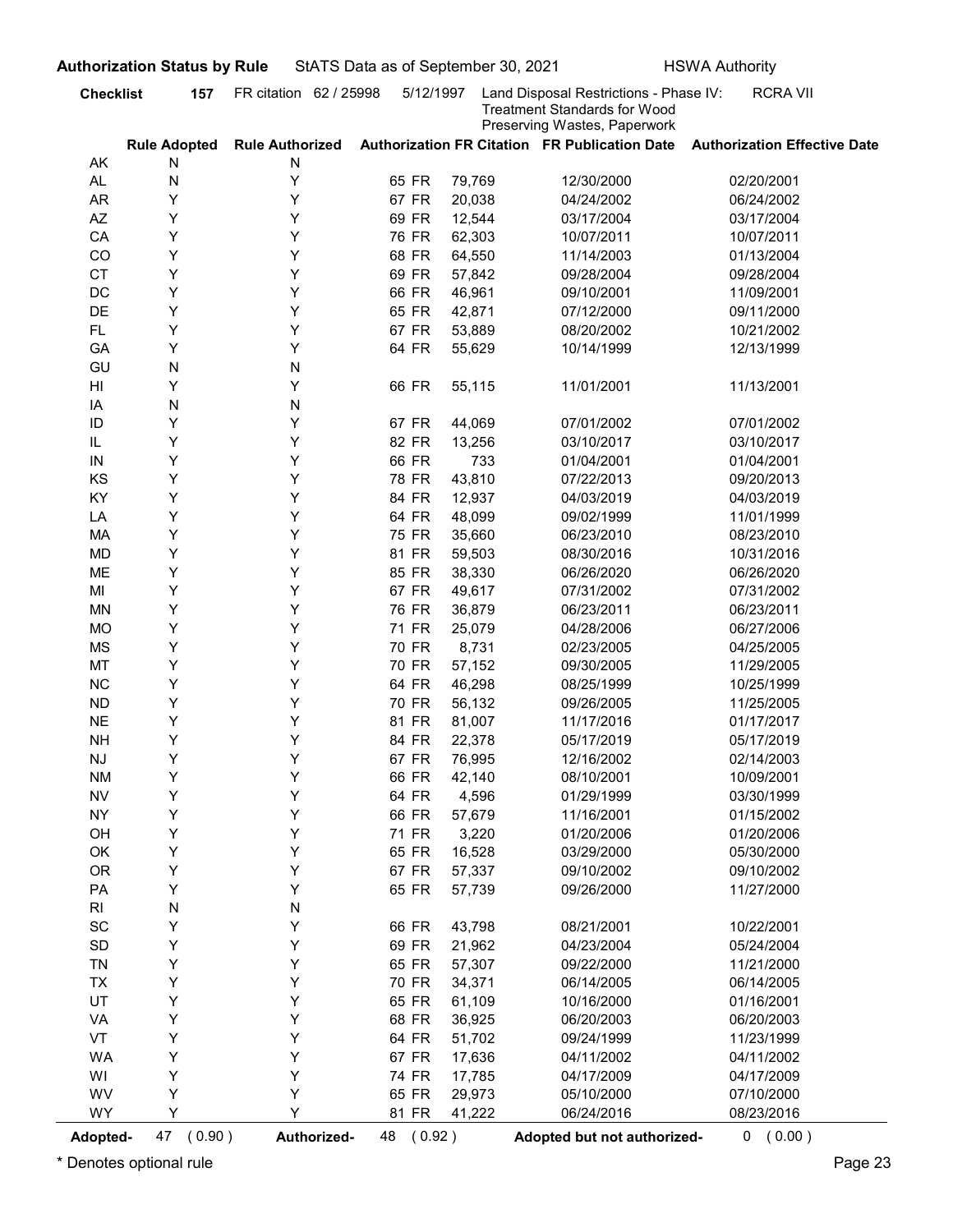|                              |                                       | FR citation 62 / 64636      | 12/8/1997 |        | Organic Air Emission Standards for                                          | <b>RCRA VIII</b> |
|------------------------------|---------------------------------------|-----------------------------|-----------|--------|-----------------------------------------------------------------------------|------------------|
|                              |                                       |                             |           |        | Tanks, Surface Impoundments, and<br>Containers; Clarification and Technical |                  |
| AK                           | <b>Rule Adopted</b><br>N              | <b>Rule Authorized</b><br>N |           |        | Authorization FR Citation FR Publication Date Authorization Effective Date  |                  |
| AL.                          | Υ                                     | Υ                           | 70 FR     | 12,593 | 03/15/2005                                                                  | 05/16/2005       |
| <b>AR</b>                    | Υ                                     | Υ                           | 67 FR     | 20,038 | 04/24/2002                                                                  | 06/24/2002       |
| AZ                           | Y                                     | Υ                           | 69 FR     | 12,544 | 03/17/2004                                                                  | 03/17/2004       |
| CA                           | Υ                                     | Υ                           | 66 FR     | 49,118 | 09/26/2001                                                                  | 09/26/2001       |
| CO                           | Υ                                     | Υ                           | 73 FR     | 13,141 | 03/12/2008                                                                  | 05/12/2008       |
| <b>CT</b>                    | Υ                                     | Υ                           | 69 FR     | 57,842 | 09/28/2004                                                                  | 09/28/2004       |
| DC                           | Y                                     | Υ                           | 66 FR     | 46,961 | 09/10/2001                                                                  | 11/09/2001       |
| DE                           | Y                                     | Υ                           | 65 FR     | 42,871 | 07/12/2000                                                                  | 09/11/2000       |
| <b>FL</b>                    | Y                                     | Υ                           | 69 FR     | 60,964 | 10/14/2004                                                                  | 12/13/2004       |
| GA<br>GU                     | Y<br>N                                | Υ<br>N                      | 65 FR     | 70,804 | 11/28/2000                                                                  | 03/30/2001       |
| HI                           | Y                                     | Υ                           | 66 FR     | 55,115 | 11/01/2001                                                                  | 11/13/2001       |
| IA                           | N                                     | N                           |           |        |                                                                             |                  |
| ID                           | Y                                     | Y                           | 67 FR     | 44,069 | 07/01/2002                                                                  | 07/01/2002       |
| IL                           | Y                                     | Y                           | 82 FR     | 13,256 | 03/10/2017                                                                  | 03/10/2017       |
| ${\sf IN}$                   | Y                                     | Υ                           | 66 FR     | 63,331 | 12/06/2001                                                                  | 12/06/2001       |
| KS                           | Υ                                     | Υ                           | 78 FR     | 43,810 | 07/22/2013                                                                  | 09/20/2013       |
| KY                           | Υ                                     | Υ                           | 84 FR     | 12,937 | 04/03/2019                                                                  | 04/03/2019       |
| LA                           | Υ                                     | Υ                           | 65 FR     | 10,411 | 02/28/2000                                                                  | 04/28/2000       |
| MA                           | ${\sf N}$                             | N                           |           |        |                                                                             |                  |
| <b>MD</b>                    | ${\sf N}$                             | N                           |           |        |                                                                             |                  |
| ME<br>MI                     | ${\sf N}$<br>Υ                        | N<br>Υ                      | 67 FR     | 49,617 | 07/31/2002                                                                  | 07/31/2002       |
| <b>MN</b>                    | Υ                                     | Υ                           | 76 FR     | 36,879 | 06/23/2011                                                                  | 06/23/2011       |
| <b>MO</b>                    | Υ                                     | Υ                           | 71 FR     | 25,079 | 04/28/2006                                                                  | 06/27/2006       |
| <b>MS</b>                    | Υ                                     | Υ                           | 70 FR     | 8,731  | 02/23/2005                                                                  | 04/25/2005       |
| MT                           | Υ                                     | Y                           | 70 FR     | 57,152 | 09/30/2005                                                                  | 11/29/2005       |
| NC                           | Υ                                     | Y                           | 67 FR     | 9,218  | 02/28/2002                                                                  | 04/29/2002       |
| ${\sf ND}$                   | Υ                                     | Y                           | 70 FR     | 56,132 | 09/26/2005                                                                  | 11/25/2005       |
| <b>NE</b>                    | Υ                                     | Υ                           | 81 FR     | 81,007 | 11/17/2016                                                                  | 01/17/2017       |
| <b>NH</b>                    | ${\sf N}$                             | N                           |           |        |                                                                             |                  |
| $\mathsf{N}\mathsf{J}$       | Υ                                     | Y                           | 67 FR     | 76,995 | 12/16/2002                                                                  | 02/14/2003       |
| <b>NM</b>                    | Υ                                     | Υ                           | 66 FR     | 42,140 | 08/10/2001                                                                  | 10/09/2001       |
| <b>NV</b>                    | Υ                                     | Υ                           | 67 FR     | 40,229 | 06/12/2002                                                                  | 08/12/2002       |
| <b>NY</b>                    | Υ                                     | Υ                           | 70 FR     | 1,825  | 01/11/2005                                                                  | 03/14/2005       |
| OH<br>OK                     | ${\sf N}$<br>Υ                        | N<br>Υ                      | 65 FR     | 29,981 | 05/10/2000                                                                  | 07/10/2000       |
| <b>OR</b>                    | Υ                                     | Υ                           | 67 FR     | 57,337 | 09/10/2002                                                                  | 09/10/2002       |
| PA                           | Υ                                     | Υ                           | 65 FR     | 57,739 | 09/26/2000                                                                  | 11/27/2000       |
| $\mathsf{RI}$                | ${\sf N}$                             | N                           |           |        |                                                                             |                  |
| $\operatorname{\textsf{SC}}$ | Υ                                     | Υ                           | 68 FR     | 52,113 | 09/02/2003                                                                  | 11/03/2003       |
| $\mathsf{SD}$                | Υ                                     | Υ                           | 71 FR     | 11,533 | 03/08/2006                                                                  | 03/08/2006       |
| TN                           | Υ                                     | Υ                           | 66 FR     | 66,342 | 12/26/2001                                                                  | 02/25/2002       |
| TX                           | Υ                                     | Υ                           | 70 FR     | 34,371 | 06/14/2005                                                                  | 06/14/2005       |
| UT                           | Υ                                     | Υ                           | 67 FR     | 30,599 | 05/07/2002                                                                  | 07/08/2002       |
| VA                           | Υ                                     | Υ                           | 68 FR     | 36,925 | 06/20/2003                                                                  | 06/20/2003       |
| VT                           | Υ                                     | Υ                           | 64 FR     | 51,702 | 09/24/1999                                                                  | 11/23/1999       |
| <b>WA</b>                    | Υ                                     | Υ                           | 67 FR     | 17,636 | 04/11/2002                                                                  | 04/11/2002       |
| WI                           | Υ                                     | Y                           | 74 FR     | 17,785 | 04/17/2009                                                                  | 04/17/2009       |
| WV                           | Υ                                     | Υ                           | 65 FR     | 29,973 | 05/10/2000                                                                  | 07/10/2000       |
| <b>WY</b>                    | Y                                     | Y                           | 81 FR     | 41,222 | 06/24/2016                                                                  | 08/23/2016       |
| <b>Adopted-</b>              | 43<br>(0.83)<br>Denotes optional rule | Authorized-                 | 43 (0.83) |        | Adopted but not authorized-                                                 | 0 (0.00)         |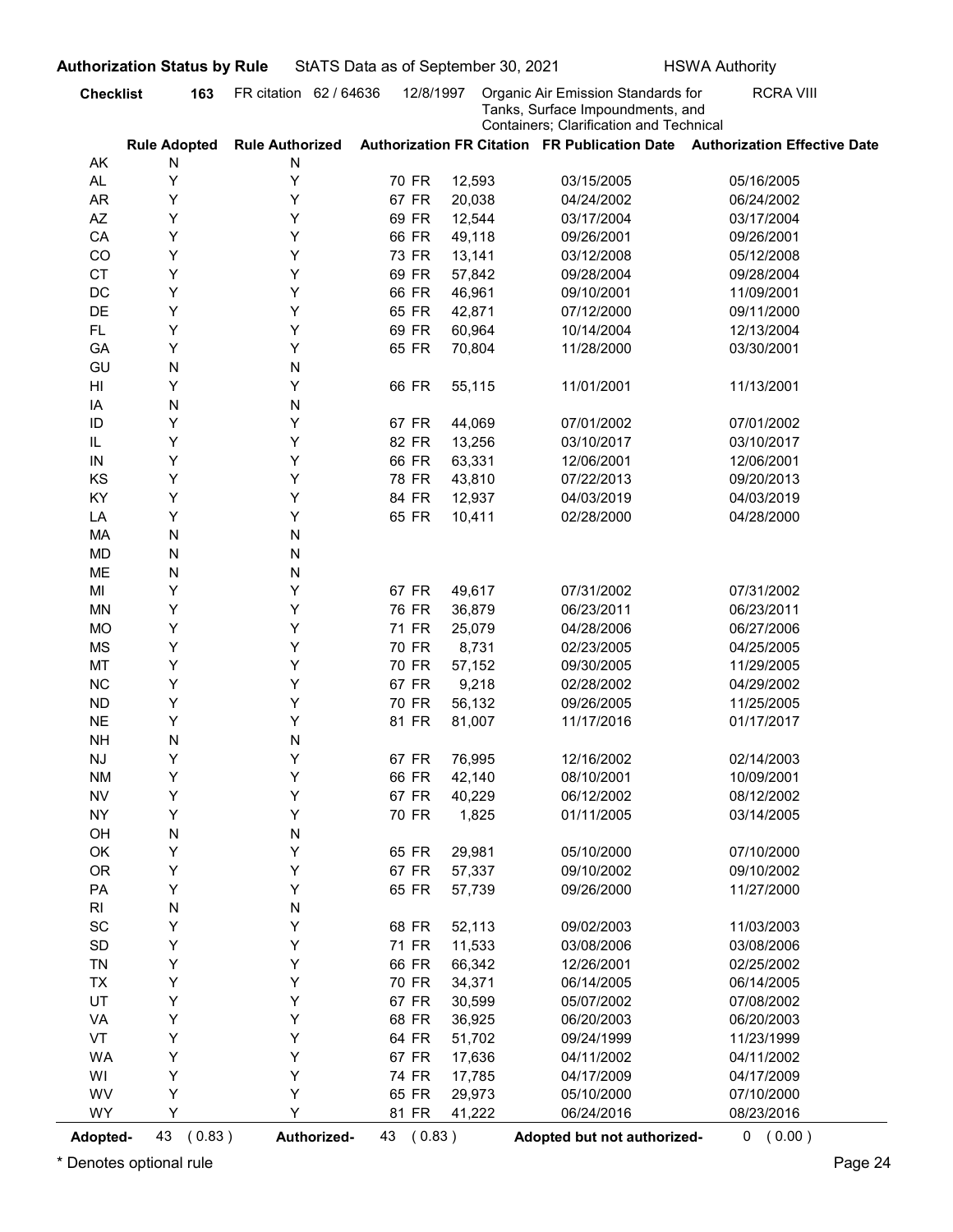| <b>Treatment Standards for Metal Wastes</b><br>and Mineral Processing Wastes<br>Authorization FR Citation FR Publication Date Authorization Effective Date<br><b>Rule Authorized</b><br><b>Rule Adopted</b><br>AK<br>N<br>N<br>Υ<br>Υ<br>AL.<br>70 FR<br>12,593<br>03/15/2005<br>05/16/2005<br>Υ<br><b>AR</b><br>Υ<br>67 FR<br>20,038<br>04/24/2002<br>06/24/2002<br>Υ<br>AZ<br>Y<br>69 FR<br>12,544<br>03/17/2004<br>03/17/2004<br>Υ<br>Υ<br>CA<br>76 FR<br>62,303<br>10/07/2011<br>10/07/2011<br>Y<br>Υ<br>CO<br>73 FR<br>13,141<br>03/12/2008<br>05/12/2008<br>Υ<br>Υ<br><b>CT</b><br>69 FR<br>57,842<br>09/28/2004<br>09/28/2004<br>Υ<br>DC<br>Y<br>66 FR<br>46,961<br>09/10/2001<br>11/09/2001<br>Υ<br>DE<br>Y<br>65 FR<br>42,871<br>07/12/2000<br>09/11/2000<br>Υ<br>Y<br><b>FL</b><br>69 FR<br>60,964<br>10/14/2004<br>12/13/2004<br>Υ<br>Y<br>GA<br>65 FR<br>70,804<br>11/28/2000<br>03/30/2001<br>N<br>GU<br>N<br>Υ<br>Y<br>83 FR<br>HI<br>43,772<br>08/28/2018<br>08/28/2018<br>N<br>N<br>IA<br>Y<br>Y<br>ID<br>67 FR<br>07/01/2002<br>44,069<br>07/01/2002<br>Υ<br>Y<br>86 FR<br>8,713<br>IL<br>02/09/2021<br>02/09/2021<br>Υ<br>63,331<br>12/06/2001<br>12/06/2001<br>Y<br>66 FR<br>IN<br>Υ<br>Υ<br>KS<br>78 FR<br>43,810<br>07/22/2013<br>09/20/2013<br>Υ<br>Υ<br>KY<br>84 FR<br>12,937<br>04/03/2019<br>04/03/2019<br>Υ<br>Υ<br>65 FR<br>10,411<br>LA<br>02/28/2000<br>04/28/2000<br>Υ<br>Υ<br>75 FR<br>MA<br>35,660<br>06/23/2010<br>08/23/2010<br>N<br><b>MD</b><br>${\sf N}$<br>Υ<br>Υ<br>ME<br>85 FR<br>38,330<br>06/26/2020<br>06/26/2020<br>Υ<br>Υ<br>67 FR<br>49,617<br>07/31/2002<br>MI<br>07/31/2002<br>Y<br>Υ<br><b>MN</b><br>76 FR<br>36,879<br>06/23/2011<br>06/23/2011<br>Y<br>Υ<br><b>MO</b><br>71 FR<br>25,079<br>04/28/2006<br>06/27/2006<br>Y<br>Υ<br><b>MS</b><br>70 FR<br>8,731<br>02/23/2005<br>04/25/2005<br>Y<br>MT<br>Υ<br>70 FR<br>57,152<br>09/30/2005<br>11/29/2005<br>Y<br>NC<br>Υ<br>67 FR<br>9,218<br>02/28/2002<br>04/29/2002<br>Y<br>Υ<br>70 FR<br>${\sf ND}$<br>56,132<br>09/26/2005<br>11/25/2005<br>Y<br><b>NE</b><br>Υ<br>81 FR<br>11/17/2016<br>01/17/2017<br>81,007<br>Y<br>Υ<br>84 FR<br><b>NH</b><br>22,378<br>05/17/2019<br>05/17/2019<br>Y<br>Υ<br>67 FR<br>$\mathsf{N}\mathsf{J}$<br>76,995<br>12/16/2002<br>02/14/2003<br>Y<br>Υ<br><b>NM</b><br>66 FR<br>42,140<br>10/09/2001<br>08/10/2001<br>Y<br>Υ<br>${\sf NV}$<br>67 FR<br>40,229<br>06/12/2002<br>08/12/2002<br>Y<br>Υ<br><b>NY</b><br>70 FR<br>1,825<br>01/11/2005<br>03/14/2005<br>Y<br>Υ<br>71 FR<br>3,220<br>OH<br>01/20/2006<br>01/20/2006<br>Υ<br>Υ<br>OK<br>66 FR<br>28<br>03/05/2001<br>01/02/2001<br>Υ<br>Υ<br><b>OR</b><br>67 FR<br>57,337<br>09/10/2002<br>09/10/2002<br>Υ<br>Υ<br>PA<br>65 FR<br>57,739<br>11/27/2000<br>09/26/2000<br>N<br>${\sf N}$<br>RI<br>Υ<br>$\operatorname{\textsf{SC}}$<br>Υ<br>68 FR<br>52,113<br>09/02/2003<br>11/03/2003<br>Υ<br>Υ<br>$\mathsf{SD}$<br>69 FR<br>21,962<br>04/23/2004<br>05/24/2004<br>Υ<br>Υ<br>TN<br>66 FR<br>66,342<br>12/26/2001<br>02/25/2002<br>Υ<br>Υ<br>70 FR<br>34,371<br>06/14/2005<br>06/14/2005<br><b>TX</b><br>Υ<br>UT<br>Υ<br>67 FR<br>30,599<br>07/08/2002<br>05/07/2002<br>Υ<br>Υ<br>VA<br>68 FR<br>36,925<br>06/20/2003<br>06/20/2003<br>Υ<br>Υ<br>VT<br>65 FR<br>64,164<br>12/27/2000<br>10/26/2000<br>Υ<br>Υ<br><b>WA</b><br>67 FR<br>17,636<br>04/11/2002<br>04/11/2002<br>Υ<br>Υ<br>WI<br>74 FR<br>17,785<br>04/17/2009<br>04/17/2009<br>Υ<br>Υ<br>WV<br>65 FR<br>29,973<br>07/10/2000<br>05/10/2000<br>Y<br>Y<br><b>WY</b><br>81 FR<br>41,222<br>06/24/2016<br>08/23/2016<br>(0.90)<br>Authorized-<br>47 (0.90)<br>Adopted but not authorized-<br>Adopted- | <b>Checklist</b> | 167A | uthorization Status by Rule<br>FR citation 63 / 28556 | 5/26/1998 | StATS Data as of September 30, 2021<br><b>HSWA Authority</b><br>Land Disposal Restrictions Phase IV - | <b>RCRA VIII</b> |
|---------------------------------------------------------------------------------------------------------------------------------------------------------------------------------------------------------------------------------------------------------------------------------------------------------------------------------------------------------------------------------------------------------------------------------------------------------------------------------------------------------------------------------------------------------------------------------------------------------------------------------------------------------------------------------------------------------------------------------------------------------------------------------------------------------------------------------------------------------------------------------------------------------------------------------------------------------------------------------------------------------------------------------------------------------------------------------------------------------------------------------------------------------------------------------------------------------------------------------------------------------------------------------------------------------------------------------------------------------------------------------------------------------------------------------------------------------------------------------------------------------------------------------------------------------------------------------------------------------------------------------------------------------------------------------------------------------------------------------------------------------------------------------------------------------------------------------------------------------------------------------------------------------------------------------------------------------------------------------------------------------------------------------------------------------------------------------------------------------------------------------------------------------------------------------------------------------------------------------------------------------------------------------------------------------------------------------------------------------------------------------------------------------------------------------------------------------------------------------------------------------------------------------------------------------------------------------------------------------------------------------------------------------------------------------------------------------------------------------------------------------------------------------------------------------------------------------------------------------------------------------------------------------------------------------------------------------------------------------------------------------------------------------------------------------------------------------------------------------------------------------------------------------------------------------------------------------------------------------------------------------------------------------------------------------------------------------------------------------------------------------------------------------------------------------------------------------------------------------------------------------------------------------------------------------------------------------------------------------------------------------------------------------|------------------|------|-------------------------------------------------------|-----------|-------------------------------------------------------------------------------------------------------|------------------|
|                                                                                                                                                                                                                                                                                                                                                                                                                                                                                                                                                                                                                                                                                                                                                                                                                                                                                                                                                                                                                                                                                                                                                                                                                                                                                                                                                                                                                                                                                                                                                                                                                                                                                                                                                                                                                                                                                                                                                                                                                                                                                                                                                                                                                                                                                                                                                                                                                                                                                                                                                                                                                                                                                                                                                                                                                                                                                                                                                                                                                                                                                                                                                                                                                                                                                                                                                                                                                                                                                                                                                                                                                                                         |                  |      |                                                       |           |                                                                                                       |                  |
|                                                                                                                                                                                                                                                                                                                                                                                                                                                                                                                                                                                                                                                                                                                                                                                                                                                                                                                                                                                                                                                                                                                                                                                                                                                                                                                                                                                                                                                                                                                                                                                                                                                                                                                                                                                                                                                                                                                                                                                                                                                                                                                                                                                                                                                                                                                                                                                                                                                                                                                                                                                                                                                                                                                                                                                                                                                                                                                                                                                                                                                                                                                                                                                                                                                                                                                                                                                                                                                                                                                                                                                                                                                         |                  |      |                                                       |           |                                                                                                       |                  |
|                                                                                                                                                                                                                                                                                                                                                                                                                                                                                                                                                                                                                                                                                                                                                                                                                                                                                                                                                                                                                                                                                                                                                                                                                                                                                                                                                                                                                                                                                                                                                                                                                                                                                                                                                                                                                                                                                                                                                                                                                                                                                                                                                                                                                                                                                                                                                                                                                                                                                                                                                                                                                                                                                                                                                                                                                                                                                                                                                                                                                                                                                                                                                                                                                                                                                                                                                                                                                                                                                                                                                                                                                                                         |                  |      |                                                       |           |                                                                                                       |                  |
|                                                                                                                                                                                                                                                                                                                                                                                                                                                                                                                                                                                                                                                                                                                                                                                                                                                                                                                                                                                                                                                                                                                                                                                                                                                                                                                                                                                                                                                                                                                                                                                                                                                                                                                                                                                                                                                                                                                                                                                                                                                                                                                                                                                                                                                                                                                                                                                                                                                                                                                                                                                                                                                                                                                                                                                                                                                                                                                                                                                                                                                                                                                                                                                                                                                                                                                                                                                                                                                                                                                                                                                                                                                         |                  |      |                                                       |           |                                                                                                       |                  |
|                                                                                                                                                                                                                                                                                                                                                                                                                                                                                                                                                                                                                                                                                                                                                                                                                                                                                                                                                                                                                                                                                                                                                                                                                                                                                                                                                                                                                                                                                                                                                                                                                                                                                                                                                                                                                                                                                                                                                                                                                                                                                                                                                                                                                                                                                                                                                                                                                                                                                                                                                                                                                                                                                                                                                                                                                                                                                                                                                                                                                                                                                                                                                                                                                                                                                                                                                                                                                                                                                                                                                                                                                                                         |                  |      |                                                       |           |                                                                                                       |                  |
|                                                                                                                                                                                                                                                                                                                                                                                                                                                                                                                                                                                                                                                                                                                                                                                                                                                                                                                                                                                                                                                                                                                                                                                                                                                                                                                                                                                                                                                                                                                                                                                                                                                                                                                                                                                                                                                                                                                                                                                                                                                                                                                                                                                                                                                                                                                                                                                                                                                                                                                                                                                                                                                                                                                                                                                                                                                                                                                                                                                                                                                                                                                                                                                                                                                                                                                                                                                                                                                                                                                                                                                                                                                         |                  |      |                                                       |           |                                                                                                       |                  |
|                                                                                                                                                                                                                                                                                                                                                                                                                                                                                                                                                                                                                                                                                                                                                                                                                                                                                                                                                                                                                                                                                                                                                                                                                                                                                                                                                                                                                                                                                                                                                                                                                                                                                                                                                                                                                                                                                                                                                                                                                                                                                                                                                                                                                                                                                                                                                                                                                                                                                                                                                                                                                                                                                                                                                                                                                                                                                                                                                                                                                                                                                                                                                                                                                                                                                                                                                                                                                                                                                                                                                                                                                                                         |                  |      |                                                       |           |                                                                                                       |                  |
|                                                                                                                                                                                                                                                                                                                                                                                                                                                                                                                                                                                                                                                                                                                                                                                                                                                                                                                                                                                                                                                                                                                                                                                                                                                                                                                                                                                                                                                                                                                                                                                                                                                                                                                                                                                                                                                                                                                                                                                                                                                                                                                                                                                                                                                                                                                                                                                                                                                                                                                                                                                                                                                                                                                                                                                                                                                                                                                                                                                                                                                                                                                                                                                                                                                                                                                                                                                                                                                                                                                                                                                                                                                         |                  |      |                                                       |           |                                                                                                       |                  |
|                                                                                                                                                                                                                                                                                                                                                                                                                                                                                                                                                                                                                                                                                                                                                                                                                                                                                                                                                                                                                                                                                                                                                                                                                                                                                                                                                                                                                                                                                                                                                                                                                                                                                                                                                                                                                                                                                                                                                                                                                                                                                                                                                                                                                                                                                                                                                                                                                                                                                                                                                                                                                                                                                                                                                                                                                                                                                                                                                                                                                                                                                                                                                                                                                                                                                                                                                                                                                                                                                                                                                                                                                                                         |                  |      |                                                       |           |                                                                                                       |                  |
|                                                                                                                                                                                                                                                                                                                                                                                                                                                                                                                                                                                                                                                                                                                                                                                                                                                                                                                                                                                                                                                                                                                                                                                                                                                                                                                                                                                                                                                                                                                                                                                                                                                                                                                                                                                                                                                                                                                                                                                                                                                                                                                                                                                                                                                                                                                                                                                                                                                                                                                                                                                                                                                                                                                                                                                                                                                                                                                                                                                                                                                                                                                                                                                                                                                                                                                                                                                                                                                                                                                                                                                                                                                         |                  |      |                                                       |           |                                                                                                       |                  |
|                                                                                                                                                                                                                                                                                                                                                                                                                                                                                                                                                                                                                                                                                                                                                                                                                                                                                                                                                                                                                                                                                                                                                                                                                                                                                                                                                                                                                                                                                                                                                                                                                                                                                                                                                                                                                                                                                                                                                                                                                                                                                                                                                                                                                                                                                                                                                                                                                                                                                                                                                                                                                                                                                                                                                                                                                                                                                                                                                                                                                                                                                                                                                                                                                                                                                                                                                                                                                                                                                                                                                                                                                                                         |                  |      |                                                       |           |                                                                                                       |                  |
|                                                                                                                                                                                                                                                                                                                                                                                                                                                                                                                                                                                                                                                                                                                                                                                                                                                                                                                                                                                                                                                                                                                                                                                                                                                                                                                                                                                                                                                                                                                                                                                                                                                                                                                                                                                                                                                                                                                                                                                                                                                                                                                                                                                                                                                                                                                                                                                                                                                                                                                                                                                                                                                                                                                                                                                                                                                                                                                                                                                                                                                                                                                                                                                                                                                                                                                                                                                                                                                                                                                                                                                                                                                         |                  |      |                                                       |           |                                                                                                       |                  |
|                                                                                                                                                                                                                                                                                                                                                                                                                                                                                                                                                                                                                                                                                                                                                                                                                                                                                                                                                                                                                                                                                                                                                                                                                                                                                                                                                                                                                                                                                                                                                                                                                                                                                                                                                                                                                                                                                                                                                                                                                                                                                                                                                                                                                                                                                                                                                                                                                                                                                                                                                                                                                                                                                                                                                                                                                                                                                                                                                                                                                                                                                                                                                                                                                                                                                                                                                                                                                                                                                                                                                                                                                                                         |                  |      |                                                       |           |                                                                                                       |                  |
|                                                                                                                                                                                                                                                                                                                                                                                                                                                                                                                                                                                                                                                                                                                                                                                                                                                                                                                                                                                                                                                                                                                                                                                                                                                                                                                                                                                                                                                                                                                                                                                                                                                                                                                                                                                                                                                                                                                                                                                                                                                                                                                                                                                                                                                                                                                                                                                                                                                                                                                                                                                                                                                                                                                                                                                                                                                                                                                                                                                                                                                                                                                                                                                                                                                                                                                                                                                                                                                                                                                                                                                                                                                         |                  |      |                                                       |           |                                                                                                       |                  |
|                                                                                                                                                                                                                                                                                                                                                                                                                                                                                                                                                                                                                                                                                                                                                                                                                                                                                                                                                                                                                                                                                                                                                                                                                                                                                                                                                                                                                                                                                                                                                                                                                                                                                                                                                                                                                                                                                                                                                                                                                                                                                                                                                                                                                                                                                                                                                                                                                                                                                                                                                                                                                                                                                                                                                                                                                                                                                                                                                                                                                                                                                                                                                                                                                                                                                                                                                                                                                                                                                                                                                                                                                                                         |                  |      |                                                       |           |                                                                                                       |                  |
|                                                                                                                                                                                                                                                                                                                                                                                                                                                                                                                                                                                                                                                                                                                                                                                                                                                                                                                                                                                                                                                                                                                                                                                                                                                                                                                                                                                                                                                                                                                                                                                                                                                                                                                                                                                                                                                                                                                                                                                                                                                                                                                                                                                                                                                                                                                                                                                                                                                                                                                                                                                                                                                                                                                                                                                                                                                                                                                                                                                                                                                                                                                                                                                                                                                                                                                                                                                                                                                                                                                                                                                                                                                         |                  |      |                                                       |           |                                                                                                       |                  |
|                                                                                                                                                                                                                                                                                                                                                                                                                                                                                                                                                                                                                                                                                                                                                                                                                                                                                                                                                                                                                                                                                                                                                                                                                                                                                                                                                                                                                                                                                                                                                                                                                                                                                                                                                                                                                                                                                                                                                                                                                                                                                                                                                                                                                                                                                                                                                                                                                                                                                                                                                                                                                                                                                                                                                                                                                                                                                                                                                                                                                                                                                                                                                                                                                                                                                                                                                                                                                                                                                                                                                                                                                                                         |                  |      |                                                       |           |                                                                                                       |                  |
|                                                                                                                                                                                                                                                                                                                                                                                                                                                                                                                                                                                                                                                                                                                                                                                                                                                                                                                                                                                                                                                                                                                                                                                                                                                                                                                                                                                                                                                                                                                                                                                                                                                                                                                                                                                                                                                                                                                                                                                                                                                                                                                                                                                                                                                                                                                                                                                                                                                                                                                                                                                                                                                                                                                                                                                                                                                                                                                                                                                                                                                                                                                                                                                                                                                                                                                                                                                                                                                                                                                                                                                                                                                         |                  |      |                                                       |           |                                                                                                       |                  |
|                                                                                                                                                                                                                                                                                                                                                                                                                                                                                                                                                                                                                                                                                                                                                                                                                                                                                                                                                                                                                                                                                                                                                                                                                                                                                                                                                                                                                                                                                                                                                                                                                                                                                                                                                                                                                                                                                                                                                                                                                                                                                                                                                                                                                                                                                                                                                                                                                                                                                                                                                                                                                                                                                                                                                                                                                                                                                                                                                                                                                                                                                                                                                                                                                                                                                                                                                                                                                                                                                                                                                                                                                                                         |                  |      |                                                       |           |                                                                                                       |                  |
|                                                                                                                                                                                                                                                                                                                                                                                                                                                                                                                                                                                                                                                                                                                                                                                                                                                                                                                                                                                                                                                                                                                                                                                                                                                                                                                                                                                                                                                                                                                                                                                                                                                                                                                                                                                                                                                                                                                                                                                                                                                                                                                                                                                                                                                                                                                                                                                                                                                                                                                                                                                                                                                                                                                                                                                                                                                                                                                                                                                                                                                                                                                                                                                                                                                                                                                                                                                                                                                                                                                                                                                                                                                         |                  |      |                                                       |           |                                                                                                       |                  |
|                                                                                                                                                                                                                                                                                                                                                                                                                                                                                                                                                                                                                                                                                                                                                                                                                                                                                                                                                                                                                                                                                                                                                                                                                                                                                                                                                                                                                                                                                                                                                                                                                                                                                                                                                                                                                                                                                                                                                                                                                                                                                                                                                                                                                                                                                                                                                                                                                                                                                                                                                                                                                                                                                                                                                                                                                                                                                                                                                                                                                                                                                                                                                                                                                                                                                                                                                                                                                                                                                                                                                                                                                                                         |                  |      |                                                       |           |                                                                                                       |                  |
|                                                                                                                                                                                                                                                                                                                                                                                                                                                                                                                                                                                                                                                                                                                                                                                                                                                                                                                                                                                                                                                                                                                                                                                                                                                                                                                                                                                                                                                                                                                                                                                                                                                                                                                                                                                                                                                                                                                                                                                                                                                                                                                                                                                                                                                                                                                                                                                                                                                                                                                                                                                                                                                                                                                                                                                                                                                                                                                                                                                                                                                                                                                                                                                                                                                                                                                                                                                                                                                                                                                                                                                                                                                         |                  |      |                                                       |           |                                                                                                       |                  |
|                                                                                                                                                                                                                                                                                                                                                                                                                                                                                                                                                                                                                                                                                                                                                                                                                                                                                                                                                                                                                                                                                                                                                                                                                                                                                                                                                                                                                                                                                                                                                                                                                                                                                                                                                                                                                                                                                                                                                                                                                                                                                                                                                                                                                                                                                                                                                                                                                                                                                                                                                                                                                                                                                                                                                                                                                                                                                                                                                                                                                                                                                                                                                                                                                                                                                                                                                                                                                                                                                                                                                                                                                                                         |                  |      |                                                       |           |                                                                                                       |                  |
|                                                                                                                                                                                                                                                                                                                                                                                                                                                                                                                                                                                                                                                                                                                                                                                                                                                                                                                                                                                                                                                                                                                                                                                                                                                                                                                                                                                                                                                                                                                                                                                                                                                                                                                                                                                                                                                                                                                                                                                                                                                                                                                                                                                                                                                                                                                                                                                                                                                                                                                                                                                                                                                                                                                                                                                                                                                                                                                                                                                                                                                                                                                                                                                                                                                                                                                                                                                                                                                                                                                                                                                                                                                         |                  |      |                                                       |           |                                                                                                       |                  |
|                                                                                                                                                                                                                                                                                                                                                                                                                                                                                                                                                                                                                                                                                                                                                                                                                                                                                                                                                                                                                                                                                                                                                                                                                                                                                                                                                                                                                                                                                                                                                                                                                                                                                                                                                                                                                                                                                                                                                                                                                                                                                                                                                                                                                                                                                                                                                                                                                                                                                                                                                                                                                                                                                                                                                                                                                                                                                                                                                                                                                                                                                                                                                                                                                                                                                                                                                                                                                                                                                                                                                                                                                                                         |                  |      |                                                       |           |                                                                                                       |                  |
|                                                                                                                                                                                                                                                                                                                                                                                                                                                                                                                                                                                                                                                                                                                                                                                                                                                                                                                                                                                                                                                                                                                                                                                                                                                                                                                                                                                                                                                                                                                                                                                                                                                                                                                                                                                                                                                                                                                                                                                                                                                                                                                                                                                                                                                                                                                                                                                                                                                                                                                                                                                                                                                                                                                                                                                                                                                                                                                                                                                                                                                                                                                                                                                                                                                                                                                                                                                                                                                                                                                                                                                                                                                         |                  |      |                                                       |           |                                                                                                       |                  |
|                                                                                                                                                                                                                                                                                                                                                                                                                                                                                                                                                                                                                                                                                                                                                                                                                                                                                                                                                                                                                                                                                                                                                                                                                                                                                                                                                                                                                                                                                                                                                                                                                                                                                                                                                                                                                                                                                                                                                                                                                                                                                                                                                                                                                                                                                                                                                                                                                                                                                                                                                                                                                                                                                                                                                                                                                                                                                                                                                                                                                                                                                                                                                                                                                                                                                                                                                                                                                                                                                                                                                                                                                                                         |                  |      |                                                       |           |                                                                                                       |                  |
|                                                                                                                                                                                                                                                                                                                                                                                                                                                                                                                                                                                                                                                                                                                                                                                                                                                                                                                                                                                                                                                                                                                                                                                                                                                                                                                                                                                                                                                                                                                                                                                                                                                                                                                                                                                                                                                                                                                                                                                                                                                                                                                                                                                                                                                                                                                                                                                                                                                                                                                                                                                                                                                                                                                                                                                                                                                                                                                                                                                                                                                                                                                                                                                                                                                                                                                                                                                                                                                                                                                                                                                                                                                         |                  |      |                                                       |           |                                                                                                       |                  |
|                                                                                                                                                                                                                                                                                                                                                                                                                                                                                                                                                                                                                                                                                                                                                                                                                                                                                                                                                                                                                                                                                                                                                                                                                                                                                                                                                                                                                                                                                                                                                                                                                                                                                                                                                                                                                                                                                                                                                                                                                                                                                                                                                                                                                                                                                                                                                                                                                                                                                                                                                                                                                                                                                                                                                                                                                                                                                                                                                                                                                                                                                                                                                                                                                                                                                                                                                                                                                                                                                                                                                                                                                                                         |                  |      |                                                       |           |                                                                                                       |                  |
|                                                                                                                                                                                                                                                                                                                                                                                                                                                                                                                                                                                                                                                                                                                                                                                                                                                                                                                                                                                                                                                                                                                                                                                                                                                                                                                                                                                                                                                                                                                                                                                                                                                                                                                                                                                                                                                                                                                                                                                                                                                                                                                                                                                                                                                                                                                                                                                                                                                                                                                                                                                                                                                                                                                                                                                                                                                                                                                                                                                                                                                                                                                                                                                                                                                                                                                                                                                                                                                                                                                                                                                                                                                         |                  |      |                                                       |           |                                                                                                       |                  |
|                                                                                                                                                                                                                                                                                                                                                                                                                                                                                                                                                                                                                                                                                                                                                                                                                                                                                                                                                                                                                                                                                                                                                                                                                                                                                                                                                                                                                                                                                                                                                                                                                                                                                                                                                                                                                                                                                                                                                                                                                                                                                                                                                                                                                                                                                                                                                                                                                                                                                                                                                                                                                                                                                                                                                                                                                                                                                                                                                                                                                                                                                                                                                                                                                                                                                                                                                                                                                                                                                                                                                                                                                                                         |                  |      |                                                       |           |                                                                                                       |                  |
|                                                                                                                                                                                                                                                                                                                                                                                                                                                                                                                                                                                                                                                                                                                                                                                                                                                                                                                                                                                                                                                                                                                                                                                                                                                                                                                                                                                                                                                                                                                                                                                                                                                                                                                                                                                                                                                                                                                                                                                                                                                                                                                                                                                                                                                                                                                                                                                                                                                                                                                                                                                                                                                                                                                                                                                                                                                                                                                                                                                                                                                                                                                                                                                                                                                                                                                                                                                                                                                                                                                                                                                                                                                         |                  |      |                                                       |           |                                                                                                       |                  |
|                                                                                                                                                                                                                                                                                                                                                                                                                                                                                                                                                                                                                                                                                                                                                                                                                                                                                                                                                                                                                                                                                                                                                                                                                                                                                                                                                                                                                                                                                                                                                                                                                                                                                                                                                                                                                                                                                                                                                                                                                                                                                                                                                                                                                                                                                                                                                                                                                                                                                                                                                                                                                                                                                                                                                                                                                                                                                                                                                                                                                                                                                                                                                                                                                                                                                                                                                                                                                                                                                                                                                                                                                                                         |                  |      |                                                       |           |                                                                                                       |                  |
|                                                                                                                                                                                                                                                                                                                                                                                                                                                                                                                                                                                                                                                                                                                                                                                                                                                                                                                                                                                                                                                                                                                                                                                                                                                                                                                                                                                                                                                                                                                                                                                                                                                                                                                                                                                                                                                                                                                                                                                                                                                                                                                                                                                                                                                                                                                                                                                                                                                                                                                                                                                                                                                                                                                                                                                                                                                                                                                                                                                                                                                                                                                                                                                                                                                                                                                                                                                                                                                                                                                                                                                                                                                         |                  |      |                                                       |           |                                                                                                       |                  |
|                                                                                                                                                                                                                                                                                                                                                                                                                                                                                                                                                                                                                                                                                                                                                                                                                                                                                                                                                                                                                                                                                                                                                                                                                                                                                                                                                                                                                                                                                                                                                                                                                                                                                                                                                                                                                                                                                                                                                                                                                                                                                                                                                                                                                                                                                                                                                                                                                                                                                                                                                                                                                                                                                                                                                                                                                                                                                                                                                                                                                                                                                                                                                                                                                                                                                                                                                                                                                                                                                                                                                                                                                                                         |                  |      |                                                       |           |                                                                                                       |                  |
|                                                                                                                                                                                                                                                                                                                                                                                                                                                                                                                                                                                                                                                                                                                                                                                                                                                                                                                                                                                                                                                                                                                                                                                                                                                                                                                                                                                                                                                                                                                                                                                                                                                                                                                                                                                                                                                                                                                                                                                                                                                                                                                                                                                                                                                                                                                                                                                                                                                                                                                                                                                                                                                                                                                                                                                                                                                                                                                                                                                                                                                                                                                                                                                                                                                                                                                                                                                                                                                                                                                                                                                                                                                         |                  |      |                                                       |           |                                                                                                       |                  |
|                                                                                                                                                                                                                                                                                                                                                                                                                                                                                                                                                                                                                                                                                                                                                                                                                                                                                                                                                                                                                                                                                                                                                                                                                                                                                                                                                                                                                                                                                                                                                                                                                                                                                                                                                                                                                                                                                                                                                                                                                                                                                                                                                                                                                                                                                                                                                                                                                                                                                                                                                                                                                                                                                                                                                                                                                                                                                                                                                                                                                                                                                                                                                                                                                                                                                                                                                                                                                                                                                                                                                                                                                                                         |                  |      |                                                       |           |                                                                                                       |                  |
|                                                                                                                                                                                                                                                                                                                                                                                                                                                                                                                                                                                                                                                                                                                                                                                                                                                                                                                                                                                                                                                                                                                                                                                                                                                                                                                                                                                                                                                                                                                                                                                                                                                                                                                                                                                                                                                                                                                                                                                                                                                                                                                                                                                                                                                                                                                                                                                                                                                                                                                                                                                                                                                                                                                                                                                                                                                                                                                                                                                                                                                                                                                                                                                                                                                                                                                                                                                                                                                                                                                                                                                                                                                         |                  |      |                                                       |           |                                                                                                       |                  |
|                                                                                                                                                                                                                                                                                                                                                                                                                                                                                                                                                                                                                                                                                                                                                                                                                                                                                                                                                                                                                                                                                                                                                                                                                                                                                                                                                                                                                                                                                                                                                                                                                                                                                                                                                                                                                                                                                                                                                                                                                                                                                                                                                                                                                                                                                                                                                                                                                                                                                                                                                                                                                                                                                                                                                                                                                                                                                                                                                                                                                                                                                                                                                                                                                                                                                                                                                                                                                                                                                                                                                                                                                                                         |                  |      |                                                       |           |                                                                                                       |                  |
|                                                                                                                                                                                                                                                                                                                                                                                                                                                                                                                                                                                                                                                                                                                                                                                                                                                                                                                                                                                                                                                                                                                                                                                                                                                                                                                                                                                                                                                                                                                                                                                                                                                                                                                                                                                                                                                                                                                                                                                                                                                                                                                                                                                                                                                                                                                                                                                                                                                                                                                                                                                                                                                                                                                                                                                                                                                                                                                                                                                                                                                                                                                                                                                                                                                                                                                                                                                                                                                                                                                                                                                                                                                         |                  |      |                                                       |           |                                                                                                       |                  |
|                                                                                                                                                                                                                                                                                                                                                                                                                                                                                                                                                                                                                                                                                                                                                                                                                                                                                                                                                                                                                                                                                                                                                                                                                                                                                                                                                                                                                                                                                                                                                                                                                                                                                                                                                                                                                                                                                                                                                                                                                                                                                                                                                                                                                                                                                                                                                                                                                                                                                                                                                                                                                                                                                                                                                                                                                                                                                                                                                                                                                                                                                                                                                                                                                                                                                                                                                                                                                                                                                                                                                                                                                                                         |                  |      |                                                       |           |                                                                                                       |                  |
|                                                                                                                                                                                                                                                                                                                                                                                                                                                                                                                                                                                                                                                                                                                                                                                                                                                                                                                                                                                                                                                                                                                                                                                                                                                                                                                                                                                                                                                                                                                                                                                                                                                                                                                                                                                                                                                                                                                                                                                                                                                                                                                                                                                                                                                                                                                                                                                                                                                                                                                                                                                                                                                                                                                                                                                                                                                                                                                                                                                                                                                                                                                                                                                                                                                                                                                                                                                                                                                                                                                                                                                                                                                         |                  |      |                                                       |           |                                                                                                       |                  |
|                                                                                                                                                                                                                                                                                                                                                                                                                                                                                                                                                                                                                                                                                                                                                                                                                                                                                                                                                                                                                                                                                                                                                                                                                                                                                                                                                                                                                                                                                                                                                                                                                                                                                                                                                                                                                                                                                                                                                                                                                                                                                                                                                                                                                                                                                                                                                                                                                                                                                                                                                                                                                                                                                                                                                                                                                                                                                                                                                                                                                                                                                                                                                                                                                                                                                                                                                                                                                                                                                                                                                                                                                                                         |                  |      |                                                       |           |                                                                                                       |                  |
|                                                                                                                                                                                                                                                                                                                                                                                                                                                                                                                                                                                                                                                                                                                                                                                                                                                                                                                                                                                                                                                                                                                                                                                                                                                                                                                                                                                                                                                                                                                                                                                                                                                                                                                                                                                                                                                                                                                                                                                                                                                                                                                                                                                                                                                                                                                                                                                                                                                                                                                                                                                                                                                                                                                                                                                                                                                                                                                                                                                                                                                                                                                                                                                                                                                                                                                                                                                                                                                                                                                                                                                                                                                         |                  |      |                                                       |           |                                                                                                       |                  |
|                                                                                                                                                                                                                                                                                                                                                                                                                                                                                                                                                                                                                                                                                                                                                                                                                                                                                                                                                                                                                                                                                                                                                                                                                                                                                                                                                                                                                                                                                                                                                                                                                                                                                                                                                                                                                                                                                                                                                                                                                                                                                                                                                                                                                                                                                                                                                                                                                                                                                                                                                                                                                                                                                                                                                                                                                                                                                                                                                                                                                                                                                                                                                                                                                                                                                                                                                                                                                                                                                                                                                                                                                                                         |                  |      |                                                       |           |                                                                                                       |                  |
|                                                                                                                                                                                                                                                                                                                                                                                                                                                                                                                                                                                                                                                                                                                                                                                                                                                                                                                                                                                                                                                                                                                                                                                                                                                                                                                                                                                                                                                                                                                                                                                                                                                                                                                                                                                                                                                                                                                                                                                                                                                                                                                                                                                                                                                                                                                                                                                                                                                                                                                                                                                                                                                                                                                                                                                                                                                                                                                                                                                                                                                                                                                                                                                                                                                                                                                                                                                                                                                                                                                                                                                                                                                         |                  |      |                                                       |           |                                                                                                       |                  |
|                                                                                                                                                                                                                                                                                                                                                                                                                                                                                                                                                                                                                                                                                                                                                                                                                                                                                                                                                                                                                                                                                                                                                                                                                                                                                                                                                                                                                                                                                                                                                                                                                                                                                                                                                                                                                                                                                                                                                                                                                                                                                                                                                                                                                                                                                                                                                                                                                                                                                                                                                                                                                                                                                                                                                                                                                                                                                                                                                                                                                                                                                                                                                                                                                                                                                                                                                                                                                                                                                                                                                                                                                                                         |                  |      |                                                       |           |                                                                                                       |                  |
|                                                                                                                                                                                                                                                                                                                                                                                                                                                                                                                                                                                                                                                                                                                                                                                                                                                                                                                                                                                                                                                                                                                                                                                                                                                                                                                                                                                                                                                                                                                                                                                                                                                                                                                                                                                                                                                                                                                                                                                                                                                                                                                                                                                                                                                                                                                                                                                                                                                                                                                                                                                                                                                                                                                                                                                                                                                                                                                                                                                                                                                                                                                                                                                                                                                                                                                                                                                                                                                                                                                                                                                                                                                         |                  |      |                                                       |           |                                                                                                       |                  |
|                                                                                                                                                                                                                                                                                                                                                                                                                                                                                                                                                                                                                                                                                                                                                                                                                                                                                                                                                                                                                                                                                                                                                                                                                                                                                                                                                                                                                                                                                                                                                                                                                                                                                                                                                                                                                                                                                                                                                                                                                                                                                                                                                                                                                                                                                                                                                                                                                                                                                                                                                                                                                                                                                                                                                                                                                                                                                                                                                                                                                                                                                                                                                                                                                                                                                                                                                                                                                                                                                                                                                                                                                                                         |                  |      |                                                       |           |                                                                                                       |                  |
|                                                                                                                                                                                                                                                                                                                                                                                                                                                                                                                                                                                                                                                                                                                                                                                                                                                                                                                                                                                                                                                                                                                                                                                                                                                                                                                                                                                                                                                                                                                                                                                                                                                                                                                                                                                                                                                                                                                                                                                                                                                                                                                                                                                                                                                                                                                                                                                                                                                                                                                                                                                                                                                                                                                                                                                                                                                                                                                                                                                                                                                                                                                                                                                                                                                                                                                                                                                                                                                                                                                                                                                                                                                         |                  |      |                                                       |           |                                                                                                       |                  |
|                                                                                                                                                                                                                                                                                                                                                                                                                                                                                                                                                                                                                                                                                                                                                                                                                                                                                                                                                                                                                                                                                                                                                                                                                                                                                                                                                                                                                                                                                                                                                                                                                                                                                                                                                                                                                                                                                                                                                                                                                                                                                                                                                                                                                                                                                                                                                                                                                                                                                                                                                                                                                                                                                                                                                                                                                                                                                                                                                                                                                                                                                                                                                                                                                                                                                                                                                                                                                                                                                                                                                                                                                                                         |                  |      |                                                       |           |                                                                                                       |                  |
|                                                                                                                                                                                                                                                                                                                                                                                                                                                                                                                                                                                                                                                                                                                                                                                                                                                                                                                                                                                                                                                                                                                                                                                                                                                                                                                                                                                                                                                                                                                                                                                                                                                                                                                                                                                                                                                                                                                                                                                                                                                                                                                                                                                                                                                                                                                                                                                                                                                                                                                                                                                                                                                                                                                                                                                                                                                                                                                                                                                                                                                                                                                                                                                                                                                                                                                                                                                                                                                                                                                                                                                                                                                         |                  |      |                                                       |           |                                                                                                       |                  |
|                                                                                                                                                                                                                                                                                                                                                                                                                                                                                                                                                                                                                                                                                                                                                                                                                                                                                                                                                                                                                                                                                                                                                                                                                                                                                                                                                                                                                                                                                                                                                                                                                                                                                                                                                                                                                                                                                                                                                                                                                                                                                                                                                                                                                                                                                                                                                                                                                                                                                                                                                                                                                                                                                                                                                                                                                                                                                                                                                                                                                                                                                                                                                                                                                                                                                                                                                                                                                                                                                                                                                                                                                                                         |                  | 47   |                                                       |           |                                                                                                       | 0 (0.00)         |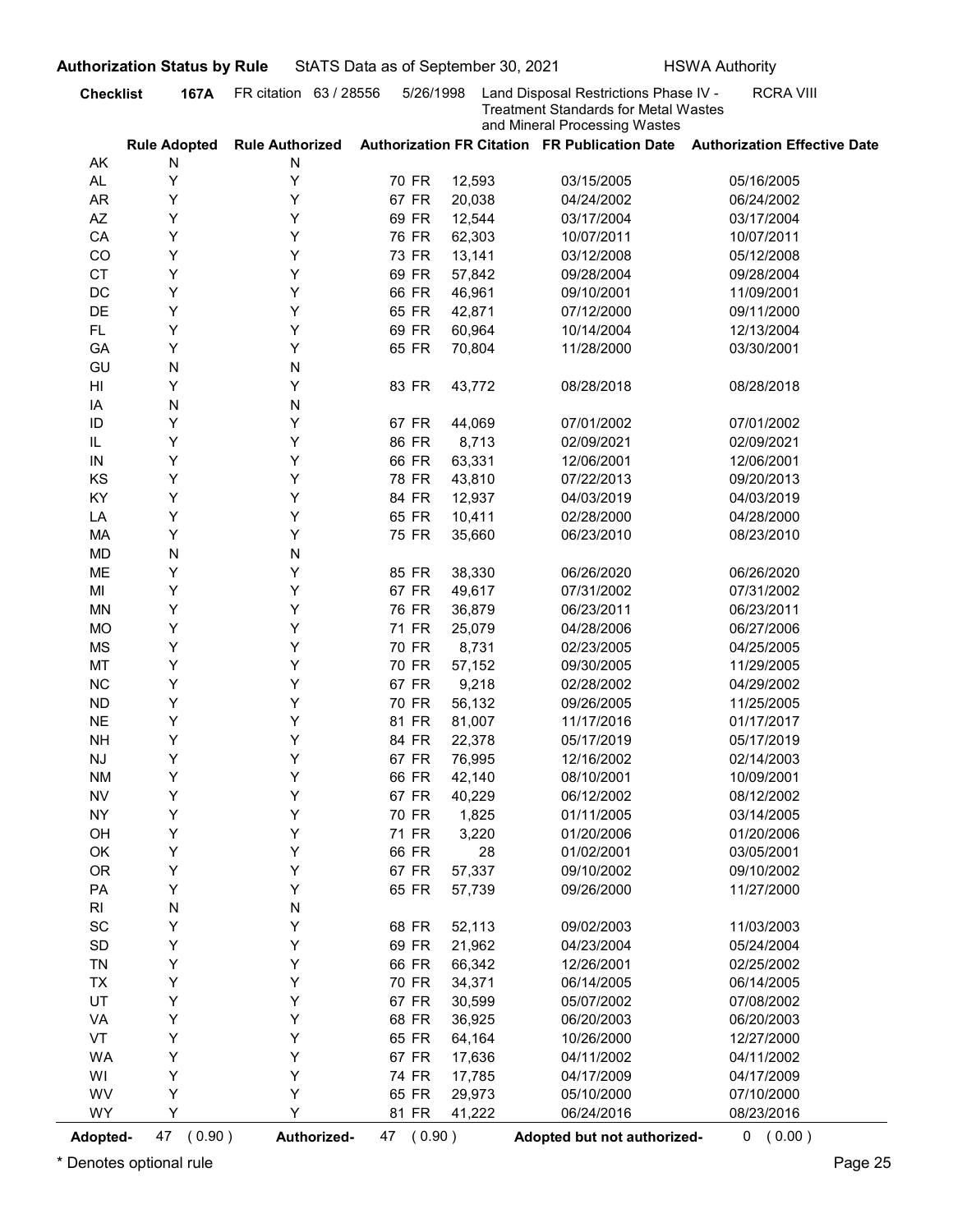| FR citation 63 / 42110<br><b>Petroleum Refining Process</b><br><b>RCRAIX</b><br><b>Checklist</b><br>8/6/1998<br>169<br>Rule Authorized Authorization FR Citation FR Publication Date Authorization Effective Date<br><b>Rule Adopted</b><br>AK<br>N<br>N<br>Y<br>70 FR<br>AL<br>Υ<br>12,593<br>03/15/2005<br>05/16/2005<br>Υ<br>67 FR<br>AR<br>Y<br>20,038<br>04/24/2002<br>06/24/2002<br>$\mathsf{A}\mathsf{Z}$<br>Υ<br>N<br>CA<br>N<br>N<br>CO<br>Υ<br>68 FR<br>Y<br>64,550<br>11/14/2003<br>01/13/2004<br><b>CT</b><br>Υ<br>Y<br>69 FR<br>57,842<br>09/28/2004<br>09/28/2004<br>DC<br>Υ<br>Y<br>83 FR<br>42,036<br>08/20/2018<br>08/20/2018<br>DE<br>Υ<br>Y<br>65 FR<br>42,871<br>07/12/2000<br>09/11/2000<br>Υ<br>Y<br>69 FR<br>FL.<br>60,964<br>10/14/2004<br>12/13/2004<br>Υ<br>Υ<br>67 FR<br>GA<br>46,600<br>07/16/2002<br>09/16/2002<br>GU<br>N<br>N<br>$\mathsf{HI}$<br>Υ<br>Y<br>83 FR<br>43,772<br>08/28/2018<br>08/28/2018<br>IA<br>$\mathsf{N}$<br>N<br>Y<br>ID<br>Υ<br>11,322<br>69 FR<br>03/10/2004<br>03/10/2004<br>IL.<br>Υ<br>Υ<br>8,713<br>86 FR<br>02/09/2021<br>02/09/2021<br>${\sf IN}$<br>Υ<br>Υ<br>66 FR<br>63,331<br>12/06/2001<br>12/06/2001<br>Y<br>Y<br>KS<br>78 FR<br>43,810<br>07/22/2013<br>09/20/2013<br>Y<br>Υ<br>84 FR<br>KY<br>12,937<br>04/03/2019<br>04/03/2019<br>Y<br>Y<br>66 FR<br>LA<br>23<br>01/02/2001<br>03/05/2001<br>Y<br>Υ<br>75 FR<br>MA<br>35,660<br>06/23/2010<br>08/23/2010<br>Υ<br>Y<br>81 FR<br>MD<br>59,503<br>08/30/2016<br>10/31/2016<br>${\sf N}$<br>ME<br>N<br>Y<br>Υ<br>MI<br>67 FR<br>49,617<br>07/31/2002<br>07/31/2002<br>Y<br>Y<br>76 FR<br>MN<br>36,879<br>06/23/2011<br>06/23/2011<br>Y<br>Y<br>71 FR<br>MO<br>25,079<br>04/28/2006<br>06/27/2006<br>Y<br>Y<br>MS<br>70 FR<br>8,731<br>02/23/2005<br>04/25/2005<br>Y<br>Y<br>MT<br>70 FR<br>57,152<br>09/30/2005<br>11/29/2005<br>Y<br>Y<br>$NC$<br>69 FR<br>74,444<br>12/14/2004<br>02/14/2005<br>Y<br>Y<br>70 FR<br>${\sf ND}$<br>56,132<br>09/26/2005<br>11/25/2005<br>Y<br>Y<br>73 FR<br>$N\mathsf{E}$<br>79,661<br>12/30/2008<br>03/02/2009<br>Y<br>Υ<br>84 FR<br><b>NH</b><br>22,378<br>05/17/2019<br>05/17/2019<br>Y<br>${\sf N}$<br>$\mathsf{N}\mathsf{J}$<br>Y<br>Y<br><b>NM</b><br>66 FR<br>42,140<br>08/10/2001<br>10/09/2001<br>Y<br>Y<br>67 FR<br>40,229<br>${\sf NV}$<br>06/12/2002<br>08/12/2002<br>Y<br>Υ<br><b>NY</b><br>70 FR<br>1,825<br>01/11/2005<br>03/14/2005<br>Y<br>Y<br>71 FR<br>3,220<br>OH<br>01/20/2006<br>01/20/2006<br>Y<br>Y<br>66 FR<br>28<br>OK<br>01/02/2001<br>03/05/2001<br>Y<br>Υ<br><b>OR</b><br>67 FR<br>57,337<br>09/10/2002<br>09/10/2002<br>Υ<br>Y<br>PA<br>65 FR<br>57,739<br>09/26/2000<br>11/27/2000<br>${\sf N}$<br>$\mathsf{RI}$<br>${\sf N}$<br>Y<br>$\operatorname{\textsf{SC}}$<br>Υ<br>68 FR<br>52,113<br>09/02/2003<br>11/03/2003<br>Y<br>Y<br>$\mathsf{SD}$<br>69 FR<br>21,962<br>04/23/2004<br>05/24/2004<br>Y<br>Y<br>TN<br>69 FR<br>70,898<br>12/08/2004<br>02/07/2005<br>Y<br>Y<br>TX<br>70 FR<br>34,371<br>06/14/2005<br>06/14/2005<br>Y<br>Υ<br>UT<br>67 FR<br>30,599<br>05/07/2002<br>07/08/2002<br>Y<br>Y<br>VA<br>68 FR<br>36,925<br>06/20/2003<br>06/20/2003<br>Υ<br>Υ<br>VT<br>70 FR<br>36,350<br>06/23/2005<br>08/22/2005<br>Υ<br>Y<br>WA<br>67 FR<br>17,636<br>04/11/2002<br>04/11/2002<br>Y<br>Υ<br>WI<br>74 FR<br>17,785<br>04/17/2009<br>04/17/2009<br>Υ<br>Υ<br>WV<br>68 FR<br>59,544<br>10/16/2003<br>12/15/2003<br>Y<br>Υ<br>WY<br>81 FR<br>41,222<br>06/24/2016<br>08/23/2016 | <b>Authorization Status by Rule</b> |  | StATS Data as of September 30, 2021 | <b>HSWA Authority</b> |
|--------------------------------------------------------------------------------------------------------------------------------------------------------------------------------------------------------------------------------------------------------------------------------------------------------------------------------------------------------------------------------------------------------------------------------------------------------------------------------------------------------------------------------------------------------------------------------------------------------------------------------------------------------------------------------------------------------------------------------------------------------------------------------------------------------------------------------------------------------------------------------------------------------------------------------------------------------------------------------------------------------------------------------------------------------------------------------------------------------------------------------------------------------------------------------------------------------------------------------------------------------------------------------------------------------------------------------------------------------------------------------------------------------------------------------------------------------------------------------------------------------------------------------------------------------------------------------------------------------------------------------------------------------------------------------------------------------------------------------------------------------------------------------------------------------------------------------------------------------------------------------------------------------------------------------------------------------------------------------------------------------------------------------------------------------------------------------------------------------------------------------------------------------------------------------------------------------------------------------------------------------------------------------------------------------------------------------------------------------------------------------------------------------------------------------------------------------------------------------------------------------------------------------------------------------------------------------------------------------------------------------------------------------------------------------------------------------------------------------------------------------------------------------------------------------------------------------------------------------------------------------------------------------------------------------------------------------------------------------------------------------------------------------------------------------------------------------------------------------------------------------------------------------------------------------------------------------------------------------------------------------------------------------------------------------------------------------------------------------------------------------------------------------------------------------------------------------------------------|-------------------------------------|--|-------------------------------------|-----------------------|
|                                                                                                                                                                                                                                                                                                                                                                                                                                                                                                                                                                                                                                                                                                                                                                                                                                                                                                                                                                                                                                                                                                                                                                                                                                                                                                                                                                                                                                                                                                                                                                                                                                                                                                                                                                                                                                                                                                                                                                                                                                                                                                                                                                                                                                                                                                                                                                                                                                                                                                                                                                                                                                                                                                                                                                                                                                                                                                                                                                                                                                                                                                                                                                                                                                                                                                                                                                                                                                                                          |                                     |  |                                     |                       |
|                                                                                                                                                                                                                                                                                                                                                                                                                                                                                                                                                                                                                                                                                                                                                                                                                                                                                                                                                                                                                                                                                                                                                                                                                                                                                                                                                                                                                                                                                                                                                                                                                                                                                                                                                                                                                                                                                                                                                                                                                                                                                                                                                                                                                                                                                                                                                                                                                                                                                                                                                                                                                                                                                                                                                                                                                                                                                                                                                                                                                                                                                                                                                                                                                                                                                                                                                                                                                                                                          |                                     |  |                                     |                       |
|                                                                                                                                                                                                                                                                                                                                                                                                                                                                                                                                                                                                                                                                                                                                                                                                                                                                                                                                                                                                                                                                                                                                                                                                                                                                                                                                                                                                                                                                                                                                                                                                                                                                                                                                                                                                                                                                                                                                                                                                                                                                                                                                                                                                                                                                                                                                                                                                                                                                                                                                                                                                                                                                                                                                                                                                                                                                                                                                                                                                                                                                                                                                                                                                                                                                                                                                                                                                                                                                          |                                     |  |                                     |                       |
|                                                                                                                                                                                                                                                                                                                                                                                                                                                                                                                                                                                                                                                                                                                                                                                                                                                                                                                                                                                                                                                                                                                                                                                                                                                                                                                                                                                                                                                                                                                                                                                                                                                                                                                                                                                                                                                                                                                                                                                                                                                                                                                                                                                                                                                                                                                                                                                                                                                                                                                                                                                                                                                                                                                                                                                                                                                                                                                                                                                                                                                                                                                                                                                                                                                                                                                                                                                                                                                                          |                                     |  |                                     |                       |
|                                                                                                                                                                                                                                                                                                                                                                                                                                                                                                                                                                                                                                                                                                                                                                                                                                                                                                                                                                                                                                                                                                                                                                                                                                                                                                                                                                                                                                                                                                                                                                                                                                                                                                                                                                                                                                                                                                                                                                                                                                                                                                                                                                                                                                                                                                                                                                                                                                                                                                                                                                                                                                                                                                                                                                                                                                                                                                                                                                                                                                                                                                                                                                                                                                                                                                                                                                                                                                                                          |                                     |  |                                     |                       |
|                                                                                                                                                                                                                                                                                                                                                                                                                                                                                                                                                                                                                                                                                                                                                                                                                                                                                                                                                                                                                                                                                                                                                                                                                                                                                                                                                                                                                                                                                                                                                                                                                                                                                                                                                                                                                                                                                                                                                                                                                                                                                                                                                                                                                                                                                                                                                                                                                                                                                                                                                                                                                                                                                                                                                                                                                                                                                                                                                                                                                                                                                                                                                                                                                                                                                                                                                                                                                                                                          |                                     |  |                                     |                       |
|                                                                                                                                                                                                                                                                                                                                                                                                                                                                                                                                                                                                                                                                                                                                                                                                                                                                                                                                                                                                                                                                                                                                                                                                                                                                                                                                                                                                                                                                                                                                                                                                                                                                                                                                                                                                                                                                                                                                                                                                                                                                                                                                                                                                                                                                                                                                                                                                                                                                                                                                                                                                                                                                                                                                                                                                                                                                                                                                                                                                                                                                                                                                                                                                                                                                                                                                                                                                                                                                          |                                     |  |                                     |                       |
|                                                                                                                                                                                                                                                                                                                                                                                                                                                                                                                                                                                                                                                                                                                                                                                                                                                                                                                                                                                                                                                                                                                                                                                                                                                                                                                                                                                                                                                                                                                                                                                                                                                                                                                                                                                                                                                                                                                                                                                                                                                                                                                                                                                                                                                                                                                                                                                                                                                                                                                                                                                                                                                                                                                                                                                                                                                                                                                                                                                                                                                                                                                                                                                                                                                                                                                                                                                                                                                                          |                                     |  |                                     |                       |
|                                                                                                                                                                                                                                                                                                                                                                                                                                                                                                                                                                                                                                                                                                                                                                                                                                                                                                                                                                                                                                                                                                                                                                                                                                                                                                                                                                                                                                                                                                                                                                                                                                                                                                                                                                                                                                                                                                                                                                                                                                                                                                                                                                                                                                                                                                                                                                                                                                                                                                                                                                                                                                                                                                                                                                                                                                                                                                                                                                                                                                                                                                                                                                                                                                                                                                                                                                                                                                                                          |                                     |  |                                     |                       |
|                                                                                                                                                                                                                                                                                                                                                                                                                                                                                                                                                                                                                                                                                                                                                                                                                                                                                                                                                                                                                                                                                                                                                                                                                                                                                                                                                                                                                                                                                                                                                                                                                                                                                                                                                                                                                                                                                                                                                                                                                                                                                                                                                                                                                                                                                                                                                                                                                                                                                                                                                                                                                                                                                                                                                                                                                                                                                                                                                                                                                                                                                                                                                                                                                                                                                                                                                                                                                                                                          |                                     |  |                                     |                       |
|                                                                                                                                                                                                                                                                                                                                                                                                                                                                                                                                                                                                                                                                                                                                                                                                                                                                                                                                                                                                                                                                                                                                                                                                                                                                                                                                                                                                                                                                                                                                                                                                                                                                                                                                                                                                                                                                                                                                                                                                                                                                                                                                                                                                                                                                                                                                                                                                                                                                                                                                                                                                                                                                                                                                                                                                                                                                                                                                                                                                                                                                                                                                                                                                                                                                                                                                                                                                                                                                          |                                     |  |                                     |                       |
|                                                                                                                                                                                                                                                                                                                                                                                                                                                                                                                                                                                                                                                                                                                                                                                                                                                                                                                                                                                                                                                                                                                                                                                                                                                                                                                                                                                                                                                                                                                                                                                                                                                                                                                                                                                                                                                                                                                                                                                                                                                                                                                                                                                                                                                                                                                                                                                                                                                                                                                                                                                                                                                                                                                                                                                                                                                                                                                                                                                                                                                                                                                                                                                                                                                                                                                                                                                                                                                                          |                                     |  |                                     |                       |
|                                                                                                                                                                                                                                                                                                                                                                                                                                                                                                                                                                                                                                                                                                                                                                                                                                                                                                                                                                                                                                                                                                                                                                                                                                                                                                                                                                                                                                                                                                                                                                                                                                                                                                                                                                                                                                                                                                                                                                                                                                                                                                                                                                                                                                                                                                                                                                                                                                                                                                                                                                                                                                                                                                                                                                                                                                                                                                                                                                                                                                                                                                                                                                                                                                                                                                                                                                                                                                                                          |                                     |  |                                     |                       |
|                                                                                                                                                                                                                                                                                                                                                                                                                                                                                                                                                                                                                                                                                                                                                                                                                                                                                                                                                                                                                                                                                                                                                                                                                                                                                                                                                                                                                                                                                                                                                                                                                                                                                                                                                                                                                                                                                                                                                                                                                                                                                                                                                                                                                                                                                                                                                                                                                                                                                                                                                                                                                                                                                                                                                                                                                                                                                                                                                                                                                                                                                                                                                                                                                                                                                                                                                                                                                                                                          |                                     |  |                                     |                       |
|                                                                                                                                                                                                                                                                                                                                                                                                                                                                                                                                                                                                                                                                                                                                                                                                                                                                                                                                                                                                                                                                                                                                                                                                                                                                                                                                                                                                                                                                                                                                                                                                                                                                                                                                                                                                                                                                                                                                                                                                                                                                                                                                                                                                                                                                                                                                                                                                                                                                                                                                                                                                                                                                                                                                                                                                                                                                                                                                                                                                                                                                                                                                                                                                                                                                                                                                                                                                                                                                          |                                     |  |                                     |                       |
|                                                                                                                                                                                                                                                                                                                                                                                                                                                                                                                                                                                                                                                                                                                                                                                                                                                                                                                                                                                                                                                                                                                                                                                                                                                                                                                                                                                                                                                                                                                                                                                                                                                                                                                                                                                                                                                                                                                                                                                                                                                                                                                                                                                                                                                                                                                                                                                                                                                                                                                                                                                                                                                                                                                                                                                                                                                                                                                                                                                                                                                                                                                                                                                                                                                                                                                                                                                                                                                                          |                                     |  |                                     |                       |
|                                                                                                                                                                                                                                                                                                                                                                                                                                                                                                                                                                                                                                                                                                                                                                                                                                                                                                                                                                                                                                                                                                                                                                                                                                                                                                                                                                                                                                                                                                                                                                                                                                                                                                                                                                                                                                                                                                                                                                                                                                                                                                                                                                                                                                                                                                                                                                                                                                                                                                                                                                                                                                                                                                                                                                                                                                                                                                                                                                                                                                                                                                                                                                                                                                                                                                                                                                                                                                                                          |                                     |  |                                     |                       |
|                                                                                                                                                                                                                                                                                                                                                                                                                                                                                                                                                                                                                                                                                                                                                                                                                                                                                                                                                                                                                                                                                                                                                                                                                                                                                                                                                                                                                                                                                                                                                                                                                                                                                                                                                                                                                                                                                                                                                                                                                                                                                                                                                                                                                                                                                                                                                                                                                                                                                                                                                                                                                                                                                                                                                                                                                                                                                                                                                                                                                                                                                                                                                                                                                                                                                                                                                                                                                                                                          |                                     |  |                                     |                       |
|                                                                                                                                                                                                                                                                                                                                                                                                                                                                                                                                                                                                                                                                                                                                                                                                                                                                                                                                                                                                                                                                                                                                                                                                                                                                                                                                                                                                                                                                                                                                                                                                                                                                                                                                                                                                                                                                                                                                                                                                                                                                                                                                                                                                                                                                                                                                                                                                                                                                                                                                                                                                                                                                                                                                                                                                                                                                                                                                                                                                                                                                                                                                                                                                                                                                                                                                                                                                                                                                          |                                     |  |                                     |                       |
|                                                                                                                                                                                                                                                                                                                                                                                                                                                                                                                                                                                                                                                                                                                                                                                                                                                                                                                                                                                                                                                                                                                                                                                                                                                                                                                                                                                                                                                                                                                                                                                                                                                                                                                                                                                                                                                                                                                                                                                                                                                                                                                                                                                                                                                                                                                                                                                                                                                                                                                                                                                                                                                                                                                                                                                                                                                                                                                                                                                                                                                                                                                                                                                                                                                                                                                                                                                                                                                                          |                                     |  |                                     |                       |
|                                                                                                                                                                                                                                                                                                                                                                                                                                                                                                                                                                                                                                                                                                                                                                                                                                                                                                                                                                                                                                                                                                                                                                                                                                                                                                                                                                                                                                                                                                                                                                                                                                                                                                                                                                                                                                                                                                                                                                                                                                                                                                                                                                                                                                                                                                                                                                                                                                                                                                                                                                                                                                                                                                                                                                                                                                                                                                                                                                                                                                                                                                                                                                                                                                                                                                                                                                                                                                                                          |                                     |  |                                     |                       |
|                                                                                                                                                                                                                                                                                                                                                                                                                                                                                                                                                                                                                                                                                                                                                                                                                                                                                                                                                                                                                                                                                                                                                                                                                                                                                                                                                                                                                                                                                                                                                                                                                                                                                                                                                                                                                                                                                                                                                                                                                                                                                                                                                                                                                                                                                                                                                                                                                                                                                                                                                                                                                                                                                                                                                                                                                                                                                                                                                                                                                                                                                                                                                                                                                                                                                                                                                                                                                                                                          |                                     |  |                                     |                       |
|                                                                                                                                                                                                                                                                                                                                                                                                                                                                                                                                                                                                                                                                                                                                                                                                                                                                                                                                                                                                                                                                                                                                                                                                                                                                                                                                                                                                                                                                                                                                                                                                                                                                                                                                                                                                                                                                                                                                                                                                                                                                                                                                                                                                                                                                                                                                                                                                                                                                                                                                                                                                                                                                                                                                                                                                                                                                                                                                                                                                                                                                                                                                                                                                                                                                                                                                                                                                                                                                          |                                     |  |                                     |                       |
|                                                                                                                                                                                                                                                                                                                                                                                                                                                                                                                                                                                                                                                                                                                                                                                                                                                                                                                                                                                                                                                                                                                                                                                                                                                                                                                                                                                                                                                                                                                                                                                                                                                                                                                                                                                                                                                                                                                                                                                                                                                                                                                                                                                                                                                                                                                                                                                                                                                                                                                                                                                                                                                                                                                                                                                                                                                                                                                                                                                                                                                                                                                                                                                                                                                                                                                                                                                                                                                                          |                                     |  |                                     |                       |
|                                                                                                                                                                                                                                                                                                                                                                                                                                                                                                                                                                                                                                                                                                                                                                                                                                                                                                                                                                                                                                                                                                                                                                                                                                                                                                                                                                                                                                                                                                                                                                                                                                                                                                                                                                                                                                                                                                                                                                                                                                                                                                                                                                                                                                                                                                                                                                                                                                                                                                                                                                                                                                                                                                                                                                                                                                                                                                                                                                                                                                                                                                                                                                                                                                                                                                                                                                                                                                                                          |                                     |  |                                     |                       |
|                                                                                                                                                                                                                                                                                                                                                                                                                                                                                                                                                                                                                                                                                                                                                                                                                                                                                                                                                                                                                                                                                                                                                                                                                                                                                                                                                                                                                                                                                                                                                                                                                                                                                                                                                                                                                                                                                                                                                                                                                                                                                                                                                                                                                                                                                                                                                                                                                                                                                                                                                                                                                                                                                                                                                                                                                                                                                                                                                                                                                                                                                                                                                                                                                                                                                                                                                                                                                                                                          |                                     |  |                                     |                       |
|                                                                                                                                                                                                                                                                                                                                                                                                                                                                                                                                                                                                                                                                                                                                                                                                                                                                                                                                                                                                                                                                                                                                                                                                                                                                                                                                                                                                                                                                                                                                                                                                                                                                                                                                                                                                                                                                                                                                                                                                                                                                                                                                                                                                                                                                                                                                                                                                                                                                                                                                                                                                                                                                                                                                                                                                                                                                                                                                                                                                                                                                                                                                                                                                                                                                                                                                                                                                                                                                          |                                     |  |                                     |                       |
|                                                                                                                                                                                                                                                                                                                                                                                                                                                                                                                                                                                                                                                                                                                                                                                                                                                                                                                                                                                                                                                                                                                                                                                                                                                                                                                                                                                                                                                                                                                                                                                                                                                                                                                                                                                                                                                                                                                                                                                                                                                                                                                                                                                                                                                                                                                                                                                                                                                                                                                                                                                                                                                                                                                                                                                                                                                                                                                                                                                                                                                                                                                                                                                                                                                                                                                                                                                                                                                                          |                                     |  |                                     |                       |
|                                                                                                                                                                                                                                                                                                                                                                                                                                                                                                                                                                                                                                                                                                                                                                                                                                                                                                                                                                                                                                                                                                                                                                                                                                                                                                                                                                                                                                                                                                                                                                                                                                                                                                                                                                                                                                                                                                                                                                                                                                                                                                                                                                                                                                                                                                                                                                                                                                                                                                                                                                                                                                                                                                                                                                                                                                                                                                                                                                                                                                                                                                                                                                                                                                                                                                                                                                                                                                                                          |                                     |  |                                     |                       |
|                                                                                                                                                                                                                                                                                                                                                                                                                                                                                                                                                                                                                                                                                                                                                                                                                                                                                                                                                                                                                                                                                                                                                                                                                                                                                                                                                                                                                                                                                                                                                                                                                                                                                                                                                                                                                                                                                                                                                                                                                                                                                                                                                                                                                                                                                                                                                                                                                                                                                                                                                                                                                                                                                                                                                                                                                                                                                                                                                                                                                                                                                                                                                                                                                                                                                                                                                                                                                                                                          |                                     |  |                                     |                       |
|                                                                                                                                                                                                                                                                                                                                                                                                                                                                                                                                                                                                                                                                                                                                                                                                                                                                                                                                                                                                                                                                                                                                                                                                                                                                                                                                                                                                                                                                                                                                                                                                                                                                                                                                                                                                                                                                                                                                                                                                                                                                                                                                                                                                                                                                                                                                                                                                                                                                                                                                                                                                                                                                                                                                                                                                                                                                                                                                                                                                                                                                                                                                                                                                                                                                                                                                                                                                                                                                          |                                     |  |                                     |                       |
|                                                                                                                                                                                                                                                                                                                                                                                                                                                                                                                                                                                                                                                                                                                                                                                                                                                                                                                                                                                                                                                                                                                                                                                                                                                                                                                                                                                                                                                                                                                                                                                                                                                                                                                                                                                                                                                                                                                                                                                                                                                                                                                                                                                                                                                                                                                                                                                                                                                                                                                                                                                                                                                                                                                                                                                                                                                                                                                                                                                                                                                                                                                                                                                                                                                                                                                                                                                                                                                                          |                                     |  |                                     |                       |
|                                                                                                                                                                                                                                                                                                                                                                                                                                                                                                                                                                                                                                                                                                                                                                                                                                                                                                                                                                                                                                                                                                                                                                                                                                                                                                                                                                                                                                                                                                                                                                                                                                                                                                                                                                                                                                                                                                                                                                                                                                                                                                                                                                                                                                                                                                                                                                                                                                                                                                                                                                                                                                                                                                                                                                                                                                                                                                                                                                                                                                                                                                                                                                                                                                                                                                                                                                                                                                                                          |                                     |  |                                     |                       |
|                                                                                                                                                                                                                                                                                                                                                                                                                                                                                                                                                                                                                                                                                                                                                                                                                                                                                                                                                                                                                                                                                                                                                                                                                                                                                                                                                                                                                                                                                                                                                                                                                                                                                                                                                                                                                                                                                                                                                                                                                                                                                                                                                                                                                                                                                                                                                                                                                                                                                                                                                                                                                                                                                                                                                                                                                                                                                                                                                                                                                                                                                                                                                                                                                                                                                                                                                                                                                                                                          |                                     |  |                                     |                       |
|                                                                                                                                                                                                                                                                                                                                                                                                                                                                                                                                                                                                                                                                                                                                                                                                                                                                                                                                                                                                                                                                                                                                                                                                                                                                                                                                                                                                                                                                                                                                                                                                                                                                                                                                                                                                                                                                                                                                                                                                                                                                                                                                                                                                                                                                                                                                                                                                                                                                                                                                                                                                                                                                                                                                                                                                                                                                                                                                                                                                                                                                                                                                                                                                                                                                                                                                                                                                                                                                          |                                     |  |                                     |                       |
|                                                                                                                                                                                                                                                                                                                                                                                                                                                                                                                                                                                                                                                                                                                                                                                                                                                                                                                                                                                                                                                                                                                                                                                                                                                                                                                                                                                                                                                                                                                                                                                                                                                                                                                                                                                                                                                                                                                                                                                                                                                                                                                                                                                                                                                                                                                                                                                                                                                                                                                                                                                                                                                                                                                                                                                                                                                                                                                                                                                                                                                                                                                                                                                                                                                                                                                                                                                                                                                                          |                                     |  |                                     |                       |
|                                                                                                                                                                                                                                                                                                                                                                                                                                                                                                                                                                                                                                                                                                                                                                                                                                                                                                                                                                                                                                                                                                                                                                                                                                                                                                                                                                                                                                                                                                                                                                                                                                                                                                                                                                                                                                                                                                                                                                                                                                                                                                                                                                                                                                                                                                                                                                                                                                                                                                                                                                                                                                                                                                                                                                                                                                                                                                                                                                                                                                                                                                                                                                                                                                                                                                                                                                                                                                                                          |                                     |  |                                     |                       |
|                                                                                                                                                                                                                                                                                                                                                                                                                                                                                                                                                                                                                                                                                                                                                                                                                                                                                                                                                                                                                                                                                                                                                                                                                                                                                                                                                                                                                                                                                                                                                                                                                                                                                                                                                                                                                                                                                                                                                                                                                                                                                                                                                                                                                                                                                                                                                                                                                                                                                                                                                                                                                                                                                                                                                                                                                                                                                                                                                                                                                                                                                                                                                                                                                                                                                                                                                                                                                                                                          |                                     |  |                                     |                       |
|                                                                                                                                                                                                                                                                                                                                                                                                                                                                                                                                                                                                                                                                                                                                                                                                                                                                                                                                                                                                                                                                                                                                                                                                                                                                                                                                                                                                                                                                                                                                                                                                                                                                                                                                                                                                                                                                                                                                                                                                                                                                                                                                                                                                                                                                                                                                                                                                                                                                                                                                                                                                                                                                                                                                                                                                                                                                                                                                                                                                                                                                                                                                                                                                                                                                                                                                                                                                                                                                          |                                     |  |                                     |                       |
|                                                                                                                                                                                                                                                                                                                                                                                                                                                                                                                                                                                                                                                                                                                                                                                                                                                                                                                                                                                                                                                                                                                                                                                                                                                                                                                                                                                                                                                                                                                                                                                                                                                                                                                                                                                                                                                                                                                                                                                                                                                                                                                                                                                                                                                                                                                                                                                                                                                                                                                                                                                                                                                                                                                                                                                                                                                                                                                                                                                                                                                                                                                                                                                                                                                                                                                                                                                                                                                                          |                                     |  |                                     |                       |
|                                                                                                                                                                                                                                                                                                                                                                                                                                                                                                                                                                                                                                                                                                                                                                                                                                                                                                                                                                                                                                                                                                                                                                                                                                                                                                                                                                                                                                                                                                                                                                                                                                                                                                                                                                                                                                                                                                                                                                                                                                                                                                                                                                                                                                                                                                                                                                                                                                                                                                                                                                                                                                                                                                                                                                                                                                                                                                                                                                                                                                                                                                                                                                                                                                                                                                                                                                                                                                                                          |                                     |  |                                     |                       |
|                                                                                                                                                                                                                                                                                                                                                                                                                                                                                                                                                                                                                                                                                                                                                                                                                                                                                                                                                                                                                                                                                                                                                                                                                                                                                                                                                                                                                                                                                                                                                                                                                                                                                                                                                                                                                                                                                                                                                                                                                                                                                                                                                                                                                                                                                                                                                                                                                                                                                                                                                                                                                                                                                                                                                                                                                                                                                                                                                                                                                                                                                                                                                                                                                                                                                                                                                                                                                                                                          |                                     |  |                                     |                       |
|                                                                                                                                                                                                                                                                                                                                                                                                                                                                                                                                                                                                                                                                                                                                                                                                                                                                                                                                                                                                                                                                                                                                                                                                                                                                                                                                                                                                                                                                                                                                                                                                                                                                                                                                                                                                                                                                                                                                                                                                                                                                                                                                                                                                                                                                                                                                                                                                                                                                                                                                                                                                                                                                                                                                                                                                                                                                                                                                                                                                                                                                                                                                                                                                                                                                                                                                                                                                                                                                          |                                     |  |                                     |                       |
|                                                                                                                                                                                                                                                                                                                                                                                                                                                                                                                                                                                                                                                                                                                                                                                                                                                                                                                                                                                                                                                                                                                                                                                                                                                                                                                                                                                                                                                                                                                                                                                                                                                                                                                                                                                                                                                                                                                                                                                                                                                                                                                                                                                                                                                                                                                                                                                                                                                                                                                                                                                                                                                                                                                                                                                                                                                                                                                                                                                                                                                                                                                                                                                                                                                                                                                                                                                                                                                                          |                                     |  |                                     |                       |
|                                                                                                                                                                                                                                                                                                                                                                                                                                                                                                                                                                                                                                                                                                                                                                                                                                                                                                                                                                                                                                                                                                                                                                                                                                                                                                                                                                                                                                                                                                                                                                                                                                                                                                                                                                                                                                                                                                                                                                                                                                                                                                                                                                                                                                                                                                                                                                                                                                                                                                                                                                                                                                                                                                                                                                                                                                                                                                                                                                                                                                                                                                                                                                                                                                                                                                                                                                                                                                                                          |                                     |  |                                     |                       |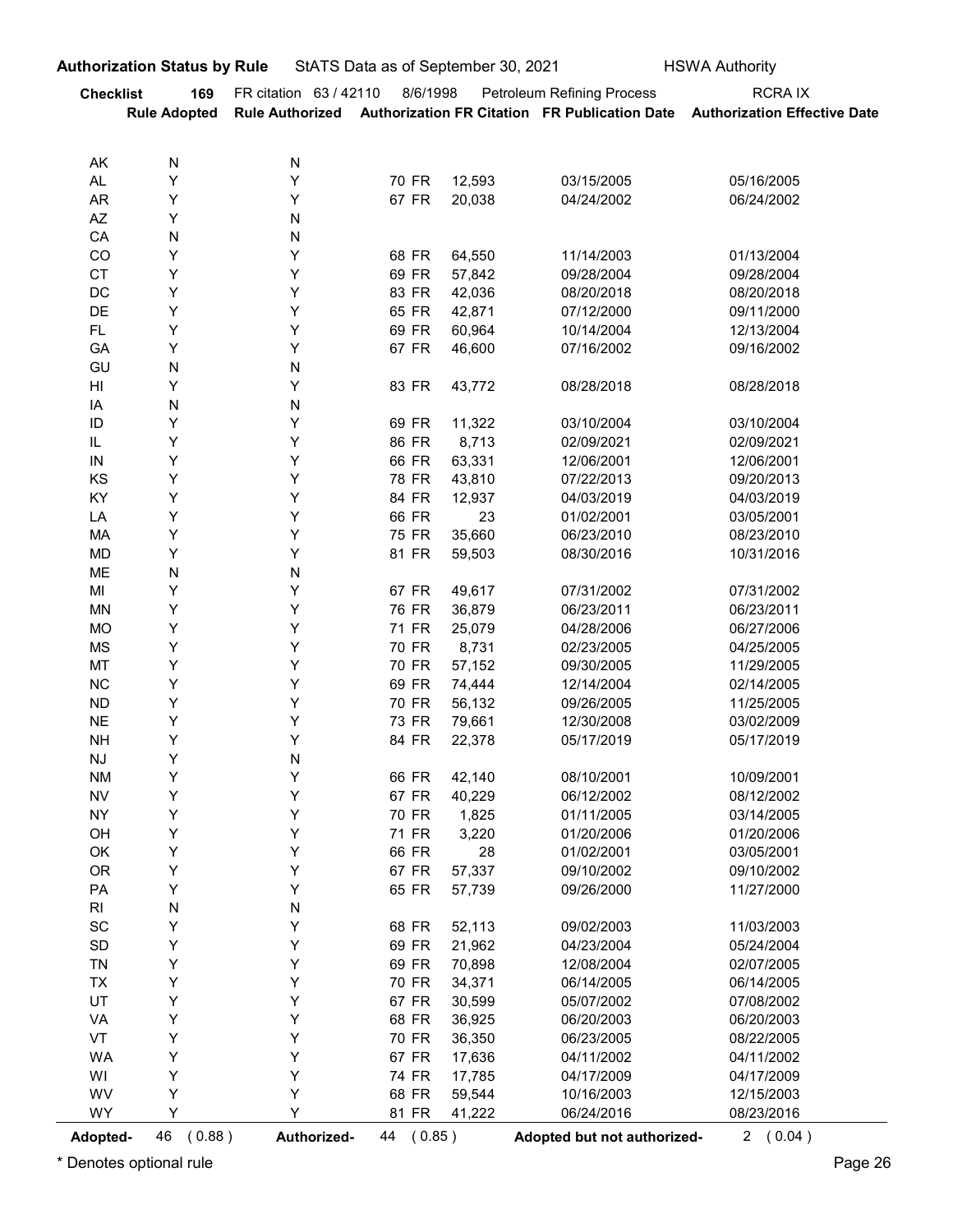| <b>Checklist</b><br>AK<br>AL<br>AR<br>AZ<br>CA<br>CO<br><b>CT</b><br>DC | 171<br><b>Rule Adopted</b><br>Ν<br>Υ<br>Y | FR citation 63 / 47409<br><b>Rule Authorized</b> | 9/4/1998       | <b>Standards</b> | Emergency Revisions of LDR Treatment RCRA IX |                                                                            |
|-------------------------------------------------------------------------|-------------------------------------------|--------------------------------------------------|----------------|------------------|----------------------------------------------|----------------------------------------------------------------------------|
|                                                                         |                                           |                                                  |                |                  |                                              | Authorization FR Citation FR Publication Date Authorization Effective Date |
|                                                                         |                                           | N                                                |                |                  |                                              |                                                                            |
|                                                                         |                                           | Y                                                | 70 FR          | 12,593           | 03/15/2005                                   | 05/16/2005                                                                 |
|                                                                         |                                           | Y                                                | 67 FR          | 20,038           | 04/24/2002                                   | 06/24/2002                                                                 |
|                                                                         | Υ                                         | Y                                                | 69 FR          | 12,544           | 03/17/2004                                   | 03/17/2004                                                                 |
|                                                                         | Υ                                         | Υ                                                | 76 FR          | 62,303           | 10/07/2011                                   | 10/07/2011                                                                 |
|                                                                         | Y                                         | Y                                                | 68 FR          | 64,550           | 11/14/2003                                   | 01/13/2004                                                                 |
|                                                                         | Υ                                         | Υ                                                | 69 FR          | 57,842           | 09/28/2004                                   | 09/28/2004                                                                 |
| DE                                                                      | Υ<br>Υ                                    | Υ<br>Y                                           | 83 FR<br>65 FR | 42,036<br>42,871 | 08/20/2018<br>07/12/2000                     | 08/20/2018<br>09/11/2000                                                   |
| <b>FL</b>                                                               | Υ                                         | Y                                                | 69 FR          | 60,964           | 10/14/2004                                   | 12/13/2004                                                                 |
| GA                                                                      | Y                                         | Υ                                                | 67 FR          | 46,600           | 07/16/2002                                   | 09/16/2002                                                                 |
| GU                                                                      | N                                         | N                                                |                |                  |                                              |                                                                            |
| HI                                                                      | Y                                         | Υ                                                | 83 FR          | 43,772           | 08/28/2018                                   | 08/28/2018                                                                 |
| IA                                                                      | N                                         | N                                                |                |                  |                                              |                                                                            |
| ID                                                                      | Y                                         | Υ                                                | 69 FR          | 11,322           | 03/10/2004                                   | 03/10/2004                                                                 |
| IL                                                                      | Y<br>Y                                    | Y<br>Υ                                           | 86 FR<br>66 FR | 8,713<br>63,331  | 02/09/2021<br>12/06/2001                     | 02/09/2021<br>12/06/2001                                                   |
| IN<br>KS                                                                | Υ                                         | Υ                                                | 78 FR          | 43,810           | 07/22/2013                                   | 09/20/2013                                                                 |
| KY                                                                      | Υ                                         | Υ                                                | 84 FR          | 12,937           | 04/03/2019                                   | 04/03/2019                                                                 |
| LA                                                                      | Υ                                         | Y                                                | 66 FR          | 23               | 01/02/2001                                   | 03/05/2001                                                                 |
| MA                                                                      | Υ                                         | Υ                                                | 75 FR          | 35,660           | 06/23/2010                                   | 08/23/2010                                                                 |
| <b>MD</b>                                                               | ${\sf N}$                                 | N                                                |                |                  |                                              |                                                                            |
| ME                                                                      | Υ                                         | Υ                                                | 85 FR          | 38,330           | 06/26/2020                                   | 06/26/2020                                                                 |
| MI                                                                      | Υ                                         | Υ                                                | 67 FR          | 49,617           | 07/31/2002                                   | 07/31/2002                                                                 |
| MN                                                                      | Υ                                         | Υ                                                | 76 FR          | 36,879           | 06/23/2011                                   | 06/23/2011                                                                 |
| <b>MO</b><br>MS                                                         | Υ<br>Υ                                    | Υ<br>Υ                                           | 71 FR<br>70 FR | 25,079<br>8,731  | 04/28/2006<br>02/23/2005                     | 06/27/2006<br>04/25/2005                                                   |
| MT                                                                      | Υ                                         | Υ                                                | 70 FR          | 57,152           | 09/30/2005                                   | 11/29/2005                                                                 |
| NC                                                                      | Υ                                         | Υ                                                | 69 FR          | 74,444           | 12/14/2004                                   | 02/14/2005                                                                 |
| <b>ND</b>                                                               | Υ                                         | Υ                                                | 70 FR          | 56,132           | 09/26/2005                                   | 11/25/2005                                                                 |
| <b>NE</b>                                                               | Υ                                         | N                                                |                |                  |                                              |                                                                            |
| <b>NH</b>                                                               | Υ                                         | Υ                                                | 84 FR          | 22,378           | 05/17/2019                                   | 05/17/2019                                                                 |
| NJ                                                                      | Υ                                         | N                                                |                |                  |                                              |                                                                            |
| <b>NM</b>                                                               | Υ                                         | Y                                                | 66 FR          | 42,140           | 08/10/2001                                   | 10/09/2001                                                                 |
| <b>NV</b>                                                               | Υ                                         | Υ                                                | 67 FR          | 40,229           | 06/12/2002                                   | 08/12/2002                                                                 |
| <b>NY</b><br>OH                                                         | Υ<br>Υ                                    | Υ<br>Υ                                           | 70 FR<br>71 FR | 1,825<br>3,220   | 01/11/2005<br>01/20/2006                     | 03/14/2005<br>01/20/2006                                                   |
| OK                                                                      | Υ                                         | Y                                                | 66 FR          | 28               | 01/02/2001                                   | 03/05/2001                                                                 |
| OR                                                                      | Υ                                         | Y                                                | 67 FR          | 57,337           | 09/10/2002                                   | 09/10/2002                                                                 |
| PA                                                                      | Υ                                         | Υ                                                | 65 FR          | 57,739           | 09/26/2000                                   | 11/27/2000                                                                 |
| R <sub>l</sub>                                                          | ${\sf N}$                                 | N                                                |                |                  |                                              |                                                                            |
| $\operatorname{\textsf{SC}}$                                            | Υ                                         | Y                                                | 68 FR          | 52,113           | 09/02/2003                                   | 11/03/2003                                                                 |
| SD                                                                      | Υ                                         | Y                                                | 69 FR          | 21,962           | 04/23/2004                                   | 05/24/2004                                                                 |
| <b>TN</b>                                                               | Υ                                         | Y                                                | 69 FR          | 70,898           | 12/08/2004                                   | 02/07/2005                                                                 |
| TX                                                                      | Υ                                         | Y                                                | 70 FR          | 34,371           | 06/14/2005                                   | 06/14/2005                                                                 |
| UT                                                                      | Υ                                         | Y                                                | 68 FR          | 17,556           | 04/10/2003                                   | 06/11/2003                                                                 |
| VA<br>VT                                                                | Υ<br>Υ                                    | Y<br>Y                                           | 68 FR          | 36,925           | 06/20/2003<br>10/26/2000                     | 06/20/2003<br>12/27/2000                                                   |
| WA                                                                      | Υ                                         | Υ                                                | 65 FR<br>67 FR | 64,164<br>17,636 | 04/11/2002                                   | 04/11/2002                                                                 |
| WI                                                                      | Υ                                         | Υ                                                | 74 FR          | 17,785           | 04/17/2009                                   | 04/17/2009                                                                 |
| WV                                                                      | Υ                                         | Υ                                                | 68 FR          | 59,544           | 10/16/2003                                   | 12/15/2003                                                                 |
| WY                                                                      | Y                                         | Υ                                                | 81 FR          | 41,222           | 06/24/2016                                   | 08/23/2016                                                                 |
| Adopted-                                                                | 47 (0.90)                                 | Authorized-                                      | 45 (0.87)      |                  | Adopted but not authorized-                  | 2(0.04)                                                                    |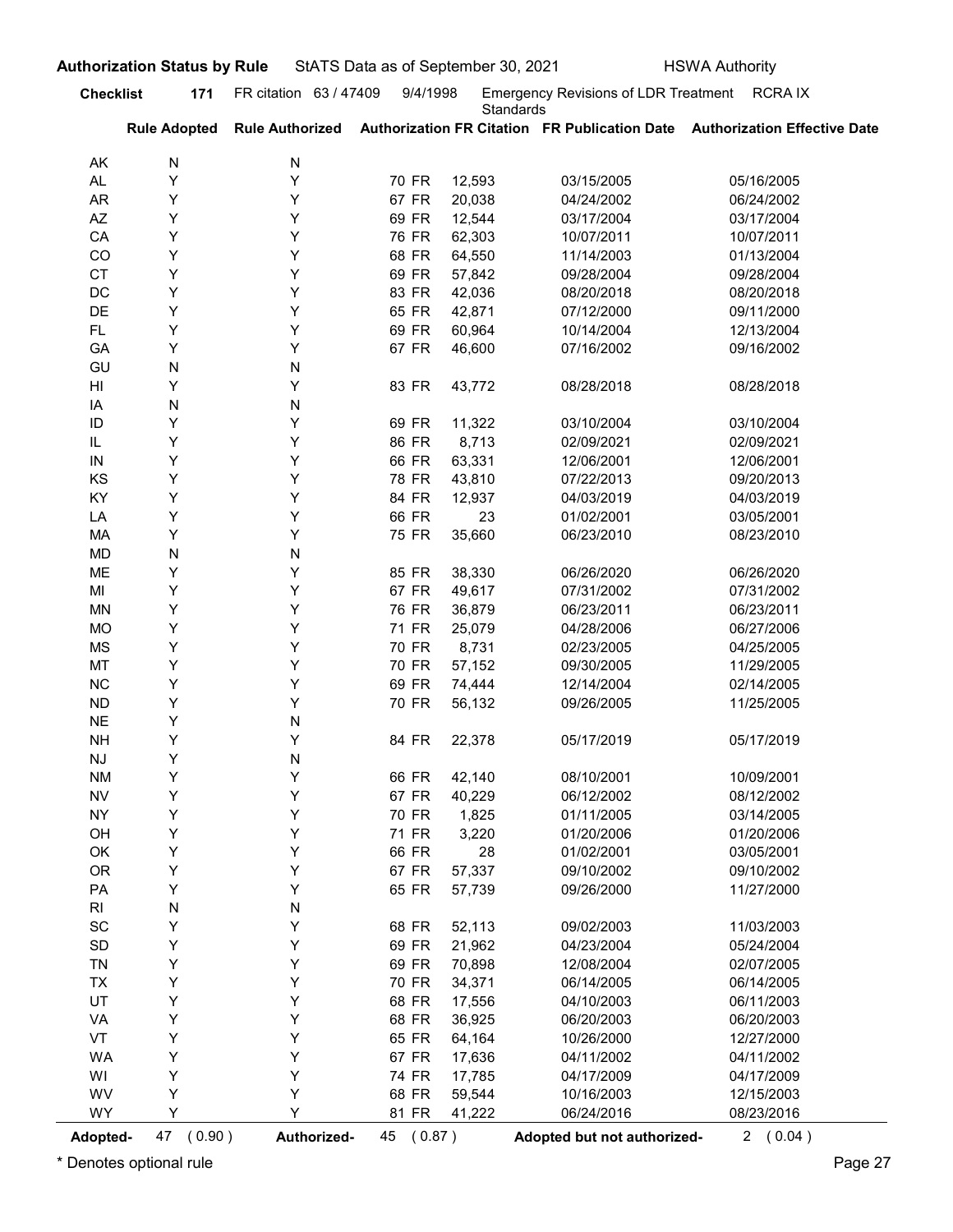| <b>Standards (Spent Potliners)</b><br><b>Rule Adopted</b><br>Authorization FR Citation FR Publication Date Authorization Effective Date<br><b>Rule Authorized</b><br>AK<br>N<br>N<br>Y<br>Y<br>70 FR<br>AL<br>12,593<br>03/15/2005<br>05/16/2005<br>Y<br>67 FR<br>AR<br>Y<br>20,038<br>04/24/2002<br>06/24/2002<br>Υ<br>Y<br>82 FR<br>AZ<br>60,550<br>12/21/2017<br>01/22/2018<br>Y<br>Y<br>76 FR<br>CA<br>62,303<br>10/07/2011<br>10/07/2011<br>Y<br>Y<br>68 FR<br>CO<br>64,550<br>11/14/2003<br>01/13/2004<br>Y<br>Y<br>69 FR<br><b>CT</b><br>57,842<br>09/28/2004<br>09/28/2004<br>Y<br>Y<br>83 FR<br>DC<br>42,036<br>08/20/2018<br>08/20/2018<br>Y<br>Y<br>65 FR<br>DE<br>42,871<br>07/12/2000<br>09/11/2000<br>Y<br>Y<br>69 FR<br>FL.<br>60,964<br>10/14/2004<br>12/13/2004<br>Y<br>Υ<br>67 FR<br>46,600<br>07/16/2002<br>09/16/2002<br>GA<br>GU<br>N<br>N<br>Y<br>Y<br>83 FR<br>HI<br>43,772<br>08/28/2018<br>08/28/2018<br>N<br>IA<br>N<br>Y<br>Y<br>69 FR<br>11,322<br>03/10/2004<br>03/10/2004<br>ID<br>Y<br>Y<br>IL<br>82 FR<br>13,256<br>03/10/2017<br>03/10/2017<br>Υ<br>66 FR<br>63,331<br>12/06/2001<br>12/06/2001<br>IN<br>Y<br>Υ<br>KS<br>Υ<br>78 FR<br>43,810<br>09/20/2013<br>07/22/2013<br>Υ<br>84 FR<br>KY<br>Υ<br>12,937<br>04/03/2019<br>04/03/2019<br>66 FR<br>Υ<br>Y<br>23<br>LA<br>01/02/2001<br>03/05/2001<br>Υ<br>Υ<br>75 FR<br>35,660<br>08/23/2010<br>МA<br>06/23/2010<br>${\sf N}$<br>MD<br>N<br>Υ<br>Υ<br>ME<br>85 FR<br>38,330<br>06/26/2020<br>06/26/2020<br>Υ<br>Υ<br>67 FR<br>49,617<br>MI<br>07/31/2002<br>07/31/2002<br>Υ<br>Υ<br>76 FR<br>36,879<br>06/23/2011<br>MN<br>06/23/2011<br>Υ<br>Υ<br>71 FR<br><b>MO</b><br>25,079<br>04/28/2006<br>06/27/2006<br>Υ<br>MS<br>N<br>Υ<br>MT<br>Y<br>70 FR<br>57,152<br>11/29/2005<br>09/30/2005<br>Υ<br>Υ<br>69 FR<br><b>NC</b><br>74,444<br>12/14/2004<br>02/14/2005<br>Υ<br>Υ<br>70 FR<br><b>ND</b><br>56,132<br>09/26/2005<br>11/25/2005<br>Υ<br><b>NE</b><br>N<br>Υ<br>Υ<br>84 FR<br><b>NH</b><br>22,378<br>05/17/2019<br>05/17/2019<br>Υ<br>${\sf N}$<br>NJ<br>Υ<br>Υ<br>66 FR<br>42,140<br><b>NM</b><br>08/10/2001<br>10/09/2001<br>Υ<br>Υ<br>67 FR<br><b>NV</b><br>40,229<br>06/12/2002<br>08/12/2002<br>Υ<br>Υ<br>70 FR<br>1,825<br><b>NY</b><br>01/11/2005<br>03/14/2005<br>Υ<br>Υ<br>71 FR<br>3,220<br>01/20/2006<br>OH<br>01/20/2006<br>Υ<br>66 FR<br>28<br>Y<br>03/05/2001<br>OK<br>01/02/2001<br>Υ<br>OR<br>Υ<br>67 FR<br>57,337<br>09/10/2002<br>09/10/2002<br>Υ<br>Υ<br>65 FR<br>PA<br>57,739<br>11/27/2000<br>09/26/2000<br>${\sf N}$<br>R <sub>l</sub><br>N<br>Υ<br>$\operatorname{\textsf{SC}}$<br>Y<br>68 FR<br>52,113<br>09/02/2003<br>11/03/2003<br>Υ<br>69 FR<br>SD<br>Y<br>21,962<br>04/23/2004<br>05/24/2004<br>Υ<br>Y<br>69 FR<br>70,898<br>12/08/2004<br>02/07/2005<br><b>TN</b><br>Υ<br>70 FR<br>TX<br>Y<br>34,371<br>06/14/2005<br>06/14/2005<br>UT<br>Υ<br>67 FR<br>Y<br>30,599<br>05/07/2002<br>07/08/2002<br>Υ<br>68 FR<br>Y<br>36,925<br>06/20/2003<br>VA<br>06/20/2003<br>Υ<br>65 FR<br>VT<br>Y<br>64,164<br>10/26/2000<br>12/27/2000<br>Υ<br>WA<br>Υ<br>67 FR<br>17,636<br>04/11/2002<br>04/11/2002<br>Υ<br>Υ<br>74 FR<br>17,785<br>04/17/2009<br>WI<br>04/17/2009<br>Υ<br>WV<br>Y<br>68 FR<br>59,544<br>12/15/2003<br>10/16/2003<br>WY<br>Y<br>Υ<br>81 FR<br>41,222<br>06/24/2016<br>08/23/2016 | <b>Checklist</b> | 173 | FR citation 63 / 51254 | 9/24/1998 | StATS Data as of September 30, 2021<br><b>HSWA Authority</b><br><b>Land Disposal Restrictions Treatment</b> | <b>RCRAIX</b> |
|------------------------------------------------------------------------------------------------------------------------------------------------------------------------------------------------------------------------------------------------------------------------------------------------------------------------------------------------------------------------------------------------------------------------------------------------------------------------------------------------------------------------------------------------------------------------------------------------------------------------------------------------------------------------------------------------------------------------------------------------------------------------------------------------------------------------------------------------------------------------------------------------------------------------------------------------------------------------------------------------------------------------------------------------------------------------------------------------------------------------------------------------------------------------------------------------------------------------------------------------------------------------------------------------------------------------------------------------------------------------------------------------------------------------------------------------------------------------------------------------------------------------------------------------------------------------------------------------------------------------------------------------------------------------------------------------------------------------------------------------------------------------------------------------------------------------------------------------------------------------------------------------------------------------------------------------------------------------------------------------------------------------------------------------------------------------------------------------------------------------------------------------------------------------------------------------------------------------------------------------------------------------------------------------------------------------------------------------------------------------------------------------------------------------------------------------------------------------------------------------------------------------------------------------------------------------------------------------------------------------------------------------------------------------------------------------------------------------------------------------------------------------------------------------------------------------------------------------------------------------------------------------------------------------------------------------------------------------------------------------------------------------------------------------------------------------------------------------------------------------------------------------------------------------------------------------------------------------------------------------------------------------------------------------------------------|------------------|-----|------------------------|-----------|-------------------------------------------------------------------------------------------------------------|---------------|
|                                                                                                                                                                                                                                                                                                                                                                                                                                                                                                                                                                                                                                                                                                                                                                                                                                                                                                                                                                                                                                                                                                                                                                                                                                                                                                                                                                                                                                                                                                                                                                                                                                                                                                                                                                                                                                                                                                                                                                                                                                                                                                                                                                                                                                                                                                                                                                                                                                                                                                                                                                                                                                                                                                                                                                                                                                                                                                                                                                                                                                                                                                                                                                                                                                                                                                                  |                  |     |                        |           |                                                                                                             |               |
|                                                                                                                                                                                                                                                                                                                                                                                                                                                                                                                                                                                                                                                                                                                                                                                                                                                                                                                                                                                                                                                                                                                                                                                                                                                                                                                                                                                                                                                                                                                                                                                                                                                                                                                                                                                                                                                                                                                                                                                                                                                                                                                                                                                                                                                                                                                                                                                                                                                                                                                                                                                                                                                                                                                                                                                                                                                                                                                                                                                                                                                                                                                                                                                                                                                                                                                  |                  |     |                        |           |                                                                                                             |               |
|                                                                                                                                                                                                                                                                                                                                                                                                                                                                                                                                                                                                                                                                                                                                                                                                                                                                                                                                                                                                                                                                                                                                                                                                                                                                                                                                                                                                                                                                                                                                                                                                                                                                                                                                                                                                                                                                                                                                                                                                                                                                                                                                                                                                                                                                                                                                                                                                                                                                                                                                                                                                                                                                                                                                                                                                                                                                                                                                                                                                                                                                                                                                                                                                                                                                                                                  |                  |     |                        |           |                                                                                                             |               |
|                                                                                                                                                                                                                                                                                                                                                                                                                                                                                                                                                                                                                                                                                                                                                                                                                                                                                                                                                                                                                                                                                                                                                                                                                                                                                                                                                                                                                                                                                                                                                                                                                                                                                                                                                                                                                                                                                                                                                                                                                                                                                                                                                                                                                                                                                                                                                                                                                                                                                                                                                                                                                                                                                                                                                                                                                                                                                                                                                                                                                                                                                                                                                                                                                                                                                                                  |                  |     |                        |           |                                                                                                             |               |
|                                                                                                                                                                                                                                                                                                                                                                                                                                                                                                                                                                                                                                                                                                                                                                                                                                                                                                                                                                                                                                                                                                                                                                                                                                                                                                                                                                                                                                                                                                                                                                                                                                                                                                                                                                                                                                                                                                                                                                                                                                                                                                                                                                                                                                                                                                                                                                                                                                                                                                                                                                                                                                                                                                                                                                                                                                                                                                                                                                                                                                                                                                                                                                                                                                                                                                                  |                  |     |                        |           |                                                                                                             |               |
|                                                                                                                                                                                                                                                                                                                                                                                                                                                                                                                                                                                                                                                                                                                                                                                                                                                                                                                                                                                                                                                                                                                                                                                                                                                                                                                                                                                                                                                                                                                                                                                                                                                                                                                                                                                                                                                                                                                                                                                                                                                                                                                                                                                                                                                                                                                                                                                                                                                                                                                                                                                                                                                                                                                                                                                                                                                                                                                                                                                                                                                                                                                                                                                                                                                                                                                  |                  |     |                        |           |                                                                                                             |               |
|                                                                                                                                                                                                                                                                                                                                                                                                                                                                                                                                                                                                                                                                                                                                                                                                                                                                                                                                                                                                                                                                                                                                                                                                                                                                                                                                                                                                                                                                                                                                                                                                                                                                                                                                                                                                                                                                                                                                                                                                                                                                                                                                                                                                                                                                                                                                                                                                                                                                                                                                                                                                                                                                                                                                                                                                                                                                                                                                                                                                                                                                                                                                                                                                                                                                                                                  |                  |     |                        |           |                                                                                                             |               |
|                                                                                                                                                                                                                                                                                                                                                                                                                                                                                                                                                                                                                                                                                                                                                                                                                                                                                                                                                                                                                                                                                                                                                                                                                                                                                                                                                                                                                                                                                                                                                                                                                                                                                                                                                                                                                                                                                                                                                                                                                                                                                                                                                                                                                                                                                                                                                                                                                                                                                                                                                                                                                                                                                                                                                                                                                                                                                                                                                                                                                                                                                                                                                                                                                                                                                                                  |                  |     |                        |           |                                                                                                             |               |
|                                                                                                                                                                                                                                                                                                                                                                                                                                                                                                                                                                                                                                                                                                                                                                                                                                                                                                                                                                                                                                                                                                                                                                                                                                                                                                                                                                                                                                                                                                                                                                                                                                                                                                                                                                                                                                                                                                                                                                                                                                                                                                                                                                                                                                                                                                                                                                                                                                                                                                                                                                                                                                                                                                                                                                                                                                                                                                                                                                                                                                                                                                                                                                                                                                                                                                                  |                  |     |                        |           |                                                                                                             |               |
|                                                                                                                                                                                                                                                                                                                                                                                                                                                                                                                                                                                                                                                                                                                                                                                                                                                                                                                                                                                                                                                                                                                                                                                                                                                                                                                                                                                                                                                                                                                                                                                                                                                                                                                                                                                                                                                                                                                                                                                                                                                                                                                                                                                                                                                                                                                                                                                                                                                                                                                                                                                                                                                                                                                                                                                                                                                                                                                                                                                                                                                                                                                                                                                                                                                                                                                  |                  |     |                        |           |                                                                                                             |               |
|                                                                                                                                                                                                                                                                                                                                                                                                                                                                                                                                                                                                                                                                                                                                                                                                                                                                                                                                                                                                                                                                                                                                                                                                                                                                                                                                                                                                                                                                                                                                                                                                                                                                                                                                                                                                                                                                                                                                                                                                                                                                                                                                                                                                                                                                                                                                                                                                                                                                                                                                                                                                                                                                                                                                                                                                                                                                                                                                                                                                                                                                                                                                                                                                                                                                                                                  |                  |     |                        |           |                                                                                                             |               |
|                                                                                                                                                                                                                                                                                                                                                                                                                                                                                                                                                                                                                                                                                                                                                                                                                                                                                                                                                                                                                                                                                                                                                                                                                                                                                                                                                                                                                                                                                                                                                                                                                                                                                                                                                                                                                                                                                                                                                                                                                                                                                                                                                                                                                                                                                                                                                                                                                                                                                                                                                                                                                                                                                                                                                                                                                                                                                                                                                                                                                                                                                                                                                                                                                                                                                                                  |                  |     |                        |           |                                                                                                             |               |
|                                                                                                                                                                                                                                                                                                                                                                                                                                                                                                                                                                                                                                                                                                                                                                                                                                                                                                                                                                                                                                                                                                                                                                                                                                                                                                                                                                                                                                                                                                                                                                                                                                                                                                                                                                                                                                                                                                                                                                                                                                                                                                                                                                                                                                                                                                                                                                                                                                                                                                                                                                                                                                                                                                                                                                                                                                                                                                                                                                                                                                                                                                                                                                                                                                                                                                                  |                  |     |                        |           |                                                                                                             |               |
|                                                                                                                                                                                                                                                                                                                                                                                                                                                                                                                                                                                                                                                                                                                                                                                                                                                                                                                                                                                                                                                                                                                                                                                                                                                                                                                                                                                                                                                                                                                                                                                                                                                                                                                                                                                                                                                                                                                                                                                                                                                                                                                                                                                                                                                                                                                                                                                                                                                                                                                                                                                                                                                                                                                                                                                                                                                                                                                                                                                                                                                                                                                                                                                                                                                                                                                  |                  |     |                        |           |                                                                                                             |               |
|                                                                                                                                                                                                                                                                                                                                                                                                                                                                                                                                                                                                                                                                                                                                                                                                                                                                                                                                                                                                                                                                                                                                                                                                                                                                                                                                                                                                                                                                                                                                                                                                                                                                                                                                                                                                                                                                                                                                                                                                                                                                                                                                                                                                                                                                                                                                                                                                                                                                                                                                                                                                                                                                                                                                                                                                                                                                                                                                                                                                                                                                                                                                                                                                                                                                                                                  |                  |     |                        |           |                                                                                                             |               |
|                                                                                                                                                                                                                                                                                                                                                                                                                                                                                                                                                                                                                                                                                                                                                                                                                                                                                                                                                                                                                                                                                                                                                                                                                                                                                                                                                                                                                                                                                                                                                                                                                                                                                                                                                                                                                                                                                                                                                                                                                                                                                                                                                                                                                                                                                                                                                                                                                                                                                                                                                                                                                                                                                                                                                                                                                                                                                                                                                                                                                                                                                                                                                                                                                                                                                                                  |                  |     |                        |           |                                                                                                             |               |
|                                                                                                                                                                                                                                                                                                                                                                                                                                                                                                                                                                                                                                                                                                                                                                                                                                                                                                                                                                                                                                                                                                                                                                                                                                                                                                                                                                                                                                                                                                                                                                                                                                                                                                                                                                                                                                                                                                                                                                                                                                                                                                                                                                                                                                                                                                                                                                                                                                                                                                                                                                                                                                                                                                                                                                                                                                                                                                                                                                                                                                                                                                                                                                                                                                                                                                                  |                  |     |                        |           |                                                                                                             |               |
|                                                                                                                                                                                                                                                                                                                                                                                                                                                                                                                                                                                                                                                                                                                                                                                                                                                                                                                                                                                                                                                                                                                                                                                                                                                                                                                                                                                                                                                                                                                                                                                                                                                                                                                                                                                                                                                                                                                                                                                                                                                                                                                                                                                                                                                                                                                                                                                                                                                                                                                                                                                                                                                                                                                                                                                                                                                                                                                                                                                                                                                                                                                                                                                                                                                                                                                  |                  |     |                        |           |                                                                                                             |               |
|                                                                                                                                                                                                                                                                                                                                                                                                                                                                                                                                                                                                                                                                                                                                                                                                                                                                                                                                                                                                                                                                                                                                                                                                                                                                                                                                                                                                                                                                                                                                                                                                                                                                                                                                                                                                                                                                                                                                                                                                                                                                                                                                                                                                                                                                                                                                                                                                                                                                                                                                                                                                                                                                                                                                                                                                                                                                                                                                                                                                                                                                                                                                                                                                                                                                                                                  |                  |     |                        |           |                                                                                                             |               |
|                                                                                                                                                                                                                                                                                                                                                                                                                                                                                                                                                                                                                                                                                                                                                                                                                                                                                                                                                                                                                                                                                                                                                                                                                                                                                                                                                                                                                                                                                                                                                                                                                                                                                                                                                                                                                                                                                                                                                                                                                                                                                                                                                                                                                                                                                                                                                                                                                                                                                                                                                                                                                                                                                                                                                                                                                                                                                                                                                                                                                                                                                                                                                                                                                                                                                                                  |                  |     |                        |           |                                                                                                             |               |
|                                                                                                                                                                                                                                                                                                                                                                                                                                                                                                                                                                                                                                                                                                                                                                                                                                                                                                                                                                                                                                                                                                                                                                                                                                                                                                                                                                                                                                                                                                                                                                                                                                                                                                                                                                                                                                                                                                                                                                                                                                                                                                                                                                                                                                                                                                                                                                                                                                                                                                                                                                                                                                                                                                                                                                                                                                                                                                                                                                                                                                                                                                                                                                                                                                                                                                                  |                  |     |                        |           |                                                                                                             |               |
|                                                                                                                                                                                                                                                                                                                                                                                                                                                                                                                                                                                                                                                                                                                                                                                                                                                                                                                                                                                                                                                                                                                                                                                                                                                                                                                                                                                                                                                                                                                                                                                                                                                                                                                                                                                                                                                                                                                                                                                                                                                                                                                                                                                                                                                                                                                                                                                                                                                                                                                                                                                                                                                                                                                                                                                                                                                                                                                                                                                                                                                                                                                                                                                                                                                                                                                  |                  |     |                        |           |                                                                                                             |               |
|                                                                                                                                                                                                                                                                                                                                                                                                                                                                                                                                                                                                                                                                                                                                                                                                                                                                                                                                                                                                                                                                                                                                                                                                                                                                                                                                                                                                                                                                                                                                                                                                                                                                                                                                                                                                                                                                                                                                                                                                                                                                                                                                                                                                                                                                                                                                                                                                                                                                                                                                                                                                                                                                                                                                                                                                                                                                                                                                                                                                                                                                                                                                                                                                                                                                                                                  |                  |     |                        |           |                                                                                                             |               |
|                                                                                                                                                                                                                                                                                                                                                                                                                                                                                                                                                                                                                                                                                                                                                                                                                                                                                                                                                                                                                                                                                                                                                                                                                                                                                                                                                                                                                                                                                                                                                                                                                                                                                                                                                                                                                                                                                                                                                                                                                                                                                                                                                                                                                                                                                                                                                                                                                                                                                                                                                                                                                                                                                                                                                                                                                                                                                                                                                                                                                                                                                                                                                                                                                                                                                                                  |                  |     |                        |           |                                                                                                             |               |
|                                                                                                                                                                                                                                                                                                                                                                                                                                                                                                                                                                                                                                                                                                                                                                                                                                                                                                                                                                                                                                                                                                                                                                                                                                                                                                                                                                                                                                                                                                                                                                                                                                                                                                                                                                                                                                                                                                                                                                                                                                                                                                                                                                                                                                                                                                                                                                                                                                                                                                                                                                                                                                                                                                                                                                                                                                                                                                                                                                                                                                                                                                                                                                                                                                                                                                                  |                  |     |                        |           |                                                                                                             |               |
|                                                                                                                                                                                                                                                                                                                                                                                                                                                                                                                                                                                                                                                                                                                                                                                                                                                                                                                                                                                                                                                                                                                                                                                                                                                                                                                                                                                                                                                                                                                                                                                                                                                                                                                                                                                                                                                                                                                                                                                                                                                                                                                                                                                                                                                                                                                                                                                                                                                                                                                                                                                                                                                                                                                                                                                                                                                                                                                                                                                                                                                                                                                                                                                                                                                                                                                  |                  |     |                        |           |                                                                                                             |               |
|                                                                                                                                                                                                                                                                                                                                                                                                                                                                                                                                                                                                                                                                                                                                                                                                                                                                                                                                                                                                                                                                                                                                                                                                                                                                                                                                                                                                                                                                                                                                                                                                                                                                                                                                                                                                                                                                                                                                                                                                                                                                                                                                                                                                                                                                                                                                                                                                                                                                                                                                                                                                                                                                                                                                                                                                                                                                                                                                                                                                                                                                                                                                                                                                                                                                                                                  |                  |     |                        |           |                                                                                                             |               |
|                                                                                                                                                                                                                                                                                                                                                                                                                                                                                                                                                                                                                                                                                                                                                                                                                                                                                                                                                                                                                                                                                                                                                                                                                                                                                                                                                                                                                                                                                                                                                                                                                                                                                                                                                                                                                                                                                                                                                                                                                                                                                                                                                                                                                                                                                                                                                                                                                                                                                                                                                                                                                                                                                                                                                                                                                                                                                                                                                                                                                                                                                                                                                                                                                                                                                                                  |                  |     |                        |           |                                                                                                             |               |
|                                                                                                                                                                                                                                                                                                                                                                                                                                                                                                                                                                                                                                                                                                                                                                                                                                                                                                                                                                                                                                                                                                                                                                                                                                                                                                                                                                                                                                                                                                                                                                                                                                                                                                                                                                                                                                                                                                                                                                                                                                                                                                                                                                                                                                                                                                                                                                                                                                                                                                                                                                                                                                                                                                                                                                                                                                                                                                                                                                                                                                                                                                                                                                                                                                                                                                                  |                  |     |                        |           |                                                                                                             |               |
|                                                                                                                                                                                                                                                                                                                                                                                                                                                                                                                                                                                                                                                                                                                                                                                                                                                                                                                                                                                                                                                                                                                                                                                                                                                                                                                                                                                                                                                                                                                                                                                                                                                                                                                                                                                                                                                                                                                                                                                                                                                                                                                                                                                                                                                                                                                                                                                                                                                                                                                                                                                                                                                                                                                                                                                                                                                                                                                                                                                                                                                                                                                                                                                                                                                                                                                  |                  |     |                        |           |                                                                                                             |               |
|                                                                                                                                                                                                                                                                                                                                                                                                                                                                                                                                                                                                                                                                                                                                                                                                                                                                                                                                                                                                                                                                                                                                                                                                                                                                                                                                                                                                                                                                                                                                                                                                                                                                                                                                                                                                                                                                                                                                                                                                                                                                                                                                                                                                                                                                                                                                                                                                                                                                                                                                                                                                                                                                                                                                                                                                                                                                                                                                                                                                                                                                                                                                                                                                                                                                                                                  |                  |     |                        |           |                                                                                                             |               |
|                                                                                                                                                                                                                                                                                                                                                                                                                                                                                                                                                                                                                                                                                                                                                                                                                                                                                                                                                                                                                                                                                                                                                                                                                                                                                                                                                                                                                                                                                                                                                                                                                                                                                                                                                                                                                                                                                                                                                                                                                                                                                                                                                                                                                                                                                                                                                                                                                                                                                                                                                                                                                                                                                                                                                                                                                                                                                                                                                                                                                                                                                                                                                                                                                                                                                                                  |                  |     |                        |           |                                                                                                             |               |
|                                                                                                                                                                                                                                                                                                                                                                                                                                                                                                                                                                                                                                                                                                                                                                                                                                                                                                                                                                                                                                                                                                                                                                                                                                                                                                                                                                                                                                                                                                                                                                                                                                                                                                                                                                                                                                                                                                                                                                                                                                                                                                                                                                                                                                                                                                                                                                                                                                                                                                                                                                                                                                                                                                                                                                                                                                                                                                                                                                                                                                                                                                                                                                                                                                                                                                                  |                  |     |                        |           |                                                                                                             |               |
|                                                                                                                                                                                                                                                                                                                                                                                                                                                                                                                                                                                                                                                                                                                                                                                                                                                                                                                                                                                                                                                                                                                                                                                                                                                                                                                                                                                                                                                                                                                                                                                                                                                                                                                                                                                                                                                                                                                                                                                                                                                                                                                                                                                                                                                                                                                                                                                                                                                                                                                                                                                                                                                                                                                                                                                                                                                                                                                                                                                                                                                                                                                                                                                                                                                                                                                  |                  |     |                        |           |                                                                                                             |               |
|                                                                                                                                                                                                                                                                                                                                                                                                                                                                                                                                                                                                                                                                                                                                                                                                                                                                                                                                                                                                                                                                                                                                                                                                                                                                                                                                                                                                                                                                                                                                                                                                                                                                                                                                                                                                                                                                                                                                                                                                                                                                                                                                                                                                                                                                                                                                                                                                                                                                                                                                                                                                                                                                                                                                                                                                                                                                                                                                                                                                                                                                                                                                                                                                                                                                                                                  |                  |     |                        |           |                                                                                                             |               |
|                                                                                                                                                                                                                                                                                                                                                                                                                                                                                                                                                                                                                                                                                                                                                                                                                                                                                                                                                                                                                                                                                                                                                                                                                                                                                                                                                                                                                                                                                                                                                                                                                                                                                                                                                                                                                                                                                                                                                                                                                                                                                                                                                                                                                                                                                                                                                                                                                                                                                                                                                                                                                                                                                                                                                                                                                                                                                                                                                                                                                                                                                                                                                                                                                                                                                                                  |                  |     |                        |           |                                                                                                             |               |
|                                                                                                                                                                                                                                                                                                                                                                                                                                                                                                                                                                                                                                                                                                                                                                                                                                                                                                                                                                                                                                                                                                                                                                                                                                                                                                                                                                                                                                                                                                                                                                                                                                                                                                                                                                                                                                                                                                                                                                                                                                                                                                                                                                                                                                                                                                                                                                                                                                                                                                                                                                                                                                                                                                                                                                                                                                                                                                                                                                                                                                                                                                                                                                                                                                                                                                                  |                  |     |                        |           |                                                                                                             |               |
|                                                                                                                                                                                                                                                                                                                                                                                                                                                                                                                                                                                                                                                                                                                                                                                                                                                                                                                                                                                                                                                                                                                                                                                                                                                                                                                                                                                                                                                                                                                                                                                                                                                                                                                                                                                                                                                                                                                                                                                                                                                                                                                                                                                                                                                                                                                                                                                                                                                                                                                                                                                                                                                                                                                                                                                                                                                                                                                                                                                                                                                                                                                                                                                                                                                                                                                  |                  |     |                        |           |                                                                                                             |               |
|                                                                                                                                                                                                                                                                                                                                                                                                                                                                                                                                                                                                                                                                                                                                                                                                                                                                                                                                                                                                                                                                                                                                                                                                                                                                                                                                                                                                                                                                                                                                                                                                                                                                                                                                                                                                                                                                                                                                                                                                                                                                                                                                                                                                                                                                                                                                                                                                                                                                                                                                                                                                                                                                                                                                                                                                                                                                                                                                                                                                                                                                                                                                                                                                                                                                                                                  |                  |     |                        |           |                                                                                                             |               |
|                                                                                                                                                                                                                                                                                                                                                                                                                                                                                                                                                                                                                                                                                                                                                                                                                                                                                                                                                                                                                                                                                                                                                                                                                                                                                                                                                                                                                                                                                                                                                                                                                                                                                                                                                                                                                                                                                                                                                                                                                                                                                                                                                                                                                                                                                                                                                                                                                                                                                                                                                                                                                                                                                                                                                                                                                                                                                                                                                                                                                                                                                                                                                                                                                                                                                                                  |                  |     |                        |           |                                                                                                             |               |
|                                                                                                                                                                                                                                                                                                                                                                                                                                                                                                                                                                                                                                                                                                                                                                                                                                                                                                                                                                                                                                                                                                                                                                                                                                                                                                                                                                                                                                                                                                                                                                                                                                                                                                                                                                                                                                                                                                                                                                                                                                                                                                                                                                                                                                                                                                                                                                                                                                                                                                                                                                                                                                                                                                                                                                                                                                                                                                                                                                                                                                                                                                                                                                                                                                                                                                                  |                  |     |                        |           |                                                                                                             |               |
|                                                                                                                                                                                                                                                                                                                                                                                                                                                                                                                                                                                                                                                                                                                                                                                                                                                                                                                                                                                                                                                                                                                                                                                                                                                                                                                                                                                                                                                                                                                                                                                                                                                                                                                                                                                                                                                                                                                                                                                                                                                                                                                                                                                                                                                                                                                                                                                                                                                                                                                                                                                                                                                                                                                                                                                                                                                                                                                                                                                                                                                                                                                                                                                                                                                                                                                  |                  |     |                        |           |                                                                                                             |               |
|                                                                                                                                                                                                                                                                                                                                                                                                                                                                                                                                                                                                                                                                                                                                                                                                                                                                                                                                                                                                                                                                                                                                                                                                                                                                                                                                                                                                                                                                                                                                                                                                                                                                                                                                                                                                                                                                                                                                                                                                                                                                                                                                                                                                                                                                                                                                                                                                                                                                                                                                                                                                                                                                                                                                                                                                                                                                                                                                                                                                                                                                                                                                                                                                                                                                                                                  |                  |     |                        |           |                                                                                                             |               |
|                                                                                                                                                                                                                                                                                                                                                                                                                                                                                                                                                                                                                                                                                                                                                                                                                                                                                                                                                                                                                                                                                                                                                                                                                                                                                                                                                                                                                                                                                                                                                                                                                                                                                                                                                                                                                                                                                                                                                                                                                                                                                                                                                                                                                                                                                                                                                                                                                                                                                                                                                                                                                                                                                                                                                                                                                                                                                                                                                                                                                                                                                                                                                                                                                                                                                                                  |                  |     |                        |           |                                                                                                             |               |
|                                                                                                                                                                                                                                                                                                                                                                                                                                                                                                                                                                                                                                                                                                                                                                                                                                                                                                                                                                                                                                                                                                                                                                                                                                                                                                                                                                                                                                                                                                                                                                                                                                                                                                                                                                                                                                                                                                                                                                                                                                                                                                                                                                                                                                                                                                                                                                                                                                                                                                                                                                                                                                                                                                                                                                                                                                                                                                                                                                                                                                                                                                                                                                                                                                                                                                                  |                  |     |                        |           |                                                                                                             |               |
|                                                                                                                                                                                                                                                                                                                                                                                                                                                                                                                                                                                                                                                                                                                                                                                                                                                                                                                                                                                                                                                                                                                                                                                                                                                                                                                                                                                                                                                                                                                                                                                                                                                                                                                                                                                                                                                                                                                                                                                                                                                                                                                                                                                                                                                                                                                                                                                                                                                                                                                                                                                                                                                                                                                                                                                                                                                                                                                                                                                                                                                                                                                                                                                                                                                                                                                  |                  |     |                        |           |                                                                                                             |               |
|                                                                                                                                                                                                                                                                                                                                                                                                                                                                                                                                                                                                                                                                                                                                                                                                                                                                                                                                                                                                                                                                                                                                                                                                                                                                                                                                                                                                                                                                                                                                                                                                                                                                                                                                                                                                                                                                                                                                                                                                                                                                                                                                                                                                                                                                                                                                                                                                                                                                                                                                                                                                                                                                                                                                                                                                                                                                                                                                                                                                                                                                                                                                                                                                                                                                                                                  |                  |     |                        |           |                                                                                                             |               |
|                                                                                                                                                                                                                                                                                                                                                                                                                                                                                                                                                                                                                                                                                                                                                                                                                                                                                                                                                                                                                                                                                                                                                                                                                                                                                                                                                                                                                                                                                                                                                                                                                                                                                                                                                                                                                                                                                                                                                                                                                                                                                                                                                                                                                                                                                                                                                                                                                                                                                                                                                                                                                                                                                                                                                                                                                                                                                                                                                                                                                                                                                                                                                                                                                                                                                                                  |                  |     |                        |           |                                                                                                             |               |
|                                                                                                                                                                                                                                                                                                                                                                                                                                                                                                                                                                                                                                                                                                                                                                                                                                                                                                                                                                                                                                                                                                                                                                                                                                                                                                                                                                                                                                                                                                                                                                                                                                                                                                                                                                                                                                                                                                                                                                                                                                                                                                                                                                                                                                                                                                                                                                                                                                                                                                                                                                                                                                                                                                                                                                                                                                                                                                                                                                                                                                                                                                                                                                                                                                                                                                                  |                  |     |                        |           |                                                                                                             |               |
| 47 (0.90)<br>Authorized-<br>44 (0.85)<br>3(0.06)<br>Adopted-<br>Adopted but not authorized-                                                                                                                                                                                                                                                                                                                                                                                                                                                                                                                                                                                                                                                                                                                                                                                                                                                                                                                                                                                                                                                                                                                                                                                                                                                                                                                                                                                                                                                                                                                                                                                                                                                                                                                                                                                                                                                                                                                                                                                                                                                                                                                                                                                                                                                                                                                                                                                                                                                                                                                                                                                                                                                                                                                                                                                                                                                                                                                                                                                                                                                                                                                                                                                                                      |                  |     |                        |           |                                                                                                             |               |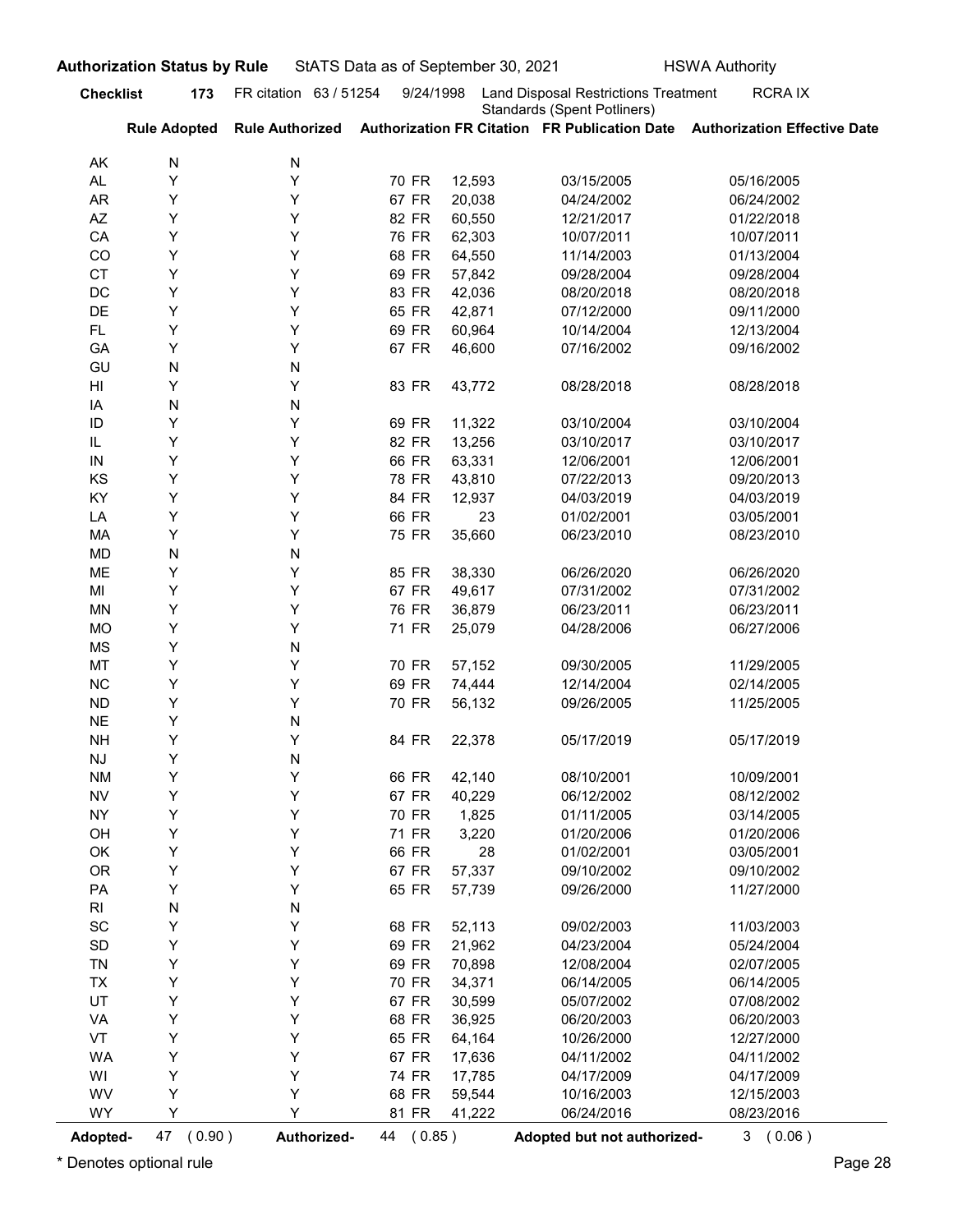| <b>Checklist</b><br>AK<br><b>AL</b><br><b>AR</b><br>$\mathsf{A}\mathsf{Z}$<br>CA<br>CO<br><b>CT</b><br>DC<br>DE<br>FL.<br>GA<br>GU<br>$\mathsf{HI}$<br>IA<br>$\sf ID$<br>$\mathsf{IL}$<br>${\sf IN}$<br>KS<br>KY<br>LA | 177<br><b>Rule Adopted</b><br>N<br>Y<br>Υ<br>Υ<br>Υ<br>Υ<br>Υ<br>Υ<br>Υ<br>Υ<br>Y<br>${\sf N}$<br>Y<br>N<br>Υ<br>Y<br>Y | FR citation 64 / 3381<br>N<br>Y<br>Υ<br>Υ<br>N<br>Y<br>Υ<br>Υ<br>Υ<br>Υ<br>Υ<br>N<br>Y<br>N | 70 FR<br>67 FR<br>82 FR<br>73 FR<br>69 FR<br>83 FR<br>65 FR<br>69 FR<br>67 FR | 12,593<br>20,038<br>60,550<br>13,141<br>57,842<br>42,036<br>42,871 | 1/21/1999 Organic Air Emission Standards<br>03/15/2005<br>04/24/2002<br>12/21/2017<br>03/12/2008<br>09/28/2004<br>08/20/2018 | <b>RCRAIX</b><br>Rule Authorized Authorization FR Citation FR Publication Date Authorization Effective Date<br>05/16/2005<br>06/24/2002<br>01/22/2018<br>05/12/2008 |
|------------------------------------------------------------------------------------------------------------------------------------------------------------------------------------------------------------------------|-------------------------------------------------------------------------------------------------------------------------|---------------------------------------------------------------------------------------------|-------------------------------------------------------------------------------|--------------------------------------------------------------------|------------------------------------------------------------------------------------------------------------------------------|---------------------------------------------------------------------------------------------------------------------------------------------------------------------|
|                                                                                                                                                                                                                        |                                                                                                                         |                                                                                             |                                                                               |                                                                    |                                                                                                                              |                                                                                                                                                                     |
|                                                                                                                                                                                                                        |                                                                                                                         |                                                                                             |                                                                               |                                                                    |                                                                                                                              |                                                                                                                                                                     |
|                                                                                                                                                                                                                        |                                                                                                                         |                                                                                             |                                                                               |                                                                    |                                                                                                                              |                                                                                                                                                                     |
|                                                                                                                                                                                                                        |                                                                                                                         |                                                                                             |                                                                               |                                                                    |                                                                                                                              |                                                                                                                                                                     |
|                                                                                                                                                                                                                        |                                                                                                                         |                                                                                             |                                                                               |                                                                    |                                                                                                                              |                                                                                                                                                                     |
|                                                                                                                                                                                                                        |                                                                                                                         |                                                                                             |                                                                               |                                                                    |                                                                                                                              |                                                                                                                                                                     |
|                                                                                                                                                                                                                        |                                                                                                                         |                                                                                             |                                                                               |                                                                    |                                                                                                                              | 09/28/2004                                                                                                                                                          |
|                                                                                                                                                                                                                        |                                                                                                                         |                                                                                             |                                                                               |                                                                    |                                                                                                                              | 08/20/2018                                                                                                                                                          |
|                                                                                                                                                                                                                        |                                                                                                                         |                                                                                             |                                                                               |                                                                    | 07/12/2000                                                                                                                   | 09/11/2000                                                                                                                                                          |
|                                                                                                                                                                                                                        |                                                                                                                         |                                                                                             |                                                                               | 60,964<br>46,600                                                   | 10/14/2004<br>07/16/2002                                                                                                     | 12/13/2004<br>09/16/2002                                                                                                                                            |
|                                                                                                                                                                                                                        |                                                                                                                         |                                                                                             |                                                                               |                                                                    |                                                                                                                              |                                                                                                                                                                     |
|                                                                                                                                                                                                                        |                                                                                                                         |                                                                                             | 83 FR                                                                         | 43,772                                                             | 08/28/2018                                                                                                                   | 08/28/2018                                                                                                                                                          |
|                                                                                                                                                                                                                        |                                                                                                                         |                                                                                             |                                                                               |                                                                    |                                                                                                                              |                                                                                                                                                                     |
|                                                                                                                                                                                                                        |                                                                                                                         | Υ<br>Υ                                                                                      | 69 FR<br>82 FR                                                                | 11,322<br>13,256                                                   | 03/10/2004<br>03/10/2017                                                                                                     | 03/10/2004<br>03/10/2017                                                                                                                                            |
|                                                                                                                                                                                                                        |                                                                                                                         | Υ                                                                                           | 66 FR                                                                         | 63,331                                                             | 12/06/2001                                                                                                                   | 12/06/2001                                                                                                                                                          |
|                                                                                                                                                                                                                        | Y                                                                                                                       | Υ                                                                                           | 78 FR                                                                         | 43,810                                                             | 07/22/2013                                                                                                                   | 09/20/2013                                                                                                                                                          |
|                                                                                                                                                                                                                        | Y                                                                                                                       | Υ                                                                                           | 84 FR                                                                         | 12,937                                                             | 04/03/2019                                                                                                                   | 04/03/2019                                                                                                                                                          |
|                                                                                                                                                                                                                        | Υ                                                                                                                       | Υ                                                                                           | 66 FR                                                                         | 23                                                                 | 01/02/2001                                                                                                                   | 03/05/2001                                                                                                                                                          |
| MA<br>MD                                                                                                                                                                                                               | ${\sf N}$<br>${\sf N}$                                                                                                  | ${\sf N}$<br>${\sf N}$                                                                      |                                                                               |                                                                    |                                                                                                                              |                                                                                                                                                                     |
| ME                                                                                                                                                                                                                     | ${\sf N}$                                                                                                               | ${\sf N}$                                                                                   |                                                                               |                                                                    |                                                                                                                              |                                                                                                                                                                     |
| MI                                                                                                                                                                                                                     | Y                                                                                                                       | Υ                                                                                           | 67 FR                                                                         | 49,617                                                             | 07/31/2002                                                                                                                   | 07/31/2002                                                                                                                                                          |
| MN                                                                                                                                                                                                                     | Y                                                                                                                       | Υ                                                                                           | 76 FR                                                                         | 36,879                                                             | 06/23/2011                                                                                                                   | 06/23/2011                                                                                                                                                          |
| MO<br>MS                                                                                                                                                                                                               | Y<br>Y                                                                                                                  | Υ<br>Υ                                                                                      | 71 FR<br>70 FR                                                                | 25,079<br>8,731                                                    | 04/28/2006<br>02/23/2005                                                                                                     | 06/27/2006<br>04/25/2005                                                                                                                                            |
| MT                                                                                                                                                                                                                     | Y                                                                                                                       | Υ                                                                                           | 70 FR                                                                         | 57,152                                                             | 09/30/2005                                                                                                                   | 11/29/2005                                                                                                                                                          |
| ${\sf NC}$                                                                                                                                                                                                             | Y                                                                                                                       | Υ                                                                                           | 69 FR                                                                         | 74,444                                                             | 12/14/2004                                                                                                                   | 02/14/2005                                                                                                                                                          |
| <b>ND</b>                                                                                                                                                                                                              | Υ                                                                                                                       | Υ                                                                                           | 70 FR                                                                         | 56,132                                                             | 09/26/2005                                                                                                                   | 11/25/2005                                                                                                                                                          |
| <b>NE</b>                                                                                                                                                                                                              | Υ                                                                                                                       | Υ                                                                                           | 81 FR                                                                         | 81,007                                                             | 11/17/2016                                                                                                                   | 01/17/2017                                                                                                                                                          |
| <b>NH</b><br><b>NJ</b>                                                                                                                                                                                                 | ${\sf N}$<br>Y                                                                                                          | ${\sf N}$<br>${\sf N}$                                                                      |                                                                               |                                                                    |                                                                                                                              |                                                                                                                                                                     |
| <b>NM</b>                                                                                                                                                                                                              | Y                                                                                                                       | Υ                                                                                           | 66 FR                                                                         | 42,140                                                             | 08/10/2001                                                                                                                   | 10/09/2001                                                                                                                                                          |
| <b>NV</b>                                                                                                                                                                                                              | Y                                                                                                                       | Υ                                                                                           | 67 FR                                                                         | 40,229                                                             | 06/12/2002                                                                                                                   | 08/12/2002                                                                                                                                                          |
| <b>NY</b>                                                                                                                                                                                                              | Υ                                                                                                                       | Υ                                                                                           | 70 FR                                                                         | 1,825                                                              | 01/11/2005                                                                                                                   | 03/14/2005                                                                                                                                                          |
| OH                                                                                                                                                                                                                     | ${\sf N}$                                                                                                               | ${\sf N}$                                                                                   |                                                                               |                                                                    |                                                                                                                              |                                                                                                                                                                     |
| OK<br><b>OR</b>                                                                                                                                                                                                        | Y<br>Y                                                                                                                  | Υ<br>Υ                                                                                      | 66 FR<br>67 FR                                                                | 28<br>57,337                                                       | 01/02/2001<br>09/10/2002                                                                                                     | 03/05/2001<br>09/10/2002                                                                                                                                            |
| PA                                                                                                                                                                                                                     | Υ                                                                                                                       | Υ                                                                                           | 65 FR                                                                         | 57,739                                                             | 09/26/2000                                                                                                                   | 11/27/2000                                                                                                                                                          |
| RI                                                                                                                                                                                                                     | ${\sf N}$                                                                                                               | ${\sf N}$                                                                                   |                                                                               |                                                                    |                                                                                                                              |                                                                                                                                                                     |
| $\operatorname{\textsf{SC}}$                                                                                                                                                                                           | Y                                                                                                                       | Υ                                                                                           | 68 FR                                                                         | 52,113                                                             | 09/02/2003                                                                                                                   | 11/03/2003                                                                                                                                                          |
| SD                                                                                                                                                                                                                     | Y                                                                                                                       | Υ                                                                                           | 69 FR                                                                         | 21,962                                                             | 04/23/2004                                                                                                                   | 05/24/2004                                                                                                                                                          |
| <b>TN</b>                                                                                                                                                                                                              | Y                                                                                                                       | Υ                                                                                           | 69 FR                                                                         | 70,898                                                             | 12/08/2004                                                                                                                   | 02/07/2005                                                                                                                                                          |
| <b>TX</b><br>UT                                                                                                                                                                                                        | Y<br>Y                                                                                                                  | Υ<br>Υ                                                                                      | 70 FR<br>67 FR                                                                | 34,371<br>30,599                                                   | 06/14/2005<br>05/07/2002                                                                                                     | 06/14/2005<br>07/08/2002                                                                                                                                            |
| VA                                                                                                                                                                                                                     | Y                                                                                                                       | Υ                                                                                           | 68 FR                                                                         | 36,925                                                             | 06/20/2003                                                                                                                   | 06/20/2003                                                                                                                                                          |
| VT                                                                                                                                                                                                                     | Υ                                                                                                                       | Υ                                                                                           | 65 FR                                                                         | 64,164                                                             | 10/26/2000                                                                                                                   | 12/27/2000                                                                                                                                                          |
| <b>WA</b>                                                                                                                                                                                                              | Υ                                                                                                                       | Υ                                                                                           | 67 FR                                                                         | 17,636                                                             | 04/11/2002                                                                                                                   | 04/11/2002                                                                                                                                                          |
| WI                                                                                                                                                                                                                     | Υ                                                                                                                       | Υ                                                                                           | 74 FR                                                                         | 17,785                                                             | 04/17/2009                                                                                                                   | 04/17/2009                                                                                                                                                          |
| WV                                                                                                                                                                                                                     | Y                                                                                                                       | Υ                                                                                           | 68 FR                                                                         | 59,544                                                             | 10/16/2003                                                                                                                   | 12/15/2003                                                                                                                                                          |
| WY<br>Adopted-                                                                                                                                                                                                         | Y<br>43 (0.83)                                                                                                          | Y<br>Authorized-                                                                            | 81 FR<br>41 (0.79)                                                            | 41,222                                                             | 06/24/2016<br>Adopted but not authorized-                                                                                    | 08/23/2016<br>2(0.04)                                                                                                                                               |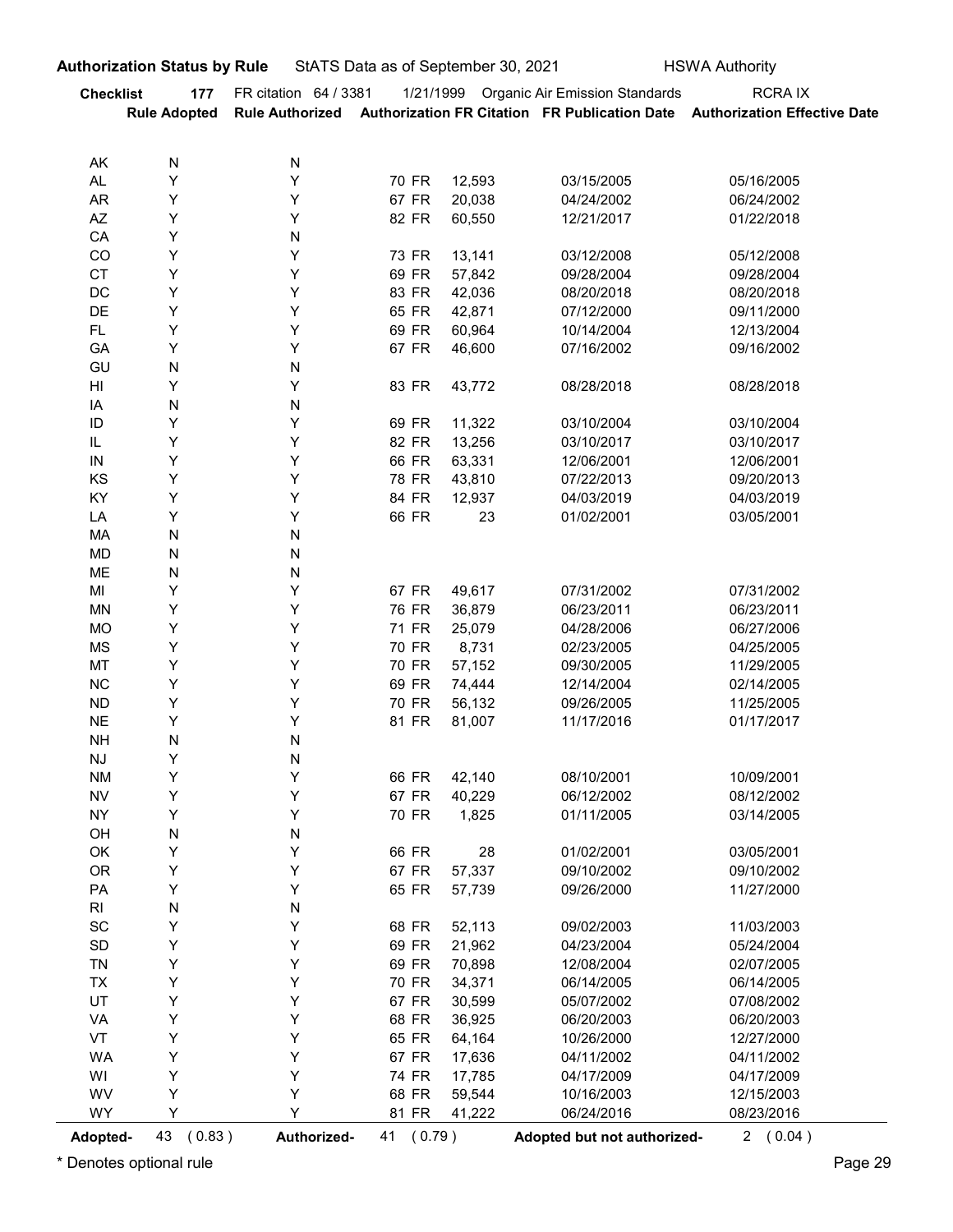| AK<br>AL.<br><b>AR</b><br>AZ<br>CA<br>CO<br><b>CT</b><br>DC<br>DE<br><b>FL</b><br>GA<br>GU<br>HI<br>IA<br>ID<br>IL<br>${\sf IN}$<br>KS<br>KY<br>LA<br>MA<br><b>MD</b><br>ME<br>MI<br><b>MN</b><br><b>MO</b><br><b>MS</b><br>MT<br>NC<br>${\sf ND}$ | <b>Rule Adopted</b><br>N<br>Υ<br>Y<br>Y<br>Υ<br>Υ<br>Υ<br>Y<br>Y<br>Y<br>Y<br>N<br>Y<br>N<br>Y<br>Υ<br>Y<br>Υ<br>Υ<br>Υ | <b>Rule Authorized</b><br>N<br>Υ<br>Υ<br>Υ<br>Υ<br>Υ<br>Υ<br>Υ<br>Υ<br>Υ<br>Υ<br>N<br>Υ<br>N<br>Y<br>Y<br>Υ<br>Υ | 70 FR<br>67 FR<br>82 FR<br>76 FR<br>68 FR<br>69 FR<br>83 FR<br>67 FR<br>69 FR<br>67 FR<br>83 FR<br>69 FR | 12,593<br>20,038<br>60,550<br>62,303<br>64,550<br>57,842<br>42,036<br>42,871<br>60,964<br>46,600 | <b>Technical Corrections and Clarifications</b><br>to Treatment Standards<br>03/15/2005<br>04/24/2002<br>12/21/2017<br>10/07/2011<br>11/14/2003<br>09/28/2004<br>08/20/2018<br>08/08/2002<br>10/14/2004 | Authorization FR Citation FR Publication Date Authorization Effective Date<br>05/16/2005<br>06/24/2002<br>01/22/2018<br>10/07/2011<br>01/13/2004<br>09/28/2004<br>08/20/2018 |
|----------------------------------------------------------------------------------------------------------------------------------------------------------------------------------------------------------------------------------------------------|-------------------------------------------------------------------------------------------------------------------------|------------------------------------------------------------------------------------------------------------------|----------------------------------------------------------------------------------------------------------|--------------------------------------------------------------------------------------------------|---------------------------------------------------------------------------------------------------------------------------------------------------------------------------------------------------------|------------------------------------------------------------------------------------------------------------------------------------------------------------------------------|
|                                                                                                                                                                                                                                                    |                                                                                                                         |                                                                                                                  |                                                                                                          |                                                                                                  |                                                                                                                                                                                                         |                                                                                                                                                                              |
|                                                                                                                                                                                                                                                    |                                                                                                                         |                                                                                                                  |                                                                                                          |                                                                                                  |                                                                                                                                                                                                         |                                                                                                                                                                              |
|                                                                                                                                                                                                                                                    |                                                                                                                         |                                                                                                                  |                                                                                                          |                                                                                                  |                                                                                                                                                                                                         |                                                                                                                                                                              |
|                                                                                                                                                                                                                                                    |                                                                                                                         |                                                                                                                  |                                                                                                          |                                                                                                  |                                                                                                                                                                                                         |                                                                                                                                                                              |
|                                                                                                                                                                                                                                                    |                                                                                                                         |                                                                                                                  |                                                                                                          |                                                                                                  |                                                                                                                                                                                                         |                                                                                                                                                                              |
|                                                                                                                                                                                                                                                    |                                                                                                                         |                                                                                                                  |                                                                                                          |                                                                                                  |                                                                                                                                                                                                         |                                                                                                                                                                              |
|                                                                                                                                                                                                                                                    |                                                                                                                         |                                                                                                                  |                                                                                                          |                                                                                                  |                                                                                                                                                                                                         |                                                                                                                                                                              |
|                                                                                                                                                                                                                                                    |                                                                                                                         |                                                                                                                  |                                                                                                          |                                                                                                  |                                                                                                                                                                                                         |                                                                                                                                                                              |
|                                                                                                                                                                                                                                                    |                                                                                                                         |                                                                                                                  |                                                                                                          |                                                                                                  |                                                                                                                                                                                                         |                                                                                                                                                                              |
|                                                                                                                                                                                                                                                    |                                                                                                                         |                                                                                                                  |                                                                                                          |                                                                                                  |                                                                                                                                                                                                         | 08/08/2002                                                                                                                                                                   |
|                                                                                                                                                                                                                                                    |                                                                                                                         |                                                                                                                  |                                                                                                          |                                                                                                  |                                                                                                                                                                                                         | 12/13/2004                                                                                                                                                                   |
|                                                                                                                                                                                                                                                    |                                                                                                                         |                                                                                                                  |                                                                                                          |                                                                                                  | 07/16/2002                                                                                                                                                                                              | 09/16/2002                                                                                                                                                                   |
|                                                                                                                                                                                                                                                    |                                                                                                                         |                                                                                                                  |                                                                                                          |                                                                                                  |                                                                                                                                                                                                         |                                                                                                                                                                              |
|                                                                                                                                                                                                                                                    |                                                                                                                         |                                                                                                                  |                                                                                                          | 43,772                                                                                           | 08/28/2018                                                                                                                                                                                              | 08/28/2018                                                                                                                                                                   |
|                                                                                                                                                                                                                                                    |                                                                                                                         |                                                                                                                  |                                                                                                          |                                                                                                  |                                                                                                                                                                                                         |                                                                                                                                                                              |
|                                                                                                                                                                                                                                                    |                                                                                                                         |                                                                                                                  |                                                                                                          | 11,322                                                                                           | 03/10/2004                                                                                                                                                                                              | 03/10/2004                                                                                                                                                                   |
|                                                                                                                                                                                                                                                    |                                                                                                                         |                                                                                                                  | 86 FR<br>69 FR                                                                                           | 8,713<br>63,100                                                                                  | 02/09/2021<br>10/29/2004                                                                                                                                                                                | 02/09/2021<br>10/29/2004                                                                                                                                                     |
|                                                                                                                                                                                                                                                    |                                                                                                                         |                                                                                                                  | 78 FR                                                                                                    | 43,810                                                                                           | 07/22/2013                                                                                                                                                                                              | 09/20/2013                                                                                                                                                                   |
|                                                                                                                                                                                                                                                    |                                                                                                                         | Υ                                                                                                                | 84 FR                                                                                                    | 12,937                                                                                           | 04/03/2019                                                                                                                                                                                              | 04/03/2019                                                                                                                                                                   |
|                                                                                                                                                                                                                                                    |                                                                                                                         | Υ                                                                                                                | 66 FR                                                                                                    | 23                                                                                               | 01/02/2001                                                                                                                                                                                              | 03/05/2001                                                                                                                                                                   |
|                                                                                                                                                                                                                                                    | Υ                                                                                                                       | Υ                                                                                                                | 75 FR                                                                                                    | 35,660                                                                                           | 06/23/2010                                                                                                                                                                                              | 08/23/2010                                                                                                                                                                   |
|                                                                                                                                                                                                                                                    | ${\sf N}$                                                                                                               | N                                                                                                                |                                                                                                          |                                                                                                  |                                                                                                                                                                                                         |                                                                                                                                                                              |
|                                                                                                                                                                                                                                                    | ${\sf N}$                                                                                                               | N                                                                                                                |                                                                                                          |                                                                                                  |                                                                                                                                                                                                         |                                                                                                                                                                              |
|                                                                                                                                                                                                                                                    | Υ                                                                                                                       | Υ                                                                                                                | 67 FR                                                                                                    | 49,617                                                                                           | 07/31/2002                                                                                                                                                                                              | 07/31/2002                                                                                                                                                                   |
|                                                                                                                                                                                                                                                    | Υ                                                                                                                       | Υ                                                                                                                | 76 FR                                                                                                    | 36,879                                                                                           | 06/23/2011                                                                                                                                                                                              | 06/23/2011                                                                                                                                                                   |
|                                                                                                                                                                                                                                                    | Υ                                                                                                                       | Υ                                                                                                                | 71 FR                                                                                                    | 25,079                                                                                           | 04/28/2006                                                                                                                                                                                              | 06/27/2006                                                                                                                                                                   |
|                                                                                                                                                                                                                                                    | Υ                                                                                                                       | Υ                                                                                                                | 70 FR                                                                                                    | 8,731                                                                                            | 02/23/2005                                                                                                                                                                                              | 04/25/2005                                                                                                                                                                   |
|                                                                                                                                                                                                                                                    | Υ                                                                                                                       | Y                                                                                                                | 70 FR                                                                                                    | 57,152                                                                                           | 09/30/2005                                                                                                                                                                                              | 11/29/2005                                                                                                                                                                   |
|                                                                                                                                                                                                                                                    | Υ                                                                                                                       | Y                                                                                                                | 69 FR                                                                                                    | 74,444                                                                                           | 12/14/2004                                                                                                                                                                                              | 02/14/2005                                                                                                                                                                   |
|                                                                                                                                                                                                                                                    | Υ                                                                                                                       | Υ                                                                                                                | 70 FR                                                                                                    | 56,132                                                                                           | 09/26/2005                                                                                                                                                                                              | 11/25/2005                                                                                                                                                                   |
| <b>NE</b>                                                                                                                                                                                                                                          | Υ                                                                                                                       | N                                                                                                                |                                                                                                          |                                                                                                  |                                                                                                                                                                                                         |                                                                                                                                                                              |
| <b>NH</b>                                                                                                                                                                                                                                          | ${\sf N}$                                                                                                               | N                                                                                                                |                                                                                                          |                                                                                                  |                                                                                                                                                                                                         |                                                                                                                                                                              |
| $\mathsf{N}\mathsf{J}$                                                                                                                                                                                                                             | Y                                                                                                                       | N                                                                                                                |                                                                                                          |                                                                                                  |                                                                                                                                                                                                         |                                                                                                                                                                              |
| <b>NM</b>                                                                                                                                                                                                                                          | Υ                                                                                                                       | Υ                                                                                                                | 66 FR                                                                                                    | 42,140                                                                                           | 08/10/2001                                                                                                                                                                                              | 10/09/2001                                                                                                                                                                   |
| ${\sf NV}$                                                                                                                                                                                                                                         | Υ                                                                                                                       | Υ                                                                                                                | 67 FR                                                                                                    | 40,229                                                                                           | 06/12/2002                                                                                                                                                                                              | 08/12/2002                                                                                                                                                                   |
| <b>NY</b>                                                                                                                                                                                                                                          | Υ                                                                                                                       | Υ                                                                                                                | 70 FR                                                                                                    | 1,825                                                                                            | 01/11/2005                                                                                                                                                                                              | 03/14/2005                                                                                                                                                                   |
| OH                                                                                                                                                                                                                                                 | Υ                                                                                                                       | Υ                                                                                                                | 71 FR                                                                                                    | 3,220                                                                                            | 01/20/2006                                                                                                                                                                                              | 01/20/2006                                                                                                                                                                   |
| OK                                                                                                                                                                                                                                                 | Υ                                                                                                                       | Y                                                                                                                | 66 FR                                                                                                    | 28                                                                                               | 01/02/2001                                                                                                                                                                                              | 03/05/2001                                                                                                                                                                   |
| <b>OR</b>                                                                                                                                                                                                                                          | Υ                                                                                                                       | Υ                                                                                                                | 67 FR                                                                                                    | 57,337                                                                                           | 09/10/2002                                                                                                                                                                                              | 09/10/2002                                                                                                                                                                   |
| PA                                                                                                                                                                                                                                                 | Υ                                                                                                                       | Υ                                                                                                                | 65 FR                                                                                                    | 57,739                                                                                           | 09/26/2000                                                                                                                                                                                              | 11/27/2000                                                                                                                                                                   |
| $\mathsf{RI}$                                                                                                                                                                                                                                      | ${\sf N}$                                                                                                               | N                                                                                                                |                                                                                                          |                                                                                                  |                                                                                                                                                                                                         |                                                                                                                                                                              |
| $\operatorname{\textsf{SC}}$                                                                                                                                                                                                                       | Υ                                                                                                                       | Υ                                                                                                                | 68 FR                                                                                                    | 52,113                                                                                           | 09/02/2003                                                                                                                                                                                              | 11/03/2003                                                                                                                                                                   |
| $\mathsf{SD}$                                                                                                                                                                                                                                      | Υ                                                                                                                       | Υ                                                                                                                | 69 FR                                                                                                    | 21,962                                                                                           | 04/23/2004                                                                                                                                                                                              | 05/24/2004                                                                                                                                                                   |
| TN                                                                                                                                                                                                                                                 | Υ                                                                                                                       | Υ                                                                                                                | 69 FR                                                                                                    | 70,898                                                                                           | 12/08/2004                                                                                                                                                                                              | 02/07/2005                                                                                                                                                                   |
| TX                                                                                                                                                                                                                                                 | Υ                                                                                                                       | Υ                                                                                                                | 70 FR                                                                                                    | 34,371                                                                                           | 06/14/2005                                                                                                                                                                                              | 06/14/2005                                                                                                                                                                   |
| UT                                                                                                                                                                                                                                                 | Υ                                                                                                                       | Υ                                                                                                                | 68 FR                                                                                                    | 17,556                                                                                           | 04/10/2003                                                                                                                                                                                              | 06/11/2003                                                                                                                                                                   |
| VA                                                                                                                                                                                                                                                 | Υ                                                                                                                       | Υ                                                                                                                | 68 FR                                                                                                    | 36,925                                                                                           | 06/20/2003                                                                                                                                                                                              | 06/20/2003                                                                                                                                                                   |
| VT                                                                                                                                                                                                                                                 | Υ                                                                                                                       | Υ                                                                                                                | 65 FR                                                                                                    | 64,164                                                                                           | 10/26/2000                                                                                                                                                                                              | 12/27/2000                                                                                                                                                                   |
| <b>WA</b>                                                                                                                                                                                                                                          | Υ                                                                                                                       | Υ                                                                                                                | 67 FR                                                                                                    | 17,636                                                                                           | 04/11/2002                                                                                                                                                                                              | 04/11/2002                                                                                                                                                                   |
| WI                                                                                                                                                                                                                                                 | Υ                                                                                                                       | Y                                                                                                                | 74 FR                                                                                                    | 17,785                                                                                           | 04/17/2009                                                                                                                                                                                              | 04/17/2009                                                                                                                                                                   |
| WV                                                                                                                                                                                                                                                 | Υ                                                                                                                       | Υ                                                                                                                | 68 FR                                                                                                    | 59,544                                                                                           | 10/16/2003                                                                                                                                                                                              | 12/15/2003                                                                                                                                                                   |
| <b>WY</b>                                                                                                                                                                                                                                          | Υ                                                                                                                       | Y                                                                                                                | 81 FR                                                                                                    | 41,222                                                                                           | 06/24/2016                                                                                                                                                                                              | 08/23/2016                                                                                                                                                                   |
| <b>Adopted-</b>                                                                                                                                                                                                                                    | 45<br>(0.87)<br>Denotes optional rule                                                                                   | Authorized-                                                                                                      | 43 (0.83)                                                                                                |                                                                                                  | Adopted but not authorized-                                                                                                                                                                             | 2(0.04)                                                                                                                                                                      |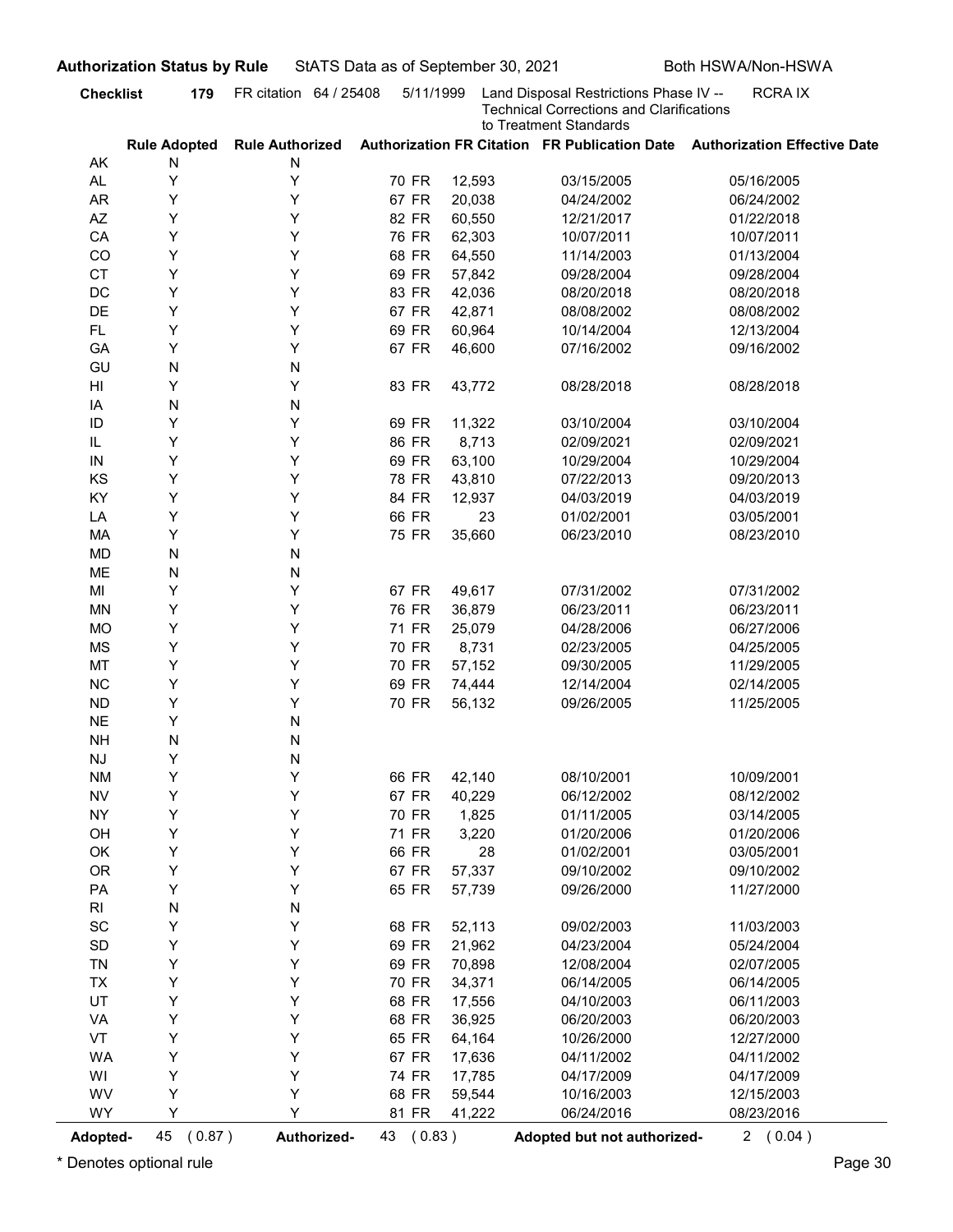|                                                | <b>Authorization Status by Rule</b> |                        | StATS Data as of September 30, 2021 |                  |                                                                                                        | Both HSWA/Non-HSWA                                                         |
|------------------------------------------------|-------------------------------------|------------------------|-------------------------------------|------------------|--------------------------------------------------------------------------------------------------------|----------------------------------------------------------------------------|
| <b>Checklist</b>                               | 182                                 | FR citation 64 / 52827 | 9/30/1999                           |                  | NESHAPS: Final Standards for<br>Hazardous Air Pollutants for Hazardous<br>Waste Combustors (MACT Rule) | <b>RCRAX</b>                                                               |
|                                                | <b>Rule Adopted</b>                 | <b>Rule Authorized</b> |                                     |                  |                                                                                                        | Authorization FR Citation FR Publication Date Authorization Effective Date |
| AK                                             | N                                   | N                      |                                     |                  |                                                                                                        |                                                                            |
| AL                                             | Υ                                   | Υ<br>Y                 | 70 FR<br>75 FR                      | 12,593           | 03/15/2005                                                                                             | 05/16/2005                                                                 |
| AR<br>AZ                                       | Υ<br>Y                              | Υ                      | 82 FR                               | 36,538<br>60,550 | 06/28/2010<br>12/21/2017                                                                               | 08/27/2010<br>01/22/2018                                                   |
| CA                                             | N                                   | N                      |                                     |                  |                                                                                                        |                                                                            |
| CO                                             | Υ                                   | N                      |                                     |                  |                                                                                                        |                                                                            |
| <b>CT</b>                                      | N                                   | N                      |                                     |                  |                                                                                                        |                                                                            |
| DC                                             | Υ                                   | Υ                      | 83 FR                               | 42,036           | 08/20/2018                                                                                             | 08/20/2018                                                                 |
| <b>DE</b>                                      | Υ                                   | N                      |                                     |                  |                                                                                                        |                                                                            |
| FL.<br>GA                                      | Υ<br>Y                              | N<br>Y                 | 67 FR                               | 69,690           | 11/19/2002                                                                                             | 01/21/2003                                                                 |
| GU                                             | N                                   | N                      |                                     |                  |                                                                                                        |                                                                            |
| HI                                             | Y                                   | Y                      | 83 FR                               | 43,772           | 08/28/2018                                                                                             | 08/28/2018                                                                 |
| ΙA                                             | N                                   | N                      |                                     |                  |                                                                                                        |                                                                            |
| ID                                             | Υ                                   | Y                      | 69 FR                               | 11,322           | 03/10/2004                                                                                             | 03/10/2004                                                                 |
| IL                                             | Υ                                   | Y                      | 82 FR                               | 13,256           | 03/10/2017                                                                                             | 03/10/2017                                                                 |
| IN                                             | Y<br>Υ                              | Y<br>Y                 | 69 FR                               | 63,100           | 10/29/2004                                                                                             | 10/29/2004                                                                 |
| KS<br>KY                                       | Υ                                   | Y                      | 78 FR<br>84 FR                      | 43,810<br>12,937 | 07/22/2013<br>04/03/2019                                                                               | 09/20/2013<br>04/03/2019                                                   |
| LA                                             | Υ                                   | Υ                      | 68 FR                               | 68,526           | 12/09/2003                                                                                             | 02/09/2004                                                                 |
| MA                                             | Υ                                   | Υ                      | 75 FR                               | 35,660           | 06/23/2010                                                                                             | 08/23/2010                                                                 |
| <b>MD</b>                                      | ${\sf N}$                           | N                      |                                     |                  |                                                                                                        |                                                                            |
| ME                                             | ${\sf N}$                           | Ν                      |                                     |                  |                                                                                                        |                                                                            |
| MI                                             | Υ                                   | Υ                      | 67 FR                               | 49,617           | 07/31/2002                                                                                             | 07/31/2002                                                                 |
| MN<br><b>MO</b>                                | ${\sf N}$<br>Υ                      | N<br>Υ                 | 71 FR                               | 25,079           | 04/28/2006                                                                                             | 06/27/2006                                                                 |
| <b>MS</b>                                      | Υ                                   | Υ                      | 70 FR                               | 8,731            | 02/23/2005                                                                                             | 04/25/2005                                                                 |
| MT                                             | Υ                                   | Υ                      | 70 FR                               | 57,152           | 09/30/2005                                                                                             | 11/29/2005                                                                 |
| <b>NC</b>                                      | Υ                                   | Υ                      | 69 FR                               | 74,444           | 12/14/2004                                                                                             | 02/14/2005                                                                 |
| <b>ND</b>                                      | Υ                                   | Υ                      | 70 FR                               | 56,132           | 09/26/2005                                                                                             | 11/25/2005                                                                 |
| <b>NE</b>                                      | Υ                                   | Υ                      | 73 FR                               | 79,661           | 12/30/2008                                                                                             | 03/02/2009                                                                 |
| <b>NH</b>                                      | ${\sf N}$                           | N                      |                                     |                  |                                                                                                        |                                                                            |
| <b>NJ</b><br><b>NM</b>                         | Υ<br>Υ                              | N<br>Υ                 | 72 FR                               | 46,165           | 08/17/2007                                                                                             | 10/16/2007                                                                 |
| <b>NV</b>                                      | Υ                                   | Υ                      | 74 FR                               | 8,757            | 02/26/2009                                                                                             | 04/27/2009                                                                 |
| <b>NY</b>                                      | Υ                                   | N                      |                                     |                  |                                                                                                        |                                                                            |
| OH                                             | Υ                                   | Υ                      | 72 FR                               | 61,063           | 10/29/2007                                                                                             | 10/29/2007                                                                 |
| OK                                             | Υ                                   | Y                      | 68 FR                               | 17,308           | 04/09/2003                                                                                             | 06/09/2003                                                                 |
| OR                                             | Υ                                   | Υ                      | 67 FR                               | 57,337           | 09/10/2002                                                                                             | 09/10/2002                                                                 |
| PA                                             | Υ                                   | Υ                      | 74 FR                               | 19,453           | 04/29/2009                                                                                             | 06/29/2009                                                                 |
| R <sub>l</sub><br>$\operatorname{\textsf{SC}}$ | ${\sf N}$<br>N                      | N<br>N                 |                                     |                  |                                                                                                        |                                                                            |
| SD                                             | Υ                                   | Y                      | 69 FR                               | 21,962           | 04/23/2004                                                                                             | 05/24/2004                                                                 |
| <b>TN</b>                                      | Υ                                   | Y                      | 69 FR                               | 70,898           | 12/08/2004                                                                                             | 02/07/2005                                                                 |
| TX                                             | Υ                                   | Υ                      | 70 FR                               | 34,371           | 06/14/2005                                                                                             | 06/14/2005                                                                 |
| UT                                             | Υ                                   | Υ                      | 68 FR                               | 17,556           | 04/10/2003                                                                                             | 06/11/2003                                                                 |
| VA                                             | Υ                                   | Υ                      | 68 FR                               | 36,925           | 06/20/2003                                                                                             | 06/20/2003                                                                 |
| VT                                             | ${\sf N}$                           | N                      |                                     |                  |                                                                                                        |                                                                            |
| WA                                             | Υ                                   | Υ                      | 71 FR                               | 63,253           | 10/30/2006                                                                                             | 12/29/2006                                                                 |
| WI<br>WV                                       | Υ<br>Υ                              | Υ<br>Y                 | 74 FR<br>68 FR                      | 17,785<br>59,544 | 04/17/2009<br>10/16/2003                                                                               | 04/17/2009<br>12/15/2003                                                   |
| WY                                             | Υ                                   | Y                      | 81 FR                               | 41,222           | 06/24/2016                                                                                             | 08/23/2016                                                                 |
| Adopted-                                       | 40 (0.77)                           | Authorized-            | 35 (0.67)                           |                  | Adopted but not authorized-                                                                            | 5(0.10)                                                                    |
|                                                | * Denotes optional rule             |                        |                                     |                  |                                                                                                        |                                                                            |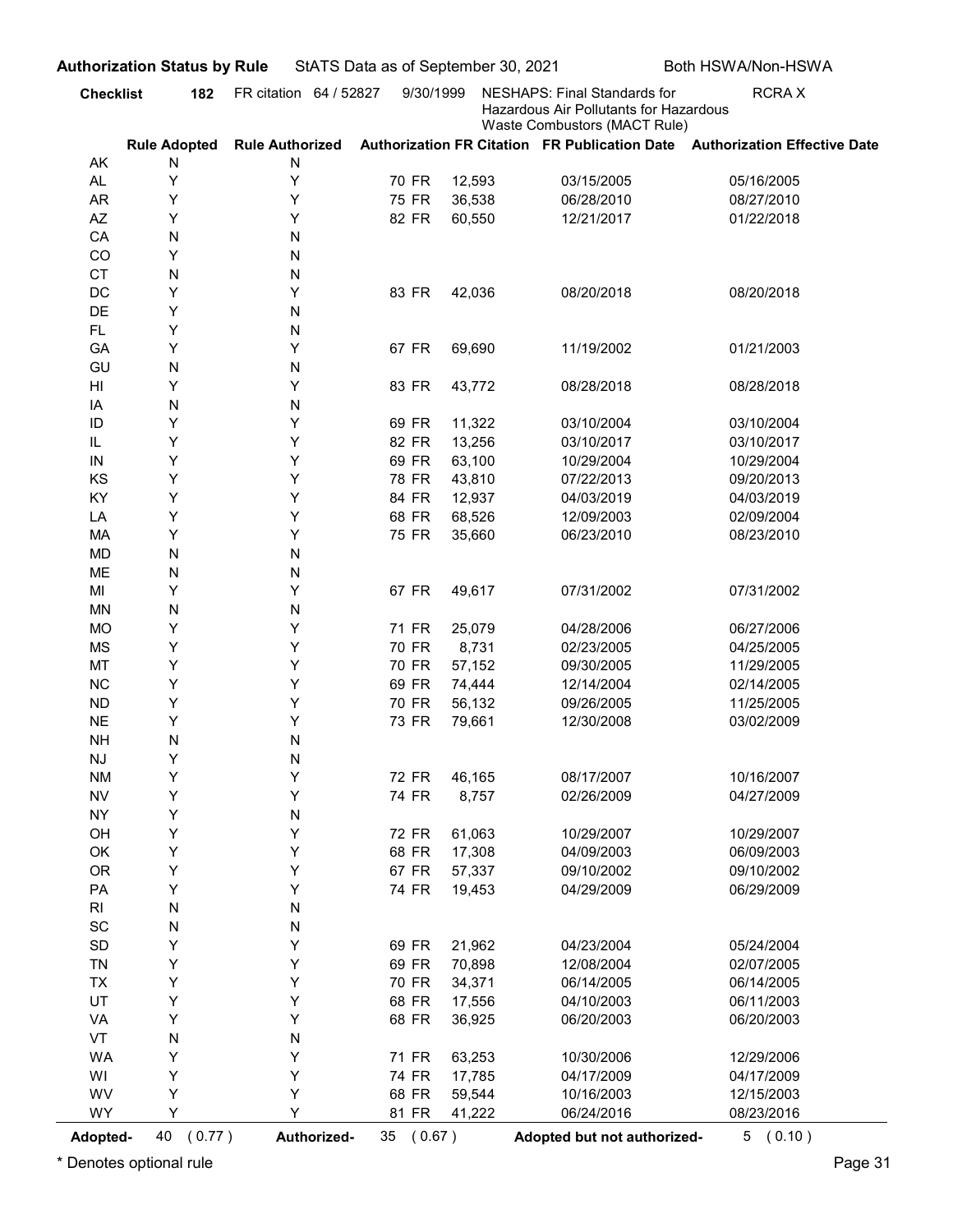| Micronutrients Fertilizer, etc.<br>Authorization FR Citation FR Publication Date Authorization Effective Date<br><b>Rule Adopted</b><br><b>Rule Authorized</b><br>AK<br>N<br>N<br>Υ<br>Υ<br>AL.<br>70 FR<br>12,593<br>03/15/2005<br>05/16/2005<br>Υ<br><b>AR</b><br>Y<br>72 FR<br>45,663<br>08/15/2007<br>10/15/2007<br>Υ<br>AZ<br>Y<br>82 FR<br>60,550<br>12/21/2017<br>01/22/2018<br>Y<br>Υ<br>CA<br>76 FR<br>62,303<br>10/07/2011<br>10/07/2011<br>Y<br>Υ<br>CO<br>68 FR<br>64,550<br>11/14/2003<br>01/13/2004<br>Y<br>Υ<br><b>CT</b><br>69 FR<br>57,842<br>09/28/2004<br>09/28/2004<br>Υ<br>DC<br>Y<br>83 FR<br>42,036<br>08/20/2018<br>08/20/2018<br>Υ<br>DE<br>Y<br>67 FR<br>51,478<br>08/08/2002<br>08/08/2002<br>Υ<br>Y<br><b>FL</b><br>69 FR<br>60,964<br>10/14/2004<br>12/13/2004<br>Υ<br>Y<br>GA<br>67 FR<br>69,690<br>11/19/2002<br>01/21/2003<br>N<br>GU<br>N<br>Υ<br>Y<br>83 FR<br>HI<br>43,772<br>08/28/2018<br>08/28/2018<br>N<br>N<br>IA<br>Y<br>Y<br>ID<br>69 FR<br>03/10/2004<br>11,322<br>03/10/2004<br>Y<br>Y<br>86 FR<br>8,713<br>IL<br>02/09/2021<br>02/09/2021<br>Υ<br>69 FR<br>63,100<br>10/29/2004<br>10/29/2004<br>Y<br>IN<br>Υ<br>Υ<br>KS<br>78 FR<br>43,810<br>07/22/2013<br>09/20/2013<br>Υ<br>Υ<br>KY<br>84 FR<br>12,937<br>04/03/2019<br>04/03/2019<br>Υ<br>Υ<br>68 FR<br>68,526<br>LA<br>12/09/2003<br>02/09/2004<br>Υ<br>Υ<br>75 FR<br>MA<br>35,660<br>06/23/2010<br>08/23/2010<br>Υ<br>Υ<br><b>MD</b><br>81 FR<br>59,503<br>08/30/2016<br>10/31/2016<br>N<br>ME<br>${\sf N}$<br>Υ<br>Υ<br>67 FR<br>07/31/2002<br>MI<br>49,617<br>07/31/2002<br>Υ<br>Υ<br><b>MN</b><br>76 FR<br>36,879<br>06/23/2011<br>06/23/2011<br>Υ<br>Υ<br><b>MO</b><br>71 FR<br>25,079<br>04/28/2006<br>06/27/2006<br>Υ<br>Υ<br><b>MS</b><br>70 FR<br>8,731<br>02/23/2005<br>04/25/2005<br>Υ<br>MT<br>Υ<br>70 FR<br>57,152<br>09/30/2005<br>11/29/2005<br>Y<br>$NC$<br>Υ<br>69 FR<br>74,444<br>12/14/2004<br>02/14/2005<br>Y<br>Υ<br>${\sf ND}$<br>70 FR<br>56,132<br>09/26/2005<br>11/25/2005<br>Υ<br>$N\mathsf{E}$<br>Υ<br>81 FR<br>11/17/2016<br>01/17/2017<br>81,007<br>Υ<br>Υ<br>84 FR<br><b>NH</b><br>22,378<br>05/17/2019<br>05/17/2019<br>Υ<br>N<br>$\mathsf{N}\mathsf{J}$<br>Υ<br>Υ<br><b>NM</b><br>72 FR<br>46,165<br>08/17/2007<br>10/16/2007<br>Υ<br>Υ<br>${\sf NV}$<br>74 FR<br>8,757<br>04/27/2009<br>02/26/2009<br>Y<br>Υ<br><b>NY</b><br>74 FR<br>31,380<br>07/01/2009<br>08/31/2009<br>Y<br>Υ<br>OH<br>71 FR<br>3,220<br>01/20/2006<br>01/20/2006<br>Υ<br>Υ<br>OK<br>68 FR<br>17,308<br>06/09/2003<br>04/09/2003<br>Υ<br>Υ<br><b>OR</b><br>67 FR<br>57,337<br>09/10/2002<br>09/10/2002<br>Υ<br>Υ<br>PA<br>69 FR<br>2,674<br>03/22/2004<br>01/20/2004<br>N<br>${\sf N}$<br>RI<br>Υ<br>$\operatorname{\textsf{SC}}$<br>Υ<br>68 FR<br>52,113<br>09/02/2003<br>11/03/2003<br>Υ<br>Υ<br>$\mathsf{SD}$<br>69 FR<br>21,962<br>04/23/2004<br>05/24/2004<br>Υ<br>Υ<br>TN<br>69 FR<br>70,898<br>12/08/2004<br>02/07/2005<br>Υ<br>Υ<br>70 FR<br>34,371<br>06/14/2005<br>06/14/2005<br><b>TX</b><br>Υ<br>UT<br>Υ<br>68 FR<br>17,556<br>06/11/2003<br>04/10/2003<br>Υ<br>Υ<br>VA<br>68 FR<br>36,925<br>06/20/2003<br>06/20/2003<br>Υ<br>Υ<br>VT<br>65 FR<br>64,164<br>12/27/2000<br>10/26/2000<br>Υ<br>Υ<br><b>WA</b><br>71 FR<br>63,253<br>12/29/2006<br>10/30/2006<br>Y<br>Υ<br>WI<br>74 FR<br>17,785<br>04/17/2009<br>04/17/2009<br>Υ<br>Υ<br>WV<br>78 FR<br>70,225<br>11/25/2013<br>01/24/2014<br>Υ<br>Y<br><b>WY</b><br>81 FR<br>41,222<br>06/24/2016<br>08/23/2016 | <b>Checklist</b> | 183 | FR citation 64 / 56469 |  | 10/20/1999 Land Disposal Restrictions; Wood<br>Preserving Wastes, Metal Wastes, Zinc | <b>RCRAX</b> |
|--------------------------------------------------------------------------------------------------------------------------------------------------------------------------------------------------------------------------------------------------------------------------------------------------------------------------------------------------------------------------------------------------------------------------------------------------------------------------------------------------------------------------------------------------------------------------------------------------------------------------------------------------------------------------------------------------------------------------------------------------------------------------------------------------------------------------------------------------------------------------------------------------------------------------------------------------------------------------------------------------------------------------------------------------------------------------------------------------------------------------------------------------------------------------------------------------------------------------------------------------------------------------------------------------------------------------------------------------------------------------------------------------------------------------------------------------------------------------------------------------------------------------------------------------------------------------------------------------------------------------------------------------------------------------------------------------------------------------------------------------------------------------------------------------------------------------------------------------------------------------------------------------------------------------------------------------------------------------------------------------------------------------------------------------------------------------------------------------------------------------------------------------------------------------------------------------------------------------------------------------------------------------------------------------------------------------------------------------------------------------------------------------------------------------------------------------------------------------------------------------------------------------------------------------------------------------------------------------------------------------------------------------------------------------------------------------------------------------------------------------------------------------------------------------------------------------------------------------------------------------------------------------------------------------------------------------------------------------------------------------------------------------------------------------------------------------------------------------------------------------------------------------------------------------------------------------------------------------------------------------------------------------------------------------------------------------------------------------------------------------------------------------------------------------------------------------------------------------------------|------------------|-----|------------------------|--|--------------------------------------------------------------------------------------|--------------|
|                                                                                                                                                                                                                                                                                                                                                                                                                                                                                                                                                                                                                                                                                                                                                                                                                                                                                                                                                                                                                                                                                                                                                                                                                                                                                                                                                                                                                                                                                                                                                                                                                                                                                                                                                                                                                                                                                                                                                                                                                                                                                                                                                                                                                                                                                                                                                                                                                                                                                                                                                                                                                                                                                                                                                                                                                                                                                                                                                                                                                                                                                                                                                                                                                                                                                                                                                                                                                                                                                      |                  |     |                        |  |                                                                                      |              |
|                                                                                                                                                                                                                                                                                                                                                                                                                                                                                                                                                                                                                                                                                                                                                                                                                                                                                                                                                                                                                                                                                                                                                                                                                                                                                                                                                                                                                                                                                                                                                                                                                                                                                                                                                                                                                                                                                                                                                                                                                                                                                                                                                                                                                                                                                                                                                                                                                                                                                                                                                                                                                                                                                                                                                                                                                                                                                                                                                                                                                                                                                                                                                                                                                                                                                                                                                                                                                                                                                      |                  |     |                        |  |                                                                                      |              |
|                                                                                                                                                                                                                                                                                                                                                                                                                                                                                                                                                                                                                                                                                                                                                                                                                                                                                                                                                                                                                                                                                                                                                                                                                                                                                                                                                                                                                                                                                                                                                                                                                                                                                                                                                                                                                                                                                                                                                                                                                                                                                                                                                                                                                                                                                                                                                                                                                                                                                                                                                                                                                                                                                                                                                                                                                                                                                                                                                                                                                                                                                                                                                                                                                                                                                                                                                                                                                                                                                      |                  |     |                        |  |                                                                                      |              |
|                                                                                                                                                                                                                                                                                                                                                                                                                                                                                                                                                                                                                                                                                                                                                                                                                                                                                                                                                                                                                                                                                                                                                                                                                                                                                                                                                                                                                                                                                                                                                                                                                                                                                                                                                                                                                                                                                                                                                                                                                                                                                                                                                                                                                                                                                                                                                                                                                                                                                                                                                                                                                                                                                                                                                                                                                                                                                                                                                                                                                                                                                                                                                                                                                                                                                                                                                                                                                                                                                      |                  |     |                        |  |                                                                                      |              |
|                                                                                                                                                                                                                                                                                                                                                                                                                                                                                                                                                                                                                                                                                                                                                                                                                                                                                                                                                                                                                                                                                                                                                                                                                                                                                                                                                                                                                                                                                                                                                                                                                                                                                                                                                                                                                                                                                                                                                                                                                                                                                                                                                                                                                                                                                                                                                                                                                                                                                                                                                                                                                                                                                                                                                                                                                                                                                                                                                                                                                                                                                                                                                                                                                                                                                                                                                                                                                                                                                      |                  |     |                        |  |                                                                                      |              |
|                                                                                                                                                                                                                                                                                                                                                                                                                                                                                                                                                                                                                                                                                                                                                                                                                                                                                                                                                                                                                                                                                                                                                                                                                                                                                                                                                                                                                                                                                                                                                                                                                                                                                                                                                                                                                                                                                                                                                                                                                                                                                                                                                                                                                                                                                                                                                                                                                                                                                                                                                                                                                                                                                                                                                                                                                                                                                                                                                                                                                                                                                                                                                                                                                                                                                                                                                                                                                                                                                      |                  |     |                        |  |                                                                                      |              |
|                                                                                                                                                                                                                                                                                                                                                                                                                                                                                                                                                                                                                                                                                                                                                                                                                                                                                                                                                                                                                                                                                                                                                                                                                                                                                                                                                                                                                                                                                                                                                                                                                                                                                                                                                                                                                                                                                                                                                                                                                                                                                                                                                                                                                                                                                                                                                                                                                                                                                                                                                                                                                                                                                                                                                                                                                                                                                                                                                                                                                                                                                                                                                                                                                                                                                                                                                                                                                                                                                      |                  |     |                        |  |                                                                                      |              |
|                                                                                                                                                                                                                                                                                                                                                                                                                                                                                                                                                                                                                                                                                                                                                                                                                                                                                                                                                                                                                                                                                                                                                                                                                                                                                                                                                                                                                                                                                                                                                                                                                                                                                                                                                                                                                                                                                                                                                                                                                                                                                                                                                                                                                                                                                                                                                                                                                                                                                                                                                                                                                                                                                                                                                                                                                                                                                                                                                                                                                                                                                                                                                                                                                                                                                                                                                                                                                                                                                      |                  |     |                        |  |                                                                                      |              |
|                                                                                                                                                                                                                                                                                                                                                                                                                                                                                                                                                                                                                                                                                                                                                                                                                                                                                                                                                                                                                                                                                                                                                                                                                                                                                                                                                                                                                                                                                                                                                                                                                                                                                                                                                                                                                                                                                                                                                                                                                                                                                                                                                                                                                                                                                                                                                                                                                                                                                                                                                                                                                                                                                                                                                                                                                                                                                                                                                                                                                                                                                                                                                                                                                                                                                                                                                                                                                                                                                      |                  |     |                        |  |                                                                                      |              |
|                                                                                                                                                                                                                                                                                                                                                                                                                                                                                                                                                                                                                                                                                                                                                                                                                                                                                                                                                                                                                                                                                                                                                                                                                                                                                                                                                                                                                                                                                                                                                                                                                                                                                                                                                                                                                                                                                                                                                                                                                                                                                                                                                                                                                                                                                                                                                                                                                                                                                                                                                                                                                                                                                                                                                                                                                                                                                                                                                                                                                                                                                                                                                                                                                                                                                                                                                                                                                                                                                      |                  |     |                        |  |                                                                                      |              |
|                                                                                                                                                                                                                                                                                                                                                                                                                                                                                                                                                                                                                                                                                                                                                                                                                                                                                                                                                                                                                                                                                                                                                                                                                                                                                                                                                                                                                                                                                                                                                                                                                                                                                                                                                                                                                                                                                                                                                                                                                                                                                                                                                                                                                                                                                                                                                                                                                                                                                                                                                                                                                                                                                                                                                                                                                                                                                                                                                                                                                                                                                                                                                                                                                                                                                                                                                                                                                                                                                      |                  |     |                        |  |                                                                                      |              |
|                                                                                                                                                                                                                                                                                                                                                                                                                                                                                                                                                                                                                                                                                                                                                                                                                                                                                                                                                                                                                                                                                                                                                                                                                                                                                                                                                                                                                                                                                                                                                                                                                                                                                                                                                                                                                                                                                                                                                                                                                                                                                                                                                                                                                                                                                                                                                                                                                                                                                                                                                                                                                                                                                                                                                                                                                                                                                                                                                                                                                                                                                                                                                                                                                                                                                                                                                                                                                                                                                      |                  |     |                        |  |                                                                                      |              |
|                                                                                                                                                                                                                                                                                                                                                                                                                                                                                                                                                                                                                                                                                                                                                                                                                                                                                                                                                                                                                                                                                                                                                                                                                                                                                                                                                                                                                                                                                                                                                                                                                                                                                                                                                                                                                                                                                                                                                                                                                                                                                                                                                                                                                                                                                                                                                                                                                                                                                                                                                                                                                                                                                                                                                                                                                                                                                                                                                                                                                                                                                                                                                                                                                                                                                                                                                                                                                                                                                      |                  |     |                        |  |                                                                                      |              |
|                                                                                                                                                                                                                                                                                                                                                                                                                                                                                                                                                                                                                                                                                                                                                                                                                                                                                                                                                                                                                                                                                                                                                                                                                                                                                                                                                                                                                                                                                                                                                                                                                                                                                                                                                                                                                                                                                                                                                                                                                                                                                                                                                                                                                                                                                                                                                                                                                                                                                                                                                                                                                                                                                                                                                                                                                                                                                                                                                                                                                                                                                                                                                                                                                                                                                                                                                                                                                                                                                      |                  |     |                        |  |                                                                                      |              |
|                                                                                                                                                                                                                                                                                                                                                                                                                                                                                                                                                                                                                                                                                                                                                                                                                                                                                                                                                                                                                                                                                                                                                                                                                                                                                                                                                                                                                                                                                                                                                                                                                                                                                                                                                                                                                                                                                                                                                                                                                                                                                                                                                                                                                                                                                                                                                                                                                                                                                                                                                                                                                                                                                                                                                                                                                                                                                                                                                                                                                                                                                                                                                                                                                                                                                                                                                                                                                                                                                      |                  |     |                        |  |                                                                                      |              |
|                                                                                                                                                                                                                                                                                                                                                                                                                                                                                                                                                                                                                                                                                                                                                                                                                                                                                                                                                                                                                                                                                                                                                                                                                                                                                                                                                                                                                                                                                                                                                                                                                                                                                                                                                                                                                                                                                                                                                                                                                                                                                                                                                                                                                                                                                                                                                                                                                                                                                                                                                                                                                                                                                                                                                                                                                                                                                                                                                                                                                                                                                                                                                                                                                                                                                                                                                                                                                                                                                      |                  |     |                        |  |                                                                                      |              |
|                                                                                                                                                                                                                                                                                                                                                                                                                                                                                                                                                                                                                                                                                                                                                                                                                                                                                                                                                                                                                                                                                                                                                                                                                                                                                                                                                                                                                                                                                                                                                                                                                                                                                                                                                                                                                                                                                                                                                                                                                                                                                                                                                                                                                                                                                                                                                                                                                                                                                                                                                                                                                                                                                                                                                                                                                                                                                                                                                                                                                                                                                                                                                                                                                                                                                                                                                                                                                                                                                      |                  |     |                        |  |                                                                                      |              |
|                                                                                                                                                                                                                                                                                                                                                                                                                                                                                                                                                                                                                                                                                                                                                                                                                                                                                                                                                                                                                                                                                                                                                                                                                                                                                                                                                                                                                                                                                                                                                                                                                                                                                                                                                                                                                                                                                                                                                                                                                                                                                                                                                                                                                                                                                                                                                                                                                                                                                                                                                                                                                                                                                                                                                                                                                                                                                                                                                                                                                                                                                                                                                                                                                                                                                                                                                                                                                                                                                      |                  |     |                        |  |                                                                                      |              |
|                                                                                                                                                                                                                                                                                                                                                                                                                                                                                                                                                                                                                                                                                                                                                                                                                                                                                                                                                                                                                                                                                                                                                                                                                                                                                                                                                                                                                                                                                                                                                                                                                                                                                                                                                                                                                                                                                                                                                                                                                                                                                                                                                                                                                                                                                                                                                                                                                                                                                                                                                                                                                                                                                                                                                                                                                                                                                                                                                                                                                                                                                                                                                                                                                                                                                                                                                                                                                                                                                      |                  |     |                        |  |                                                                                      |              |
|                                                                                                                                                                                                                                                                                                                                                                                                                                                                                                                                                                                                                                                                                                                                                                                                                                                                                                                                                                                                                                                                                                                                                                                                                                                                                                                                                                                                                                                                                                                                                                                                                                                                                                                                                                                                                                                                                                                                                                                                                                                                                                                                                                                                                                                                                                                                                                                                                                                                                                                                                                                                                                                                                                                                                                                                                                                                                                                                                                                                                                                                                                                                                                                                                                                                                                                                                                                                                                                                                      |                  |     |                        |  |                                                                                      |              |
|                                                                                                                                                                                                                                                                                                                                                                                                                                                                                                                                                                                                                                                                                                                                                                                                                                                                                                                                                                                                                                                                                                                                                                                                                                                                                                                                                                                                                                                                                                                                                                                                                                                                                                                                                                                                                                                                                                                                                                                                                                                                                                                                                                                                                                                                                                                                                                                                                                                                                                                                                                                                                                                                                                                                                                                                                                                                                                                                                                                                                                                                                                                                                                                                                                                                                                                                                                                                                                                                                      |                  |     |                        |  |                                                                                      |              |
|                                                                                                                                                                                                                                                                                                                                                                                                                                                                                                                                                                                                                                                                                                                                                                                                                                                                                                                                                                                                                                                                                                                                                                                                                                                                                                                                                                                                                                                                                                                                                                                                                                                                                                                                                                                                                                                                                                                                                                                                                                                                                                                                                                                                                                                                                                                                                                                                                                                                                                                                                                                                                                                                                                                                                                                                                                                                                                                                                                                                                                                                                                                                                                                                                                                                                                                                                                                                                                                                                      |                  |     |                        |  |                                                                                      |              |
|                                                                                                                                                                                                                                                                                                                                                                                                                                                                                                                                                                                                                                                                                                                                                                                                                                                                                                                                                                                                                                                                                                                                                                                                                                                                                                                                                                                                                                                                                                                                                                                                                                                                                                                                                                                                                                                                                                                                                                                                                                                                                                                                                                                                                                                                                                                                                                                                                                                                                                                                                                                                                                                                                                                                                                                                                                                                                                                                                                                                                                                                                                                                                                                                                                                                                                                                                                                                                                                                                      |                  |     |                        |  |                                                                                      |              |
|                                                                                                                                                                                                                                                                                                                                                                                                                                                                                                                                                                                                                                                                                                                                                                                                                                                                                                                                                                                                                                                                                                                                                                                                                                                                                                                                                                                                                                                                                                                                                                                                                                                                                                                                                                                                                                                                                                                                                                                                                                                                                                                                                                                                                                                                                                                                                                                                                                                                                                                                                                                                                                                                                                                                                                                                                                                                                                                                                                                                                                                                                                                                                                                                                                                                                                                                                                                                                                                                                      |                  |     |                        |  |                                                                                      |              |
|                                                                                                                                                                                                                                                                                                                                                                                                                                                                                                                                                                                                                                                                                                                                                                                                                                                                                                                                                                                                                                                                                                                                                                                                                                                                                                                                                                                                                                                                                                                                                                                                                                                                                                                                                                                                                                                                                                                                                                                                                                                                                                                                                                                                                                                                                                                                                                                                                                                                                                                                                                                                                                                                                                                                                                                                                                                                                                                                                                                                                                                                                                                                                                                                                                                                                                                                                                                                                                                                                      |                  |     |                        |  |                                                                                      |              |
|                                                                                                                                                                                                                                                                                                                                                                                                                                                                                                                                                                                                                                                                                                                                                                                                                                                                                                                                                                                                                                                                                                                                                                                                                                                                                                                                                                                                                                                                                                                                                                                                                                                                                                                                                                                                                                                                                                                                                                                                                                                                                                                                                                                                                                                                                                                                                                                                                                                                                                                                                                                                                                                                                                                                                                                                                                                                                                                                                                                                                                                                                                                                                                                                                                                                                                                                                                                                                                                                                      |                  |     |                        |  |                                                                                      |              |
|                                                                                                                                                                                                                                                                                                                                                                                                                                                                                                                                                                                                                                                                                                                                                                                                                                                                                                                                                                                                                                                                                                                                                                                                                                                                                                                                                                                                                                                                                                                                                                                                                                                                                                                                                                                                                                                                                                                                                                                                                                                                                                                                                                                                                                                                                                                                                                                                                                                                                                                                                                                                                                                                                                                                                                                                                                                                                                                                                                                                                                                                                                                                                                                                                                                                                                                                                                                                                                                                                      |                  |     |                        |  |                                                                                      |              |
|                                                                                                                                                                                                                                                                                                                                                                                                                                                                                                                                                                                                                                                                                                                                                                                                                                                                                                                                                                                                                                                                                                                                                                                                                                                                                                                                                                                                                                                                                                                                                                                                                                                                                                                                                                                                                                                                                                                                                                                                                                                                                                                                                                                                                                                                                                                                                                                                                                                                                                                                                                                                                                                                                                                                                                                                                                                                                                                                                                                                                                                                                                                                                                                                                                                                                                                                                                                                                                                                                      |                  |     |                        |  |                                                                                      |              |
|                                                                                                                                                                                                                                                                                                                                                                                                                                                                                                                                                                                                                                                                                                                                                                                                                                                                                                                                                                                                                                                                                                                                                                                                                                                                                                                                                                                                                                                                                                                                                                                                                                                                                                                                                                                                                                                                                                                                                                                                                                                                                                                                                                                                                                                                                                                                                                                                                                                                                                                                                                                                                                                                                                                                                                                                                                                                                                                                                                                                                                                                                                                                                                                                                                                                                                                                                                                                                                                                                      |                  |     |                        |  |                                                                                      |              |
|                                                                                                                                                                                                                                                                                                                                                                                                                                                                                                                                                                                                                                                                                                                                                                                                                                                                                                                                                                                                                                                                                                                                                                                                                                                                                                                                                                                                                                                                                                                                                                                                                                                                                                                                                                                                                                                                                                                                                                                                                                                                                                                                                                                                                                                                                                                                                                                                                                                                                                                                                                                                                                                                                                                                                                                                                                                                                                                                                                                                                                                                                                                                                                                                                                                                                                                                                                                                                                                                                      |                  |     |                        |  |                                                                                      |              |
|                                                                                                                                                                                                                                                                                                                                                                                                                                                                                                                                                                                                                                                                                                                                                                                                                                                                                                                                                                                                                                                                                                                                                                                                                                                                                                                                                                                                                                                                                                                                                                                                                                                                                                                                                                                                                                                                                                                                                                                                                                                                                                                                                                                                                                                                                                                                                                                                                                                                                                                                                                                                                                                                                                                                                                                                                                                                                                                                                                                                                                                                                                                                                                                                                                                                                                                                                                                                                                                                                      |                  |     |                        |  |                                                                                      |              |
|                                                                                                                                                                                                                                                                                                                                                                                                                                                                                                                                                                                                                                                                                                                                                                                                                                                                                                                                                                                                                                                                                                                                                                                                                                                                                                                                                                                                                                                                                                                                                                                                                                                                                                                                                                                                                                                                                                                                                                                                                                                                                                                                                                                                                                                                                                                                                                                                                                                                                                                                                                                                                                                                                                                                                                                                                                                                                                                                                                                                                                                                                                                                                                                                                                                                                                                                                                                                                                                                                      |                  |     |                        |  |                                                                                      |              |
|                                                                                                                                                                                                                                                                                                                                                                                                                                                                                                                                                                                                                                                                                                                                                                                                                                                                                                                                                                                                                                                                                                                                                                                                                                                                                                                                                                                                                                                                                                                                                                                                                                                                                                                                                                                                                                                                                                                                                                                                                                                                                                                                                                                                                                                                                                                                                                                                                                                                                                                                                                                                                                                                                                                                                                                                                                                                                                                                                                                                                                                                                                                                                                                                                                                                                                                                                                                                                                                                                      |                  |     |                        |  |                                                                                      |              |
|                                                                                                                                                                                                                                                                                                                                                                                                                                                                                                                                                                                                                                                                                                                                                                                                                                                                                                                                                                                                                                                                                                                                                                                                                                                                                                                                                                                                                                                                                                                                                                                                                                                                                                                                                                                                                                                                                                                                                                                                                                                                                                                                                                                                                                                                                                                                                                                                                                                                                                                                                                                                                                                                                                                                                                                                                                                                                                                                                                                                                                                                                                                                                                                                                                                                                                                                                                                                                                                                                      |                  |     |                        |  |                                                                                      |              |
|                                                                                                                                                                                                                                                                                                                                                                                                                                                                                                                                                                                                                                                                                                                                                                                                                                                                                                                                                                                                                                                                                                                                                                                                                                                                                                                                                                                                                                                                                                                                                                                                                                                                                                                                                                                                                                                                                                                                                                                                                                                                                                                                                                                                                                                                                                                                                                                                                                                                                                                                                                                                                                                                                                                                                                                                                                                                                                                                                                                                                                                                                                                                                                                                                                                                                                                                                                                                                                                                                      |                  |     |                        |  |                                                                                      |              |
|                                                                                                                                                                                                                                                                                                                                                                                                                                                                                                                                                                                                                                                                                                                                                                                                                                                                                                                                                                                                                                                                                                                                                                                                                                                                                                                                                                                                                                                                                                                                                                                                                                                                                                                                                                                                                                                                                                                                                                                                                                                                                                                                                                                                                                                                                                                                                                                                                                                                                                                                                                                                                                                                                                                                                                                                                                                                                                                                                                                                                                                                                                                                                                                                                                                                                                                                                                                                                                                                                      |                  |     |                        |  |                                                                                      |              |
|                                                                                                                                                                                                                                                                                                                                                                                                                                                                                                                                                                                                                                                                                                                                                                                                                                                                                                                                                                                                                                                                                                                                                                                                                                                                                                                                                                                                                                                                                                                                                                                                                                                                                                                                                                                                                                                                                                                                                                                                                                                                                                                                                                                                                                                                                                                                                                                                                                                                                                                                                                                                                                                                                                                                                                                                                                                                                                                                                                                                                                                                                                                                                                                                                                                                                                                                                                                                                                                                                      |                  |     |                        |  |                                                                                      |              |
|                                                                                                                                                                                                                                                                                                                                                                                                                                                                                                                                                                                                                                                                                                                                                                                                                                                                                                                                                                                                                                                                                                                                                                                                                                                                                                                                                                                                                                                                                                                                                                                                                                                                                                                                                                                                                                                                                                                                                                                                                                                                                                                                                                                                                                                                                                                                                                                                                                                                                                                                                                                                                                                                                                                                                                                                                                                                                                                                                                                                                                                                                                                                                                                                                                                                                                                                                                                                                                                                                      |                  |     |                        |  |                                                                                      |              |
|                                                                                                                                                                                                                                                                                                                                                                                                                                                                                                                                                                                                                                                                                                                                                                                                                                                                                                                                                                                                                                                                                                                                                                                                                                                                                                                                                                                                                                                                                                                                                                                                                                                                                                                                                                                                                                                                                                                                                                                                                                                                                                                                                                                                                                                                                                                                                                                                                                                                                                                                                                                                                                                                                                                                                                                                                                                                                                                                                                                                                                                                                                                                                                                                                                                                                                                                                                                                                                                                                      |                  |     |                        |  |                                                                                      |              |
|                                                                                                                                                                                                                                                                                                                                                                                                                                                                                                                                                                                                                                                                                                                                                                                                                                                                                                                                                                                                                                                                                                                                                                                                                                                                                                                                                                                                                                                                                                                                                                                                                                                                                                                                                                                                                                                                                                                                                                                                                                                                                                                                                                                                                                                                                                                                                                                                                                                                                                                                                                                                                                                                                                                                                                                                                                                                                                                                                                                                                                                                                                                                                                                                                                                                                                                                                                                                                                                                                      |                  |     |                        |  |                                                                                      |              |
|                                                                                                                                                                                                                                                                                                                                                                                                                                                                                                                                                                                                                                                                                                                                                                                                                                                                                                                                                                                                                                                                                                                                                                                                                                                                                                                                                                                                                                                                                                                                                                                                                                                                                                                                                                                                                                                                                                                                                                                                                                                                                                                                                                                                                                                                                                                                                                                                                                                                                                                                                                                                                                                                                                                                                                                                                                                                                                                                                                                                                                                                                                                                                                                                                                                                                                                                                                                                                                                                                      |                  |     |                        |  |                                                                                      |              |
|                                                                                                                                                                                                                                                                                                                                                                                                                                                                                                                                                                                                                                                                                                                                                                                                                                                                                                                                                                                                                                                                                                                                                                                                                                                                                                                                                                                                                                                                                                                                                                                                                                                                                                                                                                                                                                                                                                                                                                                                                                                                                                                                                                                                                                                                                                                                                                                                                                                                                                                                                                                                                                                                                                                                                                                                                                                                                                                                                                                                                                                                                                                                                                                                                                                                                                                                                                                                                                                                                      |                  |     |                        |  |                                                                                      |              |
|                                                                                                                                                                                                                                                                                                                                                                                                                                                                                                                                                                                                                                                                                                                                                                                                                                                                                                                                                                                                                                                                                                                                                                                                                                                                                                                                                                                                                                                                                                                                                                                                                                                                                                                                                                                                                                                                                                                                                                                                                                                                                                                                                                                                                                                                                                                                                                                                                                                                                                                                                                                                                                                                                                                                                                                                                                                                                                                                                                                                                                                                                                                                                                                                                                                                                                                                                                                                                                                                                      |                  |     |                        |  |                                                                                      |              |
|                                                                                                                                                                                                                                                                                                                                                                                                                                                                                                                                                                                                                                                                                                                                                                                                                                                                                                                                                                                                                                                                                                                                                                                                                                                                                                                                                                                                                                                                                                                                                                                                                                                                                                                                                                                                                                                                                                                                                                                                                                                                                                                                                                                                                                                                                                                                                                                                                                                                                                                                                                                                                                                                                                                                                                                                                                                                                                                                                                                                                                                                                                                                                                                                                                                                                                                                                                                                                                                                                      |                  |     |                        |  |                                                                                      |              |
|                                                                                                                                                                                                                                                                                                                                                                                                                                                                                                                                                                                                                                                                                                                                                                                                                                                                                                                                                                                                                                                                                                                                                                                                                                                                                                                                                                                                                                                                                                                                                                                                                                                                                                                                                                                                                                                                                                                                                                                                                                                                                                                                                                                                                                                                                                                                                                                                                                                                                                                                                                                                                                                                                                                                                                                                                                                                                                                                                                                                                                                                                                                                                                                                                                                                                                                                                                                                                                                                                      |                  |     |                        |  |                                                                                      |              |
|                                                                                                                                                                                                                                                                                                                                                                                                                                                                                                                                                                                                                                                                                                                                                                                                                                                                                                                                                                                                                                                                                                                                                                                                                                                                                                                                                                                                                                                                                                                                                                                                                                                                                                                                                                                                                                                                                                                                                                                                                                                                                                                                                                                                                                                                                                                                                                                                                                                                                                                                                                                                                                                                                                                                                                                                                                                                                                                                                                                                                                                                                                                                                                                                                                                                                                                                                                                                                                                                                      |                  |     |                        |  |                                                                                      |              |
|                                                                                                                                                                                                                                                                                                                                                                                                                                                                                                                                                                                                                                                                                                                                                                                                                                                                                                                                                                                                                                                                                                                                                                                                                                                                                                                                                                                                                                                                                                                                                                                                                                                                                                                                                                                                                                                                                                                                                                                                                                                                                                                                                                                                                                                                                                                                                                                                                                                                                                                                                                                                                                                                                                                                                                                                                                                                                                                                                                                                                                                                                                                                                                                                                                                                                                                                                                                                                                                                                      |                  |     |                        |  |                                                                                      |              |
|                                                                                                                                                                                                                                                                                                                                                                                                                                                                                                                                                                                                                                                                                                                                                                                                                                                                                                                                                                                                                                                                                                                                                                                                                                                                                                                                                                                                                                                                                                                                                                                                                                                                                                                                                                                                                                                                                                                                                                                                                                                                                                                                                                                                                                                                                                                                                                                                                                                                                                                                                                                                                                                                                                                                                                                                                                                                                                                                                                                                                                                                                                                                                                                                                                                                                                                                                                                                                                                                                      |                  |     |                        |  |                                                                                      |              |
|                                                                                                                                                                                                                                                                                                                                                                                                                                                                                                                                                                                                                                                                                                                                                                                                                                                                                                                                                                                                                                                                                                                                                                                                                                                                                                                                                                                                                                                                                                                                                                                                                                                                                                                                                                                                                                                                                                                                                                                                                                                                                                                                                                                                                                                                                                                                                                                                                                                                                                                                                                                                                                                                                                                                                                                                                                                                                                                                                                                                                                                                                                                                                                                                                                                                                                                                                                                                                                                                                      |                  |     |                        |  |                                                                                      |              |
|                                                                                                                                                                                                                                                                                                                                                                                                                                                                                                                                                                                                                                                                                                                                                                                                                                                                                                                                                                                                                                                                                                                                                                                                                                                                                                                                                                                                                                                                                                                                                                                                                                                                                                                                                                                                                                                                                                                                                                                                                                                                                                                                                                                                                                                                                                                                                                                                                                                                                                                                                                                                                                                                                                                                                                                                                                                                                                                                                                                                                                                                                                                                                                                                                                                                                                                                                                                                                                                                                      |                  |     |                        |  |                                                                                      |              |
|                                                                                                                                                                                                                                                                                                                                                                                                                                                                                                                                                                                                                                                                                                                                                                                                                                                                                                                                                                                                                                                                                                                                                                                                                                                                                                                                                                                                                                                                                                                                                                                                                                                                                                                                                                                                                                                                                                                                                                                                                                                                                                                                                                                                                                                                                                                                                                                                                                                                                                                                                                                                                                                                                                                                                                                                                                                                                                                                                                                                                                                                                                                                                                                                                                                                                                                                                                                                                                                                                      |                  |     |                        |  |                                                                                      |              |
|                                                                                                                                                                                                                                                                                                                                                                                                                                                                                                                                                                                                                                                                                                                                                                                                                                                                                                                                                                                                                                                                                                                                                                                                                                                                                                                                                                                                                                                                                                                                                                                                                                                                                                                                                                                                                                                                                                                                                                                                                                                                                                                                                                                                                                                                                                                                                                                                                                                                                                                                                                                                                                                                                                                                                                                                                                                                                                                                                                                                                                                                                                                                                                                                                                                                                                                                                                                                                                                                                      |                  |     |                        |  |                                                                                      |              |
| 47<br>(0.90)<br>Authorized-<br>46 (0.88)<br><b>Adopted-</b><br>Adopted but not authorized-<br>1 (0.02)                                                                                                                                                                                                                                                                                                                                                                                                                                                                                                                                                                                                                                                                                                                                                                                                                                                                                                                                                                                                                                                                                                                                                                                                                                                                                                                                                                                                                                                                                                                                                                                                                                                                                                                                                                                                                                                                                                                                                                                                                                                                                                                                                                                                                                                                                                                                                                                                                                                                                                                                                                                                                                                                                                                                                                                                                                                                                                                                                                                                                                                                                                                                                                                                                                                                                                                                                                               |                  |     |                        |  |                                                                                      |              |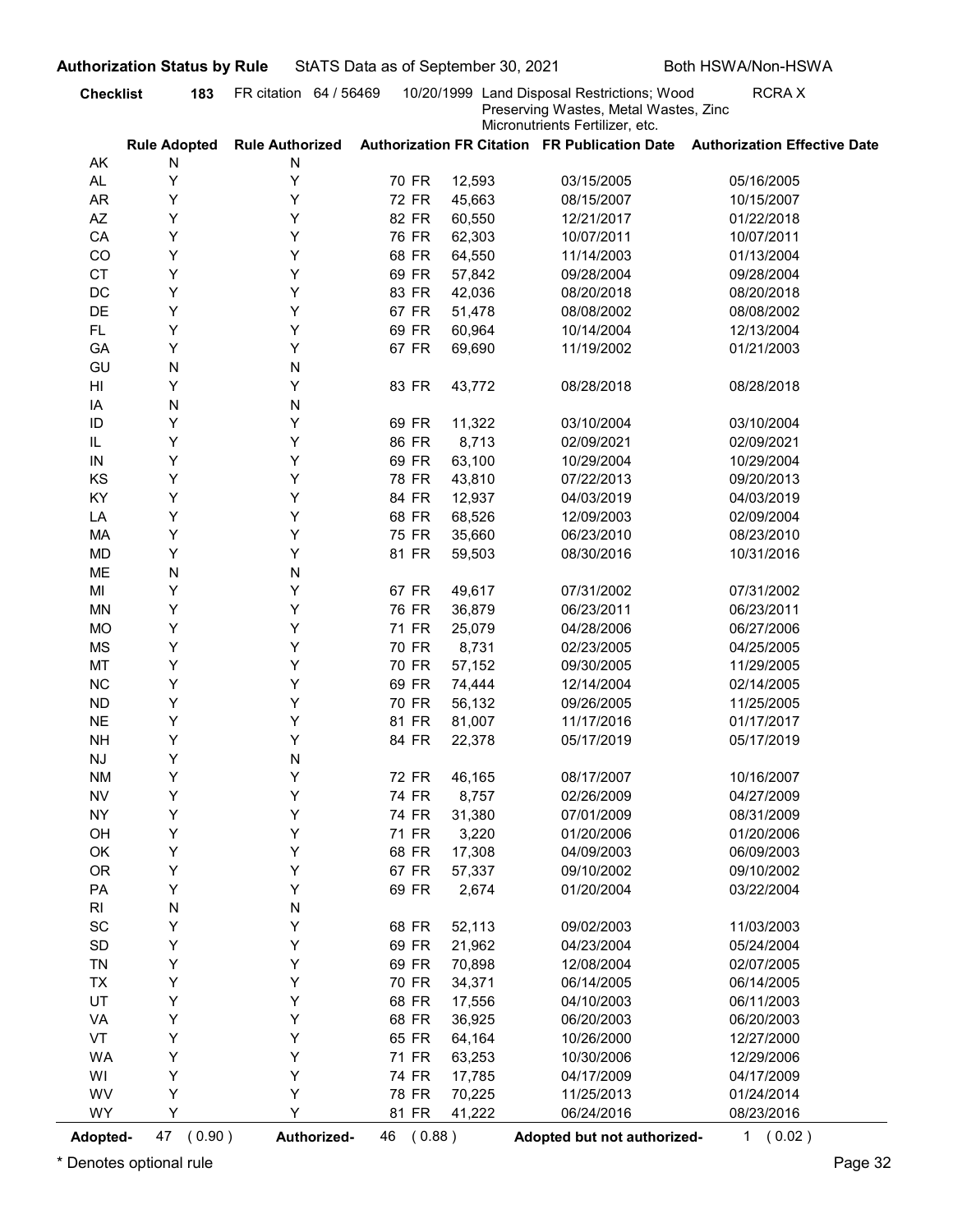| AK<br>AL.<br><b>AR</b><br>AZ<br>CA<br>CO<br><b>CT</b><br>DC<br>DE<br><b>FL</b><br>GA<br>GU<br>HI<br>IA<br>ID<br>IL<br>IN | <b>Rule Adopted</b><br>N<br>Υ<br>Υ<br>Y<br>Υ<br>Υ<br>Y<br>Y<br>Y<br>Y<br>Y<br>N<br>Y<br>N | <b>Rule Authorized</b><br>N<br>Υ<br>Υ<br>Υ<br>Υ<br>Υ<br>Υ<br>Υ<br>Υ<br>Y | 70 FR<br>72 FR<br>82 FR<br>76 FR<br>77 FR<br>69 FR | 12,593<br>45,663<br>60,550<br>62,303 | Identification and Listing of Hazardous<br>Waste; Chlorinated Aliphatics Production<br>03/15/2005<br>08/15/2007<br>12/21/2017 | Authorization FR Citation FR Publication Date Authorization Effective Date<br>05/16/2005<br>10/15/2007 |
|--------------------------------------------------------------------------------------------------------------------------|-------------------------------------------------------------------------------------------|--------------------------------------------------------------------------|----------------------------------------------------|--------------------------------------|-------------------------------------------------------------------------------------------------------------------------------|--------------------------------------------------------------------------------------------------------|
|                                                                                                                          |                                                                                           |                                                                          |                                                    |                                      |                                                                                                                               |                                                                                                        |
|                                                                                                                          |                                                                                           |                                                                          |                                                    |                                      |                                                                                                                               |                                                                                                        |
|                                                                                                                          |                                                                                           |                                                                          |                                                    |                                      |                                                                                                                               |                                                                                                        |
|                                                                                                                          |                                                                                           |                                                                          |                                                    |                                      |                                                                                                                               |                                                                                                        |
|                                                                                                                          |                                                                                           |                                                                          |                                                    |                                      |                                                                                                                               | 01/22/2018                                                                                             |
|                                                                                                                          |                                                                                           |                                                                          |                                                    |                                      | 10/07/2011                                                                                                                    | 10/07/2011                                                                                             |
|                                                                                                                          |                                                                                           |                                                                          |                                                    | 69,765                               | 11/21/2012                                                                                                                    | 01/22/2013                                                                                             |
|                                                                                                                          |                                                                                           |                                                                          |                                                    | 57,842                               | 09/28/2004                                                                                                                    | 09/28/2004                                                                                             |
|                                                                                                                          |                                                                                           |                                                                          | 83 FR                                              | 42,036                               | 08/20/2018                                                                                                                    | 08/20/2018                                                                                             |
|                                                                                                                          |                                                                                           |                                                                          | 69 FR                                              | 10,173                               | 03/04/2004                                                                                                                    | 05/03/2004                                                                                             |
|                                                                                                                          |                                                                                           |                                                                          | 72 FR                                              | 44,973                               | 08/10/2007                                                                                                                    | 10/09/2007                                                                                             |
|                                                                                                                          |                                                                                           | Υ                                                                        | 68 FR                                              | 42,605                               | 07/18/2003                                                                                                                    | 09/16/2003                                                                                             |
|                                                                                                                          |                                                                                           | N                                                                        |                                                    |                                      |                                                                                                                               |                                                                                                        |
|                                                                                                                          |                                                                                           | Υ                                                                        | 83 FR                                              | 43,772                               | 08/28/2018                                                                                                                    | 08/28/2018                                                                                             |
|                                                                                                                          |                                                                                           | N                                                                        |                                                    |                                      |                                                                                                                               |                                                                                                        |
|                                                                                                                          | Y                                                                                         | Y                                                                        | 69 FR                                              | 11,322                               | 03/10/2004                                                                                                                    | 03/10/2004                                                                                             |
|                                                                                                                          | Υ                                                                                         | Υ                                                                        | 82 FR                                              | 13,256                               | 03/10/2017                                                                                                                    | 03/10/2017                                                                                             |
|                                                                                                                          | Y                                                                                         | Υ                                                                        | 69 FR                                              | 63,100                               | 10/29/2004                                                                                                                    | 10/29/2004                                                                                             |
| KS                                                                                                                       | Υ                                                                                         | Υ                                                                        | 78 FR                                              | 43,810                               | 07/22/2013                                                                                                                    | 09/20/2013                                                                                             |
| KY                                                                                                                       | Υ                                                                                         | Υ                                                                        | 84 FR                                              | 12,937                               | 04/03/2019                                                                                                                    | 04/03/2019                                                                                             |
| LA                                                                                                                       | Υ                                                                                         | Υ                                                                        | 68 FR                                              | 68,526                               | 12/09/2003                                                                                                                    | 02/09/2004                                                                                             |
| MA                                                                                                                       | Υ                                                                                         | Υ                                                                        | 75 FR                                              | 35,660                               | 06/23/2010                                                                                                                    | 08/23/2010                                                                                             |
| <b>MD</b>                                                                                                                | Υ                                                                                         | Υ                                                                        | 81 FR                                              | 59,503                               | 08/30/2016                                                                                                                    | 10/31/2016                                                                                             |
| ME                                                                                                                       | ${\sf N}$                                                                                 | N                                                                        |                                                    |                                      |                                                                                                                               |                                                                                                        |
| MI                                                                                                                       | Υ                                                                                         | Υ                                                                        | 71 FR                                              | 12,141                               | 03/09/2006                                                                                                                    | 03/09/2006                                                                                             |
| <b>MN</b>                                                                                                                | Υ                                                                                         | Υ                                                                        | 76 FR                                              | 36,879                               | 06/23/2011                                                                                                                    | 06/23/2011                                                                                             |
| <b>MO</b>                                                                                                                | Υ                                                                                         | Υ                                                                        | <b>77 FR</b>                                       | 65,314                               | 10/26/2012                                                                                                                    | 12/26/2012                                                                                             |
| <b>MS</b>                                                                                                                | Υ                                                                                         | Y                                                                        | 73 FR                                              | 45,170                               | 08/04/2008                                                                                                                    | 10/03/2008                                                                                             |
| MT                                                                                                                       | Υ                                                                                         | Y                                                                        | 70 FR                                              | 57,152                               | 09/30/2005                                                                                                                    | 11/29/2005                                                                                             |
| $NC$                                                                                                                     | Υ                                                                                         | Υ                                                                        | 70 FR                                              | 14,556                               | 03/23/2005                                                                                                                    | 05/23/2005                                                                                             |
| ${\sf ND}$                                                                                                               | Υ                                                                                         | Υ                                                                        | 70 FR                                              | 56,132                               | 09/26/2005                                                                                                                    | 11/25/2005                                                                                             |
| <b>NE</b>                                                                                                                | Υ                                                                                         | N                                                                        |                                                    |                                      |                                                                                                                               |                                                                                                        |
| <b>NH</b>                                                                                                                | Υ                                                                                         | Υ                                                                        | 84 FR                                              | 22,378                               | 05/17/2019                                                                                                                    | 05/17/2019                                                                                             |
| $\mathsf{N}\mathsf{J}$                                                                                                   | ${\sf N}$                                                                                 | N                                                                        |                                                    |                                      |                                                                                                                               |                                                                                                        |
| <b>NM</b>                                                                                                                | Υ                                                                                         | Υ                                                                        | 72 FR                                              | 46,165                               | 08/17/2007                                                                                                                    | 10/16/2007                                                                                             |
| ${\sf NV}$                                                                                                               | Υ                                                                                         | Y                                                                        | 74 FR                                              | 8,757                                | 02/26/2009                                                                                                                    | 04/27/2009                                                                                             |
| <b>NY</b>                                                                                                                | Υ                                                                                         | Y                                                                        | 74 FR                                              | 31,380                               | 07/01/2009                                                                                                                    | 08/31/2009                                                                                             |
| OH                                                                                                                       | Υ                                                                                         | Y                                                                        | <b>72 FR</b>                                       | 61,063                               | 10/29/2007                                                                                                                    | 10/29/2007                                                                                             |
| OK                                                                                                                       | Υ                                                                                         | Υ                                                                        | 74 FR                                              | 5,994                                | 02/04/2009                                                                                                                    | 04/06/2009                                                                                             |
| <b>OR</b>                                                                                                                | Υ                                                                                         | Υ                                                                        | 71 FR                                              | 36,216                               | 06/26/2006                                                                                                                    | 06/26/2006                                                                                             |
| PA                                                                                                                       | Υ                                                                                         | Υ                                                                        | 69 FR                                              | 2,674                                | 01/20/2004                                                                                                                    | 03/22/2004                                                                                             |
| RI                                                                                                                       | ${\sf N}$                                                                                 | N                                                                        |                                                    |                                      |                                                                                                                               |                                                                                                        |
| $\operatorname{\textsf{SC}}$                                                                                             | Υ                                                                                         | Υ                                                                        | 70 FR                                              | 6,765                                | 02/09/2005                                                                                                                    | 04/11/2005                                                                                             |
| $\mathsf{SD}$                                                                                                            | Υ                                                                                         | Υ                                                                        | 71 FR                                              | 11,533                               | 03/08/2006                                                                                                                    | 03/08/2006                                                                                             |
| TN                                                                                                                       | Υ                                                                                         | Υ                                                                        | 69 FR                                              | 70,898                               | 12/08/2004                                                                                                                    | 02/07/2005                                                                                             |
| <b>TX</b>                                                                                                                | Υ                                                                                         | Υ                                                                        | 74 FR                                              | 22,469                               | 05/13/2009                                                                                                                    | 07/13/2009                                                                                             |
| UT                                                                                                                       | Υ                                                                                         | Υ<br>Υ                                                                   | 73 FR                                              | 29,987                               | 05/23/2008                                                                                                                    | 05/23/2008                                                                                             |
| VA                                                                                                                       | Υ<br>Υ                                                                                    | Υ                                                                        | 68 FR                                              | 36,925                               | 06/20/2003                                                                                                                    | 06/20/2003<br>08/22/2005                                                                               |
| VT                                                                                                                       |                                                                                           |                                                                          | 70 FR                                              | 36,350                               | 06/23/2005                                                                                                                    |                                                                                                        |
| <b>WA</b>                                                                                                                | Υ                                                                                         | Υ                                                                        | 71 FR                                              | 63,253                               | 10/30/2006                                                                                                                    | 12/29/2006                                                                                             |
| WI                                                                                                                       | Υ                                                                                         | Y                                                                        | 74 FR                                              | 17,785                               | 04/17/2009                                                                                                                    | 04/17/2009                                                                                             |
| WV                                                                                                                       | Υ                                                                                         | Υ<br>Y                                                                   | 78 FR                                              | 70,225                               | 11/25/2013                                                                                                                    | 01/24/2014                                                                                             |
| <b>WY</b>                                                                                                                | Υ                                                                                         |                                                                          | 81 FR                                              | 41,222                               | 06/24/2016                                                                                                                    | 08/23/2016                                                                                             |
| <b>Adopted-</b>                                                                                                          | 46<br>(0.88)                                                                              | Authorized-                                                              | 45 (0.87)                                          |                                      | Adopted but not authorized-                                                                                                   | 1 (0.02)                                                                                               |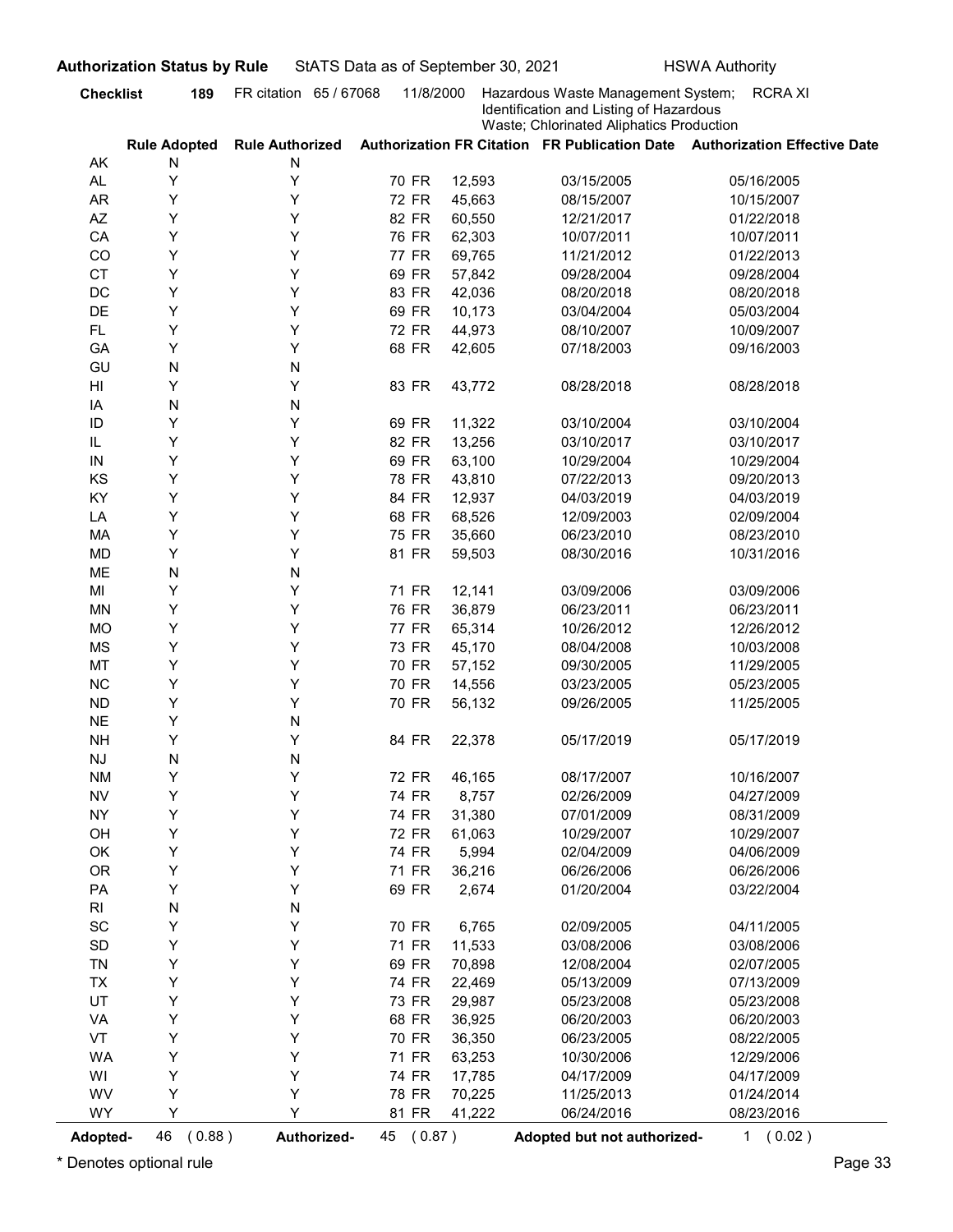| <b>Checklist</b><br>AK | 195                 |                        |                       |                  | StATS Data as of September 30, 2021                                              | Both HSWA/Non-HSWA                                                         |
|------------------------|---------------------|------------------------|-----------------------|------------------|----------------------------------------------------------------------------------|----------------------------------------------------------------------------|
|                        |                     | FR citation 66 / 58258 |                       |                  | 11/20/2001 Inorganic Chemical Manufacturing<br>Wastes Identification and Listing | <b>RCRA XII</b>                                                            |
|                        | <b>Rule Adopted</b> | <b>Rule Authorized</b> |                       |                  |                                                                                  | Authorization FR Citation FR Publication Date Authorization Effective Date |
|                        | N                   | N                      |                       |                  |                                                                                  |                                                                            |
| AL<br>AR               | Y<br>Y              | Υ<br>Y                 | 70 FR<br>72 FR        | 12,593<br>45,663 | 03/15/2005<br>08/15/2007                                                         | 05/16/2005<br>10/15/2007                                                   |
| AZ                     | Y                   | Y                      | 82 FR                 | 60,550           | 12/21/2017                                                                       | 01/22/2018                                                                 |
| CA                     | N                   | N                      |                       |                  |                                                                                  |                                                                            |
| CO                     | Y                   | Y                      | 73 FR                 | 13,141           | 03/12/2008                                                                       | 05/12/2008                                                                 |
| <b>CT</b>              | N                   | N                      |                       |                  |                                                                                  |                                                                            |
| DC<br>DE               | Y<br>Y              | Y<br>Y                 | 83 FR<br>69 FR        | 42,036<br>10,173 | 08/20/2018<br>03/04/2004                                                         | 08/20/2018<br>05/03/2004                                                   |
| FL.                    | Y                   | Y                      | 72 FR                 | 44,973           | 08/10/2007                                                                       | 10/09/2007                                                                 |
| GA                     | Y                   | Y                      | 70 FR                 | 3,894            | 01/27/2005                                                                       | 04/20/2005                                                                 |
| GU                     | N                   | N                      |                       |                  |                                                                                  |                                                                            |
| HI                     | Y                   | Y                      | 83 FR                 | 43,772           | 08/28/2018                                                                       | 08/28/2018                                                                 |
| ΙA<br>ID               | N<br>Y              | N<br>Y                 | 70 FR                 | 42,273           | 07/22/2005                                                                       | 07/22/2005                                                                 |
| IL                     | Y                   | Y                      | 86 FR                 | 8,713            | 02/09/2021                                                                       | 02/09/2021                                                                 |
| IN                     | Y                   | Y                      | 70 FR                 | 70,740           | 11/23/2005                                                                       | 11/23/2005                                                                 |
| KS                     | Υ                   | Υ                      | 78 FR                 | 43,810           | 07/22/2013                                                                       | 09/20/2013                                                                 |
| KY                     | Υ                   | Υ                      | 84 FR                 | 12,937           | 04/03/2019                                                                       | 04/03/2019                                                                 |
| LA<br>MA               | Υ<br>Υ              | Υ<br>Υ                 | 68 FR<br>75 FR        | 68,526<br>35,660 | 12/09/2003<br>06/23/2010                                                         | 02/09/2004<br>08/23/2010                                                   |
| MD                     | Υ                   | Y                      | 81 FR                 | 59,503           | 08/30/2016                                                                       | 10/31/2016                                                                 |
| ME                     | N                   | N                      |                       |                  |                                                                                  |                                                                            |
| MI                     | Υ                   | Υ                      | 71 FR                 | 12,141           | 03/09/2006                                                                       | 03/09/2006                                                                 |
| MN                     | N                   | N<br>Y                 |                       |                  |                                                                                  |                                                                            |
| MO<br>MS               | Υ<br>Υ              | Y                      | <b>77 FR</b><br>73 FR | 65,314<br>45,170 | 10/26/2012<br>08/04/2008                                                         | 12/26/2012<br>10/03/2008                                                   |
| MT                     | Υ                   | Y                      | 70 FR                 | 57,152           | 09/30/2005                                                                       | 11/29/2005                                                                 |
| NC                     | Υ                   | Y                      | 70 FR                 | 14,556           | 03/23/2005                                                                       | 05/23/2005                                                                 |
| <b>ND</b>              | Υ                   | Y                      | 70 FR                 | 56,132           | 09/26/2005                                                                       | 11/25/2005                                                                 |
| $N\mathsf{E}$          | Υ                   | Y                      | 73 FR                 | 79,661           | 12/30/2008                                                                       | 03/02/2009                                                                 |
| <b>NH</b>              | Υ                   | Y                      | 84 FR                 | 22,378           | 05/17/2019                                                                       | 05/17/2019                                                                 |
| NJ<br><b>NM</b>        | N<br>Υ              | N<br>Y                 | <b>72 FR</b>          | 46,165           | 08/17/2007                                                                       | 10/16/2007                                                                 |
| <b>NV</b>              | Υ                   | Y                      | 74 FR                 | 8,757            | 02/26/2009                                                                       | 04/27/2009                                                                 |
| <b>NY</b>              | Υ                   | Y                      | 74 FR                 | 31,380           | 07/01/2009                                                                       | 08/31/2009                                                                 |
| OH                     | Υ                   | Y                      | <b>72 FR</b>          | 61,063           | 10/29/2007                                                                       | 10/29/2007                                                                 |
| OK                     | Υ                   | Y                      | 74 FR                 | 5,994            | 02/04/2009                                                                       | 04/06/2009                                                                 |
| <b>OR</b>              | Υ<br>Υ              | Υ<br>Y                 | 71 FR                 | 36,216           | 06/26/2006<br>04/29/2009                                                         | 06/26/2006<br>06/29/2009                                                   |
| PA<br>R <sub>l</sub>   | Υ                   | Υ                      | 74 FR<br>75 FR        | 19,453<br>43,409 | 07/26/2010                                                                       | 09/24/2010                                                                 |
| SC                     | Υ                   | Υ                      | 70 FR                 | 6,765            | 02/09/2005                                                                       | 04/11/2005                                                                 |
| $\mathsf{SD}$          | Υ                   | Y                      | 71 FR                 | 11,533           | 03/08/2006                                                                       | 03/08/2006                                                                 |
| <b>TN</b>              | Υ                   | Υ                      | 69 FR                 | 70,898           | 12/08/2004                                                                       | 02/07/2005                                                                 |
| <b>TX</b>              | Υ                   | Υ                      | 74 FR                 | 22,469           | 05/13/2009                                                                       | 07/13/2009                                                                 |
| UT                     | Υ                   | Υ                      | 73 FR                 | 29,987           | 05/23/2008                                                                       | 05/23/2008                                                                 |
| VA<br>VT               | Υ<br>Υ              | Υ<br>Y                 | 71 FR<br>70 FR        | 27,204<br>36,350 | 05/10/2006<br>06/23/2005                                                         | 07/10/2006<br>08/22/2005                                                   |
| WA                     | Υ                   | Υ                      | 71 FR                 | 63,253           | 10/30/2006                                                                       | 12/29/2006                                                                 |
| WI                     | Υ                   | Υ                      | 74 FR                 | 17,785           | 04/17/2009                                                                       | 04/17/2009                                                                 |
| WV                     | Υ                   | Y                      | 78 FR                 | 70,225           | 11/25/2013                                                                       | 01/24/2014                                                                 |
| WY                     | Y                   | Y                      | 81 FR                 | 41,222           | 06/24/2016                                                                       | 08/23/2016                                                                 |
| Adopted-               | 44 (0.85)           | Authorized-            | 44 (0.85)             |                  | Adopted but not authorized-                                                      | 0 (0.00)                                                                   |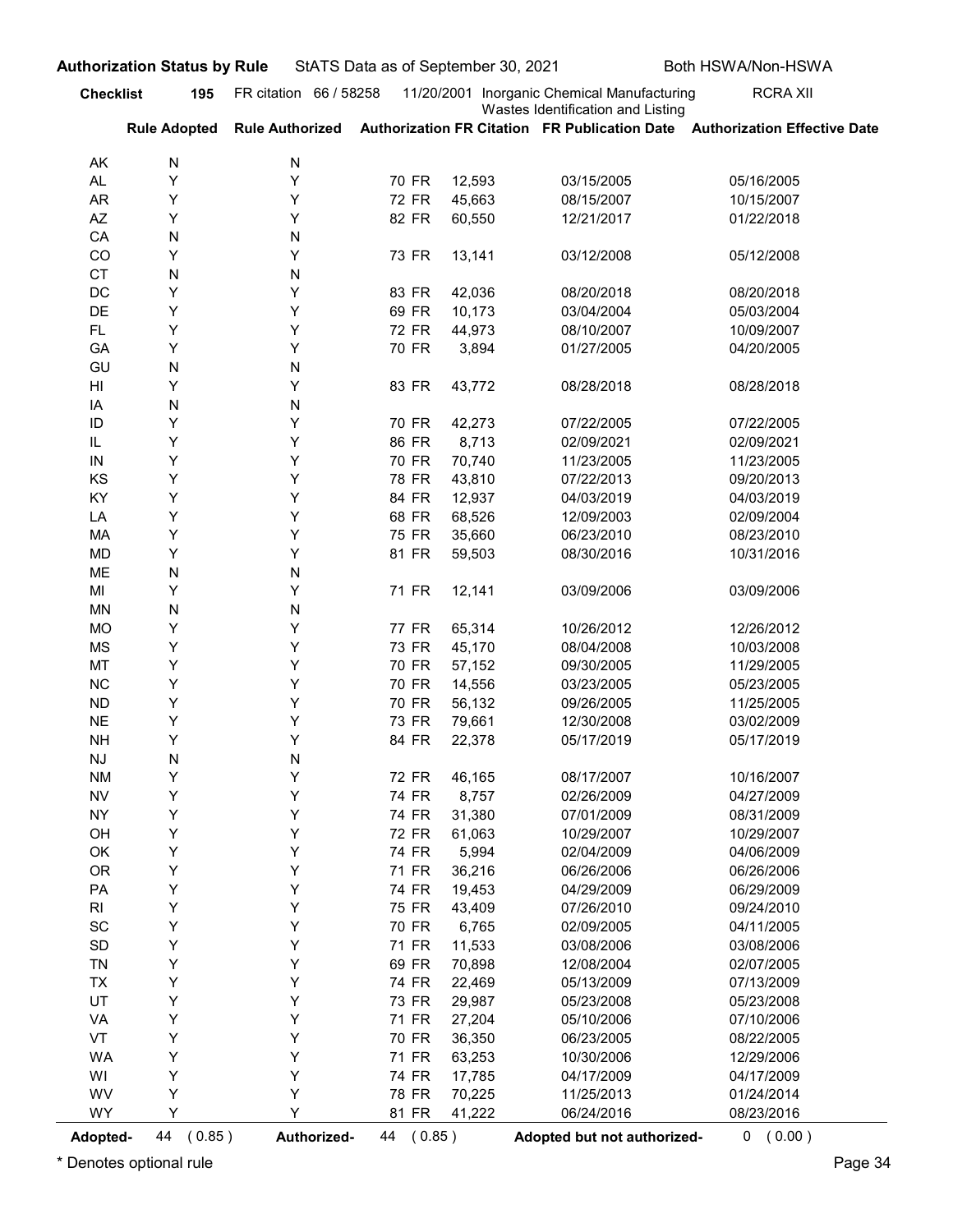| <b>Checklist</b>             | 199                      | FR citation 67 / 11251      | 3/13/2002    | StATS Data as of September 30, 2021 | Vacatur of Mineral Processing Spent                                      | <b>RCRA XII</b>                                                            |
|------------------------------|--------------------------|-----------------------------|--------------|-------------------------------------|--------------------------------------------------------------------------|----------------------------------------------------------------------------|
|                              |                          |                             |              |                                     | Materials Being Reclaimed as Solid<br>Wastes and TCLP Use with MGP Waste |                                                                            |
| AK                           | <b>Rule Adopted</b><br>N | <b>Rule Authorized</b><br>N |              |                                     |                                                                          | Authorization FR Citation FR Publication Date Authorization Effective Date |
| AL.                          | Y                        | Υ                           | 70 FR        | 12,593                              | 03/15/2005                                                               | 05/16/2005                                                                 |
| <b>AR</b>                    | Y                        | Υ                           | <b>72 FR</b> | 45,663                              | 08/15/2007                                                               | 10/15/2007                                                                 |
| AZ                           | Y                        | Υ                           | 82 FR        | 60,550                              | 12/21/2017                                                               | 01/22/2018                                                                 |
| CA                           | N                        | N                           |              |                                     |                                                                          |                                                                            |
| CO                           | Y                        | Υ                           | 73 FR        | 13,141                              | 03/12/2008                                                               | 05/12/2008                                                                 |
| <b>CT</b>                    | N                        | N                           |              |                                     |                                                                          |                                                                            |
| DC                           | Y                        | Υ                           | 83 FR        | 42,036                              | 08/20/2018                                                               | 08/20/2018                                                                 |
| DE                           | Y                        | Υ                           | 69 FR        | 60,091                              | 10/07/2004                                                               | 12/06/2004                                                                 |
| <b>FL</b>                    | Y                        | Υ                           | 72 FR        | 44,973                              | 08/10/2007                                                               | 10/09/2007                                                                 |
| GA<br>GU                     | Y<br>N                   | Υ<br>N                      | 70 FR        | 3,894                               | 01/27/2005                                                               | 04/20/2005                                                                 |
| HI                           | Y                        | Υ                           | 83 FR        | 43,772                              | 08/28/2018                                                               | 08/28/2018                                                                 |
| IA                           | N                        | N                           |              |                                     |                                                                          |                                                                            |
| ID                           | Y                        | Y                           | 70 FR        | 42,273                              | 07/22/2005                                                               | 07/22/2005                                                                 |
| IL                           | Y                        | Υ                           | 86 FR        | 8,713                               | 02/09/2021                                                               | 02/09/2021                                                                 |
| IN                           | Y                        | Υ                           | 70 FR        | 70,740                              | 11/23/2005                                                               | 11/23/2005                                                                 |
| KS                           | Υ                        | Υ                           | 78 FR        | 43,810                              | 07/22/2013                                                               | 09/20/2013                                                                 |
| KY                           | Υ                        | Υ                           | 84 FR        | 12,937                              | 04/03/2019                                                               | 04/03/2019                                                                 |
| LA                           | Υ                        | Υ                           | 68 FR        | 68,526                              | 12/09/2003                                                               | 02/09/2004                                                                 |
| MA                           | ${\sf N}$                | N                           |              |                                     |                                                                          |                                                                            |
| <b>MD</b>                    | Υ                        | Υ                           | 81 FR        | 59,503                              | 08/30/2016                                                               | 10/31/2016                                                                 |
| ME<br>MI                     | ${\sf N}$<br>Υ           | ${\sf N}$<br>Υ              | 71 FR        | 12,141                              | 03/09/2006                                                               | 03/09/2006                                                                 |
| <b>MN</b>                    | Υ                        | Υ                           | 76 FR        | 36,879                              | 06/23/2011                                                               | 06/23/2011                                                                 |
| <b>MO</b>                    | Υ                        | N                           |              |                                     |                                                                          |                                                                            |
| <b>MS</b>                    | Υ                        | Υ                           | 73 FR        | 45,170                              | 08/04/2008                                                               | 10/03/2008                                                                 |
| MT                           | Υ                        | Υ                           | 70 FR        | 57,152                              | 09/30/2005                                                               | 11/29/2005                                                                 |
| $NC$                         | Υ                        | Υ                           | 70 FR        | 14,556                              | 03/23/2005                                                               | 05/23/2005                                                                 |
| ${\sf ND}$                   | Υ                        | Υ                           | 70 FR        | 56,132                              | 09/26/2005                                                               | 11/25/2005                                                                 |
| <b>NE</b>                    | Υ                        | N                           |              |                                     |                                                                          |                                                                            |
| <b>NH</b>                    | Υ                        | Υ                           | 71 FR        | 9,727                               | 02/27/2006                                                               | 04/28/2006                                                                 |
| $\mathsf{N}\mathsf{J}$       | ${\sf N}$                | N                           |              |                                     |                                                                          |                                                                            |
| <b>NM</b>                    | Υ                        | Υ                           | 72 FR        | 46,165                              | 08/17/2007                                                               | 10/16/2007                                                                 |
| ${\sf NV}$<br><b>NY</b>      | Υ<br>Υ                   | Υ                           | 74 FR        | 8,757                               | 02/26/2009                                                               | 04/27/2009                                                                 |
| OH                           | Υ                        | N<br>Υ                      | <b>77 FR</b> | 15,966                              | 03/19/2012                                                               | 03/19/2012                                                                 |
| OK                           | Υ                        | Υ                           | 74 FR        | 5,994                               | 02/04/2009                                                               | 04/06/2009                                                                 |
| <b>OR</b>                    | Υ                        | Υ                           | 71 FR        | 36,216                              | 06/26/2006                                                               | 06/26/2006                                                                 |
| PA                           | Υ                        | Υ                           | 74 FR        | 19,453                              | 04/29/2009                                                               | 06/29/2009                                                                 |
| R <sub>l</sub>               | Υ                        | Υ                           | 75 FR        | 43,409                              | 07/26/2010                                                               | 09/24/2010                                                                 |
| $\operatorname{\textsf{SC}}$ | Υ                        | N                           |              |                                     |                                                                          |                                                                            |
| $\mathsf{SD}$                | Υ                        | Υ                           | 71 FR        | 11,533                              | 03/08/2006                                                               | 03/08/2006                                                                 |
| TN                           | Υ                        | Υ                           | 69 FR        | 70,898                              | 12/08/2004                                                               | 02/07/2005                                                                 |
| TX                           | Υ                        | Υ                           | 74 FR        | 22,469                              | 05/13/2009                                                               | 07/13/2009                                                                 |
| UT                           | Υ                        | Υ                           | 73 FR        | 29,987                              | 05/23/2008                                                               | 05/23/2008                                                                 |
| VA                           | Υ<br>Υ                   | Υ<br>Υ                      | 71 FR        | 27,204                              | 05/10/2006                                                               | 07/10/2006                                                                 |
| VT<br><b>WA</b>              | ${\sf N}$                | N                           | 70 FR        | 36,350                              | 06/23/2005                                                               | 08/22/2005                                                                 |
| WI                           | Y                        | Υ                           | 74 FR        | 17,785                              | 04/17/2009                                                               | 04/17/2009                                                                 |
| WV                           | Υ                        | Υ                           | 78 FR        | 70,225                              | 11/25/2013                                                               | 01/24/2014                                                                 |
| WY                           | Y                        | Y                           | 81 FR        | 41,222                              | 06/24/2016                                                               | 08/23/2016                                                                 |
|                              |                          |                             |              |                                     |                                                                          | 4(0.08)                                                                    |
| <b>Adopted-</b>              | 43<br>(0.83)             | Authorized-                 | 39 (0.75)    |                                     | Adopted but not authorized-                                              |                                                                            |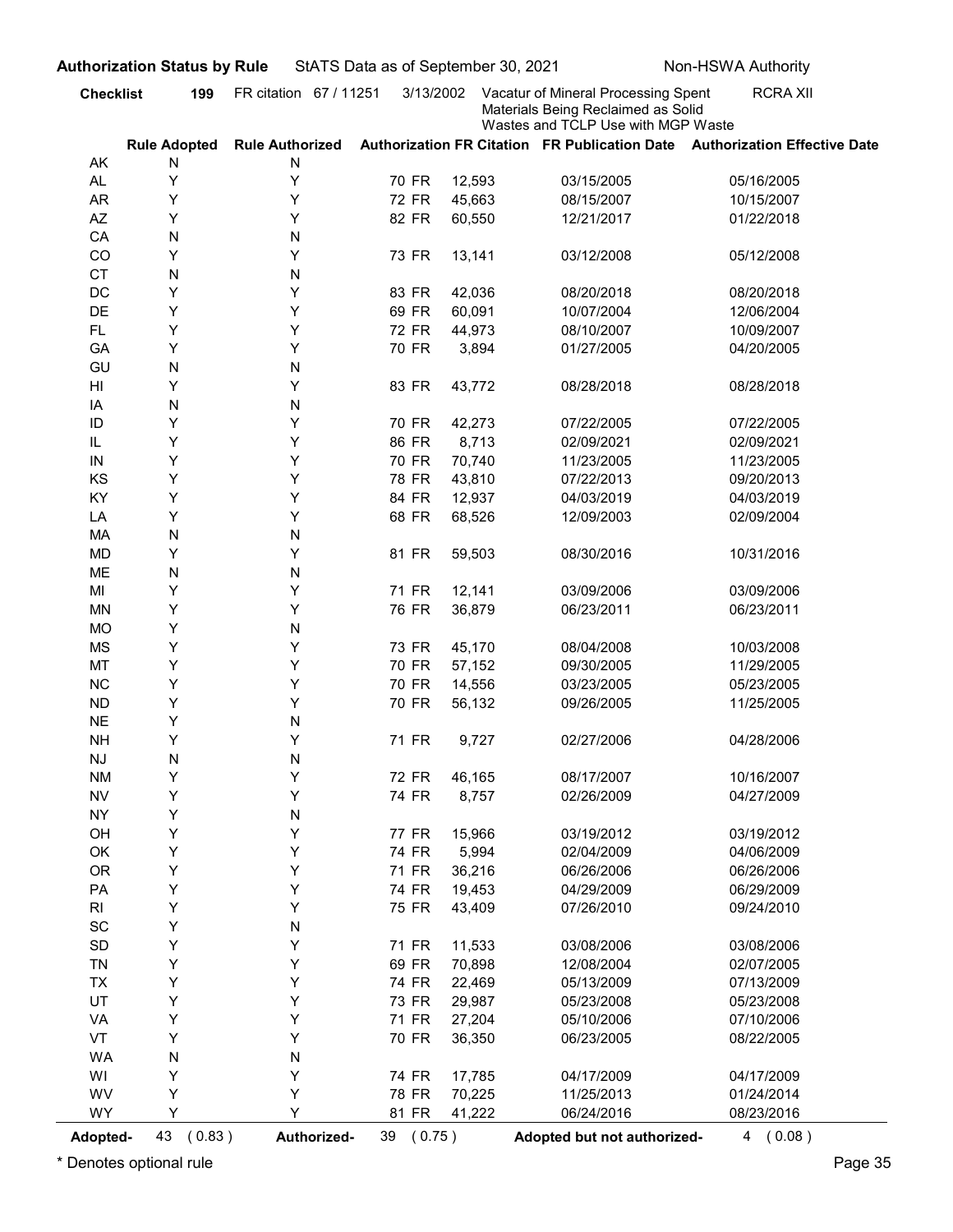| <b>Checklist</b>       |                     | <b>Authorization Status by Rule</b> |                | StATS Data as of September 30, 2021 |                                                                      | Both HSWA/Non-HSWA                                                                         |
|------------------------|---------------------|-------------------------------------|----------------|-------------------------------------|----------------------------------------------------------------------|--------------------------------------------------------------------------------------------|
|                        | 200                 | FR citation 67 / 48393              | 7/24/2002      |                                     | Zinc Fertilizers Made From Recycled<br>Hazardous Secondary Materials | <b>RCRA XIII</b>                                                                           |
|                        | <b>Rule Adopted</b> |                                     |                |                                     |                                                                      | Rule Authorized Authorization FR Citation FR Publication Date Authorization Effective Date |
| AK                     | N                   | N                                   |                |                                     |                                                                      |                                                                                            |
| AL.<br><b>AR</b>       | Υ<br>Y              | Y<br>Y                              | 70 FR<br>72 FR | 32,247<br>45,663                    | 06/02/2005<br>08/15/2007                                             | 08/01/2005<br>10/15/2007                                                                   |
| AZ                     | Υ                   | Y                                   | 82 FR          | 60,550                              | 12/21/2017                                                           | 01/22/2018                                                                                 |
| CA                     | N                   | N                                   |                |                                     |                                                                      |                                                                                            |
| CO                     | Y                   | Y                                   | 73 FR          | 13,141                              | 03/12/2008                                                           | 05/12/2008                                                                                 |
| <b>CT</b><br>DC        | N<br>Υ              | N<br>Y                              | 83 FR          | 42,036                              | 08/20/2018                                                           | 08/20/2018                                                                                 |
| DE                     | Υ                   | Y                                   | 69 FR          | 60,091                              | 10/07/2004                                                           | 12/06/2004                                                                                 |
| FL.                    | Υ                   | Y                                   | 72 FR          | 44,973                              | 08/10/2007                                                           | 10/09/2007                                                                                 |
| GA                     | Y                   | Y                                   | 70 FR          | 3,894                               | 01/27/2005                                                           | 04/20/2005                                                                                 |
| GU<br>HI               | N<br>Y              | N<br>Y                              | 83 FR          | 43,772                              | 08/28/2018                                                           | 08/28/2018                                                                                 |
| ΙA                     | N                   | N                                   |                |                                     |                                                                      |                                                                                            |
| ID                     | Υ                   | Y                                   | 70 FR          | 42,273                              | 07/22/2005                                                           | 07/22/2005                                                                                 |
| IL                     | Y                   | N                                   |                |                                     |                                                                      |                                                                                            |
| IN                     | Y                   | Y<br>Υ                              | 78 FR          | 33,986                              | 06/06/2013                                                           | 06/06/2013                                                                                 |
| KS<br>KY               | Υ<br>Y              | Υ                                   | 78 FR<br>84 FR | 43,810<br>12,937                    | 07/22/2013<br>04/03/2019                                             | 09/20/2013<br>04/03/2019                                                                   |
| LA                     | Y                   | Υ                                   | 70 FR          | 33,852                              | 06/10/2005                                                           | 08/09/2005                                                                                 |
| MA                     | Υ                   | Υ                                   | 75 FR          | 35,660                              | 06/23/2010                                                           | 08/23/2010                                                                                 |
| MD                     | N                   | N                                   |                |                                     |                                                                      |                                                                                            |
| ME<br>MI               | N<br>Υ              | N<br>Υ                              | 71 FR          | 12,141                              | 03/09/2006                                                           | 03/09/2006                                                                                 |
| <b>MN</b>              | N                   | N                                   |                |                                     |                                                                      |                                                                                            |
| <b>MO</b>              | Υ                   | ${\sf N}$                           |                |                                     |                                                                      |                                                                                            |
| <b>MS</b>              | Υ                   | Υ                                   | 73 FR          | 45,170                              | 08/04/2008                                                           | 10/03/2008                                                                                 |
| MT                     | Υ<br>Υ              | Υ<br>Υ                              | 70 FR<br>70 FR | 57,152                              | 09/30/2005                                                           | 11/29/2005                                                                                 |
| NC<br><b>ND</b>        | Υ                   | Υ                                   | 70 FR          | 14,556<br>56,132                    | 03/23/2005<br>09/26/2005                                             | 05/23/2005<br>11/25/2005                                                                   |
| $N\mathsf{E}$          | Υ                   | Υ                                   | 81 FR          | 81,007                              | 11/17/2016                                                           | 01/17/2017                                                                                 |
| <b>NH</b>              | N                   | ${\sf N}$                           |                |                                     |                                                                      |                                                                                            |
| <b>NJ</b>              | N                   | ${\sf N}$                           |                |                                     |                                                                      |                                                                                            |
| <b>NM</b>              | Υ<br>Υ              | Υ<br>Υ                              | 75 FR<br>74 FR | 65,432<br>8,757                     | 10/25/2010<br>02/26/2009                                             | 12/27/2010<br>04/27/2009                                                                   |
| <b>NV</b><br><b>NY</b> | Υ                   | ${\sf N}$                           |                |                                     |                                                                      |                                                                                            |
| OH                     | Υ                   | Υ                                   | 83 FR          | 5,948                               | 02/12/2018                                                           | 02/12/2018                                                                                 |
| OK                     | Υ                   | Υ                                   | 74 FR          | 5,994                               | 02/04/2009                                                           | 04/06/2009                                                                                 |
| OR                     | Υ                   | Y                                   | 71 FR          | 36,216                              | 06/26/2006                                                           | 06/26/2006                                                                                 |
| PA                     | Υ                   | Υ<br>Y                              | 74 FR          | 19,453                              | 04/29/2009                                                           | 06/29/2009                                                                                 |
| R <sub>l</sub><br>SC   | Υ<br>Υ              | Y                                   | 75 FR<br>70 FR | 57,188<br>15,594                    | 09/20/2010<br>03/28/2005                                             | 09/24/2010<br>05/27/2005                                                                   |
| SD                     | Υ                   | Y                                   | 71 FR          | 11,533                              | 03/08/2006                                                           | 03/08/2006                                                                                 |
| TN                     | Υ                   | Υ                                   | 70 FR          | 12,416                              | 03/14/2005                                                           | 05/13/2005                                                                                 |
| TX                     | Υ                   | N                                   |                |                                     |                                                                      |                                                                                            |
| UT                     | Υ                   | N                                   |                |                                     |                                                                      |                                                                                            |
| VA<br>VT               | Υ<br>Υ              | Y<br>Y                              | 71 FR<br>70 FR | 27,204<br>36,350                    | 05/10/2006<br>06/23/2005                                             | 07/10/2006<br>08/22/2005                                                                   |
| <b>WA</b>              | Υ                   | Υ                                   | 71 FR          | 63,253                              | 10/30/2006                                                           | 12/29/2006                                                                                 |
| WI                     | Υ                   | Υ                                   | 74 FR          | 17,785                              | 04/17/2009                                                           | 04/17/2009                                                                                 |
| WV                     | Υ                   | Y                                   | 78 FR          | 70,225                              | 11/25/2013                                                           | 01/24/2014                                                                                 |
| WY                     | Y                   | Υ                                   | 81 FR          | 41,222                              | 06/24/2016                                                           | 08/23/2016                                                                                 |
| Adopted-               | 42 (0.81)           | Authorized-                         | 37 (0.71)      |                                     | Adopted but not authorized-                                          | 5(0.10)                                                                                    |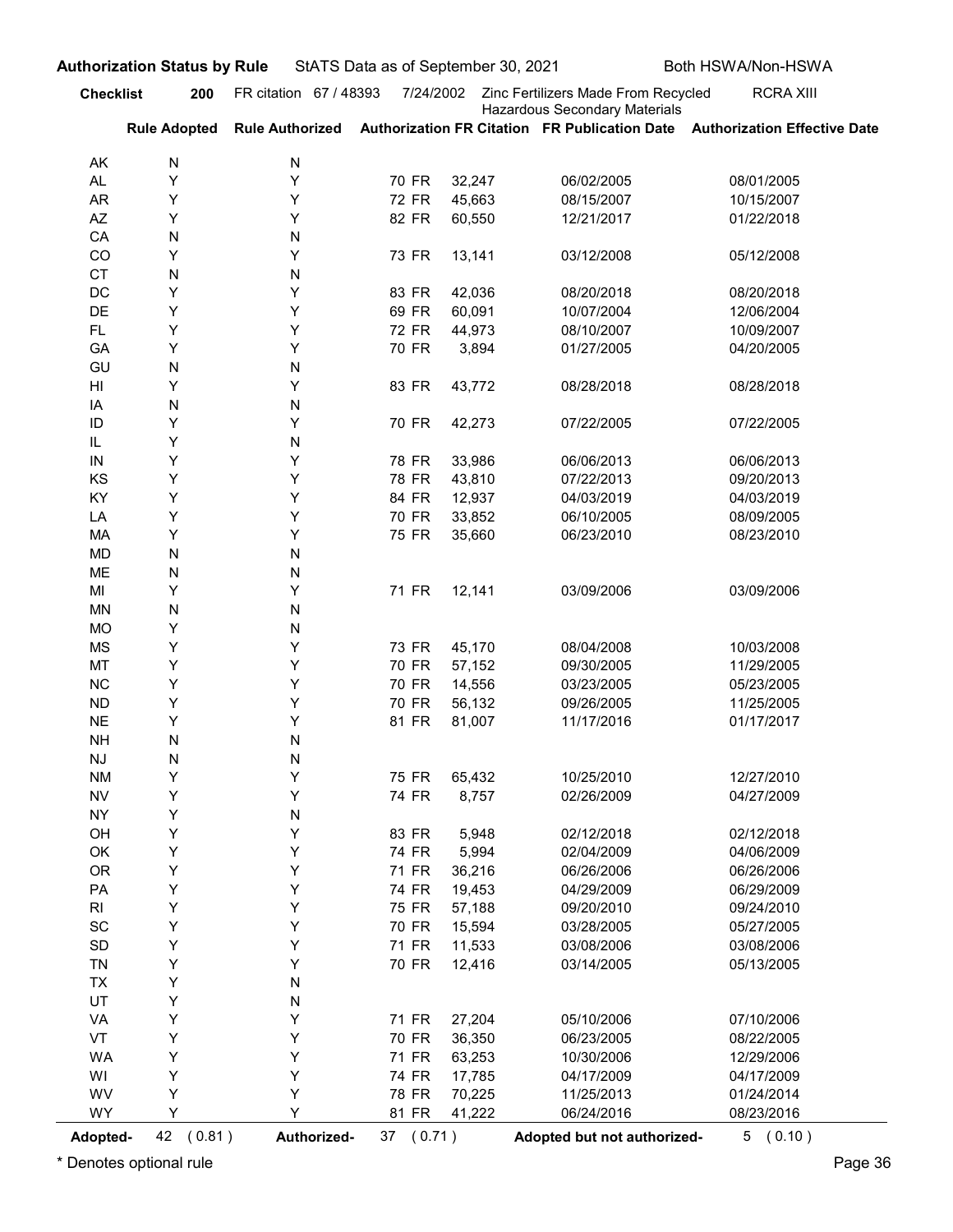| <b>Checklist</b> | 206                 | FR citation 70 / 9138  | 2/24/2005      |                  | Non-wastewaters from Dyes and | <b>RCRA XV</b>                                                             |
|------------------|---------------------|------------------------|----------------|------------------|-------------------------------|----------------------------------------------------------------------------|
|                  | <b>Rule Adopted</b> | <b>Rule Authorized</b> |                | Pigments         |                               | Authorization FR Citation FR Publication Date Authorization Effective Date |
| AK               | N                   | N                      |                |                  |                               |                                                                            |
| <b>AL</b>        | Y                   | Υ                      | 73 FR          | 17,924           | 04/02/2008                    | 06/02/2008                                                                 |
| <b>AR</b>        | Υ                   | Y                      | 72 FR          | 45,663           | 08/15/2007                    | 10/15/2007                                                                 |
| AZ               | Y                   | Y                      | 82 FR          | 60,550           | 12/21/2017                    | 01/22/2018                                                                 |
| CA               | N                   | N                      |                |                  |                               |                                                                            |
| CO               | Y                   | Y                      | 74 FR          | 40,518           | 08/12/2009                    | 10/13/2009                                                                 |
| <b>CT</b><br>DC  | N<br>Y              | N<br>N                 |                |                  |                               |                                                                            |
| DE               | Y                   | Y                      | 82 FR          | 37,319           | 08/10/2017                    | 10/10/2017                                                                 |
| FL.              | Υ                   | Y                      | 72 FR          | 44,973           | 08/10/2007                    | 10/09/2007                                                                 |
| GA               | Y                   | Y                      | 86 FR          | 22,121           | 04/27/2021                    | 06/28/2021                                                                 |
| GU               | N                   | N                      |                |                  |                               |                                                                            |
| HI               | Y                   | Y                      | 83 FR          | 43,772           | 08/28/2018                    | 08/28/2018                                                                 |
| IA<br>ID         | N<br>Y              | N<br>Y                 | 72 FR          |                  | 02/26/2007                    | 02/26/2007                                                                 |
| IL               | Y                   | Y                      | 86 FR          | 8,283<br>8,713   | 02/09/2021                    | 02/09/2021                                                                 |
| IN               | Y                   | Υ                      | 78 FR          | 33,986           | 06/06/2013                    | 06/06/2013                                                                 |
| KS               | Υ                   | Υ                      | 78 FR          | 43,810           | 07/22/2013                    | 09/20/2013                                                                 |
| KY               | Υ                   | Υ                      | 84 FR          | 12,937           | 04/03/2019                    | 04/03/2019                                                                 |
| LA               | Υ                   | Υ                      | 72 FR          | 45,905           | 08/16/2007                    | 10/15/2007                                                                 |
| МA               | Υ                   | Υ                      | 75 FR          | 35,660           | 06/23/2010                    | 08/23/2010                                                                 |
| MD               | ${\sf N}$           | N                      |                |                  |                               |                                                                            |
| ME               | ${\sf N}$           | N                      |                |                  |                               |                                                                            |
| MI               | Υ<br>${\sf N}$      | Υ                      | 75 FR          | 9,345            | 03/02/2010                    | 03/02/2010                                                                 |
| MN<br><b>MO</b>  | Υ                   | N<br>Υ                 | 77 FR          | 65,314           | 10/26/2012                    | 12/26/2012                                                                 |
| MS               | Υ                   | Υ                      | 73 FR          | 45,170           | 08/04/2008                    | 10/03/2008                                                                 |
| MT               | Υ                   | Υ                      | 74 FR          | 18,997           | 04/27/2009                    | 06/26/2009                                                                 |
| ${\sf NC}$       | Υ                   | Υ                      | 76 FR          | 6,561            | 02/07/2011                    | 04/08/2011                                                                 |
| ${\sf ND}$       | Υ                   | Υ                      | 83 FR          | 54,521           | 10/30/2018                    | 10/30/2018                                                                 |
| <b>NE</b>        | Υ                   | Υ                      | 81 FR          | 81,007           | 11/17/2016                    | 01/17/2017                                                                 |
| $\mathsf{NH}\,$  | Υ                   | Υ                      | 84 FR          | 22,378           | 05/17/2019                    | 05/17/2019                                                                 |
| NJ               | ${\sf N}$           | N                      |                |                  |                               |                                                                            |
| <b>NM</b>        | Υ                   | Υ                      | 75 FR          | 65,432           | 10/25/2010                    | 12/27/2010                                                                 |
| ${\sf NV}$       | Υ                   | Υ                      | 74 FR          | 8,757            | 02/26/2009                    | 04/27/2009                                                                 |
| <b>NY</b><br>OH  | Υ<br>Υ              | N<br>Υ                 | <b>77 FR</b>   | 15,966           | 03/19/2012                    | 03/19/2012                                                                 |
| OK               | Υ                   | Υ                      | 74 FR          | 5,994            | 02/04/2009                    | 04/06/2009                                                                 |
| OR               | Υ                   | Υ                      | 75 FR          | 918              | 01/07/2010                    | 01/07/2010                                                                 |
| PA               | Υ                   | Υ                      | 74 FR          | 19,453           | 04/29/2009                    | 06/29/2009                                                                 |
| R <sub>l</sub>   | Υ                   | Υ                      | 75 FR          | 43,409           | 07/26/2010                    | 09/24/2010                                                                 |
| SC               | Υ                   | Υ                      | 85 FR          | 74,265           | 11/20/2020                    | 11/20/2020                                                                 |
| SD               | Υ                   | Υ                      | 77 FR          | 47,302           | 08/08/2012                    | 08/08/2012                                                                 |
| <b>TN</b>        | Υ                   | Υ                      | 80 FR          | 14,847           | 03/20/2005                    | 05/19/2015                                                                 |
| TX               | Υ                   | Υ                      | 74 FR          | 22,469           | 05/13/2009                    | 07/13/2009                                                                 |
| UT               | Υ                   | N                      |                |                  |                               |                                                                            |
| VA               | Υ                   | Υ                      | 73 FR          | 44,168           | 07/30/2008                    | 07/30/2008                                                                 |
| VT<br><b>WA</b>  | Υ<br>Υ              | Υ<br>Υ                 | 72 FR<br>83 FR | 12,568<br>10,383 | 03/16/2007<br>03/09/2018      | 05/15/2007<br>04/09/2018                                                   |
| WI               | Υ                   | N                      |                |                  |                               |                                                                            |
| WV               | Υ                   | Υ                      | 78 FR          | 70,225           | 11/25/2013                    | 01/24/2014                                                                 |
| WY               | Y                   | Υ                      | 81 FR          | 41,222           | 06/24/2016                    | 08/23/2016                                                                 |
| Adopted-         | 43 (0.83)           | Authorized-            | 39 (0.75)      |                  | Adopted but not authorized-   | 4(0.08)                                                                    |
|                  |                     |                        |                |                  |                               |                                                                            |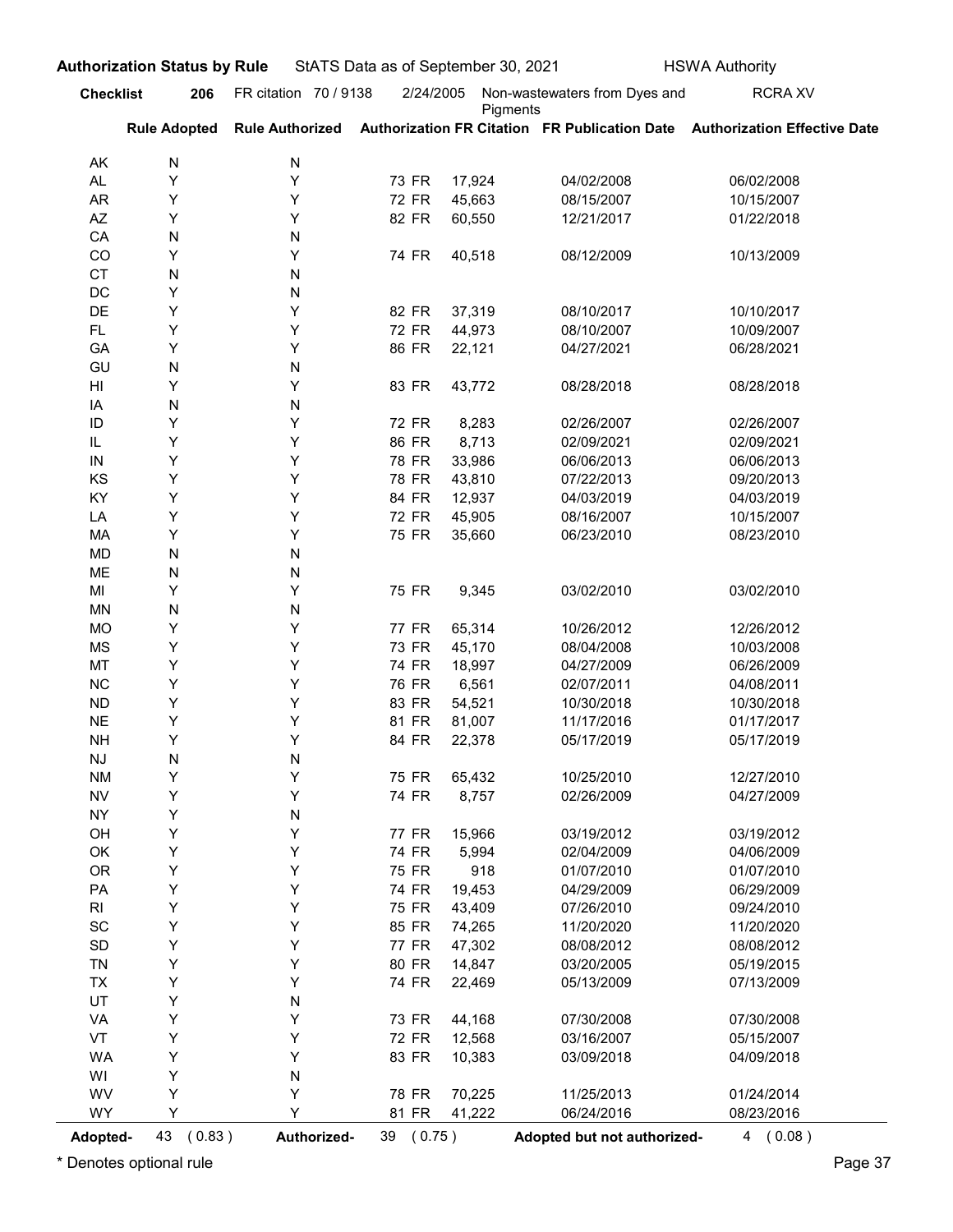|                                               | <b>Authorization Status by Rule</b> |                        | StATS Data as of September 30, 2021 |                  |                                  | Both HSWA/Non-HSWA                                                                                           |
|-----------------------------------------------|-------------------------------------|------------------------|-------------------------------------|------------------|----------------------------------|--------------------------------------------------------------------------------------------------------------|
| <b>Checklist</b>                              | 207<br><b>Rule Adopted</b>          | FR citation 70 / 10776 | 3/4/2005                            |                  | Uniform Hazardous Waste Manifest | <b>RCRA XV</b><br>Rule Authorized Authorization FR Citation FR Publication Date Authorization Effective Date |
| AK                                            | N                                   | N                      |                                     |                  |                                  |                                                                                                              |
| AL                                            | Υ                                   | Y                      | 84 FR                               | 16,408           | 04/19/2019                       | 04/19/2019                                                                                                   |
| <b>AR</b>                                     | Υ                                   | Y                      | 72 FR                               | 45,663           | 08/15/2007                       | 10/15/2007                                                                                                   |
| AZ<br>CA                                      | Υ<br>Υ                              | Y<br>N                 | 82 FR                               | 60,550           | 12/21/2017                       | 01/22/2018                                                                                                   |
| CO                                            | Υ                                   | Υ                      | 74 FR                               | 40,518           | 08/12/2009                       | 10/13/2009                                                                                                   |
| <b>CT</b>                                     | ${\sf N}$                           | N                      |                                     |                  |                                  |                                                                                                              |
| DC                                            | Υ                                   | N                      |                                     |                  |                                  |                                                                                                              |
| DE<br>FL.                                     | Υ<br>Y                              | Y<br>Y                 | 82 FR<br>72 FR                      | 37,319<br>44,973 | 08/10/2017<br>08/10/2007         | 10/10/2017<br>10/09/2007                                                                                     |
| GA                                            | Υ                                   | Υ                      | 78 FR                               | 25,579           | 05/02/2013                       | 07/01/2013                                                                                                   |
| GU                                            | ${\sf N}$                           | N                      |                                     |                  |                                  |                                                                                                              |
| H <sub>II</sub>                               | Υ                                   | Υ                      | 83 FR                               | 43,772           | 08/28/2018                       | 08/28/2018                                                                                                   |
| IA                                            | N<br>Y                              | N<br>Y                 |                                     |                  |                                  |                                                                                                              |
| $\sf ID$<br>$\ensuremath{\mathsf{IL}}\xspace$ | Y                                   | Υ                      | 72 FR<br>82 FR                      | 8,283<br>13,256  | 02/26/2007<br>03/10/2017         | 02/26/2007<br>03/10/2017                                                                                     |
| IN                                            | Υ                                   | Y                      | 78 FR                               | 33,986           | 06/06/2013                       | 06/06/2013                                                                                                   |
| KS                                            | Υ                                   | Y                      | 78 FR                               | 43,810           | 07/22/2013                       | 09/20/2013                                                                                                   |
| KY                                            | Υ                                   | Y                      | 84 FR                               | 12,937           | 04/03/2019                       | 04/03/2019                                                                                                   |
| LA<br>MA                                      | Υ<br>Υ                              | Y<br>Y                 | 72 FR<br>73 FR                      | 45,905<br>5,753  | 08/16/2007<br>01/31/2008         | 10/15/2007<br>03/31/2008                                                                                     |
| MD                                            | Υ                                   | Y                      | 81 FR                               | 59,503           | 08/30/2016                       | 10/31/2016                                                                                                   |
| ME                                            | ${\sf N}$                           | $\mathsf{N}$           |                                     |                  |                                  |                                                                                                              |
| MI                                            | Υ                                   | Y                      | 75 FR                               | 9,345            | 03/02/2010                       | 03/02/2010                                                                                                   |
| <b>MN</b><br>MO                               | $\mathsf{N}$<br>Υ                   | $\mathsf{N}$<br>Y      | 77 FR                               | 65,314           | 10/26/2012                       | 12/26/2012                                                                                                   |
| MS                                            | Υ                                   | Y                      | 73 FR                               | 45,170           | 08/04/2008                       | 10/03/2008                                                                                                   |
| MT                                            | Υ                                   | Y                      | 74 FR                               | 18,997           | 04/27/2009                       | 06/26/2009                                                                                                   |
| $NC$                                          | Υ                                   | Y                      | 76 FR                               | 6,561            | 02/07/2011                       | 04/08/2011                                                                                                   |
| <b>ND</b>                                     | Υ                                   | Y                      | 83 FR                               | 54,521           | 10/30/2018                       | 10/30/2018                                                                                                   |
| <b>NE</b><br><b>NH</b>                        | Υ<br>Υ                              | Y<br>Υ                 | 81 FR<br>84 FR                      | 81,007<br>22,378 | 11/17/2016<br>05/17/2019         | 01/17/2017<br>05/17/2019                                                                                     |
| <b>NJ</b>                                     | $\mathsf{N}$                        | $\mathsf{N}$           |                                     |                  |                                  |                                                                                                              |
| <b>NM</b>                                     | Υ                                   | Y                      | 75 FR                               | 65,432           | 10/25/2010                       | 12/27/2010                                                                                                   |
| <b>NV</b>                                     | Υ                                   | Y                      | 74 FR                               | 8,757            | 02/26/2009                       | 04/27/2009                                                                                                   |
| <b>NY</b><br>OH                               | Υ<br>Υ                              | Y<br>Y                 | 74 FR<br>77 FR                      | 31,380<br>15,966 | 07/01/2009<br>03/19/2012         | 08/31/2009<br>03/19/2012                                                                                     |
| OK                                            | Υ                                   | Y                      | 74 FR                               | 5,994            | 02/04/2009                       | 04/06/2009                                                                                                   |
| <b>OR</b>                                     | Υ                                   | Y                      | 75 FR                               | 918              | 01/07/2010                       | 01/07/2010                                                                                                   |
| PA                                            | Υ                                   | $\mathsf{N}$           |                                     |                  |                                  |                                                                                                              |
| RI                                            | Υ                                   | Y                      | 75 FR                               | 43,409           | 07/26/2010                       | 09/24/2010                                                                                                   |
| $\operatorname{\textsf{SC}}$<br>SD            | Υ<br>Υ                              | Y<br>Y                 | 85 FR<br>77 FR                      | 74,265<br>47,302 | 11/20/2020<br>08/08/2012         | 11/20/2020<br>08/08/2012                                                                                     |
| TN                                            | Υ                                   | Y                      | 80 FR                               | 14,847           | 03/20/2005                       | 05/19/2015                                                                                                   |
| TX                                            | Υ                                   | Y                      | 79 FR                               | 52,220           | 09/03/2014                       | 11/03/2014                                                                                                   |
| UT                                            | Υ                                   | N                      |                                     |                  |                                  |                                                                                                              |
| VA<br>VT                                      | Υ<br>Υ                              | Y<br>Y                 | 73 FR<br>72 FR                      | 44,168<br>12,568 | 07/30/2008<br>03/16/2007         | 07/30/2008<br>05/15/2007                                                                                     |
| WA                                            | Υ                                   | Y                      | 75 FR                               | 44,144           | 07/28/2010                       | 07/28/2010                                                                                                   |
| WI                                            | Y                                   | Υ                      | 74 FR                               | 17,785           | 04/17/2009                       | 04/17/2009                                                                                                   |
| WV                                            | Υ                                   | N                      |                                     |                  |                                  |                                                                                                              |
| WY                                            | Υ                                   | Y                      | 81 FR                               | 41,222           | 06/24/2016                       | 08/23/2016                                                                                                   |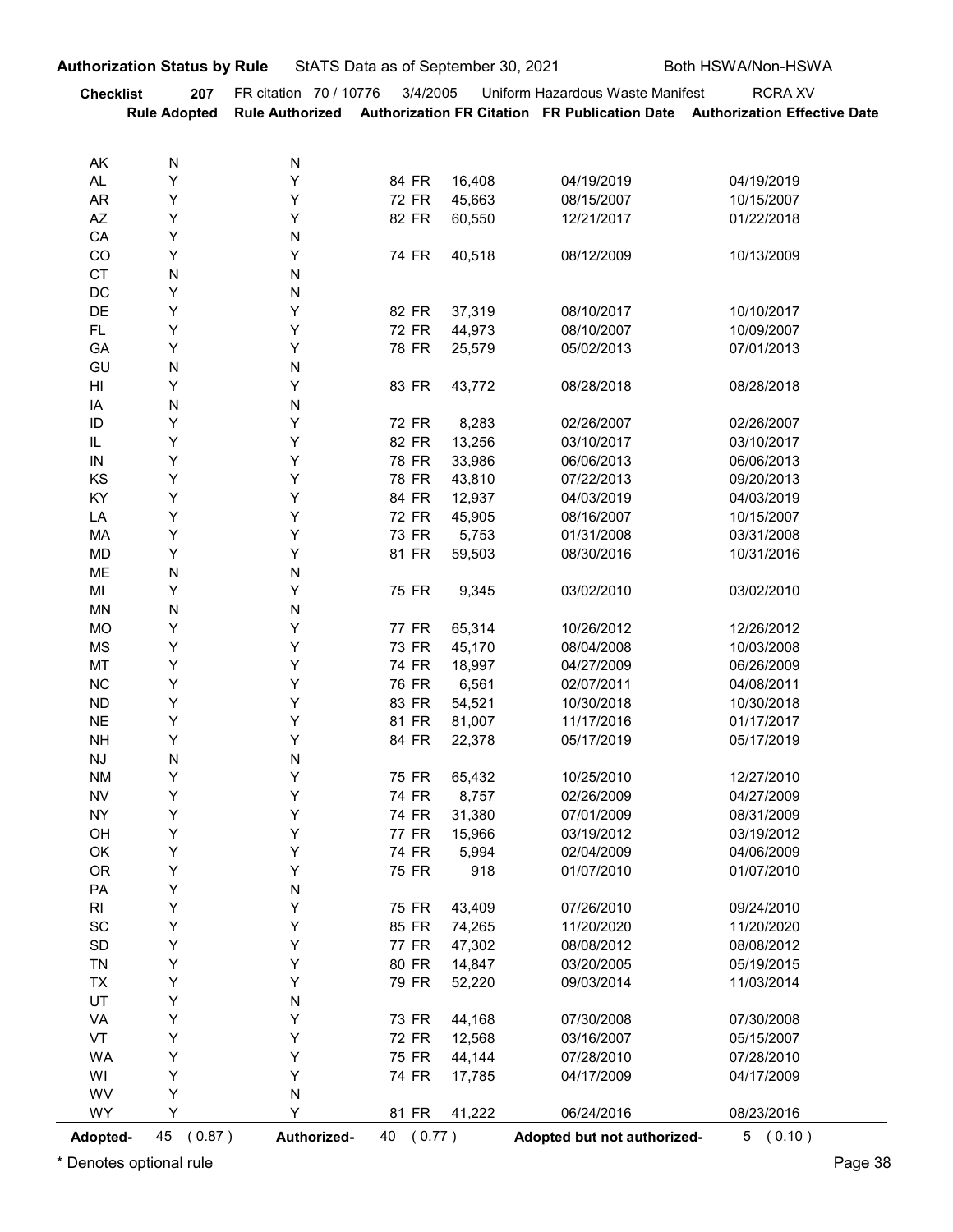| <b>Checklist</b><br>FR citation 75 / 1236<br>1/8/2010<br>OECD Requirements; Export Shipments XX<br>of Spent Lead-Acid Batteries<br><b>Rule Adopted</b><br>Rule Authorized Authorization FR Citation FR Publication Date Authorization Effective Date<br>N<br>N<br>AK<br>Υ<br>Υ<br>84 FR<br>16,408<br>04/19/2019<br>04/19/2019<br><b>AL</b><br>Y<br>Y<br>79 FR<br>64,678<br>AR<br>10/31/2014<br>12/30/2014<br>Y<br>AZ<br>N<br>${\sf N}$<br>${\sf N}$<br>CA<br>Υ<br>Y<br>77 FR<br>69,765<br>11/21/2012<br>01/22/2013<br>CO<br><b>CT</b><br>${\sf N}$<br>${\sf N}$<br>DC<br>Y<br>${\sf N}$<br>Υ<br>DE<br>${\sf N}$<br>Υ<br>Υ<br>84 FR<br>20,549<br>05/10/2019<br>05/10/2019<br><b>FL</b><br>Υ<br>Y<br>80 FR<br>3,888<br>GA<br>01/26/2015<br>03/27/2015<br>GU<br>N<br>N<br>Υ<br>Y<br>83 FR<br>43,772<br>08/28/2018<br>08/28/2018<br>HI<br>N<br>${\sf N}$<br>IA<br>Y<br>Υ<br>77 FR<br>07/11/2012<br>ID<br>34,229<br>06/11/2012<br>Υ<br>N<br>IL<br>${\sf IN}$<br>Υ<br>N<br>KS<br>N<br>N<br>KY<br>Υ<br>Υ<br>84 FR<br>12,937<br>04/03/2019<br>04/03/2019<br>Υ<br>LA<br>N<br>N<br>N<br>MA<br>N<br><b>MD</b><br>N<br>N<br>ME<br>N<br>Υ<br>Υ<br>80 FR<br>52,194<br>08/28/2015<br>MI<br>08/28/2015<br>N<br>N<br><b>MN</b><br>Υ<br>N<br><b>MO</b><br>Υ<br>Υ<br>84 FR<br>MS<br>12,936<br>04/03/2019<br>04/03/2019<br>Υ<br>MT<br>N<br>Υ<br>Υ<br>84 FR<br>NC<br>54,516<br>10/10/2019<br>10/10/2019<br>Υ<br><b>ND</b><br>N<br>N<br>$\sf NE$<br>N<br>Υ<br>Υ<br>84 FR<br>22,378<br><b>NH</b><br>05/17/2019<br>05/17/2019<br>N<br>$\mathsf{N}\mathsf{J}$<br>N<br>Υ<br>N<br><b>NM</b><br>Υ<br>Υ<br>86 FR<br>31,637<br>${\sf NV}$<br>06/15/2021<br>06/15/2021<br>Y<br><b>NY</b><br>N<br>Y<br>OH<br>N<br>Υ<br>Υ<br>15,273<br>03/15/2012<br>OK<br>77 FR<br>05/14/2012<br><b>OR</b><br>Υ<br>N<br>Υ<br>PA<br>N<br>N<br>R <sub>l</sub><br>N<br>$\operatorname{\textsf{SC}}$<br>Υ<br>Υ<br>85 FR 74,265<br>11/20/2020<br>11/20/2020<br>Υ<br>$\mathsf{SD}$<br>N<br>Υ<br>TN<br>N<br>Y<br>Υ<br>79 FR<br>52,220<br>TX<br>09/03/2014<br>11/03/2014<br>UT<br>Υ<br>N<br>Υ<br>78 FR<br>54,178<br>09/03/2013<br>VA<br>Υ<br>11/04/2013<br>Υ<br>78 FR<br>79,615<br>12/31/2013<br>VT<br>Υ<br>03/03/2014<br>Υ<br>Υ<br>83 FR<br>10,383<br>WA<br>03/09/2018<br>04/09/2018<br>N<br>WI<br>N<br>78 FR<br>70,225<br>11/25/2013<br>WV<br>Υ<br>Υ<br>01/24/2014<br>WY<br>Υ<br>41,222<br>06/24/2016<br>Y<br>81 FR<br>08/23/2016<br>38 (0.73)<br>21 (0.40)<br>Adopted but not authorized- |          | <b>Authorization Status by Rule</b> |             | StATS Data as of September 30, 2021 |  | Non-HSWA Authority |
|--------------------------------------------------------------------------------------------------------------------------------------------------------------------------------------------------------------------------------------------------------------------------------------------------------------------------------------------------------------------------------------------------------------------------------------------------------------------------------------------------------------------------------------------------------------------------------------------------------------------------------------------------------------------------------------------------------------------------------------------------------------------------------------------------------------------------------------------------------------------------------------------------------------------------------------------------------------------------------------------------------------------------------------------------------------------------------------------------------------------------------------------------------------------------------------------------------------------------------------------------------------------------------------------------------------------------------------------------------------------------------------------------------------------------------------------------------------------------------------------------------------------------------------------------------------------------------------------------------------------------------------------------------------------------------------------------------------------------------------------------------------------------------------------------------------------------------------------------------------------------------------------------------------------------------------------------------------------------------------------------------------------------------------------------------------------------------------------------------------------------------------------------------------------------------------------------------------------------------------------------------------------------------------------------------------------------------------------------------------------------------------------------------------------------------------|----------|-------------------------------------|-------------|-------------------------------------|--|--------------------|
|                                                                                                                                                                                                                                                                                                                                                                                                                                                                                                                                                                                                                                                                                                                                                                                                                                                                                                                                                                                                                                                                                                                                                                                                                                                                                                                                                                                                                                                                                                                                                                                                                                                                                                                                                                                                                                                                                                                                                                                                                                                                                                                                                                                                                                                                                                                                                                                                                                      |          | 222                                 |             |                                     |  |                    |
|                                                                                                                                                                                                                                                                                                                                                                                                                                                                                                                                                                                                                                                                                                                                                                                                                                                                                                                                                                                                                                                                                                                                                                                                                                                                                                                                                                                                                                                                                                                                                                                                                                                                                                                                                                                                                                                                                                                                                                                                                                                                                                                                                                                                                                                                                                                                                                                                                                      |          |                                     |             |                                     |  |                    |
|                                                                                                                                                                                                                                                                                                                                                                                                                                                                                                                                                                                                                                                                                                                                                                                                                                                                                                                                                                                                                                                                                                                                                                                                                                                                                                                                                                                                                                                                                                                                                                                                                                                                                                                                                                                                                                                                                                                                                                                                                                                                                                                                                                                                                                                                                                                                                                                                                                      |          |                                     |             |                                     |  |                    |
|                                                                                                                                                                                                                                                                                                                                                                                                                                                                                                                                                                                                                                                                                                                                                                                                                                                                                                                                                                                                                                                                                                                                                                                                                                                                                                                                                                                                                                                                                                                                                                                                                                                                                                                                                                                                                                                                                                                                                                                                                                                                                                                                                                                                                                                                                                                                                                                                                                      |          |                                     |             |                                     |  |                    |
|                                                                                                                                                                                                                                                                                                                                                                                                                                                                                                                                                                                                                                                                                                                                                                                                                                                                                                                                                                                                                                                                                                                                                                                                                                                                                                                                                                                                                                                                                                                                                                                                                                                                                                                                                                                                                                                                                                                                                                                                                                                                                                                                                                                                                                                                                                                                                                                                                                      |          |                                     |             |                                     |  |                    |
|                                                                                                                                                                                                                                                                                                                                                                                                                                                                                                                                                                                                                                                                                                                                                                                                                                                                                                                                                                                                                                                                                                                                                                                                                                                                                                                                                                                                                                                                                                                                                                                                                                                                                                                                                                                                                                                                                                                                                                                                                                                                                                                                                                                                                                                                                                                                                                                                                                      |          |                                     |             |                                     |  |                    |
|                                                                                                                                                                                                                                                                                                                                                                                                                                                                                                                                                                                                                                                                                                                                                                                                                                                                                                                                                                                                                                                                                                                                                                                                                                                                                                                                                                                                                                                                                                                                                                                                                                                                                                                                                                                                                                                                                                                                                                                                                                                                                                                                                                                                                                                                                                                                                                                                                                      |          |                                     |             |                                     |  |                    |
|                                                                                                                                                                                                                                                                                                                                                                                                                                                                                                                                                                                                                                                                                                                                                                                                                                                                                                                                                                                                                                                                                                                                                                                                                                                                                                                                                                                                                                                                                                                                                                                                                                                                                                                                                                                                                                                                                                                                                                                                                                                                                                                                                                                                                                                                                                                                                                                                                                      |          |                                     |             |                                     |  |                    |
|                                                                                                                                                                                                                                                                                                                                                                                                                                                                                                                                                                                                                                                                                                                                                                                                                                                                                                                                                                                                                                                                                                                                                                                                                                                                                                                                                                                                                                                                                                                                                                                                                                                                                                                                                                                                                                                                                                                                                                                                                                                                                                                                                                                                                                                                                                                                                                                                                                      |          |                                     |             |                                     |  |                    |
|                                                                                                                                                                                                                                                                                                                                                                                                                                                                                                                                                                                                                                                                                                                                                                                                                                                                                                                                                                                                                                                                                                                                                                                                                                                                                                                                                                                                                                                                                                                                                                                                                                                                                                                                                                                                                                                                                                                                                                                                                                                                                                                                                                                                                                                                                                                                                                                                                                      |          |                                     |             |                                     |  |                    |
|                                                                                                                                                                                                                                                                                                                                                                                                                                                                                                                                                                                                                                                                                                                                                                                                                                                                                                                                                                                                                                                                                                                                                                                                                                                                                                                                                                                                                                                                                                                                                                                                                                                                                                                                                                                                                                                                                                                                                                                                                                                                                                                                                                                                                                                                                                                                                                                                                                      |          |                                     |             |                                     |  |                    |
|                                                                                                                                                                                                                                                                                                                                                                                                                                                                                                                                                                                                                                                                                                                                                                                                                                                                                                                                                                                                                                                                                                                                                                                                                                                                                                                                                                                                                                                                                                                                                                                                                                                                                                                                                                                                                                                                                                                                                                                                                                                                                                                                                                                                                                                                                                                                                                                                                                      |          |                                     |             |                                     |  |                    |
|                                                                                                                                                                                                                                                                                                                                                                                                                                                                                                                                                                                                                                                                                                                                                                                                                                                                                                                                                                                                                                                                                                                                                                                                                                                                                                                                                                                                                                                                                                                                                                                                                                                                                                                                                                                                                                                                                                                                                                                                                                                                                                                                                                                                                                                                                                                                                                                                                                      |          |                                     |             |                                     |  |                    |
|                                                                                                                                                                                                                                                                                                                                                                                                                                                                                                                                                                                                                                                                                                                                                                                                                                                                                                                                                                                                                                                                                                                                                                                                                                                                                                                                                                                                                                                                                                                                                                                                                                                                                                                                                                                                                                                                                                                                                                                                                                                                                                                                                                                                                                                                                                                                                                                                                                      |          |                                     |             |                                     |  |                    |
|                                                                                                                                                                                                                                                                                                                                                                                                                                                                                                                                                                                                                                                                                                                                                                                                                                                                                                                                                                                                                                                                                                                                                                                                                                                                                                                                                                                                                                                                                                                                                                                                                                                                                                                                                                                                                                                                                                                                                                                                                                                                                                                                                                                                                                                                                                                                                                                                                                      |          |                                     |             |                                     |  |                    |
|                                                                                                                                                                                                                                                                                                                                                                                                                                                                                                                                                                                                                                                                                                                                                                                                                                                                                                                                                                                                                                                                                                                                                                                                                                                                                                                                                                                                                                                                                                                                                                                                                                                                                                                                                                                                                                                                                                                                                                                                                                                                                                                                                                                                                                                                                                                                                                                                                                      |          |                                     |             |                                     |  |                    |
|                                                                                                                                                                                                                                                                                                                                                                                                                                                                                                                                                                                                                                                                                                                                                                                                                                                                                                                                                                                                                                                                                                                                                                                                                                                                                                                                                                                                                                                                                                                                                                                                                                                                                                                                                                                                                                                                                                                                                                                                                                                                                                                                                                                                                                                                                                                                                                                                                                      |          |                                     |             |                                     |  |                    |
|                                                                                                                                                                                                                                                                                                                                                                                                                                                                                                                                                                                                                                                                                                                                                                                                                                                                                                                                                                                                                                                                                                                                                                                                                                                                                                                                                                                                                                                                                                                                                                                                                                                                                                                                                                                                                                                                                                                                                                                                                                                                                                                                                                                                                                                                                                                                                                                                                                      |          |                                     |             |                                     |  |                    |
|                                                                                                                                                                                                                                                                                                                                                                                                                                                                                                                                                                                                                                                                                                                                                                                                                                                                                                                                                                                                                                                                                                                                                                                                                                                                                                                                                                                                                                                                                                                                                                                                                                                                                                                                                                                                                                                                                                                                                                                                                                                                                                                                                                                                                                                                                                                                                                                                                                      |          |                                     |             |                                     |  |                    |
|                                                                                                                                                                                                                                                                                                                                                                                                                                                                                                                                                                                                                                                                                                                                                                                                                                                                                                                                                                                                                                                                                                                                                                                                                                                                                                                                                                                                                                                                                                                                                                                                                                                                                                                                                                                                                                                                                                                                                                                                                                                                                                                                                                                                                                                                                                                                                                                                                                      |          |                                     |             |                                     |  |                    |
|                                                                                                                                                                                                                                                                                                                                                                                                                                                                                                                                                                                                                                                                                                                                                                                                                                                                                                                                                                                                                                                                                                                                                                                                                                                                                                                                                                                                                                                                                                                                                                                                                                                                                                                                                                                                                                                                                                                                                                                                                                                                                                                                                                                                                                                                                                                                                                                                                                      |          |                                     |             |                                     |  |                    |
|                                                                                                                                                                                                                                                                                                                                                                                                                                                                                                                                                                                                                                                                                                                                                                                                                                                                                                                                                                                                                                                                                                                                                                                                                                                                                                                                                                                                                                                                                                                                                                                                                                                                                                                                                                                                                                                                                                                                                                                                                                                                                                                                                                                                                                                                                                                                                                                                                                      |          |                                     |             |                                     |  |                    |
|                                                                                                                                                                                                                                                                                                                                                                                                                                                                                                                                                                                                                                                                                                                                                                                                                                                                                                                                                                                                                                                                                                                                                                                                                                                                                                                                                                                                                                                                                                                                                                                                                                                                                                                                                                                                                                                                                                                                                                                                                                                                                                                                                                                                                                                                                                                                                                                                                                      |          |                                     |             |                                     |  |                    |
|                                                                                                                                                                                                                                                                                                                                                                                                                                                                                                                                                                                                                                                                                                                                                                                                                                                                                                                                                                                                                                                                                                                                                                                                                                                                                                                                                                                                                                                                                                                                                                                                                                                                                                                                                                                                                                                                                                                                                                                                                                                                                                                                                                                                                                                                                                                                                                                                                                      |          |                                     |             |                                     |  |                    |
|                                                                                                                                                                                                                                                                                                                                                                                                                                                                                                                                                                                                                                                                                                                                                                                                                                                                                                                                                                                                                                                                                                                                                                                                                                                                                                                                                                                                                                                                                                                                                                                                                                                                                                                                                                                                                                                                                                                                                                                                                                                                                                                                                                                                                                                                                                                                                                                                                                      |          |                                     |             |                                     |  |                    |
|                                                                                                                                                                                                                                                                                                                                                                                                                                                                                                                                                                                                                                                                                                                                                                                                                                                                                                                                                                                                                                                                                                                                                                                                                                                                                                                                                                                                                                                                                                                                                                                                                                                                                                                                                                                                                                                                                                                                                                                                                                                                                                                                                                                                                                                                                                                                                                                                                                      |          |                                     |             |                                     |  |                    |
|                                                                                                                                                                                                                                                                                                                                                                                                                                                                                                                                                                                                                                                                                                                                                                                                                                                                                                                                                                                                                                                                                                                                                                                                                                                                                                                                                                                                                                                                                                                                                                                                                                                                                                                                                                                                                                                                                                                                                                                                                                                                                                                                                                                                                                                                                                                                                                                                                                      |          |                                     |             |                                     |  |                    |
|                                                                                                                                                                                                                                                                                                                                                                                                                                                                                                                                                                                                                                                                                                                                                                                                                                                                                                                                                                                                                                                                                                                                                                                                                                                                                                                                                                                                                                                                                                                                                                                                                                                                                                                                                                                                                                                                                                                                                                                                                                                                                                                                                                                                                                                                                                                                                                                                                                      |          |                                     |             |                                     |  |                    |
|                                                                                                                                                                                                                                                                                                                                                                                                                                                                                                                                                                                                                                                                                                                                                                                                                                                                                                                                                                                                                                                                                                                                                                                                                                                                                                                                                                                                                                                                                                                                                                                                                                                                                                                                                                                                                                                                                                                                                                                                                                                                                                                                                                                                                                                                                                                                                                                                                                      |          |                                     |             |                                     |  |                    |
|                                                                                                                                                                                                                                                                                                                                                                                                                                                                                                                                                                                                                                                                                                                                                                                                                                                                                                                                                                                                                                                                                                                                                                                                                                                                                                                                                                                                                                                                                                                                                                                                                                                                                                                                                                                                                                                                                                                                                                                                                                                                                                                                                                                                                                                                                                                                                                                                                                      |          |                                     |             |                                     |  |                    |
|                                                                                                                                                                                                                                                                                                                                                                                                                                                                                                                                                                                                                                                                                                                                                                                                                                                                                                                                                                                                                                                                                                                                                                                                                                                                                                                                                                                                                                                                                                                                                                                                                                                                                                                                                                                                                                                                                                                                                                                                                                                                                                                                                                                                                                                                                                                                                                                                                                      |          |                                     |             |                                     |  |                    |
|                                                                                                                                                                                                                                                                                                                                                                                                                                                                                                                                                                                                                                                                                                                                                                                                                                                                                                                                                                                                                                                                                                                                                                                                                                                                                                                                                                                                                                                                                                                                                                                                                                                                                                                                                                                                                                                                                                                                                                                                                                                                                                                                                                                                                                                                                                                                                                                                                                      |          |                                     |             |                                     |  |                    |
|                                                                                                                                                                                                                                                                                                                                                                                                                                                                                                                                                                                                                                                                                                                                                                                                                                                                                                                                                                                                                                                                                                                                                                                                                                                                                                                                                                                                                                                                                                                                                                                                                                                                                                                                                                                                                                                                                                                                                                                                                                                                                                                                                                                                                                                                                                                                                                                                                                      |          |                                     |             |                                     |  |                    |
|                                                                                                                                                                                                                                                                                                                                                                                                                                                                                                                                                                                                                                                                                                                                                                                                                                                                                                                                                                                                                                                                                                                                                                                                                                                                                                                                                                                                                                                                                                                                                                                                                                                                                                                                                                                                                                                                                                                                                                                                                                                                                                                                                                                                                                                                                                                                                                                                                                      |          |                                     |             |                                     |  |                    |
|                                                                                                                                                                                                                                                                                                                                                                                                                                                                                                                                                                                                                                                                                                                                                                                                                                                                                                                                                                                                                                                                                                                                                                                                                                                                                                                                                                                                                                                                                                                                                                                                                                                                                                                                                                                                                                                                                                                                                                                                                                                                                                                                                                                                                                                                                                                                                                                                                                      |          |                                     |             |                                     |  |                    |
|                                                                                                                                                                                                                                                                                                                                                                                                                                                                                                                                                                                                                                                                                                                                                                                                                                                                                                                                                                                                                                                                                                                                                                                                                                                                                                                                                                                                                                                                                                                                                                                                                                                                                                                                                                                                                                                                                                                                                                                                                                                                                                                                                                                                                                                                                                                                                                                                                                      |          |                                     |             |                                     |  |                    |
|                                                                                                                                                                                                                                                                                                                                                                                                                                                                                                                                                                                                                                                                                                                                                                                                                                                                                                                                                                                                                                                                                                                                                                                                                                                                                                                                                                                                                                                                                                                                                                                                                                                                                                                                                                                                                                                                                                                                                                                                                                                                                                                                                                                                                                                                                                                                                                                                                                      |          |                                     |             |                                     |  |                    |
|                                                                                                                                                                                                                                                                                                                                                                                                                                                                                                                                                                                                                                                                                                                                                                                                                                                                                                                                                                                                                                                                                                                                                                                                                                                                                                                                                                                                                                                                                                                                                                                                                                                                                                                                                                                                                                                                                                                                                                                                                                                                                                                                                                                                                                                                                                                                                                                                                                      |          |                                     |             |                                     |  |                    |
|                                                                                                                                                                                                                                                                                                                                                                                                                                                                                                                                                                                                                                                                                                                                                                                                                                                                                                                                                                                                                                                                                                                                                                                                                                                                                                                                                                                                                                                                                                                                                                                                                                                                                                                                                                                                                                                                                                                                                                                                                                                                                                                                                                                                                                                                                                                                                                                                                                      |          |                                     |             |                                     |  |                    |
|                                                                                                                                                                                                                                                                                                                                                                                                                                                                                                                                                                                                                                                                                                                                                                                                                                                                                                                                                                                                                                                                                                                                                                                                                                                                                                                                                                                                                                                                                                                                                                                                                                                                                                                                                                                                                                                                                                                                                                                                                                                                                                                                                                                                                                                                                                                                                                                                                                      |          |                                     |             |                                     |  |                    |
|                                                                                                                                                                                                                                                                                                                                                                                                                                                                                                                                                                                                                                                                                                                                                                                                                                                                                                                                                                                                                                                                                                                                                                                                                                                                                                                                                                                                                                                                                                                                                                                                                                                                                                                                                                                                                                                                                                                                                                                                                                                                                                                                                                                                                                                                                                                                                                                                                                      |          |                                     |             |                                     |  |                    |
|                                                                                                                                                                                                                                                                                                                                                                                                                                                                                                                                                                                                                                                                                                                                                                                                                                                                                                                                                                                                                                                                                                                                                                                                                                                                                                                                                                                                                                                                                                                                                                                                                                                                                                                                                                                                                                                                                                                                                                                                                                                                                                                                                                                                                                                                                                                                                                                                                                      | Adopted- |                                     | Authorized- |                                     |  | 17 (0.33)          |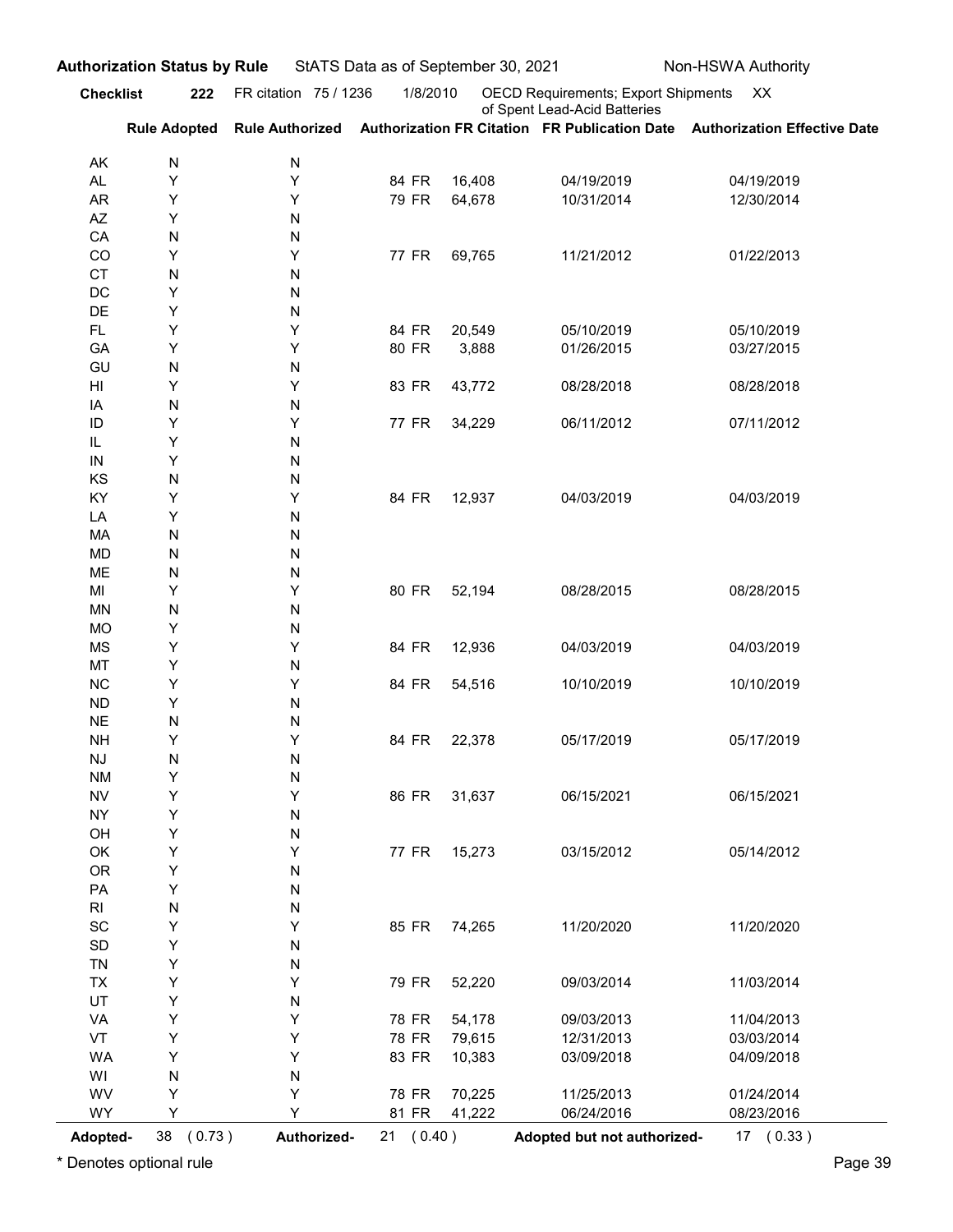| <b>Checklist</b>       |                | <b>Authorization Status by Rule</b> | StATS Data as of September 30, 2021 |                  |                                          | Both HSWA/Non-HSWA                                                                                      |
|------------------------|----------------|-------------------------------------|-------------------------------------|------------------|------------------------------------------|---------------------------------------------------------------------------------------------------------|
|                        | 223            | FR citation 75 / 12989              | 3/18/2010                           |                  | Hazardous Waste Technical Corrections XX |                                                                                                         |
|                        |                |                                     |                                     |                  | and Clarifications                       | Rule Adopted Rule Authorized Authorization FR Citation FR Publication Date Authorization Effective Date |
| AK                     | N              | N                                   |                                     |                  |                                          |                                                                                                         |
| AL                     | Υ              | Y                                   | 84 FR                               | 16,408           | 04/19/2019                               | 04/19/2019                                                                                              |
| AR                     | Υ              | Y                                   | 79 FR                               | 64,678           | 10/31/2014                               | 12/30/2014                                                                                              |
| AZ<br>CA               | Υ<br>${\sf N}$ | N<br>N                              |                                     |                  |                                          |                                                                                                         |
| CO                     | Υ              | Y                                   | 77 FR                               | 69,765           | 11/21/2012                               | 01/22/2013                                                                                              |
| <b>CT</b>              | ${\sf N}$      | N                                   |                                     |                  |                                          |                                                                                                         |
| DC                     | Υ              | N                                   |                                     |                  |                                          |                                                                                                         |
| DE<br>FL.              | Υ<br>Υ         | N<br>Y                              | 84 FR                               | 20,549           | 05/10/2019                               | 05/10/2019                                                                                              |
| GA                     | Υ              | Y                                   | 80 FR                               | 3,888            | 01/26/2015                               | 03/27/2015                                                                                              |
| GU                     | ${\sf N}$      | N                                   |                                     |                  |                                          |                                                                                                         |
| HI                     | Υ              | Y                                   | 83 FR                               | 43,772           | 08/28/2018                               | 08/28/2018                                                                                              |
| IA<br>ID               | ${\sf N}$<br>Υ | N<br>Y                              | 77 FR                               | 34,229           | 06/11/2012                               | 07/11/2012                                                                                              |
| IL                     | Υ              | N                                   |                                     |                  |                                          |                                                                                                         |
| IN                     | Υ              | Υ                                   | 85 FR                               | 67,293           | 10/22/2020                               | 10/22/2020                                                                                              |
| KS<br>KY               | ${\sf N}$<br>Υ | ${\sf N}$<br>Υ                      | 84 FR                               | 12,937           | 04/03/2019                               | 04/03/2019                                                                                              |
| LA                     | Υ              | Υ                                   | 77 FR                               | 38,530           | 06/28/2012                               | 08/27/2012                                                                                              |
| MA                     | ${\sf N}$      | N                                   |                                     |                  |                                          |                                                                                                         |
| MD                     | ${\sf N}$      | N                                   |                                     |                  |                                          |                                                                                                         |
| ME<br>MI               | N<br>Υ         | N<br>Υ                              | 80 FR                               | 52,194           | 08/28/2015                               | 08/28/2015                                                                                              |
| MN                     | N              | N                                   |                                     |                  |                                          |                                                                                                         |
| <b>MO</b>              | Υ              | N                                   |                                     |                  |                                          |                                                                                                         |
| <b>MS</b>              | Y              | Υ                                   | 84 FR                               | 12,936           | 04/03/2019                               | 04/03/2019                                                                                              |
| MT<br>NC               | Y<br>Υ         | N<br>Υ                              | 80 FR                               | 51,141           | 08/24/2015                               | 10/23/2015                                                                                              |
| <b>ND</b>              | Υ              | Υ                                   | 83 FR                               | 54,521           | 10/30/2018                               | 10/30/2018                                                                                              |
| <b>NE</b>              | ${\sf N}$      | N                                   |                                     |                  |                                          |                                                                                                         |
| <b>NH</b>              | N              | N                                   |                                     |                  |                                          |                                                                                                         |
| <b>NJ</b><br><b>NM</b> | N<br>Υ         | ${\sf N}$<br>N                      |                                     |                  |                                          |                                                                                                         |
| <b>NV</b>              | Υ              | Υ                                   | 86 FR                               | 31,637           | 06/15/2021                               | 06/15/2021                                                                                              |
| <b>NY</b>              | Y              | N                                   |                                     |                  |                                          |                                                                                                         |
| OH                     | Y              | N                                   |                                     |                  |                                          |                                                                                                         |
| OK                     | Υ              | Υ                                   | 77 FR                               | 15,273           | 03/15/2012                               | 05/14/2012                                                                                              |
| <b>OR</b><br>PA        | Υ<br>Υ         | N<br>N                              |                                     |                  |                                          |                                                                                                         |
| $\mathsf{RI}$          | N              | N                                   |                                     |                  |                                          |                                                                                                         |
| SC                     | Υ              | Υ                                   | 85 FR                               | 74,265           | 11/20/2020                               | 11/20/2020                                                                                              |
| SD<br><b>TN</b>        | Υ<br>Υ         | Υ<br>N                              | 81 FR                               | 41,222           | 06/24/2016                               | 08/23/2016                                                                                              |
| <b>TX</b>              | Υ              | Υ                                   | 79 FR                               | 52,220           | 09/03/2014                               | 11/03/2014                                                                                              |
| UT                     | Υ              | N                                   |                                     |                  |                                          |                                                                                                         |
| VA                     | Υ              | Υ                                   | 78 FR                               | 54,178           | 09/03/2013                               | 11/04/2013                                                                                              |
| VT<br>WA               | Υ<br>Υ         | Υ<br>Υ                              | 78 FR<br>83 FR                      | 79,615<br>10,383 | 12/31/2013<br>03/09/2018                 | 03/03/2014<br>04/09/2018                                                                                |
| WI                     | Υ              | N                                   |                                     |                  |                                          |                                                                                                         |
| WV                     | Υ              | Υ                                   | 78 FR                               | 70,225           | 11/25/2013                               | 01/24/2014                                                                                              |
| WY                     | Υ              | Υ                                   | 81 FR                               | 41,222           | 06/24/2016                               | 08/23/2016                                                                                              |
| Adopted-               | 38 (0.73)      | Authorized-                         | 24 (0.46)                           |                  | Adopted but not authorized-              | 14 (0.27)                                                                                               |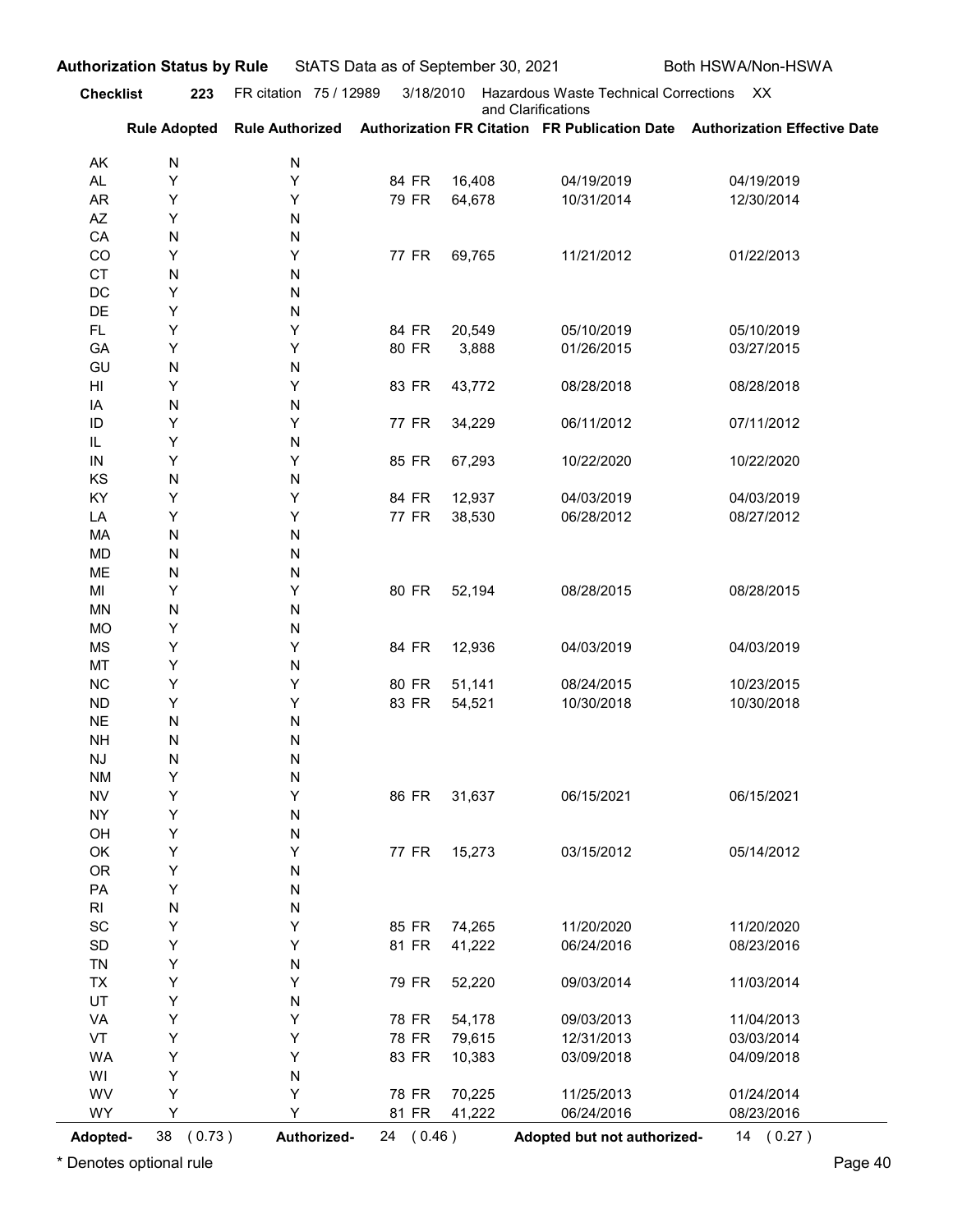|                              | <b>Checklist</b>       | 224 FR citation 75 / 33712 | 6/15/2010 |                       | Withdrawal of the Emission Comparable XX |                                                                                                         |
|------------------------------|------------------------|----------------------------|-----------|-----------------------|------------------------------------------|---------------------------------------------------------------------------------------------------------|
|                              |                        |                            |           | <b>Fuel Exclusion</b> |                                          | Rule Adopted Rule Authorized Authorization FR Citation FR Publication Date Authorization Effective Date |
| AK                           | N                      | N                          |           |                       |                                          |                                                                                                         |
| AL                           | Υ                      | N                          |           |                       |                                          |                                                                                                         |
| AR<br>AZ                     | N<br>N                 | N<br>N                     |           |                       |                                          |                                                                                                         |
| CA                           | ${\sf N}$              | N                          |           |                       |                                          |                                                                                                         |
| CO                           | N                      | N                          |           |                       |                                          |                                                                                                         |
| <b>CT</b>                    | N                      | N                          |           |                       |                                          |                                                                                                         |
| DC<br>DE                     | ${\sf N}$<br>Υ         | N<br>N                     |           |                       |                                          |                                                                                                         |
| FL.                          | Υ                      | N                          |           |                       |                                          |                                                                                                         |
| GA                           | Υ                      | N                          |           |                       |                                          |                                                                                                         |
| GU                           | ${\sf N}$              | N                          |           |                       |                                          |                                                                                                         |
| HI<br>IA                     | ${\sf N}$<br>N         | N<br>N                     |           |                       |                                          |                                                                                                         |
| ID                           | Υ                      | Υ                          | 77 FR     | 34,229                | 06/11/2012                               | 07/11/2012                                                                                              |
| IL                           | Y                      | N                          |           |                       |                                          |                                                                                                         |
| $\sf IN$                     | Υ                      | Υ                          | 85 FR     | 67,293                | 10/22/2020                               | 10/22/2020                                                                                              |
| KS<br>KY                     | ${\sf N}$<br>${\sf N}$ | ${\sf N}$<br>${\sf N}$     |           |                       |                                          |                                                                                                         |
| LA                           | Y                      | Υ                          | 77 FR     | 38,530                | 06/28/2012                               | 08/27/2012                                                                                              |
| MA                           | ${\sf N}$              | ${\sf N}$                  |           |                       |                                          |                                                                                                         |
| <b>MD</b>                    | ${\sf N}$              | ${\sf N}$                  |           |                       |                                          |                                                                                                         |
| ME                           | ${\sf N}$              | ${\sf N}$                  |           |                       |                                          |                                                                                                         |
| MI<br>MN                     | Y<br>${\sf N}$         | ${\sf N}$<br>${\sf N}$     |           |                       |                                          |                                                                                                         |
| <b>MO</b>                    | ${\sf N}$              | ${\sf N}$                  |           |                       |                                          |                                                                                                         |
| MS                           | Y                      | ${\sf N}$                  |           |                       |                                          |                                                                                                         |
| MT                           | Y                      | ${\sf N}$                  |           |                       |                                          |                                                                                                         |
| $NC$<br>${\sf ND}$           | ${\sf N}$<br>${\sf N}$ | ${\sf N}$<br>${\sf N}$     |           |                       |                                          |                                                                                                         |
| $\sf NE$                     | ${\sf N}$              | ${\sf N}$                  |           |                       |                                          |                                                                                                         |
| <b>NH</b>                    | ${\sf N}$              | ${\sf N}$                  |           |                       |                                          |                                                                                                         |
| $\mathsf{N}\mathsf{J}$       | ${\sf N}$              | ${\sf N}$                  |           |                       |                                          |                                                                                                         |
| <b>NM</b><br>${\sf NV}$      | Y                      | ${\sf N}$                  |           |                       |                                          |                                                                                                         |
| <b>NY</b>                    | $\mathsf{N}$<br>Y      | ${\sf N}$<br>${\sf N}$     |           |                       |                                          |                                                                                                         |
| OH                           | Y                      | Υ                          | 84 FR     | 50,766                | 09/26/2019                               | 09/26/2019                                                                                              |
| OK                           | Y                      | Υ                          | 77 FR     | 15,273                | 03/15/2012                               | 05/14/2012                                                                                              |
| OR                           | Y                      | ${\sf N}$                  |           |                       |                                          |                                                                                                         |
| PA<br>R <sub>l</sub>         | Y<br>$\mathsf{N}$      | ${\sf N}$<br>${\sf N}$     |           |                       |                                          |                                                                                                         |
| $\operatorname{\textsf{SC}}$ | Υ                      | ${\sf N}$                  |           |                       |                                          |                                                                                                         |
| $\mathsf{SD}$                | Υ                      | ${\sf N}$                  |           |                       |                                          |                                                                                                         |
| TN                           | Y                      | ${\sf N}$                  |           |                       |                                          |                                                                                                         |
| TX                           | ${\sf N}$              | ${\sf N}$                  |           |                       |                                          |                                                                                                         |
| UT<br>VA                     | Υ<br>${\sf N}$         | ${\sf N}$<br>${\sf N}$     |           |                       |                                          |                                                                                                         |
| VT                           | ${\sf N}$              | ${\sf N}$                  |           |                       |                                          |                                                                                                         |
| <b>WA</b>                    | ${\sf N}$              | ${\sf N}$                  |           |                       |                                          |                                                                                                         |
| WI                           | ${\sf N}$              | N                          |           |                       |                                          |                                                                                                         |
| WV<br>WY                     | Υ                      | Υ                          | 78 FR     | 70,225                | 11/25/2013                               | 01/24/2014                                                                                              |
|                              | ${\sf N}$              | N                          |           |                       |                                          |                                                                                                         |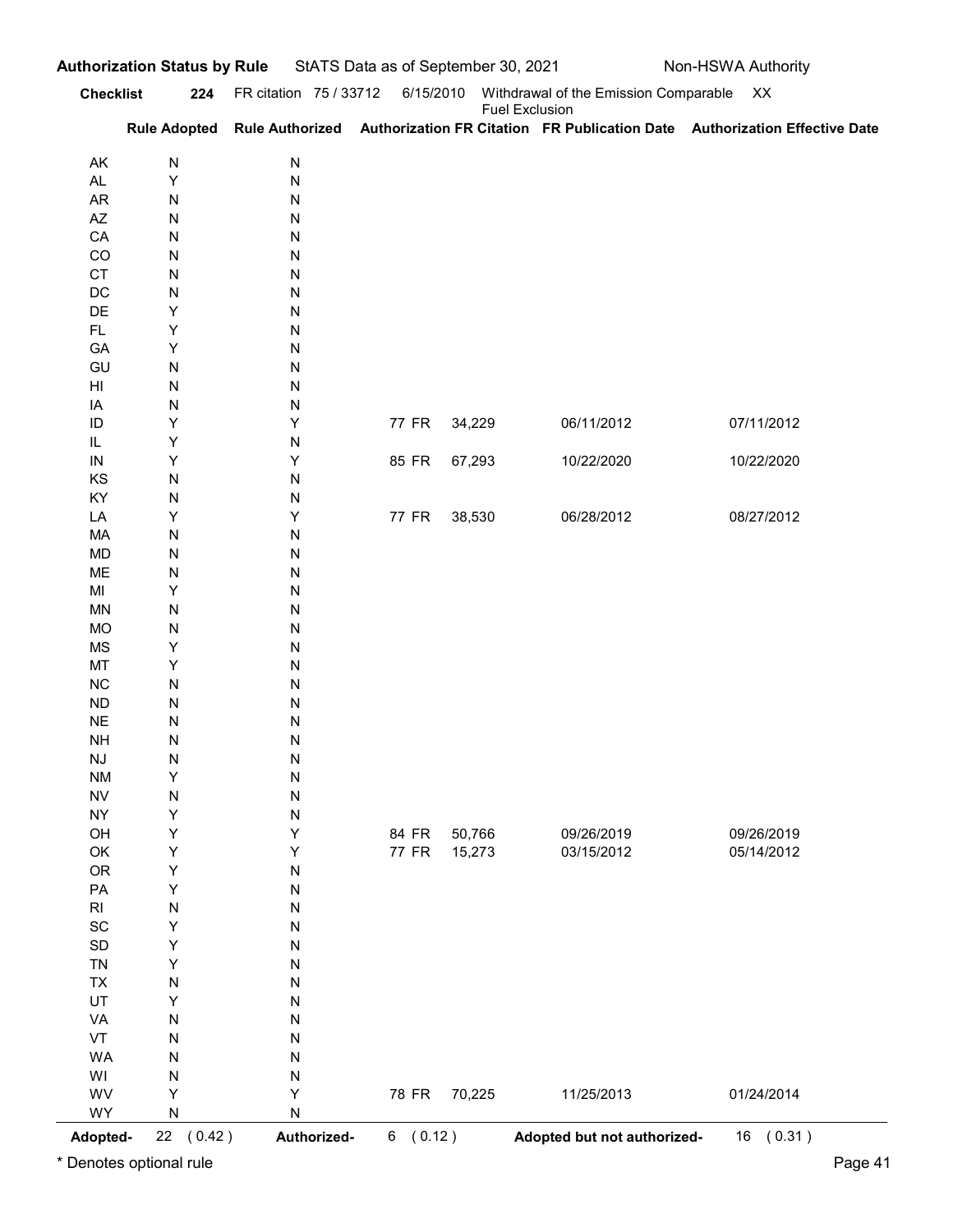|                              | <b>Authorization Status by Rule</b> |                        |                |                 | StATS Data as of September 30, 2021<br>Non-HSWA Authority |                                                                                                         |
|------------------------------|-------------------------------------|------------------------|----------------|-----------------|-----------------------------------------------------------|---------------------------------------------------------------------------------------------------------|
| <b>Checklist</b>             | 231                                 | FR citation 79 / 7518  | 2/7/2014       | System          | Hazardous Waste Electronic Manifest                       | XXIII                                                                                                   |
|                              |                                     |                        |                |                 |                                                           | Rule Adopted Rule Authorized Authorization FR Citation FR Publication Date Authorization Effective Date |
| AK<br>AL                     | N<br>Υ                              | N<br>N                 |                |                 |                                                           |                                                                                                         |
| AR                           | Υ                                   | Υ                      | 81 FR          | 53,025          | 08/11/2016                                                | 10/11/2016                                                                                              |
| AZ                           | Υ                                   | N                      |                |                 |                                                           |                                                                                                         |
| CA<br>CO                     | ${\sf N}$<br>Υ                      | N<br>N                 |                |                 |                                                           |                                                                                                         |
| <b>CT</b>                    | ${\sf N}$                           | N                      |                |                 |                                                           |                                                                                                         |
| DC                           | Υ                                   | N                      |                |                 |                                                           |                                                                                                         |
| DE                           | Υ                                   | N                      |                |                 |                                                           |                                                                                                         |
| FL.<br>GA                    | Υ<br>Υ                              | Y<br>Y                 | 84 FR<br>84 FR | 20,549<br>5,603 | 05/10/2019<br>02/22/2019                                  | 05/10/2019<br>02/22/2019                                                                                |
| GU                           | ${\sf N}$                           | N                      |                |                 |                                                           |                                                                                                         |
| HI                           | Υ                                   | Y                      | 83 FR          | 43,772          | 08/28/2018                                                | 08/28/2018                                                                                              |
| IA                           | ${\sf N}$                           | N                      |                |                 |                                                           |                                                                                                         |
| ID<br>IL                     | Υ<br>Υ                              | Y<br>N                 | 84 FR          | 32,628          | 07/09/2019                                                | 08/08/2019                                                                                              |
| ${\sf IN}$                   | Υ                                   | Υ                      | 85 FR          | 67,293          | 10/22/2020                                                | 10/22/2020                                                                                              |
| KS                           | N                                   | ${\sf N}$              |                |                 |                                                           |                                                                                                         |
| KY                           | Υ                                   | Υ                      | 84 FR          | 12,937          | 04/03/2019                                                | 04/03/2019                                                                                              |
| LA<br>MA                     | Υ<br>$\mathsf{N}$                   | Y<br>${\sf N}$         | 82 FR          | 32,253          | 07/13/2017                                                | 09/11/2017                                                                                              |
| <b>MD</b>                    | ${\sf N}$                           | ${\sf N}$              |                |                 |                                                           |                                                                                                         |
| ME                           | N                                   | ${\sf N}$              |                |                 |                                                           |                                                                                                         |
| MI<br><b>MN</b>              | Υ                                   | Υ                      | 84 FR          | 26,359          | 06/06/2019                                                | 06/06/2019                                                                                              |
| <b>MO</b>                    | $\mathsf{N}$<br>Y                   | ${\sf N}$<br>${\sf N}$ |                |                 |                                                           |                                                                                                         |
| <b>MS</b>                    | Y                                   | Υ                      | 84 FR          | 12,936          | 04/03/2019                                                | 04/03/2019                                                                                              |
| MT                           | N                                   | ${\sf N}$              |                |                 |                                                           |                                                                                                         |
| NC                           | Y                                   | Υ                      | 84 FR          | 54,516          | 10/10/2019                                                | 10/10/2019                                                                                              |
| <b>ND</b><br><b>NE</b>       | Y<br>$\mathsf{N}$                   | Y<br>${\sf N}$         | 83 FR          | 54,521          | 10/30/2018                                                | 10/30/2018                                                                                              |
| <b>NH</b>                    | Υ                                   | ${\sf N}$              |                |                 |                                                           |                                                                                                         |
| <b>NJ</b>                    | $\mathsf{N}$                        | ${\sf N}$              |                |                 |                                                           |                                                                                                         |
| <b>NM</b>                    | Y                                   | ${\sf N}$              |                |                 |                                                           |                                                                                                         |
| <b>NV</b><br><b>NY</b>       | Y<br>N                              | Υ<br>${\sf N}$         | 86 FR          | 31,637          | 06/15/2021                                                | 06/15/2021                                                                                              |
| OH                           | Y                                   | N                      |                |                 |                                                           |                                                                                                         |
| OK                           | Y                                   | Υ                      | 82 FR          | 32,249          | 07/13/2017                                                | 09/11/2017                                                                                              |
| OR                           | Y                                   | ${\sf N}$              |                |                 |                                                           |                                                                                                         |
| PA<br>$\mathsf{RI}$          | Y<br>$\mathsf{N}$                   | ${\sf N}$<br>N         |                |                 |                                                           |                                                                                                         |
| $\operatorname{\textsf{SC}}$ | Υ                                   | Υ                      |                | 85 FR 74,265    | 11/20/2020                                                | 11/20/2020                                                                                              |
| $\mathsf{SD}$                | Y                                   | ${\sf N}$              |                |                 |                                                           |                                                                                                         |
| <b>TN</b>                    | Y                                   | N                      |                |                 |                                                           |                                                                                                         |
| <b>TX</b><br>UT              | Y<br>Υ                              | Υ<br>${\sf N}$         | 86 FR          | 12,834          | 03/05/2021                                                | 03/05/2021                                                                                              |
| VA                           | Υ                                   | N                      |                |                 |                                                           |                                                                                                         |
| VT                           | N                                   | ${\sf N}$              |                |                 |                                                           |                                                                                                         |
| WA                           | Υ                                   | ${\sf N}$              |                |                 |                                                           |                                                                                                         |
| WI                           | Υ                                   | ${\sf N}$              |                |                 |                                                           |                                                                                                         |
| WV<br>WY                     | Υ<br>Υ                              | ${\sf N}$<br>${\sf N}$ |                |                 |                                                           |                                                                                                         |
|                              | 36 (0.69)                           | Authorized-            |                | 16 (0.31)       |                                                           | Adopted but not authorized-<br>20 (0.38)                                                                |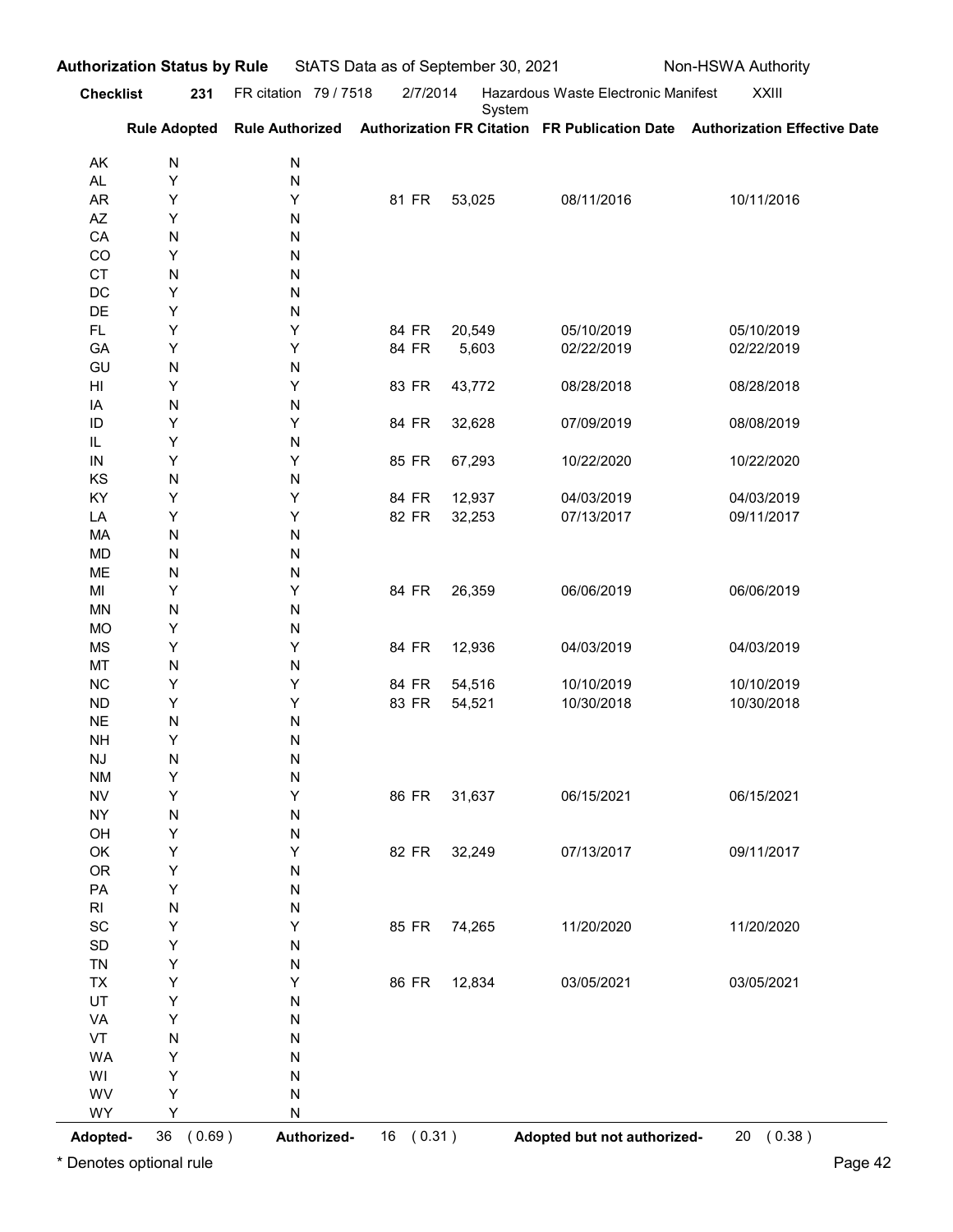|                                   | <b>Checklist</b><br>232 | FR citation 79 / 36220 | 6/26/2014      |                  | Revisions to the Export Provisions of the XXIII |                                                                                            |
|-----------------------------------|-------------------------|------------------------|----------------|------------------|-------------------------------------------------|--------------------------------------------------------------------------------------------|
|                                   | <b>Rule Adopted</b>     |                        |                | <b>CRT Rule</b>  |                                                 | Rule Authorized Authorization FR Citation FR Publication Date Authorization Effective Date |
| AK                                | N                       | ${\sf N}$              |                |                  |                                                 |                                                                                            |
| AL.                               | Υ                       | Υ                      | 84 FR          | 16,408           | 04/19/2019                                      | 04/19/2019                                                                                 |
| AR                                | Υ                       | Υ                      | 81 FR          | 53,025           | 08/11/2016                                      | 10/11/2016                                                                                 |
| $\mathsf{A}\mathsf{Z}$<br>CA      | Υ<br>N                  | N                      |                |                  |                                                 |                                                                                            |
| CO                                | N                       | N<br>N                 |                |                  |                                                 |                                                                                            |
| <b>CT</b>                         | N                       | N                      |                |                  |                                                 |                                                                                            |
| DC                                | Υ                       | N                      |                |                  |                                                 |                                                                                            |
| DE<br>FL.                         | Υ<br>Υ                  | N<br>Υ                 | 84 FR          | 20,549           | 05/10/2019                                      | 05/10/2019                                                                                 |
| GA                                | Υ                       | Υ                      | 84 FR          | 5,603            | 02/22/2019                                      | 02/22/2019                                                                                 |
| GU                                | N                       | N                      |                |                  |                                                 |                                                                                            |
| HI                                | N                       | N                      |                |                  |                                                 |                                                                                            |
| IA<br>ID                          | N<br>Y                  | N<br>Υ                 | 84 FR          | 32,628           | 07/09/2019                                      | 08/08/2019                                                                                 |
| IL                                | Υ                       | N                      |                |                  |                                                 |                                                                                            |
| ${\sf IN}$                        | Υ                       | Υ                      | 85 FR          | 67,293           | 10/22/2020                                      | 10/22/2020                                                                                 |
| KS                                | ${\sf N}$               | ${\sf N}$              |                |                  |                                                 |                                                                                            |
| KY<br>LA                          | Υ<br>Υ                  | Y<br>Y                 | 84 FR<br>82 FR | 12,937<br>32,253 | 04/03/2019<br>07/13/2017                        | 04/03/2019<br>09/11/2017                                                                   |
| MA                                | Υ                       | ${\sf N}$              |                |                  |                                                 |                                                                                            |
| MD                                | ${\sf N}$               | ${\sf N}$              |                |                  |                                                 |                                                                                            |
| ME                                | ${\sf N}$               | N                      |                |                  |                                                 |                                                                                            |
| MI<br>MN                          | Υ<br>${\sf N}$          | Y<br>${\sf N}$         | 84 FR          | 26,359           | 06/06/2019                                      | 06/06/2019                                                                                 |
| <b>MO</b>                         | ${\sf N}$               | N                      |                |                  |                                                 |                                                                                            |
| $\mathsf{MS}\xspace$              | Υ                       | Y                      | 84 FR          | 12,936           | 04/03/2019                                      | 04/03/2019                                                                                 |
| $\mathsf{MT}% _{0}^{\alpha\beta}$ | ${\sf N}$               | ${\sf N}$              |                |                  |                                                 |                                                                                            |
| ${\sf NC}$<br>${\sf ND}$          | Υ<br>Υ                  | Y<br>Y                 | 84 FR<br>83 FR | 54,516<br>54,521 | 10/10/2019<br>10/30/2018                        | 10/10/2019<br>10/30/2018                                                                   |
| $\sf NE$                          | Υ                       | ${\sf N}$              |                |                  |                                                 |                                                                                            |
| <b>NH</b>                         | ${\sf N}$               | ${\sf N}$              |                |                  |                                                 |                                                                                            |
| $\mathsf{N}\mathsf{J}$            | ${\sf N}$               | ${\sf N}$              |                |                  |                                                 |                                                                                            |
| <b>NM</b>                         | Υ<br>Υ                  | N<br>Y                 | 86 FR          |                  |                                                 | 06/15/2021                                                                                 |
| <b>NV</b><br><b>NY</b>            | Υ                       | ${\sf N}$              |                | 31,637           | 06/15/2021                                      |                                                                                            |
| OH                                | $\sf Y$                 | Y                      | 84 FR          | 50,766           | 09/26/2019                                      | 09/26/2019                                                                                 |
| OK                                | Υ                       | Υ                      | 82 FR          | 32,249           | 07/13/2017                                      | 09/11/2017                                                                                 |
| OR                                | Υ<br>Υ                  | N                      |                |                  |                                                 |                                                                                            |
| PA<br>$\mathsf{RI}$               | ${\sf N}$               | N<br>N                 |                |                  |                                                 |                                                                                            |
| SC                                | Υ                       | Υ                      | 85 FR          | 74,265           | 11/20/2020                                      | 11/20/2020                                                                                 |
| SD                                | Υ                       | N                      |                |                  |                                                 |                                                                                            |
| TN                                | Υ                       | N                      |                |                  |                                                 |                                                                                            |
| TX<br>UT                          | Υ<br>Υ                  | N<br>N                 |                |                  |                                                 |                                                                                            |
| VA                                | Υ                       | N                      |                |                  |                                                 |                                                                                            |
| VT                                | ${\sf N}$               | N                      |                |                  |                                                 |                                                                                            |
| <b>WA</b>                         | Υ                       | N                      |                |                  |                                                 |                                                                                            |
| WI<br>WV                          | Υ<br>Υ                  | N<br>N                 |                |                  |                                                 |                                                                                            |
| WY                                | Υ                       | ${\sf N}$              |                |                  |                                                 |                                                                                            |
|                                   | 35 (0.67)<br>Adopted-   | Authorized-            | 16 (0.31)      |                  | Adopted but not authorized-                     | 19 (0.37)                                                                                  |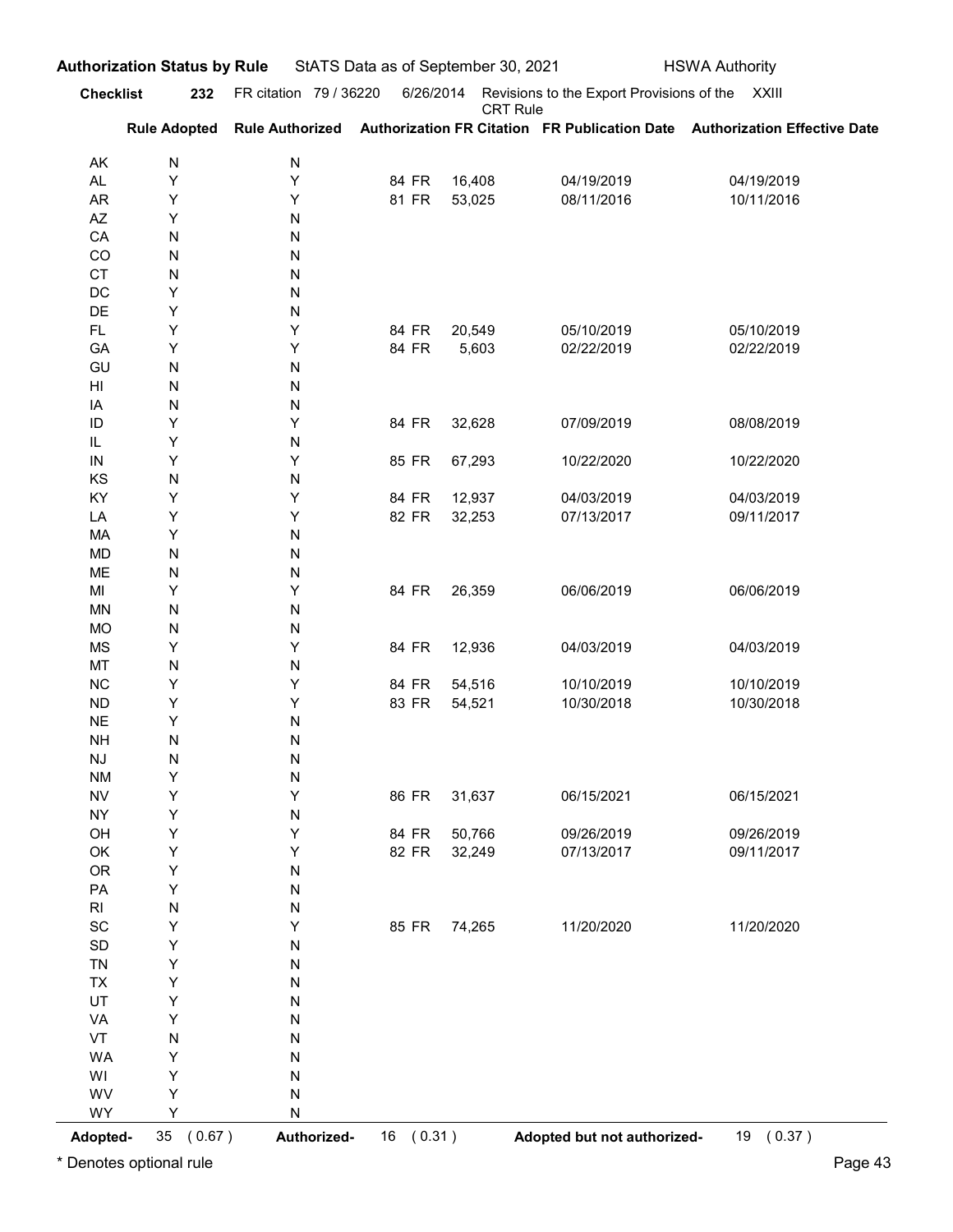|                                     | <b>Checklist</b><br>233A | FR citation 80 / 1694  | 1/13/2015      |                  | Revisions to the Definition of Solid Waste- XXIV |                                                                                                         |
|-------------------------------------|--------------------------|------------------------|----------------|------------------|--------------------------------------------------|---------------------------------------------------------------------------------------------------------|
|                                     |                          |                        |                |                  | Non-waste determinations and variances           | Rule Adopted Rule Authorized Authorization FR Citation FR Publication Date Authorization Effective Date |
| AK                                  | N                        | N                      |                |                  |                                                  |                                                                                                         |
| AL                                  | Υ                        | ${\sf N}$              |                |                  |                                                  |                                                                                                         |
| <b>AR</b>                           | Υ                        | N                      |                |                  |                                                  |                                                                                                         |
| AZ<br>CA                            | Y<br>N                   | N<br>N                 |                |                  |                                                  |                                                                                                         |
| CO                                  | Y                        | N                      |                |                  |                                                  |                                                                                                         |
| <b>CT</b>                           | N                        | N                      |                |                  |                                                  |                                                                                                         |
| DC                                  | N                        | N                      |                |                  |                                                  |                                                                                                         |
| DE<br>FL.                           | Υ<br>Υ                   | N<br>Υ                 | 84 FR          | 20,549           | 05/10/2019                                       | 05/10/2019                                                                                              |
| GA                                  | Y                        | Υ                      | 84 FR          | 5,603            | 02/22/2019                                       | 02/22/2019                                                                                              |
| GU                                  | N                        | N                      |                |                  |                                                  |                                                                                                         |
| HI                                  | Y                        | Υ                      | 83 FR          | 43,772           | 08/28/2018                                       | 08/28/2018                                                                                              |
| IA<br>ID                            | N<br>Y                   | N<br>Υ                 | 84 FR          | 32,628           | 07/09/2019                                       | 08/08/2019                                                                                              |
| IL                                  | Y                        | Υ                      | 86 FR          | 8,713            | 02/09/2021                                       | 02/09/2021                                                                                              |
| ${\sf IN}$                          | Υ                        | Υ                      | 85 FR          | 67,293           | 10/22/2020                                       | 10/22/2020                                                                                              |
| KS                                  | ${\sf N}$                | ${\sf N}$              |                |                  |                                                  |                                                                                                         |
| KY<br>LA                            | Υ<br>Υ                   | Υ<br>Υ                 | 84 FR<br>83 FR | 12,937<br>66,143 | 04/03/2019<br>12/26/2018                         | 04/03/2019<br>12/26/2018                                                                                |
| MA                                  | ${\sf N}$                | ${\sf N}$              |                |                  |                                                  |                                                                                                         |
| MD                                  | ${\sf N}$                | ${\sf N}$              |                |                  |                                                  |                                                                                                         |
| ME<br>MI                            | ${\sf N}$<br>Υ           | N<br>Υ                 | 84 FR          | 26,359           |                                                  | 06/06/2019                                                                                              |
| $\textsf{MN}{}$                     | ${\sf N}$                | N                      |                |                  | 06/06/2019                                       |                                                                                                         |
| MO                                  | Υ                        | ${\sf N}$              |                |                  |                                                  |                                                                                                         |
| MS                                  | ${\sf N}$                | ${\sf N}$              |                |                  |                                                  |                                                                                                         |
| MT                                  | ${\sf N}$                | ${\sf N}$              |                |                  |                                                  |                                                                                                         |
| NC<br><b>ND</b>                     | Υ<br>Υ                   | Υ<br>Υ                 | 84 FR<br>83 FR | 54,516<br>54,521 | 10/10/2019<br>10/30/2018                         | 10/10/2019<br>10/30/2018                                                                                |
| $N\mathsf{E}$                       | Υ                        | Υ                      | 81 FR          | 81,007           | 11/17/2016                                       | 01/17/2017                                                                                              |
| <b>NH</b>                           | ${\sf N}$                | ${\sf N}$              |                |                  |                                                  |                                                                                                         |
| $\mathsf{N}\mathsf{J}$              | Y                        | ${\sf N}$              |                |                  |                                                  |                                                                                                         |
| $\mathsf{N}\mathsf{M}$<br><b>NV</b> | Υ<br>Υ                   | ${\sf N}$<br>Υ         | 86 FR          | 31,637           | 06/15/2021                                       | 06/15/2021                                                                                              |
| <b>NY</b>                           | ${\sf N}$                | N                      |                |                  |                                                  |                                                                                                         |
| OH                                  | ${\sf N}$                | ${\sf N}$              |                |                  |                                                  |                                                                                                         |
| OK                                  | Υ                        | ${\sf N}$              |                |                  |                                                  |                                                                                                         |
| OR<br>PA                            | ${\sf N}$<br>Υ           | ${\sf N}$<br>${\sf N}$ |                |                  |                                                  |                                                                                                         |
| $\mathsf{RI}$                       | ${\sf N}$                | ${\sf N}$              |                |                  |                                                  |                                                                                                         |
| $\operatorname{\textsf{SC}}$        | Υ                        | Υ                      | 85 FR          | 74,265           | 11/20/2020                                       | 11/20/2020                                                                                              |
| $\mathsf{SD}$                       | Υ                        | ${\sf N}$              |                |                  |                                                  |                                                                                                         |
| TN<br>TX                            | Υ<br>Υ                   | ${\sf N}$<br>Υ         | 86 FR          | 12,834           | 03/05/2021                                       | 03/05/2021                                                                                              |
| UT                                  | Υ                        | ${\sf N}$              |                |                  |                                                  |                                                                                                         |
| VA                                  | Υ                        | ${\sf N}$              |                |                  |                                                  |                                                                                                         |
| VT                                  | ${\sf N}$                | ${\sf N}$              |                |                  |                                                  |                                                                                                         |
| WA                                  | Υ                        | ${\sf N}$              |                |                  |                                                  |                                                                                                         |
| WI<br>WV                            | Υ<br>Υ                   | ${\sf N}$<br>${\sf N}$ |                |                  |                                                  |                                                                                                         |
| WY                                  | ${\sf N}$                | N                      |                |                  |                                                  |                                                                                                         |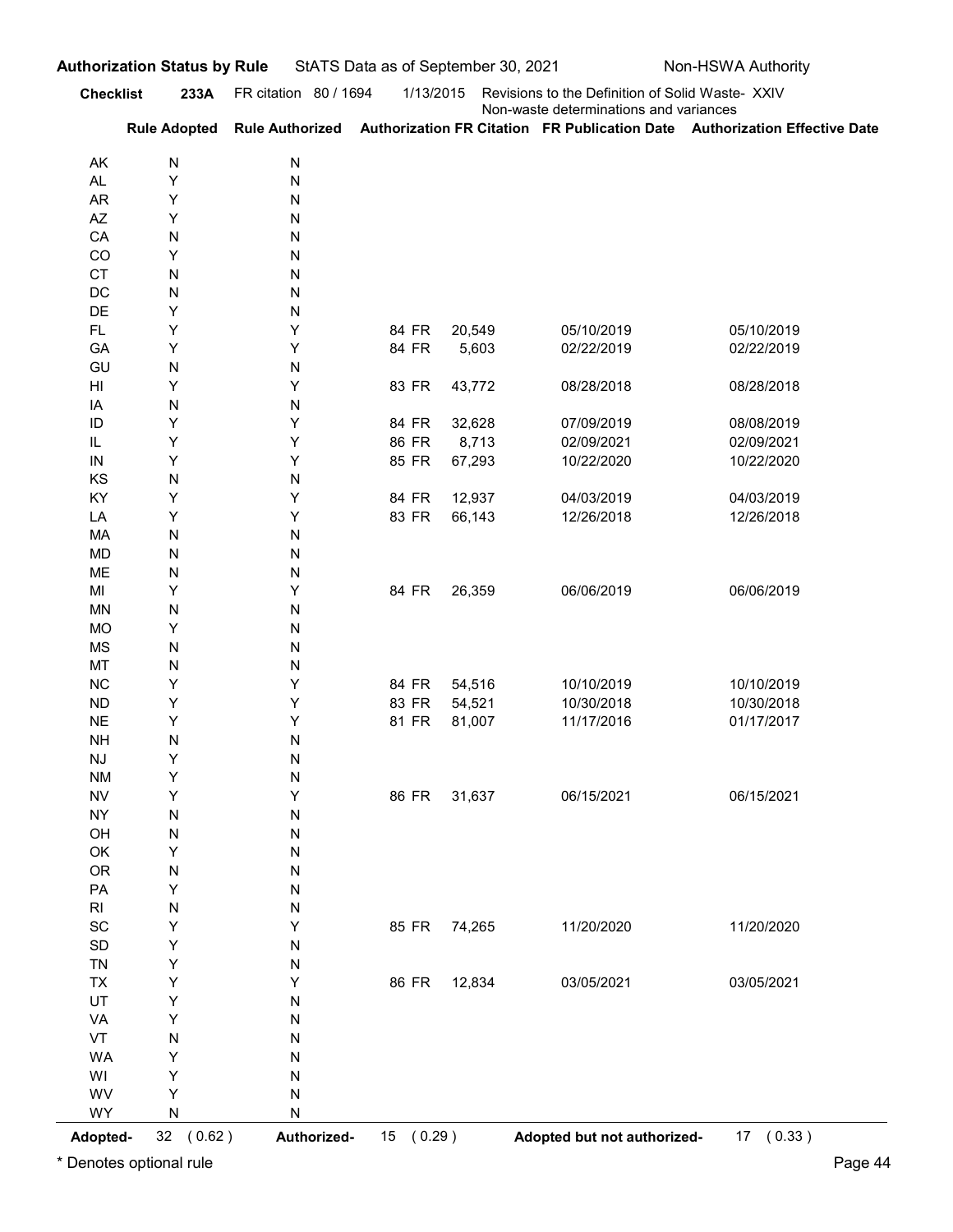| FR citation 80 / 1694<br><b>Checklist</b><br>1/13/2015<br>Revisions to the Definition of Solid Waste- XXIV<br>233B<br>Legitimacy related provisions<br>Rule Adopted Rule Authorized Authorization FR Citation FR Publication Date Authorization Effective Date<br>${\sf N}$<br>N<br>AK<br>Υ<br>N<br><b>AL</b><br><b>AR</b><br>Υ<br>N<br>$\mathsf{A}\mathsf{Z}$<br>Υ<br>Ν<br>CA<br>N<br>Ν<br>CO<br>Υ<br>Ν<br><b>CT</b><br>N<br>N<br>DC<br>N<br>N<br>DE<br>Υ<br>Ν<br>Υ<br>Υ<br>84 FR<br>20,549<br>05/10/2019<br>05/10/2019<br>FL.<br>Υ<br>84 FR<br>GA<br>Υ<br>5,603<br>02/22/2019<br>02/22/2019<br>GU<br>N<br>${\sf N}$<br>Υ<br>83 FR<br>43,772<br>Υ<br>08/28/2018<br>08/28/2018<br>HI<br>N<br>${\sf N}$<br>IA<br>Υ<br>Y<br>84 FR<br>32,628<br>07/09/2019<br>ID<br>08/08/2019<br>Υ<br>Y<br>86 FR<br>8,713<br>IL<br>02/09/2021<br>02/09/2021<br>$\sf IN$<br>Υ<br>${\sf N}$<br>KS<br>N<br>${\sf N}$<br>Υ<br>KY<br>Υ<br>84 FR<br>12,937<br>04/03/2019<br>04/03/2019<br>83 FR<br>Υ<br>Υ<br>66,143<br>12/26/2018<br>12/26/2018<br>LA<br>${\sf N}$<br>N<br>MA<br>${\sf N}$<br>${\sf N}$<br>MD<br>${\sf N}$<br>${\sf N}$<br>ME<br>Υ<br>Υ<br>84 FR<br>26,359<br>06/06/2019<br>06/06/2019<br>MI<br>${\sf N}$<br>N<br><b>MN</b><br>Y<br>N<br><b>MO</b><br>${\sf N}$<br>N<br>MS<br>MT<br>${\sf N}$<br>N<br>Υ<br>${\sf NC}$<br>Υ<br>84 FR<br>54,516<br>10/10/2019<br>10/10/2019<br>Υ<br>Υ<br>83 FR<br><b>ND</b><br>54,521<br>10/30/2018<br>10/30/2018<br>Y<br>Υ<br>81 FR<br>${\sf NE}$<br>81,007<br>11/17/2016<br>01/17/2017<br>${\sf N}$<br><b>NH</b><br>N |  |
|-----------------------------------------------------------------------------------------------------------------------------------------------------------------------------------------------------------------------------------------------------------------------------------------------------------------------------------------------------------------------------------------------------------------------------------------------------------------------------------------------------------------------------------------------------------------------------------------------------------------------------------------------------------------------------------------------------------------------------------------------------------------------------------------------------------------------------------------------------------------------------------------------------------------------------------------------------------------------------------------------------------------------------------------------------------------------------------------------------------------------------------------------------------------------------------------------------------------------------------------------------------------------------------------------------------------------------------------------------------------------------------------------------------------------------------------------------------------------------------------------------------------------------------------------|--|
|                                                                                                                                                                                                                                                                                                                                                                                                                                                                                                                                                                                                                                                                                                                                                                                                                                                                                                                                                                                                                                                                                                                                                                                                                                                                                                                                                                                                                                                                                                                                               |  |
|                                                                                                                                                                                                                                                                                                                                                                                                                                                                                                                                                                                                                                                                                                                                                                                                                                                                                                                                                                                                                                                                                                                                                                                                                                                                                                                                                                                                                                                                                                                                               |  |
|                                                                                                                                                                                                                                                                                                                                                                                                                                                                                                                                                                                                                                                                                                                                                                                                                                                                                                                                                                                                                                                                                                                                                                                                                                                                                                                                                                                                                                                                                                                                               |  |
|                                                                                                                                                                                                                                                                                                                                                                                                                                                                                                                                                                                                                                                                                                                                                                                                                                                                                                                                                                                                                                                                                                                                                                                                                                                                                                                                                                                                                                                                                                                                               |  |
|                                                                                                                                                                                                                                                                                                                                                                                                                                                                                                                                                                                                                                                                                                                                                                                                                                                                                                                                                                                                                                                                                                                                                                                                                                                                                                                                                                                                                                                                                                                                               |  |
|                                                                                                                                                                                                                                                                                                                                                                                                                                                                                                                                                                                                                                                                                                                                                                                                                                                                                                                                                                                                                                                                                                                                                                                                                                                                                                                                                                                                                                                                                                                                               |  |
|                                                                                                                                                                                                                                                                                                                                                                                                                                                                                                                                                                                                                                                                                                                                                                                                                                                                                                                                                                                                                                                                                                                                                                                                                                                                                                                                                                                                                                                                                                                                               |  |
|                                                                                                                                                                                                                                                                                                                                                                                                                                                                                                                                                                                                                                                                                                                                                                                                                                                                                                                                                                                                                                                                                                                                                                                                                                                                                                                                                                                                                                                                                                                                               |  |
|                                                                                                                                                                                                                                                                                                                                                                                                                                                                                                                                                                                                                                                                                                                                                                                                                                                                                                                                                                                                                                                                                                                                                                                                                                                                                                                                                                                                                                                                                                                                               |  |
|                                                                                                                                                                                                                                                                                                                                                                                                                                                                                                                                                                                                                                                                                                                                                                                                                                                                                                                                                                                                                                                                                                                                                                                                                                                                                                                                                                                                                                                                                                                                               |  |
|                                                                                                                                                                                                                                                                                                                                                                                                                                                                                                                                                                                                                                                                                                                                                                                                                                                                                                                                                                                                                                                                                                                                                                                                                                                                                                                                                                                                                                                                                                                                               |  |
|                                                                                                                                                                                                                                                                                                                                                                                                                                                                                                                                                                                                                                                                                                                                                                                                                                                                                                                                                                                                                                                                                                                                                                                                                                                                                                                                                                                                                                                                                                                                               |  |
|                                                                                                                                                                                                                                                                                                                                                                                                                                                                                                                                                                                                                                                                                                                                                                                                                                                                                                                                                                                                                                                                                                                                                                                                                                                                                                                                                                                                                                                                                                                                               |  |
|                                                                                                                                                                                                                                                                                                                                                                                                                                                                                                                                                                                                                                                                                                                                                                                                                                                                                                                                                                                                                                                                                                                                                                                                                                                                                                                                                                                                                                                                                                                                               |  |
|                                                                                                                                                                                                                                                                                                                                                                                                                                                                                                                                                                                                                                                                                                                                                                                                                                                                                                                                                                                                                                                                                                                                                                                                                                                                                                                                                                                                                                                                                                                                               |  |
|                                                                                                                                                                                                                                                                                                                                                                                                                                                                                                                                                                                                                                                                                                                                                                                                                                                                                                                                                                                                                                                                                                                                                                                                                                                                                                                                                                                                                                                                                                                                               |  |
|                                                                                                                                                                                                                                                                                                                                                                                                                                                                                                                                                                                                                                                                                                                                                                                                                                                                                                                                                                                                                                                                                                                                                                                                                                                                                                                                                                                                                                                                                                                                               |  |
|                                                                                                                                                                                                                                                                                                                                                                                                                                                                                                                                                                                                                                                                                                                                                                                                                                                                                                                                                                                                                                                                                                                                                                                                                                                                                                                                                                                                                                                                                                                                               |  |
|                                                                                                                                                                                                                                                                                                                                                                                                                                                                                                                                                                                                                                                                                                                                                                                                                                                                                                                                                                                                                                                                                                                                                                                                                                                                                                                                                                                                                                                                                                                                               |  |
|                                                                                                                                                                                                                                                                                                                                                                                                                                                                                                                                                                                                                                                                                                                                                                                                                                                                                                                                                                                                                                                                                                                                                                                                                                                                                                                                                                                                                                                                                                                                               |  |
|                                                                                                                                                                                                                                                                                                                                                                                                                                                                                                                                                                                                                                                                                                                                                                                                                                                                                                                                                                                                                                                                                                                                                                                                                                                                                                                                                                                                                                                                                                                                               |  |
|                                                                                                                                                                                                                                                                                                                                                                                                                                                                                                                                                                                                                                                                                                                                                                                                                                                                                                                                                                                                                                                                                                                                                                                                                                                                                                                                                                                                                                                                                                                                               |  |
|                                                                                                                                                                                                                                                                                                                                                                                                                                                                                                                                                                                                                                                                                                                                                                                                                                                                                                                                                                                                                                                                                                                                                                                                                                                                                                                                                                                                                                                                                                                                               |  |
|                                                                                                                                                                                                                                                                                                                                                                                                                                                                                                                                                                                                                                                                                                                                                                                                                                                                                                                                                                                                                                                                                                                                                                                                                                                                                                                                                                                                                                                                                                                                               |  |
|                                                                                                                                                                                                                                                                                                                                                                                                                                                                                                                                                                                                                                                                                                                                                                                                                                                                                                                                                                                                                                                                                                                                                                                                                                                                                                                                                                                                                                                                                                                                               |  |
|                                                                                                                                                                                                                                                                                                                                                                                                                                                                                                                                                                                                                                                                                                                                                                                                                                                                                                                                                                                                                                                                                                                                                                                                                                                                                                                                                                                                                                                                                                                                               |  |
|                                                                                                                                                                                                                                                                                                                                                                                                                                                                                                                                                                                                                                                                                                                                                                                                                                                                                                                                                                                                                                                                                                                                                                                                                                                                                                                                                                                                                                                                                                                                               |  |
| Υ<br>N<br>NJ                                                                                                                                                                                                                                                                                                                                                                                                                                                                                                                                                                                                                                                                                                                                                                                                                                                                                                                                                                                                                                                                                                                                                                                                                                                                                                                                                                                                                                                                                                                                  |  |
| Υ<br>N<br><b>NM</b><br>Υ<br>Υ<br>86 FR<br>31,637<br>06/15/2021<br>06/15/2021<br><b>NV</b>                                                                                                                                                                                                                                                                                                                                                                                                                                                                                                                                                                                                                                                                                                                                                                                                                                                                                                                                                                                                                                                                                                                                                                                                                                                                                                                                                                                                                                                     |  |
| ${\sf N}$<br>N<br><b>NY</b>                                                                                                                                                                                                                                                                                                                                                                                                                                                                                                                                                                                                                                                                                                                                                                                                                                                                                                                                                                                                                                                                                                                                                                                                                                                                                                                                                                                                                                                                                                                   |  |
| ${\sf N}$<br>${\sf N}$<br>OH                                                                                                                                                                                                                                                                                                                                                                                                                                                                                                                                                                                                                                                                                                                                                                                                                                                                                                                                                                                                                                                                                                                                                                                                                                                                                                                                                                                                                                                                                                                  |  |
| Υ<br>N<br>OK                                                                                                                                                                                                                                                                                                                                                                                                                                                                                                                                                                                                                                                                                                                                                                                                                                                                                                                                                                                                                                                                                                                                                                                                                                                                                                                                                                                                                                                                                                                                  |  |
| OR<br>${\sf N}$<br>${\sf N}$<br>PA<br>Υ<br>N                                                                                                                                                                                                                                                                                                                                                                                                                                                                                                                                                                                                                                                                                                                                                                                                                                                                                                                                                                                                                                                                                                                                                                                                                                                                                                                                                                                                                                                                                                  |  |
| ${\sf N}$<br>N<br>$\mathsf{RI}$                                                                                                                                                                                                                                                                                                                                                                                                                                                                                                                                                                                                                                                                                                                                                                                                                                                                                                                                                                                                                                                                                                                                                                                                                                                                                                                                                                                                                                                                                                               |  |
| Υ<br>SC<br>Υ<br>85 FR 74,265<br>11/20/2020<br>11/20/2020                                                                                                                                                                                                                                                                                                                                                                                                                                                                                                                                                                                                                                                                                                                                                                                                                                                                                                                                                                                                                                                                                                                                                                                                                                                                                                                                                                                                                                                                                      |  |
| Y<br>SD<br>N                                                                                                                                                                                                                                                                                                                                                                                                                                                                                                                                                                                                                                                                                                                                                                                                                                                                                                                                                                                                                                                                                                                                                                                                                                                                                                                                                                                                                                                                                                                                  |  |
| Υ<br>N<br><b>TN</b><br>Υ<br>86 FR<br>03/05/2021<br>03/05/2021                                                                                                                                                                                                                                                                                                                                                                                                                                                                                                                                                                                                                                                                                                                                                                                                                                                                                                                                                                                                                                                                                                                                                                                                                                                                                                                                                                                                                                                                                 |  |
| Υ<br>12,834<br><b>TX</b><br>UT<br>Υ<br>N                                                                                                                                                                                                                                                                                                                                                                                                                                                                                                                                                                                                                                                                                                                                                                                                                                                                                                                                                                                                                                                                                                                                                                                                                                                                                                                                                                                                                                                                                                      |  |
| Υ<br>N<br>VA                                                                                                                                                                                                                                                                                                                                                                                                                                                                                                                                                                                                                                                                                                                                                                                                                                                                                                                                                                                                                                                                                                                                                                                                                                                                                                                                                                                                                                                                                                                                  |  |
| ${\sf N}$<br>VT<br>N                                                                                                                                                                                                                                                                                                                                                                                                                                                                                                                                                                                                                                                                                                                                                                                                                                                                                                                                                                                                                                                                                                                                                                                                                                                                                                                                                                                                                                                                                                                          |  |
| Υ<br>N<br><b>WA</b>                                                                                                                                                                                                                                                                                                                                                                                                                                                                                                                                                                                                                                                                                                                                                                                                                                                                                                                                                                                                                                                                                                                                                                                                                                                                                                                                                                                                                                                                                                                           |  |
| Υ<br>N<br>WI<br>N<br>WV<br>Υ                                                                                                                                                                                                                                                                                                                                                                                                                                                                                                                                                                                                                                                                                                                                                                                                                                                                                                                                                                                                                                                                                                                                                                                                                                                                                                                                                                                                                                                                                                                  |  |
| N<br>WY<br>${\sf N}$                                                                                                                                                                                                                                                                                                                                                                                                                                                                                                                                                                                                                                                                                                                                                                                                                                                                                                                                                                                                                                                                                                                                                                                                                                                                                                                                                                                                                                                                                                                          |  |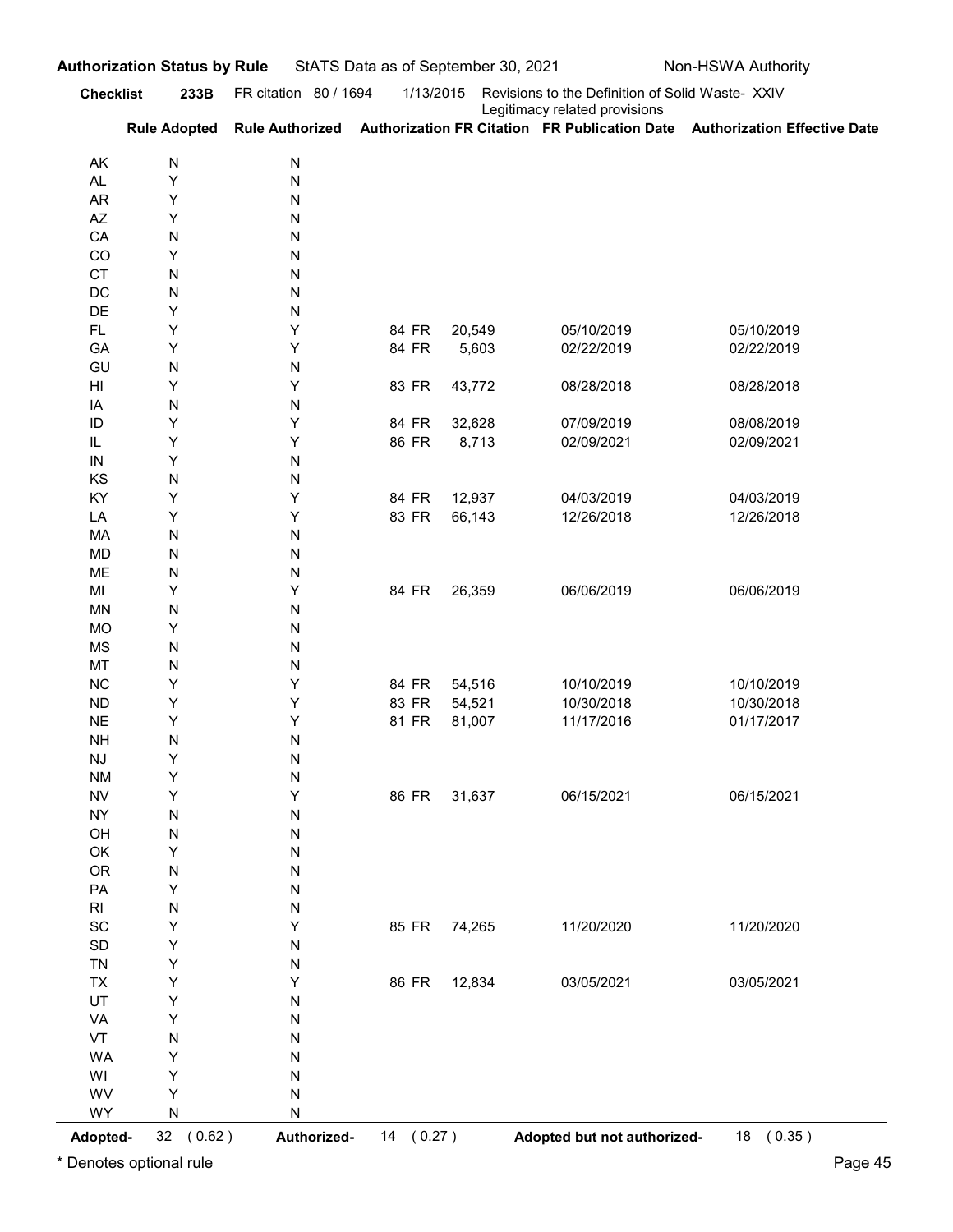|                                     | 233C                   | FR citation 80 / 1694 | 1/13/2015      |                 | Revisions to the Definition of Solid Waste- XXIV |                                                                                                         |
|-------------------------------------|------------------------|-----------------------|----------------|-----------------|--------------------------------------------------|---------------------------------------------------------------------------------------------------------|
| <b>Checklist</b>                    |                        |                       |                |                 | Speculative Accumulation                         | Rule Adopted Rule Authorized Authorization FR Citation FR Publication Date Authorization Effective Date |
|                                     |                        |                       |                |                 |                                                  |                                                                                                         |
| AK<br>AL                            | N<br>Υ                 | N<br>N                |                |                 |                                                  |                                                                                                         |
| AR                                  | Υ                      | Ν                     |                |                 |                                                  |                                                                                                         |
| AZ                                  | Υ                      | Ν                     |                |                 |                                                  |                                                                                                         |
| CA<br>CO                            | N<br>Υ                 | Ν<br>Ν                |                |                 |                                                  |                                                                                                         |
| <b>CT</b>                           | N                      | Ν                     |                |                 |                                                  |                                                                                                         |
| DC                                  | N                      | Ν                     |                |                 |                                                  |                                                                                                         |
| DE                                  | Υ                      | Ν                     |                |                 |                                                  |                                                                                                         |
| FL.<br>GA                           | Υ<br>Υ                 | Υ<br>Y                | 84 FR<br>84 FR | 20,549<br>5,603 | 05/10/2019<br>02/22/2019                         | 05/10/2019<br>02/22/2019                                                                                |
| GU                                  | N                      | N                     |                |                 |                                                  |                                                                                                         |
| HI                                  | Υ                      | Υ                     | 83 FR          | 43,772          | 08/28/2018                                       | 08/28/2018                                                                                              |
| IA                                  | N                      | Ν                     |                |                 |                                                  |                                                                                                         |
| ID                                  | Υ                      | Y                     | 84 FR          | 32,628          | 07/09/2019                                       | 08/08/2019                                                                                              |
| IL<br>${\sf IN}$                    | Υ<br>Υ                 | Y<br>Υ                | 86 FR<br>85 FR | 8,713<br>67,293 | 02/09/2021<br>10/22/2020                         | 02/09/2021<br>10/22/2020                                                                                |
| KS                                  | ${\sf N}$              | N                     |                |                 |                                                  |                                                                                                         |
| KY                                  | Υ                      | Υ                     | 84 FR          | 12,937          | 04/03/2019                                       | 04/03/2019                                                                                              |
| LA                                  | Υ                      | Υ                     | 83 FR          | 66,143          | 12/26/2018                                       | 12/26/2018                                                                                              |
| MA<br>MD                            | ${\sf N}$<br>${\sf N}$ | N<br>N                |                |                 |                                                  |                                                                                                         |
| ME                                  | ${\sf N}$              | N                     |                |                 |                                                  |                                                                                                         |
| MI                                  | Υ                      | Υ                     | 84 FR          | 26,359          | 06/06/2019                                       | 06/06/2019                                                                                              |
| <b>MN</b>                           | ${\sf N}$              | N                     |                |                 |                                                  |                                                                                                         |
| MO<br>MS                            | Υ<br>${\sf N}$         | N<br>N                |                |                 |                                                  |                                                                                                         |
| MT                                  | ${\sf N}$              | N                     |                |                 |                                                  |                                                                                                         |
| ${\sf NC}$                          | Υ                      | Υ                     | 84 FR          | 54,516          | 10/10/2019                                       | 10/10/2019                                                                                              |
| <b>ND</b>                           | Υ                      | Υ                     | 83 FR          | 54,521          | 10/30/2018                                       | 10/30/2018                                                                                              |
| $N\mathsf{E}$                       | Υ                      | Υ                     | 81 FR          | 81,007          | 11/17/2016                                       | 01/17/2017                                                                                              |
| <b>NH</b><br>$\mathsf{N}\mathsf{J}$ | ${\sf N}$<br>Υ         | N<br>N                |                |                 |                                                  |                                                                                                         |
| <b>NM</b>                           | Υ                      | N                     |                |                 |                                                  |                                                                                                         |
| <b>NV</b>                           | Υ                      | Υ                     | 86 FR          | 31,637          | 06/15/2021                                       | 06/15/2021                                                                                              |
| <b>NY</b>                           | ${\sf N}$              | N                     |                |                 |                                                  |                                                                                                         |
| OH<br>OK                            | ${\sf N}$<br>Υ         | N<br>N                |                |                 |                                                  |                                                                                                         |
| OR                                  | ${\sf N}$              | N                     |                |                 |                                                  |                                                                                                         |
| PA                                  | Υ                      | N                     |                |                 |                                                  |                                                                                                         |
| $\mathsf{RI}$                       | ${\sf N}$              | N                     |                |                 |                                                  |                                                                                                         |
| SC                                  | Υ                      | Υ                     | 85 FR 74,265   |                 | 11/20/2020                                       | 11/20/2020                                                                                              |
| SD<br><b>TN</b>                     | Υ<br>Υ                 | N<br>N                |                |                 |                                                  |                                                                                                         |
| <b>TX</b>                           | Υ                      | Υ                     | 86 FR          | 12,834          | 03/05/2021                                       | 03/05/2021                                                                                              |
| UT                                  | Υ                      | N                     |                |                 |                                                  |                                                                                                         |
| VA                                  | Υ                      | N                     |                |                 |                                                  |                                                                                                         |
| VT                                  | ${\sf N}$              | N                     |                |                 |                                                  |                                                                                                         |
| <b>WA</b><br>WI                     | Υ<br>Υ                 | N<br>N                |                |                 |                                                  |                                                                                                         |
| WV                                  | Υ                      | N                     |                |                 |                                                  |                                                                                                         |
| WY                                  | ${\sf N}$              | N                     |                |                 |                                                  |                                                                                                         |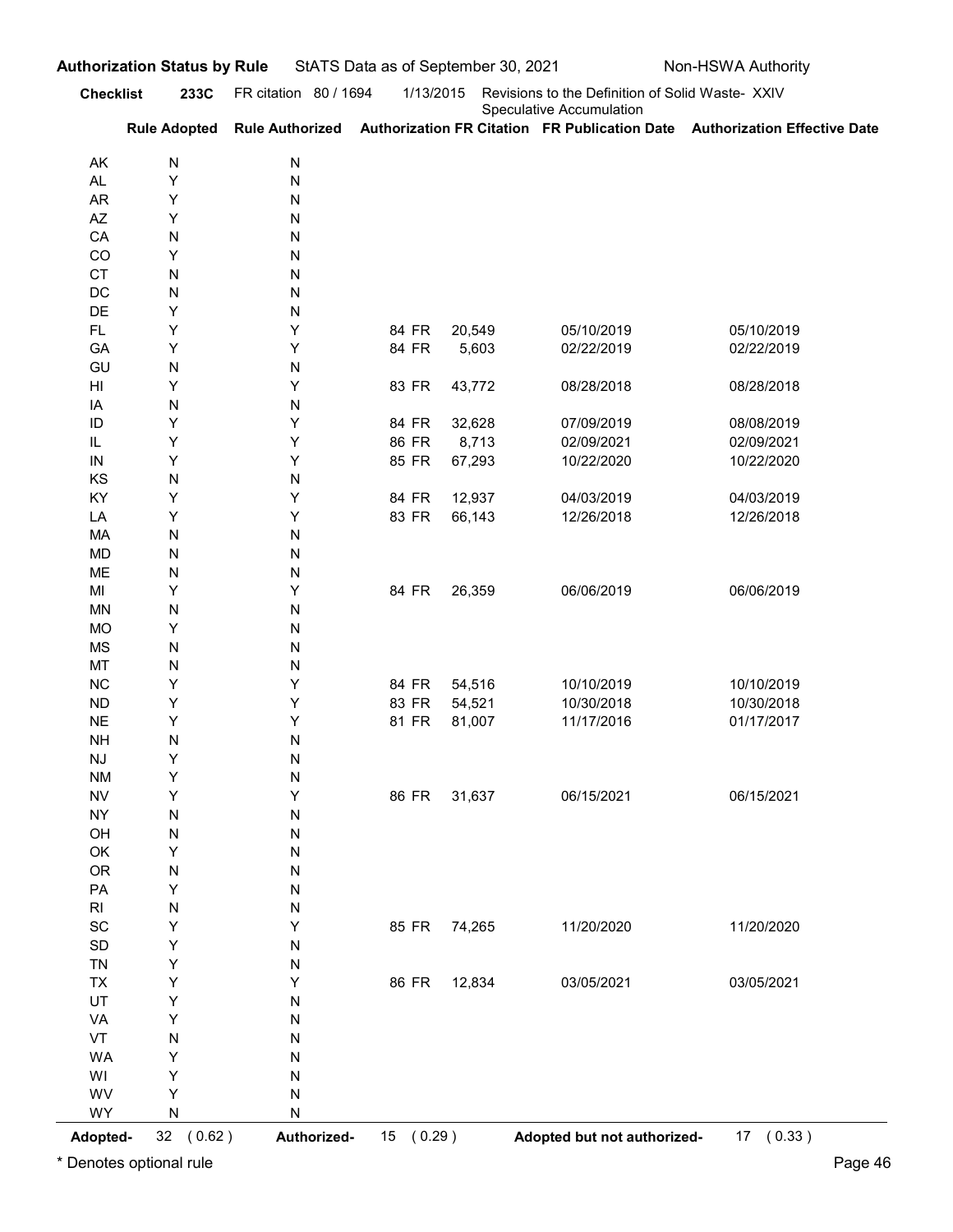| <b>Checklist</b>                    |                        | 234 FR citation 80 / 18777 | 4/8/2015 |        | Vacatur of the Comparable Fuels Rule | <b>XXIV</b>                                                                                             |
|-------------------------------------|------------------------|----------------------------|----------|--------|--------------------------------------|---------------------------------------------------------------------------------------------------------|
|                                     |                        |                            |          |        | and the Gasification Rule            | Rule Adopted Rule Authorized Authorization FR Citation FR Publication Date Authorization Effective Date |
|                                     |                        |                            |          |        |                                      |                                                                                                         |
| AK<br>AL                            | N<br>Υ                 | ${\sf N}$<br>Υ             | 84 FR    | 16,408 | 04/19/2019                           | 04/19/2019                                                                                              |
| AR                                  | Υ                      | N                          |          |        |                                      |                                                                                                         |
| AZ<br>CA                            | Y<br>${\sf N}$         | N<br>N                     |          |        |                                      |                                                                                                         |
| CO                                  | ${\sf N}$              | ${\sf N}$                  |          |        |                                      |                                                                                                         |
| <b>CT</b>                           | ${\sf N}$              | ${\sf N}$                  |          |        |                                      |                                                                                                         |
| DC<br>DE                            | ${\sf N}$<br>Υ         | N<br>N                     |          |        |                                      |                                                                                                         |
| <b>FL</b>                           | Υ                      | Υ                          | 84 FR    | 20,549 | 05/10/2019                           | 05/10/2019                                                                                              |
| GA                                  | N                      | N                          |          |        |                                      |                                                                                                         |
| GU<br>HI                            | N<br>N                 | N<br>N                     |          |        |                                      |                                                                                                         |
| IA                                  | N                      | N                          |          |        |                                      |                                                                                                         |
| ID                                  | Y                      | Y                          | 84 FR    | 32,628 | 07/09/2019                           | 08/08/2019                                                                                              |
| IL<br>${\sf IN}$                    | Υ<br>Υ                 | N<br>Υ                     | 85 FR    | 67,293 | 10/22/2020                           | 10/22/2020                                                                                              |
| KS                                  | N                      | ${\sf N}$                  |          |        |                                      |                                                                                                         |
| KY                                  | $\mathsf{N}$           | ${\sf N}$                  |          |        |                                      |                                                                                                         |
| LA<br>MA                            | Υ<br>$\mathsf{N}$      | Υ<br>${\sf N}$             | 83 FR    | 66,143 | 12/26/2018                           | 12/26/2018                                                                                              |
| <b>MD</b>                           | N                      | ${\sf N}$                  |          |        |                                      |                                                                                                         |
| ME                                  | $\mathsf{N}$           | ${\sf N}$                  |          |        |                                      |                                                                                                         |
| MI<br><b>MN</b>                     | Υ<br>$\mathsf{N}$      | Υ<br>${\sf N}$             | 84 FR    | 26,359 | 06/06/2019                           | 06/06/2019                                                                                              |
| <b>MO</b>                           | $\mathsf{N}$           | ${\sf N}$                  |          |        |                                      |                                                                                                         |
| <b>MS</b>                           | $\mathsf{N}$           | ${\sf N}$                  |          |        |                                      |                                                                                                         |
| MT<br>NC                            | $\mathsf{N}$<br>Υ      | ${\sf N}$<br>Υ             | 84 FR    | 54,516 | 10/10/2019                           | 10/10/2019                                                                                              |
| ND                                  | Υ                      | Υ                          | 83 FR    | 54,521 | 10/30/2018                           | 10/30/2018                                                                                              |
| $\sf NE$                            | $\mathsf{N}$           | ${\sf N}$                  |          |        |                                      |                                                                                                         |
| <b>NH</b><br>$\mathsf{N}\mathsf{J}$ | $\mathsf{N}$<br>Υ      | ${\sf N}$<br>${\sf N}$     |          |        |                                      |                                                                                                         |
| <b>NM</b>                           | $\sf Y$                | ${\sf N}$                  |          |        |                                      |                                                                                                         |
| ${\sf NV}$                          | Y                      | Υ                          | 86 FR    | 31,637 | 06/15/2021                           | 06/15/2021                                                                                              |
| <b>NY</b><br>OH                     | Y<br>Y                 | ${\sf N}$<br>Υ             | 84 FR    | 50,766 | 09/26/2019                           | 09/26/2019                                                                                              |
| OK                                  | Y                      | Υ                          | 84 FR    | 8,988  | 03/13/2019                           | 03/13/2019                                                                                              |
| OR                                  | $\sf Y$                | ${\sf N}$                  |          |        |                                      |                                                                                                         |
| PA<br>$\mathsf{RI}$                 | $\sf Y$<br>${\sf N}$   | ${\sf N}$<br>${\sf N}$     |          |        |                                      |                                                                                                         |
| $\operatorname{\textsf{SC}}$        | Υ                      | Υ                          | 85 FR    | 74,265 | 11/20/2020                           | 11/20/2020                                                                                              |
| $\mathsf{SD}$                       | $\sf Y$                | ${\sf N}$                  |          |        |                                      |                                                                                                         |
| <b>TN</b><br>${\sf TX}$             | $\sf Y$<br>${\sf N}$   | ${\sf N}$<br>${\sf N}$     |          |        |                                      |                                                                                                         |
| UT                                  | Υ                      | ${\sf N}$                  |          |        |                                      |                                                                                                         |
| VA                                  | Υ                      | ${\sf N}$                  |          |        |                                      |                                                                                                         |
| VT<br>WA                            | ${\sf N}$<br>${\sf N}$ | ${\sf N}$<br>${\sf N}$     |          |        |                                      |                                                                                                         |
| WI                                  | Υ                      | ${\sf N}$                  |          |        |                                      |                                                                                                         |
| WV                                  | Υ                      | ${\sf N}$                  |          |        |                                      |                                                                                                         |
| WY                                  | Υ                      | ${\sf N}$                  |          |        |                                      |                                                                                                         |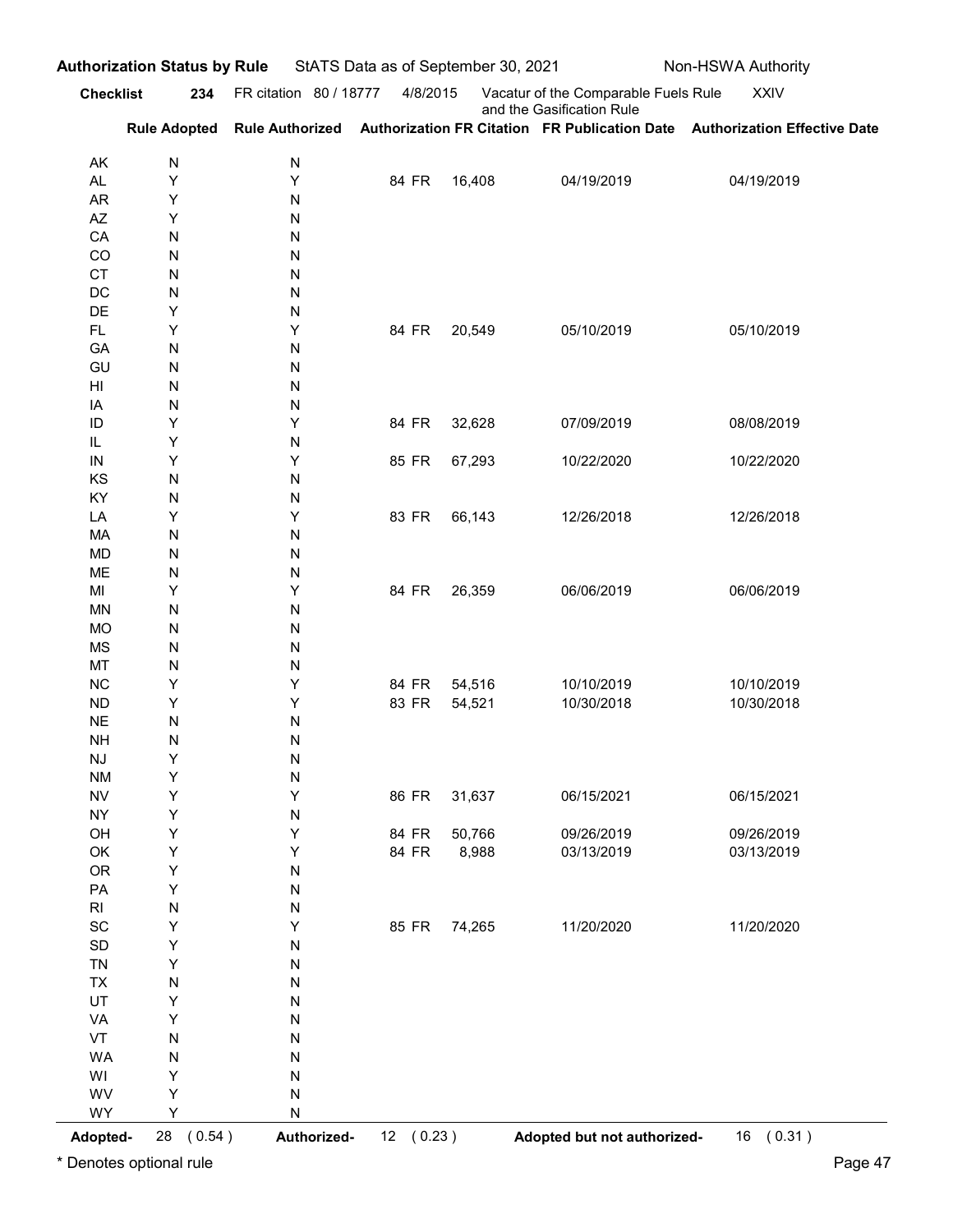| <b>Checklist</b>                                                                                            | uthorization Status by Rule<br>236 |                        | StATS Data as of September 30, 2021 |              |                                                                                                                                                                                         | <b>HSWA Authority</b> |
|-------------------------------------------------------------------------------------------------------------|------------------------------------|------------------------|-------------------------------------|--------------|-----------------------------------------------------------------------------------------------------------------------------------------------------------------------------------------|-----------------------|
|                                                                                                             |                                    |                        |                                     |              |                                                                                                                                                                                         |                       |
|                                                                                                             |                                    |                        |                                     |              | FR citation 81 / 85696 11/28/2016 Imports and Exports of Hazardous Waste XXV<br>Rule Adopted Rule Authorized Authorization FR Citation FR Publication Date Authorization Effective Date |                       |
|                                                                                                             |                                    |                        |                                     |              |                                                                                                                                                                                         |                       |
| AK<br>$\mathsf{AL}$                                                                                         | ${\sf N}$<br>Υ                     | ${\sf N}$<br>${\sf N}$ |                                     |              |                                                                                                                                                                                         |                       |
| <b>AR</b>                                                                                                   | Υ                                  | ${\sf N}$              |                                     |              |                                                                                                                                                                                         |                       |
| $\mathsf{A}\mathsf{Z}$                                                                                      | Υ                                  | ${\sf N}$              |                                     |              |                                                                                                                                                                                         |                       |
| CA<br>CO                                                                                                    | Υ<br>Υ                             | ${\sf N}$<br>${\sf N}$ |                                     |              |                                                                                                                                                                                         |                       |
| CT                                                                                                          | N                                  | ${\sf N}$              |                                     |              |                                                                                                                                                                                         |                       |
| DC                                                                                                          | ${\sf N}$                          | ${\sf N}$              |                                     |              |                                                                                                                                                                                         |                       |
| DE<br>$\mathsf{FL}{}$                                                                                       | Υ<br>Υ                             | ${\sf N}$<br>Υ         | 84 FR                               | 20,549       | 05/10/2019                                                                                                                                                                              | 05/10/2019            |
| GA                                                                                                          | Υ                                  | Υ                      | 84 FR                               | 5,603        | 02/22/2019                                                                                                                                                                              | 02/22/2019            |
| GU                                                                                                          | ${\sf N}$                          | ${\sf N}$              |                                     |              |                                                                                                                                                                                         |                       |
| $\mathsf{H}\mathsf{I}$                                                                                      | Υ                                  | ${\sf N}$              |                                     |              |                                                                                                                                                                                         |                       |
| $\sf IA$<br>$\sf ID$                                                                                        | ${\sf N}$<br>Y                     | ${\sf N}$<br>${\sf N}$ |                                     |              |                                                                                                                                                                                         |                       |
| IL.                                                                                                         | Y                                  | ${\sf N}$              |                                     |              |                                                                                                                                                                                         |                       |
| $\sf IN$                                                                                                    | Υ                                  | ${\sf N}$              |                                     |              |                                                                                                                                                                                         |                       |
| KS<br>KY                                                                                                    | ${\sf N}$<br>Υ                     | ${\sf N}$<br>$\sf Y$   |                                     | 84 FR 12,937 | 04/03/2019                                                                                                                                                                              | 04/03/2019            |
| LA                                                                                                          | ${\sf N}$                          | ${\sf N}$              |                                     |              |                                                                                                                                                                                         |                       |
| MA                                                                                                          | ${\sf N}$                          | ${\sf N}$              |                                     |              |                                                                                                                                                                                         |                       |
| MD<br>ME                                                                                                    | ${\sf N}$<br>${\sf N}$             | ${\sf N}$<br>${\sf N}$ |                                     |              |                                                                                                                                                                                         |                       |
| $\mathsf{MI}% _{T}=\mathsf{M}_{T}\!\left( a,b\right) ,\ \mathsf{M}_{T}=\mathsf{M}_{T}\!\left( a,b\right) ,$ | Y                                  | ${\sf N}$              |                                     |              |                                                                                                                                                                                         |                       |
| $\textsf{MN}$                                                                                               | ${\sf N}$                          | ${\sf N}$              |                                     |              |                                                                                                                                                                                         |                       |
| MO                                                                                                          | ${\sf N}$                          | ${\sf N}$              |                                     |              |                                                                                                                                                                                         |                       |
| $\mathsf{MS}\xspace$<br>MT                                                                                  | ${\sf N}$<br>${\sf N}$             | ${\sf N}$<br>${\sf N}$ |                                     |              |                                                                                                                                                                                         |                       |
| NC                                                                                                          | Υ                                  | $\sf Y$                | 84 FR                               | 54,516       | 10/10/2019                                                                                                                                                                              | 10/10/2019            |
| <b>ND</b>                                                                                                   | $\sf Y$                            | ${\sf N}$              |                                     |              |                                                                                                                                                                                         |                       |
| <b>NE</b><br><b>NH</b>                                                                                      | ${\sf N}$<br>${\sf N}$             | ${\sf N}$<br>${\sf N}$ |                                     |              |                                                                                                                                                                                         |                       |
| $\mathsf{N}\mathsf{J}$                                                                                      | Y                                  | ${\sf N}$              |                                     |              |                                                                                                                                                                                         |                       |
| <b>NM</b>                                                                                                   | $\sf Y$                            | ${\sf N}$              |                                     |              |                                                                                                                                                                                         |                       |
| <b>NV</b><br><b>NY</b>                                                                                      | $\sf Y$<br>${\sf N}$               | $\sf Y$<br>${\sf N}$   |                                     | 86 FR 31,637 | 06/15/2021                                                                                                                                                                              | 06/15/2021            |
| OH                                                                                                          | Y                                  | ${\sf N}$              |                                     |              |                                                                                                                                                                                         |                       |
| $\mathsf{OK}% _{\mathsf{CL}}\times\mathsf{CK}_{\mathsf{CL}}^{\mathsf{CL}}(\mathsf{CL})$                     | $\sf Y$                            | ${\sf N}$              |                                     |              |                                                                                                                                                                                         |                       |
| OR                                                                                                          | ${\sf N}$                          | ${\sf N}$              |                                     |              |                                                                                                                                                                                         |                       |
| PA<br>$\mathsf{RI}$                                                                                         | Y<br>${\sf N}$                     | ${\sf N}$<br>${\sf N}$ |                                     |              |                                                                                                                                                                                         |                       |
| SC                                                                                                          | Y                                  | $\sf Y$                |                                     | 85 FR 74,265 | 11/20/2020                                                                                                                                                                              | 11/20/2020            |
| SD                                                                                                          | $\sf Y$                            | ${\sf N}$              |                                     |              |                                                                                                                                                                                         |                       |
| TN                                                                                                          | $\sf Y$                            | ${\sf N}$              |                                     |              |                                                                                                                                                                                         |                       |
| ${\sf TX}$<br>UT                                                                                            | ${\sf N}$<br>Υ                     | ${\sf N}$<br>${\sf N}$ |                                     |              |                                                                                                                                                                                         |                       |
| VA                                                                                                          | $\sf Y$                            | ${\sf N}$              |                                     |              |                                                                                                                                                                                         |                       |
| ${\sf VT}$                                                                                                  | ${\sf N}$                          | ${\sf N}$              |                                     |              |                                                                                                                                                                                         |                       |
| <b>WA</b><br>WI                                                                                             | Y<br>Υ                             | ${\sf N}$<br>${\sf N}$ |                                     |              |                                                                                                                                                                                         |                       |
| WV                                                                                                          | $\sf Y$                            | ${\sf N}$              |                                     |              |                                                                                                                                                                                         |                       |
| WY                                                                                                          | Y                                  | ${\sf N}$              |                                     |              |                                                                                                                                                                                         |                       |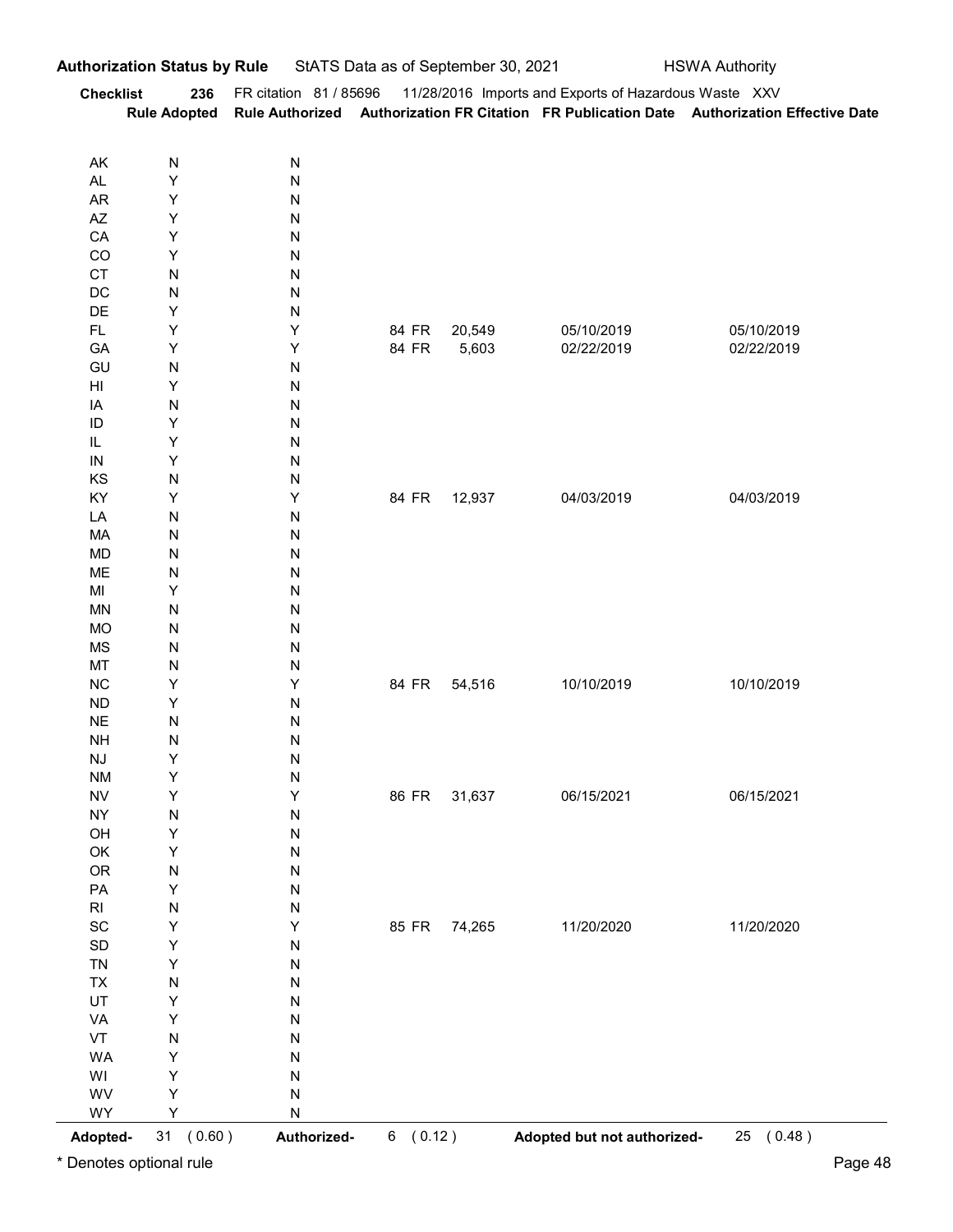|                                               | <b>Checklist</b>             | 237 FR citation 81 / 85732 |                |                 | 11/28/2016 Hazardous Waste Generator | <b>XXV</b>                                                                                              |
|-----------------------------------------------|------------------------------|----------------------------|----------------|-----------------|--------------------------------------|---------------------------------------------------------------------------------------------------------|
|                                               |                              |                            |                |                 | Improvements Rule                    | Rule Adopted Rule Authorized Authorization FR Citation FR Publication Date Authorization Effective Date |
| AK                                            | N                            | ${\sf N}$                  |                |                 |                                      |                                                                                                         |
| AL<br>AR                                      | Υ<br>Υ                       | ${\sf N}$<br>${\sf N}$     |                |                 |                                      |                                                                                                         |
| AZ                                            | Υ                            | ${\sf N}$                  |                |                 |                                      |                                                                                                         |
| CA                                            | ${\sf N}$                    | ${\sf N}$                  |                |                 |                                      |                                                                                                         |
| CO<br><b>CT</b>                               | Υ<br>${\sf N}$               | ${\sf N}$<br>${\sf N}$     |                |                 |                                      |                                                                                                         |
| DC                                            | ${\sf N}$                    | ${\sf N}$                  |                |                 |                                      |                                                                                                         |
| DE                                            | Υ                            | ${\sf N}$                  |                |                 |                                      |                                                                                                         |
| FL.<br>GA                                     | Υ<br>Υ                       | Υ<br>Υ                     | 84 FR<br>84 FR | 20,549<br>5,603 | 05/10/2019<br>02/22/2019             | 05/10/2019<br>02/22/2019                                                                                |
| GU                                            | ${\sf N}$                    | ${\sf N}$                  |                |                 |                                      |                                                                                                         |
| HI                                            | Υ                            | ${\sf N}$                  |                |                 |                                      |                                                                                                         |
| IA<br>ID                                      | ${\sf N}$<br>Υ               | ${\sf N}$<br>${\sf N}$     |                |                 |                                      |                                                                                                         |
| IL                                            | Y                            | ${\sf N}$                  |                |                 |                                      |                                                                                                         |
| ${\sf IN}$<br>KS                              | Υ<br>N                       | ${\sf N}$<br>$\mathsf{N}$  |                |                 |                                      |                                                                                                         |
| KY                                            | Y                            | Υ                          |                | 84 FR 12,937    | 04/03/2019                           | 04/03/2019                                                                                              |
| LA                                            | N                            | ${\sf N}$                  |                |                 |                                      |                                                                                                         |
| MA<br><b>MD</b>                               | $\mathsf{N}$<br>Υ            | ${\sf N}$<br>${\sf N}$     |                |                 |                                      |                                                                                                         |
| ME                                            | N                            | ${\sf N}$                  |                |                 |                                      |                                                                                                         |
| $\mathsf{MI}$                                 | Υ                            | ${\sf N}$                  |                |                 |                                      |                                                                                                         |
| <b>MN</b><br>MO                               | $\mathsf{N}$<br>$\mathsf{N}$ | ${\sf N}$<br>${\sf N}$     |                |                 |                                      |                                                                                                         |
| <b>MS</b>                                     | Y                            | ${\sf N}$                  |                |                 |                                      |                                                                                                         |
| MT                                            | $\mathsf{N}$                 | ${\sf N}$                  |                |                 |                                      |                                                                                                         |
| $NC$<br>${\sf ND}$                            | Υ<br>Υ                       | Y<br>${\sf N}$             | 84 FR          | 54,516          | 10/10/2019                           | 10/10/2019                                                                                              |
| $\sf NE$                                      | N                            | ${\sf N}$                  |                |                 |                                      |                                                                                                         |
| <b>NH</b>                                     | $\mathsf{N}$                 | ${\sf N}$                  |                |                 |                                      |                                                                                                         |
| $\mathsf{N}\mathsf{J}$<br><b>NM</b>           | Y<br>Υ                       | ${\sf N}$<br>${\sf N}$     |                |                 |                                      |                                                                                                         |
| ${\sf NV}$                                    | Y                            | Υ                          | 86 FR          | 31,637          | 06/15/2021                           | 06/15/2021                                                                                              |
| ${\sf NY}$                                    | N                            | ${\sf N}$                  |                |                 |                                      |                                                                                                         |
| OH<br>OK                                      | Y<br>Y                       | ${\sf N}$<br>${\sf N}$     |                |                 |                                      |                                                                                                         |
| OR                                            | ${\sf N}$                    | ${\sf N}$                  |                |                 |                                      |                                                                                                         |
| ${\sf PA}$                                    | Y                            | ${\sf N}$                  |                |                 |                                      |                                                                                                         |
| $\mathsf{RI}$<br>$\operatorname{\textsf{SC}}$ | ${\sf N}$<br>Υ               | ${\sf N}$<br>Υ             |                | 85 FR 74,265    | 11/20/2020                           | 11/20/2020                                                                                              |
| $\mathsf{SD}$                                 | Υ                            | ${\sf N}$                  |                |                 |                                      |                                                                                                         |
| ${\sf TN}$                                    | Y                            | ${\sf N}$                  |                |                 |                                      |                                                                                                         |
| ${\sf TX}$<br>UT                              | ${\sf N}$<br>Υ               | ${\sf N}$                  |                |                 |                                      |                                                                                                         |
| VA                                            | Υ                            | ${\sf N}$<br>${\sf N}$     |                |                 |                                      |                                                                                                         |
| VT                                            | ${\sf N}$                    | ${\sf N}$                  |                |                 |                                      |                                                                                                         |
| WA                                            | Υ                            | ${\sf N}$                  |                |                 |                                      |                                                                                                         |
| WI<br>WV                                      | Υ<br>Υ                       | ${\sf N}$<br>${\sf N}$     |                |                 |                                      |                                                                                                         |
| WY                                            | Y                            | ${\sf N}$                  |                |                 |                                      |                                                                                                         |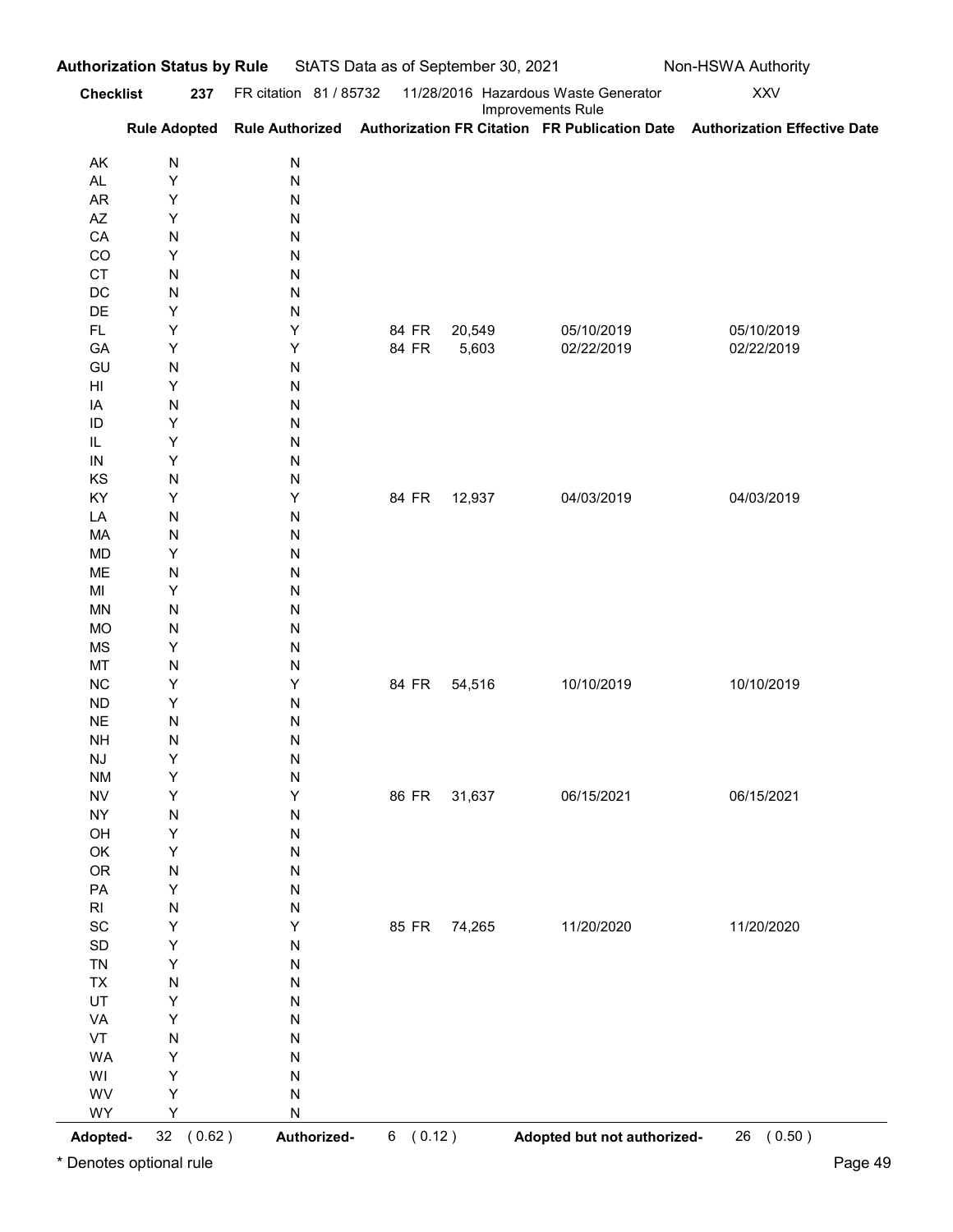| AK                           |                   | FR citation 82 / 60894 |              |        | 12/26/2017 Confidentiality Determinations for  | <b>XXVI</b>                                                                                             |
|------------------------------|-------------------|------------------------|--------------|--------|------------------------------------------------|---------------------------------------------------------------------------------------------------------|
|                              |                   |                        |              |        | Hazardous Waste Export and Import<br>Documents |                                                                                                         |
|                              | N                 | N                      |              |        |                                                | Rule Adopted Rule Authorized Authorization FR Citation FR Publication Date Authorization Effective Date |
| <b>AL</b>                    | Υ                 | ${\sf N}$              |              |        |                                                |                                                                                                         |
| AR                           | Υ                 | N                      |              |        |                                                |                                                                                                         |
| AZ<br>CA                     | Υ<br>$\mathsf{N}$ | N<br>N                 |              |        |                                                |                                                                                                         |
| CO                           | Υ                 | N                      |              |        |                                                |                                                                                                         |
| <b>CT</b>                    | $\mathsf{N}$      | N                      |              |        |                                                |                                                                                                         |
| DC                           | ${\sf N}$         | N                      |              |        |                                                |                                                                                                         |
| DE<br>FL.                    | Υ<br>Υ            | N<br>Υ                 | 85 FR        | 33,026 | 06/01/2020                                     | 06/01/2020                                                                                              |
| GA                           | Υ                 | Υ                      | 86 FR        | 22,121 | 04/27/2021                                     | 06/28/2021                                                                                              |
| GU                           | $\mathsf{N}$      | N                      |              |        |                                                |                                                                                                         |
| HI                           | Υ                 | N                      |              |        |                                                |                                                                                                         |
| IA<br>ID                     | ${\sf N}$<br>Υ    | N<br>N                 |              |        |                                                |                                                                                                         |
| IL                           | Υ                 | N                      |              |        |                                                |                                                                                                         |
| $\sf IN$                     | Υ                 | ${\sf N}$              |              |        |                                                |                                                                                                         |
| KS                           | $\mathsf{N}$      | ${\sf N}$              |              |        |                                                |                                                                                                         |
| KY<br>LA                     | Υ<br>$\mathsf{N}$ | ${\sf N}$<br>${\sf N}$ |              |        |                                                |                                                                                                         |
| MA                           | $\mathsf{N}$      | ${\sf N}$              |              |        |                                                |                                                                                                         |
| <b>MD</b>                    | $\mathsf{N}$      | ${\sf N}$              |              |        |                                                |                                                                                                         |
| ME                           | $\mathsf{N}$      | ${\sf N}$              |              |        |                                                |                                                                                                         |
| MI<br><b>MN</b>              | Υ<br>$\mathsf{N}$ | ${\sf N}$<br>${\sf N}$ |              |        |                                                |                                                                                                         |
| <b>MO</b>                    | ${\sf N}$         | ${\sf N}$              |              |        |                                                |                                                                                                         |
| MS                           | $\mathsf{N}$      | ${\sf N}$              |              |        |                                                |                                                                                                         |
| MT                           | N                 | ${\sf N}$              |              |        |                                                |                                                                                                         |
| ${\sf NC}$<br>${\sf ND}$     | Y<br>Υ            | Υ<br>${\sf N}$         | 84 FR        | 54,516 | 10/10/2019                                     | 10/10/2019                                                                                              |
| $\sf NE$                     | $\mathsf{N}$      | ${\sf N}$              |              |        |                                                |                                                                                                         |
| $\mathsf{NH}\,$              | N                 | ${\sf N}$              |              |        |                                                |                                                                                                         |
| $\mathsf{N}\mathsf{J}$       | Y                 | ${\sf N}$              |              |        |                                                |                                                                                                         |
| <b>NM</b><br><b>NV</b>       | Y<br>Y            | ${\sf N}$<br>Υ         | 86 FR        | 31,637 | 06/15/2021                                     | 06/15/2021                                                                                              |
| <b>NY</b>                    | N                 | ${\sf N}$              |              |        |                                                |                                                                                                         |
| OH                           | Y                 | ${\sf N}$              |              |        |                                                |                                                                                                         |
| OK                           | Y                 | ${\sf N}$              |              |        |                                                |                                                                                                         |
| OR<br>PA                     | ${\sf N}$<br>Y    | ${\sf N}$<br>${\sf N}$ |              |        |                                                |                                                                                                         |
| $\mathsf{RI}$                | ${\sf N}$         | ${\sf N}$              |              |        |                                                |                                                                                                         |
| $\operatorname{\textsf{SC}}$ | Y                 | Υ                      | 85 FR 74,265 |        | 11/20/2020                                     | 11/20/2020                                                                                              |
| $\mathsf{SD}$                | Y                 | ${\sf N}$              |              |        |                                                |                                                                                                         |
| <b>TN</b><br><b>TX</b>       | Υ<br>${\sf N}$    | N<br>N                 |              |        |                                                |                                                                                                         |
| UT                           | Υ                 | N                      |              |        |                                                |                                                                                                         |
| VA                           | Υ                 | ${\sf N}$              |              |        |                                                |                                                                                                         |
| VT                           | $\mathsf{N}$      | ${\sf N}$              |              |        |                                                |                                                                                                         |
| WA<br>WI                     | $\mathsf{N}$<br>Υ | ${\sf N}$<br>${\sf N}$ |              |        |                                                |                                                                                                         |
| WV                           | Υ                 | ${\sf N}$              |              |        |                                                |                                                                                                         |
| WY                           | Υ                 | ${\sf N}$              |              |        |                                                |                                                                                                         |
| Adopted-                     | 29 (0.56)         | Authorized-            | 5(0.10)      |        | Adopted but not authorized-                    | 24 (0.46)                                                                                               |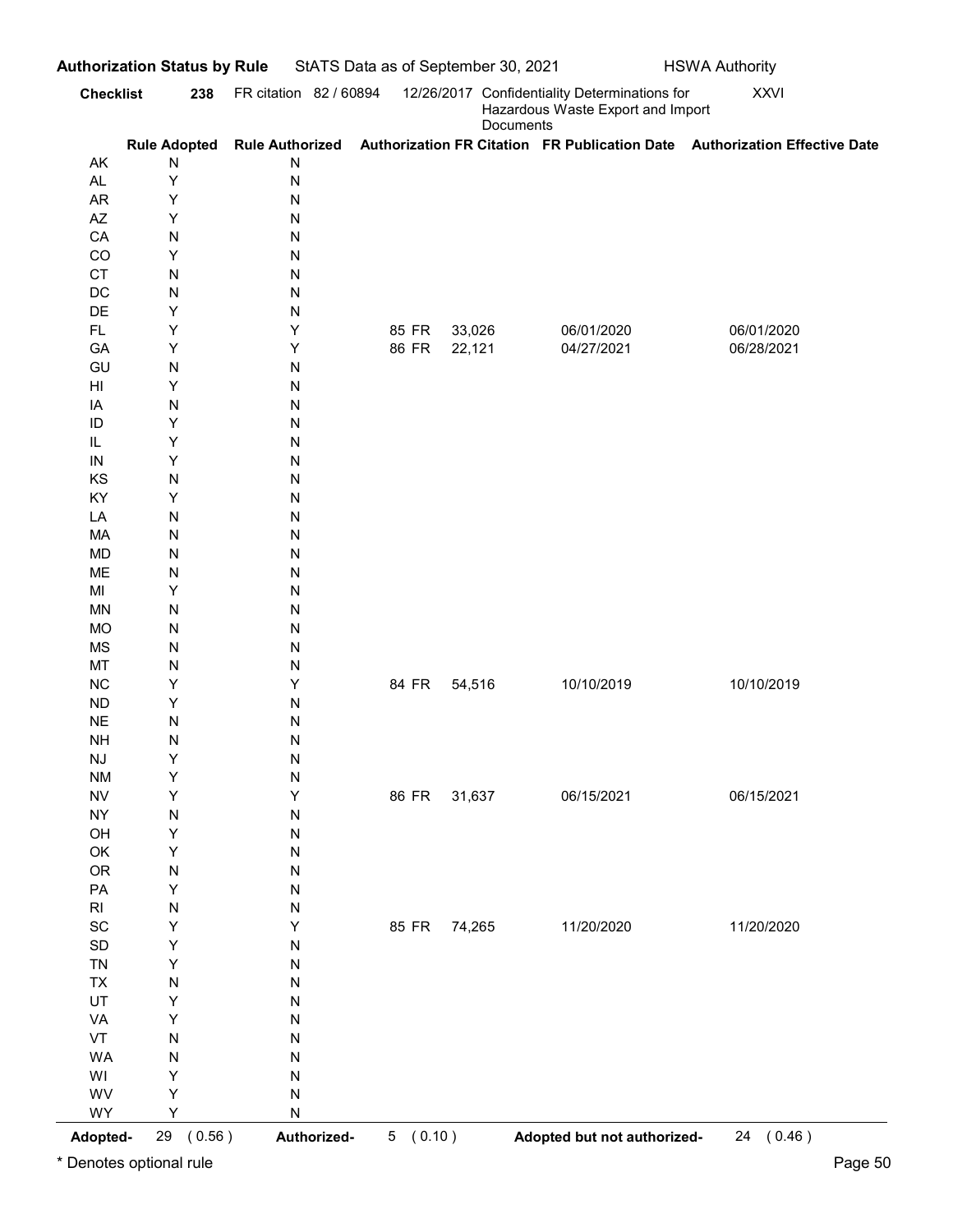|                              | 239                          | FR citation 83 / 420   | 1/3/2018     |               | Hazardous Waste Electronic Manifest | <b>XXVI</b>                                                                                             |
|------------------------------|------------------------------|------------------------|--------------|---------------|-------------------------------------|---------------------------------------------------------------------------------------------------------|
| <b>Checklist</b>             |                              |                        |              | User Fee Rule |                                     | Rule Adopted Rule Authorized Authorization FR Citation FR Publication Date Authorization Effective Date |
| AK                           | ${\sf N}$                    | N                      |              |               |                                     |                                                                                                         |
| <b>AL</b>                    | Y                            | ${\sf N}$              |              |               |                                     |                                                                                                         |
| AR<br>AZ                     | Υ<br>Y                       | N<br>N                 |              |               |                                     |                                                                                                         |
| CA                           | $\mathsf{N}$                 | N                      |              |               |                                     |                                                                                                         |
| CO                           | Υ                            | N                      |              |               |                                     |                                                                                                         |
| CT<br>DC                     | ${\sf N}$<br>${\sf N}$       | N<br>N                 |              |               |                                     |                                                                                                         |
| DE                           | Υ                            | N                      |              |               |                                     |                                                                                                         |
| FL.                          | Υ                            | Υ                      | 85 FR        | 33,026        | 06/01/2020                          | 06/01/2020                                                                                              |
| GA                           | Υ                            | Υ                      | 86 FR        | 22,121        | 04/27/2021                          | 06/28/2021                                                                                              |
| GU<br>HI                     | ${\sf N}$<br>Υ               | N<br>N                 |              |               |                                     |                                                                                                         |
| IA                           | ${\sf N}$                    | N                      |              |               |                                     |                                                                                                         |
| ID                           | Υ                            | N                      |              |               |                                     |                                                                                                         |
| IL.<br>$\sf IN$              | Υ<br>Υ                       | N<br>${\sf N}$         |              |               |                                     |                                                                                                         |
| KS                           | $\mathsf{N}$                 | ${\sf N}$              |              |               |                                     |                                                                                                         |
| KY                           | Υ                            | ${\sf N}$              |              |               |                                     |                                                                                                         |
| LA                           | $\mathsf{N}$                 | ${\sf N}$              |              |               |                                     |                                                                                                         |
| MA<br><b>MD</b>              | $\mathsf{N}$<br>$\mathsf{N}$ | ${\sf N}$<br>${\sf N}$ |              |               |                                     |                                                                                                         |
| ME                           | $\mathsf{N}$                 | ${\sf N}$              |              |               |                                     |                                                                                                         |
| MI                           | Υ                            | ${\sf N}$              |              |               |                                     |                                                                                                         |
| <b>MN</b><br><b>MO</b>       | $\mathsf{N}$<br>${\sf N}$    | ${\sf N}$<br>${\sf N}$ |              |               |                                     |                                                                                                         |
| MS                           | N                            | ${\sf N}$              |              |               |                                     |                                                                                                         |
| MT                           | $\mathsf{N}$                 | ${\sf N}$              |              |               |                                     |                                                                                                         |
| ${\sf NC}$                   | Υ                            | ${\sf N}$              |              |               |                                     |                                                                                                         |
| ${\sf ND}$<br>$\sf NE$       | Υ<br>$\mathsf{N}$            | ${\sf N}$<br>${\sf N}$ |              |               |                                     |                                                                                                         |
| $\mathsf{NH}\,$              | N                            | ${\sf N}$              |              |               |                                     |                                                                                                         |
| NJ                           | Y                            | ${\sf N}$              |              |               |                                     |                                                                                                         |
| <b>NM</b>                    | Y                            | ${\sf N}$              |              |               |                                     |                                                                                                         |
| <b>NV</b><br><b>NY</b>       | Y<br>N                       | Υ<br>${\sf N}$         | 86 FR        | 31,637        | 06/15/2021                          | 06/15/2021                                                                                              |
| OH                           | Y                            | ${\sf N}$              |              |               |                                     |                                                                                                         |
| OK                           | Υ                            | ${\sf N}$              |              |               |                                     |                                                                                                         |
| OR                           | ${\sf N}$                    | ${\sf N}$              |              |               |                                     |                                                                                                         |
| PA<br>$\mathsf{RI}$          | Υ<br>${\sf N}$               | ${\sf N}$<br>N         |              |               |                                     |                                                                                                         |
| $\operatorname{\textsf{SC}}$ | Y                            | Υ                      | 85 FR 74,265 |               | 11/20/2020                          | 11/20/2020                                                                                              |
| $\mathsf{SD}$                | Υ                            | N                      |              |               |                                     |                                                                                                         |
| <b>TN</b>                    | Υ                            | N                      |              |               |                                     |                                                                                                         |
| TX<br>UT                     | ${\sf N}$<br>Υ               | N<br>N                 |              |               |                                     |                                                                                                         |
| VA                           | Υ                            | ${\sf N}$              |              |               |                                     |                                                                                                         |
| VT                           | ${\sf N}$                    | ${\sf N}$              |              |               |                                     |                                                                                                         |
| WA                           | Υ                            | N                      |              |               |                                     |                                                                                                         |
| WI<br>WV                     | Υ<br>Υ                       | N<br>${\sf N}$         |              |               |                                     |                                                                                                         |
| WY                           | Υ                            | ${\sf N}$              |              |               |                                     |                                                                                                         |
|                              | 30(0.58)                     | Authorized-            | 4(0.08)      |               | Adopted but not authorized-         | 26 (0.50)                                                                                               |